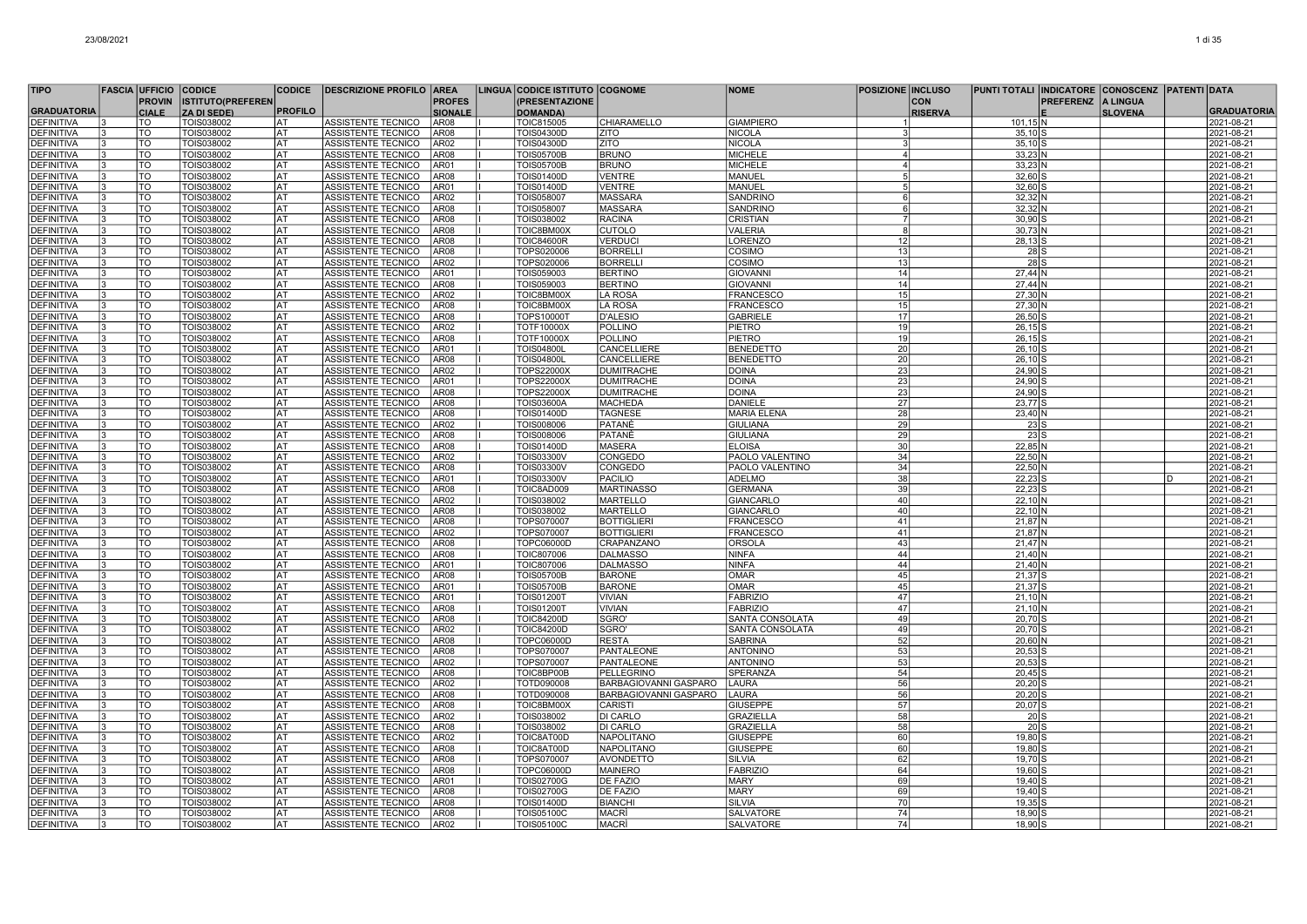| <b>DEFINITIVA</b>                      | TO                     | TOIS038002               | lat             | ASSISTENTE TECNICO                              | AR08                                 | TOIS023008                      | <b>SOLLAZZO</b>                  | <b>DANILO</b>                        | 77         | $18,80$ N              | 2021-08-21               |
|----------------------------------------|------------------------|--------------------------|-----------------|-------------------------------------------------|--------------------------------------|---------------------------------|----------------------------------|--------------------------------------|------------|------------------------|--------------------------|
| <b>DEFINITIVA</b>                      | <b>TO</b>              | TOIS038002               | AT              | <b>ASSISTENTE TECNICO</b>                       | AR02                                 | <b>FOIS023008</b>               | <b>SOLLAZZO</b>                  | <b>DANILO</b>                        | 77         | 18.80 N                | 2021-08-21               |
| <b>DEFINITIVA</b>                      | <b>TO</b>              | TOIS038002               | <b>AT</b>       | <b>ASSISTENTE TECNICO</b>                       | AR <sub>02</sub>                     | <b>COIS01400D</b>               | <b>NASSO</b>                     | FRANCESCO ROCCO                      | 78         | 18.70 N                | 2021-08-21               |
| <b>DEFINITIVA</b>                      | TO                     | TOIS038002               | lat             | ASSISTENTE TECNICO                              | AR <sub>08</sub>                     | TOIS01400D                      | NASSO                            | FRANCESCO ROCCO                      | 78         | 18,70 N                | 2021-08-21               |
| <b>DEFINITIVA</b>                      | TO                     | TOIS038002               | AT              | ASSISTENTE TECNICO                              | AR08                                 | <b>TOIS00600E</b>               | <b>IACONA</b>                    | <b>MASSIMILIANO SETTIMO</b>          | 79         | 18,60 S                | <b>VD</b><br>2021-08-21  |
| <b>DEFINITIVA</b>                      | TO                     | TOIS038002               | <b>AT</b>       | ASSISTENTE TECNICO                              | AR02                                 | <b>TOIS00600E</b>               | <b>IACONA</b>                    | MASSIMILIANO SETTIMO                 | 79         | 18,60 S                | 2021-08-21<br>VD         |
| <b>DEFINITIVA</b>                      | <b>TO</b><br><b>TO</b> | TOIS038002               | lat<br>lat      | ASSISTENTE TECNICO                              | AR01                                 | <b>TOIS00600E</b>               | <b>IACONA</b>                    | MASSIMILIANO SETTIMO                 | 79         | 18,60 S                | <b>VD</b><br>2021-08-21  |
| <b>DEFINITIVA</b><br><b>DEFINITIVA</b> | TO                     | TOIS038002<br>TOIS038002 | <b>AT</b>       | <b>ASSISTENTE TECNICO</b><br>ASSISTENTE TECNICO | AR08<br>AR08                         | TOIS061003<br><b>TOIS06800T</b> | <b>APRIGLIANO</b><br>NANIA       | <b>ORLANDO</b><br><b>ALESSANDRO</b>  | 80<br>87   | $18,50$ S<br>$18$ $S$  | 2021-08-21<br>2021-08-21 |
| DEFINITIVA                             | <b>TO</b>              | TOIS038002               | lat             | ASSISTENTE TECNICO                              | AR02                                 | TOIS031007                      | PRINI                            | <b>ENRICO</b>                        | 88         | $18$ N                 | 2021-08-21               |
| <b>DEFINITIVA</b>                      | <b>TO</b>              | TOIS038002               | AT              | <b>ASSISTENTE TECNICO</b>                       | AR08                                 | <b>FOIS031007</b>               | <b>PRINI</b>                     | <b>ENRICO</b>                        | 88         | 18 <sub>N</sub>        | 2021-08-21               |
| <b>DEFINITIVA</b>                      | TO                     | TOIS038002               | AT              | <b>ASSISTENTE TECNICO</b>                       | AR08                                 | TOIC8BJ00C                      | <b>BARBERIS</b>                  | <b>FRANCESCA</b>                     | 93         | $17,60$ S              | 2021-08-21               |
| <b>DEFINITIVA</b>                      | TO                     | TOIS038002               | AT              | ASSISTENTE TECNICO                              | AR08                                 | TOIS008006                      | CAMBIO                           | <b>ROSANNA</b>                       | 94         | 17,60 S                | 2021-08-21               |
| <b>DEFINITIVA</b>                      | TO                     | TOIS038002               | AT              | ASSISTENTE TECNICO                              | AR01                                 | <b>TOIS04200N</b>               | <b>MICELI</b>                    | <b>GIOVANNI BATTISTA</b>             | 106        | $16,83$ S              | 2021-08-21               |
| <b>DEFINITIVA</b>                      | TO                     | TOIS038002               | AT              | ASSISTENTE TECNICO                              | AR08                                 | <b>TOIS04200N</b>               | MICELI                           | <b>GIOVANNI BATTISTA</b>             | 106        | $16,83$ S              | 2021-08-21<br>ID         |
| <b>DEFINITIVA</b>                      | <b>TO</b>              | TOIS038002               | l AT            | ASSISTENTE TECNICO                              | AR08                                 | TOIC8A200N                      | <b>ESPOSITO</b>                  | <b>MARIO</b>                         | 107        | 16.80 S                | 2021-08-21               |
| <b>DEFINITIVA</b>                      | <b>TO</b><br>Το        | TOIS038002               | lat             | ASSISTENTE TECNICO                              | AR02                                 | <b>TOTD05000T</b>               | <b>VENA</b>                      | <b>EMANUELE</b>                      | 111        | $16,60$ N              | 2021-08-21               |
| <b>DEFINITIVA</b><br><b>DEFINITIVA</b> | <b>TO</b>              | TOIS038002<br>TOIS038002 | <b>AT</b><br>AT | ASSISTENTE TECNICO<br>ASSISTENTE TECNICO        | AR <sub>08</sub><br>AR <sub>08</sub> | <b>TOTD05000T</b><br>TOIC8BP00B | <b>VENA</b><br>MOLINO            | <b>EMANUELE</b><br>LAURA             | 111<br>120 | $16,60$ N<br>$16,20$ S | 2021-08-21<br>2021-08-21 |
| <b>DEFINITIVA</b>                      | <b>TO</b>              | TOIS038002               | lat             | <b>ASSISTENTE TECNICO</b>                       | AR <sub>08</sub>                     | <b>TOIS03600A</b>               | lFUSCÀ                           | <b>ANTONINO</b>                      | 125        | $16$ $S$               | 2021-08-21               |
| <b>DEFINITIVA</b>                      | <b>TO</b>              | TOIS038002               | l AT            | ASSISTENTE TECNICO                              | AR02                                 | <b>TOIS03600A</b>               | FUSCÀ                            | <b>ANTONINO</b>                      | 125        | $16$ s                 | 2021-08-21               |
| <b>DEFINITIVA</b>                      | TO                     | TOIS038002               | AT              | ASSISTENTE TECNICO                              | AR <sub>08</sub>                     | TOIC8AJ001                      | NARISI VARSALONA                 | <b>GIUSEPPINA</b>                    | 126        | $16$ $S$               | 2021-08-21               |
| <b>DEFINITIVA</b>                      | TO                     | TOIS038002               | lat             | <b>ASSISTENTE TECNICO</b>                       | AR <sub>08</sub>                     | TOIC8AZ00C                      | <b>RICCARDI</b>                  | LUIGI ENRICO FRANCESCO               | 131        | $15,70$ S              | 2021-08-21               |
| <b>DEFINITIVA</b>                      | TO                     | TOIS038002               | AT              | ASSISTENTE TECNICO                              | AR02                                 | <b>TOIS04200N</b>               | MOSCATO                          | <b>GREGORIO MASSIMILIANO</b>         | 133        | 15,68 S                | 2021-08-21               |
| <b>DEFINITIVA</b>                      | <b>TO</b>              | TOIS038002               | lat             | ASSISTENTE TECNICO                              | AR08                                 | <b>TOIS04200N</b>               | <b>MOSCATO</b>                   | <b>GREGORIO MASSIMILIANO</b>         | 133        | $15,68$ S              | 2021-08-21               |
| <b>DEFINITIVA</b>                      | <b>TO</b>              | TOIS038002               | <b>AT</b>       | ASSISTENTE TECNICO                              | AR02                                 | TOIS016005                      | <b>CADILI RISPI</b>              | PIETRO UMBERTO                       | 137        | $15,50$ S              | 2021-08-21               |
| DEFINITIVA                             | <b>TO</b>              | TOIS038002               | lat             | ASSISTENTE TECNICO                              | AR08                                 | TOIS016005                      | <b>CADILI RISPI</b>              | PIETRO UMBERTO                       | 137        | $15,50$ S              | 2021-08-21               |
| <b>DEFINITIVA</b><br><b>DEFINITIVA</b> | TO<br><b>TO</b>        | TOIS038002<br>TOIS038002 | AT<br>lat       | ASSISTENTE TECNICO<br><b>ASSISTENTE TECNICO</b> | AR08<br>AR08                         | TOSL020003<br><b>TOPS18000P</b> | ABBATE<br>PREZZAVENTO            | <b>FRANCESCO</b><br><b>FRANCESCO</b> | 138<br>140 | $15,50$ S<br>$15.40$ S | 2021-08-21<br>2021-08-21 |
| <b>DEFINITIVA</b>                      | <b>TO</b>              | TOIS038002               | AT              | ASSISTENTE TECNICO                              | AR02                                 | <b>TOPS18000P</b>               | PREZZAVENTO                      | <b>FRANCESCO</b>                     | 140        | $15,40$ S              | 2021-08-21               |
| <b>DEFINITIVA</b>                      | TO                     | TOIS038002               | AT              | ASSISTENTE TECNICO                              | AR01                                 | <b>TOPC08000P</b>               | <b>D'AGNELLI</b>                 | <b>MARIO</b>                         | 146        | $15,20$ N              | 2021-08-21               |
| <b>DEFINITIVA</b>                      | TO<br>13               | TOIS038002               | AT              | <b>ASSISTENTE TECNICO</b>                       | AR08                                 | <b>TOPC08000P</b>               | <b>D'AGNELLI</b>                 | <b>MARIO</b>                         | 146        | $15,20$ N              | 2021-08-21               |
| <b>DEFINITIVA</b>                      | TO                     | TOIS038002               | AT              | ASSISTENTE TECNICO                              | AR08                                 | TOPM120004                      | <b>MILONE</b>                    | <b>CATERINA</b>                      | 149        | $15,10$ S              | 2021-08-21               |
| <b>DEFINITIVA</b>                      | <b>TO</b>              | TOIS038002               | lat             | ASSISTENTE TECNICO                              | AR02                                 | <b>TOIS00700A</b>               | <b>BATTINELLI</b>                | FRANCESCOPAOLO                       | 153        | $15,05$ N              | 2021-08-21               |
| DEFINITIVA                             | <b>TO</b>              | TOIS038002               | <b>AT</b>       | ASSISTENTE TECNICO                              | <b>AR08</b>                          | <b>TOIS00700A</b>               | <b>BATTINELLI</b>                | FRANCESCOPAOLO                       | 153        | 15,05 N                | 2021-08-21               |
| <b>DEFINITIVA</b>                      | <b>TO</b>              | TOIS038002               | lat             | ASSISTENTE TECNICO                              | AR <sub>08</sub>                     | <b>TOPC06000D</b>               | SANTANIELLO                      | <b>MAURIZIO</b>                      | 154        | $15$ S                 | 2021-08-21               |
| <b>DEFINITIVA</b>                      | lto                    | TOIS038002               | lat             | ASSISTENTE TECNICO                              | AR <sub>02</sub>                     | <b>TOPC06000D</b>               | <b>SANTANIELLO</b>               | <b>MAURIZIO</b>                      | 154        | $15$ S                 | 2021-08-21               |
| <b>DEFINITIVA</b><br><b>DEFINITIVA</b> | TO<br><b>TO</b>        | TOIS038002<br>TOIS038002 | AT<br>AT        | ASSISTENTE TECNICO<br>ASSISTENTE TECNICO        | AR <sub>02</sub><br>AR08             | TOIC807006<br>TOIC807006        | <b>MESSINA</b><br><b>MESSINA</b> | FRANCESCO PAOLO<br>FRANCESCO PAOLO   | 155<br>155 | 15S<br>$15$ S          | 2021-08-21<br>2021-08-21 |
| <b>DEFINITIVA</b>                      | TO                     | TOIS038002               | lat             | ASSISTENTE TECNICO                              | AR08                                 | <b>FOIS01400D</b>               | <b>BRUSCO</b>                    | <b>ROBERTO</b>                       | 158        | $14,95$ N              | 2021-08-21               |
| DEFINITIVA                             | TO                     | TOIS038002               | AT              | ASSISTENTE TECNICO                              | AR01                                 | TOIS01400D                      | <b>BRUSCO</b>                    | <b>ROBERTO</b>                       | 158        | 14,95 N                | 2021-08-21               |
| <b>DEFINITIVA</b>                      | <b>TO</b>              | TOIS038002               | lat             | ASSISTENTE TECNICO                              | AR <sub>08</sub>                     | TOIC8BP00B                      | <b>CAPONE</b>                    | <b>ANTONELLA</b>                     | 160        | 14.85 S                | 2021-08-21               |
| <b>DEFINITIVA</b>                      | TO<br>IЗ               | TOIS038002               | lat             | ASSISTENTE TECNICO                              | AR08                                 | TOIS061003                      | <b>ALTOMARE</b>                  | <b>GIUSEPPE</b>                      | 161        | 14,85 N                | 2021-08-21               |
| <b>DEFINITIVA</b>                      | <b>TO</b>              | TOIS038002               | <b>AT</b>       | ASSISTENTE TECNICO                              | <b>AR02</b>                          | TOIS061003                      | <b>ALTOMARE</b>                  | <b>GIUSEPPE</b>                      | 161        | 14,85 N                | 2021-08-21               |
| <b>DEFINITIVA</b>                      | <b>TO</b>              | TOIS038002               | <b>AT</b>       | ASSISTENTE TECNICO                              | AR08                                 | <b>TOIC83500A</b>               | <b>BILLONE</b>                   | VALENTINA                            | 162        | 14,80 S                | 2021-08-21               |
| <b>DEFINITIVA</b>                      | <b>TO</b>              | TOIS038002               | lat             | ASSISTENTE TECNICO                              | AR08                                 | <b>TOIC845001</b>               | <b>AMORE</b>                     | <b>FILOMENA MANUELA</b>              | 169        | 14,73 S                | 2021-08-21               |
| DEFINITIVA                             | TO                     | TOIS038002               | AT              | <b>ASSISTENTE TECNICO</b>                       | AR08                                 | TOPS020006                      | <b>MARAUCCI</b>                  | MARTA                                | 172        | 14,70 S                | 2021-08-21               |
| <b>DEFINITIVA</b><br>DEFINITIVA        | <b>TO</b><br>TO        | TOIS038002<br>TOIS038002 | AT<br>AT        | ASSISTENTE TECNICO<br>ASSISTENTE TECNICO        | AR08<br>AR08                         | TOPS070007<br>TOIS032003        | <b>GALATI</b><br><b>PUPO</b>     | <b>ANNAMARIA</b><br><b>ROSARIA</b>   | 173<br>175 | $14,65$ S<br>14,65 N   | 2021-08-21<br>2021-08-21 |
| DEFINITIVA                             | TO<br>13               | TOIS038002               | AT              | ASSISTENTE TECNICO                              | AR08                                 | TOEE00400F                      | ANDRIELLO                        | <b>DONATELL</b>                      | 182        | 14,50 N                | 2021-08-21               |
| <b>DEFINITIVA</b>                      | TO                     | TOIS038002               | AT              | ASSISTENTE TECNICO                              | AR08                                 | TOIS017001                      | VACANTE                          | <b>ANTONIO</b>                       | 184        | 14,50 N                | 2021-08-21               |
| <b>DEFINITIVA</b>                      | <b>TO</b><br>IЗ        | TOIS038002               | lat             | ASSISTENTE TECNICO                              | AR02                                 | TOIS017001                      | <b>VACANTE</b>                   | <b>ANTONIO</b>                       | 184        | 14.50 N                | 2021-08-21               |
| DEFINITIVA                             | <b>TO</b>              | TOIS038002               | lat             | ASSISTENTE TECNICO                              | AR08                                 | <b>TOTF14000A</b>               | <b>GALIFI</b>                    | <b>BENEDETTO</b>                     | 185        | $14,45$ S              | 2021-08-21               |
| <b>DEFINITIVA</b>                      | <b>TO</b>              | TOIS038002               | <b>AT</b>       | ASSISTENTE TECNICO                              | AR <sub>02</sub>                     | <b>TOTF14000A</b>               | <b>GALIFI</b>                    | <b>BENEDETTO</b>                     | 185        | $14,45$ S              | 2021-08-21               |
| <b>DEFINITIVA</b>                      | lto                    | TOIS038002               | lat             | <b>ASSISTENTE TECNICO</b>                       | AR <sub>08</sub>                     | <b>TOSL01000C</b>               | FREGAPANE                        | <b>DEBORA</b>                        | 186        | $14,40$ S              | 2021-08-21               |
| <b>DEFINITIVA</b>                      | TO                     | TOIS038002               | lat             | ASSISTENTE TECNICO                              | AR <sub>08</sub>                     | TOIS053004                      | <b>CORRADO</b>                   | PAOLA FRANCESCA                      | 188        | $14,40$ N              | 2021-08-21               |
| <b>DEFINITIVA</b>                      | $\overline{10}$        | TOIS038002               | lat             | ASSISTENTE TECNICO                              | AR02                                 | <b>FOIS04200N</b>               | <b>BAGLIO</b>                    | <b>MICHELANGELO</b>                  | 189        | 14,40 N                | 2021-08-21               |
| <b>DEFINITIVA</b>                      | <b>TO</b>              | TOIS038002               | lat             | ASSISTENTE TECNICO                              | AR <sub>08</sub>                     | <b>TOIS04200N</b>               | <b>BAGLIO</b>                    | <b>MICHELANGELO</b>                  | 189        | $14,40$ N              | 2021-08-21               |
| DEFINITIVA<br><b>DEFINITIVA</b>        | TO<br>TO               | TOIS038002<br>TOIS038002 | AT<br> AT       | ASSISTENTE TECNICO<br>ASSISTENTE TECNICO        | AR08<br>AR08                         | TOTF04000D<br><b>TOIC81700F</b> | SGRO'<br>LISTI'                  | <b>GIUSEPPE</b><br><b>ROSANNA</b>    | 190<br>193 | $14,40$ N<br>$14,25$ N | 2021-08-21<br>2021-08-21 |
| <b>DEFINITIVA</b>                      | <b>TO</b>              | TOIS038002               | lat             | ASSISTENTE TECNICO                              | AR08                                 | TOIC816001                      | <b>ESPOSITO</b>                  | <b>CARMELA</b>                       | 195        | 14.20 S                | 2021-08-21               |
| <b>DEFINITIVA</b>                      | <b>TO</b>              | TOIS038002               | lat             | ASSISTENTE TECNICO                              | <b>AR08</b>                          | TOIC8BJ00C                      | MASSARO                          | <b>ANTONIO</b>                       | 198        | 14,20 N                | 2021-08-21               |
| DEFINITIVA                             | <b>TO</b>              | TOIS038002               | lat             | ASSISTENTE TECNICO                              | AR08                                 | TOPS070007                      | <b>VENTRE</b>                    | <b>MARCO</b>                         | 201        | $14,15$ N              | 2021-08-21               |
| <b>DEFINITIVA</b>                      | <b>TO</b>              | TOIS038002               | lat             | <b>ASSISTENTE TECNICO</b>                       | AR08                                 | TOIS038002                      | GIUBRONE                         | CATALDO                              | 206        | 14,05 N                | 2021-08-21               |
| DEFINITIVA                             | <b>TO</b>              | TOIS038002               | AT              | <b>ASSISTENTE TECNICO</b>                       | AR02                                 | TOIC8BM00X                      | <b>MADONIA</b>                   | FRANCESCC                            | 208        | $14$ $S$               | 2021-08-21               |
| <b>DEFINITIVA</b>                      | TO                     | TOIS038002               | AT              | <b>ASSISTENTE TECNICO</b>                       | AR08                                 | TOIC8BM00X                      | <b>MADONIA</b>                   | FRANCESCO                            | 208        | $14$ S                 | 2021-08-21               |
| <b>DEFINITIVA</b>                      | <b>TO</b>              | <b>FOIS038002</b>        | AT              | ASSISTENTE TECNICO                              | AR08                                 | <b>FOIS04300D</b>               | <b>STAMPIGI</b>                  | FLORIANA                             | 210        | $14$ N                 | 2021-08-21               |
| <b>DEFINITIVA</b>                      | TO<br>13               | TOIS038002               | AT              | ASSISTENTE TECNICO                              | AR <sub>08</sub>                     | TOIS023008                      | <b>MILICI</b>                    | <b>ESTER MARIA</b>                   | 211        | $13,95$ S              | 2021-08-21               |
| DEFINITIVA                             | TO<br>13               | TOIS038002               | AT              | ASSISTENTE TECNICO                              | AR <sub>08</sub>                     | <b>TOIC81900C</b>               | <b>QUATTROMINI</b>               | <b>MARIA</b>                         | 212        | $13,95$ S              | 2021-08-21               |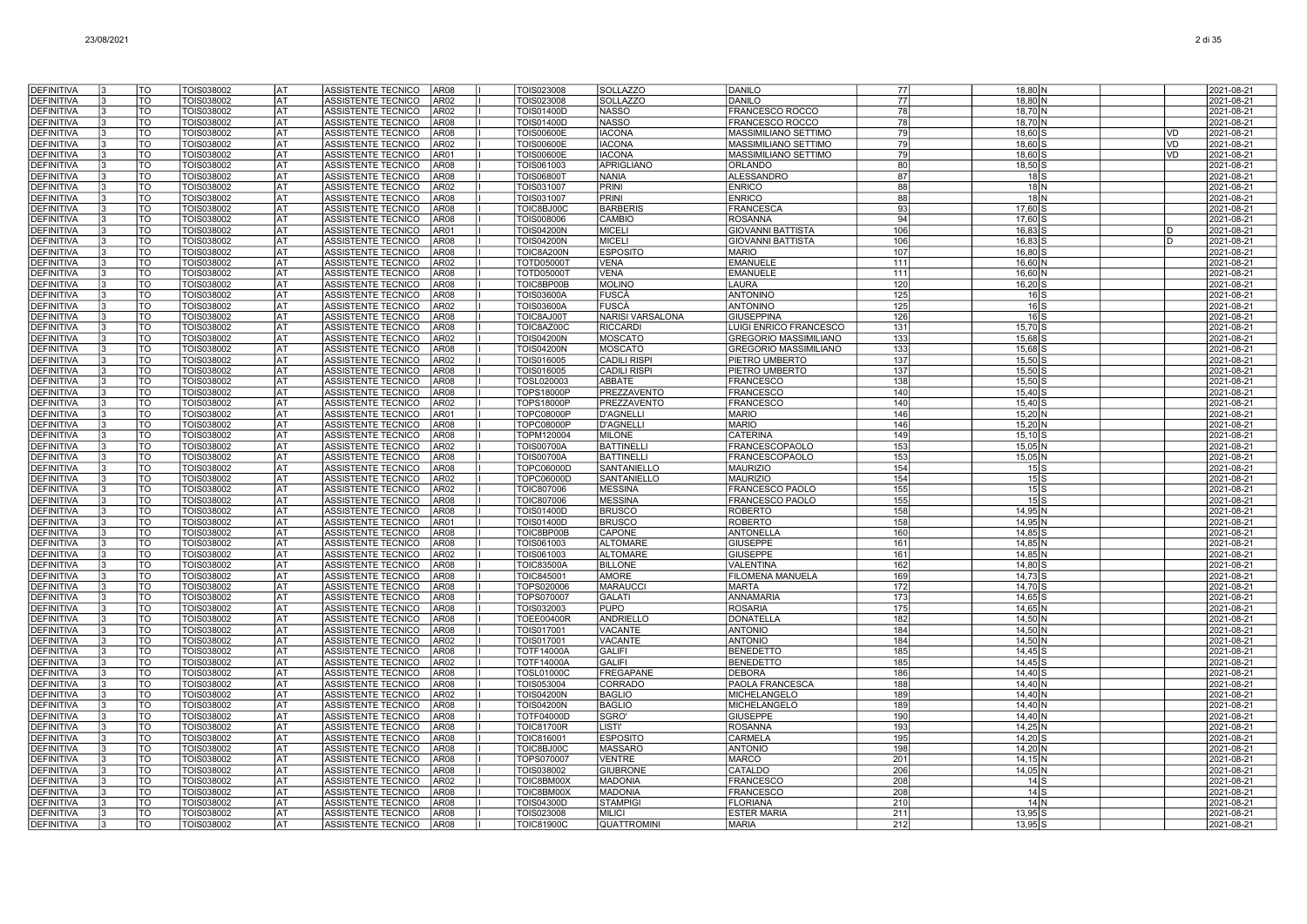| DEFINITIVA                             | TO              | TOIS038002               | AT                | ASSISTENTE TECNICO<br>AR <sub>08</sub>                                           | TOIS044009                             | <b>VESCIA</b>                       | <b>FELICIANA</b>                     | 215        | 13,90 S                |              | 2021-08-21               |
|----------------------------------------|-----------------|--------------------------|-------------------|----------------------------------------------------------------------------------|----------------------------------------|-------------------------------------|--------------------------------------|------------|------------------------|--------------|--------------------------|
| <b>DEFINITIVA</b>                      | TO              | TOIS038002               | AT                | ASSISTENTE TECNICO<br>AR08                                                       | TOIC8AD009                             | <b>MELLINO</b>                      | <b>GIUSEPPE</b>                      | 216        | 13,90                  |              | 2021-08-21               |
| <b>DEFINITIVA</b>                      | TO              | TOIS038002               | lat               | ASSISTENTE TECNICO<br>AR <sub>08</sub>                                           | <b>TOIC845001</b>                      | <b>GENTILE</b>                      | <b>CATERINA</b>                      | 218        | 13.80                  |              | 2021-08-21               |
| <b>DEFINITIVA</b>                      | TO              | TOIS038002               | <b>IAT</b>        | ASSISTENTE TECNICO<br>AR <sub>08</sub>                                           | <b>TOIC881004</b>                      | <b>CAMPOFIORITO</b>                 | <b>IVAN</b>                          | 222        | 13,80                  |              | 2021-08-21               |
| <b>DEFINITIVA</b>                      | TO              | TOIS038002               | AT                | ASSISTENTE TECNICO<br>AR <sub>02</sub>                                           | <b>TOIC881004</b>                      | CAMPOFIORITO                        | <b>IVAN</b>                          | 222        | 13,80                  |              | 2021-08-21               |
| <b>DEFINITIVA</b>                      | TO              | TOIS038002               | <b>IAT</b>        | ASSISTENTE TECNICO<br>AR <sub>08</sub>                                           | TOPS190009                             | <b>BASILE</b>                       | LUIGI                                | 223        | $13,80$ \$             |              | 2021-08-21               |
| <b>DEFINITIVA</b>                      | TO              | TOIS038002               | <b>IAT</b>        | ASSISTENTE TECNICO<br>AR <sub>02</sub>                                           | TOPS190009                             | <b>BASILE</b>                       | LUIGI                                | 223        | 13.80 S                |              | 2021-08-21               |
| <b>DEFINITIVA</b>                      | TO              | TOIS038002               | <b>IAT</b>        | <b>ASSISTENTE TECNICO</b><br>AR <sub>08</sub>                                    | <b>TOIC80400P</b>                      | <b>BLEFARI</b>                      | <b>GABRIELE</b>                      | 224        | 13,80 N                |              | 2021-08-21               |
| <b>DEFINITIVA</b>                      | $\overline{TO}$ | TOIS038002               | <b>AT</b>         | ASSISTENTE TECNICO<br>AR <sub>02</sub>                                           | <b>TOIC80400P</b>                      | <b>BLEFARI</b>                      | <b>GABRIELE</b>                      | 224        | 13,80 N                |              | 2021-08-21               |
| DEFINITIVA                             | <b>TO</b>       | TOIS038002               | <b>AT</b>         | ASSISTENTE TECNICO<br>AR <sub>02</sub>                                           | <b>TOIC80400P</b>                      | <b>FICETOLA</b>                     | <b>VINCENZO</b>                      | 226        | 13,80 N                |              | 2021-08-21               |
| <b>DEFINITIVA</b>                      | TO              | TOIS038002               | <b>AT</b>         | ASSISTENTE TECNICO<br>AR08                                                       | <b>TOIC80400P</b>                      | <b>FICETOLA</b>                     | <b>VINCENZO</b>                      | 226        | $13,80$ N              |              | 2021-08-21               |
| <b>DEFINITIVA</b><br><b>DEFINITIVA</b> | <b>TO</b><br>TO | TOIS038002<br>TOIS038002 | lat<br>I AT       | ASSISTENTE TECNICO<br>AR08<br>ASSISTENTE TECNICO<br>AR08                         | TOPS070007<br>TOIS017001               | <b>NATALE</b><br><b>IMBRENDA</b>    | <b>MARIAGRAZIA</b><br><b>MARIA</b>   | 227<br>230 | 13,80 N<br>13,70 \$    |              | 2021-08-21<br>2021-08-21 |
| <b>DEFINITIVA</b>                      | TO              | TOIS038002               | lat               | ASSISTENTE TECNICO<br>AR <sub>08</sub>                                           | <b>TOIS04900C</b>                      | <b>TINNIRELLO</b>                   | LUIGI                                | 232        | 13,68                  |              | 2021-08-21               |
| DEFINITIVA                             | TO              | TOIS038002               | AT                | ASSISTENTE TECNICO<br>AR01                                                       | <b>TOIS04900C</b>                      | <b>TINNIRELLO</b>                   | <b>LUIGI</b>                         | 232        | $13,68$ S              |              | 2021-08-21               |
| <b>DEFINITIVA</b>                      | TO              | TOIS038002               | lat               | ASSISTENTE TECNICO<br>AR08                                                       | <b>TOIS01400D</b>                      | SALERNO                             | <b>ROSSELLA</b>                      | 238        | 13.60 N                |              | 2021-08-21               |
| <b>DEFINITIVA</b>                      | TO<br>l3        | TOIS038002               | lat               | ASSISTENTE TECNICO<br>AR <sub>08</sub>                                           | TOIC8AN005                             | <b>DELL'UTRI</b>                    | <b>SERAFINO</b>                      | 241        | $13,55$ S              |              | 2021-08-21               |
| <b>DEFINITIVA</b>                      | <b>TO</b>       | TOIS038002               | <b>AT</b>         | ASSISTENTE TECNICO<br>AR <sub>08</sub>                                           | <b>TOIC84600R</b>                      | <b>TERRACCIANO</b>                  | <b>ROBERTA</b>                       | 244        | $13,50$ S              |              | 2021-08-21               |
| <b>DEFINITIVA</b>                      | <b>TO</b>       | TOIS038002               | lat               | ASSISTENTE TECNICO<br>AR <sub>08</sub>                                           | TOIS003003                             | <b>LA ROSA</b>                      | <b>ILENIA</b>                        | 246        | $13,50$ N              |              | 2021-08-21               |
| DEFINITIVA                             | lto             | TOIS038002               | <b>AT</b>         | ASSISTENTE TECNICO<br>AR <sub>02</sub>                                           | <b>TOIS02600Q</b>                      | <b>MORMINC</b>                      | <b>ELEONORA</b>                      | 248        | $13,50$ N              |              | 2021-08-21               |
| <b>DEFINITIVA</b>                      | TO              | TOIS038002               | lat               | ASSISTENTE TECNICO<br>AR <sub>08</sub>                                           | <b>TOIS02600Q</b>                      | <b>MORMINC</b>                      | <b>ELEONORA</b>                      | 248        | 13,50 N                |              | 2021-08-21               |
| <b>DEFINITIVA</b>                      | TO              | TOIS038002               | I AT              | <b>ASSISTENTE TECNICO</b><br>AR <sub>02</sub>                                    | TOPC06000D                             | <b>BORIO</b>                        | <b>ALDO</b>                          | 249        | $13,50$ N              |              | 2021-08-21               |
| <b>DEFINITIVA</b>                      | <b>TO</b>       | TOIS038002               | lat               | ASSISTENTE TECNICO<br>AR <sub>08</sub>                                           | TOPC06000D                             | <b>BORIO</b>                        | <b>ALDO</b>                          | 249        | $13,50$ N              |              | 2021-08-21               |
| DEFINITIVA                             | TO              | TOIS038002               | AT                | AR <sub>08</sub><br>ASSISTENTE TECNICO                                           | TOIS052008                             | <b>RICCARDI</b>                     | <b>DANILO</b>                        | 252        | $13,48$ N              |              | 2021-08-21               |
| <b>DEFINITIVA</b>                      | TO              | TOIS038002               | <b>AT</b>         | ASSISTENTE TECNICO<br>AR01                                                       | <b>TOIS052008</b>                      | <b>RICCARDI</b>                     | <b>DANILO</b>                        | 252        | $13,48$ N              |              | 2021-08-21               |
| <b>DEFINITIVA</b>                      | TO<br><b>TO</b> | TOIS038002<br>TOIS038002 | l AT<br><b>AT</b> | ASSISTENTE TECNICO<br>AR <sub>08</sub><br>ASSISTENTE TECNICO<br>AR <sub>08</sub> | TOIS052008<br>TOIS03300V               | <b>CASSARINO</b><br><b>MIRGALDI</b> | <b>ISABELLA</b><br><b>MICHELE</b>    | 253<br>254 | $13,45$ S<br>$13,40$ S |              | 2021-08-21               |
| <b>DEFINITIVA</b><br>DEFINITIVA        | <b>TO</b>       | TOIS038002               | AT                | ASSISTENTE TECNICO<br>AR02                                                       | TOIS03300V                             | <b>MIRGALDI</b>                     | <b>MICHELE</b>                       | 254        | 13,40                  |              | 2021-08-21<br>2021-08-21 |
| <b>DEFINITIVA</b>                      | <b>TO</b>       | TOIS038002               | <b>AT</b>         | ASSISTENTE TECNICO<br>AR02                                                       | <b>TOIC86300E</b>                      | <b>FIORDELIS</b>                    | <b>FRANCESCA</b>                     | 255        | 13,40                  |              | 2021-08-21               |
| DEFINITIVA                             | TO              | TOIS038002               | lat               | <b>ASSISTENTE TECNICO</b><br>AR08                                                | <b>TOIC86300E</b>                      | <b>FIORDELISI</b>                   | <b>FRANCESCA</b>                     | 255        | $13.40$ :              |              | 2021-08-21               |
| <b>DEFINITIVA</b>                      | TO              | TOIS038002               | lat               | ASSISTENTE TECNICO<br>AR08                                                       | TOPS070007                             | CARLUCCIO                           | <b>SIMONETTA</b>                     | 257        | $13,40$ N              |              | 2021-08-21               |
| <b>DEFINITIVA</b>                      | TO              | TOIS038002               | lat               | ASSISTENTE TECNICO<br>AR02                                                       | <b>TOPS18000P</b>                      | <b>GIORLANDO</b>                    | <b>GIUSEPPE</b>                      | 258        | $13,40$ N              |              | 2021-08-21               |
| DEFINITIVA                             | TO<br>13        | TOIS038002               | AT                | ASSISTENTE TECNICO<br>AR08                                                       | <b>TOPS18000P</b>                      | <b>GIORLANDO</b>                    | <b>GIUSEPPE</b>                      | 258        | $13,40$ N              |              | 2021-08-21               |
| <b>DEFINITIVA</b>                      | TO              | TOIS038002               | AT                | ASSISTENTE TECNICO<br>AR08                                                       | <b>TOIC83400E</b>                      | <b>DI CORRADO</b>                   | <b>LOREDANA</b>                      | 259        | 13,38 N                |              | 2021-08-21               |
| <b>DEFINITIVA</b>                      | TO              | TOIS038002               | l AT              | ASSISTENTE TECNICO<br>AR <sub>08</sub>                                           | TOTF04000D                             | <b>MICELOTTA</b>                    | EGIDIO COSIMO DOMENICO               | 260        | 13.37 S                |              | 2021-08-21               |
| <b>DEFINITIVA</b>                      | TO              | TOIS038002               | <b>AT</b>         | ASSISTENTE TECNICO<br>AR <sub>08</sub>                                           | TOIS067002                             | <b>GAGLIARDO</b>                    | <b>FRANCESCO</b>                     | 261        | 13,35 N                | <sub>D</sub> | 2021-08-21               |
| DEFINITIVA                             | <b>TO</b>       | TOIS038002               | <b>AT</b>         | ASSISTENTE TECNICO<br>AR <sub>02</sub>                                           | TOIS067002                             | <b>GAGLIARDO</b>                    | <b>FRANCESCO</b>                     | 261        | $13,35$ N              | D            | 2021-08-21               |
| <b>DEFINITIVA</b>                      | lto             | TOIS038002               | <b>AT</b>         | ASSISTENTE TECNICO<br>AR <sub>08</sub>                                           | TOIS038002                             | <b>ALIOTTA</b>                      | <b>ERIKA</b>                         | 263        | $13,30$ S              |              | 2021-08-21               |
| <b>DEFINITIVA</b><br><b>DEFINITIVA</b> | TO<br>TO        | TOIS038002<br>TOIS038002 | lat<br>lat        | ASSISTENTE TECNICO<br>AR <sub>08</sub><br>ASSISTENTE TECNICO<br>AR <sub>08</sub> | TOIC8AP00R<br>TOPC06000D               | <b>ESPOSITO</b><br><b>RIVOIRA</b>   | <b>NUNZIA</b><br><b>ELISA</b>        | 264<br>268 | $13,30$ N<br>$13,30$ N |              | 2021-08-21<br>2021-08-21 |
| <b>DEFINITIVA</b>                      | TO              | TOIS038002               | AT                | ASSISTENTE TECNICO<br>AR <sub>08</sub>                                           | TOIS031007                             | <b>NISI</b>                         | <b>DOMINGC</b>                       | 269        | $13,27$ S              |              | 2021-08-21               |
| <b>DEFINITIVA</b>                      | TO              | TOIS038002               | lat               | AR <sub>02</sub><br>ASSISTENTE TECNICO                                           | TOIS031007                             | <b>NISI</b>                         | <b>DOMINGO</b>                       | 269        | $13,27$ S              |              |                          |
| <b>DEFINITIVA</b>                      | TO              | TOIS038002               |                   | ASSISTENTE TECNICO<br>AR <sub>08</sub>                                           |                                        |                                     |                                      |            |                        |              |                          |
| <b>DEFINITIVA</b>                      | TO              |                          |                   |                                                                                  |                                        |                                     |                                      |            |                        |              | 2021-08-21               |
| <b>DEFINITIVA</b>                      |                 |                          | <b>AT</b><br>lat  | AR08                                                                             | TOIS038002                             | <b>BERTOLOTTO</b>                   | <b>GIULIA</b>                        | 273        | $13,20$ S              |              | 2021-08-21               |
| <b>DEFINITIVA</b>                      | TO              | TOIS038002<br>TOIS038002 | <b>AT</b>         | <b>ASSISTENTE TECNICO</b><br>ASSISTENTE TECNICO<br>AR <sub>08</sub>              | TOPS020006<br>TOIS038002               | <b>CINGOLANI</b><br><b>BENENATI</b> | <b>STEFANIA</b><br><b>VINCENZO</b>   | 274<br>277 | 13,20 N<br>$13,15$ S   |              | 2021-08-21<br>2021-08-21 |
|                                        | lto             | TOIS038002               | <b>AT</b>         | ASSISTENTE TECNICO<br>AR <sub>02</sub>                                           | TOIS038002                             | <b>BENENATI</b>                     | <b>VINCENZO</b>                      | 277        | $13,15$ S              |              | 2021-08-21               |
| DEFINITIVA                             | <b>TO</b>       | TOIS038002               | <b>AT</b>         | ASSISTENTE TECNICO<br>AR08                                                       | <b>TOIS01200T</b>                      | <b>OTERI</b>                        | <b>CARMELA</b>                       | 278        | $13,12$ S              |              | 2021-08-21               |
| <b>DEFINITIVA</b>                      | TO              | TOIS038002               | lat               | ASSISTENTE TECNICO<br>AR08                                                       | TOIC8A300D                             | <b>SCALZO</b>                       | <b>FRANCESCO</b>                     | 280        | 13.10                  |              | 2021-08-21               |
| <b>DEFINITIVA</b>                      | TO              | TOIS038002               | lat               | ASSISTENTE TECNICO<br>AR02                                                       | TOIC8A300D                             | <b>SCALZO</b>                       | <b>FRANCESCO</b>                     | 280        | $13,10$ S              |              | 2021-08-21               |
| <b>DEFINITIVA</b>                      | TO              | TOIS038002               | AT                | ASSISTENTE TECNICO<br>AR08                                                       | TOIC8AP00R                             | <b>ESPOSITO</b>                     | <b>RITA</b>                          | 282        | $13$ S                 |              | 2021-08-21               |
| <b>DEFINITIVA</b>                      | TO              | TOIS038002               | lat               | ASSISTENTE TECNICO<br>AR08                                                       | <b>TOIC80400P</b>                      | <b>ISSARA</b>                       | <b>GIOVANNA</b>                      | 284        | $13$ S                 |              | 2021-08-21               |
| <b>DEFINITIVA</b>                      | TO              | TOIS038002               | lat               | ASSISTENTE TECNICO<br>AR <sub>08</sub>                                           | <b>TOIS01400D</b>                      | ASARO                               | <b>SALVATORE</b>                     | 288        | 13 N                   |              | 2021-08-21               |
| <b>DEFINITIVA</b>                      | TO              | TOIS038002               | lat               | ASSISTENTE TECNICO<br>AR02                                                       | <b>TOIS058007</b>                      | <b>ARRIGO</b>                       | <b>DAVIDE DOMENICO</b>               | 289        | $12,95$ <sub>N</sub>   |              | 2021-08-21               |
| <b>DEFINITIVA</b>                      | TO              | TOIS038002               | <b>AT</b>         | ASSISTENTE TECNICO<br>AR <sub>08</sub>                                           | TOIS058007                             | <b>ARRIGO</b>                       | DAVIDE DOMENICO                      | 289        | 12,95 N                |              | 2021-08-21               |
| <b>DEFINITIVA</b>                      | <b>TO</b>       | TOIS038002               | <b>AT</b>         | ASSISTENTE TECNICO<br>AR <sub>08</sub>                                           | <b>TOIC84600R</b>                      | CODISPOTI                           | <b>MARIANGELA</b>                    | 291        | 12,90 S                |              | 2021-08-21               |
| <b>DEFINITIVA</b>                      | TO              | TOIS038002               | <b>AT</b>         | ASSISTENTE TECNICO<br>AR <sub>08</sub>                                           | <b>TOIS01400D</b>                      | GITTO                               | <b>DAVIDE</b>                        | 292        | 12,90 N                |              | 2021-08-21               |
| <b>DEFINITIVA</b><br><b>DEFINITIVA</b> | TO<br>TO        | TOIS038002<br>TOIS038002 | <b>AT</b><br>l AT | ASSISTENTE TECNICO<br>AR <sub>08</sub><br>ASSISTENTE TECNICO<br>AR <sub>08</sub> | <b>TOIS06400E</b><br><b>TOIC836006</b> | <b>NICOLETTI</b><br>GARAU           | <b>ELEONORA</b><br><b>SERENA</b>     | 294<br>295 | 12,80<br>12,80         |              | 2021-08-21               |
| <b>DEFINITIVA</b>                      | TO              | TOIS038002               | lat               | ASSISTENTE TECNICO<br>AR <sub>08</sub>                                           | TOIC8BM00X                             | ZANNINI                             | <b>MARIA GRAZIA</b>                  | 297        | 12,80                  |              | 2021-08-21<br>2021-08-21 |
| <b>DEFINITIVA</b>                      | TO              | TOIS038002               | AT                | ASSISTENTE TECNICO<br>AR01                                                       | TOIC8BP00B                             | <b>TRAPAN</b>                       | <b>MASSIMILIANO</b>                  | 299        | 12,77 N                |              | 2021-08-21               |
| <b>DEFINITIVA</b>                      | TO              | TOIS038002               | <b>IAT</b>        | ASSISTENTE TECNICO<br>AR <sub>08</sub>                                           | TOIC8BP00B                             | <b>TRAPANI</b>                      | <b>MASSIMILIANO</b>                  | 299        | 12,77 N                |              | 2021-08-21               |
| <b>DEFINITIVA</b>                      | TO              | TOIS038002               | lat               | ASSISTENTE TECNICO<br>AR02                                                       | TOIS038002                             | <b>TUFANO</b>                       | <b>EGIDIO</b>                        | 301        | $12,75$ S              |              | 2021-08-21               |
| <b>DEFINITIVA</b>                      | <b>TO</b>       | TOIS038002               | <b>AT</b>         | ASSISTENTE TECNICO<br>AR <sub>08</sub>                                           | TOIS038002                             | <b>TUFANO</b>                       | <b>EGIDIO</b>                        | 301        | $12,75$ S              |              | 2021-08-21               |
| <b>DEFINITIVA</b>                      | <b>TO</b>       | TOIS038002               | <b>AT</b>         | ASSISTENTE TECNICO<br>AR <sub>08</sub>                                           | TOIS038002                             | <b>BORETTO</b>                      | <b>GIANLUCA</b>                      | 302        | $12,75$ S              |              | 2021-08-21               |
| DEFINITIVA                             | <b>TO</b>       | TOIS038002               | lat               | ASSISTENTE TECNICO<br>AR02                                                       | TOIS038002                             | <b>BORETTO</b>                      | <b>GIANLUCA</b>                      | 302        | 12,75                  |              | 2021-08-21               |
| DEFINITIVA                             | TO              | TOIS038002               | lat               | ASSISTENTE TECNICO<br>AR02                                                       | <b>TOIC87000N</b>                      | LAROSA                              | SALVATORE                            | 303        | 12,70                  |              | 2021-08-21               |
| <b>DEFINITIVA</b>                      | TO              | TOIS038002               | lat<br>l AT       | <b>ASSISTENTE TECNICO</b><br>AR08                                                | <b>TOIC87000N</b>                      | LAROSA                              | <b>SALVATORE</b>                     | 303        | 12.70                  |              | 2021-08-21               |
| <b>DEFINITIVA</b><br>DEFINITIVA        | TO<br> TO<br>ıз | TOIS038002<br>TOIS038002 | AT                | ASSISTENTE TECNICO<br>AR <sub>08</sub><br>ASSISTENTE TECNICO<br>AR <sub>02</sub> | <b>TOTF14000A</b><br><b>TOTF14000A</b> | CALABRETTA<br><b>CALABRETTA</b>     | <b>SALVATORE</b><br><b>SALVATORE</b> | 304<br>304 | 12,70<br>12,70 S       |              | 2021-08-21<br>2021-08-21 |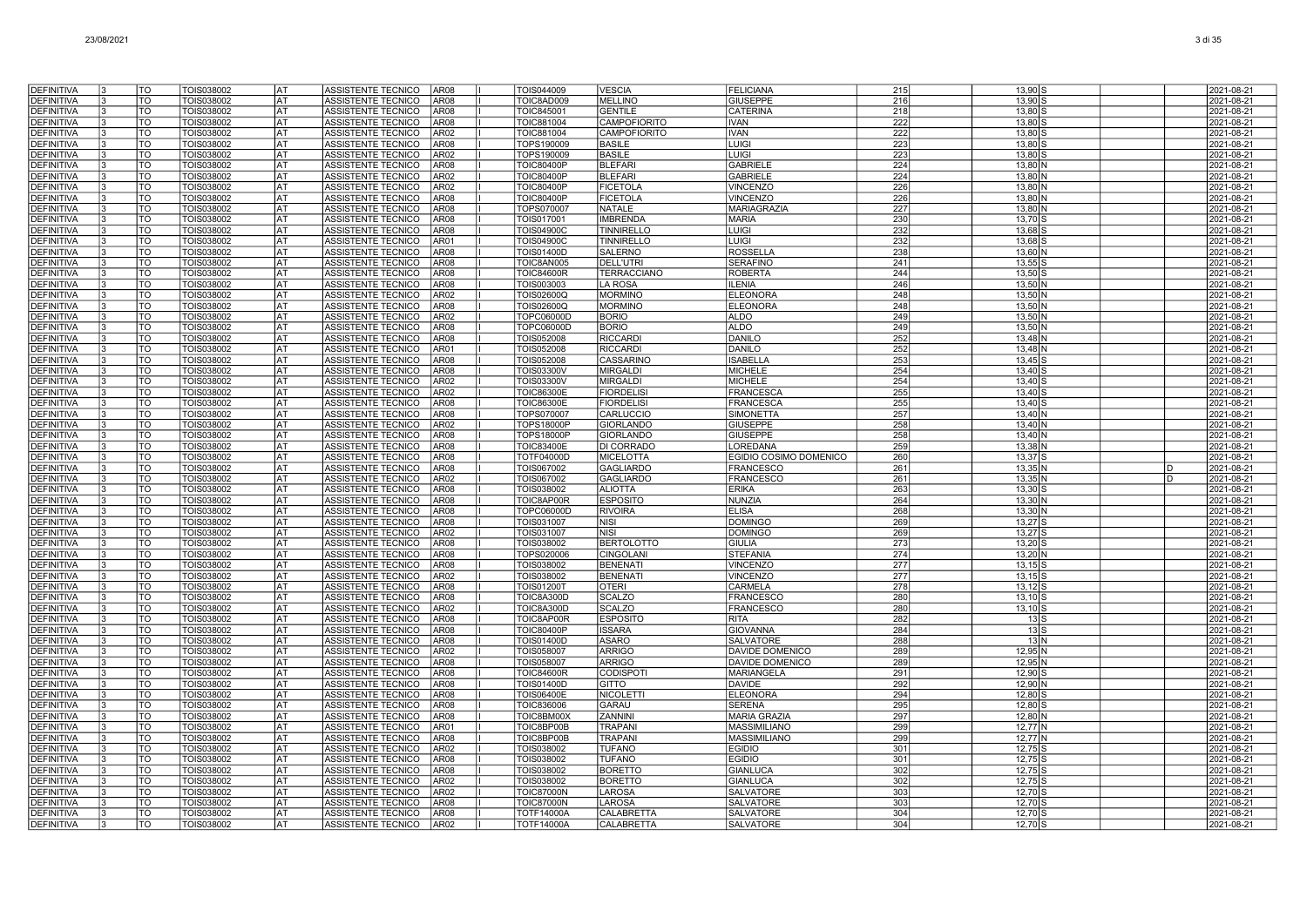| <b>DEFINITIVA</b>                      | TO                     | TOIS038002                      | lat                      | ASSISTENTE TECNICO                       | AR <sub>08</sub>                     | <b>TOPS04000B</b>                      | DEVONA                            | LILIANA                             | 305        | $12,70$ N                    |    | 2021-08-21               |
|----------------------------------------|------------------------|---------------------------------|--------------------------|------------------------------------------|--------------------------------------|----------------------------------------|-----------------------------------|-------------------------------------|------------|------------------------------|----|--------------------------|
| <b>DEFINITIVA</b>                      | <b>TO</b>              | <b>TOIS038002</b>               | lat                      | ASSISTENTE TECNICO                       | AR <sub>08</sub>                     | <b>TOTF04000D</b>                      | <b>GIANNATTASIO</b>               | <b>GIUSEPPE</b>                     | 307        | $12,70$ N                    |    | 2021-08-21               |
| <b>DEFINITIVA</b>                      | T <sub>O</sub>         | TOIS038002                      | <b>AT</b>                | ASSISTENTE TECNICO                       | AR02                                 | <b>TOTF04000D</b>                      | <b>GIANNATTASIO</b>               | <b>GIUSEPPE</b>                     | 307        | 12,70 N                      |    | 2021-08-21               |
| <b>DEFINITIVA</b>                      | TO                     | TOIS038002                      | AT)                      | ASSISTENTE TECNICO                       | AR08                                 | TOIS067002                             | <b>MERENDA</b>                    | VALERIA                             | 308        | 12,70 N                      |    | 2021-08-21               |
| <b>DEFINITIVA</b>                      | TO                     | TOIS038002                      | lat                      | ASSISTENTE TECNICO                       | AR <sub>08</sub>                     | TOIC8BM00X                             | LA ROSA                           | <b>FRANCESCA</b>                    | 309        | 12,70 N                      |    | 2021-08-21               |
| DEFINITIVA                             | TO                     | TOIS038002                      | <b>IAT</b>               | ASSISTENTE TECNICO                       | AR <sub>08</sub>                     | TOIS032003                             | DEL COL                           | <b>MARA</b>                         | 311        | $12,60$ S                    |    | 2021-08-21               |
| <b>DEFINITIVA</b>                      | TO                     | TOIS038002                      | AT                       | ASSISTENTE TECNICO                       | AR <sub>08</sub>                     | <b>TOPS04000E</b>                      | <b>LIMONE</b>                     | <b>MARCC</b>                        | 313        | 12,60 N                      |    | 2021-08-21               |
| <b>DEFINITIVA</b>                      | TO                     | TOIS038002                      | <b>IAT</b>               | ASSISTENTE TECNICO                       | AR <sub>08</sub>                     | TORH010009                             | PORCELLI                          | ADAMO                               | 314        | $12,60$ N                    |    | 2021-08-21               |
| <b>DEFINITIVA</b>                      | TO                     | TOIS038002                      | lat                      | ASSISTENTE TECNICO                       | AR02                                 | <b>TOIS04700R</b>                      | <b>FOCA</b>                       | <b>ANTONIC</b>                      | 315        | 12.60 N                      |    | 2021-08-21               |
| <b>DEFINITIVA</b>                      | <b>TO</b>              | TOIS038002                      | <b>AT</b><br><b>AT</b>   | ASSISTENTE TECNICO                       | AR <sub>08</sub>                     | <b>TOIS04700R</b>                      | <b>FOCA</b>                       | <b>ANTONIO</b>                      | 315        | 12,60 N                      |    | 2021-08-21               |
| <b>DEFINITIVA</b><br><b>DEFINITIVA</b> | $\overline{10}$<br>TO  | TOIS038002<br>TOIS038002        | AT                       | ASSISTENTE TECNICO<br>ASSISTENTE TECNICO | AR <sub>08</sub><br>AR08             | TOPC06000D<br><b>TORI04000L</b>        | CANCELLIERE<br><b>DI SILVERIO</b> | <b>MIRELLA</b><br><b>MATTEO</b>     | 318<br>319 | $12,60$ N<br>12,60 N         |    | 2021-08-21<br>2021-08-21 |
| <b>DEFINITIVA</b>                      | TO                     | TOIS038002                      | lat                      | ASSISTENTE TECNICO                       | AR <sub>08</sub>                     | TOIC8BN00Q                             | <b>LA BELLA</b>                   | <b>ALESSIO</b>                      | 321        | 12.60 N                      |    | 2021-08-21               |
| <b>DEFINITIVA</b>                      | TO                     | TOIS038002                      | l AT                     | ASSISTENTE TECNICO                       | AR08                                 | TOIS016005                             | LACORTE                           | FRANCESCO CARMELO                   | 322        | $12,60$ N                    |    | 2021-08-21               |
| <b>DEFINITIVA</b>                      | TO                     | TOIS038002                      | AT                       | ASSISTENTE TECNICO                       | AR <sub>08</sub>                     | <b>TOIC81700R</b>                      | CACCIOLA                          | <b>FRANCESCO</b>                    | 323        | $12,60$ N                    |    | 2021-08-21               |
| <b>DEFINITIVA</b>                      | TO                     | TOIS038002                      | lat                      | ASSISTENTE TECNICO                       | AR08                                 | <b>TOTF14000A</b>                      | AVITABILE                         | ANGELA                              | 324        | $12,60$ N                    |    | 2021-08-21               |
| DEFINITIVA                             | TO                     | TOIS038002                      | AT                       | ASSISTENTE TECNICO                       | AR <sub>08</sub>                     | TOPS070007                             | <b>CAMPISI</b>                    | <b>ALFONSO</b>                      | 325        | 12,60 N                      |    | 2021-08-21               |
| <b>DEFINITIVA</b>                      | TO                     | TOIS038002                      | lat                      | ASSISTENTE TECNICO                       | AR <sub>02</sub>                     | TOIS05100C                             | <b>SCHIRANO</b>                   | <b>GIUSEPPE</b>                     | 326        | 12,60 N                      |    | 2021-08-21               |
| <b>DEFINITIVA</b>                      | <b>TO</b>              | TOIS038002                      | <b>AT</b>                | ASSISTENTE TECNICO                       | AR <sub>08</sub>                     | <b>TOIS05100C</b>                      | <b>SCHIRANO</b>                   | <b>GIUSEPPE</b>                     | 326        | 12,60 N                      |    | 2021-08-21               |
| <b>DEFINITIVA</b>                      | $\overline{\text{TO}}$ | TOIS038002                      | <b>AT</b>                | ASSISTENTE TECNICO                       | AR <sub>08</sub>                     | TOIS038002                             | CANALIS                           | <b>IRENE</b>                        | 327        | 12,60 N                      |    | 2021-08-21               |
| <b>DEFINITIVA</b>                      | <b>TO</b>              | TOIS038002                      | <b>AT</b>                | ASSISTENTE TECNICO                       | AR <sub>08</sub>                     | <b>TOTF04000D</b>                      | VILLELLA                          | <b>GIORGIO FRANCESCO</b>            | 329        | $12,57$ S                    | D  | 2021-08-21               |
| <b>DEFINITIVA</b>                      | TO                     | TOIS038002                      | lat                      | ASSISTENTE TECNICO                       | AR01                                 | TOTF04000D                             | <b>VILLELLA</b>                   | <b>GIORGIO FRANCESCO</b>            | 329        | $12,57$ S                    | In | 2021-08-21               |
| DEFINITIVA                             | TO                     | TOIS038002                      | <b>IAT</b>               | ASSISTENTE TECNICO                       | AR08                                 | <b>TOTF04000D</b>                      | MASCOLO                           | <b>ANNA</b>                         | 332        | 12,55N                       |    | 2021-08-21               |
| <b>DEFINITIVA</b><br><b>DEFINITIVA</b> | TO<br>TO               | TOIS038002<br>TOIS038002        | <b>IAT</b><br><b>IAT</b> | ASSISTENTE TECNICO<br>ASSISTENTE TECNICO | AR <sub>08</sub><br>AR <sub>02</sub> | TOIC8BD00X<br>TOIC8BD00X               | MORELLO<br><b>MORELLO</b>         | <b>PIETRO</b><br><b>PIETRO</b>      | 334<br>334 | $12,50$ S<br>$12,50$ S       |    | 2021-08-21<br>2021-08-21 |
| <b>DEFINITIVA</b>                      | TO                     | TOIS038002                      | lat                      | ASSISTENTE TECNICO                       | AR08                                 | TOIC865006                             | CARLINO                           | <b>CLAUDIO CRISTIAN</b>             | 336        | $12,50$ S                    |    | 2021-08-21               |
| <b>DEFINITIVA</b>                      | TO                     | TOIS038002                      | <b>AT</b>                | ASSISTENTE TECNICO                       | AR01                                 | <b>TOIC865006</b>                      | CARLINO                           | <b>CLAUDIO CRISTIAN</b>             | 336        | $12,50$ S                    |    | 2021-08-21               |
| <b>DEFINITIVA</b>                      | <b>TO</b>              | TOIS038002                      | lat                      | ASSISTENTE TECNICO                       | AR08                                 | <b>TOIC8A5005</b>                      | CALZONE                           | <b>MARIA COSTANZA</b>               | 341        | 12,50 N                      |    | 2021-08-21               |
| <b>DEFINITIVA</b>                      | $\overline{10}$        | TOIS038002                      | <b>AT</b>                | ASSISTENTE TECNICO                       | AR08                                 | TOIC8BB008                             | <b>GALIETTA</b>                   | <b>MATTEO</b>                       | 342        | $12,50$ N                    |    | 2021-08-21               |
| <b>DEFINITIVA</b>                      | TO                     | TOIS038002                      | lat                      | ASSISTENTE TECNICO                       | AR08                                 | TOIC8BN00Q                             | AUTIERO                           | <b>STEFANO</b>                      | 343        | 12.50 N                      |    | 2021-08-21               |
| <b>DEFINITIVA</b>                      | TO                     | TOIS038002                      | AT                       | <b>ASSISTENTE TECNICO</b>                | AR08                                 | TOIS044009                             | CAIAZZA                           | CARMELA                             | 345        | $12,50$ N                    |    | 2021-08-21               |
| <b>DEFINITIVA</b>                      | TO                     | TOIS038002                      | lat                      | <b>ASSISTENTE TECNICO</b>                | AR02                                 | <b>TOIS04300D</b>                      | <b>BIANCO</b>                     | <b>RITA</b>                         | 349        | $12,50$ N                    |    | 2021-08-21               |
| <b>DEFINITIVA</b>                      | TO                     | TOIS038002                      | AT                       | ASSISTENTE TECNICO                       | AR08                                 | <b>TOIS04300D</b>                      | <b>BIANCO</b>                     | <b>RITA</b>                         | 349        | $12,50$ N                    |    | 2021-08-21               |
| <b>DEFINITIVA</b>                      | TO                     | TOIS038002                      | AT                       | ASSISTENTE TECNICO                       | AR08                                 | <b>TOIS04100T</b>                      | <b>ARGENTO</b>                    | <b>GIUSEPPE</b>                     | 351        | $12,47$ S                    |    | 2021-08-21               |
| <b>DEFINITIVA</b>                      | TO                     | TOIS038002                      | l AT<br><b>AT</b>        | ASSISTENTE TECNICO                       | AR02                                 | <b>TOIS04100T</b>                      | ARGENTO                           | <b>GIUSEPPE</b>                     | 351        | 12.47 S                      |    | 2021-08-21               |
| <b>DEFINITIVA</b>                      | TO<br>$\overline{10}$  | TOIS038002<br><b>TOIS038002</b> | <b>AT</b>                | ASSISTENTE TECNICO                       | AR01<br>AR08                         | <b>TOIS06900N</b>                      | <b>LISTONE</b><br><b>LISTONE</b>  | <b>VINCENZO</b>                     | 352        | $12,45$ N                    |    | 2021-08-21               |
| <b>DEFINITIVA</b><br><b>DEFINITIVA</b> | <b>TO</b>              | TOIS038002                      | <b>AT</b>                | ASSISTENTE TECNICO<br>ASSISTENTE TECNICO | AR <sub>08</sub>                     | <b>TOIS06900N</b><br>TOIC8BX00B        | <b>CINQUE</b>                     | <b>VINCENZO</b><br><b>MARIKA</b>    | 352<br>353 | $12,45$ N<br>$12,43$ S       |    | 2021-08-21<br>2021-08-21 |
| <b>DEFINITIVA</b>                      | TO                     | TOIS038002                      | lat                      | ASSISTENTE TECNICO                       | AR <sub>08</sub>                     | TOIS053004                             | <b>SCHIAVONE</b>                  | <b>MARCO</b>                        | 358        | 12,40 N                      |    | 2021-08-21               |
| <b>DEFINITIVA</b>                      | <b>TO</b>              | TOIS038002                      | l AT                     | ASSISTENTE TECNICO                       | AR <sub>02</sub>                     | TOIS053004                             | <b>SCHIAVONE</b>                  | <b>MARCC</b>                        | 358        | $12,40$ N                    |    | 2021-08-21               |
| <b>DEFINITIVA</b>                      | TO                     | TOIS038002                      | lat                      | ASSISTENTE TECNICO                       | AR <sub>08</sub>                     | <b>TOIS00100B</b>                      | <b>VISONE</b>                     | PASQUALE                            | 359        | 12,40 N                      |    | 2021-08-21               |
| <b>DEFINITIVA</b>                      | TO                     | TOIS038002                      | <b>AT</b>                | ASSISTENTE TECNICO                       | AR <sub>08</sub>                     | <b>TOIS05100C</b>                      | <b>CASTIELLO</b>                  | <b>ILARIA</b>                       | 364        | $12,30$ N                    |    | 2021-08-21               |
| <b>DEFINITIVA</b>                      | TO                     | TOIS038002                      | <b>IAT</b>               | ASSISTENTE TECNICO                       | AR <sub>08</sub>                     | <b>TOIC8A5005</b>                      | <b>SPATOLA</b>                    | <b>VINCENZA FEDERICA</b>            | 366        | $12.30\text{N}$              |    | 2021-08-21               |
| <b>DEFINITIVA</b>                      | TO                     | TOIS038002                      | <b>AT</b>                | ASSISTENTE TECNICO                       | AR <sub>08</sub>                     | TOIC8BP00B                             | <b>SOMMA</b>                      | <b>EMANUELA</b>                     | 368        | $12,30$ N                    |    | 2021-08-21               |
| <b>DEFINITIVA</b>                      | $\overline{10}$        | TOIS038002                      | <b>AT</b>                | ASSISTENTE TECNICO                       | AR <sub>02</sub>                     | <b>TOIS01400D</b>                      | <b>FIORE</b>                      | <b>GIUSEPPE</b>                     | 369        | $12,27$ S                    |    | 2021-08-21               |
| <b>DEFINITIVA</b>                      | <b>TO</b>              | TOIS038002                      | <b>AT</b>                | ASSISTENTE TECNICO                       | AR08                                 | TOIS01400D                             | FIORE                             | <b>GIUSEPPE</b>                     | 369        | $12,27$ S                    |    | 2021-08-21               |
| <b>DEFINITIVA</b>                      | TO                     | TOIS038002                      | <b>AT</b>                | ASSISTENTE TECNICO                       | AR <sub>08</sub>                     | TOPS04000B                             | <b>TUNNERA</b>                    | <b>MARIALUISA</b>                   | 370        | $12,27$ S                    |    | 2021-08-21               |
| <b>DEFINITIVA</b><br><b>DEFINITIVA</b> | $\overline{10}$<br>TO  | TOIS038002<br>TOIS038002        | <b>AT</b><br>lat         | ASSISTENTE TECNICO<br>ASSISTENTE TECNICO | AR <sub>08</sub><br>AR02             | <b>TOPS070007</b><br><b>TORI04000L</b> | PATTI<br><b>ATTARDI</b>           | <b>GIOVANNA</b><br><b>SALVATORE</b> | 371<br>372 | 12,27 N<br>12,25             |    | 2021-08-21<br>2021-08-21 |
| <b>DEFINITIVA</b>                      | TO                     | TOIS038002                      | AT                       | ASSISTENTE TECNICO                       | AR <sub>08</sub>                     | <b>TORI04000L</b>                      | <b>ATTARDI</b>                    | SALVATORE                           | 372        | $12,25$ S                    |    | 2021-08-21               |
| <b>DEFINITIVA</b>                      | TO                     | TOIS038002                      | AT)                      | ASSISTENTE TECNICO                       | AR08                                 | <b>TOIC865006</b>                      | PUCCIO                            | <b>ANTONIO</b>                      | 373        | $12,20$ S                    |    | 2021-08-21               |
| <b>DEFINITIVA</b>                      | TO                     | TOIS038002                      | lat                      | ASSISTENTE TECNICO                       | AR <sub>02</sub>                     | <b>TOIC865006</b>                      | PUCCIO                            | <b>ANTONIO</b>                      | 373        | $12,20$ S                    |    | 2021-08-21               |
| <b>DEFINITIVA</b>                      | TO                     | TOIS038002                      | <b>AT</b>                | ASSISTENTE TECNICO                       | AR <sub>02</sub>                     | TOIS05100C                             | PATERNOSTER                       | <b>FELICIANO</b>                    | 374        | $12,20$ S                    |    | 2021-08-21               |
| <b>DEFINITIVA</b>                      | TO                     | TOIS038002                      | <b>AT</b>                | ASSISTENTE TECNICO                       | AR <sub>08</sub>                     | <b>TOIS05100C</b>                      | <b>PATERNOSTER</b>                | <b>FELICIANO</b>                    | 374        | $12,20$ S                    |    | 2021-08-21               |
| <b>DEFINITIVA</b>                      | TO                     | TOIS038002                      | <b>AT</b>                | ASSISTENTE TECNICO                       | AR <sub>08</sub>                     | <b>TOIC807006</b>                      | <b>CAFASSO</b>                    | <b>ROSSELLA</b>                     | 375        | $12,20$ S                    |    | 2021-08-21               |
| <b>DEFINITIVA</b>                      | TO                     | TOIS038002                      | <b>AT</b>                | ASSISTENTE TECNICO                       | AR08                                 | <b>TOIS04300D</b>                      | ORTENSE                           | <b>MARGHERITA</b>                   | 376        | $12,20$ S                    |    | 2021-08-21               |
| <b>DEFINITIVA</b>                      | TO                     | TOIS038002                      | lat                      | ASSISTENTE TECNICO                       | AR <sub>08</sub>                     | TOIC8BP00B                             | <b>SAIA</b>                       | ORNELLA                             | 377        | $12,20$ N                    |    | 2021-08-21               |
| <b>DEFINITIVA</b>                      | TO                     | TOIS038002                      | AT                       | ASSISTENTE TECNICO                       | AR <sub>08</sub>                     | <b>TOIC80500E</b>                      | POLIFRONI                         | VANESSA                             | 379        | $12,20$ N                    |    | 2021-08-21               |
| <b>DEFINITIVA</b>                      | TO                     | TOIS038002                      | AT                       | ASSISTENTE TECNICO                       | AR08                                 | <b>TOIS02700G</b>                      | <b>DE FAZIO</b>                   | <b>SARA</b>                         | 380        | $12,20$ N                    |    | 2021-08-21               |
| <b>DEFINITIVA</b><br><b>DEFINITIVA</b> | TO<br>TO               | TOIS038002<br>TOIS038002        | lat<br><b>IAT</b>        | ASSISTENTE TECNICO<br>ASSISTENTE TECNICO | AR <sub>08</sub><br>AR <sub>08</sub> | TOIS044009<br><b>TOPS04000B</b>        | DESIDERIO<br><b>VASTA</b>         | <b>GIANPAOLO</b><br>VALENTINA       | 390<br>392 | $12.10\text{N}$<br>$12,10$ N |    | 2021-08-21<br>2021-08-21 |
| <b>DEFINITIVA</b>                      | $\overline{10}$        | TOIS038002                      | <b>AT</b>                | ASSISTENTE TECNICO                       | AR08                                 | <b>TOTD05000T</b>                      | <b>SPINA</b>                      | <b>FRANCESCA</b>                    | 393        | $12,10$ N                    |    | 2021-08-21               |
| DEFINITIVA                             | <b>OT</b>              | TOIS038002                      | <b>AT</b>                | ASSISTENTE TECNICO                       | AR <sub>08</sub>                     | <b>TOIS01300N</b>                      | FORTE                             | <b>VALERIA</b>                      | 397        | $12,10$ N                    |    | 2021-08-21               |
| <b>DEFINITIVA</b>                      | TO                     | TOIS038002                      | lat                      | ASSISTENTE TECNICO                       | AR08                                 | <b>TOIC88500B</b>                      | <b>ROMANO</b>                     | <b>SARA</b>                         | 399        | $12,05$ S                    |    | 2021-08-21               |
| <b>DEFINITIVA</b>                      | TO                     | TOIS038002                      | AT                       | ASSISTENTE TECNICO                       | AR08                                 | <b>FOIC89700N</b>                      | SPAZIANI                          | VALENTINA                           | 402        | 12,03 N                      |    | 2021-08-21               |
| DEFINITIVA                             | TO                     | TOIS038002                      | <b>AT</b>                | ASSISTENTE TECNICO                       | AR08                                 | TOPS070007                             | <b>SERRA</b>                      | <b>ELENA</b>                        | 404        | $12$ $S$                     |    | 2021-08-21               |
| DEFINITIVA                             | TO                     | TOIS038002                      | AT                       | ASSISTENTE TECNICO                       | AR08                                 | TOIC8AN005                             | MILANI                            | <b>MARCC</b>                        | 406        | $12$ S                       |    | 2021-08-21               |
| <b>DEFINITIVA</b>                      | TO                     | TOIS038002                      | AT                       | ASSISTENTE TECNICO                       | AR <sub>08</sub>                     | TOIS032003                             | <b>BROSIO</b>                     | <b>ANTONIC</b>                      | 408        | $121$ N                      |    | 2021-08-21               |
| <b>DEFINITIVA</b>                      | TO                     | TOIS038002                      | lat                      | ASSISTENTE TECNICO                       | AR02                                 | TOIS032003                             | <b>BROSIO</b>                     | <b>ANTONIO</b>                      | 408        | 12 <sub>IN</sub>             |    | 2021-08-21               |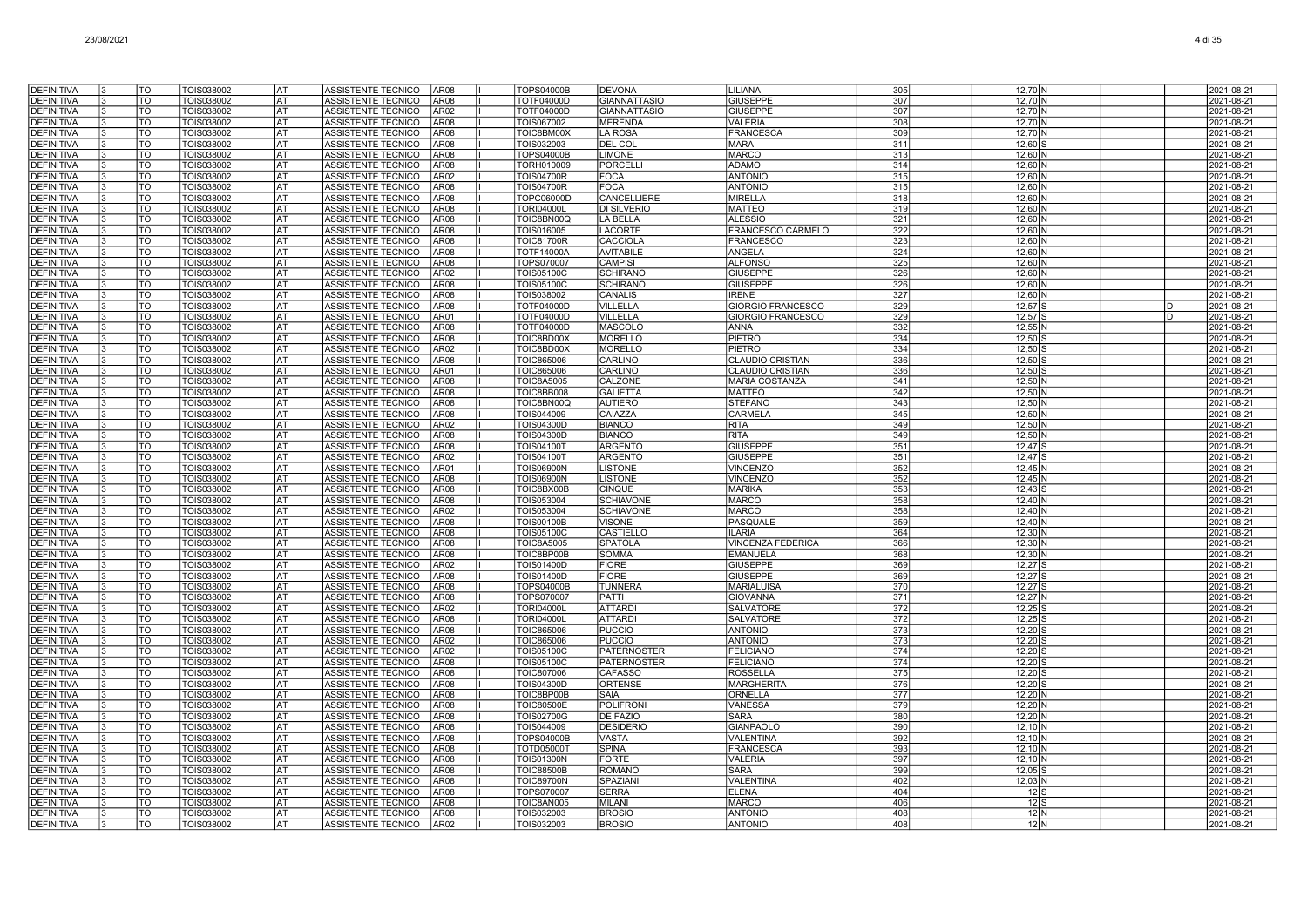| <b>DEFINITIVA</b>                      | TO                       | TOIS038002               | AT        | ASSISTENTE TECNICO<br>AR <sub>08</sub>                                        | TOTD090008                             | <b>SUDANO</b>                       | <b>MARTINA</b>                           | 410        | 12 <sub>N</sub>                          | 2021-08-21               |
|----------------------------------------|--------------------------|--------------------------|-----------|-------------------------------------------------------------------------------|----------------------------------------|-------------------------------------|------------------------------------------|------------|------------------------------------------|--------------------------|
| <b>DEFINITIVA</b>                      | TO                       | TOIS038002               | AT        | AR08<br>ASSISTENTE TECNICO                                                    | TOIC8BN00Q                             | SPANO'                              | <b>DOMENICA</b>                          | 412        | 12 N                                     | 2021-08-21               |
| <b>DEFINITIVA</b>                      | TO                       | TOIS038002               | IAT       | AR02<br>ASSISTENTE TECNICO                                                    | TOIS052008                             | <b>PETRONE</b>                      | MICHELE PIO                              | 414        | 12 N                                     | 2021-08-21               |
| <b>DEFINITIVA</b>                      | TO                       | TOIS038002               | AT        | <b>ASSISTENTE TECNICO</b><br>AR08                                             | TOIS052008                             | <b>PETRONE</b>                      | <b>MICHELE PIO</b>                       | 414        | 12 N                                     | 2021-08-21               |
| <b>DEFINITIVA</b>                      | TO                       | TOIS038002               | AT        | <b>ASSISTENTE TECNICO</b><br>AR08                                             | TOIC8BM00X                             | PECORARC                            | <b>FEDERICA</b>                          | 416        | 12N                                      | 2021-08-21               |
| <b>DEFINITIVA</b>                      | TO                       | TOIS038002               | lat       | ASSISTENTE TECNICO<br><b>AR08</b>                                             | TOIC8BD00X                             | CAPRARO                             | <b>ILARIA</b>                            | 418        | 12 N                                     | 2021-08-21               |
| <b>DEFINITIVA</b>                      | TO                       | TOIS038002               | <b>AT</b> | ASSISTENTE TECNICO<br>AR08                                                    | <b>TOIC83800T</b>                      | <b>MARCO</b>                        | ANGELA                                   | 419        | $12$ N                                   | 2021-08-21               |
| DEFINITIVA                             | TO                       | TOIS038002               | lat       | <b>ASSISTENTE TECNICO</b><br><b>AR08</b>                                      | TOPS070007                             | <b>D'ALBERT</b>                     | <b>DAVIDE</b>                            | 421        | 12 N                                     | 2021-08-21               |
| <b>DEFINITIVA</b><br><b>DEFINITIVA</b> | TO<br>TO                 | TOIS038002<br>TOIS038002 | AT<br>AT  | ASSISTENTE TECNICO<br>AR02<br>ASSISTENTE TECNICO<br>AR08                      | <b>TOPS070007</b><br>TOIC8BP00B        | <b>D'ALBERTI</b><br><b>GARDANO</b>  | <b>DAVIDE</b><br><b>STEFANO</b>          | 421<br>422 | 12 N<br>12N                              | 2021-08-21<br>2021-08-21 |
| <b>DEFINITIVA</b>                      | TO                       | TOIS038002               | AT        | ASSISTENTE TECNICO<br>AR02                                                    | TOIC8BP00B                             | <b>GARDANO</b>                      | <b>STEFANO</b>                           | 422        | 12 N                                     | 2021-08-21               |
| <b>DEFINITIVA</b>                      | TO                       | TOIS038002               | AT        | ASSISTENTE TECNICO<br>AR08                                                    | TOPS070007                             | <b>PALMA</b>                        | <b>ORONZO</b>                            | 423        | 12 N                                     | 2021-08-21               |
| <b>DEFINITIVA</b>                      | TO                       | TOIS038002               | AT        | AR08<br><b>ASSISTENTE TECNICO</b>                                             | <b>TOIS04300D</b>                      | <b>TIVELLI</b>                      | ANNA MARIA CHIARA                        | 425        | 12 N                                     | 2021-08-21               |
| <b>DEFINITIVA</b>                      | TO                       | TOIS038002               | AT        | ASSISTENTE TECNICO<br>AR08                                                    | <b>TOIS05400X</b>                      | <b>SAGULO</b>                       | <b>NICO</b>                              | 426        | 12N                                      | 2021-08-21               |
| <b>DEFINITIVA</b>                      | TO                       | TOIS038002               | AT        | <b>ASSISTENTE TECNICO</b><br>AR01                                             | <b>TOIS05400X</b>                      | <b>SAGULO</b>                       | <b>NICO</b>                              | 426        | 12N                                      | 2021-08-21               |
| <b>DEFINITIVA</b>                      | TO                       | TOIS038002               | <b>AT</b> | ASSISTENTE TECNICO<br><b>AR01</b>                                             | <b>TOIC87100D</b>                      | <b>SERAFINI</b>                     | <b>SIMONE</b>                            | 433        | 12N                                      | 2021-08-21               |
| <b>DEFINITIVA</b>                      | TO                       | TOIS038002               | <b>AT</b> | ASSISTENTE TECNICO<br><b>AR08</b>                                             | <b>TOIC87100D</b>                      | <b>SERAFINI</b>                     | <b>SIMONE</b>                            | 433        | 12N                                      | 2021-08-21               |
| <b>DEFINITIVA</b>                      | TO                       | TOIS038002               | AT        | ASSISTENTE TECNICO<br><b>AR08</b>                                             | TOIS059003                             | PAONE                               | <b>MAURIZIA</b>                          | 435        | 12 N                                     | 2021-08-21               |
| <b>DEFINITIVA</b><br><b>DEFINITIVA</b> | TO<br>TO                 | TOIS038002<br>TOIS038002 | AT<br>AT  | ASSISTENTE TECNICO<br><b>AR08</b><br><b>ASSISTENTE TECNICO</b><br><b>AR08</b> | TOIC810002<br><b>TOIS06400E</b>        | POCI<br>SQUILLACIOTI                | <b>MAURO</b><br><b>ROBERTO</b>           | 436<br>439 | 12N<br>11.97 N                           | 2021-08-21<br>2021-08-21 |
| DEFINITIVA                             | TO                       | TOIS038002               | AT        | AR02<br>ASSISTENTE TECNICO                                                    | <b>TOIS06400E</b>                      | SQUILLACIOTI                        | <b>ROBERTO</b>                           | 439        | 11,97 N                                  | 2021-08-21               |
| <b>DEFINITIVA</b>                      | TO                       | TOIS038002               | AT        | <b>AR08</b><br><b>ASSISTENTE TECNICO</b>                                      | TOIS066006                             | <b>BARALE</b>                       | <b>ANDREA</b>                            | 441        | $11,93$ N                                | 2021-08-21               |
| <b>DEFINITIVA</b>                      | TO                       | TOIS038002               | <b>AT</b> | <b>ASSISTENTE TECNICO</b><br>AR08                                             | TOTD090008                             | <b>BATTAGLIA</b>                    | <b>GIUSEPPE</b>                          | 445        | 11,90   N                                | 2021-08-21               |
| <b>DEFINITIVA</b>                      | TO                       | TOIS038002               | AT        | <b>ASSISTENTE TECNICO</b><br>AR08                                             | TOIC8AA00T                             | <b>DI MAURO</b>                     | <b>FRANCESCO</b>                         | 446        | 11.90 N                                  | 2021-08-21               |
| <b>DEFINITIVA</b>                      | TO                       | TOIS038002               | l AT      | ASSISTENTE TECNICO<br>AR08                                                    | TOIC8AB00N                             | <b>MANCUSO</b>                      | <b>ANGELA MARIA</b>                      | 447        | 11,90 N                                  | 2021-08-21               |
| <b>DEFINITIVA</b>                      | $\overline{\mathsf{co}}$ | TOIS038002               | <b>AT</b> | ASSISTENTE TECNICO<br><b>AR08</b>                                             | <b>TOIC80400P</b>                      | <b>DONATO</b>                       | <b>TERESA ELENA</b>                      | 449        | 11,90 N                                  | 2021-08-21               |
| <b>DEFINITIVA</b>                      | $\overline{\mathrm{TO}}$ | TOIS038002               | <b>AT</b> | ASSISTENTE TECNICO<br>AR08                                                    | TOPS070007                             | <b>ROMANO</b>                       | LUIGI                                    | 450        | $11,90$ N                                | 2021-08-21               |
| <b>DEFINITIVA</b><br><b>DEFINITIVA</b> | TO<br>TO                 | TOIS038002<br>TOIS038002 | AT<br>AT  | ASSISTENTE TECNICO<br>AR08<br>ASSISTENTE TECNICO<br>AR08                      | TOIC8BP00B<br>TOIC8A800L               | <b>OLIANO</b><br><b>CICCHELLI</b>   | <b>MARIA MADDALENA</b><br><b>CECILIA</b> | 451<br>453 | 11.90 <sup>IN</sup><br>11.90 N           | 2021-08-21<br>2021-08-21 |
| <b>DEFINITIVA</b>                      | TO                       | TOIS038002               | AT        | ASSISTENTE TECNICO<br>AR08                                                    | TOIC8AE005                             | <b>DICHIRICO</b>                    | <b>DIEGO</b>                             | 455        | 11,90   M                                | 2021-08-21               |
| DEFINITIVA                             | TO                       | TOIS038002               | AT        | ASSISTENTE TECNICO<br>AR08                                                    | <b>TOIS05100C</b>                      | <b>ROMANO</b>                       | <b>GIUSEPPE</b>                          | 457        | 11,87 S                                  | 2021-08-21               |
| <b>DEFINITIVA</b>                      | TO                       | TOIS038002               | AT        | ASSISTENTE TECNICO<br>AR08                                                    | <b>TOIS00400V</b>                      | COTRONEO                            | <b>DANIELA</b>                           | 459        | 11,80 \$                                 | 2021-08-21               |
| <b>DEFINITIVA</b>                      | TO                       | TOIS038002               | AT        | ASSISTENTE TECNICO<br>AR02                                                    | <b>TOIS00400V</b>                      | COTRONEO                            | <b>DANIELA</b>                           | 459        | 11,80                                    | 2021-08-21               |
| <b>DEFINITIVA</b>                      | TO                       | TOIS038002               | <b>AT</b> | ASSISTENTE TECNICO<br>AR08                                                    | <b>TOIC84700L</b>                      | <b>GRANDE</b>                       | <b>ENRICO</b>                            | 460        | 11,80 S                                  | 2021-08-21               |
| <b>DEFINITIVA</b>                      | TO                       | TOIS038002               | <b>AT</b> | ASSISTENTE TECNICO<br>AR02                                                    | <b>TOIC84700L</b>                      | <b>GRANDE</b>                       | <b>ENRICO</b>                            | 460        | 11,80                                    | 2021-08-21               |
| <b>DEFINITIVA</b>                      | $\overline{\mathrm{TO}}$ | TOIS038002               | lat       | <b>AR08</b><br><b>ASSISTENTE TECNICO</b>                                      | <b>TOIC84700L</b>                      | <b>FOGLIAMANZILLO</b>               | <b>ROBERTA</b>                           | 462        | $11,80$ S                                | 2021-08-21               |
| <b>DEFINITIVA</b><br><b>DEFINITIVA</b> | TO<br>TO                 | TOIS038002<br>TOIS038002 | AT<br>AT  | ASSISTENTE TECNICO<br><b>AR08</b><br>ASSISTENTE TECNICO<br><b>AR08</b>        | <b>TOIC81900C</b><br><b>TOIC87700C</b> | <b>RIZZUTI</b><br><b>CRITONE</b>    | <b>ANASTASIA</b><br><b>TATIANA LUISA</b> | 466<br>467 | 11.80 <sub>h</sub><br>11.80 <sub>N</sub> | 2021-08-21               |
| <b>DEFINITIVA</b>                      | TO                       | TOIS038002               | AT        | AR08<br>ASSISTENTE TECNICO                                                    | TOPS04000B                             | <b>ROSELLI</b>                      | <b>VITTORIO</b>                          | 469        | $11,80$ M                                | 2021-08-21<br>2021-08-21 |
| <b>DEFINITIVA</b>                      | TO                       | TOIS038002               | AT        | AR02<br>ASSISTENTE TECNICO                                                    | TOPS04000B                             | <b>ROSELLI</b>                      | <b>VITTORIO</b>                          | 469        | $11,80$ M                                | 2021-08-21               |
| <b>DEFINITIVA</b>                      | TO                       | TOIS038002               | AT        | AR08<br>ASSISTENTE TECNICO                                                    | <b>TOTF14000A</b>                      | <b>PERRONE</b>                      | <b>ANDREA MANUEL</b>                     | 470        | $11,80$ N                                | 2021-08-21               |
| <b>DEFINITIVA</b>                      | TO                       | TOIS038002               | AT        | <b>ASSISTENTE TECNICO</b><br>AR01                                             | <b>TOTF14000A</b>                      | PERRONE                             | <b>ANDREA MANUEL</b>                     | 470        | 11.80N                                   | 2021-08-21               |
| <b>DEFINITIVA</b>                      | TO                       | TOIS038002               | <b>AT</b> | ASSISTENTE TECNICO<br>AR08                                                    | TOIC8BM00X                             | <b>CEFFALIA</b>                     | <b>GIORGIO ANTONINO</b>                  | 471        | $11,80$ N                                | 2021-08-21               |
| <b>DEFINITIVA</b>                      | TO                       | <b>TOIS038002</b>        | <b>AT</b> | ASSISTENTE TECNICO<br>AR02                                                    | TOIC8BM00X                             | <b>CEFFALIA</b>                     | <b>GIORGIO ANTONINO</b>                  | 471        | $11,80$ N                                | 2021-08-21               |
| <b>DEFINITIVA</b>                      | TO                       | TOIS038002               | lat       | <b>ASSISTENTE TECNICO</b><br><b>AR08</b>                                      | <b>TOIC8A5005</b>                      | ZAPPAVIGNA                          | <b>ROSA MARIA</b>                        | 473        | $11,80$ N                                | 2021-08-21               |
| DEFINITIVA                             | TO                       | TOIS038002               | AT        | ASSISTENTE TECNICO<br>AR08                                                    | <b>TOPC06000D</b>                      | DI ROLLO                            | <b>CLAUDIA</b>                           | 474        | $11,77$ S                                | 2021-08-21               |
| <b>DEFINITIVA</b>                      | TO                       | TOIS038002               | AT<br>AT  | ASSISTENTE TECNICO<br>AR08                                                    | TOIC8AD009                             | DE MATTEO                           | <b>ALESSIO</b>                           | 477        | 11.75 N                                  | 2021-08-21               |
| <b>DEFINITIVA</b><br>DEFINITIVA        | TO<br>TO                 | TOIS038002<br>TOIS038002 | AT        | ASSISTENTE TECNICO<br>AR08<br>ASSISTENTE TECNICO<br>AR08                      | TOIS017001<br>TOPM050003               | <b>LA MATTINA</b><br><b>BELLINO</b> | <b>FERDINANDO</b><br><b>CHIARA</b>       | 478<br>480 | $11,73$ N<br>$11,70$ $\mid$              | 2021-08-21<br>2021-08-21 |
| <b>DEFINITIVA</b>                      | TO                       | TOIS038002               | AT        | ASSISTENTE TECNICO<br>AR08                                                    | <b>TOIS01400D</b>                      | <b>MARZO</b>                        | <b>ELISABETTA</b>                        | 483        | 11,70 N                                  | 2021-08-21               |
| DEFINITIVA                             | TO                       | TOIS038002               | AT        | <b>ASSISTENTE TECNICO</b><br>AR01                                             | TOPC06000D                             | <b>PROVENZANO</b>                   | ANGELO GIUSEPPE                          | 485        | 11.70 <sup>IN</sup>                      | 2021-08-21               |
| <b>DEFINITIVA</b>                      | TO                       | TOIS038002               | AT        | <b>ASSISTENTE TECNICO</b><br>AR08                                             | <b>TOPC06000D</b>                      | <b>PROVENZANO</b>                   | <b>ANGELO GIUSEPPE</b>                   | 485        | 11.70 N                                  | 2021-08-21               |
| <b>DEFINITIVA</b>                      | TO                       | TOIS038002               | <b>AT</b> | ASSISTENTE TECNICO<br><b>AR08</b>                                             | <b>TOIS052008</b>                      | <b>LA VORE</b>                      | <b>MARIASSUNTA</b>                       | 489        | 11,70N                                   | 2021-08-21               |
| <b>DEFINITIVA</b>                      | TO                       | TOIS038002               | lat       | ASSISTENTE TECNICO<br>AR02                                                    | TOIS052008                             | <b>LA VORE</b>                      | <b>MARIASSUNTA</b>                       | 489        | $11,70$ N                                | 2021-08-21               |
| <b>DEFINITIVA</b>                      | TO                       | TOIS038002               | <b>AT</b> | ASSISTENTE TECNICO<br>AR08                                                    | TOIS003003                             | <b>LA SALA</b>                      | ORNELLA                                  | 490        | $11,70$ N                                | 2021-08-21               |
| <b>DEFINITIVA</b>                      | TO                       | TOIS038002               | AT        | ASSISTENTE TECNICO<br><b>AR08</b>                                             | TOMM326007                             | DI PAOLA FICARELLA                  | <b>CLAUDIO</b>                           | 491        | $11,70$ M                                | 2021-08-21               |
| <b>DEFINITIVA</b>                      | TO                       | TOIS038002               | AT        | ASSISTENTE TECNICO<br>AR08                                                    | <b>TOIS05100C</b>                      | <b>GUCCIONE</b>                     | <b>LIA</b>                               | 493        | 11.67 S                                  | 2021-08-21               |
| <b>DEFINITIVA</b><br><b>DEFINITIVA</b> | TO<br>TO                 | TOIS038002<br>TOIS038002 | AT<br>AT  | ASSISTENTE TECNICO<br><b>AR08</b><br>AR02<br>ASSISTENTE TECNICO               | TOIC8BJ00C<br><b>TOIS06300P</b>        | <b>CRUDELE</b><br><b>NICOLETTI</b>  | <b>FRANCESCO</b><br><b>MARCO</b>         | 495<br>497 | 11,60<br>11,60                           | 2021-08-21<br>2021-08-21 |
| <b>DEFINITIVA</b>                      | TO                       | TOIS038002               | <b>AT</b> | ASSISTENTE TECNICO<br>AR08                                                    | <b>TOIS06300P</b>                      | <b>NICOLETTI</b>                    | <b>MARCO</b>                             | 497        | 11,60                                    | 2021-08-21               |
| <b>DEFINITIVA</b>                      | TO                       | TOIS038002               | <b>AT</b> | ASSISTENTE TECNICO<br><b>AR08</b>                                             | TOIC8BP00B                             | <b>PEPE</b>                         | <b>GAETANO</b>                           | 498        | 11.60                                    | 2021-08-21               |
| <b>DEFINITIVA</b>                      | TO                       | TOIS038002               | l AT      | ASSISTENTE TECNICO<br>AR08                                                    | TOIS044009                             | <b>TALLERICO</b>                    | <b>FRANCESCA</b>                         | 499        | 11,60 S                                  | 2021-08-21               |
| <b>DEFINITIVA</b>                      | TO                       | TOIS038002               | lat       | ASSISTENTE TECNICO<br>AR08                                                    | <b>TOIC84000T</b>                      | LAI                                 | <b>DAVIDE</b>                            | 503        | 11,60   $N$                              | 2021-08-21               |
| <b>DEFINITIVA</b>                      | TO                       | TOIS038002               | <b>AT</b> | ASSISTENTE TECNICO<br>AR08                                                    | <b>TOPS070007</b>                      | <b>RIBET</b>                        | <b>ELISA</b>                             | 504        | $11,60$ N                                | 2021-08-21               |
| <b>DEFINITIVA</b>                      | TO                       | TOIS038002               | AT        | ASSISTENTE TECNICO<br>AR08                                                    | <b>TOIC86800N</b>                      | <b>MONDIN</b>                       | <b>BARBARA</b>                           | 505        | 11.601                                   | 2021-08-21               |
| <b>DEFINITIVA</b>                      | TO                       | TOIS038002               | AT        | ASSISTENTE TECNICO<br>AR08                                                    | TOPS070007                             | <b>MENNA</b>                        | <b>ALESSIA</b>                           | 507        | 11,60 N                                  | 2021-08-21               |
| DEFINITIVA<br><b>DEFINITIVA</b>        | TO<br>TO                 | TOIS038002<br>TOIS038002 | AT<br>AT  | ASSISTENTE TECNICO<br>AR08<br>ASSISTENTE TECNICO<br><b>AR08</b>               | TOTD090008<br>TOIS038002               | DI FRONZO<br>MAZZA                  | <b>SILVIA</b><br><b>FRANCESCA</b>        | 509<br>510 | 11,60                                    | 2021-08-21               |
| <b>DEFINITIVA</b>                      | TO                       | TOIS038002               | <b>AT</b> | ASSISTENTE TECNICO<br><b>AR08</b>                                             | TOIS023008                             | COMANDE                             | <b>ALESSANDRA</b>                        | 511        | 11,60<br>$11,60$ N                       | 2021-08-21<br>2021-08-21 |
|                                        |                          |                          |           |                                                                               |                                        |                                     |                                          |            |                                          |                          |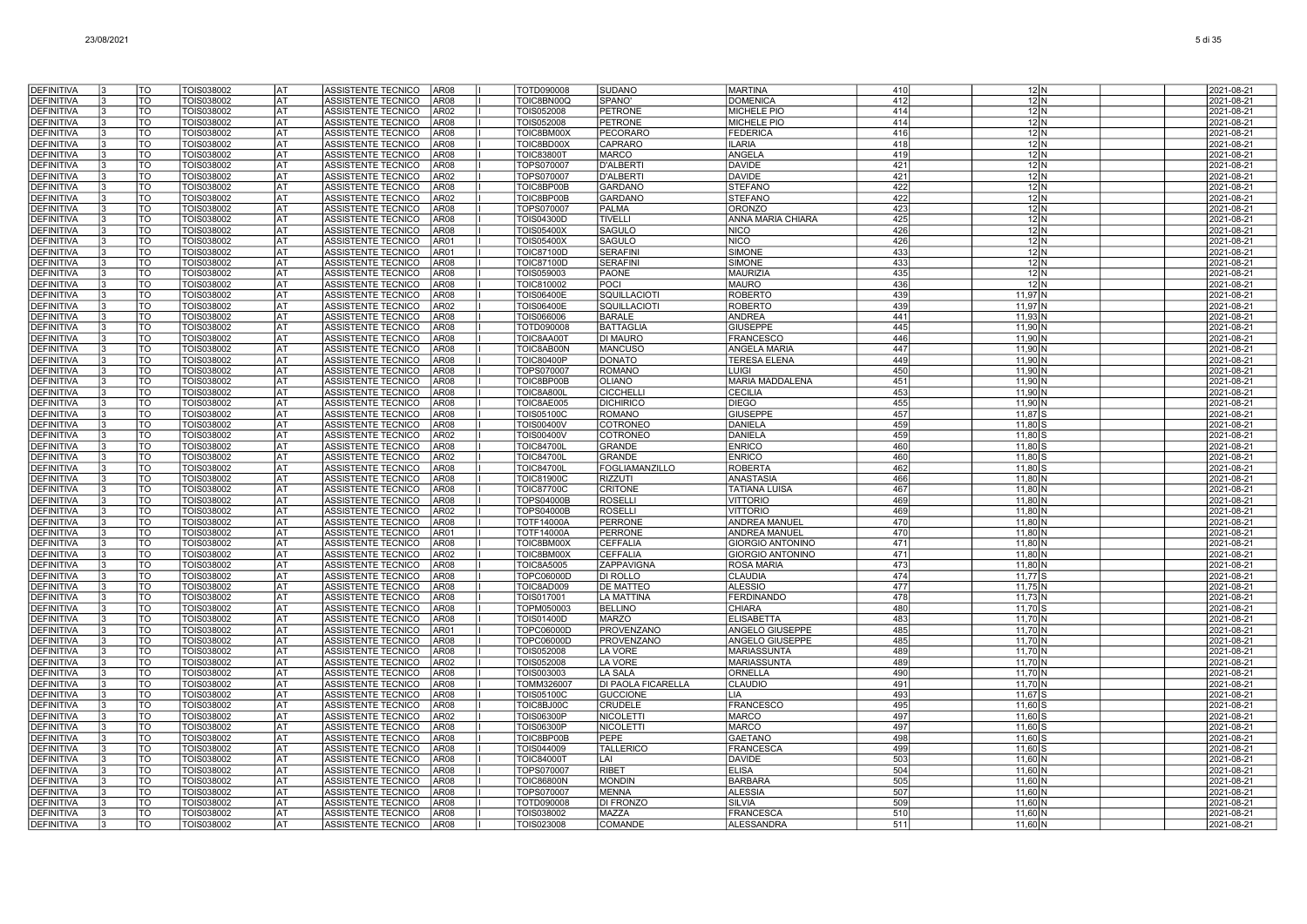| <b>DEFINITIVA</b>                      | l٩      | <b>TO</b>              | TOIS038002               | lat               | ASSISTENTE TECNICO<br><b>AR08</b>                                             | <b>TOIC88400G</b>                      | <b>PRUDENTE</b>                     | <b>SIMONA</b>                           | 517        | $11,55$ N              | 2021-08-21               |
|----------------------------------------|---------|------------------------|--------------------------|-------------------|-------------------------------------------------------------------------------|----------------------------------------|-------------------------------------|-----------------------------------------|------------|------------------------|--------------------------|
| <b>DEFINITIVA</b>                      |         | $\overline{10}$        | <b>TOIS038002</b>        | <b>AT</b>         | AR08<br>ASSISTENTE TECNICO                                                    | TOIC8BE00Q                             | <b>TURCALORO</b>                    | <b>DOMENICO</b>                         | 519        | $11,53$ S              | 2021-08-21               |
| <b>DEFINITIVA</b>                      | 13      | <b>TO</b>              | TOIS038002               | lat               | <b>AR08</b><br>ASSISTENTE TECNICO                                             | <b>TOIC84700L</b>                      | <b>UGHETTO</b>                      | <b>DANIELE</b>                          | 520        | $11,53$ N              | 2021-08-21               |
| <b>DEFINITIVA</b>                      |         | TO                     | TOIS038002               | <b>AT</b>         | ASSISTENTE TECNICO<br>AR02                                                    | <b>TOIS04900C</b>                      | <b>MARINO</b>                       | <b>MASSIMILIANO</b>                     | 521        | 11,53 N                | 2021-08-21               |
| <b>DEFINITIVA</b>                      |         | <b>TO</b>              | TOIS038002               | AT                | ASSISTENTE TECNICO<br>AR08                                                    | <b>TOIS04900C</b>                      | <b>MARINO</b>                       | <b>MASSIMILIANO</b>                     | 521        | $11,53$ N              | 2021-08-21               |
| <b>DEFINITIVA</b>                      |         | TO                     | TOIS038002               | <b>AT</b>         | ASSISTENTE TECNICO<br>AR08                                                    | TOIC8BM00>                             | <b>MERENNA</b>                      | <b>LUCA</b>                             | 523        | $11,50$ S              | 2021-08-21               |
| <b>DEFINITIVA</b>                      |         | TO                     | TOIS038002               | AT                | AR08<br>ASSISTENTE TECNICO                                                    | TOIS029007                             | <b>CRISTOFARO</b>                   | <b>DAVIDE</b>                           | 524        | $11,50$ S              | 2021-08-21               |
| <b>DEFINITIVA</b>                      |         | TO                     | TOIS038002               | IAT               | <b>ASSISTENTE TECNICO</b><br><b>AR08</b>                                      | TOPS070007                             | <b>LAURATO</b>                      | FRANCESCO VINCENZO                      | 525        | $11,50$ N              | 2021-08-21               |
| <b>DEFINITIVA</b>                      | IЗ      | TO                     | TOIS038002               | AT                | <b>ASSISTENTE TECNICO</b><br>AR08                                             | <b>TOIS05100C</b>                      | <b>FAVENZA</b>                      | <b>SALVATORE</b>                        | 526        | 11.50 N                | 2021-08-21               |
| <b>DEFINITIVA</b>                      |         | <b>TO</b>              | TOIS038002               | l AT              | ASSISTENTE TECNICO<br><b>AR08</b>                                             | <b>TOIS05400X</b>                      | DE DOMENICO                         | <b>ALEXANDRA</b>                        | 527        | 11,50 N                | 2021-08-21               |
| <b>DEFINITIVA</b>                      |         | $\overline{10}$        | TOIS038002               | lat               | ASSISTENTE TECNICO<br><b>AR08</b>                                             | <b>TOIC8A100T</b>                      | <b>BORRATA</b>                      | <b>ROSA</b>                             | 529        | $11,50$ N              | 2021-08-21               |
| <b>DEFINITIVA</b>                      |         | <b>TO</b><br><b>TO</b> | TOIS038002<br>TOIS038002 | AT<br>AT          | ASSISTENTE TECNICO<br>AR08<br>ASSISTENTE TECNICO                              | <b>TOIS00400V</b><br><b>TOIS03600A</b> | <b>BOGNI</b><br>CAPPATO             | <b>ALESSIO</b>                          | 530<br>534 | $11,50$ N<br>11.50 N   | 2021-08-21<br>2021-08-21 |
| DEFINITIVA<br><b>DEFINITIVA</b>        |         | <b>TO</b>              |                          | AT                | AR08<br>ASSISTENTE TECNICO<br>AR08                                            | <b>TOTF14000A</b>                      | CARLI                               | <b>GIULIANO</b><br><b>MATTIA ANDREA</b> | 535        |                        |                          |
| <b>DEFINITIVA</b>                      |         | TO                     | TOIS038002<br>TOIS038002 | AT                | ASSISTENTE TECNICO<br>AR08                                                    | <b>TOTF10000X</b>                      | <b>FIMOGNARI</b>                    | <b>DORIANA</b>                          | 536        | $11,50$ N<br>$11,50$ N | 2021-08-21<br>2021-08-21 |
| <b>DEFINITIVA</b>                      | 13      | <b>TO</b>              | TOIS038002               | AT                | AR08<br>ASSISTENTE TECNICO                                                    | TOIS038002                             | <b>RICHAUD</b>                      | <b>VALENTINA</b>                        | 537        | $11,50$ N              | 2021-08-21               |
| <b>DEFINITIVA</b>                      | 13      | TO                     | TOIS038002               | AT                | <b>ASSISTENTE TECNICO</b><br>AR08                                             | <b>TOIS06400E</b>                      | <b>COLUCCI</b>                      | CARMINE                                 | 538        | $11,50$ N              | 2021-08-21               |
| <b>DEFINITIVA</b>                      | I٩      | <b>TO</b>              | TOIS038002               | <b>AT</b>         | ASSISTENTE TECNICO<br>AR08                                                    | <b>TOPS22000X</b>                      | <b>NUOVO</b>                        | <b>ALESSANDRO</b>                       | 540        | $11,45$ N              | 2021-08-21               |
| <b>DEFINITIVA</b>                      |         | <b>TO</b>              | TOIS038002               | <b>AT</b>         | ASSISTENTE TECNICO<br><b>AR08</b>                                             | TOIS038002                             | <b>MUNGO</b>                        | <b>LUCA</b>                             | 541        | $11,45$ N              | 2021-08-21               |
| <b>DEFINITIVA</b>                      | I٩      | TO                     | TOIS038002               | AT                | ASSISTENTE TECNICO<br>AR02                                                    | TOIS038002                             | <b>MUNGO</b>                        | <b>LUCA</b>                             | 541        | $11,45$ N              | 2021-08-21               |
| <b>DEFINITIVA</b>                      |         | <b>TO</b>              | TOIS038002               | <b>AT</b>         | ASSISTENTE TECNICO<br><b>AR08</b>                                             | <b>TOIS04800L</b>                      | <b>SCARFO</b>                       | <b>SALVATORE</b>                        | 542        | $11.40$ S              | 2021-08-21               |
| <b>DEFINITIVA</b>                      |         | <b>TO</b>              | TOIS038002               | AT                | ASSISTENTE TECNICO<br><b>AR08</b>                                             | TOIC8AJ00T                             | <b>CARERE</b>                       | <b>VALENTINA</b>                        | 545        | 11.40 N                | 2021-08-21               |
| <b>DEFINITIVA</b>                      |         | TO                     | TOIS038002               | <b>AT</b>         | ASSISTENTE TECNICO<br><b>AR08</b>                                             | TOIC8AD009                             | <b>FARRUGGIA</b>                    | <b>SERENA</b>                           | 547        | $11,40$ N              | 2021-08-21               |
| <b>DEFINITIVA</b>                      |         | TO                     | TOIS038002               | <b>AT</b>         | ASSISTENTE TECNICO<br>AR08                                                    | <b>TOIS05100C</b>                      | PATAMIA                             | <b>SARAH</b>                            | 551        | $11,40$ N              | 2021-08-21               |
| <b>DEFINITIVA</b>                      |         | TO                     | TOIS038002               | AT                | ASSISTENTE TECNICO<br>AR08                                                    | <b>TOTF04000D</b>                      | FONTANA                             | <b>GIUSEPPE</b>                         | 554        | $11,40$ N              | 2021-08-21               |
| <b>DEFINITIVA</b>                      | I٩      | TO                     | TOIS038002               | <b>AT</b>         | ASSISTENTE TECNICO<br>AR08                                                    | <b>TOIC896001</b>                      | PEDÀ                                | <b>GIROLAMC</b>                         | 555        | $11,40$ N              | 2021-08-21               |
| <b>DEFINITIVA</b>                      | l3      | <b>TO</b>              | TOIS038002               | l AT              | ASSISTENTE TECNICO<br>AR02                                                    | <b>TOIC89600T</b>                      | PEDÀ                                | <b>GIROLAMO</b>                         | 555        | $11,40$ N              | 2021-08-21               |
| <b>DEFINITIVA</b>                      |         | <b>TO</b>              | TOIS038002               | lat               | ASSISTENTE TECNICO<br>AR08                                                    | <b>TOIC82000L</b>                      | <b>MARINO</b>                       | <b>ALESSIA</b>                          | 560        | $11,40$ N              | 2021-08-21               |
| <b>DEFINITIVA</b>                      |         | lto                    | TOIS038002               | lat               | <b>ASSISTENTE TECNICO</b><br>AR02                                             | <b>TOIS01200T</b>                      | <b>SICA</b>                         | <b>FRANCESCC</b>                        | 561        | $11.40\text{N}$        | 2021-08-21               |
| DEFINITIVA<br><b>DEFINITIVA</b>        |         | <b>TO</b><br>TO        | TOIS038002<br>TOIS038002 | AT<br>AT          | ASSISTENTE TECNICO<br>AR08<br>ASSISTENTE TECNICO<br>AR08                      | <b>TOIS01200T</b><br>TOIC895002        | <b>SICA</b><br><b>FERRANTE</b>      | <b>FRANCESCC</b><br><b>DOMENICO</b>     | 561<br>564 | 11.40 N                | 2021-08-21<br>2021-08-21 |
| <b>DEFINITIVA</b>                      | 13      | TO                     | TOIS038002               | AT                | <b>ASSISTENTE TECNICO</b><br>AR02                                             | TOIC895002                             | <b>FERRANTE</b>                     | DOMENICO                                | 564        | $11,35$ N<br>$11,35$ N | 2021-08-21               |
| <b>DEFINITIVA</b>                      | 13      | TO                     | TOIS038002               | AT                | ASSISTENTE TECNICO<br>AR08                                                    | <b>TOPS070007</b>                      | <b>GERBI</b>                        | <b>FRANCESCO</b>                        | 565        | $11,33$ N              | 2021-08-21               |
| <b>DEFINITIVA</b>                      | 13      | TO                     | TOIS038002               | AT                | ASSISTENTE TECNICO<br>AR08                                                    | <b>TOIC86700T</b>                      | <b>DI CINTIO</b>                    | <b>BRUNO</b>                            | 569        | $11,30$ S              | 2021-08-21               |
| <b>DEFINITIVA</b>                      |         | <b>TO</b>              | TOIS038002               | <b>AT</b>         | ASSISTENTE TECNICO<br>AR08                                                    | <b>TOIC845001</b>                      | CASALE                              | <b>STEFANO</b>                          | 570        | $11.30$ S              | 2021-08-21               |
| <b>DEFINITIVA</b>                      |         | <b>TO</b>              | TOIS038002               | l AT              | ASSISTENTE TECNICO<br>AR08                                                    | <b>TOIC84600R</b>                      | <b>STRANGIO</b>                     | CATERINA PAOLA                          | 571        | $11,30$ S              | 2021-08-21               |
| <b>DEFINITIVA</b>                      |         | <b>TO</b>              | TOIS038002               | <b>AT</b>         | <b>AR08</b><br>ASSISTENTE TECNICO                                             | TOPS070007                             | <b>SCHIAVON</b>                     | <b>GIULIANA</b>                         | 572        | $11,30$ S              | 2021-08-21               |
| <b>DEFINITIVA</b>                      |         | <b>TO</b>              | TOIS038002               | lat               | ASSISTENTE TECNICO<br><b>AR08</b>                                             | TOIS038002                             | <b>SPINNATO</b>                     | <b>ELISA</b>                            | 574        | $11,30$ S              | 2021-08-21               |
| <b>DEFINITIVA</b>                      |         | <b>TO</b>              | TOIS038002               | AT                | ASSISTENTE TECNICO<br><b>AR08</b>                                             | <b>TOIC836006</b>                      | <b>DI LORENZO</b>                   | <b>DARIO</b>                            | 577        | $11,30$ N              | 2021-08-21               |
| <b>DEFINITIVA</b>                      |         | <b>TO</b>              | TOIS038002               | AT                | <b>ASSISTENTE TECNICO</b><br>AR08                                             | TOIC810002                             | <b>GURRIERI</b>                     | <b>MAURA</b>                            | 578        | $11,30$ N              | 2021-08-21               |
| <b>DEFINITIVA</b>                      |         | TO                     | TOIS038002               | AT                | AR08<br>ASSISTENTE TECNICO                                                    | <b>TOIC84600F</b>                      | <b>MARVELL</b>                      | <b>CRISTINA</b>                         | 579        | $11,30$ N              | 2021-08-21               |
| <b>DEFINITIVA</b>                      |         | TO                     | TOIS038002               | AT                | <b>ASSISTENTE TECNICO</b><br>AR08                                             | <b>TOIC81700R</b>                      | <b>TRIPPUTI</b>                     | <b>FABIO</b>                            | 581        | $11,30$ N              | 2021-08-21               |
| <b>DEFINITIVA</b>                      |         | <b>TO</b>              | TOIS038002               | AT                | <b>ASSISTENTE TECNICO</b><br>AR08                                             | <b>TOIS06300P</b>                      | <b>SUPPA</b>                        | <b>LUIGI</b>                            | 583        | 11.30 <sub>N</sub>     | 2021-08-21               |
| <b>DEFINITIVA</b>                      |         | <b>TO</b>              | TOIS038002               | l AT<br><b>AT</b> | ASSISTENTE TECNICO<br>AR08                                                    | TOIS016005                             | <b>PATERNICO</b>                    | <b>CHRISTIAN</b>                        | 584        | $11,30$ N              | 2021-08-21               |
| <b>DEFINITIVA</b>                      |         | <b>TO</b><br><b>TO</b> | TOIS038002               | <b>AT</b>         | <b>ASSISTENTE TECNICO</b><br><b>AR08</b><br><b>ASSISTENTE TECNICO</b><br>AR08 | <b>TOIC86900D</b>                      | <b>CALABRESE</b>                    | VALENTINA<br><b>SERENA CROCIFISSA</b>   | 585        | $11,30$ N<br>$11,27$ N | 2021-08-21               |
| <b>DEFINITIVA</b><br><b>DEFINITIVA</b> |         | <b>TO</b>              | TOIS038002<br>TOIS038002 | <b>AT</b>         | <b>ASSISTENTE TECNICO</b><br>AR08                                             | TOIS059003<br><b>TOPS070007</b>        | <b>INGUANTA</b><br>FOTI             | <b>ANTONINO</b>                         | 588<br>589 | $11,25$ N              | 2021-08-21<br>2021-08-21 |
| <b>DEFINITIVA</b>                      |         | $\overline{10}$        | TOIS038002               | AT                | ASSISTENTE TECNICO<br>AR08                                                    | <b>TOMM26100N</b>                      | LEO                                 | <b>FABRIZIO</b>                         | 596        | $11,20$ N              | 2021-08-21               |
| DEFINITIVA                             |         | TO                     | TOIS038002               | AT                | ASSISTENTE TECNICO<br>AR08                                                    | TOIS052008                             | <b>FARRUGGIA</b>                    | <b>MIRIAM</b>                           | 597        | $11,20$ N              | 2021-08-21               |
| DEFINITIVA                             | 13      | TO                     | TOIS038002               | AT                | ASSISTENTE TECNICO<br>AR08                                                    | <b>TOIS04300D</b>                      | <b>VILLANI</b>                      | <b>RITA</b>                             | 598        | $11,20$ N              | 2021-08-21               |
| <b>DEFINITIVA</b>                      | l3      | TO                     | TOIS038002               | AT                | ASSISTENTE TECNICO<br>AR08                                                    | TOIS016005                             | <b>VERTERAMO</b>                    | <b>FEDERICA</b>                         | 599        | 11,20 N                | 2021-08-21               |
| <b>DEFINITIVA</b>                      | 3       | TO                     | TOIS038002               | AT                | ASSISTENTE TECNICO<br>AR08                                                    | <b>TOEE00400R</b>                      | <b>VACIRCA</b>                      | <b>ERIKA</b>                            | 603        | 11.20 N                | 2021-08-21               |
| <b>DEFINITIVA</b>                      |         | <b>TO</b>              | TOIS038002               | l AT              | ASSISTENTE TECNICO<br>AR08                                                    | TOPS070007                             | <b>SARGIOTTO</b>                    | MANUEI                                  | 604        | $11,20$ N              | 2021-08-21               |
| <b>DEFINITIVA</b>                      |         | <b>TO</b>              | TOIS038002               | l AT              | ASSISTENTE TECNICO<br>AR01                                                    | <b>TOIS008006</b>                      | <b>BEATRICE</b>                     | <b>IGENIOBIAGIO</b>                     | 607        | $11,20$ N              | 2021-08-21               |
| <b>DEFINITIVA</b>                      |         | <b>TO</b>              | TOIS038002               | lat               | ASSISTENTE TECNICO<br><b>AR08</b>                                             | <b>TOIS008006</b>                      | <b>BEATRICE</b>                     | <b>IGENIOBIAGIO</b>                     | 607        | $11,20$ N              | 2021-08-21               |
| <b>DEFINITIVA</b>                      |         | <b>TO</b>              | TOIS038002               | AT                | ASSISTENTE TECNICO<br><b>AR08</b>                                             | <b>TOIS04800L</b>                      | <b>AVOLA</b>                        | <b>GIUSEPPE</b>                         | 608        | $11,17$ S              | 2021-08-21               |
| <b>DEFINITIVA</b>                      |         | <b>TO</b>              | TOIS038002               | AT                | ASSISTENTE TECNICO<br>AR02                                                    | <b>TOIS04800I</b>                      | <b>AVOLA</b>                        | <b>GIUSEPPE</b>                         | 608        | $11.17$ S              | 2021-08-21               |
| <b>DEFINITIVA</b>                      |         | TO                     | TOIS038002               | <b>AT</b>         | AR08<br>ASSISTENTE TECNICO                                                    | TOIS032003                             | <b>CASTELVETERE</b>                 | <b>ANDREA</b>                           | 612        | $11,15$ N              | 2021-08-21               |
| <b>DEFINITIVA</b>                      | 13      | TO                     | TOIS038002               | AT                | <b>ASSISTENTE TECNICO</b><br>AR08                                             | TOIS003003                             | GALOFARO                            | <b>ANDREA</b>                           | 613        | $11,13$ N              | 2021-08-21               |
| <b>DEFINITIVA</b><br><b>DEFINITIVA</b> | l3<br>3 | <b>TO</b><br>TO        | TOIS038002<br>TOIS038002 | AT<br>lat         | <b>ASSISTENTE TECNICO</b><br>AR02<br><b>ASSISTENTE TECNICO</b><br>AR02        | TOIS003003<br><b>TOIS03400P</b>        | <b>GALOFARO</b><br><b>LOPREIATO</b> | <b>ANDREA</b><br><b>NICOLA</b>          | 613<br>614 | $11.13$ N<br>$11.10$ S | 2021-08-21               |
| <b>DEFINITIVA</b>                      |         | <b>TO</b>              | TOIS038002               | <b>AT</b>         | ASSISTENTE TECNICO<br><b>AR08</b>                                             | <b>TOIS03400P</b>                      | <b>LOPREIATO</b>                    | <b>NICOLA</b>                           | 614        | $11,10$ S              | 2021-08-21<br>2021-08-21 |
| <b>DEFINITIVA</b>                      |         | <b>TO</b>              | TOIS038002               | lat               | <b>ASSISTENTE TECNICO</b><br><b>AR08</b>                                      | TOIS003003                             | <b>LOMBINO</b>                      | <b>GIULIA</b>                           | 615        | $11,10$ S              | 2021-08-21               |
| <b>DEFINITIVA</b>                      |         | <b>TO</b>              | TOIS038002               | AT                | ASSISTENTE TECNICO<br>AR08                                                    | <b>TOTF04000D</b>                      | <b>MANNIELLO</b>                    | <b>ROSANNA</b>                          | 617        | $11,10$ S              | 2021-08-21               |
| DEFINITIVA                             |         | <b>TO</b>              | TOIS038002               | AT                | ASSISTENTE TECNICO<br>AR08                                                    | <b>TOIC81300D</b>                      | <b>RUSSO</b>                        | <b>UISA MARGHERITA</b>                  | 619        | $11.10 \text{N}$       | 2021-08-21               |
| <b>DEFINITIVA</b>                      |         | <b>TO</b>              | <b>FOIS038002</b>        | AT                | AR02<br>ASSISTENTE TECNICO                                                    | TOTD090008                             | <b>ARMENTO</b>                      | /ANESSA GIOVANNA                        | 620        | $11,10$ N              | 2021-08-21               |
| <b>DEFINITIVA</b>                      |         | TO                     | TOIS038002               | AT                | ASSISTENTE TECNICO<br>AR08                                                    | TOTD090008                             | <b>ARMENTO</b>                      | VANESSA GIOVANNA                        | 620        | $11,10$ N              | 2021-08-21               |
| <b>DEFINITIVA</b>                      | 13      | TO                     | TOIS038002               | AT                | <b>ASSISTENTE TECNICO</b><br>AR08                                             | <b>TOPS04000B</b>                      | <b>BARTOLIN</b>                     | <b>MARIA GRAZIA</b>                     | 621        | $11.10$ N              | 2021-08-21               |
| <b>DEFINITIVA</b>                      | 13      | <b>TO</b>              | TOIS038002               | AT                | ASSISTENTE TECNICO<br>AR08                                                    | <b>TOPS04000B</b>                      | <b>CAVALIERE</b>                    | <b>LUCA</b>                             | 622        | $11.10 \text{N}$       | 2021-08-21               |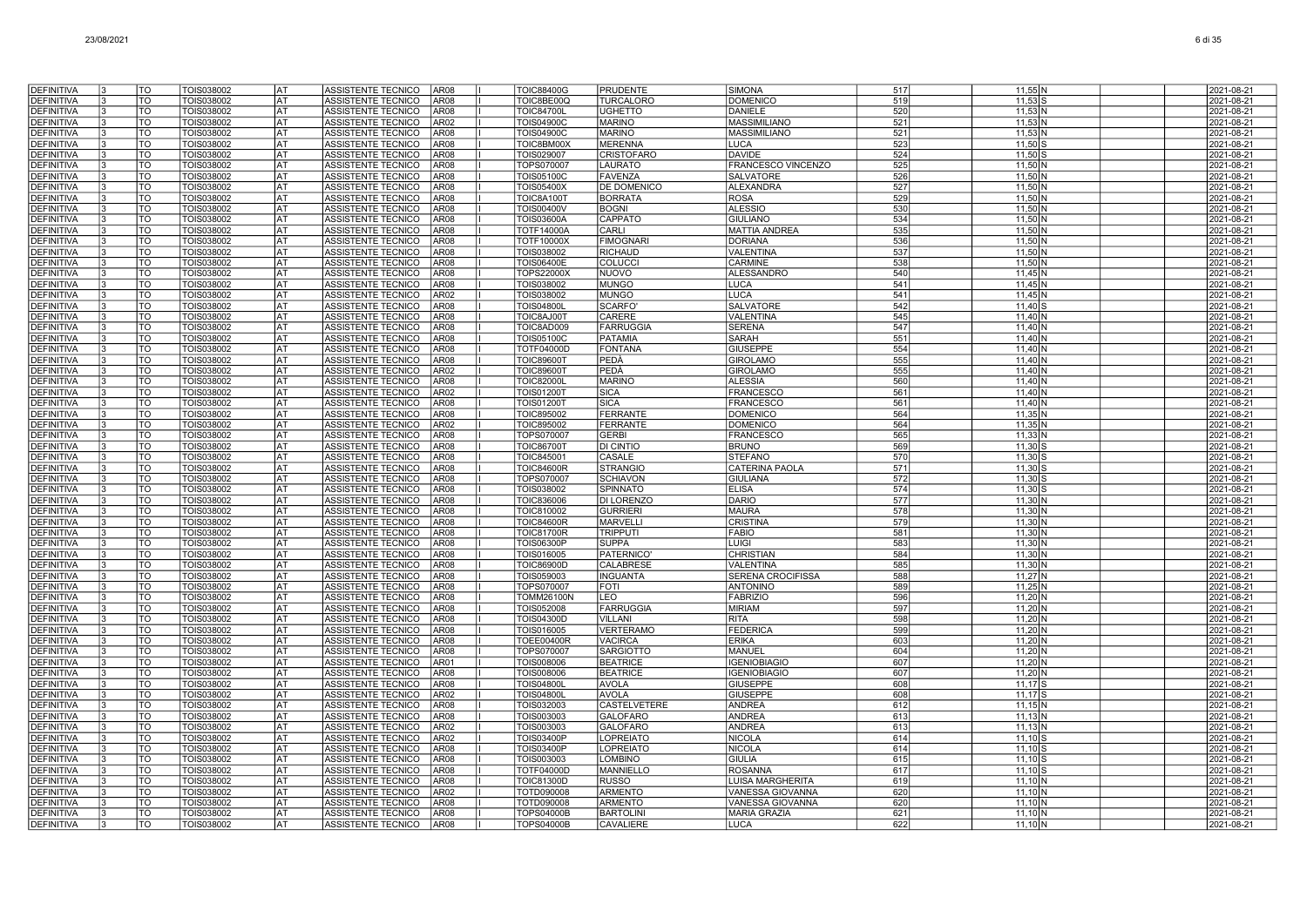| <b>DEFINITIVA</b>                      | TO                             | TOIS038002               | lat                    | ASSISTENTE TECNICO<br>AR08                                             | TOIS052008                             | <b>VITULLI</b>                    | <b>LUCIA</b>                                         | 623        | $11,10$ N                       |   | 2021-08-21               |
|----------------------------------------|--------------------------------|--------------------------|------------------------|------------------------------------------------------------------------|----------------------------------------|-----------------------------------|------------------------------------------------------|------------|---------------------------------|---|--------------------------|
| <b>DEFINITIVA</b>                      | TO                             | TOIS038002               | AT                     | ASSISTENTE TECNICO<br>AR02                                             | TOIC8CH00T                             | <b>PIRRONE</b>                    | <b>DIEGO</b>                                         | 625        | $11,10$ N                       |   | 2021-08-21               |
| <b>DEFINITIVA</b>                      | TO                             | TOIS038002               | AT                     | <b>AR08</b><br>ASSISTENTE TECNICO                                      | TOIC8CH00T                             | <b>PIRRONE</b>                    | <b>DIEGO</b>                                         | 625        | $11.10$ N                       |   | 2021-08-21               |
| <b>DEFINITIVA</b>                      | TO                             | TOIS038002               | AT                     | <b>AR08</b><br>ASSISTENTE TECNICO                                      | TOIC8BM00X                             | <b>ROLANDO</b>                    | <b>LUCA</b>                                          | 626        | 11.07 N                         |   | 2021-08-21               |
| <b>DEFINITIVA</b>                      | TO                             | TOIS038002               | AT                     | ASSISTENTE TECNICO<br>AR02                                             | TOIC837002                             | <b>BLEFARI</b>                    | <b>GIUSEPPE</b>                                      | 628        | $11,05$ S                       |   | 2021-08-21               |
| <b>DEFINITIVA</b>                      | TO                             | TOIS038002               | AT                     | <b>ASSISTENTE TECNICO</b><br>AR08                                      | <b>TOIC837002</b>                      | <b>BLEFARI</b>                    | <b>GIUSEPPE</b>                                      | 628        | $11.05$ S                       |   | 2021-08-21               |
| DEFINITIVA                             | TO                             | TOIS038002               | AT                     | ASSISTENTE TECNICO<br>AR02                                             | <b>TOPC06000D</b>                      | <b>MALLIMAC</b>                   | <b>NUNZIATC</b>                                      | 629        | 11.05N                          |   | 2021-08-21               |
| <b>DEFINITIVA</b>                      | TO                             | TOIS038002               | <b>AT</b>              | ASSISTENTE TECNICO<br>AR08                                             | TOPC06000D                             | <b>MALLIMAC</b>                   | <b>NUNZIATO</b>                                      | 629        | 11,05 N                         |   | 2021-08-21               |
| <b>DEFINITIVA</b>                      | $\overline{\text{TO}}$         | <b>TOIS038002</b>        | <b>AT</b>              | <b>ASSISTENTE TECNICO</b><br>AR08                                      | <b>TOIC87500R</b>                      | <b>ANFUSO</b>                     | <b>ROSSANA</b>                                       | 630        | 11S                             |   | 2021-08-21               |
| DEFINITIVA                             | TO<br>TO                       | TOIS038002               | lat<br><b>AT</b>       | <b>ASSISTENTE TECNICO</b><br><b>AR08</b>                               | <b>TOTF04000D</b>                      | <b>RICCIARDONE</b>                | <b>FABIO</b>                                         | 632        | $11$ N                          |   | 2021-08-21               |
| <b>DEFINITIVA</b><br><b>DEFINITIVA</b> | TO                             | TOIS038002<br>TOIS038002 | AT                     | <b>ASSISTENTE TECNICO</b><br>AR08<br><b>ASSISTENTE TECNICO</b><br>AR08 | <b>TOIC880008</b><br><b>TOIS01400D</b> | <b>DONNARUMMA</b><br><b>TABOR</b> | <b>GIOVANNIPAOLO</b><br><b>ALICE</b>                 | 634<br>635 | 11 N<br>11 <sub>N</sub>         |   | 2021-08-21<br>2021-08-21 |
| <b>DEFINITIVA</b>                      | TO                             | TOIS038002               | AT                     | ASSISTENTE TECNICO<br>AR08                                             | <b>TOIS01200T</b>                      | <b>SCOTELLARO</b>                 | <b>FABIO</b>                                         | 636        | 11N                             |   | 2021-08-21               |
| <b>DEFINITIVA</b>                      | TO                             | TOIS038002               | AT                     | ASSISTENTE TECNICO<br>AR08                                             | <b>TOTF04000D</b>                      | <b>DI LAURO</b>                   | <b>IRENE</b>                                         | 641        | 11 N                            |   | 2021-08-21               |
| <b>DEFINITIVA</b>                      | TO                             | TOIS038002               | AT                     | ASSISTENTE TECNICO<br>AR02                                             | <b>TOTF14000A</b>                      | <b>CALAMUSA</b>                   | <b>GIUSEPPE DOMENICO</b>                             | 647        | $10.95$ N                       |   | 2021-08-21               |
| DEFINITIVA                             | TO                             | TOIS038002               | AT                     | <b>ASSISTENTE TECNICO</b><br>AR08                                      | <b>TOTF14000A</b>                      | <b>CALAMUSA</b>                   | <b>GIUSEPPE DOMENICO</b>                             | 647        | 10.95 N                         |   | 2021-08-21               |
| <b>DEFINITIVA</b>                      | TO                             | TOIS038002               | <b>AT</b>              | ASSISTENTE TECNICO<br>AR02                                             | TOPS070007                             | <b>D'ONOFRIO</b>                  | <b>MARCO</b>                                         | 648        | $10,95$ N                       |   | 2021-08-21               |
| <b>DEFINITIVA</b>                      | $\overline{\mathrm{TO}}$       | <b>TOIS038002</b>        | <b>AT</b>              | ASSISTENTE TECNICO<br>AR08                                             | TOPS070007                             | <b>D'ONOFRIO</b>                  | <b>MARCO</b>                                         | 648        | $10,95$ N                       |   | 2021-08-21               |
| <b>DEFINITIVA</b>                      | <b>TO</b>                      | TOIS038002               | <b>AT</b>              | AR08<br>ASSISTENTE TECNICO                                             | TOPS070007                             | <b>DELLA SALA</b>                 | <b>ANDREA</b>                                        | 649        | $10,95$ N                       |   | 2021-08-21               |
| <b>DEFINITIVA</b>                      | TO                             | TOIS038002               | AT                     | ASSISTENTE TECNICO<br><b>AR08</b>                                      | TOIS032003                             | <b>KALMAN</b>                     | <b>GILBERTO</b>                                      | 652        | 10,90                           |   | 2021-08-21               |
| <b>DEFINITIVA</b>                      | TO                             | TOIS038002               | AT                     | ASSISTENTE TECNICO<br>AR08                                             | <b>TOIS05100C</b>                      | VACCARO                           | <b>UMBERTO</b>                                       | 654        | 10.90 <sup>IN</sup>             |   | 2021-08-21               |
| DEFINITIVA                             | TO                             | TOIS038002               | AT                     | AR08<br>ASSISTENTE TECNICO                                             | TOIS068001                             | ABBRACCIAVENTO                    | <b>GIANMARCC</b>                                     | 657        | $10,90$ M                       |   | 2021-08-21               |
| <b>DEFINITIVA</b><br><b>DEFINITIVA</b> | TO<br>TO                       | TOIS038002<br>TOIS038002 | AT<br>AT               | ASSISTENTE TECNICO<br>AR02<br>ASSISTENTE TECNICO<br>AR08               | <b>TOIS068001</b><br>TOIS038002        | ABBRACCIAVENTO<br><b>MENNA</b>    | <b>GIANMARCO</b><br><b>ELEONORA</b>                  | 657<br>658 | $10,90$ N<br>10.90 <sup>1</sup> |   | 2021-08-21<br>2021-08-21 |
| <b>DEFINITIVA</b>                      | TO                             | TOIS038002               | AT                     | <b>ASSISTENTE TECNICO</b><br>AR08                                      | TOPS070007                             | <b>D'ANNA</b>                     | <b>GIUSEPPE</b>                                      | 661        | 10.90 <sup>1</sup>              |   | 2021-08-21               |
| <b>DEFINITIVA</b>                      | TO                             | TOIS038002               | <b>AT</b>              | <b>ASSISTENTE TECNICO</b><br>AR08                                      | <b>TOIC85900V</b>                      | <b>MALAFRONTE</b>                 | <b>FRANCESCC</b>                                     | 662        | $10,90$ N                       |   | 2021-08-21               |
| <b>DEFINITIVA</b>                      | $\overline{\mathrm{TO}}$       | TOIS038002               | l AT                   | ASSISTENTE TECNICO<br>AR08                                             | TOMM32300Q                             | <b>REINO</b>                      | <b>DANIELE</b>                                       | 665        | $10,90$ N                       |   | 2021-08-21               |
| <b>DEFINITIVA</b>                      | <b>TO</b>                      | TOIS038002               | <b>AT</b>              | ASSISTENTE TECNICO<br>AR08                                             | TOIC8AH00L                             | <b>AVERSA</b>                     | <b>ELISA</b>                                         | 667        | 10.87 S                         |   | 2021-08-21               |
| <b>DEFINITIVA</b>                      | TO                             | TOIS038002               | AT                     | ASSISTENTE TECNICO<br>AR08                                             | <b>TOIC81300D</b>                      | ZINI                              | <b>ANNALISA</b>                                      | 668        | $10,87$ N                       |   | 2021-08-21               |
| <b>DEFINITIVA</b>                      | TO                             | TOIS038002               | AT                     | ASSISTENTE TECNICO<br>AR08                                             | TOPS10000T                             | <b>PANUCCIO</b>                   | DANIELA                                              | 669        | 10,85                           |   | 2021-08-21               |
| <b>DEFINITIVA</b>                      | TO                             | TOIS038002               | AТ                     | ASSISTENTE TECNICO<br>AR02                                             | TOPS10000T                             | <b>PANUCCIO</b>                   | DANIELA                                              | 669        | 10,85                           |   | 2021-08-21               |
| DEFINITIVA                             | TO                             | TOIS038002               | AT                     | ASSISTENTE TECNICO<br>AR02                                             | <b>TOIS01300N</b>                      | ZANGARI                           | <b>CLAUDIO</b>                                       | 671        | $10,85$ N                       |   | 2021-08-21               |
| <b>DEFINITIVA</b>                      | TO                             | TOIS038002               | AT                     | ASSISTENTE TECNICO<br>AR08                                             | <b>TOIS01300N</b>                      | ZANGARI                           | <b>CLAUDIO</b>                                       | 671        | $10,85$ N                       |   | 2021-08-21               |
| <b>DEFINITIVA</b>                      | TO                             | TOIS038002               | AT<br>AT               | <b>ASSISTENTE TECNICO</b><br>AR08                                      | TOIC8AE005                             | PASQUALE                          | <b>FRANCESCA</b>                                     | 673        | $10.83$ S                       |   | 2021-08-21               |
| <b>DEFINITIVA</b><br><b>DEFINITIVA</b> | TO<br>$\overline{\mathrm{TO}}$ | TOIS038002<br>TOIS038002 | <b>AT</b>              | ASSISTENTE TECNICO<br>AR08<br>ASSISTENTE TECNICO<br>AR08               | <b>TOIS01400D</b><br>TOIC8BJ00C        | SANDANO<br><b>ACATULLO</b>        | <b>FRANCESCA</b><br><b>DALILA</b>                    | 674<br>675 | $10,83$ S<br>10,80              |   | 2021-08-21<br>2021-08-21 |
| <b>DEFINITIVA</b>                      | <b>TO</b>                      | TOIS038002               | lat                    | <b>AR08</b><br>ASSISTENTE TECNICO                                      | <b>TOIC86200P</b>                      | <b>BUSCAINO</b>                   | ANGELA                                               | 676        | $10,80$ \$                      |   | 2021-08-21               |
| <b>DEFINITIVA</b>                      | TO                             | TOIS038002               | <b>AT</b>              | ASSISTENTE TECNICO<br><b>AR08</b>                                      | <b>TOIC836006</b>                      | <b>AVIGNONE</b>                   | <b>ANDREA</b>                                        | 678        | 10,80                           |   | 2021-08-21               |
| <b>DEFINITIVA</b>                      | TO                             | TOIS038002               | AT                     | ASSISTENTE TECNICO<br>AR02                                             | TOTF04000D                             | <b>DE SANTIS</b>                  | <b>DANIELE</b>                                       | 679        | $10,80$ N                       |   | 2021-08-21               |
| <b>DEFINITIVA</b>                      | TO                             | <b>TOIS038002</b>        | AT                     | AR08<br>ASSISTENTE TECNICO                                             | TOTF04000D                             | <b>DE SANTIS</b>                  | <b>DANIELE</b>                                       | 679        | $10,80$ M                       |   | 2021-08-21               |
| <b>DEFINITIVA</b>                      | TO                             | TOIS038002               | AT                     | ASSISTENTE TECNICO<br>AR08                                             | <b>TOPS070007</b>                      | <b>ROMANO</b>                     | <b>PAOLA</b>                                         | 680        | $10,80$ N                       |   | 2021-08-21               |
| <b>DEFINITIVA</b>                      | TO                             | TOIS038002               | <b>AT</b>              | <b>ASSISTENTE TECNICO</b><br>AR08                                      | TOIC8BM00X                             | <b>MESSINEO</b>                   | <b>NADIA</b>                                         | 681        | $10,80$ M                       |   | 2021-08-21               |
| <b>DEFINITIVA</b>                      | TO                             | TOIS038002               | AT                     | <b>ASSISTENTE TECNICO</b><br>AR08                                      | <b>TOIS02700G</b>                      | <b>DI PRIMA</b>                   | <b>ALBERTC</b>                                       | 686        | 10.80N                          |   | 2021-08-21               |
| <b>DEFINITIVA</b>                      | TO                             | TOIS038002               | l AT                   | ASSISTENTE TECNICO<br>AR08                                             | TOIS016005                             | <b>RULLO</b>                      | CARLA                                                | 690        | $10,80$ N                       |   | 2021-08-21               |
| <b>DEFINITIVA</b>                      | TO                             | TOIS038002               | <b>AT</b>              | <b>ASSISTENTE TECNICO</b><br>AR08                                      | <b>TOIS04900C</b>                      | <b>CAVARRA</b>                    | <b>ROSARIO</b>                                       | 694        | $10,80$ N                       |   | 2021-08-21               |
| <b>DEFINITIVA</b><br><b>DEFINITIVA</b> | <b>TO</b><br>TO                | TOIS038002<br>TOIS038002 | <b>AT</b><br><b>AT</b> | <b>ASSISTENTE TECNICO</b><br>AR08<br><b>ASSISTENTE TECNICO</b><br>AR08 | TOIS037006<br><b>TOTF10000X</b>        | <b>TOLOMEO</b><br><b>PORTALE</b>  | <b>PIETRONILLA LILIANA</b><br><b>ANDREA ANTONINO</b> | 695<br>696 | $10,80$ N<br>10,80              |   | 2021-08-21<br>2021-08-21 |
| <b>DEFINITIVA</b>                      | $\overline{\text{TO}}$         | TOIS038002               | AT                     | ASSISTENTE TECNICO<br>AR02                                             | <b>TOTF10000X</b>                      | <b>PORTALE</b>                    | ANDREA ANTONINO                                      | 696        | $10,80$ N                       |   | 2021-08-21               |
| <b>DEFINITIVA</b>                      | TO                             | TOIS038002               | AT                     | ASSISTENTE TECNICO<br>AR08                                             | <b>TOTF14000A</b>                      | LONGHITANO                        | <b>NUNZIATO</b>                                      | 698        | $10,77$ \$                      |   | 2021-08-21               |
| DEFINITIVA                             | TO                             | TOIS038002               | AT                     | ASSISTENTE TECNICO<br>AR01                                             | <b>TOTF14000A</b>                      | LONGHITANO                        | <b>NUNZIATC</b>                                      | 698        | $10,77$ S                       |   | 2021-08-21               |
| <b>DEFINITIVA</b>                      | TO                             | TOIS038002               | AT                     | ASSISTENTE TECNICO<br>AR02                                             | TOIS016005                             | <b>MISTRO</b>                     | <b>STEFANIA</b>                                      | 699        | $10,77$ S                       |   | 2021-08-21               |
| DEFINITIVA                             | TO                             | TOIS038002               | AT                     | <b>ASSISTENTE TECNICO</b><br>AR08                                      | <b>TOTF14000A</b>                      | <b>GIAMMARINO</b>                 | <b>ANDREA</b>                                        | 701        | $10.75$ N                       |   | 2021-08-21               |
| <b>DEFINITIVA</b>                      | TO                             | TOIS038002               | <b>AT</b>              | ASSISTENTE TECNICO<br>AR02                                             | <b>TOIC837002</b>                      | PAPAGNO                           | <b>FLAVIO</b>                                        | 702        | $10,75$ N                       |   | 2021-08-21               |
| <b>DEFINITIVA</b>                      | TO                             | TOIS038002               | <b>AT</b>              | ASSISTENTE TECNICO<br>AR08                                             | TOIC837002                             | <b>PAPAGNO</b>                    | <b>FLAVIO</b>                                        | 702        | $10,75$ N                       |   | 2021-08-21               |
| <b>DEFINITIVA</b>                      | TO                             | TOIS038002               | <b>AT</b>              | AR08<br>ASSISTENTE TECNICO                                             | <b>TOIS04700R</b>                      | SANZO                             | <b>ROSARIO</b>                                       | 703        | $10,75$ N                       |   | 2021-08-21               |
| <b>DEFINITIVA</b>                      | TO                             | TOIS038002               | <b>AT</b>              | ASSISTENTE TECNICO<br>AR02                                             | <b>TOIS04700R</b>                      | SANZO                             | <b>ROSARIO</b>                                       | 703        | $10,75$ <sup>N</sup>            |   | 2021-08-21               |
| <b>DEFINITIVA</b>                      | $\overline{\mathrm{TO}}$       | TOIS038002               | AT                     | ASSISTENTE TECNICO<br>AR08                                             | <b>TORI04000L</b>                      | <b>MORREALE</b>                   | DANILO CALOGERO                                      | 704        | $10,70$ S                       |   | 2021-08-21               |
| <b>DEFINITIVA</b>                      | TO                             | TOIS038002               | AT<br><b>AT</b>        | ASSISTENTE TECNICO<br>AR01                                             | <b>TORI04000L</b>                      | <b>MORREALE</b><br><b>PICARDI</b> | DANILO CALOGERO                                      | 704        | 10,70                           |   | 2021-08-21               |
| <b>DEFINITIVA</b><br><b>DEFINITIVA</b> | TO<br>TO                       | TOIS038002<br>TOIS038002 | <b>AT</b>              | ASSISTENTE TECNICO<br>AR08<br>ASSISTENTE TECNICO<br>AR02               | <b>TOIS05100C</b><br><b>TOIS05100C</b> | <b>PICARDI</b>                    | CARMINE<br><b>CARMINE</b>                            | 705<br>705 | 10,70<br>$10,70$ S              |   | 2021-08-21<br>2021-08-21 |
| <b>DEFINITIVA</b>                      | TO                             | TOIS038002               | AT                     | <b>ASSISTENTE TECNICO</b><br>AR08                                      | TOEE122007                             | <b>TRAPANI</b>                    | CARMELC                                              | 707        | 10.70 M                         |   | 2021-08-21               |
| <b>DEFINITIVA</b>                      | TO                             | TOIS038002               | l AT                   | <b>ASSISTENTE TECNICO</b><br>AR02                                      | TOEE122007                             | <b>TRAPANI</b>                    | CARMELO                                              | 707        | $10,70$ N                       |   | 2021-08-21               |
| <b>DEFINITIVA</b>                      | TO                             | TOIS038002               | lat                    | ASSISTENTE TECNICO<br>AR08                                             | TOPS070007                             | <b>NASTASI</b>                    | <b>MATTEO</b>                                        | 709        | $10,70$ N                       |   | 2021-08-21               |
| <b>DEFINITIVA</b>                      | TO                             | TOIS038002               | l AT                   | <b>ASSISTENTE TECNICO</b><br>AR08                                      | <b>TOIC8B100C</b>                      | ZOCCO                             | <b>GIUSEPPE</b>                                      | 711        | $10,70$ N                       |   | 2021-08-21               |
| DEFINITIVA                             | TO                             | TOIS038002               | AT                     | <b>ASSISTENTE TECNICO</b><br>AR08                                      | <b>TOIS01800R</b>                      | <b>ELMETTO</b>                    | <b>CLARA</b>                                         | 713        | 10.70                           |   | 2021-08-21               |
| <b>DEFINITIVA</b>                      | TO                             | TOIS038002               | AT                     | ASSISTENTE TECNICO<br>AR08                                             | TOIS05100C                             | <b>SANTARSIERO</b>                | <b>MICHELE</b>                                       | 716        | $10.70$ <sub>N</sub>            |   | 2021-08-21               |
| <b>DEFINITIVA</b>                      | TO                             | TOIS038002               | AT                     | ASSISTENTE TECNICO<br>AR08                                             | <b>TOIC84200D</b>                      | <b>NERVOSO</b>                    | <b>ALAN</b>                                          | 717        | 10,70                           |   | 2021-08-21               |
| <b>DEFINITIVA</b>                      | TO                             | TOIS038002               | AT                     | ASSISTENTE TECNICO<br><b>AR08</b>                                      | <b>TOTF10000X</b>                      | <b>BELLUCCI</b>                   | ANGELO CARLO                                         | 718        | 10,67                           | v | 2021-08-21               |
| <b>DEFINITIVA</b>                      | TO                             | TOIS038002               | <b>AT</b>              | ASSISTENTE TECNICO<br>AR02                                             | <b>TOTF10000X</b>                      | <b>BELLUCCI</b>                   | ANGELO CARLO                                         | 718        | $10,67$ S                       | V | 2021-08-21               |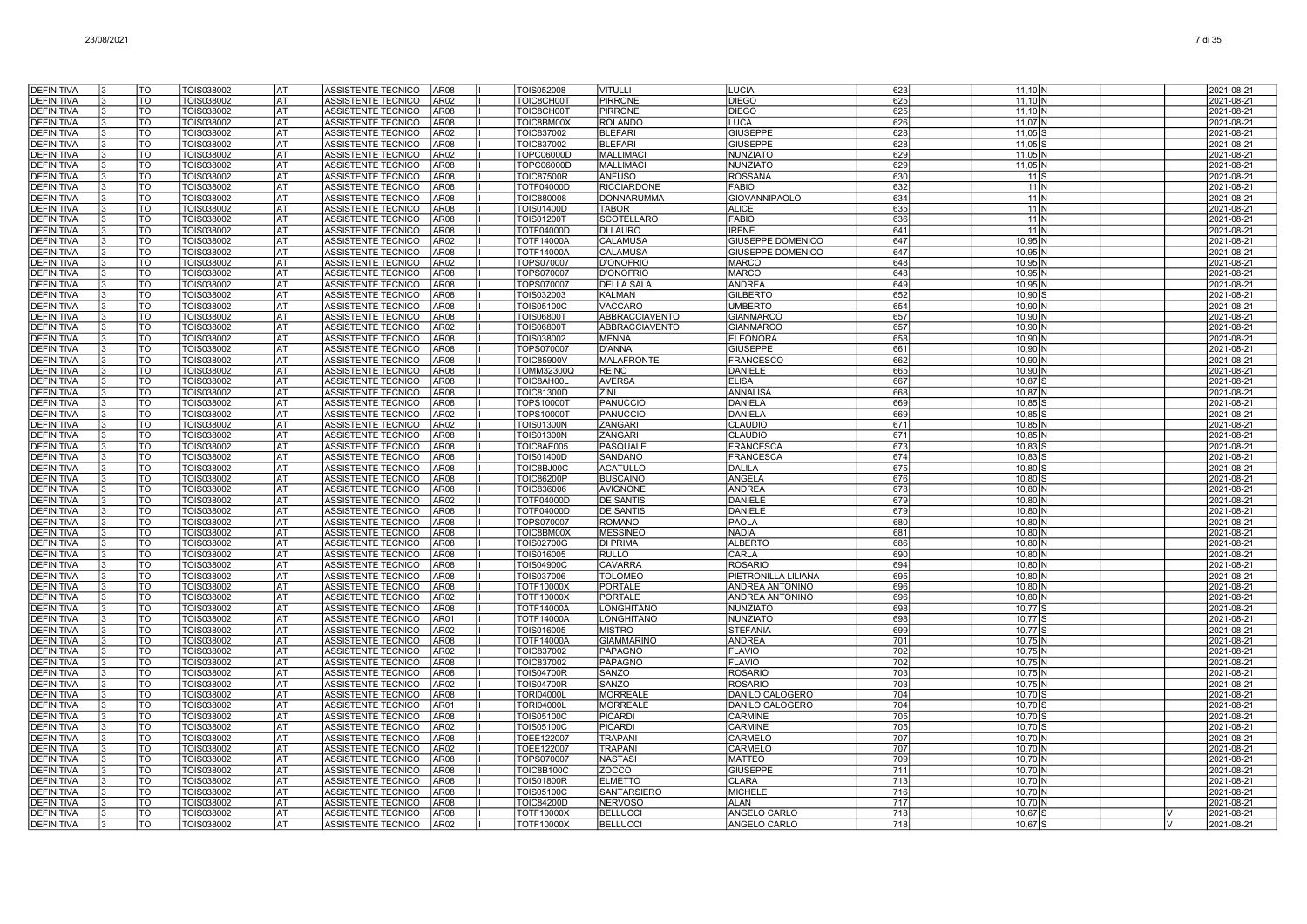| <b>DEFINITIVA</b>                      | <b>TO</b><br>TOIS038002                     | lat        | ASSISTENTE TECNICO                       | AR <sub>08</sub>                     | <b>TOIS01800R</b>               | <b>MARGUCCIO</b>                | <b>SERGIO</b>                      | 720        | 10,65 N                      | 2021-08-21               |
|----------------------------------------|---------------------------------------------|------------|------------------------------------------|--------------------------------------|---------------------------------|---------------------------------|------------------------------------|------------|------------------------------|--------------------------|
| <b>DEFINITIVA</b>                      | $\overline{10}$<br><b>TOIS038002</b>        | lat        | ASSISTENTE TECNICO                       | AR08                                 | TOIS032003                      | <b>CIARDI</b>                   | <b>ALESSANDRA</b>                  | 723        | $10,60$ S                    | 2021-08-21               |
| <b>DEFINITIVA</b>                      | T <sub>O</sub><br>TOIS038002                | <b>AT</b>  | ASSISTENTE TECNICO                       | AR08                                 | TOIS038002                      | <b>SILVESTRI</b>                | LAILA                              | 724        | $10,60$ S                    | 2021-08-21               |
| <b>DEFINITIVA</b>                      | $\overline{10}$<br>TOIS038002               | l AT       | ASSISTENTE TECNICO                       | AR08                                 | TOIS061003                      | <b>CUOZZO</b>                   | <b>SERENA</b>                      | 727        | 10,60 N                      | 2021-08-21               |
| <b>DEFINITIVA</b>                      | TO<br>TOIS038002                            | AT         | ASSISTENTE TECNICO                       | AR <sub>08</sub>                     | <b>TOIC843009</b>               | <b>MANGO</b>                    | <b>MARTINA</b>                     | 731        | $10,60$ N                    | 2021-08-21               |
| DEFINITIVA                             | TO<br>TOIS038002                            | lat        | ASSISTENTE TECNICO                       | AR <sub>08</sub>                     | <b>TOIS01300N</b>               | CAMMISA                         | PASQUALE                           | 732        | $10,60$ N                    | 2021-08-21               |
| <b>DEFINITIVA</b>                      | TO<br>TOIS038002                            | AT         | ASSISTENTE TECNICO                       | AR01                                 | <b>TOIS01300N</b>               | <b>CAMMISA</b>                  | PASQUALE                           | 732        | $10,60$ N                    | 2021-08-21               |
| <b>DEFINITIVA</b>                      | TO<br>TOIS038002                            | lat        | ASSISTENTE TECNICO                       | AR <sub>08</sub>                     | <b>TOIC887003</b>               | <b>SARICA</b>                   | <b>MARCO</b>                       | 733        | $10,60$ N                    | 2021-08-21               |
| <b>DEFINITIVA</b>                      | TOIS038002<br>TO                            | lat        | ASSISTENTE TECNICO                       | AR01                                 | TOIC887003                      | <b>SARICA</b>                   | <b>MARCO</b>                       | 733        | $10,60$ N                    | 2021-08-21               |
| <b>DEFINITIVA</b>                      | TO<br>TOIS038002                            | <b>AT</b>  | ASSISTENTE TECNICO                       | AR <sub>08</sub>                     | <b>TOIS008006</b>               | <b>SCOZZARO</b>                 | CALOGERO JERIK                     | 734        | 10,60 N                      | 2021-08-21               |
| <b>DEFINITIVA</b>                      | $\overline{10}$<br>TOIS038002               | <b>AT</b>  | ASSISTENTE TECNICO                       | AR <sub>02</sub>                     | <b>TOIS008006</b>               | <b>SCOZZARO</b>                 | CALOGERO JERIK                     | 734        | $10,60$ N                    | 2021-08-21               |
| <b>DEFINITIVA</b><br><b>DEFINITIVA</b> | <b>TO</b><br>TOIS038002<br>TO<br>TOIS038002 | lat<br>AT  | ASSISTENTE TECNICO<br>ASSISTENTE TECNICO | AR01<br>AR <sub>08</sub>             | TOIS032003<br>TOIS032003        | <b>BOVO</b><br><b>BOVO</b>      | <b>RICCARDO</b><br><b>RICCARDO</b> | 735<br>735 | $10,60$ N<br>$10.60\text{N}$ | 2021-08-21<br>2021-08-21 |
| <b>DEFINITIVA</b>                      | TO                                          | AT         | ASSISTENTE TECNICO                       |                                      | <b>TOIS02800B</b>               | <b>FABIO</b>                    | <b>SALVATORE</b>                   | 738        |                              | 2021-08-21               |
| <b>DEFINITIVA</b>                      | TOIS038002<br>TO<br>TOIS038002              | AT         | ASSISTENTE TECNICO                       | AR08<br>AR <sub>02</sub>             | TOIS02800B                      | <b>FABIO</b>                    | <b>SALVATORE</b>                   | 738        | $10,60$ N<br>$10,60$ N       | 2021-08-21               |
| <b>DEFINITIVA</b>                      | TOIS038002<br>TO                            | AT         | ASSISTENTE TECNICO                       | AR08                                 | <b>TOEE00400R</b>               | <b>MELILLO</b>                  | <b>ANTONIO</b>                     | 740        | $10,60$ N                    | 2021-08-21               |
| DEFINITIVA                             | TO<br>TOIS038002                            | lat        | ASSISTENTE TECNICO                       | AR <sub>02</sub>                     | <b>TOEE00400R</b>               | <b>MELILLO</b>                  | <b>ANTONIO</b>                     | 740        | $10,60$ N                    | 2021-08-21               |
| <b>DEFINITIVA</b>                      | TO<br>TOIS038002                            | <b>AT</b>  | ASSISTENTE TECNICO                       | AR <sub>08</sub>                     | TOIS053004                      | <b>GALVANO</b>                  | <b>ALESSIA</b>                     | 741        | $10.60\text{N}$              | 2021-08-21               |
| <b>DEFINITIVA</b>                      | <b>TO</b><br>TOIS038002                     | <b>AT</b>  | ASSISTENTE TECNICO                       | AR <sub>08</sub>                     | <b>TOIS01900L</b>               | <b>TUDISCO</b>                  | VALENTINA                          | 742        | $10,60$ N                    | 2021-08-21               |
| <b>DEFINITIVA</b>                      | $\overline{\text{TO}}$<br>TOIS038002        | <b>AT</b>  | ASSISTENTE TECNICO                       | AR08                                 | TOIS038002                      | <b>MALANO</b>                   | <b>GIULIA</b>                      | 743        | $10,60$ N                    | 2021-08-21               |
| <b>DEFINITIVA</b>                      | TO<br>TOIS038002                            | lat        | ASSISTENTE TECNICO                       | AR <sub>08</sub>                     | <b>TORI04000L</b>               | <b>DI SILVERIO</b>              | <b>AGOSTINO</b>                    | 744        | $10.60\text{N}$              | 2021-08-21               |
| <b>DEFINITIVA</b>                      | TO<br>TOIS038002                            | lat        | ASSISTENTE TECNICO                       | AR <sub>02</sub>                     | <b>TORI04000L</b>               | <b>DI SILVERIO</b>              | <b>AGOSTINO</b>                    | 744        | $10,60$ N                    | 2021-08-21               |
| <b>DEFINITIVA</b>                      | <b>TO</b><br>TOIS038002                     | lat        | ASSISTENTE TECNICO                       | AR08                                 | TOPS340002                      | <b>MIGLINO</b>                  | <b>SIMONE</b>                      | 746        | $10,60$ N                    | 2021-08-21               |
| <b>DEFINITIVA</b>                      | TO<br>TOIS038002                            | IAT        | ASSISTENTE TECNICO                       | AR <sub>08</sub>                     | TOIC8AJ00T                      | <b>INFANTE</b>                  | <b>DONATO</b>                      | 747        | $10,60$ N                    | 2021-08-21               |
| <b>DEFINITIVA</b>                      | TO<br>TOIS038002                            | lat        | ASSISTENTE TECNICO                       | AR <sub>08</sub>                     | TOIC8AB00N                      | PISU                            | ALESSIO LUCIANO                    | 749        | $10,60$ N                    | 2021-08-21               |
| <b>DEFINITIVA</b>                      | TO<br>TOIS038002                            | lat        | <b>ASSISTENTE TECNICO</b>                | AR02                                 | TOIC8AB00N                      | PISU                            | ALESSIO LUCIANO                    | 749        | 10,60 N                      | 2021-08-21               |
| <b>DEFINITIVA</b>                      | TO<br>TOIS038002                            | <b>AT</b>  | ASSISTENTE TECNICO                       | AR <sub>08</sub>                     | TOIC8BW00G                      | <b>MARIANO</b>                  | <b>GIORDANO</b>                    | 750        | 10,60 N                      | 2021-08-21               |
| <b>DEFINITIVA</b>                      | $\overline{TO}$<br>TOIS038002               | <b>AT</b>  | ASSISTENTE TECNICO                       | AR <sub>02</sub>                     | TOIC8BW00G                      | <b>MARIANO</b>                  | <b>GIORDANO</b>                    | 750        | 10,60 N                      | 2021-08-21               |
| <b>DEFINITIVA</b>                      | TO<br>TOIS038002                            | lat        | ASSISTENTE TECNICO                       | AR <sub>08</sub>                     | TOIC8BN00Q                      | <b>SACCO</b>                    | <b>VALENTINA</b>                   | 751        | $10.60\text{N}$              | 2021-08-21               |
| <b>DEFINITIVA</b><br><b>DEFINITIVA</b> | TO<br>TOIS038002<br>TO<br>TOIS038002        | l AT<br>AT | ASSISTENTE TECNICO<br>ASSISTENTE TECNICO | AR08<br>AR <sub>08</sub>             | TOIS023008<br><b>TOTF10000X</b> | <b>RINOLDO</b><br><b>PISANI</b> | <b>DOMENICA</b><br>FRANCESCA       | 752<br>754 | $10.60\text{N}$<br>$10,60$ N | 2021-08-21<br>2021-08-21 |
| <b>DEFINITIVA</b>                      | TO<br>TOIS038002                            | <b>AT</b>  | ASSISTENTE TECNICO                       | AR <sub>08</sub>                     | TOIC84000T                      | LOGGIA                          | CHIARA BENEDETTA                   | 755        | $10,60$ N                    | 2021-08-21               |
| <b>DEFINITIVA</b>                      | TO<br>TOIS038002                            | <b>AT</b>  | ASSISTENTE TECNICO                       | AR <sub>08</sub>                     | <b>TOIC80500E</b>               | <b>MANGANO</b>                  | EMANUELA                           | 756        | $10,60$ N                    | 2021-08-21               |
| <b>DEFINITIVA</b>                      | TO<br>TOIS038002                            | AT         | ASSISTENTE TECNICO                       | AR02                                 | <b>TORI04000L</b>               | <b>CULOTTA</b>                  | <b>MATTEO</b>                      | 762        | $10,60$ N                    | 2021-08-21               |
| <b>DEFINITIVA</b>                      | TO<br>TOIS038002                            | <b>AT</b>  | ASSISTENTE TECNICO                       | AR08                                 | <b>TORI04000I</b>               | <b>CULOTTA</b>                  | <b>MATTEO</b>                      | 762        | $10,60$ N                    | 2021-08-21               |
| <b>DEFINITIVA</b>                      | TO<br>TOIS038002                            | <b>AT</b>  | ASSISTENTE TECNICO                       | AR <sub>08</sub>                     | <b>TOIC881004</b>               | <b>MARVELL</b>                  | <b>ANTONIO</b>                     | 765        | 10,60 N                      | 2021-08-21               |
| <b>DEFINITIVA</b>                      | $\overline{\text{TO}}$<br>TOIS038002        | AT         | ASSISTENTE TECNICO                       | AR <sub>08</sub>                     | TOIC8BJ00C                      | PORCHEDDU                       | <b>SILVIA</b>                      | 767        | 10,60 N                      | 2021-08-21               |
| <b>DEFINITIVA</b>                      | TO<br>TOIS038002                            | <b>AT</b>  | ASSISTENTE TECNICO                       | AR <sub>08</sub>                     | <b>TOIS058007</b>               | <b>MINUZZO</b>                  | <b>ERICA</b>                       | 768        | $10,55$ S                    | 2021-08-21               |
| <b>DEFINITIVA</b>                      | TO<br>TOIS038002                            | lat        | <b>ASSISTENTE TECNICO</b>                | AR <sub>08</sub>                     | <b>TOIC84600R</b>               | CARELLO                         | <b>FABRIZIO</b>                    | 769        |                              |                          |
| <b>DEFINITIVA</b>                      |                                             |            |                                          |                                      |                                 |                                 |                                    |            | $10,55$ N                    | 2021-08-21               |
| <b>DEFINITIVA</b>                      | <b>TO</b><br>TOIS038002                     | AT         | ASSISTENTE TECNICO                       | AR <sub>08</sub>                     | <b>TOTF04000D</b>               | <b>BORGIA</b>                   | <b>ANDREA</b>                      | 770        | $10,55$ N                    | 2021-08-21               |
|                                        | TO<br>TOIS038002                            | lat        | ASSISTENTE TECNICO                       | AR <sub>02</sub>                     | TOTF04000D                      | <b>BORGIA</b>                   | <b>ANDREA</b>                      | 770        | $10,55$ N                    | 2021-08-21               |
| <b>DEFINITIVA</b>                      | TO<br>TOIS038002                            | AT         | ASSISTENTE TECNICO                       | AR <sub>08</sub>                     | <b>TOIS02700G</b>               | ORLANDC                         | <b>IVANA</b>                       | 772        | $10,50$ S                    | 2021-08-21               |
| <b>DEFINITIVA</b>                      | TO<br>TOIS038002                            | lat        | ASSISTENTE TECNICO                       | AR <sub>02</sub>                     | <b>TOIC880008</b>               | SCARFO                          | <b>ANNA</b>                        | 774        | $10.50$ S                    | 2021-08-21               |
| <b>DEFINITIVA</b>                      | TO<br>TOIS038002                            | l AT       | ASSISTENTE TECNICO                       | AR <sub>08</sub>                     | <b>TOIC880008</b>               | SCARFO                          | <b>ANNA</b>                        | 774        | $10,50$ S                    | 2021-08-21               |
| <b>DEFINITIVA</b>                      | $\overline{10}$<br>TOIS038002               | <b>AT</b>  | ASSISTENTE TECNICO                       | AR <sub>08</sub>                     | TOIS003003                      | <b>MINNITI</b>                  | <b>GIUSY</b>                       | 780        | $10,50$ N                    | 2021-08-21               |
| <b>DEFINITIVA</b>                      | <b>TO</b><br>TOIS038002                     | lat        | ASSISTENTE TECNICO                       | AR <sub>08</sub>                     | <b>TOPC08000P</b>               | ORLANDO                         | GIUSEPPE                           | 781        | 10,50 N                      | 2021-08-21               |
| DEFINITIVA                             | TO<br>TOIS038002                            | lat        | ASSISTENTE TECNICO                       | AR <sub>08</sub>                     | TOIS066006                      | <b>BINAGGIA</b>                 | <b>AURORA</b>                      | 782        | $10,50$ N                    | 2021-08-21               |
| <b>DEFINITIVA</b>                      | $\overline{10}$<br>TOIS038002               | AT         | ASSISTENTE TECNICO                       | AR08                                 | TOIS003003                      | <b>GUGLIELMO</b>                | <b>ALESSIA</b>                     | 783        | $10,50$ N                    | 2021-08-21               |
| DEFINITIVA<br><b>DEFINITIVA</b>        | TO<br>TOIS038002<br>TO<br>TOIS038002        | AT<br>AT   | ASSISTENTE TECNICO<br>ASSISTENTE TECNICO | AR <sub>08</sub><br>AR <sub>08</sub> | TOIC8AQ00I<br>TOIS044009        | <b>BRUNA</b><br><b>AIELLO</b>   | <b>GIULIA</b><br>LAURA             | 789<br>790 | $10,50$ N<br>$10,50$ N       | 2021-08-21<br>2021-08-21 |
| <b>DEFINITIVA</b>                      | TO<br>TOIS038002                            | AT         | ASSISTENTE TECNICO                       | AR02                                 | TOIS059003                      | <b>GIRONDA</b>                  | <b>FORTUNATO</b>                   | 791        | 10,50 N                      | 2021-08-21               |
| <b>DEFINITIVA</b>                      | TO<br>TOIS038002                            | lat        | ASSISTENTE TECNICO                       | AR <sub>08</sub>                     | TOIS059003                      | <b>GIRONDA</b>                  | <b>FORTUNATO</b>                   | 791        | $10.50\text{N}$              | 2021-08-21               |
| <b>DEFINITIVA</b>                      | TO<br>TOIS038002                            | l AT       | ASSISTENTE TECNICO                       | AR <sub>08</sub>                     | TOIC851008                      | <b>TIANO</b>                    | <b>FRANCESCO</b>                   | 794        | 10,50 N                      | 2021-08-21               |
| <b>DEFINITIVA</b>                      | TO<br>TOIS038002                            | <b>AT</b>  | ASSISTENTE TECNICO                       | AR <sub>08</sub>                     | <b>TOIC86200P</b>               | <b>GARIBALDI</b>                | <b>FRANCESCO</b>                   | 800        | 10,50 N                      | 2021-08-21               |
| <b>DEFINITIVA</b>                      | <b>TO</b><br>TOIS038002                     | <b>AT</b>  | ASSISTENTE TECNICO                       | AR01                                 | <b>TOIC86200P</b>               | <b>GARIBALDI</b>                | <b>FRANCESCO</b>                   | 800        | $10,50$ N                    | 2021-08-21               |
| <b>DEFINITIVA</b>                      | TO<br>TOIS038002                            | AT.        | ASSISTENTE TECNICO                       | AR <sub>02</sub>                     | <b>TOIC86200P</b>               | <b>GARIBALDI</b>                | <b>FRANCESCO</b>                   | 800        | 10,50 N                      | 2021-08-21               |
| <b>DEFINITIVA</b>                      | TO<br>TOIS038002                            | AT         | ASSISTENTE TECNICO                       | AR <sub>08</sub>                     | <b>TOIS01400D</b>               | <b>DI GIORE</b>                 | <b>ANDREA PIERLUIGI</b>            | 801        | $10,50$ N                    | 2021-08-21               |
| <b>DEFINITIVA</b>                      | TO<br>TOIS038002                            | lat        | ASSISTENTE TECNICO                       | AR01                                 | <b>TOIS01400D</b>               | <b>DI GIORE</b>                 | <b>ANDREA PIERLUIGI</b>            | 801        | $10,50$ N                    | 2021-08-21               |
| <b>DEFINITIVA</b>                      | TO<br>TOIS038002                            | AT         | ASSISTENTE TECNICO                       | AR08                                 | TOIS059003                      | <b>MOSSETTI</b>                 | <b>SARA</b>                        | 802        | $10,50$ N                    | 2021-08-21               |
| <b>DEFINITIVA</b>                      | TO<br>TOIS038002                            | lat        | ASSISTENTE TECNICO                       | AR <sub>08</sub>                     | TOPS070007                      | <b>CAFFARATTO</b>               | <b>DANIELA</b>                     | 804        | $10.45$ N                    | 2021-08-21               |
| <b>DEFINITIVA</b>                      | TO<br>TOIS038002                            | lat        | ASSISTENTE TECNICO                       | AR <sub>08</sub>                     | TOIC8AK00N                      | <b>TURI</b>                     | <b>MICHELE CIRO</b>                | 806        | $10,43$ S                    | 2021-08-21               |
| <b>DEFINITIVA</b>                      | $\overline{10}$<br>TOIS038002               | <b>AT</b>  | ASSISTENTE TECNICO                       | AR <sub>02</sub>                     | TOIC8AK00N                      | <b>TURI</b>                     | MICHELE CIRO                       | 806        | $10,43$ S                    | 2021-08-21               |
| <b>DEFINITIVA</b>                      | <b>OT</b><br>TOIS038002                     | <b>AT</b>  | ASSISTENTE TECNICO                       | AR <sub>08</sub>                     | TOPS070007                      | <b>AUDISIO</b>                  | <b>ALESSIA</b>                     | 807        | $10,40$ S                    | 2021-08-21               |
| <b>DEFINITIVA</b><br><b>DEFINITIVA</b> | TO<br>TOIS038002<br>TO                      | lat<br>AT  | ASSISTENTE TECNICO                       | AR08                                 | <b>TOIC807006</b>               | LOIACONO                        | <b>FRANCESCA</b>                   | 808        | $10,40$ S                    | 2021-08-21               |
| DEFINITIVA                             | TOIS038002<br>TO<br>TOIS038002              | <b>AT</b>  | ASSISTENTE TECNICO<br>ASSISTENTE TECNICO | AR08<br>AR08                         | TOIC8AB00N                      | AQUINO<br><b>ACQUARO</b>        | ANTONIO MARIA ROBERTO<br>GIOVANN   | 810<br>813 | $10,40$ N<br>$10,40$ N       | 2021-08-21<br>2021-08-21 |
| DEFINITIVA                             | TO<br>TOIS038002                            | AT         | ASSISTENTE TECNICO                       | AR <sub>08</sub>                     | TOIC80500E<br>TOPS020006        | SABATELLA                       | <b>MARTINA</b>                     | 817        | $10,40$ N                    | 2021-08-21               |
| <b>DEFINITIVA</b>                      | TO<br>TOIS038002                            | AT         | ASSISTENTE TECNICO                       | AR <sub>08</sub>                     | <b>TOPS18000P</b>               | <b>VACCARO</b>                  | <b>CHIARA</b>                      | 818        | $10.40$ N                    | 2021-08-21               |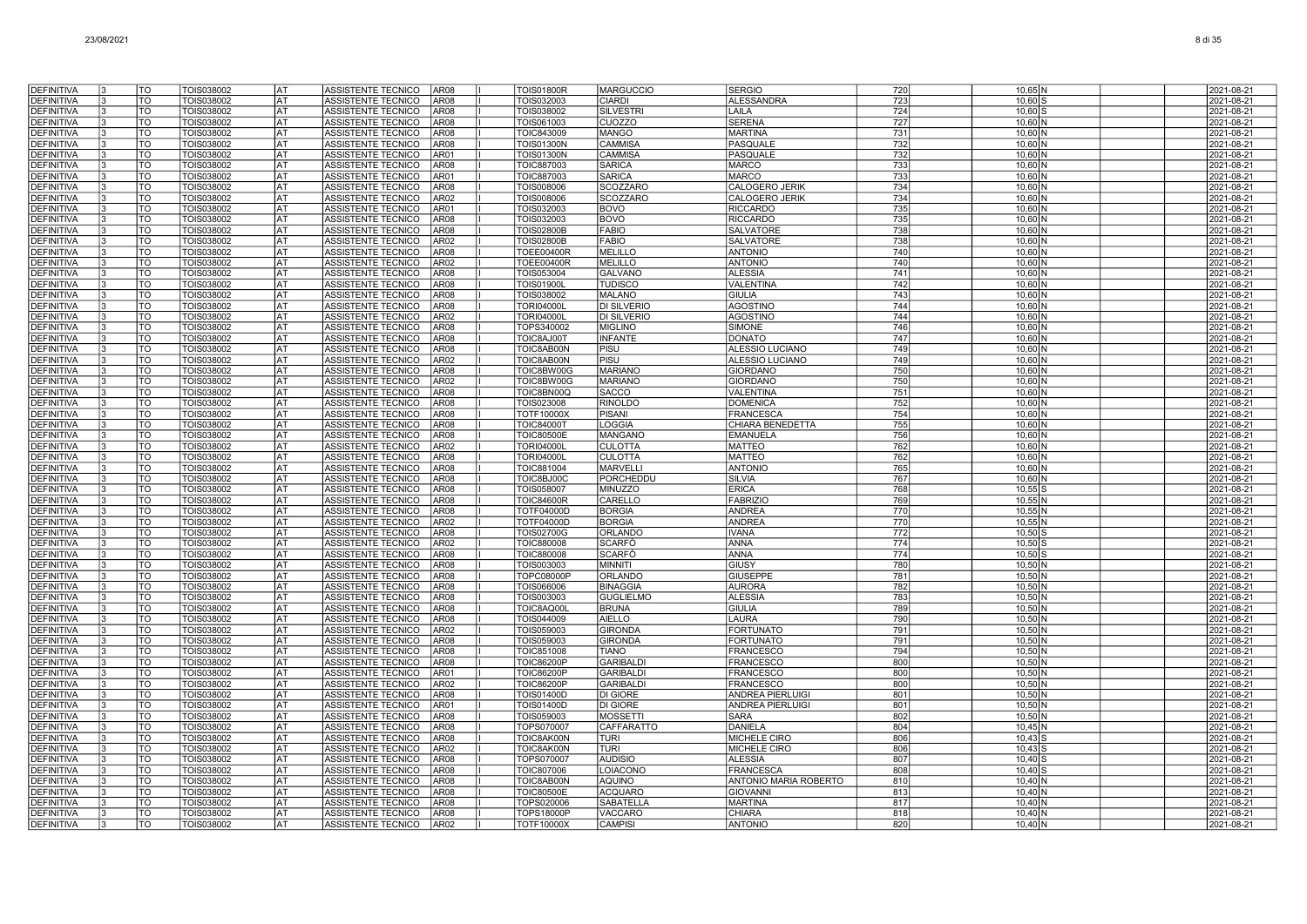| <b>DEFINITIVA</b>                      | TO                    | TOIS038002               | lat              | ASSISTENTE TECNICO<br>AR <sub>08</sub>                                           | <b>TOTF10000X</b>                      | <b>CAMPISI</b>                     | <b>ANTONIO</b>                            | 820        | $10,40$ N              | 2021-08-21               |
|----------------------------------------|-----------------------|--------------------------|------------------|----------------------------------------------------------------------------------|----------------------------------------|------------------------------------|-------------------------------------------|------------|------------------------|--------------------------|
| <b>DEFINITIVA</b>                      | TO                    | TOIS038002               | l AT             | ASSISTENTE TECNICO<br>AR08                                                       | <b>TOTF14000A</b>                      | ORSI                               | <b>ALESSANDRO</b>                         | 821        | $10,40$ N              | 2021-08-21               |
| <b>DEFINITIVA</b>                      | TO                    | TOIS038002               | lat              | ASSISTENTE TECNICO<br>AR02                                                       | <b>TOTF14000A</b>                      | <b>ORSI</b>                        | <b>ALESSANDRO</b>                         | 821        | $10.40$ N              | 2021-08-21               |
| <b>DEFINITIVA</b>                      | TO                    | TOIS038002               | lat              | ASSISTENTE TECNICO<br>AR02                                                       | TOIC8AE005                             | VENTURA                            | CALOGERO                                  | 822        | $10,40$ N              | 2021-08-21               |
| <b>DEFINITIVA</b>                      | TO                    | TOIS038002               | AT               | ASSISTENTE TECNICO<br>AR <sub>08</sub>                                           | TOIC8AE005                             | <b>VENTURA</b>                     | CALOGERO                                  | 822        | $10,40$ N              | 2021-08-21               |
| <b>DEFINITIVA</b>                      | TO                    | TOIS038002               | lat              | ASSISTENTE TECNICO<br>AR <sub>08</sub>                                           | TOPS120003                             | <b>SPAGNA</b>                      | <b>ALESSIO</b>                            | 823        | $10,35$ N              | 2021-08-21               |
| DEFINITIVA<br><b>DEFINITIVA</b>        | TO<br>TO              | TOIS038002<br>TOIS038002 | lat<br><b>AT</b> | ASSISTENTE TECNICO<br>AR02<br>ASSISTENTE TECNICO<br>AR <sub>08</sub>             | TOPS120003<br><b>TOTF04000D</b>        | <b>SPAGNA</b><br><b>SALMIN</b>     | <b>ALESSIO</b><br><b>PAOLA</b>            | 823<br>824 | $10,35$ N<br>$10,33$ S | 2021-08-21<br>2021-08-21 |
| <b>DEFINITIVA</b>                      | <b>TO</b>             | TOIS038002               | <b>AT</b>        | ASSISTENTE TECNICO<br>AR <sub>08</sub>                                           | <b>TOIC86100V</b>                      | <b>TESEI</b>                       | <b>SILVIA BIANCA</b>                      | 826        | $10,33$ N              | 2021-08-21               |
| <b>DEFINITIVA</b>                      | TO                    | TOIS038002               | lat              | ASSISTENTE TECNICO<br>AR <sub>08</sub>                                           | <b>TOIC84700L</b>                      | <b>DELLACROCE</b>                  | <b>BARBARA</b>                            | 827        | $10,33$ N              | 2021-08-21               |
| <b>DEFINITIVA</b>                      | TO                    | TOIS038002               | lat              | ASSISTENTE TECNICO<br>AR08                                                       | TOIC8BM00X                             | <b>BIGLIA</b>                      | <b>ELENA</b>                              | 830        | $10,30$ N              | 2021-08-21               |
| <b>DEFINITIVA</b>                      | TO                    | TOIS038002               | AT               | ASSISTENTE TECNICO<br>AR08                                                       | <b>TOIS01400D</b>                      | <b>GIARDINA</b>                    | <b>GIULIA PIA</b>                         | 832        | $10,30$ N              | 2021-08-21               |
| DEFINITIVA                             | TO                    | TOIS038002               | AT               | ASSISTENTE TECNICO<br>AR08                                                       | <b>TOIC84700L</b>                      | <b>ROVELLI</b>                     | <b>DIAMANTE</b>                           | 833        | $10,30$ N              | 2021-08-21               |
| <b>DEFINITIVA</b>                      | TO                    | TOIS038002               | AT               | ASSISTENTE TECNICO<br>AR <sub>08</sub>                                           | TOIS066006                             | <b>MARRONE</b>                     | SALVATORE                                 | 834        | $10,30$ N              | 2021-08-21               |
| <b>DEFINITIVA</b>                      | TO                    | TOIS038002               | AT               | ASSISTENTE TECNICO<br>AR <sub>08</sub>                                           | TOIC815005                             | <b>CARUSO</b>                      | <b>NADIA</b>                              | 835        | $10,30$ N              | 2021-08-21               |
| DEFINITIVA                             | TO                    | TOIS038002               | <b>AT</b>        | ASSISTENTE TECNICO<br>AR <sub>08</sub>                                           | <b>TOIS02800B</b>                      | <b>DE LUCA</b>                     | <b>MARIANNA</b>                           | 838        | $10,30$ N              | 2021-08-21               |
| <b>DEFINITIVA</b>                      | TO                    | TOIS038002               | l AT             | ASSISTENTE TECNICO<br>AR <sub>08</sub>                                           | <b>TOIC89200E</b>                      | <b>ALPARONE</b>                    | ANTONIETTA                                | 839        | $10,30$ N              | 2021-08-21               |
| <b>DEFINITIVA</b>                      | $\overline{10}$<br>TO | TOIS038002               | lat<br>lat       | ASSISTENTE TECNICO<br>AR <sub>08</sub>                                           | <b>TOIS04700R</b>                      | SORRENTINO                         | <b>MARIALETTERINA</b>                     | 841        | $10,27$ S              | 2021-08-21               |
| <b>DEFINITIVA</b><br><b>DEFINITIVA</b> | TO                    | TOIS038002<br>TOIS038002 | lat              | ASSISTENTE TECNICO<br>AR <sub>02</sub><br>AR <sub>08</sub><br>ASSISTENTE TECNICO | <b>TOIS04700R</b><br><b>TOTF14000A</b> | SORRENTINO<br>PAPALIA              | <b>MARIALETTERINA</b><br><b>VINCENZO</b>  | 841<br>842 | $10,27$ S<br>$10.27$ S | 2021-08-21<br>2021-08-21 |
| <b>DEFINITIVA</b>                      | TO                    | TOIS038002               | <b>AT</b>        | ASSISTENTE TECNICO<br>AR <sub>02</sub>                                           | <b>TOTF14000A</b>                      | <b>PAPALIA</b>                     | <b>VINCENZO</b>                           | 842        | $10,27$ S              | 2021-08-21               |
| DEFINITIVA                             | TO                    | TOIS038002               | AT               | ASSISTENTE TECNICO<br>AR <sub>08</sub>                                           | <b>TOIC89700N</b>                      | CAVALLOTTI                         | <b>SADIA</b>                              | 843        | $10,27$ N              | 2021-08-21               |
| <b>DEFINITIVA</b>                      | TO                    | TOIS038002               | AT               | AR <sub>08</sub><br>ASSISTENTE TECNICO                                           | <b>TOIS01400D</b>                      | <b>CANTA</b>                       | <b>SIMONA</b>                             | 844        | $10,27$ N              | 2021-08-21               |
| <b>DEFINITIVA</b>                      | TO                    | TOIS038002               | lat              | ASSISTENTE TECNICO<br>AR <sub>08</sub>                                           | <b>TOIS05700B</b>                      | <b>CLASADONTE</b>                  | <b>DOMENICO</b>                           | 847        | $10,23$ N              | 2021-08-21               |
| <b>DEFINITIVA</b>                      | TO                    | TOIS038002               | lat              | ASSISTENTE TECNICO<br>AR <sub>02</sub>                                           | <b>TOIS05700B</b>                      | <b>CLASADONTE</b>                  | <b>DOMENICC</b>                           | 847        | $10,23$ N              | 2021-08-21               |
| <b>DEFINITIVA</b>                      | TO                    | TOIS038002               | <b>AT</b>        | ASSISTENTE TECNICO<br>AR02                                                       | <b>TOIC8B000L</b>                      | <b>VISCIANO</b>                    | <b>GENNARO</b>                            | 848        | $10,20$ S              | 2021-08-21               |
| <b>DEFINITIVA</b>                      | $\overline{10}$       | TOIS038002               | <b>AT</b>        | ASSISTENTE TECNICO<br>AR <sub>08</sub>                                           | TOIC8B000L                             | <b>VISCIANO</b>                    | <b>GENNARO</b>                            | 848        | $10,20$ S              | 2021-08-21               |
| <b>DEFINITIVA</b><br><b>DEFINITIVA</b> | TO<br>TO              | TOIS038002<br>TOIS038002 | lat<br><b>AT</b> | ASSISTENTE TECNICO<br>AR <sub>08</sub><br>ASSISTENTE TECNICO<br>AR02             | <b>TOPS01000G</b><br>TOIC8BM00X        | <b>SCHIFANO</b><br>CARDONE         | <b>MARIA</b><br>PIETRO PAOLO              | 849<br>852 | $10,20$ S              | 2021-08-21<br>2021-08-21 |
| <b>DEFINITIVA</b>                      | TO                    | TOIS038002               | AT               | ASSISTENTE TECNICO<br>AR08                                                       | TOIC8BM00X                             | CARDONE                            | PIETRO PAOLO                              | 852        | $10,20$ N<br>$10,20$ N | 2021-08-21               |
| DEFINITIVA                             | TO                    | TOIS038002               | <b>AT</b>        | ASSISTENTE TECNICO<br>AR02                                                       | TOTD05000T                             | CALABRO                            | <b>MICHELE</b>                            | 853        | $10,20$ N              | 2021-08-21               |
| <b>DEFINITIVA</b>                      | TO                    | TOIS038002               | AT               | ASSISTENTE TECNICO<br>AR08                                                       | TOTD050001                             | <b>CALABRO</b>                     | <b>MICHELE</b>                            | 853        | $10,20$ N              | 2021-08-21               |
| DEFINITIVA                             | TO                    | TOIS038002               | lat              | ASSISTENTE TECNICO<br>AR <sub>08</sub>                                           | <b>TOTF04000D</b>                      | <b>RECUPERO</b>                    | <b>ALBERTO</b>                            | 857        | $10,20$ N              | 2021-08-21               |
| <b>DEFINITIVA</b>                      | TO                    | TOIS038002               | AT               | ASSISTENTE TECNICO<br>AR08                                                       | TOIC8AE005                             | <b>RUSSO</b>                       | <b>MARTINA</b>                            | 859        | $10,20$ N              | 2021-08-21               |
| <b>DEFINITIVA</b>                      | <b>TO</b>             | TOIS038002               | <b>AT</b>        | ASSISTENTE TECNICO<br>AR08                                                       | <b>TOIS05100C</b>                      | CORMIO                             | GIUSEPPE DOMENICO                         | 863        | 10,20 N                | 2021-08-21               |
| <b>DEFINITIVA</b>                      | $\overline{10}$       | TOIS038002               | <b>AT</b>        | ASSISTENTE TECNICO<br>AR08                                                       | TOPS070007                             | <b>NOTA</b>                        | <b>FABIANA</b>                            | 865        | 10,20 N                | 2021-08-21               |
| <b>DEFINITIVA</b>                      | TO                    | TOIS038002               | AT               | ASSISTENTE TECNICO<br>AR08                                                       | <b>TOTF04000D</b>                      | <b>NERI</b>                        | STEFANC                                   | 866        | $10,20$ N              | 2021-08-21               |
| <b>DEFINITIVA</b><br><b>DEFINITIVA</b> | TO<br>TO              | TOIS038002               | lat<br>lat       | ASSISTENTE TECNICO<br>AR <sub>02</sub><br>AR <sub>08</sub>                       | TOTF04000D                             | <b>NERI</b><br>COPPOLA             | <b>STEFANO</b><br><b>ESTER ELISABETTA</b> | 866        | 10,20 N                | 2021-08-21               |
| <b>DEFINITIVA</b>                      | TO                    | TOIS038002<br>TOIS038002 | AT               | ASSISTENTE TECNICO<br>AR <sub>08</sub><br>ASSISTENTE TECNICO                     | TOPS270001<br>TOPC06000D               | LAMAGNI                            | <b>CHIARA</b>                             | 867<br>869 | $10,20$ N<br>$10,20$ N | 2021-08-21<br>2021-08-21 |
| <b>DEFINITIVA</b>                      | TO                    | TOIS038002               | lat              | AR01<br>ASSISTENTE TECNICO                                                       | <b>TOIS02600Q</b>                      | <b>TURCO</b>                       | <b>ROSARIC</b>                            | 870        | $10,20$ N              | 2021-08-21               |
| <b>DEFINITIVA</b>                      | TO                    | TOIS038002               | lat              | ASSISTENTE TECNICO<br>AR <sub>08</sub>                                           | TOIS02600Q                             | <b>TURCO</b>                       | <b>ROSARIO</b>                            | 870        | $10.20\text{N}$        | 2021-08-21               |
| <b>DEFINITIVA</b>                      | TO                    | TOIS038002               | lat              | <b>ASSISTENTE TECNICO</b><br>AR <sub>08</sub>                                    | <b>TOIS03400P</b>                      | <b>MARCHETTI</b>                   | <b>SARA</b>                               | 871        | $10,20$ N              | 2021-08-21               |
| <b>DEFINITIVA</b>                      | <b>TO</b>             | TOIS038002               | <b>AT</b>        | ASSISTENTE TECNICO<br>AR <sub>08</sub>                                           | TOIS059003                             | <b>DETTORI</b>                     | <b>ANTONELLA</b>                          | 872        | $10,20$ N              | 2021-08-21               |
| DEFINITIVA                             | $\overline{10}$       | TOIS038002               | <b>AT</b>        | ASSISTENTE TECNICO<br>AR01                                                       | TOIS059003                             | <b>DETTORI</b>                     | <b>ANTONELLA</b>                          | 872        | 10,20 N                | 2021-08-21               |
| <b>DEFINITIVA</b>                      | TO                    | TOIS038002               | lat              | ASSISTENTE TECNICO<br>AR08                                                       | <b>TOIC81300D</b>                      | <b>RACCANELLO</b>                  | <b>PAOLA</b>                              | 874        | $10,17$ S              | 2021-08-21               |
| <b>DEFINITIVA</b>                      | TO                    | TOIS038002               | lat              | ASSISTENTE TECNICO<br>AR <sub>08</sub>                                           | <b>TOIS00600E</b>                      | <b>SCHINELLA</b>                   | <b>MICHELE</b>                            | 875        | $10.17$ N              | 2021-08-21               |
| <b>DEFINITIVA</b>                      | TO                    | TOIS038002               | AT               | ASSISTENTE TECNICO<br>AR02                                                       | <b>TOIS04300D</b>                      | <b>SCABELLONE</b>                  | <b>GIUSEPPE</b>                           | 877        | $10,15$ S              | 2021-08-21               |
| DEFINITIVA<br><b>DEFINITIVA</b>        | TO<br>TO              | TOIS038002<br>TOIS038002 | AT<br>AT         | ASSISTENTE TECNICO<br>AR <sub>08</sub><br>ASSISTENTE TECNICO<br>AR <sub>08</sub> | <b>TOIS04300D</b><br><b>TOIS058007</b> | <b>SCABELLONE</b><br><b>DINOTO</b> | <b>GIUSEPPE</b><br><b>GIANPIERC</b>       | 877<br>880 | $10,15$ S<br>$10.13$ N | 2021-08-21<br>2021-08-21 |
| DEFINITIVA                             | TO                    | TOIS038002               | <b>AT</b>        | ASSISTENTE TECNICO<br>AR08                                                       | <b>TOIS01400D</b>                      | PELLICORE                          | <b>FERDINANDO</b>                         | 881        | $10.10$ S              | 2021-08-21               |
| <b>DEFINITIVA</b>                      | TO                    | TOIS038002               | lat              | ASSISTENTE TECNICO<br>AR <sub>02</sub>                                           | <b>TOIS01400D</b>                      | PELLICORE                          | <b>FERDINANDO</b>                         | 881        | $10,10$ S              | 2021-08-21               |
| <b>DEFINITIVA</b>                      | <b>TO</b>             | <b>TOIS038002</b>        | <b>AT</b>        | ASSISTENTE TECNICO<br>AR <sub>08</sub>                                           | <b>TOIC84600R</b>                      | <b>PALAMARA</b>                    | CATALDO                                   | 883        | $10,10$ S              | 2021-08-21               |
| <b>DEFINITIVA</b>                      | TO                    | TOIS038002               | <b>AT</b>        | ASSISTENTE TECNICO<br>AR08                                                       | <b>TOIS01800R</b>                      | <b>DIPIETRO</b>                    | <b>LUISA</b>                              | 885        | $10,10$ N              | 2021-08-21               |
| <b>DEFINITIVA</b>                      | <b>TO</b>             | TOIS038002               | lat              | ASSISTENTE TECNICO<br>AR <sub>02</sub>                                           | TOIC8BM00X                             | <b>SCIACCA</b>                     | <b>GABRIELE</b>                           | 886        | $10,10$ N              | 2021-08-21               |
| <b>DEFINITIVA</b>                      | TO                    | TOIS038002               | AT               | ASSISTENTE TECNICO<br>AR <sub>08</sub>                                           | TOIC8AD009                             | <b>SACCO</b>                       | <b>GUGLIELMO</b>                          | 887        | $10.10$ N              | 2021-08-21               |
| <b>DEFINITIVA</b>                      | TO                    | TOIS038002               | lat              | ASSISTENTE TECNICO<br>AR <sub>02</sub>                                           | TOIC8BJ00C                             | <b>RICHIARD</b>                    | <b>ALESSIO</b>                            | 889        | $10,10$ N              | 2021-08-21               |
| <b>DEFINITIVA</b>                      | TO                    | TOIS038002               | AT               | ASSISTENTE TECNICO<br>AR <sub>08</sub>                                           | TOIC8BJ00C                             | <b>RICHIARDI</b>                   | <b>ALESSIO</b>                            | 889        | $10,10$ N              | 2021-08-21               |
| <b>DEFINITIVA</b><br><b>DEFINITIVA</b> | TO<br>TO              | TOIS038002<br>TOIS038002 | lat<br>lat       | ASSISTENTE TECNICO<br>AR <sub>08</sub><br>ASSISTENTE TECNICO<br>AR <sub>08</sub> | <b>TOIS03400P</b><br><b>TOIC84700I</b> | <b>GIARRATANA</b><br><b>NICOLA</b> | <b>ILENIA</b><br><b>JOEL GABRIELE</b>     | 892<br>894 | $10,10$ N<br>$10.10$ N | 2021-08-21<br>2021-08-21 |
| <b>DEFINITIVA</b>                      | TO                    | TOIS038002               | lat              | ASSISTENTE TECNICO<br>AR01                                                       | <b>TOIC836006</b>                      | <b>BAFFA</b>                       | <b>GUERINO JACOPO</b>                     | 895        | $10,10$ N              | 2021-08-21               |
| <b>DEFINITIVA</b>                      | <b>TO</b>             | <b>TOIS038002</b>        | <b>AT</b>        | <b>ASSISTENTE TECNICO</b><br>AR <sub>08</sub>                                    | <b>TOIC836006</b>                      | <b>BAFFA</b>                       | <b>GUERINO JACOPO</b>                     | 895        | $10,10$ N              | 2021-08-21               |
| <b>DEFINITIVA</b>                      | TO                    | TOIS038002               | <b>AT</b>        | ASSISTENTE TECNICO<br>AR <sub>08</sub>                                           | TOIC8AN005                             | <b>AGOSTINO</b>                    | <b>FRANCESCO</b>                          | 897        | $10,10$ N              | 2021-08-21               |
| <b>DEFINITIVA</b>                      | TO                    | TOIS038002               | <b>AT</b>        | ASSISTENTE TECNICO<br>AR02                                                       | <b>TOEE00400R</b>                      | <b>CORBI</b>                       | <b>GIUSEPPE</b>                           | 898        | $10,10$ N              | 2021-08-21               |
| <b>DEFINITIVA</b>                      | TO                    | TOIS038002               | AT               | ASSISTENTE TECNICO<br>AR08                                                       | <b>TOEE00400R</b>                      | <b>CORBI</b>                       | <b>GIUSEPPE</b>                           | 898        | $10,10$ N              | 2021-08-21               |
| DEFINITIVA                             | TO                    | TOIS038002               | AT               | ASSISTENTE TECNICO<br>AR08                                                       | TOPS340002                             | <b>EMMANUELE</b>                   | MARZIA                                    | 900        | $10,10$ N              | 2021-08-21               |
| DEFINITIVA                             | TO                    | TOIS038002               | AT               | ASSISTENTE TECNICO<br>AR <sub>02</sub>                                           | <b>TOIC83500A</b>                      | PEPE                               | LAURA                                     | 904        | $10,10$ N              | 2021-08-21               |
| <b>DEFINITIVA</b>                      | TO                    | TOIS038002               | <b>AT</b>        | ASSISTENTE TECNICO<br>AR01                                                       | TOIC8BM00X                             | <b>SILIPOT</b>                     | <b>VINCENZO</b>                           | 906        | $10.07$ S              | 2021-08-21               |
| <b>DEFINITIVA</b>                      | TO                    | TOIS038002               | lat              | ASSISTENTE TECNICO<br>AR <sub>08</sub>                                           | <b>TOIC843009</b>                      | <b>BOCCALON</b>                    | <b>ELENA</b>                              | 907        | $10.07$ S              | 2021-08-21               |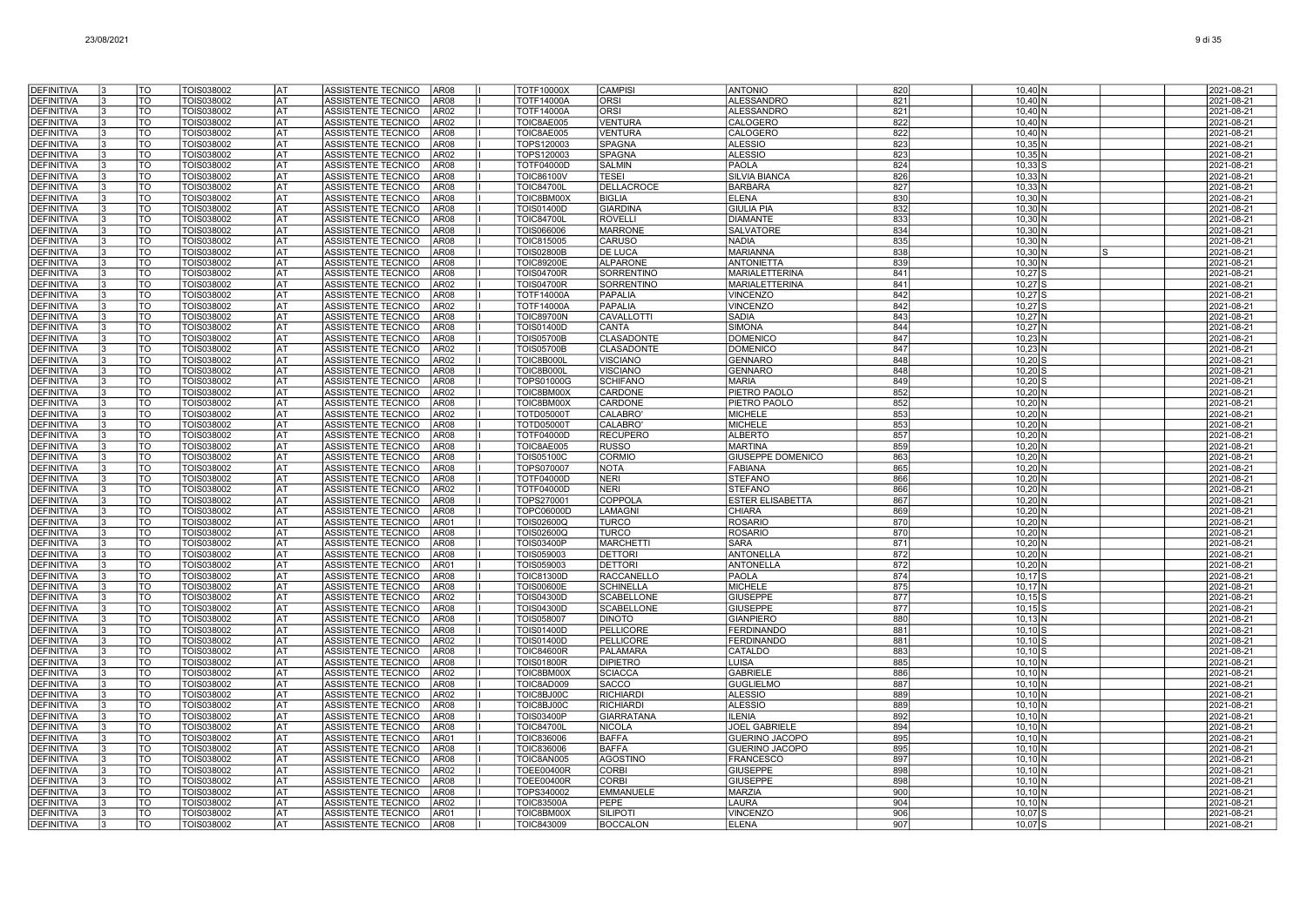| <b>DEFINITIVA</b>                      |    | TO                     | TOIS038002                      | AT               | ASSISTENTE TECNICO                                     | AR <sub>02</sub>                     | <b>TORI04000L</b>                      | <b>BIAFORA</b>                     | <b>GIUSEPPE</b>                    | 910          | $10\text{S}$                       | 2021-08-21               |
|----------------------------------------|----|------------------------|---------------------------------|------------------|--------------------------------------------------------|--------------------------------------|----------------------------------------|------------------------------------|------------------------------------|--------------|------------------------------------|--------------------------|
| <b>DEFINITIVA</b>                      |    | $\overline{10}$        | TOIS038002                      | <b>AT</b>        | ASSISTENTE TECNICO                                     | AR08                                 | <b>TORI04000L</b>                      | <b>BIAFORA</b>                     | <b>GIUSEPPE</b>                    | 910          | 10S                                | 2021-08-21               |
| <b>DEFINITIVA</b>                      |    | TO                     | TOIS038002                      | lat              | ASSISTENTE TECNICO                                     | AR <sub>08</sub>                     | <b>TOIC80400P</b>                      | <b>FORNEA</b>                      | <b>SIMONE</b>                      | 911          | 10 S                               | 2021-08-21               |
| <b>DEFINITIVA</b>                      |    | <b>TO</b>              | TOIS038002                      | lat              | ASSISTENTE TECNICO                                     | AR <sub>02</sub>                     | <b>TOIC878008</b>                      | LO BRUTTO                          | <b>DAVIDE</b>                      | 913          | $10\text{S}$                       | 2021-08-21               |
| <b>DEFINITIVA</b>                      |    | <b>TO</b>              | TOIS038002                      | AT               | ASSISTENTE TECNICO                                     | AR <sub>08</sub>                     | TOIC878008                             | LO BRUTTO                          | <b>DAVIDE</b>                      | 913          | $10$ S                             | 2021-08-21               |
| <b>DEFINITIVA</b>                      |    | TO                     | TOIS038002                      | AT               | ASSISTENTE TECNICO                                     | AR <sub>08</sub>                     | TOPS070007                             | <b>ANGOTTI</b>                     | MADDALENA                          | 914          | $10$ S                             | 2021-08-21               |
| <b>DEFINITIVA</b>                      |    | TO                     | TOIS038002                      | AT               | ASSISTENTE TECNICO                                     | AR <sub>08</sub>                     | TOPS070007                             | <b>POPPA</b>                       | <b>MARCO</b>                       | 915          | $10\text{S}$                       | 2021-08-21               |
| <b>DEFINITIVA</b>                      |    | <b>TO</b>              | TOIS038002                      | lat              | <b>ASSISTENTE TECNICO</b>                              | AR01                                 | TOPS070007                             | POPPA                              | <b>MARCO</b>                       | 915          | 10 <sub>l</sub>                    | 2021-08-21               |
| <b>DEFINITIVA</b>                      |    | <b>TO</b>              | TOIS038002                      | lat              | ASSISTENTE TECNICO                                     | AR08                                 | <b>TOIC83500A</b>                      | <b>RUSSO</b>                       | SIMONA VALENTINA                   | 916          | $10\text{S}$                       | 2021-08-21               |
| <b>DEFINITIVA</b>                      |    | <b>TO</b>              | TOIS038002                      | <b>AT</b>        | ASSISTENTE TECNICO                                     | <b>AR02</b>                          | <b>TOIS04700R</b>                      | <b>STROSCIA</b>                    | PAOLO                              | 917          | 10S                                | 2021-08-21               |
| <b>DEFINITIVA</b><br>DEFINITIVA        |    | lto:<br>TO             | TOIS038002<br>TOIS038002        | <b>AT</b><br>lat | <b>ASSISTENTE TECNICO</b><br><b>ASSISTENTE TECNICO</b> | AR08<br>AR08                         | <b>TOIS04700R</b><br>TOIS059003        | <b>STROSCIA</b><br><b>MAIURI</b>   | PAOLO<br><b>PARIDE</b>             | 917<br>918   | 10 <sub>l</sub><br>10 <sub>1</sub> | 2021-08-21<br>2021-08-21 |
| <b>DEFINITIVA</b>                      | ıз | TO                     | TOIS038002                      | lat              | ASSISTENTE TECNICO                                     | AR <sub>08</sub>                     | <b>TOIC83800T</b>                      | <b>TURCO</b>                       | <b>ANTONIO</b>                     | 919          | $10\text{S}$                       | 2021-08-21               |
| <b>DEFINITIVA</b>                      |    | TO                     | TOIS038002                      | lat              | ASSISTENTE TECNICO                                     | AR <sub>02</sub>                     | <b>TOIC83800T</b>                      | <b>TURCO</b>                       | <b>ANTONIO</b>                     | 919          | $10$ S                             | 2021-08-21               |
| <b>DEFINITIVA</b>                      | l3 | TO                     | TOIS038002                      | AT               | ASSISTENTE TECNICO                                     | AR <sub>08</sub>                     | TOIS04300D                             | <b>AMATO</b>                       | <b>SERENA</b>                      | 920          | 10 N                               | 2021-08-21               |
| <b>DEFINITIVA</b>                      | 13 | TO                     | TOIS038002                      | lat              | ASSISTENTE TECNICO                                     | AR <sub>08</sub>                     | TOIS003003                             | <b>PICCININO</b>                   | <b>MARTINA</b>                     | 925          | 10 <sup>1</sup>                    | 2021-08-21               |
| <b>DEFINITIVA</b>                      | 3  | TO                     | TOIS038002                      | lat              | ASSISTENTE TECNICO                                     | AR <sub>08</sub>                     | TOIS003003                             | <b>TERMINI</b>                     | CARMELO                            | 927          | 10 <sub>1</sub>                    | 2021-08-21               |
| <b>DEFINITIVA</b>                      |    | TO                     | TOIS038002                      | AT               | ASSISTENTE TECNICO                                     | <b>AR08</b>                          | TOPS020006                             | SCOZZARI                           | <b>GIOVANNI ALEX</b>               | 928          | 10 <sub>1</sub>                    | 2021-08-21               |
| <b>DEFINITIVA</b>                      |    | <b>TO</b>              | TOIS038002                      | <b>AT</b>        | ASSISTENTE TECNICO                                     | AR <sub>08</sub>                     | TOIC8BJ00C                             | SPINELLA                           | <b>VIVIANA</b>                     | 931          | 10 <sub>N</sub>                    | 2021-08-21               |
| <b>DEFINITIVA</b>                      |    | lto                    | TOIS038002                      | <b>AT</b>        | ASSISTENTE TECNICO                                     | AR <sub>08</sub>                     | TOIS008006                             | <b>TAULLI</b>                      | <b>AURELIO MARCO</b>               | 933          | 10 <sup>1</sup>                    | 2021-08-21               |
| <b>DEFINITIVA</b>                      |    | <b>TO</b>              | TOIS038002                      | lat              | <b>ASSISTENTE TECNICO</b>                              | AR <sub>08</sub>                     | TOIS016005                             | <b>ARIAUDO</b>                     | <b>DAVIDE</b>                      | 934          | 10 <sub>1</sub>                    | 2021-08-21               |
| <b>DEFINITIVA</b>                      |    | <b>TO</b>              | TOIS038002                      | lat              | ASSISTENTE TECNICO                                     | AR <sub>08</sub>                     | <b>TOIS05100C</b>                      | <b>IANNACCONE</b>                  | <b>ADA</b>                         | 936          | $101$ N                            | 2021-08-21               |
| <b>DEFINITIVA</b>                      |    | TO                     | TOIS038002                      | AT               | ASSISTENTE TECNICO                                     | AR <sub>08</sub><br>AR <sub>08</sub> | TOIS02800B                             | <b>PUGLIESE</b>                    | <b>STEFANIA</b>                    | 937          | $10\vert N$                        | 2021-08-21               |
| <b>DEFINITIVA</b><br><b>DEFINITIVA</b> | l3 | TO<br>TO               | TOIS038002<br>TOIS038002        | AT<br> AT        | ASSISTENTE TECNICO<br>ASSISTENTE TECNICO               | AR <sub>08</sub>                     | <b>TOVC01000C</b><br><b>TOIC83500A</b> | <b>FRASCA</b><br><b>MARCELLC</b>   | <b>EMANUELE</b><br>JANET           | 939<br>940   | $10\vert N$<br>10 <sup>1</sup>     | 2021-08-21<br>2021-08-21 |
| <b>DEFINITIVA</b>                      |    | <b>TO</b>              | TOIS038002                      | lat              | <b>ASSISTENTE TECNICO</b>                              | AR08                                 | <b>TOIC88200X</b>                      | <b>GIUGNO</b>                      | <b>MARIAFRANCESCA</b>              | 942          | 10 <sub>1</sub>                    | 2021-08-21               |
| <b>DEFINITIVA</b>                      |    | <b>TO</b>              | TOIS038002                      | AT               | ASSISTENTE TECNICO                                     | AR08                                 | TOIC8BJ00C                             | <b>FIORE</b>                       | <b>ILENIA</b>                      | 944          | $10\vert N$                        | 2021-08-21               |
| <b>DEFINITIVA</b>                      |    | <b>TO</b>              | TOIS038002                      | <b>AT</b>        | <b>ASSISTENTE TECNICO</b>                              | AR08                                 | TOIS058007                             | MAZZOTTA                           | <b>ELISA</b>                       | 945          | 10 <sup>1</sup>                    | 2021-08-21               |
| <b>DEFINITIVA</b>                      |    | lto                    | TOIS038002                      | lat              | ASSISTENTE TECNICO                                     | AR08                                 | TOIC8BJ00C                             | <b>MESSINA</b>                     | <b>SERENA</b>                      | 946          | $101$ N                            | 2021-08-21               |
| DEFINITIVA                             |    | TO                     | TOIS038002                      | lat              | ASSISTENTE TECNICO                                     | AR <sub>08</sub>                     | TOIS032003                             | <b>LERDA</b>                       | <b>FEDERICO</b>                    | 947          | 10 <sub>1</sub>                    | 2021-08-21               |
| <b>DEFINITIVA</b>                      |    | TO                     | TOIS038002                      | lat              | ASSISTENTE TECNICO                                     | AR <sub>08</sub>                     | <b>TOIC80400P</b>                      | <b>RIBETTO</b>                     | <b>FRANCESCA</b>                   | 948          | 10 N                               | 2021-08-21               |
| <b>DEFINITIVA</b>                      |    | TO                     | TOIS038002                      | lat              | ASSISTENTE TECNICO                                     | AR <sub>08</sub>                     | <b>TOIC83800T</b>                      | <b>CECCHETTO</b>                   | FEDERICA                           | 950          | 10 <sub>N</sub>                    | 2021-08-21               |
| <b>DEFINITIVA</b>                      | 13 | TO                     | TOIS038002                      | AT               | ASSISTENTE TECNICO                                     | AR02                                 | TOIS04300D                             | DE BARTOLO                         | <b>SIMONE</b>                      | 952          | 10 N                               | 2021-08-21               |
| <b>DEFINITIVA</b>                      | 13 | TO<br>TO               | TOIS038002                      | AT               | ASSISTENTE TECNICO                                     | AR08<br>AR <sub>02</sub>             | TOIS04300D                             | DE BARTOLO<br><b>ROMEO</b>         | SIMONE                             | 952          | 10 <sup>1</sup>                    | 2021-08-21               |
| <b>DEFINITIVA</b><br><b>DEFINITIVA</b> |    | TO                     | TOIS038002<br>TOIS038002        | lat<br> AT       | ASSISTENTE TECNICO<br>ASSISTENTE TECNICO               | AR08                                 | <b>TOIC84600R</b><br><b>TOIC84600R</b> | <b>ROMEO</b>                       | <b>ANTONINO</b><br><b>ANTONINO</b> | 953<br>953   | 10 <sub>1</sub><br>10 <sub>1</sub> | 2021-08-21<br>2021-08-21 |
| <b>DEFINITIVA</b>                      |    | <b>TO</b>              | TOIS038002                      | <b>AT</b>        | ASSISTENTE TECNICO                                     | AR <sub>08</sub>                     | TOIC8BB008                             | <b>MARTORANA</b>                   | <b>ALESSIA</b>                     | 955          | 10 <sup>1</sup>                    | 2021-08-21               |
| <b>DEFINITIVA</b>                      |    | lto                    | TOIS038002                      | <b>AT</b>        | ASSISTENTE TECNICO                                     | AR <sub>08</sub>                     | TOIC8BM00X                             | <b>RIGO</b>                        | <b>ILARIA</b>                      | 957          | 10 <sup>1</sup>                    | 2021-08-21               |
| DEFINITIVA                             |    | <b>TO</b>              | TOIS038002                      | lat              | ASSISTENTE TECNICO                                     | AR <sub>08</sub>                     | <b>TOIC899009</b>                      | <b>GIRARD</b>                      | <b>STEFANO</b>                     | 959          | 10 N                               | 2021-08-21               |
| <b>DEFINITIVA</b>                      |    | <b>TO</b>              | TOIS038002                      | lat              | ASSISTENTE TECNICO                                     | AR <sub>08</sub>                     | TOIC8A700R                             | <b>MAURO</b>                       | <b>SALVATORE</b>                   | 964          | 10 N                               | 2021-08-21               |
| <b>DEFINITIVA</b>                      |    | TO                     | TOIS038002                      | AT               | ASSISTENTE TECNICO                                     | AR <sub>08</sub>                     | TOIS04300D                             | <b>BARBUTO</b>                     | <b>CLAUDIO</b>                     | 967          | 10 <sup>1</sup>                    | 2021-08-21               |
| <b>DEFINITIVA</b>                      |    | TO                     | TOIS038002                      | AT               | ASSISTENTE TECNICO                                     | AR <sub>02</sub>                     | <b>TOIS04300D</b>                      | <b>BARBUTO</b>                     | <b>CLAUDIO</b>                     | 967          | 10 <sup>1</sup>                    | 2021-08-21               |
| <b>DEFINITIVA</b>                      |    | TO                     | TOIS038002                      | AT               | ASSISTENTE TECNICO                                     | AR <sub>08</sub>                     | TOIS067002                             | VAUDO                              | <b>DANIELA</b>                     | 970          | 10 N                               | 2021-08-21               |
| <b>DEFINITIVA</b>                      |    | <b>TO</b>              | TOIS038002                      | lat              | <b>ASSISTENTE TECNICO</b>                              | AR08                                 | TOTF10000X                             | SARRO                              | <b>MARCO</b>                       | 971          | 10 <sub>1</sub>                    | 2021-08-21               |
| <b>DEFINITIVA</b>                      |    | <b>TO</b><br>TO        | TOIS038002<br>TOIS038002        | AT<br><b>AT</b>  | ASSISTENTE TECNICO<br>ASSISTENTE TECNICO               | AR02<br>AR08                         | TOTF10000X<br><b>TOIS01400D</b>        | <b>SARRO</b><br><b>DEMARCHI</b>    | <b>MARCO</b><br><b>CLAUDIO</b>     | 971<br>974   | 10 <sub>1</sub><br>10N             | 2021-08-21<br>2021-08-21 |
| <b>DEFINITIVA</b><br><b>DEFINITIVA</b> |    | <b>TO</b>              | TOIS038002                      | lat              | <b>ASSISTENTE TECNICO</b>                              | AR01                                 | <b>TOIS01400D</b>                      | <b>DEMARCHI</b>                    | <b>CLAUDIO</b>                     | 974          | 10 <sup>1</sup>                    | 2021-08-21               |
| <b>DEFINITIVA</b>                      |    | TO                     | TOIS038002                      | lat              | ASSISTENTE TECNICO                                     | AR <sub>08</sub>                     | TOIC8BM00X                             | CORUZZOLO                          | <b>MAURO</b>                       | 976          | 9.95N                              | 2021-08-21               |
| <b>DEFINITIVA</b>                      |    | TO                     | TOIS038002                      | <b>AT</b>        | ASSISTENTE TECNICO                                     | AR08                                 | TOIC874001                             | CAZZOLA                            | DENIS                              | 977          | 9,93                               | 2021-08-21               |
| <b>DEFINITIVA</b>                      | l3 | TO                     | TOIS038002                      | AT               | ASSISTENTE TECNICO                                     | AR01                                 | TOIC874001                             | CAZZOLA                            | <b>DENIS</b>                       | 977          | $9,93$ $\mid$                      | 2021-08-21               |
| <b>DEFINITIVA</b>                      | 13 | TO                     | TOIS038002                      | lat              | ASSISTENTE TECNICO                                     | AR <sub>08</sub>                     | <b>TOIC82000L</b>                      | <b>BALSAMO</b>                     | <b>GIULIA</b>                      | 978          | $9,93$ S                           | 2021-08-21               |
| <b>DEFINITIVA</b>                      | l3 | TO                     | TOIS038002                      | AT               | ASSISTENTE TECNICO                                     | AR08                                 | <b>TOIC8A4009</b>                      | <b>OLIVERIO</b>                    | <b>GIUSEPPE</b>                    | 979          | $9,93$ S                           | 2021-08-21               |
| <b>DEFINITIVA</b>                      | I٩ | TO                     | TOIS038002                      | lat              | ASSISTENTE TECNICO                                     | AR08                                 | TOPS190009                             | <b>NAPOLI</b>                      | <b>BRUNO</b>                       | 980          | $9,93$ S                           | 2021-08-21               |
| <b>DEFINITIVA</b>                      |    | TO                     | TOIS038002                      | AT               | ASSISTENTE TECNICO                                     | AR08                                 | TOIS008006                             | <b>BENINA</b>                      | PIETRO                             | 981          | 9,93N                              | 2021-08-21               |
| <b>DEFINITIVA</b><br><b>DEFINITIVA</b> |    | <b>TO</b><br><b>TO</b> | TOIS038002<br>TOIS038002        | <b>AT</b><br> AT | ASSISTENTE TECNICO<br>ASSISTENTE TECNICO               | AR <sub>08</sub><br>AR <sub>02</sub> | <b>TOTF14000A</b><br><b>TOTF14000A</b> | <b>MORABITO</b><br><b>MORABITO</b> | <b>GIANLUCA</b><br><b>GIANLUCA</b> | 982<br>982   | 9,93N<br>9,93N                     | 2021-08-21<br>2021-08-21 |
| <b>DEFINITIVA</b>                      |    | <b>TO</b>              | TOIS038002                      | lat              | ASSISTENTE TECNICO                                     | AR <sub>08</sub>                     | TOIC8A700R                             | <b>CERUTTI</b>                     | <b>ALINE</b>                       | 986          | $9.90$ S                           | 2021-08-21               |
| <b>DEFINITIVA</b>                      |    | <b>TO</b>              | TOIS038002                      | AT               | ASSISTENTE TECNICO                                     | AR <sub>08</sub>                     | TOTF04000D                             | <b>SCARPINAT</b>                   | <b>LIVIO</b>                       | 989          | 9,90N                              | 2021-08-21               |
| <b>DEFINITIVA</b>                      |    | TO                     | TOIS038002                      | AT               | ASSISTENTE TECNICO                                     | AR <sub>02</sub>                     | TOTF04000D                             | <b>SCARPINATI</b>                  | <b>LIVIO</b>                       | 989          | 9,90 N                             | 2021-08-21               |
| <b>DEFINITIVA</b>                      |    | TO                     | TOIS038002                      | AT               | ASSISTENTE TECNICO                                     | AR <sub>08</sub>                     | <b>TOIC8AA001</b>                      | <b>D'AMORE</b>                     | <b>ROSA</b>                        | 990          | 9,90N                              | 2021-08-21               |
| <b>DEFINITIVA</b>                      |    | TO                     | TOIS038002                      | AT               | ASSISTENTE TECNICO                                     | AR <sub>08</sub>                     | TOPS070007                             | <b>RANIERI</b>                     | <b>SARA PINK</b>                   | 993          | 9,90N                              | 2021-08-21               |
| <b>DEFINITIVA</b>                      |    | <b>TO</b>              | TOIS038002                      | lat              | <b>ASSISTENTE TECNICO</b>                              | AR <sub>08</sub>                     | <b>TOIS04100T</b>                      | <b>SATTA</b>                       | SAMUELE                            | 994          | $9,90$ N                           | 2021-08-21               |
| <b>DEFINITIVA</b>                      |    | <b>TO</b>              | TOIS038002                      | AT               | ASSISTENTE TECNICO                                     | AR08                                 | TOPC090009                             | DI BARI                            | <b>CARMEN</b>                      | 995          | $9,90$ N                           | 2021-08-21               |
| <b>DEFINITIVA</b>                      |    | <b>TO</b>              | TOIS038002                      | <b>AT</b>        | ASSISTENTE TECNICO                                     | AR08                                 | TOIC8AQ00L                             | <b>MIDOLO</b>                      | <b>GIUSEPPE</b>                    | 996          | $9,90$ N                           | 2021-08-21               |
| <b>DEFINITIVA</b>                      |    | <b>TO</b>              | TOIS038002                      | lat              | <b>ASSISTENTE TECNICO</b>                              | AR08                                 | TOPS070007                             | <b>ROETTO</b>                      | <b>UMBERTC</b>                     | 1000         | 9.90                               | 2021-08-21               |
| <b>DEFINITIVA</b>                      |    | TO                     | TOIS038002                      | lat              | ASSISTENTE TECNICO                                     | AR <sub>08</sub>                     | <b>TOIS06400E</b>                      | <b>RENZULLO</b>                    | <b>ANDREA</b>                      | 1002         | $9,90$ N                           | 2021-08-21               |
| <b>DEFINITIVA</b><br><b>DEFINITIVA</b> | l3 | TO<br>TO               | <b>FOIS038002</b><br>TOIS038002 | AT<br>lat        | ASSISTENTE TECNICO<br>ASSISTENTE TECNICO               | AR02<br>AR <sub>08</sub>             | <b>FOIC815005</b><br>TOIC815005        | <b>IIRITANO</b><br><b>IIRITANO</b> | <b>MILIO</b><br><b>EMILIO</b>      | 1003<br>1003 | $9,90$  <br>9,90 N                 | 2021-08-21<br>2021-08-21 |
| DEFINITIVA                             | 13 | TO                     | TOIS038002                      | lat              | ASSISTENTE TECNICO                                     | AR <sub>08</sub>                     | TOIC8BK008                             | <b>BARBARINO</b>                   | <b>MATTIA</b>                      | 1004         | 9,90N                              | 2021-08-21               |
|                                        |    |                        |                                 |                  |                                                        |                                      |                                        |                                    |                                    |              |                                    |                          |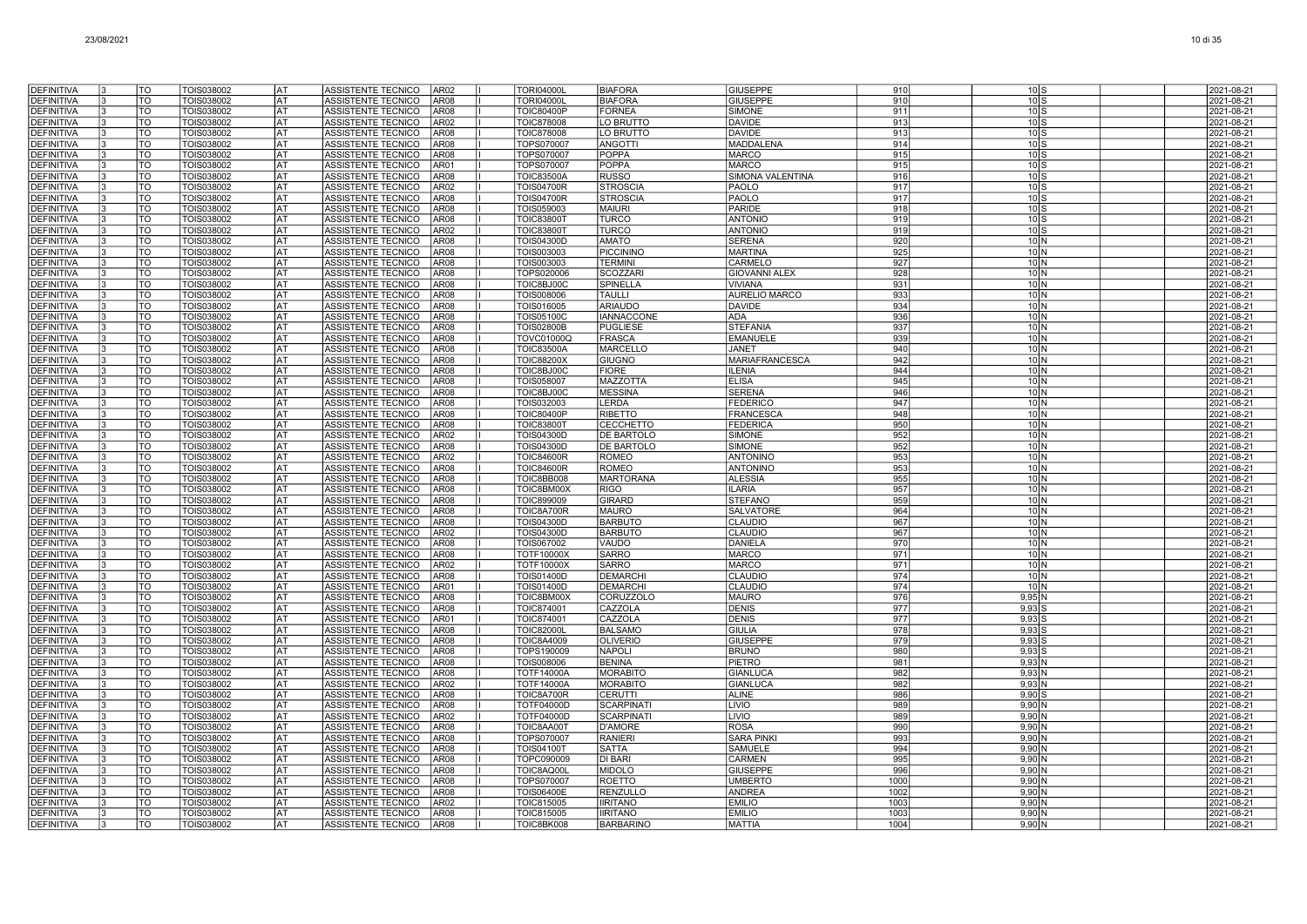| <b>DEFINITIVA</b>                      | TO              | TOIS038002               | <b>AT</b>       | ASSISTENTE TECNICO<br>AR <sub>08</sub>                                           | <b>TOIS04100T</b>                      | <b>INCHES</b>                              | <b>ALICE</b>                       | 1005         | 9,90 N                        | 2021-08-21               |
|----------------------------------------|-----------------|--------------------------|-----------------|----------------------------------------------------------------------------------|----------------------------------------|--------------------------------------------|------------------------------------|--------------|-------------------------------|--------------------------|
| <b>DEFINITIVA</b>                      | <b>TO</b>       | TOIS038002               | lat             | ASSISTENTE TECNICO<br>AR <sub>08</sub>                                           | TOIS044009                             | <b>D'AGATA</b>                             | <b>GIOVANNI</b>                    | 1006         | 9.90N                         | 2021-08-21               |
| <b>DEFINITIVA</b>                      | TO              | TOIS038002               | lat             | ASSISTENTE TECNICO<br>AR <sub>08</sub>                                           | TOPS020006                             | <b>GAROFALO</b>                            | <b>GIOVANNA</b>                    | 1007         | $9,90$ N                      | 2021-08-21               |
| <b>DEFINITIVA</b>                      | $\overline{10}$ | TOIS038002               | lat             | ASSISTENTE TECNICO<br>AR <sub>08</sub>                                           | TOIS016005                             | <b>SACCO</b>                               | <b>ROBERTO</b>                     | 1010         | $9,90$ N                      | 2021-08-21               |
| <b>DEFINITIVA</b>                      | TO              | TOIS038002               | l AT            | ASSISTENTE TECNICO<br>AR <sub>02</sub>                                           | TOIS016005                             | <b>SACCO</b>                               | <b>ROBERTO</b>                     | 1010         | $9,90$ N                      | 2021-08-21               |
| <b>DEFINITIVA</b>                      | TO              | TOIS038002               | AT              | ASSISTENTE TECNICO<br>AR <sub>08</sub>                                           | <b>TOIS05700B</b>                      | <b>SCANGA</b>                              | <b>PROMETEC</b>                    | 1011         | 9,90 N                        | 2021-08-21               |
| <b>DEFINITIVA</b><br><b>DEFINITIVA</b> | TO<br>TO        | TOIS038002<br>TOIS038002 | AT<br>lat       | ASSISTENTE TECNICO<br>AR01<br>ASSISTENTE TECNICO<br>AR <sub>08</sub>             | TOIC8BJ00C<br>TOIC8BJ00C               | <b>DE LEONARDIS</b><br><b>DE LEONARDIS</b> | <b>GIUSEPPE</b><br><b>GIUSEPPE</b> | 1012<br>1012 | $9,88$ $S$<br>$9.88$ S        | 2021-08-21<br>2021-08-21 |
| <b>DEFINITIVA</b>                      | TO              | TOIS038002               | <b>AT</b>       | ASSISTENTE TECNICO<br>AR <sub>08</sub>                                           | <b>TOIC88800V</b>                      | VARETTO                                    | <b>PAOLA</b>                       | 1017         | $9,83$ $S$                    | 2021-08-21               |
| <b>DEFINITIVA</b>                      | TO              | TOIS038002               | <b>AT</b>       | <b>ASSISTENTE TECNICO</b><br>AR <sub>08</sub>                                    | TOIS032003                             | <b>ISNARDI</b>                             | <b>ANDREA MARIA</b>                | 1018         | $9,83$ N                      | 2021-08-21               |
| <b>DEFINITIVA</b>                      | TO              | TOIS038002               | lat             | ASSISTENTE TECNICO<br>AR08                                                       | <b>TOPC06000D</b>                      | <b>MAGGIA</b>                              | LUCA                               | 1019         | 9,83 N                        | 2021-08-21               |
| <b>DEFINITIVA</b>                      | TO              | TOIS038002               | AT              | ASSISTENTE TECNICO<br>AR08                                                       | <b>TOIS01400D</b>                      | CATAPANO                                   | <b>LUIGI</b>                       | 1020         | $9.80$ S                      | 2021-08-21               |
| <b>DEFINITIVA</b>                      | TO              | TOIS038002               | <b>AT</b>       | ASSISTENTE TECNICO<br>AR <sub>02</sub>                                           | TOIS01400D                             | CATAPANO                                   | LUIGI                              | 1020         | $9,80$ S                      | 2021-08-21               |
| <b>DEFINITIVA</b>                      | TO              | TOIS038002               | AT              | ASSISTENTE TECNICO<br>AR <sub>08</sub>                                           | TOIS044009                             | <b>FLORIDDIA</b>                           | LUIGI                              | 1021         | $9,80$ S                      | 2021-08-21               |
| <b>DEFINITIVA</b>                      | TO              | TOIS038002               | AT<br><b>AT</b> | ASSISTENTE TECNICO<br>AR <sub>08</sub>                                           | <b>TOIC84000T</b>                      | CARADONNA                                  | <b>MARIA ANTONELLA</b>             | 1022         | $9,80$ S                      | 2021-08-21               |
| <b>DEFINITIVA</b><br><b>DEFINITIVA</b> | TO<br>TO        | TOIS038002<br>TOIS038002 | lat             | ASSISTENTE TECNICO<br>AR <sub>08</sub><br>ASSISTENTE TECNICO<br>AR <sub>08</sub> | TOIS044009<br>TOIS016005               | <b>COVELLI</b><br><b>SICBALDI</b>          | <b>RITA ANNA</b><br><b>MARCO</b>   | 1023<br>1026 | $9,80$ S<br>$9.80$ S          | 2021-08-21<br>2021-08-21 |
| <b>DEFINITIVA</b>                      | TO              | TOIS038002               | lat             | ASSISTENTE TECNICO<br>AR <sub>02</sub>                                           | <b>TOIS01200T</b>                      | CANNALIRE                                  | SALVATORE                          | 1027         | $9,80$ S                      | 2021-08-21               |
| <b>DEFINITIVA</b>                      | TO              | TOIS038002               | AT              | AR08<br>ASSISTENTE TECNICO                                                       | <b>TOIS01200T</b>                      | CANNALIRE                                  | SALVATORE                          | 1027         | $9,80$ S                      | 2021-08-21               |
| <b>DEFINITIVA</b>                      | $\overline{10}$ | TOIS038002               | lat             | ASSISTENTE TECNICO<br>AR <sub>08</sub>                                           | TOIC8BP00B                             | <b>BOZZALLA</b>                            | <b>MATTEO</b>                      | 1030         | $9,80$ N                      | 2021-08-21               |
| <b>DEFINITIVA</b>                      | TO              | TOIS038002               | lat             | ASSISTENTE TECNICO<br>AR01                                                       | <b>TOIC822008</b>                      | <b>IPPOLITO</b>                            | <b>ENRICO</b>                      | 1032         | $9,80$ N                      | 2021-08-21               |
| <b>DEFINITIVA</b>                      | TO              | TOIS038002               | AT              | ASSISTENTE TECNICO<br>AR <sub>08</sub>                                           | TOIC822008                             | <b>IPPOLITO</b>                            | <b>ENRICO</b>                      | 1032         | $9,80$ N                      | 2021-08-21               |
| <b>DEFINITIVA</b>                      | TO              | TOIS038002               | lat             | ASSISTENTE TECNICO<br>AR <sub>08</sub>                                           | TOIC8AD009                             | <b>BRUNO</b>                               | <b>CHRISTIAN</b>                   | 1035         | $9,80$ N                      | 2021-08-21               |
| <b>DEFINITIVA</b><br><b>DEFINITIVA</b> | TO<br>TO        | TOIS038002<br>TOIS038002 | AT              | AR <sub>08</sub><br>ASSISTENTE TECNICO<br>ASSISTENTE TECNICO<br>AR <sub>08</sub> | <b>TOIC83400E</b><br><b>TOPS07000</b>  | <b>MIRANTE</b><br><b>SALVAI</b>            | PASQUALE<br><b>FAUSTO</b>          | 1037<br>1038 | $9,80$ N<br>9.80 <sub>N</sub> | 2021-08-21<br>2021-08-21 |
| <b>DEFINITIVA</b>                      | TO              | TOIS038002               | lat<br>l AT     | ASSISTENTE TECNICO<br>AR <sub>08</sub>                                           | TOIS003003                             | <b>FILIPPELL</b>                           | <b>SALVATORE</b>                   | 1041         | $9,80$ N                      | 2021-08-21               |
| <b>DEFINITIVA</b>                      | $\overline{10}$ | <b>TOIS038002</b>        | <b>AT</b>       | ASSISTENTE TECNICO<br>AR <sub>02</sub>                                           | TOIS003003                             | <b>FILIPPELLI</b>                          | SALVATORE                          | 1041         | $9,80$ N                      | 2021-08-21               |
| <b>DEFINITIVA</b>                      | <b>TO</b>       | TOIS038002               | lat             | ASSISTENTE TECNICO<br>AR <sub>02</sub>                                           | TOIS067002                             | <b>MASSA</b>                               | <b>DARIO</b>                       | 1042         | $9,80$ N                      | 2021-08-21               |
| <b>DEFINITIVA</b>                      | TO              | TOIS038002               | lat             | ASSISTENTE TECNICO<br>AR <sub>08</sub>                                           | TOIS067002                             | <b>MASSA</b>                               | <b>DARIO</b>                       | 1042         | $9,80$ N                      | 2021-08-21               |
| <b>DEFINITIVA</b>                      | TO              | TOIS038002               | AT              | ASSISTENTE TECNICO<br>AR08                                                       | TOPS020006                             | CARUSO                                     | <b>BERNARDINO</b>                  | 1043         | $9,80$ N                      | 2021-08-21               |
| <b>DEFINITIVA</b>                      | TO              | TOIS038002               | AT              | ASSISTENTE TECNICO<br>AR08                                                       | TOPS100001                             | <b>FRANCESIO</b>                           | <b>ALESSANDRO</b>                  | 1044         | $9,80$ N                      | 2021-08-21               |
| DEFINITIVA                             | TO              | TOIS038002               | AT              | ASSISTENTE TECNICO<br>AR <sub>08</sub>                                           | <b>TOSL01000C</b>                      | <b>ROSATO</b>                              | <b>GERALDINA LUNA</b>              | 1045         | $9,80$ N                      | 2021-08-21               |
| <b>DEFINITIVA</b><br><b>DEFINITIVA</b> | TO<br>TO        | TOIS038002<br>TOIS038002 | AT<br>lat       | ASSISTENTE TECNICO<br>AR08<br>ASSISTENTE TECNICO<br>AR <sub>08</sub>             | TOIS044009<br><b>TOIC878008</b>        | <b>DE MARTINO</b><br><b>BONAMIN</b>        | ANDREA<br><b>SIMONE</b>            | 1046<br>1048 | $9,80$ N<br>9.80 <sub>N</sub> | 2021-08-21<br>2021-08-21 |
| <b>DEFINITIVA</b>                      | TO              | TOIS038002               | lat             | ASSISTENTE TECNICO<br>AR <sub>08</sub>                                           | TOIS037006                             | <b>PELUSO</b>                              | <b>ANTONIC</b>                     | 1050         | $9,80$ N                      | 2021-08-21               |
| <b>DEFINITIVA</b>                      | $\overline{10}$ | TOIS038002               | <b>AT</b>       | AR08<br>ASSISTENTE TECNICO                                                       | <b>TOIS01400D</b>                      | ROMAGNOLO                                  | <b>NAOMI</b>                       | 1052         | $9,80$ N                      | 2021-08-21               |
| <b>DEFINITIVA</b>                      | <b>TO</b>       | TOIS038002               | <b>AT</b>       | AR <sub>02</sub><br>ASSISTENTE TECNICO                                           | <b>TOIS01400D</b>                      | <b>LISCIANDRELLO</b>                       | <b>MARCO</b>                       | 1054         | $9,80$ N                      | 2021-08-21               |
| <b>DEFINITIVA</b>                      | TO              | TOIS038002               | lat             | ASSISTENTE TECNICO<br>AR <sub>08</sub>                                           | <b>TOIS01400D</b>                      | <b>LISCIANDRELLO</b>                       | <b>MARCO</b>                       | 1054         | $9,80$ N                      | 2021-08-21               |
| <b>DEFINITIVA</b>                      | $\overline{10}$ | TOIS038002               | <b>AT</b>       | ASSISTENTE TECNICO<br>AR <sub>08</sub>                                           | TOIS044009                             | <b>GIERI</b>                               | <b>GRAZIANA</b>                    | 1055         | $9,77$ S                      | 2021-08-21               |
| <b>DEFINITIVA</b>                      | TO              | TOIS038002               | lat             | ASSISTENTE TECNICO<br>AR <sub>08</sub>                                           | TOIC8A100 <sup>-</sup>                 | <b>GARITO</b>                              | <b>MARIANTONIA</b>                 | 1057         | $9,75$ $S$                    | 2021-08-21               |
| <b>DEFINITIVA</b><br><b>DEFINITIVA</b> | TO<br>TO        | TOIS038002<br>TOIS038002 | AT<br>lat       | ASSISTENTE TECNICO<br>AR <sub>08</sub><br>ASSISTENTE TECNICO<br>AR <sub>02</sub> | <b>TOIS06300F</b><br><b>TOIS04300D</b> | <b>ALESS</b><br><b>SCIVOLETTO</b>          | <b>DANIELE</b><br><b>ROBERTC</b>   | 1058<br>1060 | $9,75$ N<br>$9.72$ N          | 2021-08-21<br>2021-08-21 |
| <b>DEFINITIVA</b>                      | TO              | TOIS038002               | lat             | ASSISTENTE TECNICO<br>AR <sub>08</sub>                                           | <b>TOIS04300D</b>                      | <b>SCIVOLETTO</b>                          | <b>ROBERTO</b>                     | 1060         | $9,72$ N                      | 2021-08-21               |
| <b>DEFINITIVA</b>                      | TO              | TOIS038002               | <b>AT</b>       | ASSISTENTE TECNICO<br>AR <sub>08</sub>                                           | <b>TOIS01800R</b>                      | <b>ALBERTO</b>                             | <b>ANTONIO</b>                     | 1067         | $9,70$ S                      | 2021-08-21               |
| <b>DEFINITIVA</b>                      | $\overline{10}$ | TOIS038002               | <b>AT</b>       | ASSISTENTE TECNICO<br>AR <sub>02</sub>                                           | <b>TOIS01800R</b>                      | <b>ALBERTO</b>                             | <b>ANTONIO</b>                     | 1067         | $9,70$ $S$                    | 2021-08-21               |
| <b>DEFINITIVA</b>                      | <b>TO</b>       | TOIS038002               | lat             | ASSISTENTE TECNICO<br>AR02                                                       | TOIS067002                             | <b>MAFFEO</b>                              | <b>MARCO</b>                       | 1068         | $9,70$ S                      | 2021-08-21               |
| <b>DEFINITIVA</b>                      | TO              | TOIS038002               | lat             | ASSISTENTE TECNICO<br>AR <sub>08</sub>                                           | TOIS067002                             | <b>MAFFEO</b>                              | <b>MARCO</b>                       | 1068         | $9,70$ S                      | 2021-08-21               |
| <b>DEFINITIVA</b>                      | TO              | TOIS038002               | AT              | ASSISTENTE TECNICO<br>AR08                                                       | TOIS016005                             | <b>SALVATORE</b>                           | <b>GIULIANA</b>                    | 1070         | 9.70 <sub>N</sub>             | 2021-08-21               |
| DEFINITIVA<br><b>DEFINITIVA</b>        | TO<br>TO        | TOIS038002<br>TOIS038002 | AT<br>AT        | ASSISTENTE TECNICO<br>AR <sub>02</sub><br>AR <sub>08</sub><br>ASSISTENTE TECNICO | TOIC8AG00F<br><b>TOIS04800L</b>        | CAIAZZO<br><b>ZACCHERIA</b>                | DANILA<br><b>VINCENZO</b>          | 1075<br>1076 | $9,70$ N<br>$9,70$ N          | 2021-08-21<br>2021-08-21 |
| <b>DEFINITIVA</b>                      | TO              | TOIS038002               | <b>AT</b>       | ASSISTENTE TECNICO<br>AR <sub>08</sub>                                           | TOIS044009                             | <b>VECCHIO</b>                             | <b>ARMANDO</b>                     | 1078         | 9.70 <sub>N</sub>             | 2021-08-21               |
| <b>DEFINITIVA</b>                      | TO              | TOIS038002               | lat             | ASSISTENTE TECNICO<br>AR <sub>08</sub>                                           | <b>TOIS04300D</b>                      | <b>NUTRICATO</b>                           | <b>MATTEO FELICE</b>               | 1079         | 9.70 N                        | 2021-08-21               |
| <b>DEFINITIVA</b>                      | <b>TO</b>       | TOIS038002               | <b>AT</b>       | ASSISTENTE TECNICO<br>AR <sub>02</sub>                                           | <b>TOIS04300D</b>                      | <b>NUTRICATO</b>                           | <b>MATTEO FELICE</b>               | 1079         | $9,70$ N                      | 2021-08-21               |
| <b>DEFINITIVA</b>                      | TO              | TOIS038002               | <b>AT</b>       | ASSISTENTE TECNICO<br>AR <sub>02</sub>                                           | TOSL020003                             | <b>LUCCHESE</b>                            | <b>LUCA</b>                        | 1082         | $9,70$ N                      | 2021-08-21               |
| <b>DEFINITIVA</b>                      | <b>TO</b>       | TOIS038002               | lat             | ASSISTENTE TECNICO<br>AR <sub>08</sub>                                           | TOSL020003                             | <b>LUCCHESE</b>                            | <b>LUCA</b>                        | 1082         | $9,70$ N                      | 2021-08-21               |
| <b>DEFINITIVA</b>                      | TO              | TOIS038002               | lat             | AR <sub>08</sub><br>ASSISTENTE TECNICO                                           | TOPS070007                             | <b>MENNA</b>                               | <b>FABIANA</b>                     | 1083         | 9.70 <sub>N</sub>             | 2021-08-21               |
| <b>DEFINITIVA</b>                      | TO              | TOIS038002               | AT              | ASSISTENTE TECNICO<br>AR <sub>08</sub>                                           | <b>TOIS008006</b>                      | <b>MARAGO</b>                              | <b>ROBERTO</b>                     | 1086<br>1088 | $9,70$ N                      | 2021-08-21               |
| <b>DEFINITIVA</b><br><b>DEFINITIVA</b> | TO<br>TO        | TOIS038002<br>TOIS038002 | AT<br>lat       | ASSISTENTE TECNICO<br>AR <sub>08</sub><br>ASSISTENTE TECNICO<br>AR <sub>08</sub> | <b>TOIC845001</b><br><b>TOTF04000D</b> | <b>DE SANTIS</b><br><b>GALLO</b>           | <b>FRANCESCO</b><br><b>MAURO</b>   | 1092         | $9,70$ N<br>$9,70$ N          | 2021-08-21<br>2021-08-21 |
| <b>DEFINITIVA</b>                      | TO              | TOIS038002               | lat             | ASSISTENTE TECNICO<br>AR <sub>02</sub>                                           | <b>TOTF04000D</b>                      | GALLO                                      | <b>MAURO</b>                       | 1092         | 9.70 N                        | 2021-08-21               |
| <b>DEFINITIVA</b>                      | TO              | TOIS038002               | lat             | ASSISTENTE TECNICO<br>AR <sub>08</sub>                                           | <b>TOIC82100C</b>                      | <b>MONTES</b>                              | <b>FABIO</b>                       | 1098         | $9.67$ N                      | 2021-08-21               |
| <b>DEFINITIVA</b>                      | <b>TO</b>       | TOIS038002               | <b>AT</b>       | ASSISTENTE TECNICO<br>AR <sub>02</sub>                                           | <b>TOIC82100C</b>                      | <b>MONTESI</b>                             | <b>FABIO</b>                       | 1098         | $9,67$ N                      | 2021-08-21               |
| DEFINITIVA                             | TO              | TOIS038002               | <b>AT</b>       | ASSISTENTE TECNICO<br>AR <sub>02</sub>                                           | <b>TOIC837002</b>                      | <b>MARONGIL</b>                            | SALVATORE                          | 1099         | $9,67$ N                      | 2021-08-21               |
| <b>DEFINITIVA</b>                      | TO              | TOIS038002               | <b>AT</b>       | ASSISTENTE TECNICO<br>AR08                                                       | TOIC8BW00G                             | <b>COSTANZINO</b>                          | <b>ALESSANDRO</b>                  | 1101         | $9,65$ N                      | 2021-08-21               |
| <b>DEFINITIVA</b>                      | TO<br>TO        | TOIS038002               | AT<br>AT        | ASSISTENTE TECNICO<br>AR02                                                       | <b>TOIS01200T</b>                      | DI PALMA                                   | <b>GIUSEPPE</b>                    | 1102         | $9,65$ N                      | 2021-08-21               |
| DEFINITIVA<br>DEFINITIVA               | TO              | TOIS038002<br>TOIS038002 | AT              | ASSISTENTE TECNICO<br>AR08<br>ASSISTENTE TECNICO<br>AR <sub>08</sub>             | <b>TOIS01200T</b><br>TOIC8A300D        | DI PALMA<br>ATTINA'                        | GIUSEPPE<br><b>DANIELE</b>         | 1102<br>1103 | $9,65$ N<br>$9,65$ N          | 2021-08-21<br>2021-08-21 |
| <b>DEFINITIVA</b>                      | TO              | TOIS038002               | AT              | ASSISTENTE TECNICO<br>AR <sub>02</sub>                                           | TOIC8A300D                             | <b>ATTINA</b>                              | <b>DANIELE</b>                     | 1103         | $9,65$ N                      | 2021-08-21               |
| <b>DEFINITIVA</b>                      | TO              | TOIS038002               | lat             | ASSISTENTE TECNICO<br>AR <sub>08</sub>                                           | <b>TOPS070007</b>                      | <b>SANTANGELO</b>                          | <b>PARIDE</b>                      | 1104         | $9.65$ N                      | 2021-08-21               |
|                                        |                 |                          |                 |                                                                                  |                                        |                                            |                                    |              |                               |                          |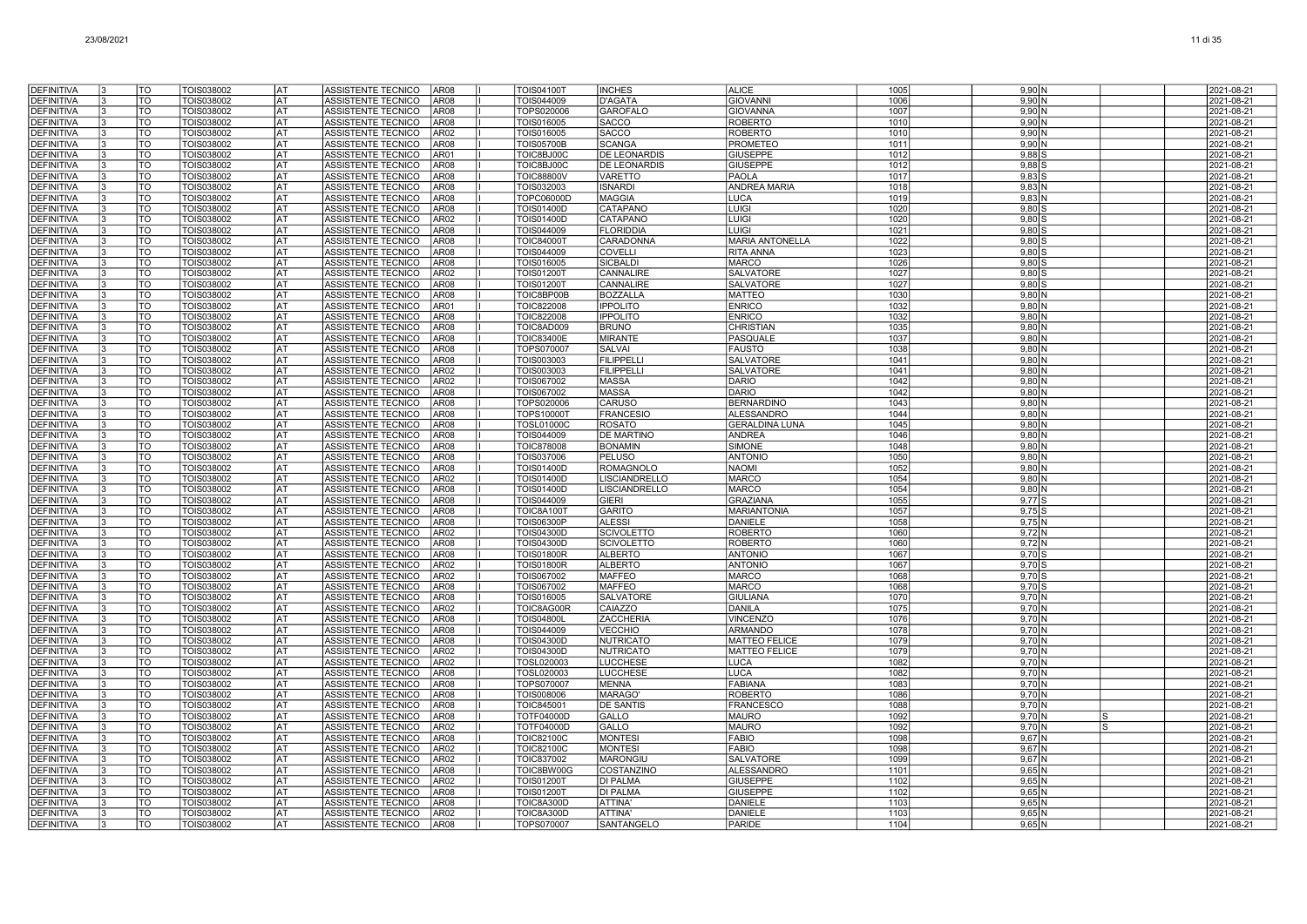| <b>DEFINITIVA</b>                      | TO                             | TOIS038002               | lat                    | ASSISTENTE TECNICO<br>AR <sub>02</sub>                                 | <b>TOIS04100T</b>                      | CAPOGRECO                          | COSIMO                                           | 1106         | $9,60$ S                   | 2021-08-21               |
|----------------------------------------|--------------------------------|--------------------------|------------------------|------------------------------------------------------------------------|----------------------------------------|------------------------------------|--------------------------------------------------|--------------|----------------------------|--------------------------|
| <b>DEFINITIVA</b>                      | TO                             | TOIS038002               | AT                     | ASSISTENTE TECNICO<br><b>AR08</b>                                      | <b>TOIS04100T</b>                      | CAPOGRECO                          | COSIMO                                           | 1106         | 9,60                       | 2021-08-21               |
| <b>DEFINITIVA</b>                      | TO                             | TOIS038002               | AT                     | <b>AR08</b><br>ASSISTENTE TECNICO                                      | <b>TOIC8A5005</b>                      | PAGANO                             | <b>LEONARDO</b>                                  | 1108         | $9.60$ s                   | 2021-08-21               |
| <b>DEFINITIVA</b>                      | TO                             | TOIS038002               | AT                     | ASSISTENTE TECNICO<br>AR01                                             | <b>TOIC8A5005</b>                      | PAGANO                             | LEONARDO                                         | 1108         | $9,60$ \$                  | 2021-08-21               |
| <b>DEFINITIVA</b>                      | TO                             | TOIS038002               | AT                     | <b>ASSISTENTE TECNICO</b><br><b>AR08</b>                               | <b>TOIC80400P</b>                      | <b>MAZZERO</b>                     | <b>SHARON TARA</b>                               | 1110         | $9,60$ \$                  | 2021-08-21               |
| <b>DEFINITIVA</b>                      | TO                             | TOIS038002               | AT                     | <b>ASSISTENTE TECNICO</b><br>AR08                                      | TOPS070007                             | <b>RUSSO</b>                       | <b>BENEDETTA</b>                                 | 1120         | 9,60N                      | 2021-08-21               |
| <b>DEFINITIVA</b>                      | TO                             | TOIS038002               | AT                     | ASSISTENTE TECNICO<br>AR08                                             | TOIC8AD009                             | <b>BENEDETTO</b>                   | <b>SILVIA</b>                                    | 1122         | $9,60$ N                   | 2021-08-21               |
| <b>DEFINITIVA</b>                      | TO                             | TOIS038002               | <b>AT</b>              | ASSISTENTE TECNICO<br>AR08                                             | TOPS070007                             | ZUCCA                              | <b>GAIA</b>                                      | 1124         | $9,60$ N                   | 2021-08-21               |
| <b>DEFINITIVA</b>                      | $\overline{\text{TO}}$         | <b>TOIS038002</b>        | <b>AT</b>              | <b>ASSISTENTE TECNICO</b><br>AR08                                      | <b>TOPS04000B</b>                      | <b>CICHELLO</b>                    | GIUSY                                            | 1126         | $9,60$ N                   | 2021-08-21               |
| DEFINITIVA                             | TO<br>TO                       | TOIS038002               | lat<br>AT              | <b>ASSISTENTE TECNICO</b><br><b>AR08</b>                               | <b>TOIS01400D</b>                      | <b>FANNI</b><br>PILI               | <b>WILLIAM</b>                                   | 1130         | $9,60$ N                   | 2021-08-21               |
| <b>DEFINITIVA</b><br><b>DEFINITIVA</b> | TO                             | TOIS038002<br>TOIS038002 | AT                     | <b>ASSISTENTE TECNICO</b><br>AR08<br><b>ASSISTENTE TECNICO</b><br>AR02 | <b>TOTF14000A</b><br><b>TOTF14000A</b> | PILI                               | <b>MARCO</b><br><b>MARCO</b>                     | 1132<br>1132 | 9,60N<br>9.60 <sub>N</sub> | 2021-08-21<br>2021-08-21 |
| <b>DEFINITIVA</b>                      | TO                             | TOIS038002               | AT                     | ASSISTENTE TECNICO<br>AR08                                             | TOIC8AD009                             | <b>GIAMBA</b>                      | <b>RAFFAELE</b>                                  | 1135         | 9,60N                      | 2021-08-21               |
| <b>DEFINITIVA</b>                      | TO                             | TOIS038002               | AT                     | <b>ASSISTENTE TECNICO</b><br>AR08                                      | TOIS029007                             | <b>GIUGLIANO</b>                   | <b>ORESTE</b>                                    | 1136         | 9,60 N                     | 2021-08-21               |
| <b>DEFINITIVA</b>                      | TO                             | TOIS038002               | AT                     | <b>ASSISTENTE TECNICO</b><br>AR08                                      | <b>TOIC807006</b>                      | LAGONIGRO                          | <b>TERESA</b>                                    | 1140         | $9,60$ N                   | 2021-08-21               |
| DEFINITIVA                             | TO                             | TOIS038002               | AT                     | ASSISTENTE TECNICO<br>AR08                                             | <b>TOIS06900N</b>                      | <b>ALHAL</b>                       | <b>KLEVA</b>                                     | 1141         | $9,60$ N                   | 2021-08-21               |
| <b>DEFINITIVA</b>                      | TO                             | TOIS038002               | <b>AT</b>              | ASSISTENTE TECNICO<br>AR01                                             | <b>TOIS04100T</b>                      | COCOZZA                            | <b>LUCA</b>                                      | 1142         | $9,60$ N                   | 2021-08-21               |
| <b>DEFINITIVA</b>                      | $\overline{\text{TO}}$         | <b>TOIS038002</b>        | <b>AT</b>              | ASSISTENTE TECNICO<br>AR08                                             | <b>TOIS04100T</b>                      | COCOZZA                            | <b>LUCA</b>                                      | 1142         | $9,60$ N                   | 2021-08-21               |
| <b>DEFINITIVA</b>                      | <b>TO</b>                      | TOIS038002               | <b>AT</b>              | AR02<br>ASSISTENTE TECNICO                                             | <b>TOTF10000X</b>                      | <b>MORONI</b>                      | <b>FABIO</b>                                     | 1144         | 9,60N                      | 2021-08-21               |
| <b>DEFINITIVA</b>                      | TO                             | TOIS038002               | AT                     | ASSISTENTE TECNICO<br><b>AR08</b>                                      | <b>TOTF10000X</b>                      | <b>MORONI</b>                      | <b>FABIO</b>                                     | 1144         | $9,60$ $N$                 | 2021-08-21               |
| <b>DEFINITIVA</b>                      | TO                             | TOIS038002               | AT                     | ASSISTENTE TECNICO<br>AR08                                             | <b>TOTF10000X</b>                      | <b>RUGGIERO</b>                    | <b>ROBERTO</b>                                   | 1145         | $9,60$ N                   | 2021-08-21               |
| DEFINITIVA                             | TO                             | TOIS038002               | AT                     | AR08<br>ASSISTENTE TECNICO                                             | TOPS04000B                             | SODARO                             | <b>PAOLA</b>                                     | 1146         | 9,60N                      | 2021-08-21               |
| <b>DEFINITIVA</b><br><b>DEFINITIVA</b> | TO<br>TO                       | TOIS038002<br>TOIS038002 | AT<br>AT               | <b>ASSISTENTE TECNICO</b><br>AR08<br>ASSISTENTE TECNICO<br>AR08        | TOIS067002<br>TOIS003003               | <b>CREPALDI</b><br>LOVATO          | LARA<br><b>MARCO</b>                             | 1150<br>1152 | $9,60$ N<br>$9,60$ N       | 2021-08-21<br>2021-08-21 |
| <b>DEFINITIVA</b>                      | TO                             | TOIS038002               | AT                     | <b>ASSISTENTE TECNICO</b><br>AR01                                      | <b>TOIC86900D</b>                      | <b>COMMISSO</b>                    | <b>SALVATORE</b>                                 | 1153         | 9.60 <sub>N</sub>          | 2021-08-21               |
| <b>DEFINITIVA</b>                      | TO                             | TOIS038002               | <b>AT</b>              | ASSISTENTE TECNICO<br>AR08                                             | <b>TOIC86900D</b>                      | <b>COMMISSC</b>                    | <b>SALVATORE</b>                                 | 1153         | $9,60$ N                   | 2021-08-21               |
| <b>DEFINITIVA</b>                      | $\overline{\mathrm{TO}}$       | TOIS038002               | l AT                   | ASSISTENTE TECNICO<br>AR08                                             | <b>TOIS02700G</b>                      | <b>MUGNOLO</b>                     | <b>BARTOLO</b>                                   | 1154         | $9,60$ N                   | 2021-08-21               |
| <b>DEFINITIVA</b>                      | <b>TO</b>                      | TOIS038002               | <b>AT</b>              | ASSISTENTE TECNICO<br>AR08                                             | <b>TOIS01800R</b>                      | <b>AUGELLO</b>                     | <b>FABIO</b>                                     | 1156         | $9,60$ N                   | 2021-08-21               |
| DEFINITIVA                             | TO                             | TOIS038002               | AT                     | <b>ASSISTENTE TECNICO</b><br>AR02                                      | <b>TOTF04000D</b>                      | <b>STABILE</b>                     | <b>GIOVANNI</b>                                  | 1161         | $9,57$ N                   | 2021-08-21               |
| <b>DEFINITIVA</b>                      | TO                             | TOIS038002               | AT                     | ASSISTENTE TECNICO<br>AR08                                             | TOTF04000D                             | <b>STABILE</b>                     | <b>GIOVANNI</b>                                  | 1161         | $9,57$ N                   | 2021-08-21               |
| <b>DEFINITIVA</b>                      | TO                             | TOIS038002               | AТ                     | ASSISTENTE TECNICO<br>AR02                                             | TOTD090008                             | LAZZARA                            | <b>GIUSEPPE</b>                                  | 1162         | $9,55$ S                   | 2021-08-21               |
| DEFINITIVA                             | TO                             | TOIS038002               | AT                     | ASSISTENTE TECNICO<br>AR08                                             | TOTD090008                             | LAZZARA                            | GIUSEPPE                                         | 1162         | $9,55$ S                   | 2021-08-21               |
| <b>DEFINITIVA</b>                      | TO                             | TOIS038002               | AT                     | ASSISTENTE TECNICO<br>AR08                                             | <b>TOIC81700R</b>                      | <b>DI TERMIN</b>                   | <b>DEBORA</b>                                    | 1163         | 9,55N                      | 2021-08-21               |
| <b>DEFINITIVA</b>                      | TO                             | TOIS038002               | AT<br>AT               | <b>ASSISTENTE TECNICO</b><br>AR08                                      | TORC090001                             | <b>CICIRELLI</b>                   | <b>FRANCESCO</b>                                 | 1164         | 9.55N                      | 2021-08-21               |
| <b>DEFINITIVA</b><br><b>DEFINITIVA</b> | TO<br>$\overline{\mathrm{TO}}$ | TOIS038002<br>TOIS038002 | <b>AT</b>              | ASSISTENTE TECNICO<br>AR01<br>AR08<br>ASSISTENTE TECNICO               | <b>TOIC8A5005</b><br><b>TOIC8A5005</b> | COSENZA<br>COSENZA                 | <b>ERNESTO DANIELE</b><br><b>ERNESTO DANIELE</b> | 1165<br>1165 | $9,50$ S<br>$9,50$ \$      | 2021-08-21<br>2021-08-21 |
| <b>DEFINITIVA</b>                      | <b>TO</b>                      | TOIS038002               | lat                    | <b>AR08</b><br><b>ASSISTENTE TECNICO</b>                               | <b>TOIS02700G</b>                      | CRIACO                             | <b>GIOVANN</b>                                   | 1166         | $9,50$ S                   | 2021-08-21               |
| <b>DEFINITIVA</b>                      | TO                             | TOIS038002               | <b>AT</b>              | ASSISTENTE TECNICO<br><b>AR08</b>                                      | <b>TOIC88200X</b>                      | <b>ESPOSITO</b>                    | <b>SIMONA</b>                                    | 1168         | 9,50                       | 2021-08-21               |
| <b>DEFINITIVA</b>                      | TO                             | TOIS038002               | AT                     | ASSISTENTE TECNICO<br>AR08                                             | TOPM120004                             | <b>SCANNELLA</b>                   | <b>ANNARITA</b>                                  | 1169         | $9,50$ S                   | 2021-08-21               |
| <b>DEFINITIVA</b>                      | TO                             | <b>TOIS038002</b>        | AT                     | AR02<br>ASSISTENTE TECNICO                                             | TOIS01400D                             | <b>BONOMO</b>                      | <b>GIUSEPPE</b>                                  | 1171         | 9,50N                      | 2021-08-21               |
| <b>DEFINITIVA</b>                      | TO                             | TOIS038002               | AT                     | AR08<br><b>ASSISTENTE TECNICO</b>                                      | <b>TOIS01400D</b>                      | <b>BONOMO</b>                      | <b>GIUSEPPE</b>                                  | 1171         | $9,50$ N                   | 2021-08-21               |
| <b>DEFINITIVA</b>                      | TO                             | TOIS038002               | AT                     | ASSISTENTE TECNICO<br>AR08                                             | TOPS070007                             | <b>VINCENZO</b>                    | <b>MARTINA</b>                                   | 1172         | 9,50N                      | 2021-08-21               |
| <b>DEFINITIVA</b>                      | TO                             | TOIS038002               | AT                     | ASSISTENTE TECNICO<br>AR02                                             | TOPS070007                             | <b>VINCENZO</b>                    | <b>MARTINA</b>                                   | 1172         | 9.50 <sub>N</sub>          | 2021-08-21               |
| <b>DEFINITIVA</b>                      | TO                             | TOIS038002               | l AT                   | ASSISTENTE TECNICO<br>AR01                                             | TOIS029007                             | <b>BORDA</b>                       | <b>EMANUELE</b>                                  | 1173         | 9,50N                      | 2021-08-21               |
| <b>DEFINITIVA</b>                      | TO                             | TOIS038002               | <b>AT</b>              | <b>ASSISTENTE TECNICO</b><br><b>AR08</b>                               | TOIS029007                             | <b>BORDA</b>                       | <b>EMANUELE</b>                                  | 1173         | $9,50$ N                   | 2021-08-21               |
| <b>DEFINITIVA</b><br><b>DEFINITIVA</b> | TO<br>TO                       | TOIS038002<br>TOIS038002 | <b>AT</b><br><b>AT</b> | ASSISTENTE TECNICO<br>AR08<br><b>ASSISTENTE TECNICO</b><br>AR08        | TOPS070007<br>TOIC8BP00B               | <b>AIMARETTI</b><br><b>BELLINI</b> | <b>LORENZO</b><br><b>GENNARO</b>                 | 1175<br>1178 | $9,50$ N<br>9,50N          | 2021-08-21<br>2021-08-21 |
| <b>DEFINITIVA</b>                      | $\overline{\text{TO}}$         | TOIS038002               | AT                     | ASSISTENTE TECNICO<br>AR02                                             | TOIC8BP00B                             | <b>BELLINI</b>                     | <b>GENNARO</b>                                   | 1178         | $9,50$ N                   | 2021-08-21               |
| <b>DEFINITIVA</b>                      | TO                             | TOIS038002               | AT                     | ASSISTENTE TECNICO<br>AR08                                             | TOIC858003                             | PAROLA                             | <b>SIMONE</b>                                    | 1179         | 9,50N                      | 2021-08-21               |
| DEFINITIVA                             | TO                             | TOIS038002               | AT                     | <b>ASSISTENTE TECNICO</b><br>AR08                                      | TOIC8AB00N                             | SORRENTINO                         | <b>LUIGI</b>                                     | 1180         | 9,50 N                     | 2021-08-21               |
| <b>DEFINITIVA</b>                      | TO                             | TOIS038002               | AT                     | <b>ASSISTENTE TECNICO</b><br>AR02                                      | TOIC8AB00N                             | SORRENTINO                         | LUIGI                                            | 1180         | $9,50$ N                   | 2021-08-21               |
| DEFINITIVA                             | TO                             | TOIS038002               | AT                     | ASSISTENTE TECNICO<br>AR08                                             | <b>TOIS04100T</b>                      | <b>SCIARA</b>                      | <b>ERICA</b>                                     | 1181         | 9.50 <sub>N</sub>          | 2021-08-21               |
| <b>DEFINITIVA</b>                      | TO                             | TOIS038002               | <b>AT</b>              | ASSISTENTE TECNICO<br>AR08                                             | TOIS038002                             | <b>MUNGO</b>                       | <b>MATTEC</b>                                    | 1183         | 9,50N                      | 2021-08-21               |
| <b>DEFINITIVA</b>                      | TO                             | TOIS038002               | <b>AT</b>              | ASSISTENTE TECNICO<br>AR08                                             | TOPC070004                             | <b>MAZZEI</b>                      | <b>GIORGIA</b>                                   | 1185         | $9,50$ N                   | 2021-08-21               |
| <b>DEFINITIVA</b>                      | TO                             | TOIS038002               | <b>AT</b>              | ASSISTENTE TECNICO<br>AR08                                             | <b>TOIC84800C</b>                      | <b>VAVALA</b>                      | <b>SIMONE</b>                                    | 1186         | 9,50N                      | 2021-08-21               |
| <b>DEFINITIVA</b>                      | TO<br>$\overline{\mathrm{TO}}$ | TOIS038002<br>TOIS038002 | <b>AT</b>              | ASSISTENTE TECNICO<br><b>AR08</b>                                      | TOIS038002                             | <b>ROMANO</b><br><b>GRAZIANO</b>   | <b>MARIAROSA</b><br><b>LUCA</b>                  | 1189         | 9,50N                      | 2021-08-21               |
| <b>DEFINITIVA</b>                      | TO                             | TOIS038002               | AT<br>AT               | ASSISTENTE TECNICO<br>AR08<br>ASSISTENTE TECNICO<br>AR02               | TOIC8AH00L<br><b>TOIS05100C</b>        | LOMBARDO                           | <b>ANTONINO</b>                                  | 1193<br>1195 | $9,50$ N<br>9,50N          | 2021-08-21<br>2021-08-21 |
| <b>DEFINITIVA</b><br><b>DEFINITIVA</b> | TO                             | TOIS038002               | <b>AT</b>              | <b>ASSISTENTE TECNICO</b><br>AR08                                      | TOIS05100C                             | <b>LOMBARDO</b>                    | <b>ANTONINO</b>                                  | 1195         | 9,50 N                     | 2021-08-21               |
| <b>DEFINITIVA</b>                      | TO                             | TOIS038002               | <b>AT</b>              | <b>ASSISTENTE TECNICO</b><br>AR08                                      | <b>TOIC866002</b>                      | <b>CITRIGNO</b>                    | AMALIA                                           | 1199         | $9,50$ N                   | 2021-08-21               |
| <b>DEFINITIVA</b>                      | TO                             | TOIS038002               | AT                     | <b>ASSISTENTE TECNICO</b><br>AR08                                      | TOPS070007                             | <b>GARNERO</b>                     | <b>ALESSANDRA</b>                                | 1201         | 9.50 <sub>N</sub>          | 2021-08-21               |
| <b>DEFINITIVA</b>                      | TO                             | TOIS038002               | l AT                   | ASSISTENTE TECNICO<br>AR08                                             | <b>TOIC80400P</b>                      | LA VECCHIA                         | <b>DANIELE</b>                                   | 1205         | $9,47$ N                   | 2021-08-21               |
| <b>DEFINITIVA</b>                      | TO                             | TOIS038002               | lat                    | ASSISTENTE TECNICO<br>AR02                                             | <b>TOIC80400P</b>                      | LA VECCHIA                         | <b>DANIELE</b>                                   | 1205         | 9,47N                      | 2021-08-21               |
| <b>DEFINITIVA</b>                      | TO                             | TOIS038002               | l AT                   | ASSISTENTE TECNICO<br>AR02                                             | <b>TOIS06800T</b>                      | <b>SBEZZI</b>                      | <b>GIAMBATTISTA</b>                              | 1206         | 9,47N                      | 2021-08-21               |
| DEFINITIVA                             | TO                             | TOIS038002               | AT                     | ASSISTENTE TECNICO<br>AR08                                             | <b>TOIC80900T</b>                      | <b>VILLARI</b>                     | <b>GIUSEPPA</b>                                  | 1214         | 9.43N                      | 2021-08-21               |
| <b>DEFINITIVA</b>                      | TO                             | TOIS038002               | AT                     | ASSISTENTE TECNICO<br>AR08                                             | <b>TOPC06000D</b>                      | <b>TROPEANO</b>                    | <b>FABIO</b>                                     | 1215         | $9,40$ S                   | 2021-08-21               |
| <b>DEFINITIVA</b>                      | TO                             | TOIS038002               | AT                     | ASSISTENTE TECNICO<br>AR08                                             | TOIS01400D                             | PALELLA                            | ANGELC                                           | 1220         | $9,40$ $N$                 | 2021-08-21               |
| <b>DEFINITIVA</b><br><b>DEFINITIVA</b> | TO<br>TO                       | TOIS038002               | AT<br><b>AT</b>        | <b>ASSISTENTE TECNICO</b><br>AR08                                      | TOIC8AH00L                             | <b>MIANO</b>                       | <b>VALERIA</b>                                   | 1221         | 9,40 N                     | 2021-08-21               |
|                                        |                                | TOIS038002               |                        | ASSISTENTE TECNICO<br>AR02                                             | TOIC8AH00I                             | <b>MIANO</b>                       | <b>VALERIA</b>                                   | 1221         | 9,40N                      | 2021-08-21               |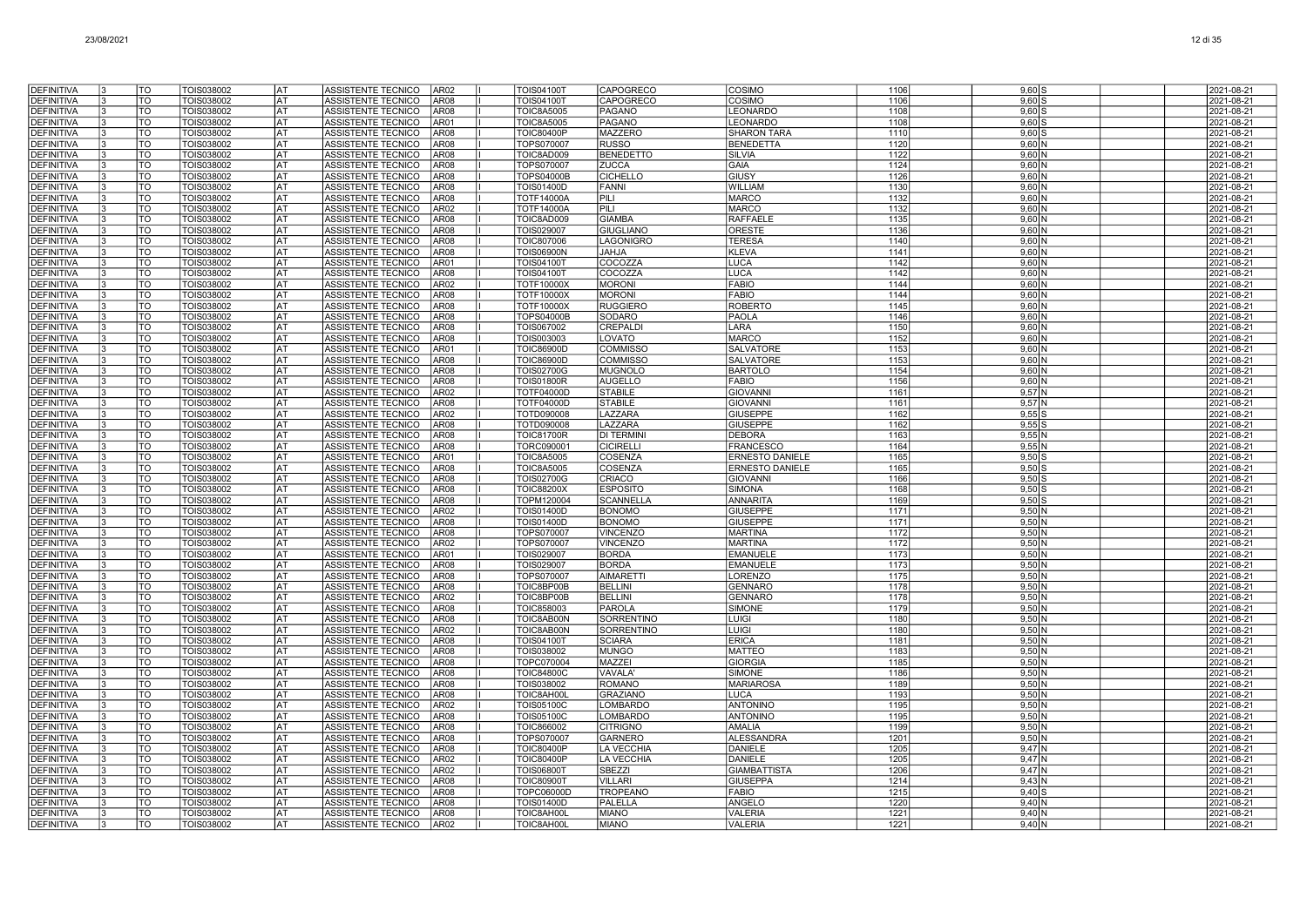| <b>DEFINITIVA</b>                      | TO                                    | TOIS038002               | AT                     | ASSISTENTE TECNICO<br><b>AR08</b>                                      | <b>TOIC84600R</b>                      | <b>VERDUNA</b>                  | <b>MARTINA</b>                                   | 1222         | $9,40$ N             |              | 2021-08-21               |
|----------------------------------------|---------------------------------------|--------------------------|------------------------|------------------------------------------------------------------------|----------------------------------------|---------------------------------|--------------------------------------------------|--------------|----------------------|--------------|--------------------------|
| <b>DEFINITIVA</b>                      | TO                                    | TOIS038002               | <b>AT</b>              | ASSISTENTE TECNICO<br>AR08                                             | <b>TOTF14000A</b>                      | <b>GRECO</b>                    | <b>MATTEO</b>                                    | 1226         | $9,40$ N             |              | 2021-08-21               |
| <b>DEFINITIVA</b>                      | TO                                    | TOIS038002               | lat                    | ASSISTENTE TECNICO<br>AR01                                             | <b>TOTF14000A</b>                      | GRECO                           | <b>MATTEO</b>                                    | 1226         | 9,40 N               |              | 2021-08-21               |
| <b>DEFINITIVA</b>                      | TO                                    | TOIS038002               | lat                    | ASSISTENTE TECNICO<br><b>AR08</b>                                      | TOTF04000D                             | <b>GIRAUD</b>                   | <b>VALERIA</b>                                   | 1227         | 9,40N                |              | 2021-08-21               |
| <b>DEFINITIVA</b>                      | TO                                    | TOIS038002               | AT                     | ASSISTENTE TECNICO<br><b>AR08</b>                                      | TOIC88300Q                             | <b>BAFFIGI</b>                  | <b>GIOVANNA</b>                                  | 1229         | 9.40N                |              | 2021-08-21               |
| <b>DEFINITIVA</b>                      | TO                                    | TOIS038002               | AT                     | ASSISTENTE TECNICO<br><b>AR08</b>                                      | <b>TOIC8A100T</b>                      | <b>FICHERA</b>                  | ANGELO                                           | 1230         | $9,40$ N             |              | 2021-08-21               |
| <b>DEFINITIVA</b>                      | TO                                    | TOIS038002               | AT                     | ASSISTENTE TECNICO<br>AR08                                             | <b>TOIC836006</b>                      | <b>MILAN</b>                    | <b>MARTA</b>                                     | 1231         | 9,40N                |              | 2021-08-21               |
| <b>DEFINITIVA</b>                      | TO                                    | TOIS038002               | AT                     | <b>ASSISTENTE TECNICO</b><br>AR08                                      | TOIC808002                             | <b>SURANO</b>                   | <b>FRANCESCO</b>                                 | 1236         | 9,40 N               |              | 2021-08-21               |
| <b>DEFINITIVA</b>                      | TO                                    | TOIS038002               | AT                     | <b>ASSISTENTE TECNICO</b><br>AR02                                      | TOIC8BJ00C                             | <b>BAGLI'</b>                   | <b>ALESSANDRO</b>                                | 1237         | 9,40N                |              | 2021-08-21               |
| <b>DEFINITIVA</b>                      | TO                                    | TOIS038002               | AT                     | ASSISTENTE TECNICO<br><b>AR08</b>                                      | TOIC8BJ00C                             | <b>BAGLI</b>                    | <b>ALESSANDRO</b>                                | 1237         | 9.40N                |              | 2021-08-21               |
| <b>DEFINITIVA</b>                      | TO                                    | TOIS038002               | l AT                   | ASSISTENTE TECNICO<br>AR08                                             | <b>TOIC8B500Q</b>                      | LAPESA                          | <b>ENRICA</b>                                    | 1238         | $9,40$ N             |              | 2021-08-21               |
| <b>DEFINITIVA</b>                      | TO<br>$\overline{\mathrm{TO}}$        | TOIS038002               | <b>AT</b><br><b>AT</b> | <b>ASSISTENTE TECNICO</b><br>AR08                                      | <b>TOIS04700R</b>                      | LO NIGRC                        | SEBASTIANO                                       | 1239         | $9,40$ N             |              | 2021-08-21               |
| <b>DEFINITIVA</b><br>DEFINITIVA        | TO                                    | TOIS038002<br>TOIS038002 | AT                     | <b>ASSISTENTE TECNICO</b><br>AR01<br>ASSISTENTE TECNICO<br>AR02        | <b>TOIS04700R</b><br>TOTF04000D        | LO NIGRO<br>GALLO               | <b>SEBASTIANO</b><br><b>PASQUALE</b>             | 1239<br>1240 | $9,40$ N<br>$9,40$ N |              | 2021-08-21<br>2021-08-21 |
| <b>DEFINITIVA</b>                      | TO                                    | TOIS038002               | AT                     | ASSISTENTE TECNICO<br>AR08                                             | TOTF04000D                             | GALLO                           | <b>PASQUALE</b>                                  | 1240         | 9.40 <sub>N</sub>    |              | 2021-08-21               |
| DEFINITIVA                             | TO                                    | TOIS038002               | AT                     | <b>ASSISTENTE TECNICO</b><br>AR08                                      | TOPS070007                             | <b>MENNA</b>                    | VALENTINA                                        | 1241         | 9,40N                |              | 2021-08-21               |
| <b>DEFINITIVA</b>                      | TO                                    | TOIS038002               | AT                     | <b>ASSISTENTE TECNICO</b><br>AR08                                      | <b>TOIC80400P</b>                      | PINNOLA                         | <b>DOMENICC</b>                                  | 1242         | 9,40 N               | D            | 2021-08-21               |
| <b>DEFINITIVA</b>                      | TO                                    | TOIS038002               | AT                     | <b>ASSISTENTE TECNICO</b><br>AR02                                      | <b>TOIC80400P</b>                      | <b>PINNOLA</b>                  | <b>DOMENICC</b>                                  | 1242         | 9.40 <sub>N</sub>    | <sub>D</sub> | 2021-08-21               |
| <b>DEFINITIVA</b>                      | TO                                    | TOIS038002               | AT                     | ASSISTENTE TECNICO<br>AR08                                             | <b>TOIS04700R</b>                      | <b>CENTRONE MILIONE</b>         | <b>DAVIDE</b>                                    | 1245         | $9,40$ N             |              | 2021-08-21               |
| <b>DEFINITIVA</b>                      | $\overline{\mathrm{TO}}$              | <b>TOIS038002</b>        | <b>AT</b>              | <b>AR08</b><br>ASSISTENTE TECNICO                                      | TOIC8BB008                             | <b>BASILE</b>                   | <b>ANTONIO</b>                                   | 1247         | $9,40$ N             |              | 2021-08-21               |
| <b>DEFINITIVA</b>                      | <b>TO</b>                             | TOIS038002               | lat                    | ASSISTENTE TECNICO<br><b>AR02</b>                                      | <b>TOIC83800T</b>                      | CANNAROZZI                      | <b>ANDREA</b>                                    | 1248         | $9,40$ N             |              | 2021-08-21               |
| <b>DEFINITIVA</b>                      | TO                                    | TOIS038002               | <b>AT</b>              | ASSISTENTE TECNICO<br><b>AR08</b>                                      | <b>TOIC83800T</b>                      | CANNAROZZI                      | <b>ANDREA</b>                                    | 1248         | 9,40N                |              | 2021-08-21               |
| <b>DEFINITIVA</b>                      | <b>TO</b>                             | TOIS038002               | AT                     | ASSISTENTE TECNICO<br>AR08                                             | <b>TOPS04000B</b>                      | DI LORENZO                      | <b>SARA</b>                                      | 1249         | 9,40N                |              | 2021-08-21               |
| <b>DEFINITIVA</b>                      | TO                                    | TOIS038002               | AT                     | ASSISTENTE TECNICO<br>AR08                                             | <b>TOIC8A5005</b>                      | <b>IETRO</b>                    | VALENTINA                                        | 1250         | 9,40N                |              | 2021-08-21               |
| <b>DEFINITIVA</b>                      | TO                                    | TOIS038002               | AT                     | <b>ASSISTENTE TECNICO</b><br>AR08                                      | <b>TOIS01400D</b>                      | <b>MARZIALE</b>                 | <b>MATTIA</b>                                    | 1257         | 9,35N                |              | 2021-08-21               |
| <b>DEFINITIVA</b>                      | TO                                    | TOIS038002               | <b>AT</b>              | <b>ASSISTENTE TECNICO</b><br>AR02                                      | <b>TOIS01400D</b>                      | <b>MARZIALE</b>                 | <b>MATTIA</b>                                    | 1257         | $9,35$ N             |              | 2021-08-21               |
| <b>DEFINITIVA</b>                      | TO                                    | TOIS038002               | AT                     | <b>ASSISTENTE TECNICO</b><br>AR02                                      | TOTD090008                             | <b>MASTROIANN</b>               | <b>SAVERIO</b>                                   | 1258         | $9.35$ N             |              | 2021-08-21               |
| <b>DEFINITIVA</b>                      | TO                                    | TOIS038002               | <b>AT</b>              | ASSISTENTE TECNICO<br>AR08                                             | TOTD090008                             | <b>MASTROIANNI</b>              | <b>SAVERIO</b>                                   | 1258         | 9,35N                |              | 2021-08-21               |
| <b>DEFINITIVA</b>                      | $\overline{\mathrm{TO}}$<br><b>TO</b> | TOIS038002               | <b>AT</b>              | <b>ASSISTENTE TECNICO</b><br><b>AR08</b>                               | <b>TOIS03300V</b>                      | <b>VIGNA</b>                    | <b>LUCIA</b>                                     | 1259         | $9,33$ S             |              | 2021-08-21               |
| <b>DEFINITIVA</b><br>DEFINITIVA        | TO                                    | TOIS038002<br>TOIS038002 | <b>AT</b><br>AT        | <b>ASSISTENTE TECNICO</b><br>AR08<br><b>ASSISTENTE TECNICO</b><br>AR02 | TOIS003003<br>TOIS017001               | <b>FIUMARELLA</b><br>PORTOGALLO | <b>DIEGO</b><br><b>IGOR</b>                      | 1260<br>1265 | $9,33$ S<br>9,33N    |              | 2021-08-21<br>2021-08-21 |
| <b>DEFINITIVA</b>                      | TO                                    | TOIS038002               | AT                     | ASSISTENTE TECNICO<br>AR08                                             | TOIS017001                             | PORTOGALLO                      | <b>IGOR</b>                                      | 1265         | $9,33$ N             |              | 2021-08-21               |
| DEFINITIVA                             | TO                                    | TOIS038002               | AT                     | AR08<br>ASSISTENTE TECNICO                                             | TOIS038002                             | <b>SECCI</b>                    | <b>CRISTIANO</b>                                 | 1266         | 9,33 N               |              | 2021-08-21               |
| <b>DEFINITIVA</b>                      | TO                                    | TOIS038002               | AT                     | <b>ASSISTENTE TECNICO</b><br>AR08                                      | TOPS070007                             | <b>DELLACQUA</b>                | LUISELLA                                         | 1268         | 9,33 N               |              | 2021-08-21               |
| <b>DEFINITIVA</b>                      | TO                                    | TOIS038002               | AT                     | <b>ASSISTENTE TECNICO</b><br>AR02                                      | <b>TOTF14000A</b>                      | <b>VIGORITO</b>                 | <b>ANTONIO</b>                                   | 1270         | $9.30$ S             |              | 2021-08-21               |
| <b>DEFINITIVA</b>                      | TO                                    | TOIS038002               | AT                     | <b>ASSISTENTE TECNICO</b><br>AR08                                      | <b>TOTF14000A</b>                      | <b>VIGORITO</b>                 | <b>ANTONIO</b>                                   | 1270         | $9,30$ S             |              | 2021-08-21               |
| <b>DEFINITIVA</b>                      | TO                                    | TOIS038002               | <b>AT</b>              | ASSISTENTE TECNICO<br><b>AR08</b>                                      | TOIS053004                             | <b>MARINELLI</b>                | LORENA                                           | 1271         | $9,30$ \$            |              | 2021-08-21               |
| <b>DEFINITIVA</b>                      | TO                                    | TOIS038002               | lat                    | ASSISTENTE TECNICO<br><b>AR08</b>                                      | TOIC8AY00L                             | SPERANZA                        | <b>MARGHERITA</b>                                | 1272         | $9,30$ S             |              | 2021-08-21               |
| <b>DEFINITIVA</b>                      | TO                                    | TOIS038002               | <b>AT</b>              | ASSISTENTE TECNICO<br><b>AR08</b>                                      | <b>TOIC816001</b>                      | COMPAGNONE                      | <b>PIERLUIG</b>                                  | 1278         | 9,30 N               |              | 2021-08-21               |
| <b>DEFINITIVA</b>                      | TO                                    | TOIS038002               | AT                     | ASSISTENTE TECNICO<br><b>AR08</b>                                      | TOIS003003                             | <b>TRISORIO</b>                 | PASQUALE                                         | 1279         | 9.30 N               |              | 2021-08-21               |
| <b>DEFINITIVA</b>                      | TO                                    | TOIS038002               | AT                     | ASSISTENTE TECNICO<br>AR08                                             | <b>TOIS04800L</b>                      | <b>MINNITI</b>                  | <b>ERSILIA</b>                                   | 1280         | 9,30 N               |              | 2021-08-21               |
| <b>DEFINITIVA</b>                      | TO                                    | TOIS038002               | AT                     | <b>ASSISTENTE TECNICO</b><br>AR08                                      | <b>TOIC808002</b>                      | <b>BONANNO</b>                  | <b>GIORGIA</b>                                   | 1282         | 9,30 N               |              | 2021-08-21               |
| <b>DEFINITIVA</b>                      | TO                                    | TOIS038002               | AT                     | <b>ASSISTENTE TECNICO</b><br>AR08                                      | <b>TOIS01900L</b>                      | CAPPELLO                        | <b>SIMONA</b>                                    | 1283         | $9,30$ N             |              | 2021-08-21               |
| <b>DEFINITIVA</b><br><b>DEFINITIVA</b> | TO<br>TO                              | TOIS038002<br>TOIS038002 | AT<br>l AT             | ASSISTENTE TECNICO<br>AR08<br>ASSISTENTE TECNICO<br>AR08               | TOIS052008<br><b>TOIC84600R</b>        | CAGGEGI<br><b>MILANESIC</b>     | <b>SIMONE</b><br><b>LUCA</b>                     | 1285<br>1286 | $9,30$ N<br>$9,30$ N |              | 2021-08-21<br>2021-08-21 |
| <b>DEFINITIVA</b>                      | TO                                    | <b>TOIS038002</b>        | l AT                   | <b>ASSISTENTE TECNICO</b><br>AR01                                      | TOIS038002                             | <b>GURZI'</b>                   | <b>FRANCESCA</b>                                 | 1287         | $9,30$ N             |              | 2021-08-21               |
| <b>DEFINITIVA</b>                      | TO                                    | TOIS038002               | lat                    | <b>ASSISTENTE TECNICO</b><br>AR08                                      | TOIS038002                             | <b>GURZI'</b>                   | <b>FRANCESCA</b>                                 | 1287         | $9,30$ N             |              | 2021-08-21               |
| <b>DEFINITIVA</b>                      | TO                                    | TOIS038002               | AT                     | ASSISTENTE TECNICO<br>AR08                                             | TOIC8BC004                             | <b>MARTINELLO</b>               | <b>NADIA</b>                                     | 1288         | 9,30N                |              | 2021-08-21               |
| <b>DEFINITIVA</b>                      | TO                                    | TOIS038002               | AT                     | ASSISTENTE TECNICO<br>AR08                                             | TOIS016005                             | <b>SCHIFAUDO</b>                | <b>RICCARDO</b>                                  | 1291         | $9,30$ N             |              | 2021-08-21               |
| DEFINITIVA                             | TO                                    | TOIS038002               | AT                     | AR02<br>ASSISTENTE TECNICO                                             | TOIS016005                             | <b>SCHIFAUDO</b>                | <b>RICCARDO</b>                                  | 1291         | 9,30 N               |              | 2021-08-21               |
| <b>DEFINITIVA</b>                      | TO                                    | TOIS038002               | AT                     | <b>ASSISTENTE TECNICO</b><br>AR08                                      | <b>TOTF10000X</b>                      | <b>DENICOLO</b>                 | <b>FRANCESCO</b>                                 | 1294         | 9,30 N               |              | 2021-08-21               |
| DEFINITIVA                             | TO                                    | TOIS038002               | AT                     | ASSISTENTE TECNICO<br>AR02                                             | <b>TOTF10000X</b>                      | <b>DENICOLO</b>                 | <b>FRANCESCO</b>                                 | 1294         | $9,30$ N             |              | 2021-08-21               |
| DEFINITIVA                             | TO                                    | TOIS038002               | AT                     | ASSISTENTE TECNICO<br>AR02                                             | <b>TORI04000L</b>                      | <b>FEMIA</b>                    | COSIMO                                           | 1295         | $9,30$ N             |              | 2021-08-21               |
| <b>DEFINITIVA</b>                      | TO                                    | TOIS038002               | <b>AT</b>              | ASSISTENTE TECNICO<br>AR08                                             | <b>TORI04000L</b>                      | <b>FEMIA</b>                    | COSIMO                                           | 1295         | $9,30$ N             |              | 2021-08-21               |
| <b>DEFINITIVA</b>                      | TO                                    | TOIS038002               | <b>AT</b>              | <b>ASSISTENTE TECNICO</b><br><b>AR08</b>                               | <b>TOIC83400E</b>                      | <b>TUCCILLO</b>                 | <b>MARCO</b>                                     | 1296         | $9,30$ N             |              | 2021-08-21               |
| <b>DEFINITIVA</b>                      | $\overline{\mathrm{TO}}$              | TOIS038002               | AT                     | ASSISTENTE TECNICO<br><b>AR08</b>                                      | TOIS008006                             | MAZZEI                          | <b>BRUNO NICOLO</b>                              | 1298         | $9,30$ N             |              | 2021-08-21               |
| <b>DEFINITIVA</b>                      | TO                                    | TOIS038002               | AT                     | <b>AR08</b><br><b>ASSISTENTE TECNICO</b>                               | TOIS038002                             | <b>LUCIANI</b>                  | <b>LUCA</b>                                      | 1300         | 9.30N                |              | 2021-08-21               |
| DEFINITIVA                             | TO                                    | TOIS038002               | AT                     | AR08<br>ASSISTENTE TECNICO                                             | <b>TOIS02800B</b>                      | <b>URGESE</b>                   | <b>DOMENICA</b>                                  | 1304         | $9,28$ $\frac{8}{3}$ |              | 2021-08-21               |
| DEFINITIVA                             | TO                                    | TOIS038002               | AT                     | AR02<br>ASSISTENTE TECNICO<br>AR08                                     | <b>TOIC807006</b>                      | <b>VIOLA</b><br><b>VIOLA</b>    | <b>MICHELINA MARIA</b><br><b>MICHELINA MARIA</b> | 1305         | $9,27$ $S$           |              | 2021-08-21               |
| <b>DEFINITIVA</b><br><b>DEFINITIVA</b> | TO<br>TO                              | TOIS038002<br>TOIS038002 | <b>AT</b><br><b>AT</b> | ASSISTENTE TECNICO<br><b>ASSISTENTE TECNICO</b><br>AR08                | <b>TOIC807006</b><br><b>TOIC836006</b> | <b>LOCATELLI</b>                | <b>RAMONA</b>                                    | 1305<br>1308 | $9.27$ S<br>9.27N    |              | 2021-08-21<br>2021-08-21 |
| <b>DEFINITIVA</b>                      | TO                                    | TOIS038002               | <b>AT</b>              | ASSISTENTE TECNICO<br>AR08                                             | TOIS059003                             | <b>ALOI</b>                     | <b>ROSARIA</b>                                   | 1309         | 9.27 N               |              | 2021-08-21               |
| <b>DEFINITIVA</b>                      | TO                                    | TOIS038002               | <b>AT</b>              | ASSISTENTE TECNICO<br>AR01                                             | TOIS059003                             | <b>ALOI</b>                     | <b>ROSARIA</b>                                   | 1309         | $9,27$ N             |              | 2021-08-21               |
| <b>DEFINITIVA</b>                      | TO                                    | TOIS038002               | lat                    | <b>ASSISTENTE TECNICO</b><br>AR02                                      | TOIS059003                             | <b>ALOI</b>                     | <b>ROSARIA</b>                                   | 1309         | $9,27$ N             |              | 2021-08-21               |
| DEFINITIVA                             | TO                                    | TOIS038002               | AT                     | <b>ASSISTENTE TECNICO</b><br>AR08                                      | <b>TOIS06300P</b>                      | <b>CIRRONE</b>                  | <b>FRANCESCO</b>                                 | 1316         | 9.25N                |              | 2021-08-21               |
| <b>DEFINITIVA</b>                      | TO                                    | TOIS038002               | AT                     | ASSISTENTE TECNICO<br>AR08                                             | TOPC06000D                             | <b>GENNARO</b>                  | <b>VINCENZO</b>                                  | 1318         | 9.25N                |              | 2021-08-21               |
| <b>DEFINITIVA</b>                      | TO                                    | TOIS038002               | AТ                     | ASSISTENTE TECNICO<br>AR08                                             | TOPS020006                             | <b>SETTECAS</b>                 | VITO ALESSANDRO                                  | 1323         | 9,20                 |              | 2021-08-21               |
| <b>DEFINITIVA</b>                      | TO                                    | TOIS038002               | AT                     | ASSISTENTE TECNICO<br>AR01                                             | TOPS020006                             | <b>SETTECAS</b>                 | VITO ALESSANDRO                                  | 1323         | 9,20                 |              | 2021-08-21               |
| <b>DEFINITIVA</b>                      | TO                                    | TOIS038002               | AT                     | ASSISTENTE TECNICO<br>AR02                                             | TOPS020006                             | <b>SETTECASI</b>                | VITO ALESSANDRO                                  | 1323         | $9,20$ S             |              | 2021-08-21               |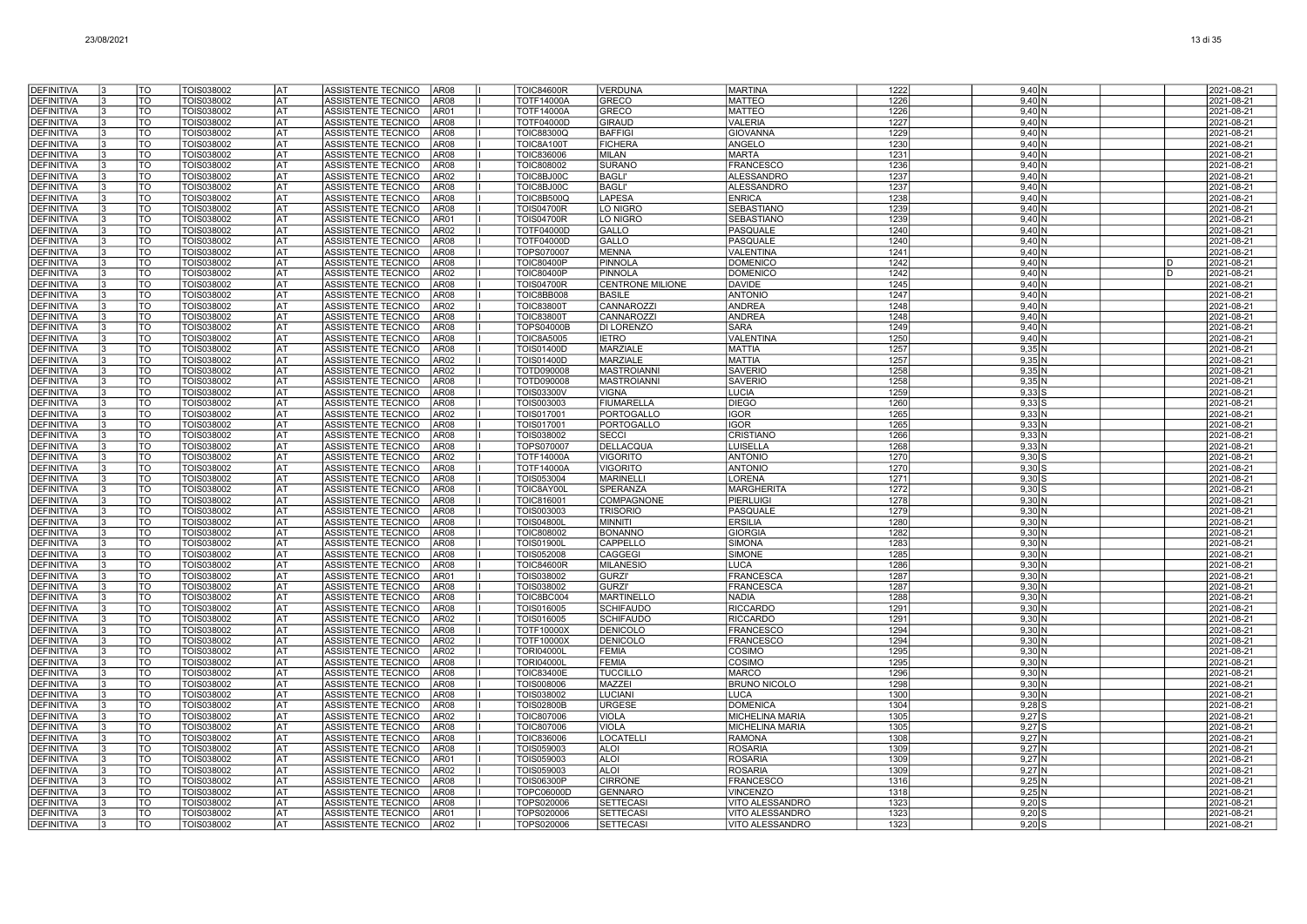| DEFINITIVA                             | TO                     | TOIS038002                      | AT)               | ASSISTENTE TECNICO                              | AR <sub>08</sub>                     | <b>TOIC81700R</b>                      | <b>DE SIMONE</b>                    | <b>ANTONIO</b>                            | 1325         | $9,20$ S                             | 2021-08-21               |
|----------------------------------------|------------------------|---------------------------------|-------------------|-------------------------------------------------|--------------------------------------|----------------------------------------|-------------------------------------|-------------------------------------------|--------------|--------------------------------------|--------------------------|
| <b>DEFINITIVA</b>                      | TO                     | TOIS038002                      | l AT              | ASSISTENTE TECNICO                              | AR <sub>02</sub>                     | <b>TOIC81700R</b>                      | <b>DE SIMONE</b>                    | <b>ANTONIO</b>                            | 1325         | $9,20$ S                             | 2021-08-21               |
| <b>DEFINITIVA</b>                      | TO                     | TOIS038002                      | <b>AT</b>         | ASSISTENTE TECNICO                              | AR08                                 | TOPS190009                             | <b>TORASSO</b>                      | <b>MARCO</b>                              | 1326         | $9,20$ S                             | 2021-08-21               |
| <b>DEFINITIVA</b>                      | <b>TO</b>              | TOIS038002                      | <b>AT</b>         | ASSISTENTE TECNICO                              | AR <sub>08</sub>                     | <b>TOIS01200T</b>                      | <b>BEVACQUA</b>                     | <b>GIUSEPPE</b>                           | 1328         | $9,20$ N                             | 2021-08-21               |
| <b>DEFINITIVA</b>                      | <b>TO</b>              | TOIS038002                      | <b>AT</b>         | ASSISTENTE TECNICO                              | AR <sub>08</sub>                     | TOIS032003                             | SIDOTI                              | <b>LORENZO</b>                            | 1329         | 9.20 <sub>N</sub>                    | 2021-08-21               |
| <b>DEFINITIVA</b>                      | TO                     | TOIS038002                      | lat               | ASSISTENTE TECNICO                              | AR <sub>08</sub>                     | TOIS066006                             | <b>VINTIGNI</b>                     | <b>DEBORA</b>                             | 1330         | $9.20\text{N}$                       | 2021-08-21               |
| <b>DEFINITIVA</b>                      | <b>TO</b>              | TOIS038002                      | <b>AT</b>         | ASSISTENTE TECNICO                              | AR08                                 | <b>TOTF04000D</b>                      | <b>LOPREIATO</b>                    | <b>SARA</b>                               | 1332         | $9,20$ N                             | 2021-08-21               |
| <b>DEFINITIVA</b>                      | TO                     | TOIS038002                      | <b>AT</b>         | ASSISTENTE TECNICO                              | AR <sub>08</sub>                     | <b>TOIS01400D</b>                      | <b>MARZO</b>                        | LUDOVICA                                  | 1334         | $9,20$ N                             | 2021-08-21               |
| <b>DEFINITIVA</b>                      | TO                     | TOIS038002                      | <b>AT</b>         | ASSISTENTE TECNICO                              | AR <sub>08</sub>                     | <b>TOIS01400D</b>                      | <b>GENTILE</b>                      | <b>GRAZIANA</b>                           | 1335         | $9,20$ N                             | 2021-08-21               |
| <b>DEFINITIVA</b>                      | TO                     | TOIS038002                      | <b>AT</b>         | ASSISTENTE TECNICO                              | AR <sub>08</sub>                     | <b>TOIC84000T</b>                      | <b>CORIGLIANO</b>                   | <b>SALVATORE</b>                          | 1338         | $9,20$ N                             | 2021-08-21               |
| <b>DEFINITIVA</b>                      | TO                     | TOIS038002                      | <b>AT</b>         | ASSISTENTE TECNICO                              | AR <sub>08</sub>                     | <b>TOIS05100C</b>                      | <b>VIGNES</b>                       | <b>ROBERTO</b>                            | 1339         | $9,20$ N                             | 2021-08-21               |
| <b>DEFINITIVA</b>                      | <b>TO</b><br><b>TO</b> | TOIS038002                      | lat<br><b>AT</b>  | ASSISTENTE TECNICO                              | AR02                                 | <b>TOIS05100C</b>                      | <b>VIGNES</b>                       | <b>ROBERTO</b>                            | 1339<br>1340 | $9,20$ N                             | 2021-08-21<br>2021-08-21 |
| DEFINITIVA<br>DEFINITIVA               | TO                     | TOIS038002<br>TOIS038002        | lat               | ASSISTENTE TECNICO<br>ASSISTENTE TECNICO        | AR08<br>AR08                         | <b>TOIC880008</b><br><b>TOVC01000Q</b> | <b>ROSOLIA</b><br><b>CARBONARO</b>  | <b>MARCELLA</b><br><b>DAVIDE</b>          | 1341         | $9,20$ N<br>9.20 <sub>N</sub>        | 2021-08-21               |
| <b>DEFINITIVA</b>                      | TO                     | TOIS038002                      | lat               | <b>ASSISTENTE TECNICO</b>                       | AR <sub>08</sub>                     | <b>TOIC84700L</b>                      | <b>CHIODO</b>                       | <b>FRANCESCA</b>                          | 1346         | $9,20$ N                             | 2021-08-21               |
| <b>DEFINITIVA</b>                      | <b>TO</b>              | TOIS038002                      | AT)               | ASSISTENTE TECNICO                              | AR08                                 | TOIS044009                             | <b>GRATINO</b>                      | <b>ERICA</b>                              | 1351         | $9,20$ N                             | 2021-08-21               |
| <b>DEFINITIVA</b>                      | TO                     | TOIS038002                      | AT                | ASSISTENTE TECNICO                              | AR <sub>08</sub>                     | <b>TOIS05100C</b>                      | <b>MARCHESANI</b>                   | <b>ANDREA</b>                             | 1352         | $9,20$ N                             | 2021-08-21               |
| <b>DEFINITIVA</b>                      | TO                     | TOIS038002                      | AT                | ASSISTENTE TECNICO                              | AR08                                 | <b>TOPC06000D</b>                      | <b>PICOTTO</b>                      | <b>SIMONE</b>                             | 1356         | $9,20$ N                             | 2021-08-21               |
| <b>DEFINITIVA</b>                      | TO                     | TOIS038002                      | lat               | ASSISTENTE TECNICO                              | AR <sub>08</sub>                     | TOIS003003                             | <b>NUSCO</b>                        | <b>GIANCARLO</b>                          | 1358         | $9,20$ N                             | 2021-08-21               |
| <b>DEFINITIVA</b>                      | TO                     | TOIS038002                      | l AT              | ASSISTENTE TECNICO                              | AR <sub>02</sub>                     | TOIS003003                             | <b>NUSCO</b>                        | <b>GIANCARLO</b>                          | 1358         | 9,20 N                               | 2021-08-21               |
| <b>DEFINITIVA</b>                      | <b>TO</b>              | TOIS038002                      | lat               | ASSISTENTE TECNICO                              | AR <sub>08</sub>                     | TOIS044009                             | <b>SCIACCA</b>                      | ANGELO                                    | 1361         | $9,17$ N                             | 2021-08-21               |
| <b>DEFINITIVA</b>                      | <b>ITO</b>             | TOIS038002                      | <b>AT</b>         | ASSISTENTE TECNICO                              | AR08                                 | <b>TOIC83400E</b>                      | <b>FORTI</b>                        | <b>LUDOVICA</b>                           | 1369         | $9,10$ S                             | 2021-08-21               |
| <b>DEFINITIVA</b>                      | <b>TO</b>              | TOIS038002                      | lat               | ASSISTENTE TECNICO                              | AR <sub>08</sub>                     | <b>TOIC881004</b>                      | <b>MARVELL</b>                      | <b>VALENTINA</b>                          | 1371         | $9.10$ s                             | 2021-08-21               |
| <b>DEFINITIVA</b>                      | TO                     | TOIS038002                      | lat               | ASSISTENTE TECNICO                              | AR <sub>02</sub>                     | TOPM050003                             | <b>BADALAMENTI</b>                  | <b>EMMANUELE</b>                          | 1374         | $9.10$ S                             | 2021-08-21               |
| <b>DEFINITIVA</b>                      | TO                     | TOIS038002                      | AT                | ASSISTENTE TECNICO                              | AR <sub>08</sub>                     | TOPM050003                             | <b>BADALAMENTI</b>                  | <b>EMMANUELE</b>                          | 1374         | $9,10$ \$                            | 2021-08-21               |
| <b>DEFINITIVA</b>                      | TO                     | TOIS038002                      | lat               | ASSISTENTE TECNICO                              | AR <sub>08</sub>                     | <b>TOIC887003</b>                      | <b>CRUCELI</b>                      | <b>STEFANIA</b>                           | 1375         | $9,10$ S                             | 2021-08-21               |
| <b>DEFINITIVA</b>                      | TO                     | TOIS038002                      | AT                | ASSISTENTE TECNICO                              | AR <sub>02</sub>                     | <b>TOIS05100C</b>                      | PORFIDO                             | <b>NICOLA PIO</b>                         | 1378         | 9,10 N                               | 2021-08-21               |
| <b>DEFINITIVA</b><br><b>DEFINITIVA</b> | TO<br>TO               | TOIS038002<br>TOIS038002        | l AT<br><b>AT</b> | <b>ASSISTENTE TECNICO</b><br>ASSISTENTE TECNICO | AR <sub>08</sub><br>AR <sub>02</sub> | <b>TOIS05100C</b><br><b>TOIC8B9003</b> | <b>PORFIDO</b><br><b>COROSINITI</b> | <b>NICOLA PIO</b><br><b>ANTONIO MARIA</b> | 1378<br>1387 | $9.10 \text{N}$<br>9.10 <sub>N</sub> | 2021-08-21               |
| <b>DEFINITIVA</b>                      | TO                     | TOIS038002                      | <b>AT</b>         | ASSISTENTE TECNICO                              | AR <sub>08</sub>                     | <b>TOIC8B9003</b>                      | <b>COROSINITI</b>                   | <b>ANTONIO MARIA</b>                      | 1387         | $9,10$ N                             | 2021-08-21<br>2021-08-21 |
| <b>DEFINITIVA</b>                      | lto                    | TOIS038002                      | <b>AT</b>         | ASSISTENTE TECNICO                              | AR <sub>08</sub>                     | <b>TOIS01400D</b>                      | <b>ORRICO</b>                       | <b>ERICA</b>                              | 1388         | 9.10 <sub>N</sub>                    | 2021-08-21               |
| DEFINITIVA                             | TO                     | TOIS038002                      | lat               | <b>ASSISTENTE TECNICO</b>                       | AR08                                 | TOIC8BJ00C                             | <b>TREPPIEDI</b>                    | <b>MASSIMO</b>                            | 1391         | 9.10 <sub>N</sub>                    | 2021-08-21               |
| <b>DEFINITIVA</b>                      | TO                     | TOIS038002                      | lat               | ASSISTENTE TECNICO                              | AR02                                 | TOIC8BJ00C                             | <b>TREPPIEDI</b>                    | <b>MASSIMO</b>                            | 1391         | 9.10 <sub>N</sub>                    | 2021-08-21               |
| <b>DEFINITIVA</b>                      | TO                     | TOIS038002                      | AT                | ASSISTENTE TECNICO                              | AR01                                 | <b>TOSD02000L</b>                      | <b>SELVAGGIO</b>                    | LAURA                                     | 1397         | 9,10 N                               | 2021-08-21               |
| <b>DEFINITIVA</b>                      | TO                     | TOIS038002                      | lat               | ASSISTENTE TECNICO                              | AR08                                 | TOIS052008                             | VITULLI                             | <b>FLAVIO</b>                             | 1400         | 9,10 N                               | 2021-08-21               |
| <b>DEFINITIVA</b>                      | TO                     | TOIS038002                      | <b>AT</b>         | ASSISTENTE TECNICO                              | AR <sub>08</sub>                     | <b>TOIC84700L</b>                      | <b>GENTILINI</b>                    | <b>MAURIZIO</b>                           | 1404         | 9,10 N                               | 2021-08-21               |
| <b>DEFINITIVA</b>                      | TO                     | TOIS038002                      | l AT              | ASSISTENTE TECNICO                              | AR <sub>08</sub>                     | <b>TOIS04300D</b>                      | ABABNEH                             | <b>NADIA</b>                              | 1406         | $9.10 \text{N}$                      | 2021-08-21               |
| <b>DEFINITIVA</b>                      | TO                     | TOIS038002                      | <b>AT</b>         | ASSISTENTE TECNICO                              | AR <sub>08</sub>                     | <b>TOIS00100B</b>                      | <b>DI MARIA</b>                     | <b>GIOVANNI</b>                           | 1407         | $9,10$ N                             | 2021-08-21               |
| <b>DEFINITIVA</b>                      | Ττο                    | TOIS038002                      | <b>AT</b>         | ASSISTENTE TECNICO                              | AR08                                 | <b>TOIC84700L</b>                      | <b>CALARCO</b>                      | <b>GRAZIA</b>                             | 1409         | $9,10$ N                             | 2021-08-21               |
| <b>DEFINITIVA</b>                      | lto                    | TOIS038002                      | <b>AT</b>         | ASSISTENTE TECNICO                              | AR <sub>08</sub>                     | TOPS270001                             | <b>ACQUARO</b>                      | ROSA MARIA GRAZIA                         | 1410         | 9.10 <sub>N</sub>                    | 2021-08-21               |
| <b>DEFINITIVA</b>                      | TO                     | TOIS038002                      | lat               | ASSISTENTE TECNICO                              | AR01                                 | <b>TORI04000L</b>                      | ABBRUZZESE                          | <b>MARCO</b>                              | 1413         | 9.10 <sub>N</sub>                    | 2021-08-21               |
| <b>DEFINITIVA</b>                      | TO<br>TO               | TOIS038002                      | lat<br>lat        | ASSISTENTE TECNICO                              | AR <sub>08</sub><br>AR <sub>08</sub> | <b>TORI04000</b>                       | ABBRUZZESE                          | <b>MARCO</b>                              | 1413<br>1417 | 9,10 N                               | 2021-08-21               |
| <b>DEFINITIVA</b><br><b>DEFINITIVA</b> | TO                     | TOIS038002<br>TOIS038002        | <b>IAT</b>        | ASSISTENTE TECNICO<br>ASSISTENTE TECNICO        | AR <sub>08</sub>                     | TOIC857007<br>TOIS066006               | ANSALONE<br><b>RICCIO</b>           | <b>GIACOMO</b><br><b>VINCENZO</b>         | 1418         | 9,10 N<br>$9,05$ S                   | 2021-08-21<br>2021-08-21 |
| <b>DEFINITIVA</b>                      | TO                     | TOIS038002                      | <b>AT</b>         | ASSISTENTE TECNICO                              | AR <sub>08</sub>                     | TOIS038002                             | <b>BARTUCCIO</b>                    | <b>SALVATORE</b>                          | 1419         | $9,05$ S                             | 2021-08-21               |
| <b>DEFINITIVA</b>                      | TO                     | TOIS038002                      | l AT              | <b>ASSISTENTE TECNICO</b>                       | AR <sub>02</sub>                     | TOIS038002                             | <b>BARTUCCIO</b>                    | <b>SALVATORI</b>                          | 1419         | $9.05$ S                             | 2021-08-21               |
| <b>DEFINITIVA</b>                      | <b>TO</b>              | TOIS038002                      | <b>AT</b>         | ASSISTENTE TECNICO                              | AR <sub>08</sub>                     | TOVC01000Q                             | <b>BOSSONE</b>                      | <b>GAETANO</b>                            | 1420         | $9,05$ N                             | 2021-08-21               |
| <b>DEFINITIVA</b>                      | Ττο                    | TOIS038002                      | <b>AT</b>         | ASSISTENTE TECNICO                              | AR01                                 | <b>TOIC81700R</b>                      | <b>MALAFRONTE</b>                   | <b>MICHELE</b>                            | 1423         | 9S                                   | 2021-08-21               |
| DEFINITIVA                             | TO                     | TOIS038002                      | lat               | ASSISTENTE TECNICO                              | AR08                                 | <b>TOIC81700R</b>                      | <b>MALAFRONTE</b>                   | <b>MICHELE</b>                            | 1423         | 9S                                   | 2021-08-21               |
| <b>DEFINITIVA</b>                      | TO                     | TOIS038002                      | lat               | ASSISTENTE TECNICO                              | AR01                                 | <b>TOIC84200D</b>                      | <b>VAGLIENTI</b>                    | <b>EMANUELA</b>                           | 1425         | 9 S                                  | 2021-08-21               |
| <b>DEFINITIVA</b>                      | TO                     | TOIS038002                      | lat               | ASSISTENTE TECNICO                              | AR08                                 | <b>TOIC84200D</b>                      | VAGLIENTI                           | <b>EMANUELA</b>                           | 1425         | 9S                                   | 2021-08-21               |
| <b>DEFINITIVA</b>                      | TO                     | TOIS038002                      | lat               | ASSISTENTE TECNICO                              | AR <sub>08</sub>                     | TOIC8BP00B                             | TRIFILO'                            | <b>ALESSIA</b>                            | 1433         | 9N                                   | 2021-08-21               |
| <b>DEFINITIVA</b>                      | TO                     | TOIS038002                      | lat               | ASSISTENTE TECNICO                              | AR08                                 | TOPS020006                             | ANDALORO                            | <b>FRANCESCO</b>                          | 1436         | 9N                                   | 2021-08-21               |
| <b>DEFINITIVA</b>                      | TO                     | TOIS038002                      | <b>AT</b>         | ASSISTENTE TECNICO                              | AR <sub>02</sub>                     | TOPS020006                             | ANDALORO                            | <b>FRANCESCO</b>                          | 1436         | 9 N                                  | 2021-08-21               |
| <b>DEFINITIVA</b>                      | TO                     | TOIS038002                      | l AT<br><b>AT</b> | ASSISTENTE TECNICO                              | AR <sub>08</sub>                     | TOPS020006                             | <b>BRASIELLO</b>                    | <b>DAVIDE</b>                             | 1439         | 9 N                                  | 2021-08-21               |
| <b>DEFINITIVA</b>                      | <b>TO</b><br>Ττο       | TOIS038002<br><b>TOIS038002</b> | <b>AT</b>         | ASSISTENTE TECNICO                              | AR08                                 | TOIC8BP00B                             | LA BELLA<br><b>SCHIFANO</b>         | <b>FABIOLA</b><br><b>FRANCESCO</b>        | 1442<br>1444 | 9N<br>9N                             | 2021-08-21<br>2021-08-21 |
| <b>DEFINITIVA</b><br><b>DEFINITIVA</b> | <b>TO</b>              | TOIS038002                      | <b>AT</b>         | ASSISTENTE TECNICO<br>ASSISTENTE TECNICO        | AR <sub>08</sub><br>AR <sub>02</sub> | TOIS052008<br><b>TOTF10000X</b>        | <b>SPATARO</b>                      | <b>GIUSEPPE</b>                           | 1446         | 9 N                                  | 2021-08-21               |
| <b>DEFINITIVA</b>                      | <b>TO</b>              | TOIS038002                      | lat               | ASSISTENTE TECNICO                              | AR <sub>08</sub>                     | <b>TOTF10000X</b>                      | <b>SPATARO</b>                      | <b>GIUSEPPE</b>                           | 1446         | 9 N                                  | 2021-08-21               |
| <b>DEFINITIVA</b>                      | <b>TO</b>              | TOIS038002                      | lat               | ASSISTENTE TECNICO                              | AR <sub>02</sub>                     | <b>TOIS06400E</b>                      | <b>DE VITIS</b>                     | <b>WILIAM</b>                             | 1447         | 9 N                                  | 2021-08-21               |
| <b>DEFINITIVA</b>                      | TO                     | TOIS038002                      | lat               | ASSISTENTE TECNICO                              | AR <sub>08</sub>                     | <b>TOIS06400E</b>                      | <b>DE VITIS</b>                     | <b>WILIAM</b>                             | 1447         | 9 N                                  | 2021-08-21               |
| <b>DEFINITIVA</b>                      | TO                     | TOIS038002                      | <b>IAT</b>        | ASSISTENTE TECNICO                              | AR <sub>08</sub>                     | TOIS031007                             | TUA                                 | <b>FRANCESCO</b>                          | 1448         | 9 N                                  | 2021-08-21               |
| <b>DEFINITIVA</b>                      | TO                     | TOIS038002                      | <b>AT</b>         | ASSISTENTE TECNICO                              | AR <sub>02</sub>                     | TOIS038002                             | <b>PINTO</b>                        | <b>ANDREA ROSS</b>                        | 1449         | 9N                                   | 2021-08-21               |
| <b>DEFINITIVA</b>                      | TO                     | TOIS038002                      | <b>AT</b>         | ASSISTENTE TECNICO                              | AR <sub>08</sub>                     | TOIC8AH00L                             | VALLONE                             | <b>ANDREA</b>                             | 1450         | 9N                                   | 2021-08-21               |
| <b>DEFINITIVA</b>                      | lto                    | TOIS038002                      | <b>AT</b>         | ASSISTENTE TECNICO                              | AR <sub>08</sub>                     | <b>TOPS04000B</b>                      | <b>CANNATA</b>                      | <b>CINZIA</b>                             | 1451         | 9N                                   | 2021-08-21               |
| DEFINITIVA                             | <b>TO</b>              | TOIS038002                      | <b>AT</b>         | ASSISTENTE TECNICO                              | AR <sub>08</sub>                     | TOTF04000D                             | <b>RUSSO</b>                        | <b>MARCO</b>                              | 1452         | 9N                                   | 2021-08-21               |
| <b>DEFINITIVA</b>                      | TO                     | TOIS038002                      | lat               | ASSISTENTE TECNICO                              | AR02                                 | <b>TOTF04000D</b>                      | <b>RUSSO</b>                        | <b>MARCC</b>                              | 1452         | 9 N                                  | 2021-08-21               |
| <b>DEFINITIVA</b>                      | TO                     | TOIS038002                      | lat               | ASSISTENTE TECNICO                              | AR02                                 | <b>TOTF10000X</b>                      | <b>IEMMA</b>                        | <b>ROCCO</b>                              | 1457         | 9 N                                  | 2021-08-21               |
| DEFINITIVA                             | TO                     | TOIS038002                      | AT                | ASSISTENTE TECNICO                              | AR <sub>08</sub>                     | <b>TOTF10000X</b>                      | <b>IEMMA</b>                        | ROCCO                                     | 1457         | 9 N                                  | 2021-08-21               |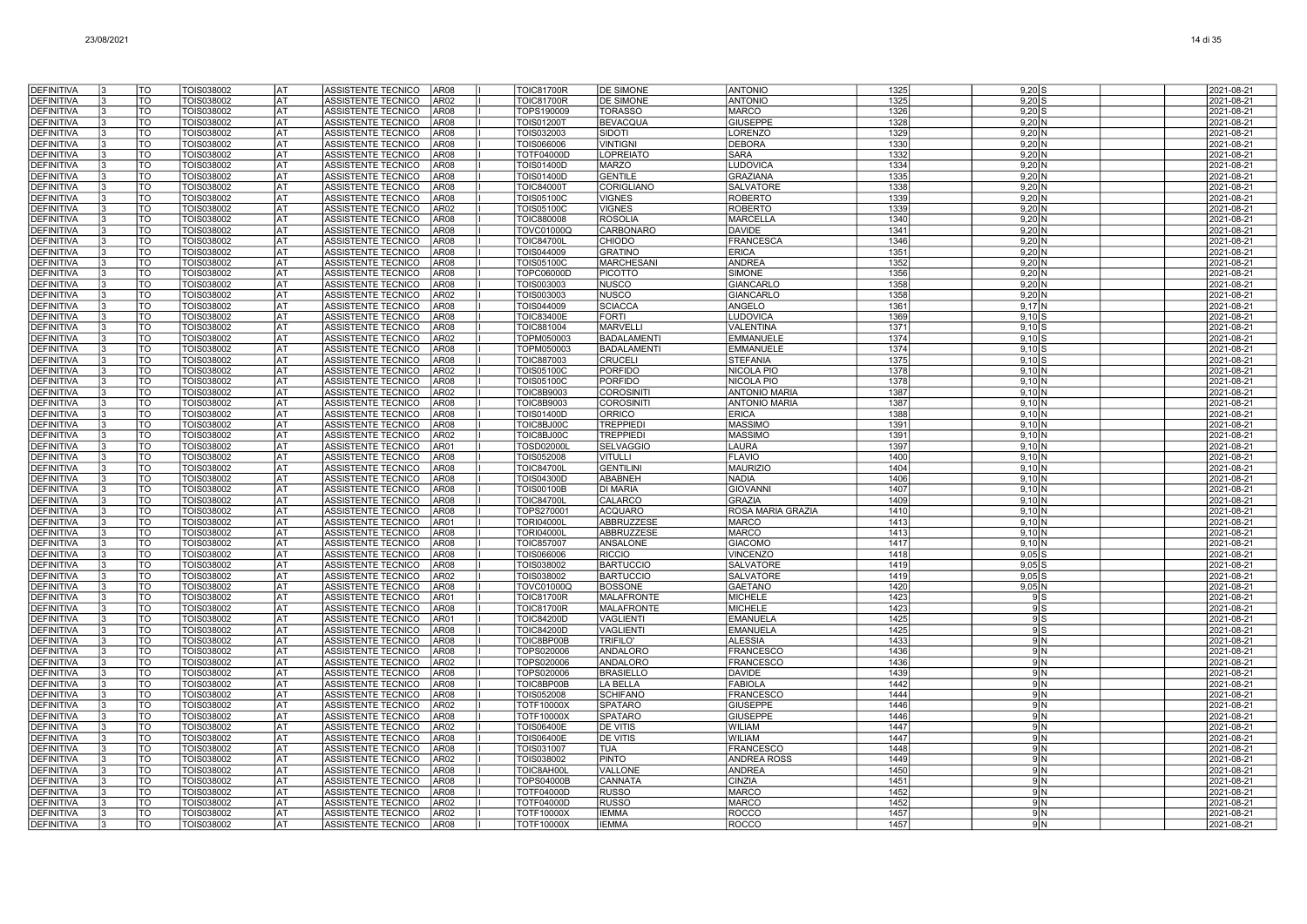| <b>DEFINITIVA</b>                      | TO              | TOIS038002               | lat               | ASSISTENTE TECNICO<br>AR <sub>08</sub>                                           | TOPC070004                             | <b>ANNICCHIARICO</b>                 | <b>CHIARA</b>                       | 1458         | 9 N                           | 2021-08-21               |
|----------------------------------------|-----------------|--------------------------|-------------------|----------------------------------------------------------------------------------|----------------------------------------|--------------------------------------|-------------------------------------|--------------|-------------------------------|--------------------------|
| <b>DEFINITIVA</b>                      | TO              | TOIS038002               | lat               | AR <sub>08</sub><br><b>ASSISTENTE TECNICO</b>                                    | TOIS038002                             | <b>PECORARO</b>                      | <b>ANDREA</b>                       | 1460         | 9 N                           | 2021-08-21               |
| <b>DEFINITIVA</b>                      | <b>TO</b>       | TOIS038002               | l AT              | ASSISTENTE TECNICO<br>AR <sub>08</sub>                                           | TOIC8AH00L                             | <b>ROMANELLO</b>                     | <b>ALESSANDRO</b>                   | 1464         | 9N                            | 2021-08-21               |
| <b>DEFINITIVA</b>                      | TO              | TOIS038002               | <b>IAT</b>        | ASSISTENTE TECNICO<br>AR <sub>02</sub>                                           | TOIC8AH00L                             | <b>ROMANELLO</b>                     | <b>ALESSANDRO</b>                   | 1464         | 9N                            | 2021-08-21               |
| <b>DEFINITIVA</b>                      | TO              | TOIS038002               | <b>IAT</b>        | ASSISTENTE TECNICO<br>AR <sub>08</sub>                                           | <b>TOIS04100T</b>                      | <b>GRANDIERI</b>                     | <b>ROSAMARIA</b>                    | 1467         | 9 N                           | 2021-08-21               |
| <b>DEFINITIVA</b>                      | TO              | TOIS038002               | <b>AT</b>         | ASSISTENTE TECNICO<br>AR <sub>08</sub>                                           | <b>TOIC807006</b>                      | <b>BRUNO</b>                         | <b>PIER LUIGI</b>                   | 1471         | 9 N                           | 2021-08-21               |
| <b>DEFINITIVA</b><br><b>DEFINITIVA</b> | TO<br><b>TO</b> | TOIS038002<br>TOIS038002 | l AT<br><b>AT</b> | ASSISTENTE TECNICO<br>AR08<br>ASSISTENTE TECNICO<br>AR01                         | <b>TOIS01900L</b><br><b>TOIS01900L</b> | <b>DELL'ORTO</b><br><b>DELL'ORTO</b> | <b>ANGELO</b><br><b>ANGELO</b>      | 1475<br>1475 | 8.93 N                        | 2021-08-21               |
| <b>DEFINITIVA</b>                      | TO              | TOIS038002               | <b>AT</b>         | ASSISTENTE TECNICO<br>AR08                                                       | <b>TOEE00400R</b>                      | <b>FILOSA</b>                        | <b>ASSUNTA</b>                      | 1477         | 8,93 N<br>$8,93$ N            | 2021-08-21<br>2021-08-21 |
| DEFINITIVA                             | <b>TO</b>       | TOIS038002               | <b>AT</b>         | ASSISTENTE TECNICO<br>AR08                                                       | TOIC8BM00X                             | LUCCADELLO                           | <b>SARA</b>                         | 1479         | 8,93 N                        | 2021-08-21               |
| <b>DEFINITIVA</b>                      | TO              | TOIS038002               | lat               | ASSISTENTE TECNICO<br>AR08                                                       | <b>TOIS01400D</b>                      | <b>SERI</b>                          | <b>FRANCESCO GIOVANNI</b>           | 1480         | 8.93 <sub>N</sub>             | 2021-08-21               |
| <b>DEFINITIVA</b>                      | TO              | TOIS038002               | l AT              | ASSISTENTE TECNICO<br>AR02                                                       | <b>TOIS01400D</b>                      | SERI                                 | FRANCESCO GIOVANNI                  | 1480         | $8,93$ N                      | 2021-08-21               |
| DEFINITIVA                             | TO              | TOIS038002               | lat               | ASSISTENTE TECNICO<br>AR02                                                       | TOIS003003                             | PAOLONE                              | <b>CARMELA</b>                      | 1482         | $8,92$ N                      | 2021-08-21               |
| DEFINITIVA                             | TO              | TOIS038002               | AT                | ASSISTENTE TECNICO<br>AR08                                                       | TOIS003003                             | <b>PAOLONE</b>                       | CARMELA                             | 1482         | 8,92 N                        | 2021-08-21               |
| DEFINITIVA                             | TO              | TOIS038002               | lat               | ASSISTENTE TECNICO<br>AR08                                                       | TOIS067002                             | <b>DI PAOLA</b>                      | <b>ROSALBA</b>                      | 1484         | 8.90 S                        | 2021-08-21               |
| <b>DEFINITIVA</b><br><b>DEFINITIVA</b> | TO<br>TO<br>I٩  | TOIS038002<br>TOIS038002 | lat<br>lat        | ASSISTENTE TECNICO<br>AR08<br>ASSISTENTE TECNICO<br>AR <sub>08</sub>             | TOIS032003<br>TOIS016005               | <b>CAFARELLI</b><br><b>SCIBILIA</b>  | <b>ELISA</b><br><b>FABIO</b>        | 1486<br>1489 | 8.90 S<br>$8,90$ N            | 2021-08-21               |
| <b>DEFINITIVA</b>                      | $\overline{TO}$ | TOIS038002               | <b>AT</b>         | ASSISTENTE TECNICO<br>AR <sub>02</sub>                                           | <b>TOIS016005</b>                      | <b>SCIBILIA</b>                      | <b>FABIO</b>                        | 1489         | $8,90$ N                      | 2021-08-21<br>2021-08-21 |
| <b>DEFINITIVA</b>                      | lto             | TOIS038002               | <b>AT</b>         | ASSISTENTE TECNICO<br>AR <sub>02</sub>                                           | TOIS04300D                             | <b>VILLANI</b>                       | <b>ALESSANDRO</b>                   | 1491         | $8,90$ N                      | 2021-08-21               |
| DEFINITIVA                             | <b>TO</b>       | TOIS038002               | <b>IAT</b>        | ASSISTENTE TECNICO<br>AR <sub>08</sub>                                           | <b>TOIS04300D</b>                      | <b>VILLANI</b>                       | <b>ALESSANDRO</b>                   | 1491         | $8,90$ N                      | 2021-08-21               |
| <b>DEFINITIVA</b>                      | <b>TO</b>       | TOIS038002               | lat               | ASSISTENTE TECNICO<br>AR <sub>02</sub>                                           | <b>TOIC881004</b>                      | <b>LORENZINI</b>                     | <b>PAOLO</b>                        | 1494         | $8,90$ N                      | 2021-08-21               |
| <b>DEFINITIVA</b>                      | TO              | TOIS038002               | lat               | <b>ASSISTENTE TECNICO</b><br>AR <sub>08</sub>                                    | TOIC881004                             | <b>LORENZINI</b>                     | PAOLO                               | 1494         | $8,90$ N                      | 2021-08-21               |
| <b>DEFINITIVA</b>                      | TO              | TOIS038002               | lat               | ASSISTENTE TECNICO<br>AR <sub>02</sub>                                           | <b>TOTF14000A</b>                      | <b>GEMELLI</b>                       | <b>QUINTINO CHRISTIAN</b>           | 1498         | $8,90$ N                      | 2021-08-21               |
| DEFINITIVA                             | TO              | TOIS038002               | AT                | AR <sub>08</sub><br>ASSISTENTE TECNICO                                           | <b>TOTF14000A</b>                      | <b>GEMELL</b>                        | QUINTINO CHRISTIAN                  | 1498         | $8,90$ N                      | 2021-08-21               |
| <b>DEFINITIVA</b><br><b>DEFINITIVA</b> | TO<br>TO        | TOIS038002               | <b>AT</b><br>l AT | ASSISTENTE TECNICO<br>AR <sub>08</sub><br>ASSISTENTE TECNICO<br>AR02             | <b>TOIC808002</b><br><b>TOPC01000C</b> | <b>BALZANO</b><br>FOZZA              | <b>FRANCESCO</b><br><b>ANTONIO</b>  | 1502<br>1503 | $8,90$ N<br>$8,90$ N          | 2021-08-21               |
| <b>DEFINITIVA</b>                      | <b>TO</b>       | TOIS038002<br>TOIS038002 | <b>AT</b>         | ASSISTENTE TECNICO<br>AR08                                                       | <b>TOPC01000C</b>                      | FOZZA                                | <b>ANTONIO</b>                      | 1503         | $8,90$ N                      | 2021-08-21<br>2021-08-21 |
| <b>DEFINITIVA</b>                      | <b>TO</b>       | TOIS038002               | lat               | ASSISTENTE TECNICO<br>AR08                                                       | <b>TOPS070007</b>                      | <b>SPILLA</b>                        | <b>SIMONA</b>                       | 1505         | $8,90$ N                      | 2021-08-21               |
| DEFINITIVA                             | <b>TO</b>       | TOIS038002               | <b>AT</b>         | ASSISTENTE TECNICO<br>AR02                                                       | <b>TOIC83500A</b>                      | <b>SAVINO</b>                        | <b>TOMMASO</b>                      | 1510         | $8,83$ S                      | 2021-08-21               |
| DEFINITIVA                             | TO              | TOIS038002               | lat               | ASSISTENTE TECNICO<br>AR08                                                       | <b>TOIC83500A</b>                      | <b>SAVINO</b>                        | <b>TOMMASO</b>                      | 1510         | 8.83                          | 2021-08-21               |
| <b>DEFINITIVA</b>                      | TO              | TOIS038002               | lat               | <b>ASSISTENTE TECNICO</b><br>AR08                                                | TOIS066006                             | <b>NICASTRO</b>                      | <b>FABRIZIO</b>                     | 1511         | $8,83$ N                      | 2021-08-21               |
| <b>DEFINITIVA</b>                      | <b>TO</b>       | TOIS038002               | lat               | ASSISTENTE TECNICO<br>AR08                                                       | <b>TOIS03300V</b>                      | <b>BELLONI</b>                       | <b>EDOARDO</b>                      | 1517         | 8,80                          | 2021-08-21               |
| <b>DEFINITIVA</b><br><b>DEFINITIVA</b> | TO<br>TO        | TOIS038002               | lat<br>lat        | ASSISTENTE TECNICO<br>AR08<br>AR08                                               | TOIC8AY00L                             | <b>MILICI</b><br><b>SCARPARI</b>     | <b>ALESSANDRO</b><br><b>MARIA</b>   | 1519<br>1521 | 8,80                          | 2021-08-21               |
| <b>DEFINITIVA</b>                      | TO              | TOIS038002<br>TOIS038002 | lat               | ASSISTENTE TECNICO<br>ASSISTENTE TECNICO<br>AR08                                 | <b>TOIC87700C</b><br><b>TOIS02600Q</b> | <b>MORMINO</b>                       | <b>GIOSUE</b>                       | 1524         | $8,80$ S<br>8.80 <sub>N</sub> | 2021-08-21<br>2021-08-21 |
| <b>DEFINITIVA</b>                      | TO              | TOIS038002               | l AT              | ASSISTENTE TECNICO<br>AR <sub>02</sub>                                           | TOIS02600Q                             | <b>MORMINO</b>                       | <b>GIOSUE</b>                       | 1524         | $8,80$ N                      | 2021-08-21               |
| <b>DEFINITIVA</b>                      | <b>TO</b>       | TOIS038002               | <b>AT</b>         | AR08<br>ASSISTENTE TECNICO                                                       | <b>TOIC84600R</b>                      | <b>VERDUNA</b>                       | <b>ALESSANDRO</b>                   | 1525         | $8,80$ N                      | 2021-08-21               |
| <b>DEFINITIVA</b>                      | <b>TO</b>       | TOIS038002               | <b>AT</b>         | AR <sub>08</sub><br>ASSISTENTE TECNICO                                           | <b>TOEE00400R</b>                      | LOTITO                               | <b>ANTONIO</b>                      | 1526         | $8,80$ N                      | 2021-08-21               |
| <b>DEFINITIVA</b>                      | <b>TO</b>       | TOIS038002               | <b>AT</b>         | ASSISTENTE TECNICO<br>AR <sub>02</sub>                                           | <b>TOEE00400R</b>                      | LOTITO                               | <b>ANTONIO</b>                      | 1526         | $8,80$ N                      | 2021-08-21               |
| <b>DEFINITIVA</b>                      | TO              | TOIS038002               | lat               | AR <sub>02</sub><br><b>ASSISTENTE TECNICO</b>                                    | <b>TOIC80500E</b>                      | <b>CONTALD</b>                       | CARMINE                             | 1528         | 8.80 <sub>N</sub>             | 2021-08-21               |
| <b>DEFINITIVA</b>                      | TO              | TOIS038002               | lat               | ASSISTENTE TECNICO<br>AR <sub>08</sub>                                           | <b>TOIC80500E</b>                      | <b>CONTALD</b>                       | CARMINE                             | 1528         | $8,80$ N                      | 2021-08-21               |
| <b>DEFINITIVA</b><br>DEFINITIVA        | TO<br>TO        | TOIS038002<br>TOIS038002 | AT<br> AT         | ASSISTENTE TECNICO<br>AR <sub>02</sub><br>ASSISTENTE TECNICO<br>AR08             | <b>TOTF10000X</b><br><b>TOTF10000X</b> | <b>CASTAGNA</b><br>CASTAGNA          | <b>MORENO</b><br><b>MORENO</b>      | 1532<br>1532 | $8,80$ N<br>$8,80$ N          | 2021-08-21<br>2021-08-21 |
| <b>DEFINITIVA</b>                      | TO              | TOIS038002               | <b>AT</b>         | ASSISTENTE TECNICO<br>AR01                                                       | TOIC8AP00R                             | <b>PUGLISI</b>                       | <b>GIUSEPPE</b>                     | 1534         | 8.80 <sub>N</sub>             | 2021-08-21               |
| <b>DEFINITIVA</b>                      | TO              | TOIS038002               | lat               | ASSISTENTE TECNICO<br>AR <sub>08</sub>                                           | TOIC8AP00R                             | <b>PUGLISI</b>                       | <b>GIUSEPPE</b>                     | 1534         | 8.80 <sub>N</sub>             | 2021-08-21               |
| <b>DEFINITIVA</b>                      | TO              | TOIS038002               | <b>AT</b>         | ASSISTENTE TECNICO<br>AR <sub>08</sub>                                           | <b>TOIC81900C</b>                      | <b>MERENDA</b>                       | <b>MARIA</b>                        | 1536         | $8,80$ N                      | 2021-08-21               |
| <b>DEFINITIVA</b>                      | <b>TO</b>       | TOIS038002               | <b>AT</b>         | ASSISTENTE TECNICO<br>AR <sub>02</sub>                                           | TOIC8BD00X                             | <b>MANNA</b>                         | <b>DEBORAH</b>                      | 1539         | $8,80$ N                      | 2021-08-21               |
| <b>DEFINITIVA</b>                      | <b>TO</b>       | TOIS038002               | <b>IAT</b>        | ASSISTENTE TECNICO<br>AR08                                                       | TOIC8BD00X                             | <b>MANNA</b>                         | <b>DEBORAH</b>                      | 1539         | $8,80$ N                      | 2021-08-21               |
| DEFINITIVA                             | TO              | TOIS038002               | lat               | ASSISTENTE TECNICO<br>AR08                                                       | <b>TORI04000L</b>                      | PELLEGRINO                           | <b>SARA</b>                         | 1542         | 8.80 <sub>N</sub>             | 2021-08-21               |
| <b>DEFINITIVA</b><br><b>DEFINITIVA</b> | TO<br>TO        | TOIS038002<br>TOIS038002 | lat<br>AT)        | ASSISTENTE TECNICO<br>AR <sub>08</sub><br>ASSISTENTE TECNICO<br>AR08             | TOIC8AG00R<br><b>TOIS06900N</b>        | SPANÓ<br>PELUSO                      | <b>VALENTINO</b><br><b>GIOVANNI</b> | 1544<br>1545 | $8,80$ N<br>$8,80$ N          | 2021-08-21<br>2021-08-21 |
| <b>DEFINITIVA</b>                      | TO              | TOIS038002               | AT                | ASSISTENTE TECNICO<br>AR01                                                       | <b>TOIS06900N</b>                      | <b>PELUSO</b>                        | <b>GIOVANN</b>                      | 1545         | $8,80$ N                      | 2021-08-21               |
| <b>DEFINITIVA</b>                      | TO              | TOIS038002               | lat               | ASSISTENTE TECNICO<br>AR08                                                       | TOIC8AJ00T                             | <b>ROVERE</b>                        | <b>GIUSEPPE</b>                     | 1546         | $8,80$ N                      | 2021-08-21               |
| <b>DEFINITIVA</b>                      | TO              | TOIS038002               | AT                | ASSISTENTE TECNICO<br>AR01                                                       | TOIC8AJ00T                             | <b>ROVERE</b>                        | <b>GIUSEPPE</b>                     | 1546         | $8,80$ N                      | 2021-08-21               |
| <b>DEFINITIVA</b>                      | TO              | TOIS038002               | l AT              | ASSISTENTE TECNICO<br>AR <sub>02</sub>                                           | <b>TOIS05100C</b>                      | CORSARIO                             | <b>PIETRO</b>                       | 1548         | $8,80$ N                      | 2021-08-21               |
| <b>DEFINITIVA</b>                      | <b>TO</b>       | TOIS038002               | <b>AT</b>         | ASSISTENTE TECNICO<br>AR08                                                       | <b>TOIS05100C</b>                      | CORSARIO                             | <b>PIETRO</b>                       | 1548         | $8,80$ N                      | 2021-08-21               |
| <b>DEFINITIVA</b>                      | TO              | TOIS038002               | <b>AT</b>         | ASSISTENTE TECNICO<br>AR <sub>08</sub>                                           | TOIS038002                             | <b>MORANA</b>                        | MANUELA ANNA                        | 1550         | $8,80$ N                      | 2021-08-21               |
| <b>DEFINITIVA</b>                      | <b>TO</b>       | TOIS038002               | <b>AT</b>         | ASSISTENTE TECNICO<br>AR <sub>08</sub>                                           | <b>TOTF10000X</b>                      | <b>CHIAPPETTA</b>                    | <b>SIMONE</b>                       | 1551         | 8,80N                         | 2021-08-21               |
| <b>DEFINITIVA</b><br><b>DEFINITIVA</b> | TO<br>TO        | TOIS038002<br>TOIS038002 | lat<br>lat        | ASSISTENTE TECNICO<br>AR <sub>08</sub><br>ASSISTENTE TECNICO<br>AR <sub>08</sub> | <b>TOIS05100C</b><br>TOPC090009        | <b>COSENTINO</b><br>SANTOLI          | <b>MAURIZIO</b><br><b>MATTEO</b>    | 1552<br>1555 | 8.80 <sub>N</sub><br>$8,80$ N | 2021-08-21<br>2021-08-21 |
| <b>DEFINITIVA</b>                      | TO              | TOIS038002               | <b>AT</b>         | AR <sub>08</sub><br>ASSISTENTE TECNICO                                           | <b>TOIS06400E</b>                      | CARRELLA                             | <b>MICHELE</b>                      | 1556         | $8,80$ N                      | 2021-08-21               |
| <b>DEFINITIVA</b>                      | TO              | TOIS038002               | lat               | AR <sub>08</sub><br>ASSISTENTE TECNICO                                           | <b>TOIC85500G</b>                      | <b>IANNELLA</b>                      | <b>ZAIRA</b>                        | 1557         | $8,80$ N                      | 2021-08-21               |
| <b>DEFINITIVA</b>                      | TO              | TOIS038002               | <b>IAT</b>        | ASSISTENTE TECNICO<br>AR <sub>02</sub>                                           | <b>TOIC807006</b>                      | <b>DALMASSC</b>                      | <b>STEFANO</b>                      | 1558         | $8,80$ N                      | 2021-08-21               |
| <b>DEFINITIVA</b>                      | TO              | TOIS038002               | lat               | ASSISTENTE TECNICO<br>AR <sub>08</sub>                                           | <b>TOIC81300D</b>                      | <b>MEZZANATTO</b>                    | SILVIA                              | 1562         | 8.70 S                        | 2021-08-21               |
| <b>DEFINITIVA</b>                      | <b>TO</b>       | TOIS038002               | <b>AT</b>         | ASSISTENTE TECNICO<br>AR02                                                       | <b>TOIC87100D</b>                      | <b>MINIO</b>                         | CALOGERO                            | 1563         | 8,70 S                        | 2021-08-21               |
| <b>DEFINITIVA</b>                      | <b>TO</b>       | TOIS038002               | <b>AT</b>         | ASSISTENTE TECNICO<br>AR01                                                       | <b>TOIC87100D</b>                      | <b>MINIO</b>                         | CALOGERO                            | 1563         | $8,70$ \$                     | 2021-08-21               |
| <b>DEFINITIVA</b>                      | <b>TO</b>       | TOIS038002               | <b>AT</b>         | ASSISTENTE TECNICO<br>AR08                                                       | <b>TOIC87100D</b>                      | <b>MINIO</b>                         | <b>CALOGERO</b>                     | 1563         | 8,70                          | 2021-08-21               |
| DEFINITIVA<br><b>DEFINITIVA</b>        | TO<br>TO<br>3   | TOIS038002<br>TOIS038002 | lat<br>l AT       | ASSISTENTE TECNICO<br>AR <sub>08</sub><br>ASSISTENTE TECNICO<br>AR <sub>01</sub> | <b>TOTF04000D</b><br>TOTF04000D        | <b>POSTORINO</b><br><b>POSTORINO</b> | ROCCO ROBERTO<br>ROCCO ROBERTO      | 1564<br>1564 | 8,70<br>$8,70$ S              | 2021-08-21<br>2021-08-21 |
|                                        |                 |                          |                   |                                                                                  |                                        |                                      |                                     |              |                               |                          |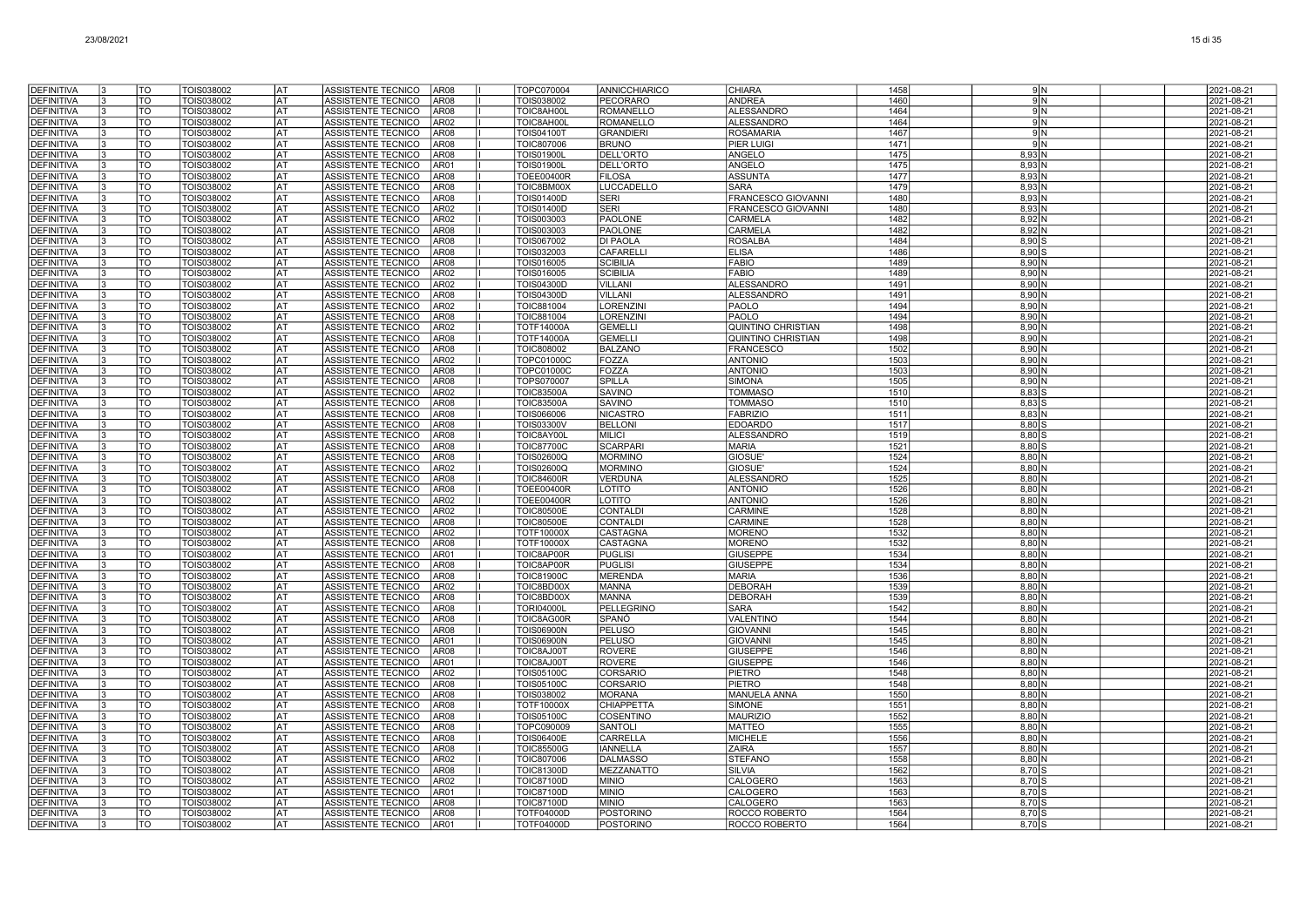| <b>DEFINITIVA</b>                      | TO                       | TOIS038002               | lat              | ASSISTENTE TECNICO<br>AR <sub>08</sub>                                      | TOIS058007                             | <b>LA ROCCA</b>                           | <b>GIUSEPPINA</b>                | 1565         | $8,70$ S           |   | 2021-08-21               |
|----------------------------------------|--------------------------|--------------------------|------------------|-----------------------------------------------------------------------------|----------------------------------------|-------------------------------------------|----------------------------------|--------------|--------------------|---|--------------------------|
| <b>DEFINITIVA</b>                      | $\overline{10}$          | <b>TOIS038002</b>        | lat              | AR08<br>ASSISTENTE TECNICO                                                  | TOPS340002                             | <b>DISTEFANO</b>                          | <b>GIUSEPPE</b>                  | 1567         | $8,70$ S           |   | 2021-08-21               |
| <b>DEFINITIVA</b>                      | T <sub>O</sub>           | TOIS038002               | <b>AT</b>        | AR08<br>ASSISTENTE TECNICO                                                  | <b>TOIC836006</b>                      | ZITO                                      | <b>FRANCESCO</b>                 | 1570         | 8,70 N             |   | 2021-08-21               |
| <b>DEFINITIVA</b>                      | $\overline{10}$          | TOIS038002               | lat              | ASSISTENTE TECNICO<br>AR <sub>02</sub>                                      | <b>TOIC836006</b>                      | ZITO                                      | <b>FRANCESCO</b>                 | 1570         | $8,70$ N           |   | 2021-08-21               |
| <b>DEFINITIVA</b>                      | TO                       | TOIS038002               | AT               | ASSISTENTE TECNICO<br>AR <sub>08</sub>                                      | <b>TOIS06400E</b>                      | COCCIOLO                                  | <b>GABRIELE</b>                  | 1571         | $8,70$ N           |   | 2021-08-21               |
| DEFINITIVA                             | TO                       | TOIS038002               | lat              | ASSISTENTE TECNICO<br>AR <sub>08</sub>                                      | TOIC8BM00>                             | GALLO                                     | <b>FATIMA</b>                    | 1574         | 8,70 N             |   | 2021-08-21               |
| <b>DEFINITIVA</b>                      | TO                       | TOIS038002               | AT               | ASSISTENTE TECNICO<br>AR <sub>08</sub>                                      | <b>TOIS04700R</b>                      | <b>CICCONE</b>                            | <b>EMANUELI</b>                  | 1580         | $8,70$ N           |   | 2021-08-21               |
| <b>DEFINITIVA</b>                      | TO                       | TOIS038002               | lat              | ASSISTENTE TECNICO<br>AR <sub>02</sub>                                      | <b>TOIS04700R</b>                      | <b>CICCONE</b>                            | <b>EMANUELE</b>                  | 1580         | $8,70$ N           |   | 2021-08-21               |
| <b>DEFINITIVA</b>                      | TO                       | TOIS038002               | lat              | ASSISTENTE TECNICO<br>AR <sub>02</sub>                                      | <b>TOIS05100C</b>                      | <b>FERRO</b>                              | <b>BIAGIO</b>                    | 1583         | 8.70 N             |   | 2021-08-21               |
| <b>DEFINITIVA</b>                      | TO                       | TOIS038002               | l AT             | ASSISTENTE TECNICO<br>AR <sub>08</sub>                                      | <b>TOIS05100C</b>                      | <b>FERRO</b>                              | <b>BIAGIO</b>                    | 1583         | 8,70 N             |   | 2021-08-21               |
| <b>DEFINITIVA</b>                      | $\overline{10}$          | TOIS038002               | <b>AT</b>        | ASSISTENTE TECNICO<br>AR <sub>08</sub>                                      | TOIC8BJ00C                             | GILLI                                     | <b>MARCO</b>                     | 1585         | $8,70$ N           |   | 2021-08-21               |
| <b>DEFINITIVA</b>                      | TO                       | TOIS038002               | lat<br>lat       | ASSISTENTE TECNICO<br>AR08                                                  | <b>TOIS04200N</b>                      | <b>BAFFA</b>                              | PIERA                            | 1589         | $8,70$ N           |   | 2021-08-21               |
| <b>DEFINITIVA</b><br><b>DEFINITIVA</b> | TO<br>TO                 | TOIS038002               | <b>AT</b>        | ASSISTENTE TECNICO<br>AR <sub>08</sub><br>AR08                              | <b>TOIS05400X</b>                      | <b>BUFFA DI PERRERO</b><br><b>LA MURA</b> | <b>MATTIA</b><br><b>FILOMENA</b> | 1590<br>1594 | 8.70 N             |   | 2021-08-21               |
| DEFINITIVA                             | TO                       | TOIS038002<br>TOIS038002 | <b>AT</b>        | ASSISTENTE TECNICO<br>ASSISTENTE TECNICO<br>AR <sub>08</sub>                | TOIC8A300D<br><b>TOIS01400D</b>        | <b>AGRETTO</b>                            | <b>SERGIO</b>                    | 1595         | 8,70 N<br>8,70 N   |   | 2021-08-21<br>2021-08-21 |
| <b>DEFINITIVA</b>                      | TO                       | TOIS038002               | AT               | ASSISTENTE TECNICO<br>AR01                                                  | <b>TOIS01400D</b>                      | <b>AGRETTO</b>                            | <b>SERGIO</b>                    | 1595         | 8,70 N             |   | 2021-08-21               |
| DEFINITIVA                             | TO                       | TOIS038002               | <b>AT</b>        | ASSISTENTE TECNICO<br>AR01                                                  | <b>TOTF10000X</b>                      | <b>CHIMERA</b>                            | CALOGERO                         | 1596         | 8,70 N             | D | 2021-08-21               |
| <b>DEFINITIVA</b>                      | TO                       | TOIS038002               | <b>AT</b>        | ASSISTENTE TECNICO<br>AR <sub>08</sub>                                      | TOIS061003                             | <b>LIOTTA</b>                             | <b>GIOVANNA</b>                  | 1599         | 8,67 S             |   | 2021-08-21               |
| <b>DEFINITIVA</b>                      | <b>TO</b>                | TOIS038002               | <b>AT</b>        | AR <sub>02</sub><br>ASSISTENTE TECNICO                                      | <b>TOIS01800R</b>                      | <b>CALI'</b>                              | <b>ANTONIO</b>                   | 1603         | $8,67$ S           |   | 2021-08-21               |
| <b>DEFINITIVA</b>                      | $\overline{10}$          | TOIS038002               | <b>AT</b>        | AR08<br>ASSISTENTE TECNICO                                                  | <b>TOIS01800R</b>                      | CALI'                                     | <b>ANTONIO</b>                   | 1603         | 8,67 S             |   | 2021-08-21               |
| <b>DEFINITIVA</b>                      | <b>TO</b>                | TOIS038002               | AT               | ASSISTENTE TECNICO<br>AR08                                                  | TOIC8BN00C                             | <b>ATTOLINI</b>                           | <b>ANTONIO</b>                   | 1606         | $8,67$ N           |   | 2021-08-21               |
| <b>DEFINITIVA</b>                      | TO                       | TOIS038002               | lat              | ASSISTENTE TECNICO<br>AR <sub>08</sub>                                      | <b>TOIC84600R</b>                      | <b>DI STEFANO</b>                         | <b>SILVIA</b>                    | 1607         | 8.67 N             |   | 2021-08-21               |
| <b>DEFINITIVA</b>                      | TO                       | TOIS038002               | lat              | ASSISTENTE TECNICO<br>AR <sub>08</sub>                                      | TOIC8BJ00C                             | <b>CUMBO</b>                              | <b>MARIA GRAZIA</b>              | 1608         | 8,67 N             |   | 2021-08-21               |
| <b>DEFINITIVA</b>                      | TO                       | TOIS038002               | AT               | ASSISTENTE TECNICO<br>AR01                                                  | TOIS05100C                             | <b>AZZARA</b>                             | SANTO                            | 1609         | $8,67$ N           | D | 2021-08-21               |
| <b>DEFINITIVA</b>                      | TO                       | TOIS038002               | lat              | ASSISTENTE TECNICO<br>AR <sub>02</sub>                                      | <b>TOIS05100C</b>                      | <b>AZZARA</b>                             | <b>SANTO</b>                     | 1609         | 8,67 N             | D | 2021-08-21               |
| DEFINITIVA                             | TO                       | TOIS038002               | lat              | ASSISTENTE TECNICO<br>AR <sub>08</sub>                                      | <b>TOIS05100C</b>                      | <b>AZZARA</b>                             | <b>SANTO</b>                     | 1609         | $8,67$ N           | D | 2021-08-21               |
| <b>DEFINITIVA</b>                      | TO                       | TOIS038002               | l AT             | ASSISTENTE TECNICO<br>AR <sub>02</sub>                                      | <b>TOIC886007</b>                      | LENTINI                                   | CORRADO                          | 1618         | $8,60$ $S$         |   | 2021-08-21               |
| <b>DEFINITIVA</b>                      | <b>TO</b>                | TOIS038002               | <b>AT</b>        | ASSISTENTE TECNICO<br>AR <sub>08</sub>                                      | <b>TOIC886007</b>                      | <b>LENTINI</b>                            | <b>CORRADO</b>                   | 1618         | $8,60$ S           |   | 2021-08-21               |
| <b>DEFINITIVA</b>                      | TO                       | TOIS038002               | <b>AT</b>        | ASSISTENTE TECNICO<br>AR <sub>08</sub>                                      | TOIC8AD009                             | <b>BUNONE</b>                             | <b>LUIGI</b>                     | 1620         | $8,60$ S           |   | 2021-08-21               |
| <b>DEFINITIVA</b><br><b>DEFINITIVA</b> | TO<br>TO                 | TOIS038002<br>TOIS038002 | lat<br>AT        | ASSISTENTE TECNICO<br>AR08<br>ASSISTENTE TECNICO<br>AR <sub>02</sub>        | <b>TOTF04000D</b><br><b>TOTF04000D</b> | MANCO<br><b>MANCO</b>                     | <b>GIORGIO</b><br><b>GIORGIO</b> | 1623<br>1623 | $8,60$ S<br>8.60 S |   | 2021-08-21<br>2021-08-21 |
| DEFINITIVA                             | TO                       | TOIS038002               | AT               | ASSISTENTE TECNICO<br>AR02                                                  | <b>TOIS05100C</b>                      | <b>SGROI</b>                              | <b>MARIO</b>                     | 1625         | $8,60$ S           |   | 2021-08-21               |
| <b>DEFINITIVA</b>                      | TO                       | TOIS038002               | AT               | ASSISTENTE TECNICO<br>AR08                                                  | <b>TOIS05100C</b>                      | <b>SGROI</b>                              | <b>MARIO</b>                     | 1625         | $8,60$ S           |   | 2021-08-21               |
| <b>DEFINITIVA</b>                      | TO                       | TOIS038002               | AT               | ASSISTENTE TECNICO<br>AR08                                                  | TOPS070007                             | PUZZO BALLUZZO                            | <b>MONICA</b>                    | 1627         | $8,60$ S           |   | 2021-08-21               |
| <b>DEFINITIVA</b>                      | TO                       | TOIS038002               | AT               | ASSISTENTE TECNICO<br>AR <sub>08</sub>                                      | <b>TOPS04000B</b>                      | <b>ANGELONE</b>                           | <b>DOMENICC</b>                  | 1628         | $8,60$ S           |   | 2021-08-21               |
| <b>DEFINITIVA</b>                      | TO                       | TOIS038002               | l AT             | ASSISTENTE TECNICO<br>AR <sub>08</sub>                                      | <b>TOIS06400E</b>                      | <b>MEMOLI</b>                             | <b>ALESSANDRO</b>                | 1629         | $8,60$ $S$         |   | 2021-08-21               |
| <b>DEFINITIVA</b>                      | TO                       | TOIS038002               | <b>AT</b>        | ASSISTENTE TECNICO<br>AR <sub>02</sub>                                      | <b>TOIC857007</b>                      | <b>BIANCHI</b>                            | DANIELE                          | 1631         | $8,60$ N           |   | 2021-08-21               |
| <b>DEFINITIVA</b>                      | $\overline{\text{TO}}$   | TOIS038002               | <b>AT</b>        | ASSISTENTE TECNICO<br>AR08                                                  | <b>TOIC857007</b>                      | <b>BIANCHI</b>                            | <b>DANIELE</b>                   | 1631         | 8,60 N             |   | 2021-08-21               |
| <b>DEFINITIVA</b>                      | TO                       | TOIS038002               | lat              | <b>ASSISTENTE TECNICO</b><br>AR <sub>08</sub>                               | <b>TOIS06300P</b>                      | <b>FOCONE</b>                             | <b>GIANMARCO</b>                 | 1634         | 8.60 <sub>N</sub>  |   | 2021-08-21               |
| <b>DEFINITIVA</b>                      | TO                       | TOIS038002               | AT               | ASSISTENTE TECNICO<br>AR <sub>02</sub>                                      | <b>TOIS06300P</b>                      | FOCONE                                    | <b>GIANMARCO</b>                 | 1634         | 8.60 N             |   | 2021-08-21               |
| <b>DEFINITIVA</b>                      | $\overline{10}$          | TOIS038002               | lat              | ASSISTENTE TECNICO<br>AR <sub>02</sub>                                      | <b>TOIS06300F</b>                      | LUCI                                      | PIETRO                           | 1635         | $8,60$ N           |   | 2021-08-21               |
| <b>DEFINITIVA</b>                      | TO                       | TOIS038002               | lat              | AR <sub>08</sub><br>ASSISTENTE TECNICO                                      | <b>TOIS06300F</b>                      | LUCI                                      | <b>PIETRO</b>                    | 1635         | $8,60$ N           |   | 2021-08-21               |
| <b>DEFINITIVA</b>                      | TO                       | TOIS038002               | lat              | ASSISTENTE TECNICO<br>AR <sub>08</sub>                                      | <b>TOIS066006</b>                      | <b>ACQUARO</b>                            | <b>FRANCESCO</b>                 | 1642         | 8,60 N             |   | 2021-08-21               |
| <b>DEFINITIVA</b><br><b>DEFINITIVA</b> | TO<br>TO                 | TOIS038002<br>TOIS038002 | lat<br><b>AT</b> | <b>ASSISTENTE TECNICO</b><br>AR08<br>ASSISTENTE TECNICO<br>AR <sub>08</sub> | <b>TOIC85500G</b><br><b>TOTF14000A</b> | <b>D'AVELLA</b><br><b>GIURA</b>           | <b>LICIA</b><br><b>ANTONIO</b>   | 1646<br>1649 | 8,60 N<br>8,60 N   |   | 2021-08-21<br>2021-08-21 |
| <b>DEFINITIVA</b>                      | <b>TO</b>                | TOIS038002               | <b>AT</b>        | ASSISTENTE TECNICO<br>AR <sub>02</sub>                                      | <b>TOTF14000A</b>                      | <b>GIURA</b>                              | <b>ANTONIO</b>                   | 1649         | 8,60 N             |   | 2021-08-21               |
| <b>DEFINITIVA</b>                      | TO                       | TOIS038002               | AT               | ASSISTENTE TECNICO<br>AR <sub>08</sub>                                      | <b>TORS010007</b>                      | <b>GIAMPAPA</b>                           | <b>DAVIDE</b>                    | 1650         | $8,60$ N           |   | 2021-08-21               |
| <b>DEFINITIVA</b>                      | TO                       | TOIS038002               | lat              | ASSISTENTE TECNICO<br>AR02                                                  | TORS010007                             | <b>GIAMPAPA</b>                           | <b>DAVIDE</b>                    | 1650         | 8.60 <sub>N</sub>  |   | 2021-08-21               |
| <b>DEFINITIVA</b>                      | TO                       | TOIS038002               | <b>AT</b>        | ASSISTENTE TECNICO<br>AR02                                                  | <b>TOIC88400G</b>                      | <b>CIMINO</b>                             | <b>GAETANO</b>                   | 1654         | $8,60$ N           |   | 2021-08-21               |
| <b>DEFINITIVA</b>                      | TO                       | TOIS038002               | AT               | ASSISTENTE TECNICO<br>AR08                                                  | <b>TOIC88400G</b>                      | <b>CIMINO</b>                             | <b>GAETANO</b>                   | 1654         | $8,60$ N           |   | 2021-08-21               |
| <b>DEFINITIVA</b>                      | TO                       | TOIS038002               | AT               | ASSISTENTE TECNICO<br>AR01                                                  | <b>TOIS01900L</b>                      | FAVATA                                    | <b>NATASCIA</b>                  | 1656         | $8,60$ N           |   | 2021-08-21               |
| DEFINITIVA                             | TO                       | TOIS038002               | <b>AT</b>        | ASSISTENTE TECNICO<br>AR <sub>08</sub>                                      | <b>TOIS01900L</b>                      | <b>FAVATA</b>                             | <b>NATASCIA</b>                  | 1656         | $8,60$ N           |   | 2021-08-21               |
| <b>DEFINITIVA</b>                      | TO                       | TOIS038002               | <b>AT</b>        | ASSISTENTE TECNICO<br>AR <sub>08</sub>                                      | TOMM326007                             | ARCAROL                                   | <b>MATTEO</b>                    | 1657         | $8,60$ N           |   | 2021-08-21               |
| <b>DEFINITIVA</b>                      | TO                       | TOIS038002               | lat              | ASSISTENTE TECNICO<br>AR <sub>08</sub>                                      | <b>TOTF10000X</b>                      | <b>PALMIERI</b>                           | <b>FIORENZA</b>                  | 1661         | $8,60$ N           |   | 2021-08-21               |
| <b>DEFINITIVA</b>                      | $\overline{\mathrm{TO}}$ | TOIS038002               | lat              | AR <sub>02</sub><br>ASSISTENTE TECNICO                                      | <b>TOTF10000X</b>                      | <b>PALMIERI</b>                           | <b>FIORENZA</b>                  | 1661         | 8,60 N             |   | 2021-08-21               |
| <b>DEFINITIVA</b>                      | TO                       | TOIS038002               | <b>AT</b>        | ASSISTENTE TECNICO<br>AR <sub>08</sub>                                      | <b>TOIC83500A</b>                      | LANDI                                     | ANNA                             | 1663         | 8,60 N             |   | 2021-08-21               |
| <b>DEFINITIVA</b>                      | TO                       | TOIS038002               | lat              | ASSISTENTE TECNICO<br>AR <sub>08</sub>                                      | <b>TOPS04000B</b>                      | SODARO                                    | <b>LUIGI</b>                     | 1669         | 8.60 N             |   | 2021-08-21               |
| <b>DEFINITIVA</b>                      | TO                       | TOIS038002               | lat              | ASSISTENTE TECNICO<br>AR <sub>08</sub>                                      | TOIC807006                             | CARCHED                                   | MELANIA                          | 1671         | $8,60$ N           |   | 2021-08-21               |
| <b>DEFINITIVA</b>                      | TO                       | TOIS038002               | lat              | ASSISTENTE TECNICO<br>AR <sub>02</sub>                                      | TOIC807006                             | CARCHEDI                                  | <b>MELANIA</b>                   | 1671         | $8,60$ N           |   | 2021-08-21               |
| <b>DEFINITIVA</b><br><b>DEFINITIVA</b> | TO<br>TO                 | TOIS038002<br>TOIS038002 | lat<br> AT       | ASSISTENTE TECNICO<br>AR01<br>ASSISTENTE TECNICO<br>AR <sub>08</sub>        | <b>TOIC807006</b><br>TOIS044009        | <b>CARCHEDI</b><br><b>VALENTI</b>         | <b>MELANIA</b><br><b>MATTEO</b>  | 1671<br>1673 | 8,60 N<br>8,60 N   |   | 2021-08-21<br>2021-08-21 |
| <b>DEFINITIVA</b>                      | TO                       | TOIS038002               | l AT             | ASSISTENTE TECNICO<br>AR <sub>08</sub>                                      | <b>TOIC83500A</b>                      | <b>DANIELE</b>                            | <b>MICHELA</b>                   | 1675         | $8,55$ $S$         |   | 2021-08-21               |
| <b>DEFINITIVA</b>                      | TO                       | TOIS038002               | <b>AT</b>        | ASSISTENTE TECNICO<br>AR <sub>08</sub>                                      | TOIC8BE00Q                             | <b>CAMPITIELLO</b>                        | PAOLO                            | 1678         | 8,55 N             |   | 2021-08-21               |
| <b>DEFINITIVA</b>                      | TO                       | TOIS038002               | <b>AT</b>        | ASSISTENTE TECNICO<br>AR01                                                  | <b>TOIC881004</b>                      | CARBONE                                   | LUCIO                            | 1682         | $8,55$ N           |   | 2021-08-21               |
| <b>DEFINITIVA</b>                      | TO                       | TOIS038002               | <b>AT</b>        | ASSISTENTE TECNICO<br>AR08                                                  | <b>TOIC881004</b>                      | CARBONE                                   | LUCIO                            | 1682         | $8,55$ N           |   | 2021-08-21               |
| <b>DEFINITIVA</b>                      | TO                       | TOIS038002               | AT               | ASSISTENTE TECNICO<br>AR08                                                  | <b>TOIC822008</b>                      | <b>/ETRO'</b>                             | <b>ALESSANDRA</b>                | 1684         | $8,50$ S           |   | 2021-08-21               |
| <b>DEFINITIVA</b>                      | TO                       | TOIS038002               | <b>AT</b>        | ASSISTENTE TECNICO<br>AR08                                                  | TOIS044009                             | <b>ROSS</b>                               | FRANCESCA                        | 1685         | $8,50$ S           |   | 2021-08-21               |
| <b>DEFINITIVA</b>                      | TO                       | TOIS038002               | <b>AT</b>        | ASSISTENTE TECNICO<br>AR <sub>08</sub>                                      | <b>TOIS06900N</b>                      | <b>LOMBARDO</b>                           | <b>DARIO</b>                     | 1689         | $8,50$ S           |   | 2021-08-21               |
| <b>DEFINITIVA</b>                      | TO                       | TOIS038002               | lat              | ASSISTENTE TECNICO<br>AR08                                                  | <b>TOPC08000F</b>                      | <b>NACHIRA</b>                            | <b>FRANCESCA ANNA</b>            | 1698         | 8,50 N             |   | 2021-08-21               |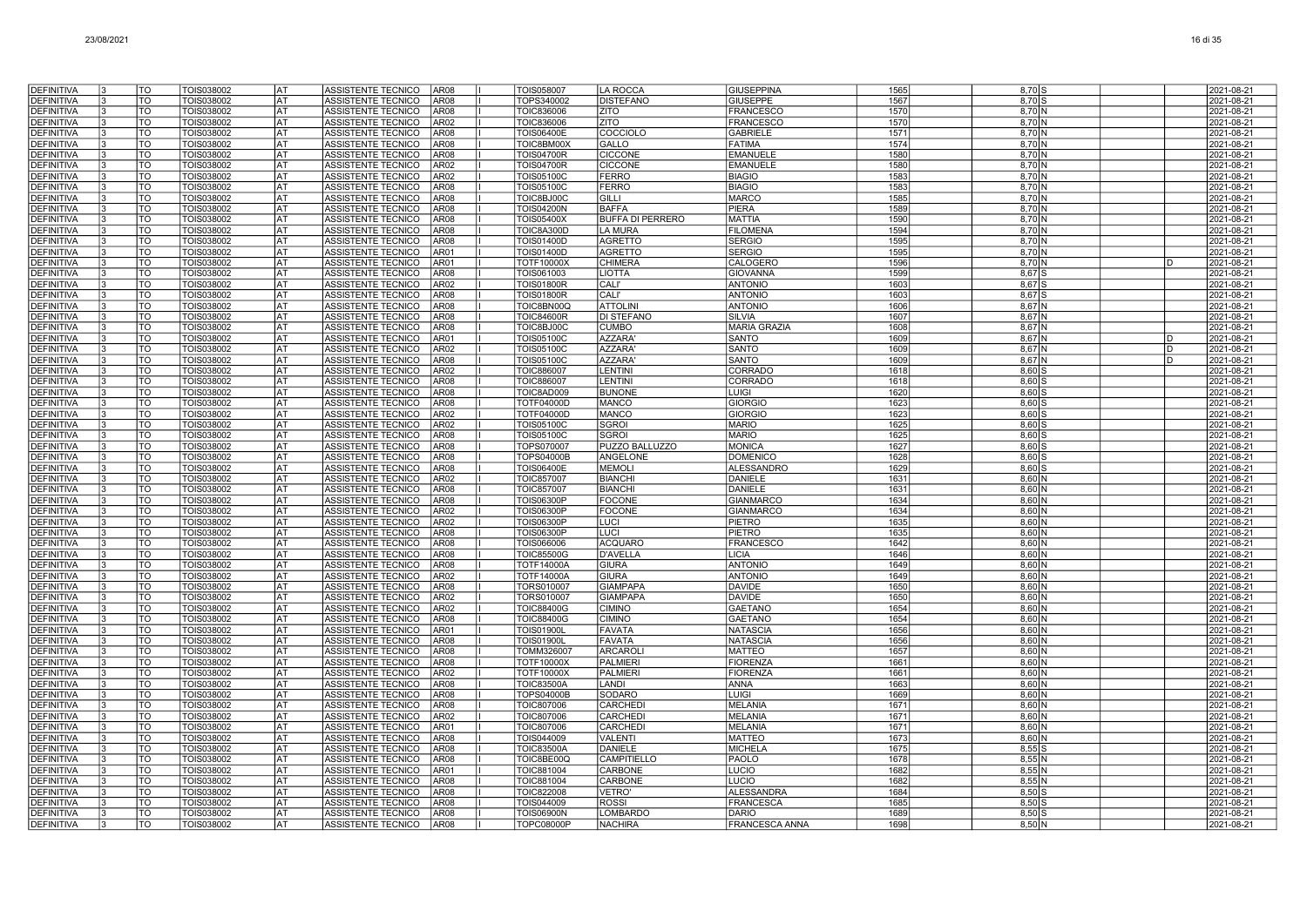| <b>DEFINITIVA</b>                      | TO                           | TOIS038002               | AT)              | ASSISTENTE TECNICO                              | AR <sub>02</sub>                     | <b>TOPC08000P</b>                      | <b>NACHIRA</b>                          | <b>FRANCESCA ANNA</b>               | 1698         | $8,50$ N                 | 2021-08-21               |
|----------------------------------------|------------------------------|--------------------------|------------------|-------------------------------------------------|--------------------------------------|----------------------------------------|-----------------------------------------|-------------------------------------|--------------|--------------------------|--------------------------|
| <b>DEFINITIVA</b>                      | TO                           | TOIS038002               | l AT             | ASSISTENTE TECNICO                              | AR <sub>08</sub>                     | <b>TOIC808002</b>                      | <b>ROSE</b>                             | LETIZIA                             | 1700         | $8,50$ N                 | 2021-08-21               |
| <b>DEFINITIVA</b>                      | TO                           | TOIS038002               | <b>AT</b>        | ASSISTENTE TECNICO                              | AR08                                 | TOIS008006                             | <b>GESSOLO</b>                          | <b>FEDERICO</b>                     | 1701         | 8,50 N                   | 2021-08-21               |
| <b>DEFINITIVA</b>                      | TO                           | TOIS038002               | <b>AT</b>        | ASSISTENTE TECNICO                              | AR <sub>08</sub>                     | <b>TOPS01000G</b>                      | <b>ITALIANO</b>                         | SALVATORE                           | 1704         | 8,50 N                   | 2021-08-21               |
| <b>DEFINITIVA</b>                      | TO                           | TOIS038002               | lat              | ASSISTENTE TECNICO                              | AR <sub>08</sub>                     | <b>TOIS06400E</b>                      | <b>ARMANDO</b>                          | <b>ESTER</b>                        | 1705         | $8,50$ N                 | 2021-08-21               |
| <b>DEFINITIVA</b>                      | $\overline{10}$              | TOIS038002               | AT               | ASSISTENTE TECNICO                              | AR <sub>08</sub>                     | TOIS016005                             | <b>PICCININO</b>                        | <b>GERARDO</b>                      | 1706         | 8,50 N                   | 2021-08-21               |
| <b>DEFINITIVA</b>                      | TO                           | TOIS038002               | lat              | ASSISTENTE TECNICO                              | AR <sub>08</sub>                     | <b>TOIC836006</b>                      | <b>IENCO</b>                            | <b>MICHELE</b>                      | 1709         | 8,50 N                   | 2021-08-21               |
| <b>DEFINITIVA</b>                      | TO                           | TOIS038002               | AT               | ASSISTENTE TECNICO                              | AR <sub>02</sub>                     | TOIC836006                             | <b>IENCO</b>                            | <b>MICHELE</b>                      | 1709         | $8,50$ N                 | 2021-08-21               |
| <b>DEFINITIVA</b>                      | TO                           | TOIS038002               | AT               | ASSISTENTE TECNICO                              | AR <sub>08</sub>                     | TOIS003003                             | LANZAFAME                               | <b>GIULIA</b>                       | 1714         | $8,50$ N                 | 2021-08-21               |
| <b>DEFINITIVA</b>                      | TO                           | TOIS038002               | lat              | ASSISTENTE TECNICO                              | AR <sub>08</sub>                     | <b>TOIC84200D</b>                      | <b>MENSA</b>                            | <b>MATTEO</b>                       | 1715         | 8,50 N                   | 2021-08-21               |
| <b>DEFINITIVA</b>                      | TO<br><b>TO</b>              | TOIS038002               | <b>AT</b><br>lat | ASSISTENTE TECNICO                              | AR <sub>08</sub>                     | <b>TOIC83500A</b>                      | <b>DI MAGGIO</b>                        | <b>JONATHAN</b>                     | 1722         | 8,50 N                   | 2021-08-21               |
| <b>DEFINITIVA</b><br>DEFINITIVA        | TO                           | TOIS038002<br>TOIS038002 | lat              | <b>ASSISTENTE TECNICO</b><br>ASSISTENTE TECNICO | AR08<br>AR <sub>02</sub>             | TOIS016005<br>TOIS016005               | MULÈ<br><b>MULÈ</b>                     | <b>GAETANO</b><br><b>GAETANC</b>    | 1723<br>1723 | 8,50 N<br>8,50 N         | 2021-08-21<br>2021-08-21 |
| DEFINITIVA                             | TO                           | TOIS038002               | AT               | ASSISTENTE TECNICO                              | AR08                                 | <b>TOIC80400P</b>                      | <b>FAURE</b>                            | <b>FILIPPO</b>                      | 1724         | 8,50 N                   | 2021-08-21               |
| <b>DEFINITIVA</b>                      | TO                           | TOIS038002               | <b>AT</b>        | ASSISTENTE TECNICO                              | AR01                                 | <b>TOIC80400P</b>                      | <b>FAURE</b>                            | <b>FILIPPO</b>                      | 1724         | 8,50 N                   | 2021-08-21               |
| DEFINITIVA                             | TO                           | TOIS038002               | AT               | ASSISTENTE TECNICO                              | AR <sub>08</sub>                     | TOPS070007                             | <b>RUFFA</b>                            | GIORGIA                             | 1729         | 8,50 N                   | 2021-08-21               |
| <b>DEFINITIVA</b>                      | TO                           | TOIS038002               | AT               | ASSISTENTE TECNICO                              | AR <sub>08</sub>                     | <b>TOIC81300D</b>                      | PANIN                                   | ANDREA                              | 1732         | 8,50 N                   | 2021-08-21               |
| <b>DEFINITIVA</b>                      | TO                           | TOIS038002               | lat              | ASSISTENTE TECNICO                              | AR02                                 | <b>TOIC84200D</b>                      | <b>DEL CIOTTO</b>                       | <b>MARCO</b>                        | 1735         | 8.50 N                   | 2021-08-21               |
| <b>DEFINITIVA</b>                      | TO                           | TOIS038002               | l AT             | ASSISTENTE TECNICO                              | AR <sub>08</sub>                     | <b>TOIC84200D</b>                      | <b>DEL CIOTTO</b>                       | <b>MARCO</b>                        | 1735         | 8,50 N                   | 2021-08-21               |
| <b>DEFINITIVA</b>                      | $\overline{10}$              | TOIS038002               | <b>AT</b>        | ASSISTENTE TECNICO                              | AR <sub>08</sub>                     | <b>TOIS05100C</b>                      | <b>PUTEO</b>                            | <b>DARIO</b>                        | 1737         | $8,50$ N                 | 2021-08-21               |
| <b>DEFINITIVA</b>                      | <b>TO</b>                    | TOIS038002               | <b>AT</b>        | ASSISTENTE TECNICO                              | AR <sub>02</sub>                     | <b>TOIS05100C</b>                      | <b>PUTEO</b>                            | <b>DARIO</b>                        | 1737         | $8,50$ N                 | 2021-08-21               |
| <b>DEFINITIVA</b>                      | $\overline{10}$              | TOIS038002               | AT)              | ASSISTENTE TECNICO                              | AR <sub>08</sub>                     | <b>TOIS04300D</b>                      | <b>BLANDIZZI</b>                        | <b>MICHELINA</b>                    | 1739         | $8,50$ N                 | 2021-08-21               |
| <b>DEFINITIVA</b>                      | TO                           | TOIS038002               | AT               | ASSISTENTE TECNICO                              | AR <sub>02</sub>                     | TOIS04300D                             | <b>BLANDIZZI</b>                        | <b>MICHELINA</b>                    | 1739         | $8,50$ N                 | 2021-08-21               |
| DEFINITIVA                             | TO                           | TOIS038002               | lat              | ASSISTENTE TECNICO                              | AR <sub>08</sub>                     | <b>TOIC84600R</b>                      | <b>MALAN</b>                            | SILVIO ANDREA                       | 1740         | 8,50 N                   | 2021-08-21               |
| <b>DEFINITIVA</b>                      | TO                           | TOIS038002               | AT               | ASSISTENTE TECNICO                              | AR01                                 | <b>TOIS01400D</b>                      | <b>MARTINA</b>                          | <b>FABRIZIO</b>                     | 1741         | 8,50 N                   | 2021-08-21               |
| <b>DEFINITIVA</b>                      | TO                           | TOIS038002               | lat              | ASSISTENTE TECNICO                              | AR <sub>08</sub>                     | <b>TOIS01400D</b>                      | <b>MARTINA</b>                          | <b>FABRIZIO</b>                     | 1741         | 8.50 N                   | 2021-08-21               |
| <b>DEFINITIVA</b>                      | TO                           | TOIS038002               | lat              | ASSISTENTE TECNICO                              | AR <sub>08</sub>                     | TOPS22000X                             | <b>LA MANNA</b>                         | <b>GIUSEPPE SALVATORE</b>           | 1744         | $8,43$ $S$               | 2021-08-21               |
| <b>DEFINITIVA</b>                      | <b>TO</b><br>$\overline{10}$ | TOIS038002               | <b>AT</b>        | ASSISTENTE TECNICO                              | AR <sub>08</sub>                     | TOIS017001                             | <b>FURNARI</b>                          | NICOLO <sup>®</sup>                 | 1745<br>1745 | $8,43$ $S$               | 2021-08-21               |
| <b>DEFINITIVA</b><br>DEFINITIVA        | TO                           | TOIS038002<br>TOIS038002 | <b>AT</b><br> AT | ASSISTENTE TECNICO<br>ASSISTENTE TECNICO        | AR <sub>02</sub><br>AR08             | TOIS017001<br>TOIS016005               | <b>FURNARI</b><br><b>VISCONTI</b>       | <b>NICOLO</b><br><b>MARA</b>        | 1746         | $8,43$ $S$<br>8,43 N     | 2021-08-21<br>2021-08-21 |
| <b>DEFINITIVA</b>                      | TO                           | TOIS038002               | lat              | ASSISTENTE TECNICO                              | AR <sub>08</sub>                     | <b>TOIC83500A</b>                      | <b>FALANGA</b>                          | <b>RAFFAELE</b>                     | 1748         | $8.40$ S                 | 2021-08-21               |
| <b>DEFINITIVA</b>                      | TO                           | TOIS038002               | <b>AT</b>        | ASSISTENTE TECNICO                              | AR <sub>02</sub>                     | TOIC83500A                             | <b>FALANGA</b>                          | RAFFAELE                            | 1748         | $8,40$ S                 | 2021-08-21               |
| <b>DEFINITIVA</b>                      | TO                           | TOIS038002               | AT               | ASSISTENTE TECNICO                              | AR <sub>08</sub>                     | TOIC8BC004                             | <b>MARTINELLO</b>                       | PIERFRANCESCO                       | 1755         | $8,40$ N                 | 2021-08-21               |
| <b>DEFINITIVA</b>                      | TO                           | TOIS038002               | AT               | ASSISTENTE TECNICO                              | AR08                                 | <b>TOTF04000D</b>                      | <b>DE SANTI</b>                         | <b>RICCARDO</b>                     | 1756         | $8,40$ N                 | 2021-08-21               |
| <b>DEFINITIVA</b>                      | TO                           | TOIS038002               | AT               | ASSISTENTE TECNICO                              | AR08                                 | TOIS032003                             | <b>D'ORAZIO</b>                         | ALESSANDRO                          | 1760         | 8,40 N                   | 2021-08-21               |
| <b>DEFINITIVA</b>                      | TO                           | TOIS038002               | l AT             | ASSISTENTE TECNICO                              | AR <sub>02</sub>                     | <b>TOIS05100C</b>                      | <b>VIRGILIO</b>                         | <b>ROMEO</b>                        | 1761         | $8.40\text{N}$           | 2021-08-21               |
| <b>DEFINITIVA</b>                      | TO                           | TOIS038002               | <b>AT</b>        | ASSISTENTE TECNICO                              | AR <sub>08</sub>                     | <b>TOIS05100C</b>                      | <b>VIRGILIO</b>                         | <b>ROMEO</b>                        | 1761         | $8,40$ N                 | 2021-08-21               |
| <b>DEFINITIVA</b>                      | TO                           | TOIS038002               | <b>AT</b>        | ASSISTENTE TECNICO                              | AR <sub>02</sub>                     | TOPS070007                             | <b>DI LUCA</b>                          | <b>GIULIO</b>                       | 1763         | $8,40$ N                 | 2021-08-21               |
| <b>DEFINITIVA</b>                      | TO                           | TOIS038002               | lat              | ASSISTENTE TECNICO                              | AR <sub>08</sub>                     | <b>TOPS070007</b>                      | <b>DI LUCA</b>                          | <b>GIULIO</b>                       | 1763         | $8.40\text{N}$           | 2021-08-21               |
| <b>DEFINITIVA</b>                      | TO                           | TOIS038002               | AT               | ASSISTENTE TECNICO                              | AR <sub>08</sub>                     | TOIC8BJ00C                             | <b>BONINO</b>                           | <b>ARIANNA</b>                      | 1765         | 8,40 N                   | 2021-08-21               |
| <b>DEFINITIVA</b>                      | $\overline{10}$              | TOIS038002               | AT)              | ASSISTENTE TECNICO                              | AR <sub>08</sub>                     | TOIC837002                             | <b>ANDREANA</b>                         | FRANCESCO SAVERIO                   | 1767         | 8,40 N                   | 2021-08-21               |
| <b>DEFINITIVA</b>                      | TO                           | TOIS038002               | lat              | ASSISTENTE TECNICO                              | AR <sub>02</sub>                     | TOIC837002                             | <b>ANDREANA</b>                         | <b>FRANCESCO SAVERIO</b>            | 1767         | $8,40$ N                 | 2021-08-21               |
| DEFINITIVA                             | TO                           | TOIS038002               | AT<br>l AT       | ASSISTENTE TECNICO                              | AR <sub>02</sub>                     | <b>TOIS05100C</b>                      | <b>SASSO</b>                            | <b>GUGLIELMO</b>                    | 1768         | 8,40 N                   | 2021-08-21               |
| <b>DEFINITIVA</b><br><b>DEFINITIVA</b> | TO<br>TO                     | TOIS038002<br>TOIS038002 | lat              | ASSISTENTE TECNICO<br>ASSISTENTE TECNICO        | AR <sub>08</sub><br>AR <sub>02</sub> | <b>TOIS05100C</b><br>TOPM050003        | <b>SASSO</b><br><b>MERAGLIA</b>         | <b>GUGLIELMO</b><br><b>EMANUELE</b> | 1768<br>1771 | 8,40 N<br>8,40 N         | 2021-08-21<br>2021-08-21 |
| <b>DEFINITIVA</b>                      | $\overline{\text{TO}}$       | TOIS038002               | <b>AT</b>        | ASSISTENTE TECNICO                              | AR <sub>08</sub>                     | TOPM050003                             | <b>MERAGLIA</b>                         | <b>EMANUELE</b>                     | 1771         | $8,40$ N                 | 2021-08-21               |
| <b>DEFINITIVA</b>                      | TO                           | TOIS038002               | lat              | ASSISTENTE TECNICO                              | AR <sub>08</sub>                     | <b>TOTF04000D</b>                      | <b>CARCAS REGNAUD</b>                   | <b>EDWIN</b>                        | 1775         | 8,40 N                   | 2021-08-21               |
| <b>DEFINITIVA</b>                      | TO                           | TOIS038002               | AT               | ASSISTENTE TECNICO                              | AR <sub>08</sub>                     | TOTF10000X                             | VENEZIANO                               | <b>EMANUELE</b>                     | 1776         | $8.40\text{N}$           | 2021-08-21               |
| <b>DEFINITIVA</b>                      | TO                           | TOIS038002               | AT               | ASSISTENTE TECNICO                              | AR08                                 | <b>TOIS01400D</b>                      | CARUSO                                  | <b>SILVIA MARIA</b>                 | 1777         | $8,40$ N                 | 2021-08-21               |
| DEFINITIVA                             | TO                           | TOIS038002               | AT               | ASSISTENTE TECNICO                              | AR <sub>08</sub>                     | TOPS070007                             | AMATA                                   | <b>MARIA</b>                        | 1778         | $8,40$ N                 | 2021-08-21               |
| <b>DEFINITIVA</b>                      | TO                           | TOIS038002               | AT               | ASSISTENTE TECNICO                              | AR02                                 | TOSL020003                             | <b>LAURIOLA</b>                         | <b>ROBERTO</b>                      | 1779         | 8,40 N                   | 2021-08-21               |
| <b>DEFINITIVA</b>                      | TO                           | TOIS038002               | lat              | ASSISTENTE TECNICO                              | AR <sub>08</sub>                     | TOSL020003                             | <b>LAURIOLA</b>                         | <b>ROBERTO</b>                      | 1779         | $8.40\text{N}$           | 2021-08-21               |
| <b>DEFINITIVA</b>                      | TO                           | TOIS038002               | l AT             | ASSISTENTE TECNICO                              | AR01                                 | <b>TOIS05100C</b>                      | CESARANO                                | <b>FRANCESCO</b>                    | 1780         | 8,40 N                   | 2021-08-21               |
| <b>DEFINITIVA</b>                      | TO                           | TOIS038002               | <b>AT</b>        | ASSISTENTE TECNICO                              | AR <sub>08</sub>                     | <b>TOIS05100C</b>                      | CESARANO                                | <b>FRANCESCO</b>                    | 1780         | $8,40$ N                 | 2021-08-21               |
| <b>DEFINITIVA</b>                      | <b>TO</b>                    | TOIS038002               | <b>AT</b>        | ASSISTENTE TECNICO                              | AR <sub>08</sub>                     | <b>TOIC80400P</b>                      | <b>FUSETTI</b>                          | <b>DENIS</b>                        | 1781         | 8,40 N                   | 2021-08-21               |
| <b>DEFINITIVA</b>                      | TO                           | TOIS038002               | AT               | ASSISTENTE TECNICO                              | AR01                                 | <b>TOIC80400P</b>                      | <b>FUSETTI</b>                          | <b>DENIS</b>                        | 1781         | 8,40 N                   | 2021-08-21               |
| <b>DEFINITIVA</b>                      | TO                           | TOIS038002               | AT               | <b>ASSISTENTE TECNICO</b>                       | AR <sub>08</sub>                     | TOPS270001                             | <b>TROMBETTA</b>                        | <b>DOMENICO</b>                     | 1782         | $8,40$ N                 | 2021-08-21               |
| <b>DEFINITIVA</b>                      | TO                           | TOIS038002               | lat              | ASSISTENTE TECNICO                              | AR <sub>02</sub>                     | TOPS270001                             | <b>TROMBETTA</b>                        | <b>DOMENICO</b>                     | 1782         | $8,40$ N                 | 2021-08-21               |
| <b>DEFINITIVA</b><br><b>DEFINITIVA</b> | TO<br>TO                     | TOIS038002<br>TOIS038002 | AT<br>lat        | ASSISTENTE TECNICO<br>ASSISTENTE TECNICO        | AR <sub>02</sub><br>AR <sub>08</sub> | <b>TOIS02700G</b><br><b>TOIS02700G</b> | <b>BONGIOVANN</b><br><b>BONGIOVANNI</b> | ANGELO<br><b>ANGELO</b>             | 1783<br>1783 | 8,40 N<br>$8.40\text{N}$ | 2021-08-21<br>2021-08-21 |
| <b>DEFINITIVA</b>                      | TO                           | TOIS038002               | lat              | ASSISTENTE TECNICO                              | AR <sub>08</sub>                     | <b>TOTF10000X</b>                      | <b>MAROVINO</b>                         | <b>CRISTIAN</b>                     | 1784         | $8.40\text{N}$           | 2021-08-21               |
| <b>DEFINITIVA</b>                      | $\overline{10}$              | <b>TOIS038002</b>        | <b>AT</b>        | ASSISTENTE TECNICO                              | AR <sub>02</sub>                     | <b>TOTF10000X</b>                      | <b>MAROVINO</b>                         | <b>CRISTIAN</b>                     | 1784         | $8,40$ N                 | 2021-08-21               |
| <b>DEFINITIVA</b>                      | TO                           | TOIS038002               | <b>AT</b>        | ASSISTENTE TECNICO                              | AR <sub>08</sub>                     | <b>TOEE00400R</b>                      | <b>PISERCHIA</b>                        | CARMINE                             | 1785         | $8,40$ N                 | 2021-08-21               |
| <b>DEFINITIVA</b>                      | TO                           | TOIS038002               | lat              | ASSISTENTE TECNICO                              | AR08                                 | <b>TOIS05100C</b>                      | <b>FASANO</b>                           | PASQUALINO                          | 1786         | 8,40 N                   | 2021-08-21               |
| <b>DEFINITIVA</b>                      | TO                           | TOIS038002               | AT               | ASSISTENTE TECNICO                              | AR01                                 | <b>TOIS05100C</b>                      | <b>FASANO</b>                           | PASQUALINO                          | 1786         | $8,40$ N                 | 2021-08-21               |
| DEFINITIVA                             | TO                           | TOIS038002               | AT               | ASSISTENTE TECNICO                              | AR02                                 | <b>TOIS05100C</b>                      | FASANO                                  | PASQUALINO                          | 1786         | $8,40$ N                 | 2021-08-21               |
| DEFINITIVA                             | TO                           | TOIS038002               | AT               | ASSISTENTE TECNICO                              | AR <sub>08</sub>                     | TOIC8BL004                             | <b>GIAMBARRES</b>                       | <b>ESTER MARIA</b>                  | 1790         | $8,37$ N                 | 2021-08-21               |
| <b>DEFINITIVA</b>                      | TO                           | TOIS038002               | AT               | ASSISTENTE TECNICO                              | AR <sub>02</sub>                     | <b>TOIC86700T</b>                      | CARLOMAGNO                              | LUCIANO                             | 1794         | $8,33$ S                 | 2021-08-21               |
| <b>DEFINITIVA</b>                      | TO                           | TOIS038002               | lat              | ASSISTENTE TECNICO                              | AR <sub>08</sub>                     | <b>TOIC86700T</b>                      | <b>CARLOMAGNO</b>                       | LUCIANO                             | 1794         | 8.33 S                   | 2021-08-21               |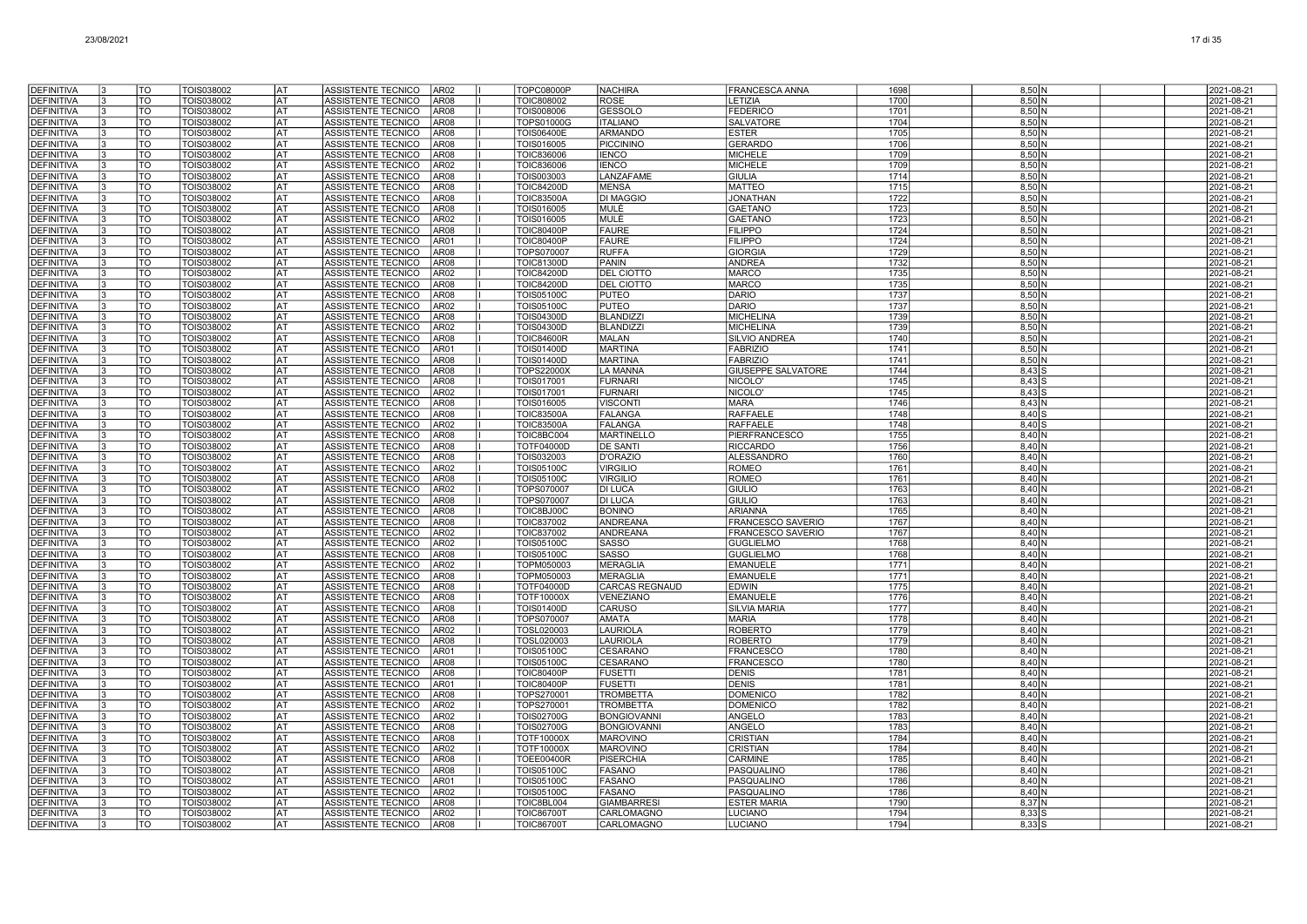| <b>DEFINITIVA</b>                      |    | TO              | TOIS038002               | lat                    | AR08<br>ASSISTENTE TECNICO                                                    | TOIC8AD009                      | <b>ALBANESE</b>                     | <b>TERESA</b>                    | 1795         | $8,33$ $S$                  |              | 2021-08-21               |
|----------------------------------------|----|-----------------|--------------------------|------------------------|-------------------------------------------------------------------------------|---------------------------------|-------------------------------------|----------------------------------|--------------|-----------------------------|--------------|--------------------------|
| <b>DEFINITIVA</b>                      |    | <b>TO</b>       | TOIS038002               | <b>AT</b>              | AR <sub>08</sub><br><b>ASSISTENTE TECNICO</b>                                 | <b>TORI04000L</b>               | <b>ADAMO</b>                        | <b>GIOVANNI</b>                  | 1796         | 8.33N                       |              | 2021-08-21               |
| <b>DEFINITIVA</b>                      |    | <b>TO</b>       | TOIS038002               | lat                    | ASSISTENTE TECNICO<br>AR01                                                    | <b>TORI04000L</b>               | <b>ADAMO</b>                        | <b>GIOVANNI</b>                  | 1796         | 8,33 N                      |              | 2021-08-21               |
| <b>DEFINITIVA</b>                      |    | <b>TO</b>       | TOIS038002               | lat                    | ASSISTENTE TECNICO<br>AR01                                                    | TOIC8AE005                      | <b>CLAMES</b>                       | <b>FRANCESCA</b>                 | 1797         | 8,33 N                      |              | 2021-08-21               |
| <b>DEFINITIVA</b>                      |    | TO              | TOIS038002               | AT                     | ASSISTENTE TECNICO<br><b>AR08</b>                                             | TOIC8AE005                      | <b>CLAMES</b>                       | <b>FRANCESCA</b>                 | 1797         | $8,33$ N                    |              | 2021-08-21               |
| <b>DEFINITIVA</b>                      |    | TO              | TOIS038002               | AT                     | ASSISTENTE TECNICO<br><b>AR08</b>                                             | <b>TOIS01400D</b>               | <b>BONATO</b>                       | <b>EFREM</b>                     | 1798         | 8,33 N                      |              | 2021-08-21               |
| <b>DEFINITIVA</b>                      | 13 | TO              | TOIS038002               | lat                    | ASSISTENTE TECNICO<br>AR01                                                    | <b>TOIS01400D</b>               | <b>BONATO</b>                       | <b>EFREM</b>                     | 1798         | 8,33 N                      |              | 2021-08-21               |
| <b>DEFINITIVA</b>                      |    | TO              | TOIS038002               | lat                    | <b>ASSISTENTE TECNICO</b><br><b>AR08</b>                                      | TOIC8B600G                      | <b>RIDOLFI</b>                      | <b>ALESSANDRA</b>                | 1800         | 8.33 <sub>N</sub>           |              | 2021-08-21               |
| <b>DEFINITIVA</b>                      |    | TO              | TOIS038002               | lat                    | ASSISTENTE TECNICO<br>AR08                                                    | TOIS029007                      | <b>BORDA</b>                        | <b>FRANCESCO</b>                 | 1807         | $8,30$ N                    |              | 2021-08-21               |
| <b>DEFINITIVA</b>                      |    | TO              | TOIS038002               | <b>AT</b>              | ASSISTENTE TECNICO<br>AR01                                                    | <b>TOIS029007</b>               | <b>BORDA</b>                        | FRANCESCO                        | 1807         | $8,30$ N                    |              | 2021-08-21               |
| <b>DEFINITIVA</b>                      |    | <b>TO</b><br>TO | TOIS038002               | <b>AT</b><br>lat       | <b>ASSISTENTE TECNICO</b><br><b>AR08</b><br><b>ASSISTENTE TECNICO</b><br>AR08 | <b>TOIC83800T</b>               | <b>VETERE</b><br><b>FILONI</b>      | <b>RICCARDO</b>                  | 1808<br>1809 | 8,30 N<br>8.30 <sub>N</sub> |              | 2021-08-21<br>2021-08-21 |
| DEFINITIVA<br><b>DEFINITIVA</b>        | 13 | TO              | TOIS038002<br>TOIS038002 | lat                    | ASSISTENTE TECNICO<br><b>AR08</b>                                             | TOIS058007<br>TOMM32300Q        | <b>BARBETTA</b>                     | <b>ALESSIO</b><br><b>ERICA</b>   | 1811         | 8,30 N                      |              | 2021-08-21               |
| <b>DEFINITIVA</b>                      |    | TO              | TOIS038002               | AT                     | ASSISTENTE TECNICO<br><b>AR08</b>                                             | TOPC06000D                      | <b>PUGLIESE</b>                     | <b>ANTONELLA</b>                 | 1814         | 8,30 N                      |              | 2021-08-21               |
| <b>DEFINITIVA</b>                      | l3 | TO              | TOIS038002               | AT                     | ASSISTENTE TECNICO<br><b>AR08</b>                                             | TOTD090008                      | CARLUCCIO                           | <b>GABRIELE</b>                  | 1817         | $8,30$ N                    |              | 2021-08-21               |
| <b>DEFINITIVA</b>                      | 13 | TO              | TOIS038002               | lat                    | ASSISTENTE TECNICO<br>AR02                                                    | TOTD090008                      | CARLUCCIO                           | <b>GABRIELE</b>                  | 1817         | $8,30$ N                    |              | 2021-08-21               |
| <b>DEFINITIVA</b>                      | 3  | TO              | TOIS038002               | lat                    | <b>ASSISTENTE TECNICO</b><br><b>AR08</b>                                      | TOIS058007                      | <b>ESALTATO</b>                     | <b>ANNUNZIATA</b>                | 1818         | 8.30 <sub>N</sub>           |              | 2021-08-21               |
| <b>DEFINITIVA</b>                      | I٩ | TO              | TOIS038002               | lat                    | ASSISTENTE TECNICO<br>AR01                                                    | TOIS008006                      | DE SINNO                            | CATELLO                          | 1822         | $8,30$ N                    |              | 2021-08-21               |
| <b>DEFINITIVA</b>                      |    | <b>TO</b>       | TOIS038002               | <b>AT</b>              | ASSISTENTE TECNICO<br><b>AR08</b>                                             | <b>TOIS008006</b>               | DE SINNO                            | CATELLO                          | 1822         | 8,30 N                      |              | 2021-08-21               |
| <b>DEFINITIVA</b>                      |    | lto             | TOIS038002               | <b>AT</b>              | <b>AR08</b><br><b>ASSISTENTE TECNICO</b>                                      | <b>TOIC84000T</b>               | LAI                                 | <b>ROBERTO</b>                   | 1823         | 8,30 N                      |              | 2021-08-21               |
| <b>DEFINITIVA</b>                      |    | <b>TO</b>       | TOIS038002               | lat                    | <b>ASSISTENTE TECNICO</b><br><b>AR08</b>                                      | TOPS340002                      | <b>MAIO</b>                         | <b>EMANUELE</b>                  | 1824         | $8.30\text{N}$              |              | 2021-08-21               |
| <b>DEFINITIVA</b>                      |    | <b>TO</b>       | TOIS038002               | lat                    | ASSISTENTE TECNICO<br><b>AR08</b>                                             | <b>TOIC80400P</b>               | <b>NOLA</b>                         | <b>ALESSIO</b>                   | 1825         | 8,30 N                      |              | 2021-08-21               |
| <b>DEFINITIVA</b>                      |    | <b>TO</b>       | TOIS038002               | lat                    | ASSISTENTE TECNICO<br><b>AR02</b>                                             | TOIC887003                      | <b>AMMIRAT</b>                      | <b>LUIGI</b>                     | 1826         | 8,30 N                      |              | 2021-08-21               |
| <b>DEFINITIVA</b>                      | l3 | TO              | TOIS038002               | AT                     | ASSISTENTE TECNICO<br><b>AR08</b>                                             | TOIC887003                      | <b>AMMIRATI</b>                     | <b>LUIGI</b>                     | 1826         | $8,30$ N                    |              | 2021-08-21               |
| <b>DEFINITIVA</b>                      |    | TO              | TOIS038002               | lat                    | ASSISTENTE TECNICO<br><b>AR08</b>                                             | <b>TOIC81200N</b>               | <b>FASSIO</b>                       | <b>EMILIANO</b>                  | 1827         | 8,30 N                      |              | 2021-08-21               |
| <b>DEFINITIVA</b>                      |    | TO<br><b>TO</b> | TOIS038002               | lat<br>lat             | ASSISTENTE TECNICO<br>AR <sub>02</sub>                                        | <b>TOIC81200N</b>               | <b>FASSIO</b>                       | <b>EMILIANO</b>                  | 1827         | 8.30 <sub>N</sub>           |              | 2021-08-21               |
| <b>DEFINITIVA</b>                      |    | TO              | TOIS038002               | AT                     | ASSISTENTE TECNICO<br><b>AR08</b><br><b>AR02</b>                              | <b>TOIC84200D</b>               | <b>DAVICINO</b><br><b>FRACAPANE</b> | FEDERICA                         | 1829         | $8,30$ N<br>8,30 N          |              | 2021-08-21<br>2021-08-21 |
| <b>DEFINITIVA</b><br><b>DEFINITIVA</b> |    | lto             | TOIS038002<br>TOIS038002 | lat                    | ASSISTENTE TECNICO<br>ASSISTENTE TECNICO<br><b>AR08</b>                       | TOIC8AD009<br>TOIC8AD009        | <b>FRACAPANE</b>                    | LUIGI<br>LUIGI                   | 1831<br>1831 | $8,30$ N                    |              | 2021-08-21               |
| DEFINITIVA                             |    | TO              | TOIS038002               | AT                     | <b>ASSISTENTE TECNICO</b><br><b>AR08</b>                                      | <b>TOIS01400D</b>               | <b>BLASA</b>                        | <b>ANTONIO</b>                   | 1834         | 8,30 N                      |              | 2021-08-21               |
| <b>DEFINITIVA</b>                      | 13 | TO              | TOIS038002               | AT                     | ASSISTENTE TECNICO<br>AR02                                                    | TOIS01400D                      | <b>BLASA</b>                        | <b>ANTONIO</b>                   | 1834         | 8,30 N                      |              | 2021-08-21               |
| <b>DEFINITIVA</b>                      |    | TO              | TOIS038002               | AT                     | ASSISTENTE TECNICO<br>AR02                                                    | TOIS044009                      | <b>VIOLA</b>                        | <b>LUIGI STEFAN</b>              | 1843         | $8,25$ S                    |              | 2021-08-21               |
| <b>DEFINITIVA</b>                      | 13 | TO              | TOIS038002               | AT                     | ASSISTENTE TECNICO<br><b>AR08</b>                                             | TOIS044009                      | <b>VIOLA</b>                        | <b>LUIGI STEFAN</b>              | 1843         | $8,25$ S                    |              | 2021-08-21               |
| <b>DEFINITIVA</b>                      | 13 | TO              | TOIS038002               | lat                    | ASSISTENTE TECNICO<br>AR08                                                    | <b>TOIS05100C</b>               | DI PENNA                            | <b>VINCENZO</b>                  | 1845         | $8,25$ S                    |              | 2021-08-21               |
| <b>DEFINITIVA</b>                      |    | <b>TO</b>       | TOIS038002               | l AT                   | ASSISTENTE TECNICO<br><b>AR02</b>                                             | <b>TOIS05100C</b>               | <b>DI PENNA</b>                     | <b>VINCENZO</b>                  | 1845         | $8,25$ S                    |              | 2021-08-21               |
| <b>DEFINITIVA</b>                      |    | TO              | TOIS038002               | lat                    | ASSISTENTE TECNICO<br>AR02                                                    | <b>TOIC807006</b>               | <b>BASCIU</b>                       | <b>MONICA</b>                    | 1847         | 8,25 N                      |              | 2021-08-21               |
| <b>DEFINITIVA</b>                      |    | <b>TO</b>       | TOIS038002               | AT                     | <b>AR08</b><br>ASSISTENTE TECNICO                                             | <b>TOIC807006</b>               | <b>BASCIU</b>                       | <b>MONICA</b>                    | 1847         | $8,25$ N                    |              | 2021-08-21               |
| <b>DEFINITIVA</b>                      |    | lto             | TOIS038002               | lat                    | ASSISTENTE TECNICO<br><b>AR08</b>                                             | TOIS016005                      | <b>SCUGLIA</b>                      | TONINO FRANCESCO                 | 1848         | $8,20$ S                    |              | 2021-08-21               |
| DEFINITIVA                             |    | TO              | TOIS038002               | lat                    | <b>AR02</b><br>ASSISTENTE TECNICO                                             | TOIS016005                      | <b>SCUGLIA</b>                      | TONINO FRANCESCO                 | 1848         | $8,20$ S                    |              | 2021-08-21               |
| <b>DEFINITIVA</b>                      |    | <b>TO</b><br>TO | TOIS038002               | lat<br>lat             | ASSISTENTE TECNICO<br>AR08<br>AR01                                            | <b>TOIS01400D</b>               | <b>CARUSO</b><br><b>CARUSO</b>      | <b>DANIELE</b><br><b>DANIELE</b> | 1853<br>1853 | $8,20$ S<br>$8,20$ S        |              | 2021-08-21<br>2021-08-21 |
| <b>DEFINITIVA</b><br><b>DEFINITIVA</b> |    | TO              | TOIS038002<br>TOIS038002 | lat                    | ASSISTENTE TECNICO<br><b>AR08</b><br>ASSISTENTE TECNICO                       | <b>TOIS01400D</b><br>TOIC8BM00X | <b>MERLIN</b>                       | <b>MANUEL</b>                    | 1855         | $8,20$ S                    |              | 2021-08-21               |
| <b>DEFINITIVA</b>                      |    | TO              | TOIS038002               | AT                     | ASSISTENTE TECNICO<br>AR02                                                    | TOIC8BM00X                      | <b>MERLIN</b>                       | <b>MANUEL</b>                    | 1855         | $8,20$ S                    |              | 2021-08-21               |
| <b>DEFINITIVA</b>                      |    | <b>TO</b>       | TOIS038002               | lat                    | <b>ASSISTENTE TECNICO</b><br>AR <sub>02</sub>                                 | <b>TOIS02700G</b>               | <b>GAMBUZZA</b>                     | <b>SEBASTIANO</b>                | 1857         | 8,20 N                      |              | 2021-08-21               |
| <b>DEFINITIVA</b>                      |    | TO              | TOIS038002               | lat                    | ASSISTENTE TECNICO<br>AR01                                                    | <b>TOIS02700G</b>               | GAMBUZZA                            | SEBASTIANO                       | 1857         | $8,20$ N                    |              | 2021-08-21               |
| <b>DEFINITIVA</b>                      |    | TO              | TOIS038002               | AT                     | ASSISTENTE TECNICO<br><b>AR08</b>                                             | <b>TOIS02700G</b>               | <b>GAMBUZZA</b>                     | <b>SEBASTIANO</b>                | 1857         | 8,20 N                      |              | 2021-08-21               |
| <b>DEFINITIVA</b>                      |    | TO              | TOIS038002               | lat                    | ASSISTENTE TECNICO<br>AR08                                                    | TOIS044009                      | <b>PUGLIESE</b>                     | <b>MARIANNA</b>                  | 1858         | 8,20 N                      |              | 2021-08-21               |
| <b>DEFINITIVA</b>                      |    | TO              | TOIS038002               | lat                    | <b>ASSISTENTE TECNICO</b><br><b>AR08</b>                                      | <b>TOIS04200N</b>               | <b>BALESTRIERI</b>                  | <b>NATALE</b>                    | 1860         | 8,20 N                      |              | 2021-08-21               |
| <b>DEFINITIVA</b>                      |    | TO              | TOIS038002               | AT                     | AR02<br>ASSISTENTE TECNICO                                                    | <b>TOIS04200N</b>               | <b>BALESTRIERI</b>                  | <b>NATALE</b>                    | 1860         | 8,20 N                      |              | 2021-08-21               |
| <b>DEFINITIVA</b>                      | l3 | TO              | TOIS038002               | IAT                    | <b>AR02</b><br>ASSISTENTE TECNICO                                             | TOIS017001                      | <b>D'APOLITO</b>                    | <b>ANTONIO</b>                   | 1862         | $8,20$ N                    |              | 2021-08-21               |
| <b>DEFINITIVA</b>                      | 13 | TO              | TOIS038002               | lat                    | ASSISTENTE TECNICO<br>AR08                                                    | TOIS017001                      | <b>D'APOLITO</b>                    | <b>ANTONIO</b>                   | 1862         | $8,20$ N                    |              | 2021-08-21               |
| <b>DEFINITIVA</b>                      | l3 | TO              | TOIS038002               | AT                     | ASSISTENTE TECNICO<br>AR08                                                    | TOIC8BJ00C                      | <b>FOSSO</b>                        | <b>ILARIA</b>                    | 1865         | 8,20 N                      |              | 2021-08-21               |
| <b>DEFINITIVA</b>                      | l3 | TO<br>TO        | TOIS038002               | l AT                   | ASSISTENTE TECNICO<br>AR08                                                    | TOTD090008                      | CALABRESE                           | <b>MARTA</b>                     | 1866         | 8,20 N                      |              | 2021-08-21               |
| <b>DEFINITIVA</b>                      |    | TO              | TOIS038002               | <b>AT</b><br><b>AT</b> | ASSISTENTE TECNICO<br><b>AR08</b><br>ASSISTENTE TECNICO<br><b>AR08</b>        | <b>TOIS04300D</b>               | PARMALIANA<br><b>FONTANA</b>        | <b>FABIO</b><br>LETIZIA          | 1867<br>1876 | 8,20 N                      |              | 2021-08-21               |
| <b>DEFINITIVA</b><br><b>DEFINITIVA</b> |    | <b>TO</b>       | TOIS038002<br>TOIS038002 | lat                    | ASSISTENTE TECNICO<br><b>AR08</b>                                             | TOTF04000D<br>TOIC8AS00N        | SANTANIELLO                         | FRANCESCO GIUSEPPE               | 1879         | 8,20 N<br>$8,20$ N          |              | 2021-08-21<br>2021-08-21 |
| <b>DEFINITIVA</b>                      |    | <b>TO</b>       | TOIS038002               | lat                    | <b>AR02</b><br>ASSISTENTE TECNICO                                             | <b>TOIC83400E</b>               | <b>ERRA</b>                         | <b>DANIELE</b>                   | 1881         | 8.20 N                      |              | 2021-08-21               |
| <b>DEFINITIVA</b>                      |    | TO              | TOIS038002               | AT                     | ASSISTENTE TECNICO<br>AR02                                                    | TOIS01400D                      | VERDERAME                           | <b>GIUSEPPE</b>                  | 1882         | 8,20 N                      |              | 2021-08-21               |
| <b>DEFINITIVA</b>                      |    | TO              | TOIS038002               | <b>AT</b>              | <b>AR08</b><br>ASSISTENTE TECNICO                                             | <b>TOIS01400D</b>               | <b>VERDERAME</b>                    | <b>GIUSEPPE</b>                  | 1882         | $8,20$ N                    |              | 2021-08-21               |
| <b>DEFINITIVA</b>                      |    | TO              | TOIS038002               | lat                    | ASSISTENTE TECNICO<br><b>AR08</b>                                             | <b>TOIC83200V</b>               | <b>MAIO</b>                         | FRANCESCA ANGELA                 | 1883         | $8,20$ N                    |              | 2021-08-21               |
| <b>DEFINITIVA</b>                      |    | TO              | TOIS038002               | <b>AT</b>              | <b>ASSISTENTE TECNICO</b><br>AR01                                             | TOIS044009                      | <b>GRIOT</b>                        | <b>MANUEL</b>                    | 1891         | $8,17$ N                    | <sub>D</sub> | 2021-08-21               |
| <b>DEFINITIVA</b>                      |    | <b>TO</b>       | TOIS038002               | lat                    | ASSISTENTE TECNICO<br><b>AR02</b>                                             | <b>TOIS00100B</b>               | <b>SCIULARA</b>                     | <b>MASSIMILIANO</b>              | 1899         | $8.10$ S                    |              | 2021-08-21               |
| <b>DEFINITIVA</b>                      |    | TO              | TOIS038002               | <b>AT</b>              | ASSISTENTE TECNICO<br><b>AR08</b>                                             | <b>TOIS00100B</b>               | <b>SCIULARA</b>                     | <b>MASSIMILIANO</b>              | 1899         | $8,10$ S                    |              | 2021-08-21               |
| <b>DEFINITIVA</b>                      |    | TO              | TOIS038002               | <b>AT</b>              | AR01<br>ASSISTENTE TECNICO                                                    | <b>TOIS04700R</b>               | <b>NASSO</b>                        | <b>MICHELE</b>                   | 1901         | $8,10$ S                    |              | 2021-08-21               |
| <b>DEFINITIVA</b>                      |    | TO              | TOIS038002               | l AT                   | <b>ASSISTENTE TECNICO</b><br>AR08                                             | <b>TOIS04700R</b>               | <b>NASSO</b>                        | <b>MICHELE</b>                   | 1901         | $8.10$ S                    |              | 2021-08-21               |
| <b>DEFINITIVA</b>                      |    | TO              | TOIS038002               | AT                     | ASSISTENTE TECNICO<br>AR08                                                    | <b>TOIS06900N</b>               | <b>RUBINO</b>                       | <b>MARIA PAOLA</b>               | 1904         | $8.10$ S                    |              | 2021-08-21               |
| <b>DEFINITIVA</b>                      |    | TO              | <b>FOIS038002</b>        | AT                     | ASSISTENTE TECNICO<br>AR01                                                    | TOIC815005                      | <b>ATTARDO</b>                      | CARMELO                          | 1907         | $8,10$ S                    |              | 2021-08-21               |
| <b>DEFINITIVA</b>                      | IЗ | TO              | TOIS038002               | AT                     | ASSISTENTE TECNICO<br><b>AR08</b>                                             | TOIC815005                      | <b>ATTARDO</b>                      | CARMELO                          | 1907         | $8,10$ S                    |              | 2021-08-21               |
| DEFINITIVA                             | 13 | TO              | TOIS038002               | lat                    | ASSISTENTE TECNICO<br><b>AR08</b>                                             | TOIS038002                      | <b>MILETO</b>                       | <b>MASSIMILIANO</b>              | 1908         | $8,10$ S                    |              | 2021-08-21               |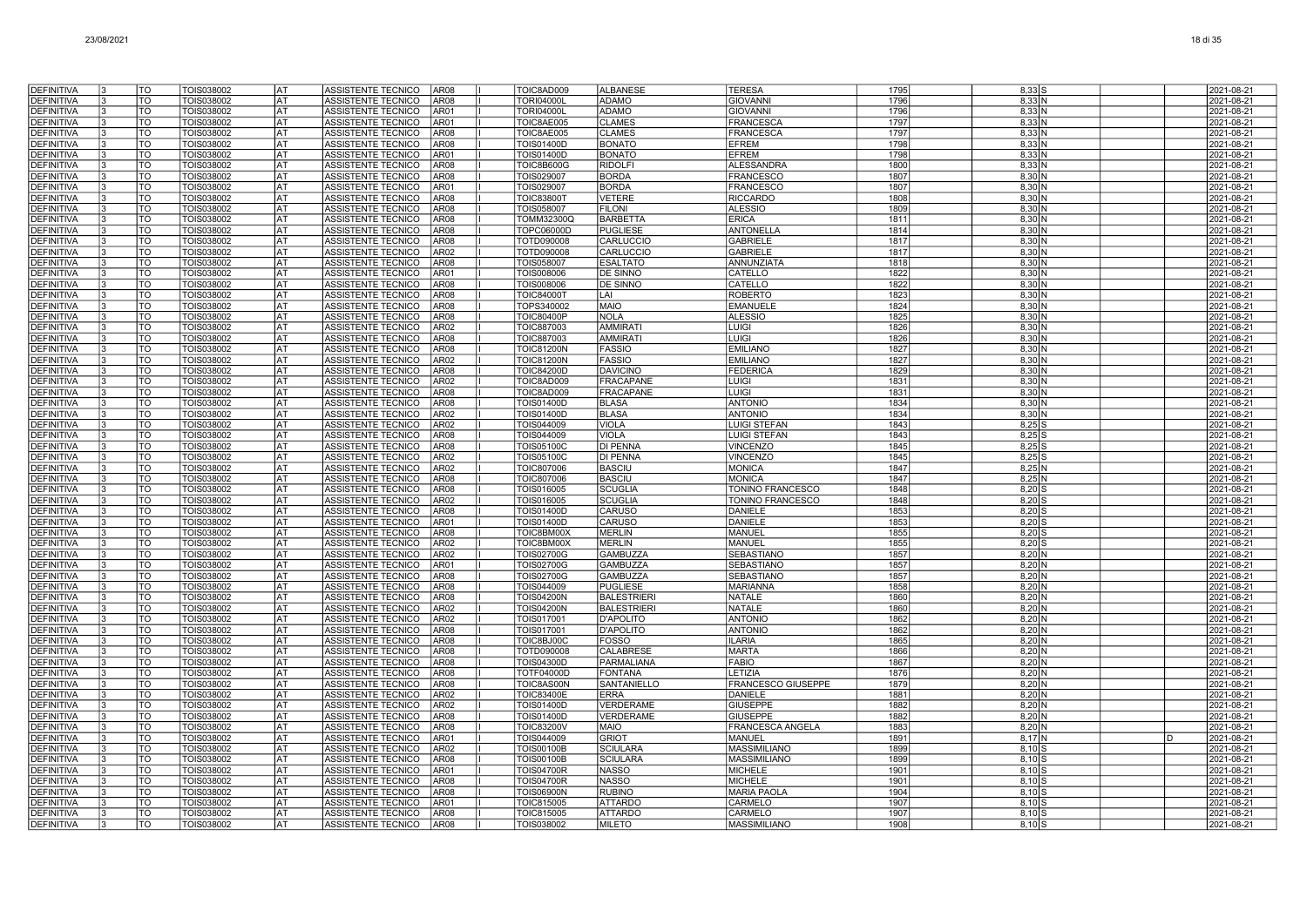| <b>DEFINITIVA</b>                      | TO              | TOIS038002               | lat              | ASSISTENTE TECNICO                              | AR <sub>02</sub>         | TOIS038002                             | <b>MILETO</b>                            | <b>MASSIMILIANO</b>              | 1908         | $8.10$ S                      |  | 2021-08-21               |
|----------------------------------------|-----------------|--------------------------|------------------|-------------------------------------------------|--------------------------|----------------------------------------|------------------------------------------|----------------------------------|--------------|-------------------------------|--|--------------------------|
| <b>DEFINITIVA</b>                      | $\overline{10}$ | TOIS038002               | <b>AT</b>        | ASSISTENTE TECNICO                              | AR <sub>08</sub>         | <b>TOTF04000D</b>                      | <b>LA MACCHIA</b>                        | <b>FABIO</b>                     | 1911         | $8,10$ N                      |  | 2021-08-21               |
| DEFINITIVA                             | <b>TO</b>       | TOIS038002               | <b>AT</b>        | ASSISTENTE TECNICO                              | AR01                     | <b>TOTF04000D</b>                      | <b>LA MACCHIA</b>                        | <b>FABIO</b>                     | 1911         | $8,10$ N                      |  | 2021-08-21               |
| <b>DEFINITIVA</b>                      | TO              | TOIS038002               | lat              | ASSISTENTE TECNICO                              | AR01                     | TOIC8AD009                             | <b>ROSCHETTI</b>                         | <b>FRANCESCO</b>                 | 1913         | $8,10$ N                      |  | 2021-08-21               |
| <b>DEFINITIVA</b>                      | TO              | TOIS038002               | <b>AT</b>        | ASSISTENTE TECNICO                              | AR <sub>08</sub>         | TOIC8AD009                             | <b>ROSCHETTI</b>                         | FRANCESCO                        | 1913         | $8,10$ N                      |  | 2021-08-21               |
| <b>DEFINITIVA</b>                      | TO              | TOIS038002               | <b>AT</b>        | ASSISTENTE TECNICO                              | <b>AR08</b>              | <b>TOTF14000A</b>                      | <b>ALVARO</b>                            | <b>STEFANO</b>                   | 1914         | $8,10$ N                      |  | 2021-08-21               |
| <b>DEFINITIVA</b>                      | TO              | TOIS038002               | AT               | ASSISTENTE TECNICO                              | AR02                     | TOTF14000A                             | <b>ALVARO</b>                            | <b>STEFANO</b>                   | 1914         | $8,10$ N                      |  | 2021-08-21               |
| <b>DEFINITIVA</b>                      | TO              | TOIS038002               | lat              | ASSISTENTE TECNICO                              | <b>AR08</b>              | <b>TOIS05100C</b>                      | <b>DI GIACOMO</b>                        | <b>ANTONIO</b>                   | 1917         | 8,10 N                        |  | 2021-08-21               |
| <b>DEFINITIVA</b>                      | TO              | TOIS038002               | lat              | ASSISTENTE TECNICO                              | AR01                     | <b>TOIS05100C</b>                      | <b>DI GIACOMO</b>                        | <b>ANTONIO</b>                   | 1917         | 8.10 <sub>N</sub>             |  | 2021-08-21               |
| <b>DEFINITIVA</b>                      | TO              | TOIS038002               | lat              | ASSISTENTE TECNICO                              | <b>AR08</b>              | <b>TOTF14000A</b>                      | <b>BALZANO</b>                           | <b>DANIELE</b>                   | 1920         | 8.10 <sub>N</sub>             |  | 2021-08-21               |
| <b>DEFINITIVA</b>                      | $\overline{10}$ | TOIS038002               | <b>AT</b>        | <b>ASSISTENTE TECNICO</b>                       | AR01                     | <b>TOTF14000A</b>                      | <b>BALZANO</b>                           | <b>DANIELE</b>                   | 192C         | $8,10$ N                      |  | 2021-08-21               |
| <b>DEFINITIVA</b>                      | <b>TO</b><br>TO | TOIS038002               | lat<br><b>AT</b> | <b>ASSISTENTE TECNICO</b>                       | AR01                     | <b>TOIC836006</b>                      | <b>DI MARINO</b>                         | <b>AMEDEO</b>                    | 1921         | 8.10 <sub>N</sub>             |  | 2021-08-21               |
| <b>DEFINITIVA</b><br><b>DEFINITIVA</b> | TO              | TOIS038002<br>TOIS038002 | AT               | <b>ASSISTENTE TECNICO</b><br>ASSISTENTE TECNICO | AR08<br>AR08             | <b>TOIC836006</b><br><b>FOTF04000E</b> | <b>DI MARINO</b><br><b>ROMEO</b>         | AMEDEO<br><b>DOMENICC</b>        | 1921<br>1922 | $8,10$ N<br>$8,10$ N          |  | 2021-08-21<br>2021-08-21 |
| <b>DEFINITIVA</b>                      | TO              | TOIS038002               | AT               | ASSISTENTE TECNICO                              | AR02                     | <b>TOTF04000D</b>                      | <b>ROMEO</b>                             | <b>DOMENICC</b>                  | 1922         | $8,10$ N                      |  | 2021-08-21               |
| <b>DEFINITIVA</b>                      | TO              | TOIS038002               | <b>AT</b>        | ASSISTENTE TECNICO                              | AR02                     | TOIS052008                             | <b>TRIMBOL</b>                           | <b>ROCCO</b>                     | 1923         | $8,10$ N                      |  | 2021-08-21               |
| <b>DEFINITIVA</b>                      | TO              | TOIS038002               | AT               | ASSISTENTE TECNICO                              | AR08                     | TOIS052008                             | <b>TRIMBOLI</b>                          | <b>ROCCO</b>                     | 1923         | $8,10$ N                      |  | 2021-08-21               |
| <b>DEFINITIVA</b>                      | TO              | TOIS038002               | AT               | ASSISTENTE TECNICO                              | AR08                     | <b>TOIS05100C</b>                      | CONCIO                                   | <b>MICHELE</b>                   | 1928         | 8.10 <sub>N</sub>             |  | 2021-08-21               |
| <b>DEFINITIVA</b>                      | TO              | TOIS038002               | <b>AT</b>        | ASSISTENTE TECNICO                              | AR02                     | <b>TOIS05100C</b>                      | CONCIO                                   | <b>MICHELE</b>                   | 1928         | $8,10$ N                      |  | 2021-08-21               |
| <b>DEFINITIVA</b>                      | $\overline{10}$ | TOIS038002               | <b>AT</b>        | <b>ASSISTENTE TECNICO</b>                       | AR <sub>08</sub>         | TOIC837002                             | CALABRESE                                | <b>STEFANO</b>                   | 1929         | $8,10$ N                      |  | 2021-08-21               |
| <b>DEFINITIVA</b>                      | <b>TO</b>       | TOIS038002               | <b>AT</b>        | ASSISTENTE TECNICO                              | AR <sub>08</sub>         | <b>TOIS02700G</b>                      | <b>GALLIZZI</b>                          | <b>ANTONIO</b>                   | 1930         | $8,10$ N                      |  | 2021-08-21               |
| <b>DEFINITIVA</b>                      | TO              | TOIS038002               | lat              | <b>ASSISTENTE TECNICO</b>                       | AR <sub>02</sub>         | <b>TOIS02700G</b>                      | <b>GALLIZZI</b>                          | <b>ANTONIO</b>                   | 1930         | $8,10$ N                      |  | 2021-08-21               |
| <b>DEFINITIVA</b>                      | <b>TO</b>       | TOIS038002               | <b>AT</b>        | ASSISTENTE TECNICO                              | AR01                     | <b>TOIC84200D</b>                      | <b>DI VIETRI</b>                         | <b>GIUSEPPE</b>                  | 1931         | $8,10$ N                      |  | 2021-08-21               |
| <b>DEFINITIVA</b>                      | TO              | TOIS038002               | <b>AT</b>        | ASSISTENTE TECNICO                              | <b>AR08</b>              | TOIC8BM00X                             | <b>DAVOLI</b>                            | PIERPAOLC                        | 1939         | $8,10$ N                      |  | 2021-08-21               |
| <b>DEFINITIVA</b>                      | TO              | TOIS038002               | <b>AT</b>        | ASSISTENTE TECNICO                              | AR <sub>02</sub>         | TOIC8BM00X                             | <b>DAVOLI</b>                            | PIERPAOLC                        | 1939         | $8,10$ N                      |  | 2021-08-21               |
| <b>DEFINITIVA</b>                      | TO              | TOIS038002<br>TOIS038002 | AT               | ASSISTENTE TECNICO                              | <b>AR08</b>              | <b>TOIS05100C</b><br>TOIC8AD009        | <b>GUERCIO</b><br><b>REPACI</b>          | <b>GIUSEPPE</b>                  | 1941<br>1942 | $8,10$ N<br>8.10 <sub>N</sub> |  | 2021-08-21               |
| <b>DEFINITIVA</b>                      | TO<br>TO        |                          | lat<br>l AT      | ASSISTENTE TECNICO                              | AR08<br>AR01             |                                        |                                          | <b>ANTONIA</b><br><b>DANIELE</b> | 1949         |                               |  | 2021-08-21               |
| <b>DEFINITIVA</b><br><b>DEFINITIVA</b> | TO              | TOIS038002<br>TOIS038002 | <b>AT</b>        | ASSISTENTE TECNICO<br><b>ASSISTENTE TECNICO</b> | <b>AR08</b>              | TOIS016005<br>TOIS016005               | <b>TOSCO</b><br><b>TOSCO</b>             | <b>DANIELE</b>                   | 1949         | $8,08$ N<br>$8,08$ N          |  | 2021-08-21<br>2021-08-21 |
| <b>DEFINITIVA</b>                      | <b>TO</b>       | TOIS038002               | <b>AT</b>        | <b>ASSISTENTE TECNICO</b>                       | AR02                     | TOIS038002                             | <b>IAPICHINO</b>                         | <b>EMILIO</b>                    | 1950         | $8,05$ S                      |  | 2021-08-21               |
| <b>DEFINITIVA</b>                      | TO              | TOIS038002               | lat              | ASSISTENTE TECNICO                              | AR08                     | TOIS038002                             | <b>IAPICHINO</b>                         | <b>EMILIO</b>                    | 1950         | $8,05$ $\frac{1}{3}$          |  | 2021-08-21               |
| <b>DEFINITIVA</b>                      | TO              | TOIS038002               | <b>AT</b>        | <b>ASSISTENTE TECNICO</b>                       | AR02                     | <b>FOIS037006</b>                      | <b>SARACO</b>                            | <b>VINCENZO</b>                  | 1953         | $8,05$ N                      |  | 2021-08-21               |
| <b>DEFINITIVA</b>                      | TO              | TOIS038002               | <b>AT</b>        | ASSISTENTE TECNICO                              | AR08                     | <b>FOIS037006</b>                      | <b>SARACO</b>                            | <b>VINCENZO</b>                  | 1953         | 8,05 N                        |  | 2021-08-21               |
| <b>DEFINITIVA</b>                      | TO              | TOIS038002               | <b>AT</b>        | ASSISTENTE TECNICO                              | AR08                     | <b>TOIC84600F</b>                      | <b>FALANGA</b>                           | <b>ANDREA</b>                    | 1958         | 8S                            |  | 2021-08-21               |
| <b>DEFINITIVA</b>                      | TO              | TOIS038002               | AT               | <b>ASSISTENTE TECNICO</b>                       | AR01                     | <b>TOIC84600R</b>                      | <b>FALANGA</b>                           | <b>ANDREA</b>                    | 1958         | 8S                            |  | 2021-08-21               |
| <b>DEFINITIVA</b>                      | TO              | TOIS038002               | <b>AT</b>        | ASSISTENTE TECNICO                              | <b>AR08</b>              | TOIC8AD009                             | <b>BRUNO</b>                             | <b>FRANCESCA</b>                 | 1964         | 8S                            |  | 2021-08-21               |
| DEFINITIVA                             | TO              | TOIS038002               | l AT             | ASSISTENTE TECNICO                              | AR08                     | <b>TOIC8CG002</b>                      | <b>FREGUGLIA</b>                         | <b>VITTORIO</b>                  | 1967         | 8S                            |  | 2021-08-21               |
| <b>DEFINITIVA</b>                      | TO              | TOIS038002               | <b>AT</b>        | ASSISTENTE TECNICO                              | AR <sub>02</sub>         | <b>TOIC89600T</b>                      | <b>TARTARINI</b>                         | FERNANDO OSVALDO                 | 1968         | 8S                            |  | 2021-08-21               |
| <b>DEFINITIVA</b>                      | $\overline{10}$ | TOIS038002               | <b>AT</b>        | ASSISTENTE TECNICO                              | AR <sub>08</sub>         | <b>TOIC89600T</b>                      | <b>TARTARINI</b>                         | FERNANDO OSVALDO                 | 1968         | 8S                            |  | 2021-08-21               |
| <b>DEFINITIVA</b><br><b>DEFINITIVA</b> | TO<br>TO        | TOIS038002               | lat<br>AT        | ASSISTENTE TECNICO                              | AR <sub>08</sub><br>AR02 | <b>TOIS05100C</b>                      | <b>MATARAZZO</b><br><b>MATARAZZO</b>     | <b>MARIO</b><br><b>MARIO</b>     | 1972<br>1972 | 8 S                           |  | 2021-08-21               |
| <b>DEFINITIVA</b>                      | TO              | TOIS038002<br>TOIS038002 | <b>AT</b>        | ASSISTENTE TECNICO<br>ASSISTENTE TECNICO        | AR <sub>02</sub>         | TOIS05100C<br>TOIS06400E               | <b>FRANCONE</b>                          | <b>DAVIDE</b>                    | 1975         | 8S<br>8S                      |  | 2021-08-21<br>2021-08-21 |
| <b>DEFINITIVA</b>                      | TO              | TOIS038002               | AT               | ASSISTENTE TECNICO                              | <b>AR08</b>              | <b>TOIS06400E</b>                      | <b>FRANCONE</b>                          | <b>DAVIDE</b>                    | 1975         | 8S                            |  | 2021-08-21               |
| <b>DEFINITIVA</b>                      | TO              | TOIS038002               | AT               | ASSISTENTE TECNICO                              | AR <sub>08</sub>         | <b>TOIS04300D</b>                      | <b>FOGLIA</b>                            | <b>FRANCESCO</b>                 | 1978         | 8 N                           |  | 2021-08-21               |
| <b>DEFINITIVA</b>                      | TO              | TOIS038002               | lat              | ASSISTENTE TECNICO                              | AR <sub>08</sub>         | TOIS02600Q                             | <b>CERQUA</b>                            | <b>MARIO ANTONIO</b>             | 1979         | 8 N                           |  | 2021-08-21               |
| <b>DEFINITIVA</b>                      | TO              | TOIS038002               | l AT             | ASSISTENTE TECNICO                              | <b>AR08</b>              | TOIS052008                             | <b>FERRO</b>                             | <b>GASPARE</b>                   | 1980         | 8 N                           |  | 2021-08-21               |
| <b>DEFINITIVA</b>                      | TO              | TOIS038002               | lat              | ASSISTENTE TECNICO                              | <b>AR08</b>              | TOPS070007                             | <b>AIMARETT</b>                          | <b>MARTINA</b>                   | 1981         | 8 N                           |  | 2021-08-21               |
| <b>DEFINITIVA</b>                      | $\overline{10}$ | TOIS038002               | <b>AT</b>        | <b>ASSISTENTE TECNICO</b>                       | AR08                     | TOIC8AD009                             | <b>MAISANO</b>                           | <b>SYRIA</b>                     | 1982         | 8 N                           |  | 2021-08-21               |
| <b>DEFINITIVA</b>                      | TO              | TOIS038002               | <b>AT</b>        | <b>ASSISTENTE TECNICO</b>                       | AR02                     | <b>TOIC80500E</b>                      | <b>MESSINA</b>                           | <b>FRANCESCO</b>                 | 1983         | 8 N                           |  | 2021-08-21               |
| <b>DEFINITIVA</b>                      | TO              | TOIS038002               | <b>AT</b>        | ASSISTENTE TECNICO                              | <b>AR08</b>              | <b>TOIC80500E</b>                      | <b>MESSINA</b>                           | FRANCESCO                        | 1983         | 8 N                           |  | 2021-08-21               |
| DEFINITIVA                             | TO              | TOIS038002               | AT               | <b>ASSISTENTE TECNICO</b>                       | AR02                     | TOIS02700G                             | <b>STRAMANDINOLI</b>                     | FRANCESCO PIO                    | 1985         | 8 N                           |  | 2021-08-21               |
| <b>DEFINITIVA</b>                      | TO              | TOIS038002               | AT               | ASSISTENTE TECNICO                              | <b>AR08</b>              | <b>TOIS02700G</b>                      | <b>STRAMANDINOLI</b>                     | FRANCESCO PIO                    | 1985         | 8 N                           |  | 2021-08-21               |
| <b>DEFINITIVA</b><br><b>DEFINITIVA</b> | TO<br>TO        | TOIS038002<br>TOIS038002 | AT<br> AT        | ASSISTENTE TECNICO<br>ASSISTENTE TECNICO        | AR08<br>AR01             | TOPC06000D<br>TOPC06000D               | <b>SANTANIELLO</b><br><b>SANTANIELLO</b> | <b>MARIO</b><br><b>MARIO</b>     | 1987<br>1987 | 8 N<br>8 N                    |  | 2021-08-21<br>2021-08-21 |
| <b>DEFINITIVA</b>                      | TO              | TOIS038002               | l AT             | ASSISTENTE TECNICO                              | AR08                     | <b>TOEE00400R</b>                      | <b>PARISI</b>                            | <b>DAVIDE</b>                    | 1988         | 8 N                           |  | 2021-08-21               |
| <b>DEFINITIVA</b>                      | TO              | TOIS038002               | lat              | ASSISTENTE TECNICO                              | AR08                     | TOIS058007                             | <b>RAPONI</b>                            | LEONARDO                         | 1990         | 8 N                           |  | 2021-08-21               |
| <b>DEFINITIVA</b>                      | $\overline{10}$ | TOIS038002               | <b>AT</b>        | ASSISTENTE TECNICO                              | AR <sub>02</sub>         | <b>TOIS01400D</b>                      | <b>MINGRONE</b>                          | <b>ROCCO</b>                     | 1991         | 8 N                           |  | 2021-08-21               |
| <b>DEFINITIVA</b>                      | TO              | TOIS038002               | lat              | ASSISTENTE TECNICO                              | AR <sub>08</sub>         | TOIS01400D                             | <b>MINGRONE</b>                          | <b>ROCCO</b>                     | 1991         | 8 N                           |  | 2021-08-21               |
| <b>DEFINITIVA</b>                      | TO              | TOIS038002               | AT               | ASSISTENTE TECNICO                              | AR <sub>08</sub>         | TOIS016005                             | <b>VECCHIO</b>                           | LORENZO                          | 1992         | 8 N                           |  | 2021-08-21               |
| <b>DEFINITIVA</b>                      | TO              | TOIS038002               | lat              | ASSISTENTE TECNICO                              | AR <sub>08</sub>         | TOIS038002                             | <b>CRISCI</b>                            | <b>GIUSEPPE</b>                  | 1993         | 8 N                           |  | 2021-08-21               |
| <b>DEFINITIVA</b>                      | TO              | TOIS038002               | <b>AT</b>        | ASSISTENTE TECNICO                              | AR <sub>08</sub>         | TOIC881004                             | <b>CARBONE</b>                           | <b>ANDREA</b>                    | 1995         | 8 N                           |  | 2021-08-21               |
| <b>DEFINITIVA</b>                      | TO              | TOIS038002               | lat              | ASSISTENTE TECNICO                              | AR <sub>08</sub>         | TOPS020006                             | <b>GIUNTA</b>                            | <b>ANNA</b>                      | 1996         | 8 N                           |  | 2021-08-21               |
| <b>DEFINITIVA</b>                      | TO              | TOIS038002               | AT               | ASSISTENTE TECNICO                              | <b>AR08</b>              | <b>TOPS04000B</b>                      | <b>MONTALBANO</b>                        | <b>VALERIA</b>                   | 1997         | 8N                            |  | 2021-08-21               |
| <b>DEFINITIVA</b>                      | TO              | TOIS038002               | l AT             | ASSISTENTE TECNICO                              | AR08                     | <b>TOIS02100L</b>                      | <b>GIURATO</b>                           | <b>VINCENZO</b>                  | 1998         | 8 N                           |  | 2021-08-21               |
| <b>DEFINITIVA</b>                      | TO              | TOIS038002               | l AT             | ASSISTENTE TECNICO                              | AR01                     | TOIC8AZ00C                             | <b>BELLONE</b>                           | <b>ROSOLINO</b>                  | 2003         | 8N                            |  | 2021-08-21               |
| <b>DEFINITIVA</b>                      | $\overline{10}$ | TOIS038002               | AT               | ASSISTENTE TECNICO                              | AR08                     | TOIC8AZ00C                             | <b>BELLONE</b>                           | <b>ROSOLINO</b>                  | 2003         | 8 N                           |  | 2021-08-21               |
| <b>DEFINITIVA</b>                      | TO              | TOIS038002               | lat              | ASSISTENTE TECNICO                              | AR08                     | TOIS016005                             | <b>SAPONE</b>                            | <b>SANTA</b>                     | 2006         | 8 N                           |  | 2021-08-21               |
| <b>DEFINITIVA</b>                      | TO<br>TO        | TOIS038002               | <b>AT</b><br> AT | ASSISTENTE TECNICO                              | AR <sub>08</sub><br>AR08 | TOIS016005                             | <b>GRAIA</b><br><b>FIMOGNARI</b>         | CARLO<br><b>LORENZO</b>          | 2017<br>2019 | 8 N<br>8 N                    |  | 2021-08-21               |
| DEFINITIVA                             |                 | TOIS038002               |                  | ASSISTENTE TECNICO                              |                          | <b>TOTF10000X</b>                      |                                          |                                  |              |                               |  | 2021-08-21               |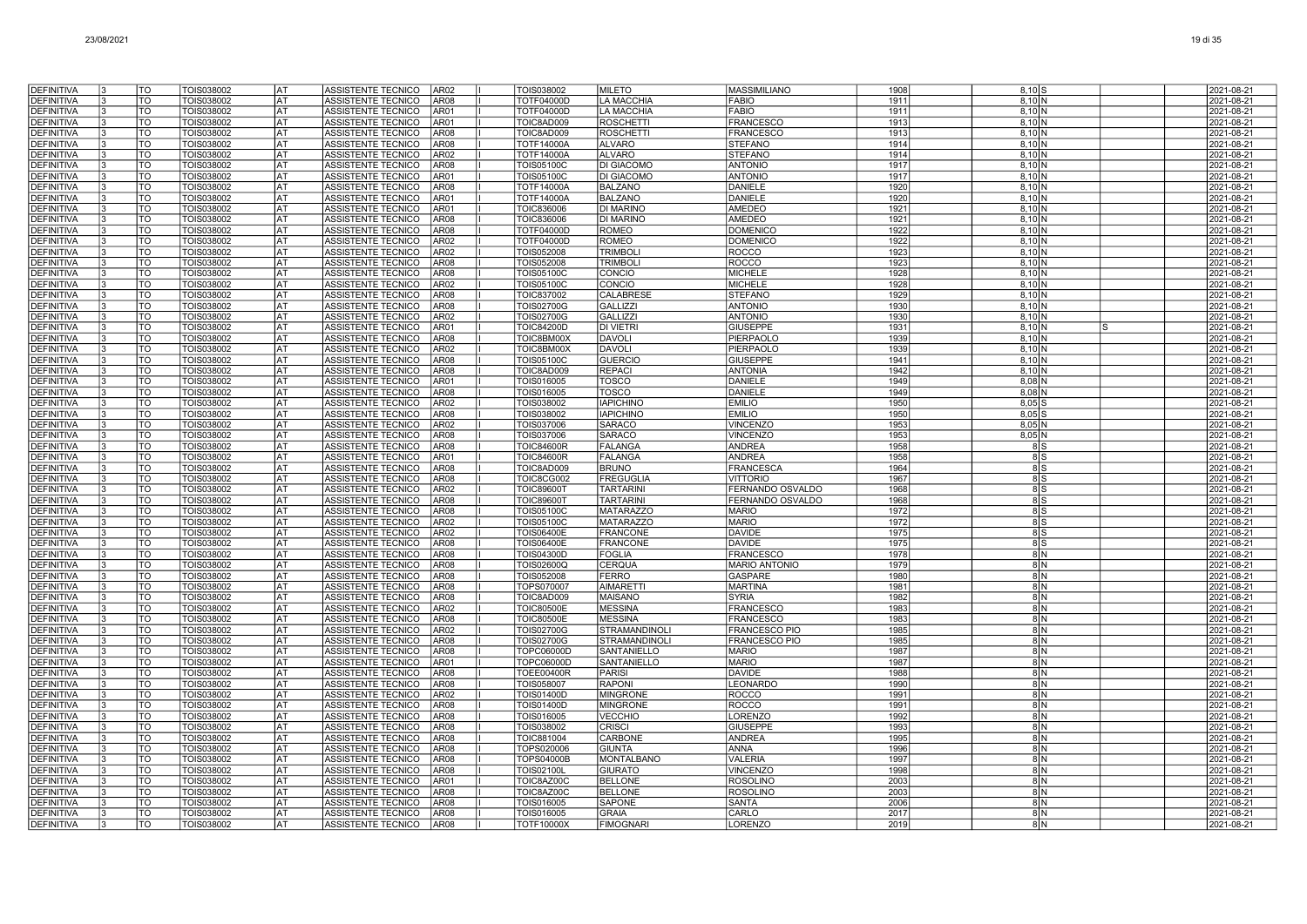| <b>DEFINITIVA</b>                      | TO                       | TOIS038002               | lat        | ASSISTENTE TECNICO<br>AR <sub>02</sub>                                                  | <b>TOTF10000X</b>               | <b>FIMOGNARI</b>                   | LORENZO                                   | 2019         |                  | 8 N |   | 2021-08-21               |
|----------------------------------------|--------------------------|--------------------------|------------|-----------------------------------------------------------------------------------------|---------------------------------|------------------------------------|-------------------------------------------|--------------|------------------|-----|---|--------------------------|
| <b>DEFINITIVA</b>                      | $\overline{\text{TO}}$   | TOIS038002               | <b>AT</b>  | AR <sub>08</sub><br>ASSISTENTE TECNICO                                                  | <b>TOIC80400P</b>               | <b>CALIGIURI</b>                   | <b>DENISE</b>                             | 2021         |                  | 8N  |   | 2021-08-21               |
| <b>DEFINITIVA</b>                      | <b>TO</b>                | TOIS038002               | lat        | ASSISTENTE TECNICO<br>AR <sub>02</sub>                                                  | <b>TOIS01400D</b>               | <b>SALVUCCI</b>                    | <b>CRISTIAN</b>                           | 2023         | 8 N              |     | D | 2021-08-21               |
| <b>DEFINITIVA</b>                      | TO                       | TOIS038002               | lat        | ASSISTENTE TECNICO<br>AR08                                                              | <b>TOIS01400D</b>               | <b>SALVUCCI</b>                    | CRISTIAN                                  | 2023         | 8 N              |     | n | 2021-08-21               |
| <b>DEFINITIVA</b>                      | TO                       | TOIS038002               | AT         | ASSISTENTE TECNICO<br>AR <sub>08</sub>                                                  | <b>TOIC84600R</b>               | <b>AZZATO</b>                      | MANUELA                                   | 2027         |                  | 8N  |   | 2021-08-21               |
| DEFINITIVA                             | TO                       | TOIS038002               | AT         | ASSISTENTE TECNICO<br>AR01                                                              | <b>TOIC86100V</b>               | <b>GREGORIO</b>                    | ANDREA                                    | 2028         | 8 N              |     |   | 2021-08-21               |
| <b>DEFINITIVA</b>                      | TO                       | TOIS038002               | AT         | ASSISTENTE TECNICO<br>AR <sub>08</sub>                                                  | <b>TOIC86100V</b>               | <b>GREGORIO</b>                    | <b>ANDREA</b>                             | 2028         | 8 N              |     |   | 2021-08-21               |
| <b>DEFINITIVA</b>                      | TO                       | TOIS038002               | lat        | ASSISTENTE TECNICO<br>AR01                                                              | <b>TOIS02700G</b>               | <b>FAGOTTI</b>                     | <b>DANIELE</b>                            | 2030         | -8 IN            |     |   | 2021-08-21               |
| DEFINITIVA                             | TO                       | TOIS038002               | lat        | <b>ASSISTENTE TECNICO</b><br>AR <sub>08</sub>                                           | <b>TOIS02700G</b>               | <b>FAGOTTI</b>                     | <b>DANIELE</b>                            | 2030         |                  | 8 N |   | 2021-08-21               |
| <b>DEFINITIVA</b>                      | TO                       | TOIS038002               | lat        | ASSISTENTE TECNICO<br>AR <sub>08</sub>                                                  | TOIS016005                      | POLOGRUTO                          | <b>CHRISTIAN</b>                          | 2031         |                  | 8N  |   | 2021-08-21               |
| <b>DEFINITIVA</b>                      | $\overline{\mathrm{TO}}$ | TOIS038002               | <b>AT</b>  | ASSISTENTE TECNICO<br>AR02                                                              | TOIS016005                      | POLOGRUTO                          | <b>CHRISTIAN</b>                          | 2031         | 8N               |     |   | 2021-08-21               |
| <b>DEFINITIVA</b>                      | TO                       | TOIS038002               | lat        | ASSISTENTE TECNICO<br>AR08                                                              | TOIC8AQ00L                      | <b>CAMUSSO</b>                     | <b>FABIO</b>                              | 2034         | 8 N              |     |   | 2021-08-21               |
| <b>DEFINITIVA</b>                      | TO                       | TOIS038002               | AT         | ASSISTENTE TECNICO<br>AR <sub>02</sub>                                                  | TOIC8AQ00L                      | <b>CAMUSSO</b>                     | <b>FABIO</b>                              | 2034         |                  | 8 N |   | 2021-08-21               |
| <b>DEFINITIVA</b>                      | TO                       | TOIS038002               | AT         | ASSISTENTE TECNICO<br>AR <sub>08</sub>                                                  | TOIC858003                      | VERDERAME                          | <b>GIUSEPPE</b>                           | 2035         |                  | 8N  |   | 2021-08-21               |
| DEFINITIVA                             | TO                       | TOIS038002               | AT         | ASSISTENTE TECNICO<br>AR01                                                              | TOIC8BJ00C                      | D'ALESSANDRO                       | <b>GIOVANNI</b>                           | 2038         | 8 N              |     |   | 2021-08-21               |
| <b>DEFINITIVA</b><br><b>DEFINITIVA</b> | TO<br>TO                 | TOIS038002<br>TOIS038002 | AT<br>AT   | ASSISTENTE TECNICO<br>AR <sub>08</sub><br>ASSISTENTE TECNICO<br>AR08                    | TOIC8BJ00C<br><b>TOPC06000D</b> | D'ALESSANDRO<br><b>FALASCO</b>     | <b>GIOVANN</b><br><b>WALTER</b>           | 2038<br>2041 | -8 IN<br>8 N     |     |   | 2021-08-21<br>2021-08-21 |
| <b>DEFINITIVA</b>                      | TO                       | TOIS038002               | AT         | ASSISTENTE TECNICO<br>AR01                                                              | <b>TOPC06000D</b>               | <b>FALASCO</b>                     | <b>WALTER</b>                             | 2041         |                  | 8 N |   | 2021-08-21               |
| <b>DEFINITIVA</b>                      | TO                       | TOIS038002               | <b>AT</b>  | <b>AR08</b><br>ASSISTENTE TECNICO                                                       | <b>TOIC87000N</b>               | <b>ESPOSITO</b>                    | <b>NICOLA</b>                             | 2045         |                  | 8N  |   | 2021-08-21               |
| <b>DEFINITIVA</b>                      | $\overline{10}$          | TOIS038002               | lat        | ASSISTENTE TECNICO<br>AR <sub>08</sub>                                                  | TOIS016005                      | <b>ISOLDI</b>                      | <b>MARCO</b>                              | 2049         | 8 N              |     |   | 2021-08-21               |
| <b>DEFINITIVA</b>                      | <b>TO</b>                | TOIS038002               | lat        | ASSISTENTE TECNICO<br>AR <sub>08</sub>                                                  | <b>TOIS04700R</b>               | <b>RUSSO</b>                       | <b>GIOVANNI</b>                           | 2052         | 8 N              |     |   | 2021-08-21               |
| <b>DEFINITIVA</b>                      | TO                       | TOIS038002               | AT         | ASSISTENTE TECNICO<br>AR <sub>02</sub>                                                  | <b>TOIS04700R</b>               | <b>RUSSO</b>                       | <b>GIOVANNI</b>                           | 2052         |                  | 8 N |   | 2021-08-21               |
| <b>DEFINITIVA</b>                      | TO                       | TOIS038002               | AT         | ASSISTENTE TECNICO<br>AR <sub>08</sub>                                                  | TOIC83400E                      | <b>CULCASI</b>                     | <b>ALBERTO</b>                            | 2054         | 8 N              |     |   | 2021-08-21               |
| <b>DEFINITIVA</b>                      | TO                       | TOIS038002               | AT         | ASSISTENTE TECNICO<br>AR01                                                              | TOIC83400E                      | <b>CULCASI</b>                     | <b>ALBERTO</b>                            | 2054         | 8 N              |     |   | 2021-08-21               |
| <b>DEFINITIVA</b>                      | TO                       | TOIS038002               | lat        | AR <sub>02</sub><br>ASSISTENTE TECNICO                                                  | TOIC8AH00L                      | VALLELONGA                         | <b>ANTONIO</b>                            | 2062         | -8 IN            |     |   | 2021-08-21               |
| <b>DEFINITIVA</b>                      | TO                       | TOIS038002               | lat        | <b>ASSISTENTE TECNICO</b><br>AR08                                                       | TOIC8AH00L                      | VALLELONGA                         | <b>ANTONIO</b>                            | 2062         |                  | 8 N |   | 2021-08-21               |
| <b>DEFINITIVA</b>                      | TO                       | TOIS038002               | l AT       | ASSISTENTE TECNICO<br>AR <sub>08</sub>                                                  | TOPS070007                      | <b>BORETTO</b>                     | CINZIA                                    | 2064         |                  | 8N  |   | 2021-08-21               |
| <b>DEFINITIVA</b>                      | <b>TO</b>                | TOIS038002               | <b>AT</b>  | ASSISTENTE TECNICO<br>AR08                                                              | TOPS340002                      | COZZA                              | <b>ELISABETTA</b>                         | 2067         | 8N               |     |   | 2021-08-21               |
| <b>DEFINITIVA</b>                      | TO                       | TOIS038002               | lat        | ASSISTENTE TECNICO<br>AR <sub>02</sub>                                                  | TOIS044009                      | GALLO                              | <b>MAURIZIO</b>                           | 2068         | 8 N              |     |   | 2021-08-21               |
| <b>DEFINITIVA</b>                      | TO                       | TOIS038002               | AT         | ASSISTENTE TECNICO<br>AR08                                                              | TOIS044009                      | GALLO                              | <b>MAURIZIO</b>                           | 2068         |                  | 8N  |   | 2021-08-21               |
| <b>DEFINITIVA</b>                      | TO                       | TOIS038002               | AT         | ASSISTENTE TECNICO<br>AR01                                                              | TOIC843009                      | <b>MERINO GUILLEN</b>              | <b>MARIA MAGDALENA</b>                    | 2069         |                  | 8 N |   | 2021-08-21               |
| DEFINITIVA                             | TO                       | TOIS038002               | AT         | ASSISTENTE TECNICO<br>AR08                                                              | <b>TOIC843009</b>               | <b>MERINO GUILLEN</b>              | MARIA MAGDALENA                           | 2069         | 8 N              |     |   | 2021-08-21               |
| <b>DEFINITIVA</b>                      | TO                       | TOIS038002               | AT         | ASSISTENTE TECNICO<br><b>AR08</b>                                                       | TOIC8BJ00C                      | <b>MALPASSO</b>                    | <b>ANNA MARIA</b>                         | 2071         | 8 N              |     |   | 2021-08-21               |
| <b>DEFINITIVA</b>                      | TO                       | TOIS038002               | AT         | ASSISTENTE TECNICO<br>AR08                                                              | <b>TOIS04700R</b>               | <b>COSIMINI</b>                    | <b>VALERIO</b>                            | 2072         | 7,95 S           |     |   | 2021-08-21               |
| <b>DEFINITIVA</b>                      | TO<br>TO                 | TOIS038002               | AT<br>l AT | ASSISTENTE TECNICO<br>AR02<br>AR <sub>08</sub>                                          | <b>TOIS04700R</b>               | <b>COSIMINI</b><br><b>GIOSEFFI</b> | <b>VALERIO</b>                            | 2072         | $7,95$ S         |     |   | 2021-08-21               |
| <b>DEFINITIVA</b><br><b>DEFINITIVA</b> | TO                       | TOIS038002<br>TOIS038002 | <b>AT</b>  | ASSISTENTE TECNICO<br>ASSISTENTE TECNICO<br>AR <sub>08</sub>                            | TOPS070007<br><b>TOIC89700N</b> | CASCONE                            | <b>ENRICO</b><br><b>SARA</b>              | 2073<br>2075 | 7,95 N<br>7,95 N |     |   | 2021-08-21<br>2021-08-21 |
| <b>DEFINITIVA</b>                      | <b>TO</b>                | TOIS038002               | <b>AT</b>  | AR <sub>08</sub><br>ASSISTENTE TECNICO                                                  | TOIS008006                      | LAURO                              | <b>GIOVANNI</b>                           | 2076         | 7,95 N           |     |   | 2021-08-21               |
| <b>DEFINITIVA</b>                      | TO                       | TOIS038002               | AT         | ASSISTENTE TECNICO<br>AR <sub>08</sub>                                                  | TOTD050001                      | CALAUTTI                           | COSIMO                                    | 2079         | $7.93$ S         |     |   | 2021-08-21               |
| <b>DEFINITIVA</b>                      | TO                       | TOIS038002               | AT         | ASSISTENTE TECNICO<br>AR <sub>02</sub>                                                  | <b>TOTD05000T</b>               | CALAUTTI                           | COSIMO                                    | 2079         | $7,93$ $S$       |     |   | 2021-08-21               |
| <b>DEFINITIVA</b>                      | $\overline{\mathrm{TO}}$ | TOIS038002               | AT         | ASSISTENTE TECNICO<br>AR <sub>08</sub>                                                  | TOIS01400D                      | <b>BELLI</b>                       | <b>MASSIMILIANO</b>                       | 2082         | $7,93$ S         |     | D | 2021-08-21               |
| <b>DEFINITIVA</b>                      | TO                       | TOIS038002               | AT         | ASSISTENTE TECNICO<br>AR <sub>02</sub>                                                  | <b>TOIS01400D</b>               | <b>BELLI</b>                       | <b>MASSIMILIANO</b>                       | 2082         | $7,93$ S         |     |   | 2021-08-21               |
| <b>DEFINITIVA</b>                      | TO                       | TOIS038002               | lat        | ASSISTENTE TECNICO<br>AR <sub>08</sub>                                                  | <b>TOIS04700R</b>               | <b>TUFANO</b>                      | DARIO SALVATORE EFRAIM                    | 2083         | 7,93 N           |     |   | 2021-08-21               |
| <b>DEFINITIVA</b>                      | TO                       | TOIS038002               | lat        | <b>ASSISTENTE TECNICO</b><br>AR <sub>02</sub>                                           | TOIC837002                      | <b>ALTIERI</b>                     | LEONARDO                                  | 2084         | 7,93 N           |     |   | 2021-08-21               |
| <b>DEFINITIVA</b>                      | TO                       | TOIS038002               | lat        | ASSISTENTE TECNICO<br>AR <sub>08</sub>                                                  | TOIC837002                      | <b>ALTIERI</b>                     | LEONARDO                                  | 2084         | 7,93 N           |     |   | 2021-08-21               |
| <b>DEFINITIVA</b>                      | TO                       | TOIS038002               | <b>AT</b>  | ASSISTENTE TECNICO<br>AR08                                                              | TOIS016005                      | <b>FERIOLI</b>                     | CLAUDIO MASSIMO                           | 2086         | $7,93$ N         |     |   | 2021-08-21               |
| <b>DEFINITIVA</b>                      | TO                       | TOIS038002               | <b>AT</b>  | ASSISTENTE TECNICO<br>AR <sub>02</sub>                                                  | TOIC881004                      | CARBONE                            | <b>ANTONIO</b>                            | 2087         | 7,93 N           |     |   | 2021-08-21               |
| <b>DEFINITIVA</b>                      | TO                       | TOIS038002               | AT         | ASSISTENTE TECNICO<br>AR08                                                              | <b>TOIC881004</b>               | CARBONE                            | <b>ANTONIO</b>                            | 2087         | $7.93$ N         |     |   | 2021-08-21               |
| DEFINITIVA                             | TO                       | TOIS038002               | AT         | ASSISTENTE TECNICO<br>AR08                                                              | TOIC8B2008                      | <b>TEDESCO</b>                     | CARMELO                                   | 2093         | $7,90$ S         |     |   | 2021-08-21               |
| <b>DEFINITIVA</b>                      | TO                       | TOIS038002               | AT         | ASSISTENTE TECNICO<br>AR <sub>08</sub>                                                  | TOIS032003                      | <b>DILEMA</b>                      | SARA                                      | 2094         | $7,90$ $S$       |     |   | 2021-08-21               |
| <b>DEFINITIVA</b>                      | TO                       | TOIS038002               | AT         | ASSISTENTE TECNICO<br>AR02                                                              | TOIS032003                      | <b>DILEMA</b>                      | <b>SARA</b>                               | 2094         | 7.90 S           |     |   | 2021-08-21               |
| <b>DEFINITIVA</b><br><b>DEFINITIVA</b> | TO<br>TO                 | TOIS038002<br>TOIS038002 | AT<br>AT   | ASSISTENTE TECNICO<br>AR <sub>02</sub><br><b>ASSISTENTE TECNICO</b><br>AR <sub>08</sub> | TOSL020003<br>TOSL020003        | <b>IANNETT</b><br><b>IANNETTI</b>  | <b>GIOVANNI DANILO</b><br>GIOVANNI DANILO | 2096<br>2096 | 7,90 S<br>7.90 S |     |   | 2021-08-21<br>2021-08-21 |
| <b>DEFINITIVA</b>                      | TO                       | TOIS038002               | lat        | ASSISTENTE TECNICO<br><b>AR08</b>                                                       | <b>TOIS05100C</b>               | LINSALATA                          | CARMINE                                   | 2099         | $7,90$ S         |     |   | 2021-08-21               |
| <b>DEFINITIVA</b>                      | $\overline{\mathrm{TO}}$ | TOIS038002               | AT         | ASSISTENTE TECNICO<br>AR <sub>08</sub>                                                  | <b>TOIC895002</b>               | <b>FAIELLO</b>                     | LUCA                                      | 2101         | 7,90 N           |     |   | 2021-08-21               |
| <b>DEFINITIVA</b>                      | TO                       | TOIS038002               | lat        | ASSISTENTE TECNICO<br>AR <sub>02</sub>                                                  | <b>TOIC895002</b>               | <b>FAIELLO</b>                     | <b>LUCA</b>                               | 2101         | 7,90 N           |     |   | 2021-08-21               |
| <b>DEFINITIVA</b>                      | TO                       | TOIS038002               | AT         | ASSISTENTE TECNICO<br>AR <sub>08</sub>                                                  | TOIS038002                      | SPINELLI                           | <b>FABIO</b>                              | 2103         | 7.90 N           |     |   | 2021-08-21               |
| <b>DEFINITIVA</b>                      | TO                       | TOIS038002               | AT         | AR <sub>02</sub><br>ASSISTENTE TECNICO                                                  | TOIS038002                      | <b>SPINELL</b>                     | <b>FABIO</b>                              | 2103         | 7,90 N           |     |   | 2021-08-21               |
| <b>DEFINITIVA</b>                      | TO                       | TOIS038002               | lat        | ASSISTENTE TECNICO<br>AR <sub>08</sub>                                                  | TOIS044009                      | <b>ARENA</b>                       | SALVATORE                                 | 2105         | 7,90 N           |     |   | 2021-08-21               |
| <b>DEFINITIVA</b>                      | TO                       | TOIS038002               | AT         | AR <sub>02</sub><br>ASSISTENTE TECNICO                                                  | TOIS044009                      | <b>ARENA</b>                       | SALVATORE                                 | 2105         | 7,90 N           |     |   | 2021-08-21               |
| <b>DEFINITIVA</b>                      | TO                       | TOIS038002               | IAT        | ASSISTENTE TECNICO<br>AR <sub>08</sub>                                                  | <b>TOIS01900L</b>               | <b>FAVATA</b>                      | PAOLO                                     | 2107         | 7,90 N           |     |   | 2021-08-21               |
| <b>DEFINITIVA</b>                      | TO                       | TOIS038002               | l AT       | <b>ASSISTENTE TECNICO</b><br>AR <sub>01</sub>                                           | <b>TOIS01900L</b>               | <b>FAVATA</b>                      | PAOLO                                     | 2107         | 7.90 N           |     |   | 2021-08-21               |
| <b>DEFINITIVA</b>                      | TO                       | TOIS038002               | lat        | ASSISTENTE TECNICO<br>AR08                                                              | <b>TOIS05400X</b>               | PAGLIA                             | <b>GABRIELE MARIA</b>                     | 2113         | 7,90 N           |     |   | 2021-08-21               |
| <b>DEFINITIVA</b>                      | TO                       | TOIS038002               | <b>AT</b>  | ASSISTENTE TECNICO<br>AR02                                                              | <b>TOIS05400X</b>               | <b>PAGLIA</b>                      | <b>GABRIELE MARIA</b>                     | 2113         | 7,90 N           |     |   | 2021-08-21               |
| <b>DEFINITIVA</b>                      | TO                       | TOIS038002               | AT         | ASSISTENTE TECNICO<br>AR08                                                              | TOEE137001                      | MAZZOTTA                           | <b>DARIO</b>                              | 2114         | 7.90 N           |     |   | 2021-08-21               |
| <b>DEFINITIVA</b>                      | TO                       | TOIS038002               | AT         | ASSISTENTE TECNICO<br>AR <sub>08</sub>                                                  | <b>TOIS01400D</b>               | <b>SOTIRA</b>                      | <b>PAOLA</b>                              | 2117         | 7.90 N           |     |   | 2021-08-21               |
| <b>DEFINITIVA</b>                      | TO                       | TOIS038002               | AT         | ASSISTENTE TECNICO<br>AR08                                                              | <b>TOIS04100T</b>               | <b>CLEMENTE</b>                    | <b>ROSARIA</b>                            | 2120         | 7,90 N           |     |   | 2021-08-21               |
| <b>DEFINITIVA</b>                      | TO                       | TOIS038002               | AT         | ASSISTENTE TECNICO<br>AR <sub>08</sub>                                                  | TOPS120003                      | <b>REA</b>                         | <b>FLIA</b>                               | 2122         | 7,90N            |     |   | 2021-08-21               |
| <b>DEFINITIVA</b>                      | TO                       | TOIS038002               | AT         | ASSISTENTE TECNICO<br>AR <sub>08</sub>                                                  | TOIC8AD009                      | COLACI                             | <b>CHRISTIAN</b>                          | 2124         | 7,90 N           |     |   | 2021-08-21               |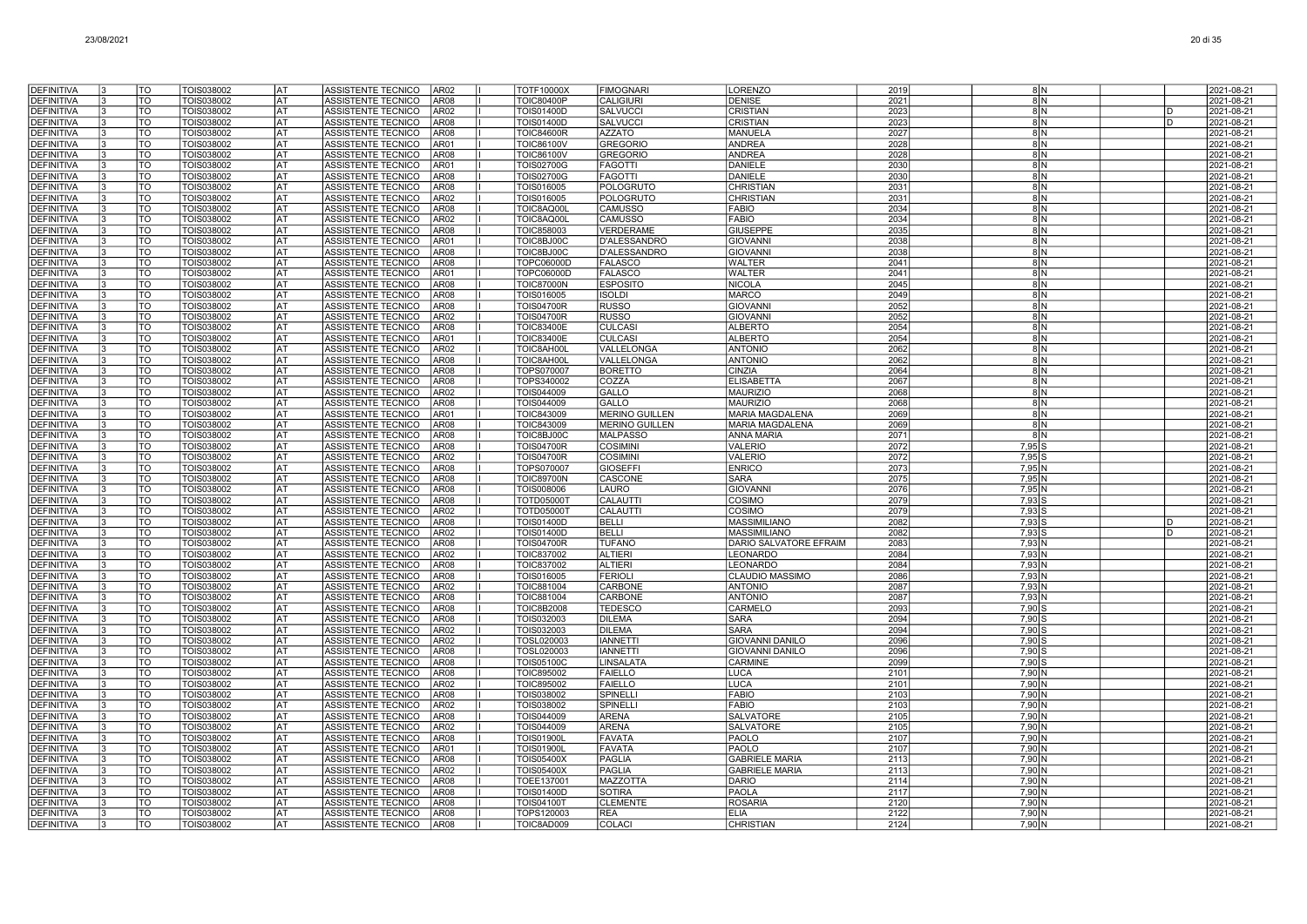| DEFINITIVA                             |    | TO                     | TOIS038002               | <b>AT</b>        | ASSISTENTE TECNICO                              | AR08                | <b>TOIS03600A</b>                      | <b>GARIGLIO</b>                        | <b>MARCO</b>                       | 2125         | 7,90 N             | 2021-08-21               |
|----------------------------------------|----|------------------------|--------------------------|------------------|-------------------------------------------------|---------------------|----------------------------------------|----------------------------------------|------------------------------------|--------------|--------------------|--------------------------|
| <b>DEFINITIVA</b>                      |    | $\overline{10}$        | TOIS038002               | AT               | ASSISTENTE TECNICO                              | AR <sub>01</sub>    | <b>TOIS04900C</b>                      | PASSARO                                | <b>ROBERTO</b>                     | 2128         | 7,90 N             | 2021-08-21               |
| <b>DEFINITIVA</b>                      |    | <b>TO</b>              | TOIS038002               | lat              | <b>ASSISTENTE TECNICO</b>                       | AR <sub>02</sub>    | <b>TOIS04900C</b>                      | PASSARO                                | <b>ROBERTO</b>                     | 2128         | 7.90 N             | 2021-08-21               |
| <b>DEFINITIVA</b>                      |    | <b>TO</b>              | TOIS038002               | IAT              | ASSISTENTE TECNICO                              | AR <sub>08</sub>    | <b>TOIS04900C</b>                      | PASSARO                                | <b>ROBERTO</b>                     | 2128         | 7,90 N             | 2021-08-21               |
| <b>DEFINITIVA</b>                      |    | TO                     | TOIS038002               | AT               | ASSISTENTE TECNICO                              | AR <sub>02</sub>    | TOIC8AE005                             | VASSALLO TODARO                        | CARMELO                            | 2130         | 7,87 S             | 2021-08-21<br>ΙV         |
| <b>DEFINITIVA</b>                      |    | TO                     | TOIS038002               | lat              | ASSISTENTE TECNICO                              | AR08                | TOIC8AE005                             | VASSALLO TODARO                        | CARMELO                            | 2130         | 7,87 S             | 2021-08-21<br>IV.        |
| <b>DEFINITIVA</b>                      |    | <b>TO</b>              | TOIS038002               | lat              | ASSISTENTE TECNICO                              | AR08                | <b>TOTF14000A</b>                      | <b>CATILLO</b>                         | <b>MORGAN</b>                      | 2133         | 7,85 N             | 2021-08-21               |
| <b>DEFINITIVA</b>                      |    | <b>TO</b>              | TOIS038002               | lat              | ASSISTENTE TECNICO                              | AR02                | <b>TOTF14000A</b>                      | CATILLO                                | <b>MORGAN</b>                      | 2133         | 7,85 N             | 2021-08-21               |
| <b>DEFINITIVA</b>                      |    | <b>TO</b>              | TOIS038002               | <b>AT</b>        | ASSISTENTE TECNICO                              | AR08                | <b>TOIS03600A</b>                      | VETRO'                                 | <b>MARILISA</b>                    | 2135         | $7,83$ N           | 2021-08-21               |
| DEFINITIVA                             |    | TO                     | TOIS038002               | <b>AT</b>        | ASSISTENTE TECNICO                              | AR08                | TOIC8AD009                             | <b>CILLO</b>                           | <b>DONATO</b>                      | 2136         | 7,83 N             | 2021-08-21               |
| <b>DEFINITIVA</b>                      |    | TO                     | TOIS038002               | l AT             | ASSISTENTE TECNICO                              | AR01                | TOIC8AD009                             | <b>CILLO</b>                           | <b>DONATO</b>                      | 2136         | 7,83 N             | 2021-08-21               |
| <b>DEFINITIVA</b>                      |    | <b>TO</b>              | TOIS038002               | AT               | ASSISTENTE TECNICO                              | AR08                | <b>FOIC8BM00X</b>                      | <b>SIRICA</b>                          | <b>GAETANO</b>                     | 2137         | $7,80$ S           | 2021-08-21               |
| <b>DEFINITIVA</b><br><b>DEFINITIVA</b> | 13 | TO<br>TO               | TOIS038002<br>TOIS038002 | AT<br>AT         | <b>ASSISTENTE TECNICO</b><br>ASSISTENTE TECNICO | AR08<br>AR02        | <b>TOTF14000A</b><br><b>TOTF14000A</b> | <b>ROSACE</b><br><b>ROSACE</b>         | FRANCESCC<br><b>FRANCESCO</b>      | 2140<br>2140 | $7,80$ S<br>7,80 S | 2021-08-21<br>2021-08-21 |
| <b>DEFINITIVA</b>                      | 13 | TO                     | TOIS038002               | AT               | ASSISTENTE TECNICO                              | AR08                | TOIS016005                             | <b>SAMMARTINO</b>                      | <b>ALESSANDRO</b>                  | 2147         | 7,80 N             | 2021-08-21               |
| <b>DEFINITIVA</b>                      |    | <b>TO</b>              | TOIS038002               | AT               | ASSISTENTE TECNICO                              | AR02                | TOIS061003                             | MONACO                                 | <b>CATERINA</b>                    | 2153         | 7,80 N             | 2021-08-21               |
| DEFINITIVA                             |    | <b>TO</b>              | TOIS038002               | lat              | ASSISTENTE TECNICO                              | <b>AR08</b>         | TOIS061003                             | MONACO                                 | <b>CATERINA</b>                    | 2153         | 7,80 N             | 2021-08-21               |
| <b>DEFINITIVA</b>                      |    | $\overline{10}$        | TOIS038002               | lat              | ASSISTENTE TECNICO                              | AR08                | TOPS070007                             | <b>ESPOSITO</b>                        | <b>ALESSIA</b>                     | 2158         | 7,80 N             | 2021-08-21               |
| <b>DEFINITIVA</b>                      |    | lto                    | TOIS038002               | lat              | ASSISTENTE TECNICO                              | AR <sub>02</sub>    | <b>TOIS066006</b>                      | PICCIRILLO                             | <b>ANTONIO</b>                     | 2159         | 7,80 N             | 2021-08-21               |
| <b>DEFINITIVA</b>                      |    | <b>TO</b>              | TOIS038002               | lat              | <b>ASSISTENTE TECNICO</b>                       | AR <sub>08</sub>    | TOIS066006                             | PICCIRILLO                             | <b>ANTONIO</b>                     | 2159         | 7.80 N             | 2021-08-21               |
| <b>DEFINITIVA</b>                      |    | <b>TO</b>              | TOIS038002               | AT               | ASSISTENTE TECNICO                              | AR <sub>08</sub>    | <b>TOIC8B100C</b>                      | <b>ZOCCO</b>                           | <b>MARICA</b>                      | 2160         | 7,80 N             | 2021-08-21               |
| <b>DEFINITIVA</b>                      |    | <b>TO</b>              | TOIS038002               | lat              | ASSISTENTE TECNICO                              | AR08                | <b>FOIS01400D</b>                      | GRECO                                  | <b>GIUSEPPE</b>                    | 2162         | 7,80 N             | 2021-08-21               |
| <b>DEFINITIVA</b>                      |    | TO                     | TOIS038002               | AT               | ASSISTENTE TECNICO                              | AR01                | <b>TOIS01400D</b>                      | GRECO                                  | <b>GIUSEPPE</b>                    | 2162         | 7,80 N             | 2021-08-21               |
| <b>DEFINITIVA</b>                      |    | TO                     | TOIS038002               | lat              | ASSISTENTE TECNICO                              | AR02                | <b>TOIC82000L</b>                      | <b>COMMISSO</b>                        | <b>MARCO</b>                       | 2163         | 7,80 N             | 2021-08-21               |
| <b>DEFINITIVA</b>                      |    | TO                     | TOIS038002               | lat              | <b>ASSISTENTE TECNICO</b>                       | AR08                | <b>TOIC82000</b>                       | <b>COMMISSO</b>                        | <b>MARCO</b>                       | 2163         | 7,80 N             | 2021-08-21               |
| DEFINITIVA                             |    | <b>TO</b>              | TOIS038002               | <b>AT</b>        | ASSISTENTE TECNICO                              | AR02                | TOIS04900C                             | <b>BRUSCA</b>                          | <b>ANTONIC</b>                     | 2166         | 7,80 N             | 2021-08-21               |
| <b>DEFINITIVA</b>                      |    | <b>TO</b>              | TOIS038002               | <b>AT</b>        | ASSISTENTE TECNICO                              | AR08                | <b>TOIS04900C</b>                      | <b>BRUSCA</b>                          | <b>ANTONIO</b>                     | 2166         | 7,80 N             | 2021-08-21               |
| <b>DEFINITIVA</b><br>DEFINITIVA        |    | lto<br><b>TO</b>       | TOIS038002<br>TOIS038002 | lat<br>AT        | ASSISTENTE TECNICO<br><b>ASSISTENTE TECNICO</b> | AR02<br>AR08        | <b>TOIS05100C</b><br><b>TOIS05100C</b> | <b>RUGGIERI</b><br><b>RUGGIERI</b>     | <b>ROCCO</b><br><b>ROCCO</b>       | 2169<br>2169 | 7,80 N<br>7.80 N   | 2021-08-21<br>2021-08-21 |
| <b>DEFINITIVA</b>                      |    | <b>TO</b>              | TOIS038002               | AT               | ASSISTENTE TECNICO                              | AR02                | <b>TOIS06400E</b>                      | <b>DETTOLI</b>                         | <b>GIOVANN</b>                     | 2170         | 7,80 N             | 2021-08-21               |
| <b>DEFINITIVA</b>                      |    | TO                     | TOIS038002               | AT               | ASSISTENTE TECNICO                              | AR01                | <b>TOIS06400E</b>                      | <b>DETTOLI</b>                         | <b>GIOVANN</b>                     | 2170         | 7,80 N             | 2021-08-21               |
| <b>DEFINITIVA</b>                      |    | <b>TO</b>              | TOIS038002               | AT               | <b>ASSISTENTE TECNICO</b>                       | AR08                | <b>TOIS06400E</b>                      | DETTOLI                                | <b>GIOVANN</b>                     | 2170         | 7,80 N             | 2021-08-21               |
| <b>DEFINITIVA</b>                      |    | TO                     | TOIS038002               | lat              | ASSISTENTE TECNICO                              | AR08                | TOIC8BN00Q                             | <b>BELLINVIA</b>                       | <b>ANDREA</b>                      | 2171         | 7,80 N             | 2021-08-21               |
| <b>DEFINITIVA</b>                      | IЗ | <b>TO</b>              | TOIS038002               | AT               | ASSISTENTE TECNICO                              | AR02                | TOIS038002                             | <b>PELUSO</b>                          | <b>NICOLA</b>                      | 2172         | 7,80 N             | 2021-08-21               |
| DEFINITIVA                             |    | <b>TO</b>              | TOIS038002               | <b>AT</b>        | ASSISTENTE TECNICO                              | <b>AR08</b>         | TOIS038002                             | PELUSO                                 | <b>NICOLA</b>                      | 2172         | 7,80 N             | 2021-08-21               |
| <b>DEFINITIVA</b>                      |    | lto                    | TOIS038002               | <b>AT</b>        | ASSISTENTE TECNICO                              | AR <sub>02</sub>    | <b>TOIC886007</b>                      | <b>STABILE</b>                         | <b>LUCA</b>                        | 2178         | 7,80 N             | 2021-08-21               |
| <b>DEFINITIVA</b>                      |    | TO                     | TOIS038002               | AT               | <b>ASSISTENTE TECNICO</b>                       | AR <sub>08</sub>    | <b>TOIC886007</b>                      | <b>STABILE</b>                         | <b>LUCA</b>                        | 2178         | 7,80 N             | 2021-08-21               |
| <b>DEFINITIVA</b>                      |    | <b>TO</b>              | TOIS038002               | lat              | <b>ASSISTENTE TECNICO</b>                       | AR <sub>08</sub>    | <b>TOIC84200D</b>                      | LONGHI                                 | <b>ANGELICA</b>                    | 2183         | 7.80 N             | 2021-08-21               |
| <b>DEFINITIVA</b>                      |    | <b>TO</b>              | TOIS038002               | l AT             | ASSISTENTE TECNICO                              | AR08                | <b>TOMM32300Q</b>                      | <b>FERRI</b>                           | <b>FABIO</b>                       | 2184         | 7,80 N             | 2021-08-21               |
| <b>DEFINITIVA</b>                      |    | TO                     | TOIS038002               | IAT              | <b>ASSISTENTE TECNICO</b>                       | AR08                | <b>TOIC81800L</b>                      | <b>BLASI</b>                           | <b>AURELIC</b>                     | 2185         | 7,80 N             | 2021-08-21               |
| <b>DEFINITIVA</b>                      |    | <b>TO</b>              | TOIS038002               | lat              | <b>ASSISTENTE TECNICO</b>                       | AR02                | <b>TOIC89600T</b>                      | <b>GIARRAFFA</b>                       | LETIZIA                            | 2187         | 7,80 N             | 2021-08-21               |
| <b>DEFINITIVA</b>                      |    | <b>TO</b><br><b>TO</b> | TOIS038002               | lat              | ASSISTENTE TECNICO                              | AR08                | <b>TOIC89600T</b>                      | <b>GIARRAFFA</b>                       | LETIZIA                            | 2187         | 7.80 N             | 2021-08-21               |
| <b>DEFINITIVA</b><br>DEFINITIVA        |    | <b>TO</b>              | TOIS038002<br>TOIS038002 | lat<br><b>AT</b> | <b>ASSISTENTE TECNICO</b><br>ASSISTENTE TECNICO | AR08<br><b>AR02</b> | TOIC8AH00L<br>TOIC8AH00L               | <b>MERCADANTE</b><br><b>MERCADANTE</b> | <b>MONICA</b><br><b>MONICA</b>     | 2188<br>2188 | 7,80 N<br>7,80 N   | 2021-08-21<br>2021-08-21 |
| DEFINITIVA                             |    | <b>TO</b>              | TOIS038002               | lat              | ASSISTENTE TECNICO                              | AR08                | <b>TOVC01000Q</b>                      | <b>D'AGATI</b>                         | <b>DESIREE</b>                     | 2189         | 7,80 N             | 2021-08-21               |
| <b>DEFINITIVA</b>                      |    | <b>TO</b>              | TOIS038002               | lat              | ASSISTENTE TECNICO                              | AR02                | <b>TOTF10000X</b>                      | <b>GIULIANO</b>                        | <b>ROSARIO</b>                     | 2195         | 7,80 N             | 2021-08-21               |
| <b>DEFINITIVA</b>                      |    | <b>TO</b>              | TOIS038002               | lat              | ASSISTENTE TECNICO                              | AR08                | TOTF10000X                             | <b>GIULIANO</b>                        | <b>ROSARIO</b>                     | 2195         | 7.80 N             | 2021-08-21               |
| <b>DEFINITIVA</b>                      |    | <b>TO</b>              | TOIS038002               | AT               | ASSISTENTE TECNICO                              | AR08                | TOIC8A700R                             | <b>GENOVESE</b>                        | DOMENICA CARMELA                   | 2198         | 7,77 S             | 2021-08-21               |
| <b>DEFINITIVA</b>                      | 13 | TO                     | TOIS038002               | AT               | ASSISTENTE TECNICO                              | AR02                | TOIC8A700R                             | <b>GENOVESE</b>                        | <b>DOMENICA CARMELA</b>            | 2198         | 7,77 S             | 2021-08-21               |
| <b>DEFINITIVA</b>                      | 13 | TO                     | TOIS038002               | AT               | ASSISTENTE TECNICO                              | AR02                | <b>TOTF14000A</b>                      | PERRI                                  | <b>GAETANO GIUSEPPE</b>            | 2201         | $7.75$ S           | 2021-08-21               |
| <b>DEFINITIVA</b>                      |    | <b>TO</b>              | TOIS038002               | lat              | ASSISTENTE TECNICO                              | AR08                | <b>TOTF14000A</b>                      | PERRI                                  | <b>GAETANO GIUSEPPE</b>            | 2201         | $7,75$ S           | 2021-08-21               |
| <b>DEFINITIVA</b>                      | I٩ | $\overline{10}$        | TOIS038002               | lat              | ASSISTENTE TECNICO                              | AR08                | TOIC8BN00Q                             | PIACENZA                               | <b>ANNA</b>                        | 2202         | 7,70 S             | 2021-08-21               |
| <b>DEFINITIVA</b>                      |    | <b>TO</b>              | TOIS038002               | <b>AT</b>        | ASSISTENTE TECNICO                              | <b>AR02</b>         | TOIC8BN00Q                             | PIACENZA                               | <b>ANNA</b>                        | 2202         | $7,70$ S           | 2021-08-21               |
| <b>DEFINITIVA</b>                      |    | <b>TO</b>              | TOIS038002               | <b>AT</b>        | ASSISTENTE TECNICO                              | AR <sub>08</sub>    | TOIC8BJ00C                             | FERRARO                                | <b>CLOTILDE ELISABETTA</b>         | 2203         | 7,70 S             | 2021-08-21               |
| <b>DEFINITIVA</b>                      |    | <b>TO</b>              | TOIS038002               | <b>AT</b>        | ASSISTENTE TECNICO                              | AR <sub>08</sub>    | <b>TOIC86900D</b>                      | CAPOZZOLI                              | <b>GIANLUIGI</b>                   | 2207         | 7,70 S             | 2021-08-21               |
| <b>DEFINITIVA</b>                      |    | <b>TO</b><br><b>TO</b> | TOIS038002               | lat<br>IAT       | <b>ASSISTENTE TECNICO</b>                       | AR <sub>02</sub>    | TOIC86900D                             | CAPOZZOLI                              | <b>GIANLUIGI</b>                   | 2207         | 7.70 S             | 2021-08-21               |
| <b>DEFINITIVA</b><br><b>DEFINITIVA</b> |    | TO                     | TOIS038002<br>TOIS038002 | AT               | ASSISTENTE TECNICO<br><b>ASSISTENTE TECNICO</b> | AR08<br>AR02        | <b>FOTF10000X</b><br>TOTF10000X        | NAPOLETANO<br>NAPOLETANO               | <b>VINCENZO</b><br><b>VINCENZO</b> | 2208<br>2208 | 7,70 N<br>7,70 N   | 2021-08-21<br>2021-08-21 |
| <b>DEFINITIVA</b>                      |    | TO                     | TOIS038002               | lat              | ASSISTENTE TECNICO                              | AR08                | <b>TOIC845001</b>                      | <b>MARAFIOTI</b>                       | <b>ANTONIO</b>                     | 2210         | 7,70 N             | 2021-08-21               |
| <b>DEFINITIVA</b>                      | IЗ | <b>TO</b>              | TOIS038002               | lat              | ASSISTENTE TECNICO                              | AR08                | <b>TOIC858003</b>                      | <b>MONDIN</b>                          | <b>ANDREA</b>                      | 2211         | 7.70 N             | 2021-08-21               |
| <b>DEFINITIVA</b>                      | I٩ | <b>TO</b>              | TOIS038002               | lat              | ASSISTENTE TECNICO                              | AR08                | <b>TOIC83500A</b>                      | <b>TRADITO</b>                         | <b>ANNALISA</b>                    | 2212         | 7,70 N             | 2021-08-21               |
| <b>DEFINITIVA</b>                      |    | <b>TO</b>              | TOIS038002               | <b>AT</b>        | <b>ASSISTENTE TECNICO</b>                       | <b>AR08</b>         | <b>TOIC84700L</b>                      | <b>CAYRE</b>                           | <b>KATIA</b>                       | 2218         | 7,70 N             | 2021-08-21               |
| DEFINITIVA                             |    | <b>TO</b>              | TOIS038002               | <b>AT</b>        | ASSISTENTE TECNICO                              | AR02                | <b>TOIC84700L</b>                      | <b>CAYRE</b>                           | <b>KATIA</b>                       | 2218         | 7,70 N             | 2021-08-21               |
| DEFINITIVA                             |    | <b>TO</b>              | TOIS038002               | AT               | ASSISTENTE TECNICO                              | AR08                | <b>TOIC81900C</b>                      | SANTONOCITO                            | <b>NICOLA</b>                      | 2221         | 7,70 N             | 2021-08-21               |
| <b>DEFINITIVA</b>                      |    | TO                     | TOIS038002               | AT               | ASSISTENTE TECNICO                              | AR08                | <b>FOTD090008</b>                      | PAGLIARULO                             | FRANCESCO AMATO                    | 2223         | 7,70 N             | 2021-08-21               |
| DEFINITIVA                             |    | TO                     | TOIS038002               | AT               | ASSISTENTE TECNICO                              | AR02                | FOTD090008                             | PAGLIARULO                             | FRANCESCO AMATO                    | 2223         | 7,70 N             | 2021-08-21               |
| DEFINITIVA                             |    | TO                     | TOIS038002               | AT               | ASSISTENTE TECNICO                              | AR08                | TOIS044009                             | <b>OLIVO</b>                           | <b>SIMONE</b>                      | 2224         | 7,70 N             | 2021-08-21               |
| <b>DEFINITIVA</b>                      |    | TO                     | TOIS038002               | AT               | ASSISTENTE TECNICO                              | AR <sub>02</sub>    | TOIS044009                             | <b>OLIVO</b>                           | <b>SIMONE</b>                      | 2224         | 7,70 N             | 2021-08-21               |
| DEFINITIVA                             | 13 | <b>TO</b>              | TOIS038002               | lat              | ASSISTENTE TECNICO                              | AR <sub>08</sub>    | <b>TOPS04000B</b>                      | <b>GARGIONE</b>                        | UGO                                | 2225         | 7.70 N             | 2021-08-21               |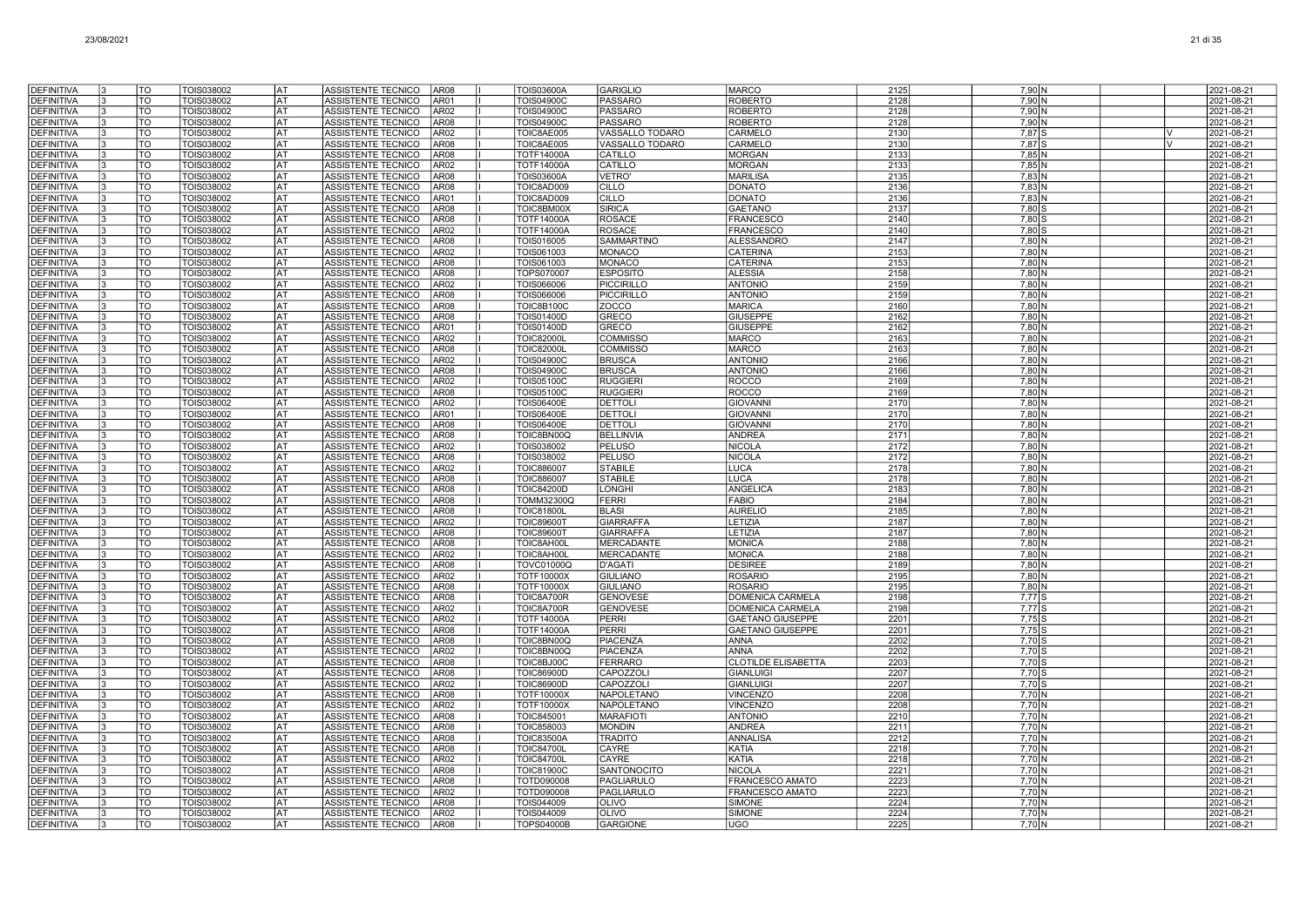| <b>DEFINITIVA</b>                      | TO                     | TOIS038002               | lat             | ASSISTENTE TECNICO<br><b>AR08</b>                        | <b>TOIS03400P</b>                      | <b>MORENA</b>                       | <b>VINCENZO</b>                    | 2226         | $7,70$ N           | 2021-08-21               |
|----------------------------------------|------------------------|--------------------------|-----------------|----------------------------------------------------------|----------------------------------------|-------------------------------------|------------------------------------|--------------|--------------------|--------------------------|
| <b>DEFINITIVA</b>                      | <b>TO</b>              | <b>TOIS038002</b>        | <b>AT</b>       | AR01<br>ASSISTENTE TECNICO                               | <b>TOIS03400P</b>                      | <b>MORENA</b>                       | <b>VINCENZO</b>                    | 2226         | $7,70$ N           | 2021-08-21               |
| <b>DEFINITIVA</b>                      | TO                     | TOIS038002               | lat             | AR02<br>ASSISTENTE TECNICO                               | <b>TOTF10000X</b>                      | <b>SEMBRANO</b>                     | <b>LUCA</b>                        | 2232         | 7,70 N             | 2021-08-21               |
| <b>DEFINITIVA</b>                      | $\overline{10}$        | TOIS038002               | <b>AT</b>       | ASSISTENTE TECNICO<br><b>AR08</b>                        | <b>TOTF10000X</b>                      | <b>SEMBRANO</b>                     | <b>LUCA</b>                        | 2232         | 7,70 N             | 2021-08-21               |
| <b>DEFINITIVA</b>                      | TO                     | TOIS038002               | AT              | ASSISTENTE TECNICO<br>AR02                               | TOIS066006                             | <b>RESTAINO</b>                     | <b>SERGIO</b>                      | 2234         | 7,70 N             | 2021-08-21               |
| DEFINITIVA                             | TO                     | TOIS038002               | AT              | AR08<br>ASSISTENTE TECNICO                               | TOIS066006                             | <b>RESTAINO</b>                     | <b>SERGIO</b>                      | 2234         | 7,70 N             | 2021-08-21               |
| <b>DEFINITIVA</b>                      | TO                     | TOIS038002               | AT              | ASSISTENTE TECNICO<br>AR08                               | TOIS003003                             | <b>ANATONE</b>                      | <b>FRANCESCO</b>                   | 2235         | 7,70 N             | 2021-08-21               |
| <b>DEFINITIVA</b>                      | TO                     | TOIS038002               | AT              | ASSISTENTE TECNICO<br>AR01                               | TOIS003003                             | <b>ANATONE</b>                      | <b>FRANCESCO</b>                   | 2235         | 7,70 N             | 2021-08-21               |
| <b>DEFINITIVA</b>                      | TO                     | TOIS038002               | AT              | ASSISTENTE TECNICO<br>AR08                               | <b>TOIS04800L</b>                      | <b>GIACOBBE</b>                     | <b>MICHELE</b>                     | 2236         | 7.70 N             | 2021-08-21               |
| <b>DEFINITIVA</b>                      | TO<br>$\overline{10}$  | TOIS038002               | l AT<br>lat     | ASSISTENTE TECNICO<br>AR02<br><b>ASSISTENTE TECNICO</b>  | <b>TOIS04800L</b>                      | <b>GIACOBBE</b><br><b>CRISTIANO</b> | <b>MICHELE</b>                     | 2236<br>2237 | 7,70 N<br>$7,70$ N | 2021-08-21               |
| <b>DEFINITIVA</b><br><b>DEFINITIVA</b> | TO                     | TOIS038002<br>TOIS038002 | <b>AT</b>       | AR08<br>ASSISTENTE TECNICO<br>AR01                       | TORC090001<br>TORC090001               | <b>CRISTIANO</b>                    | <b>AGOSTINO</b><br><b>AGOSTINO</b> | 2237         | 7,70 N             | 2021-08-21<br>2021-08-21 |
| <b>DEFINITIVA</b>                      | TO                     | TOIS038002               | AT              | ASSISTENTE TECNICO<br>AR01                               | TOIS044009                             | <b>SILVESTRE</b>                    | <b>CRESCENZO</b>                   | 2238         | 7.70 N             | 2021-08-21               |
| <b>DEFINITIVA</b>                      | TO                     | TOIS038002               | AT              | ASSISTENTE TECNICO<br>AR08                               | TOIS044009                             | <b>SILVESTRE</b>                    | <b>CRESCENZO</b>                   | 2238         | 7,70 N             | 2021-08-21               |
| DEFINITIVA                             | TO                     | TOIS038002               | AT              | ASSISTENTE TECNICO<br>AR01                               | TOPS070007                             | <b>ORECCHION</b>                    | ANTONIO STEFANO                    | 2242         | $7,67$ S           | 2021-08-21               |
| <b>DEFINITIVA</b>                      | TO                     | TOIS038002               | AT              | ASSISTENTE TECNICO<br>AR08                               | TOPS070007                             | <b>ORECCHIONI</b>                   | <b>ANTONIO STEFANO</b>             | 2242         | $7,67$ S           | 2021-08-21               |
| DEFINITIVA                             | TO                     | TOIS038002               | AT              | ASSISTENTE TECNICO<br>AR02                               | <b>TOIC81300D</b>                      | <b>TARDITI</b>                      | <b>MASSIMO</b>                     | 2250         | 7,67 N             | 2021-08-21               |
| <b>DEFINITIVA</b>                      | TO                     | TOIS038002               | AT              | ASSISTENTE TECNICO<br>AR08                               | <b>TOIC81300D</b>                      | <b>TARDITI</b>                      | <b>MASSIMO</b>                     | 2250         | $7.67$ N           | 2021-08-21               |
| <b>DEFINITIVA</b>                      | <b>TO</b>              | TOIS038002               | l AT            | <b>AR08</b><br>ASSISTENTE TECNICO                        | TOTF04000D                             | <b>ACCOMO</b>                       | <b>DAVIDE</b>                      | 2252         | 7,67 N             | 2021-08-21               |
| <b>DEFINITIVA</b>                      | $\overline{10}$        | TOIS038002               | lat             | AR02<br>ASSISTENTE TECNICO                               | <b>TOTF04000D</b>                      | <b>ACCOMO</b>                       | <b>DAVIDE</b>                      | 2252         | 7,67 N             | 2021-08-21               |
| <b>DEFINITIVA</b>                      | <b>TO</b>              | TOIS038002               | <b>AT</b>       | ASSISTENTE TECNICO<br><b>AR08</b>                        | TOIC8AK00N                             | <b>D'AVINO</b>                      | <b>GENNARO</b>                     | 2253         | 7,67 N             | 2021-08-21               |
| <b>DEFINITIVA</b>                      | TO                     | TOIS038002               | AT              | AR02<br><b>ASSISTENTE TECNICO</b>                        | TOIC8AK00N                             | <b>D'AVINO</b>                      | <b>GENNARO</b>                     | 2253         | 7.67 N             | 2021-08-21               |
| <b>DEFINITIVA</b>                      | TO<br>TO               | TOIS038002               | AT              | ASSISTENTE TECNICO<br>AR02<br>AR08                       | <b>TOIC87100D</b>                      | <b>SERGI</b><br><b>SERGI</b>        | <b>SALVATORI</b>                   | 2255         | 7,65 N             | 2021-08-21               |
| DEFINITIVA<br><b>DEFINITIVA</b>        | TO                     | TOIS038002<br>TOIS038002 | AT<br>AT        | ASSISTENTE TECNICO<br>AR08<br>ASSISTENTE TECNICO         | <b>TOIC87100D</b><br><b>TOIS04200N</b> | <b>GIORDANO</b>                     | SALVATORE<br><b>ANGELO</b>         | 2255<br>2256 | $7,65$ N<br>7,65 N | 2021-08-21<br>2021-08-21 |
| <b>DEFINITIVA</b>                      | TO                     | TOIS038002               | AT              | ASSISTENTE TECNICO<br>AR08                               | <b>TORH010009</b>                      | <b>MORGILLO</b>                     | <b>CARMINE</b>                     | 2258         | 7.63 <sub>N</sub>  | 2021-08-21               |
| <b>DEFINITIVA</b>                      | TO                     | TOIS038002               | l AT            | ASSISTENTE TECNICO<br>AR02                               | TORH010009                             | <b>MORGILLO</b>                     | CARMINE                            | 2258         | $7,63$ N           | 2021-08-21               |
| <b>DEFINITIVA</b>                      | <b>TO</b>              | TOIS038002               | <b>AT</b>       | ASSISTENTE TECNICO<br>AR02                               | <b>TOIS01400D</b>                      | <b>STABENE</b>                      | <b>TOMMASO</b>                     | 2260         | $7,60$ S           | 2021-08-21               |
| <b>DEFINITIVA</b>                      | TO                     | TOIS038002               | AT)             | ASSISTENTE TECNICO<br><b>AR08</b>                        | <b>TOIS01400D</b>                      | <b>STABENE</b>                      | <b>TOMMASO</b>                     | 2260         | $7,60$ S           | 2021-08-21               |
| <b>DEFINITIVA</b>                      | TO                     | TOIS038002               | <b>AT</b>       | ASSISTENTE TECNICO<br>AR02                               | <b>TOPS01000G</b>                      | <b>PARLA</b>                        | <b>SOFIA</b>                       | 2264         | $7,60$ S           | 2021-08-21               |
| <b>DEFINITIVA</b>                      | TO                     | TOIS038002               | AT              | <b>ASSISTENTE TECNICO</b><br>AR01                        | TOIC895002                             | <b>PETRUCCI</b>                     | LILLO                              | 2265         | 7.60 S             | 2021-08-21               |
| <b>DEFINITIVA</b>                      | TO                     | TOIS038002               | AT              | ASSISTENTE TECNICO<br>AR08                               | TOIC895002                             | <b>PETRUCC</b>                      | <b>LILLO</b>                       | 2265         | $7,60$ S           | 2021-08-21               |
| <b>DEFINITIVA</b>                      | TO                     | TOIS038002               | AT              | ASSISTENTE TECNICO<br><b>AR08</b>                        | TOMM33200E                             | CORRAO                              | <b>ALBERTC</b>                     | 2266         | $7,60$ S           | 2021-08-21               |
| <b>DEFINITIVA</b>                      | TO                     | TOIS038002               | AT              | ASSISTENTE TECNICO<br>AR02                               | <b>TOMM33200E</b>                      | <b>CORRAO</b>                       | ALBERTO                            | 2266         | $7,60$ S           | 2021-08-21               |
| DEFINITIVA                             | TO<br>TO               | TOIS038002               | AT<br><b>AT</b> | ASSISTENTE TECNICO<br>AR02<br>AR08                       | <b>TOIC89600T</b>                      | <b>RIZZA</b><br><b>RIZZA</b>        | <b>DANIELE</b><br><b>DANIELE</b>   | 2267         | 7.60 S<br>7.60 S   | 2021-08-21               |
| <b>DEFINITIVA</b><br><b>DEFINITIVA</b> | <b>TO</b>              | TOIS038002<br>TOIS038002 | l AT            | ASSISTENTE TECNICO<br>ASSISTENTE TECNICO<br>AR02         | <b>TOIC89600T</b><br>TOIC8A200N        | <b>PINTABONA</b>                    | <b>DARIO</b>                       | 2267<br>2268 | $7,60$ S           | 2021-08-21<br>2021-08-21 |
| <b>DEFINITIVA</b>                      | $\overline{\text{TO}}$ | TOIS038002               | <b>AT</b>       | ASSISTENTE TECNICO<br><b>AR08</b>                        | TOIC8A200N                             | <b>PINTABONA</b>                    | <b>DARIO</b>                       | 2268         | $7,60$ S           | 2021-08-21               |
| <b>DEFINITIVA</b>                      | <b>TO</b>              | TOIS038002               | l AT            | ASSISTENTE TECNICO<br><b>AR08</b>                        | TOIC816001                             | <b>BALSAMO</b>                      | <b>ALFIO MARIO</b>                 | 2270         | 7.60 S             | 2021-08-21               |
| <b>DEFINITIVA</b>                      | TO                     | TOIS038002               | AT              | ASSISTENTE TECNICO<br>AR02                               | <b>TOIC816001</b>                      | <b>BALSAMO</b>                      | <b>ALFIO MARIO</b>                 | 2270         | 7.60 S             | 2021-08-21               |
| <b>DEFINITIVA</b>                      | $\overline{10}$        | TOIS038002               | AT              | ASSISTENTE TECNICO<br>AR02                               | <b>TOIS05100C</b>                      | RAPPOCCIO                           | <b>FRANCESCO</b>                   | 2272         | $7,60$ S           | 2021-08-21               |
| <b>DEFINITIVA</b>                      | TO                     | TOIS038002               | AT              | ASSISTENTE TECNICO<br><b>AR08</b>                        | <b>TOIS05100C</b>                      | <b>RAPPOCCIO</b>                    | <b>FRANCESCO</b>                   | 2272         | $7,60$ S           | 2021-08-21               |
| <b>DEFINITIVA</b>                      | TO                     | TOIS038002               | <b>AT</b>       | ASSISTENTE TECNICO<br>AR02                               | <b>TOIS01200T</b>                      | <b>TROZZO</b>                       | <b>FABRIZIO</b>                    | 2273         | $7,60$ S           | 2021-08-21               |
| <b>DEFINITIVA</b>                      | <b>TO</b>              | TOIS038002               | AT              | ASSISTENTE TECNICO<br>AR08                               | <b>TOIS01200T</b>                      | <b>TROZZO</b>                       | <b>FABRIZIC</b>                    | 2273         | $7,60$ S           | 2021-08-21               |
| <b>DEFINITIVA</b>                      | TO                     | TOIS038002               | l AT            | ASSISTENTE TECNICO<br>AR08                               | <b>TOIS03600A</b>                      | <b>BIOLCATI</b>                     | <b>DAVIDE</b>                      | 2275         | 7,60 N             | 2021-08-21               |
| <b>DEFINITIVA</b>                      | <b>TO</b>              | TOIS038002               | lat             | ASSISTENTE TECNICO<br>AR02                               | <b>TOIS03600A</b>                      | <b>BIOLCATI</b>                     | <b>DAVIDE</b>                      | 2275         | 7,60 N             | 2021-08-21               |
| <b>DEFINITIVA</b><br><b>DEFINITIVA</b> | TO<br>TO               | TOIS038002<br>TOIS038002 | AT)<br>AT       | ASSISTENTE TECNICO<br>AR08<br>ASSISTENTE TECNICO<br>AR08 | TOIS038002<br><b>TOIS01200T</b>        | LEMBO<br><b>FORCINIT</b>            | <b>GIORGIA</b><br><b>DOMENICO</b>  | 2277<br>2278 | 7,60 N<br>7.60 N   | 2021-08-21<br>2021-08-21 |
| <b>DEFINITIVA</b>                      | TO                     | TOIS038002               | AT              | ASSISTENTE TECNICO<br>AR01                               | <b>TOIS01200T</b>                      | <b>FORCINITI</b>                    | <b>DOMENICC</b>                    | 2278         | 7,60 N             | 2021-08-21               |
| <b>DEFINITIVA</b>                      | TO                     | TOIS038002               | AT              | ASSISTENTE TECNICO<br>AR08                               | TORH010009                             | <b>GIUNTA</b>                       | <b>DAVIDE</b>                      | 2283         | 7,60 N             | 2021-08-21               |
| <b>DEFINITIVA</b>                      | TO                     | TOIS038002               | AT              | ASSISTENTE TECNICO<br>AR02                               | TORH010009                             | <b>GIUNTA</b>                       | <b>DAVIDE</b>                      | 2283         | 7,60 N             | 2021-08-21               |
| DEFINITIVA                             | TO                     | TOIS038002               | AT              | ASSISTENTE TECNICO<br>AR08                               | <b>TOIC82700B</b>                      | PREITI                              | <b>FRANCESCO</b>                   | 2285         | $7,60$ N           | 2021-08-21               |
| <b>DEFINITIVA</b>                      | TO                     | TOIS038002               | AT              | ASSISTENTE TECNICO<br>AR08                               | <b>TOIS04100T</b>                      | <b>DI CINTIO</b>                    | <b>CRISTINA</b>                    | 2288         | 7.60 <sub>N</sub>  | 2021-08-21               |
| <b>DEFINITIVA</b>                      | TO                     | TOIS038002               | lat             | ASSISTENTE TECNICO<br>AR01                               | <b>TOIS04100T</b>                      | <b>DI CINTIO</b>                    | <b>CRISTINA</b>                    | 2288         | 7,60 N             | 2021-08-21               |
| <b>DEFINITIVA</b>                      | $\overline{\text{TO}}$ | TOIS038002               | lat             | <b>AR08</b><br>ASSISTENTE TECNICO                        | TOIS038002                             | <b>MALANO</b>                       | <b>CHIARA</b>                      | 2290         | 7,60 N             | 2021-08-21               |
| <b>DEFINITIVA</b>                      | $\overline{10}$        | TOIS038002               | lat             | <b>AR02</b><br>ASSISTENTE TECNICO                        | <b>TOIS01400D</b>                      | <b>SCARRIGLIA</b>                   | <b>SAMUELE</b>                     | 2294         | 7,60 N             | 2021-08-21               |
| <b>DEFINITIVA</b>                      | TO                     | TOIS038002               | AT              | <b>AR08</b><br>ASSISTENTE TECNICO                        | <b>TOIS01400D</b>                      | <b>SCARRIGLIA</b>                   | <b>SAMUELE</b>                     | 2294         | 7.60 <sub>N</sub>  | 2021-08-21               |
| DEFINITIVA                             | TO                     | TOIS038002               | AT              | AR02<br>ASSISTENTE TECNICO                               | TOPM120004                             | PAGANO                              | <b>GERARDC</b>                     | 2297         | 7,60 N             | 2021-08-21               |
| <b>DEFINITIVA</b>                      | TO                     | TOIS038002               | AT              | AR08<br>ASSISTENTE TECNICO                               | TOPM120004                             | <b>PAGANO</b>                       | <b>GERARDO</b><br><b>MARCO</b>     | 2297         | 7,60 N             | 2021-08-21               |
| <b>DEFINITIVA</b><br><b>DEFINITIVA</b> | TO<br>TO               | TOIS038002<br>TOIS038002 | AT<br> AT       | AR08<br>ASSISTENTE TECNICO<br>ASSISTENTE TECNICO<br>AR01 | TOIC8CC00P<br>TOIC8CC00P               | <b>ALBA</b><br><b>ALBA</b>          | <b>MARCO</b>                       | 2298<br>2298 | 7,60 N<br>7,60 N   | 2021-08-21<br>2021-08-21 |
| <b>DEFINITIVA</b>                      | TO                     | TOIS038002               | l AT            | ASSISTENTE TECNICO<br>AR08                               | <b>TOIC81200N</b>                      | FASSIO                              | <b>FRANCESCO</b>                   | 2301         | 7.60 <sub>N</sub>  | 2021-08-21               |
| <b>DEFINITIVA</b>                      | TO                     | TOIS038002               | lat             | ASSISTENTE TECNICO<br>AR02                               | <b>TOIC81200N</b>                      | <b>FASSIO</b>                       | <b>FRANCESCO</b>                   | 2301         | 7,60 N             | 2021-08-21               |
| <b>DEFINITIVA</b>                      | $\overline{10}$        | TOIS038002               | lat             | ASSISTENTE TECNICO<br>AR08                               | <b>TOIC84700L</b>                      | <b>CHIODO</b>                       | <b>ROSSELLA</b>                    | 2305         | 7,60 N             | 2021-08-21               |
| DEFINITIVA                             | TO                     | TOIS038002               | AT              | <b>ASSISTENTE TECNICO</b><br>AR08                        | <b>TOIC89800D</b>                      | PADUANC                             | ANGELA                             | 2306         | 7.60 N             | 2021-08-21               |
| <b>DEFINITIVA</b>                      | TO                     | TOIS038002               | AT              | ASSISTENTE TECNICO<br>AR08                               | TOIS008006                             | <b>IMENEO</b>                       | <b>FRANCESCO</b>                   | 2310         | 7,60 N             | 2021-08-21               |
| <b>DEFINITIVA</b>                      | TO                     | TOIS038002               | AT              | ASSISTENTE TECNICO<br>AR02                               | TOIS008006                             | <b>MENEO</b>                        | <b>FRANCESCO</b>                   | 2310         | 7,60 N             | 2021-08-21               |
| <b>DEFINITIVA</b>                      | TO                     | TOIS038002               | AT              | ASSISTENTE TECNICO<br><b>AR08</b>                        | <b>TOIC80400P</b>                      | <b>MIGLIORINO</b>                   | <b>ROBERTA</b>                     | 2314         | 7,60 N             | 2021-08-21               |
| <b>DEFINITIVA</b>                      | TO                     | TOIS038002               | AT              | ASSISTENTE TECNICO<br><b>AR08</b>                        | <b>TOIC8A0002</b>                      | <b>SBAILO</b>                       | <b>IGNAZIO</b>                     | 2319         | 7,60 N             | 2021-08-21               |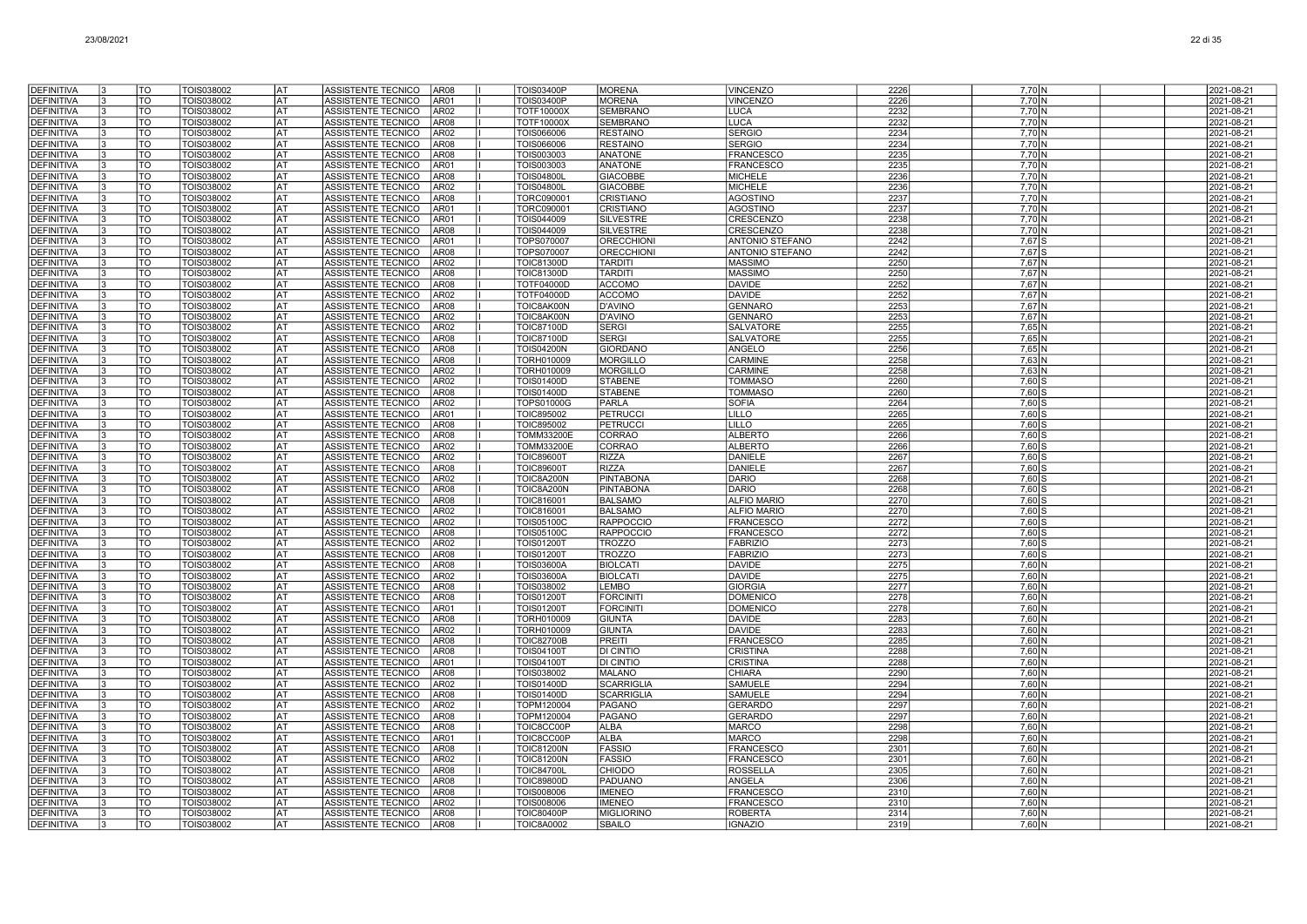| <b>DEFINITIVA</b>                      | l٩<br><b>TO</b>                     | TOIS038002               | lat       | ASSISTENTE TECNICO<br>AR02                                                    | <b>TOIC8A0002</b>                      | <b>SBAILO</b>                   | <b>IGNAZIO</b>                         | 2319         | $7,60$ N           | 2021-08-21               |
|----------------------------------------|-------------------------------------|--------------------------|-----------|-------------------------------------------------------------------------------|----------------------------------------|---------------------------------|----------------------------------------|--------------|--------------------|--------------------------|
| <b>DEFINITIVA</b>                      | TO                                  | TOIS038002               | <b>AT</b> | AR <sub>02</sub><br>ASSISTENTE TECNICO                                        | TOPM050003                             | <b>BENNARDO</b>                 | <b>GIUSEPPE CRISTIAN</b>               | 2321         | $7,60$ N           | 2021-08-21               |
| <b>DEFINITIVA</b>                      | <b>TO</b><br>13                     | TOIS038002               | <b>AT</b> | <b>AR08</b><br>ASSISTENTE TECNICO                                             | TOPM050003                             | <b>BENNARDO</b>                 | <b>GIUSEPPE CRISTIAN</b>               | 2321         | 7,60 N             | 2021-08-21               |
| <b>DEFINITIVA</b>                      | <b>TO</b>                           | TOIS038002               | AT        | ASSISTENTE TECNICO<br><b>AR08</b>                                             | TOIC8BP00B                             | PERNA                           | <b>FRANCESCO</b>                       | 2324         | $7,60$ N           | 2021-08-21               |
| <b>DEFINITIVA</b>                      | <b>TO</b>                           | TOIS038002               | AT        | ASSISTENTE TECNICO<br>AR02                                                    | TOIC8BP00B                             | PERNA                           | <b>FRANCESCO</b>                       | 2324         | $7,60$ N           | 2021-08-21               |
| <b>DEFINITIVA</b>                      | TO                                  | TOIS038002               | AT        | ASSISTENTE TECNICO<br>AR08                                                    | TOIC8A300D                             | <b>PERRONE</b>                  | <b>GAETANO</b>                         | 2325         | 7,60 N             | 2021-08-21               |
| <b>DEFINITIVA</b>                      | TO                                  | TOIS038002               | AT        | ASSISTENTE TECNICO<br>AR02                                                    | TOIC8A300D                             | <b>PERRONE</b>                  | <b>GAETANO</b>                         | 2325         | 7,60 N             | 2021-08-21               |
| <b>DEFINITIVA</b>                      | TO                                  | TOIS038002               | lat       | <b>ASSISTENTE TECNICO</b><br>AR02                                             | <b>TOIC82700B</b>                      | <b>ARGENZIANO</b>               | <b>ANNA MARI</b>                       | 2328         | 7,60 N             | 2021-08-21               |
| <b>DEFINITIVA</b>                      | TO<br>l3                            | TOIS038002               | AT        | <b>ASSISTENTE TECNICO</b><br>AR08                                             | <b>TOIC82700B</b>                      | <b>ARGENZIANO</b>               | <b>ANNA MARIA</b>                      | 2328         | 7,60 N             | 2021-08-21               |
| <b>DEFINITIVA</b>                      | <b>TO</b>                           | TOIS038002               | l AT      | ASSISTENTE TECNICO<br><b>AR08</b>                                             | <b>TOIC84000T</b>                      | CAVALLINO                       | <b>ANDREA</b>                          | 2330         | 7,60 N             | 2021-08-21               |
| <b>DEFINITIVA</b>                      | $\overline{10}$                     | TOIS038002               | lat       | <b>ASSISTENTE TECNICO</b><br>AR02                                             | <b>TOIC84000T</b>                      | CAVALLINO                       | ANDREA                                 | 2330         | $7,60$ N           | 2021-08-21               |
| <b>DEFINITIVA</b>                      | <b>TO</b>                           | TOIS038002               | AT        | ASSISTENTE TECNICO<br>AR01                                                    | <b>TOIC84600R</b>                      | <b>BOSCOLO</b>                  | <b>ROBERTO</b>                         | 2332         | 7,60 N             | 2021-08-21               |
| DEFINITIVA                             | TO                                  | TOIS038002               | AT        | <b>ASSISTENTE TECNICO</b><br>AR08                                             | <b>TOIC84600R</b>                      | <b>BOSCOLO</b>                  | <b>ROBERTO</b>                         | 2332         | 7.60 N             | 2021-08-21               |
| <b>DEFINITIVA</b>                      | TO                                  | TOIS038002               | AT        | ASSISTENTE TECNICO<br>AR02                                                    | TOTF04000D                             | IDA'                            | <b>MARCO</b>                           | 2333         | 7,60 N             | 2021-08-21               |
| <b>DEFINITIVA</b>                      | TO                                  | TOIS038002               | AT        | <b>ASSISTENTE TECNICO</b><br>AR08                                             | TOTF04000D                             | IDA'                            | <b>MARCO</b>                           | 2333         | 7,60 N             | 2021-08-21               |
| <b>DEFINITIVA</b>                      | TO<br>13                            | TOIS038002               | AT        | ASSISTENTE TECNICO<br>AR08                                                    | <b>TOIS04300D</b>                      | <b>QUERCIA</b>                  | <b>REMO</b>                            | 2334         | 7,60 N             | 2021-08-21               |
| <b>DEFINITIVA</b>                      | TO<br>13                            | TOIS038002               | AT        | ASSISTENTE TECNICO<br>AR01                                                    | <b>TOIS04300D</b>                      | <b>QUERCIA</b>                  | <b>REMO</b>                            | 2334         | 7,60 N             | 2021-08-21               |
| <b>DEFINITIVA</b>                      | <b>TO</b><br>I٩                     | TOIS038002               | AT        | ASSISTENTE TECNICO<br>AR08                                                    | TOTF10000X                             | <b>SCIANDRA</b>                 | <b>CHRISTIAN</b>                       | 2337         | 7.60 N             | 2021-08-21               |
| <b>DEFINITIVA</b>                      | <b>TO</b><br>$\overline{\text{TO}}$ | TOIS038002               | <b>AT</b> | ASSISTENTE TECNICO<br>AR02                                                    | TOIC8CH00T                             | <b>BRUNO</b>                    | <b>ORAZIO</b>                          | 2338         | 7,60 N             | 2021-08-21               |
| <b>DEFINITIVA</b><br><b>DEFINITIVA</b> | 13<br><b>TO</b>                     | TOIS038002<br>TOIS038002 | AT<br>AT  | ASSISTENTE TECNICO<br><b>AR08</b><br><b>ASSISTENTE TECNICO</b><br><b>AR08</b> | TOIC8CH001                             | <b>BRUNO</b><br><b>PECORARO</b> | <b>ORAZIO</b><br><b>SALVATORE</b>      | 2338<br>2339 | $7,60$ N<br>7.60 N | 2021-08-21<br>2021-08-21 |
| <b>DEFINITIVA</b>                      | <b>TO</b>                           | TOIS038002               | AT        | ASSISTENTE TECNICO<br><b>AR08</b>                                             | <b>TOIS03600A</b><br><b>TOIC80400P</b> | <b>FUSCA</b>                    | <b>FRANCESCO</b>                       | 2341         | 7.60 N             | 2021-08-21               |
| <b>DEFINITIVA</b>                      | <b>TO</b>                           | TOIS038002               | AT        | ASSISTENTE TECNICO<br>AR02                                                    | <b>TOIC80400P</b>                      | <b>FUSCA</b>                    | <b>FRANCESCO</b>                       | 2341         | $7,60$ N           | 2021-08-21               |
| <b>DEFINITIVA</b>                      | TO                                  | TOIS038002               | IAT       | ASSISTENTE TECNICO<br><b>AR08</b>                                             | TOIC858003                             | <b>IODICE</b>                   | <b>ANTIMO</b>                          | 2342         | 7,60 N             | 2021-08-21               |
| <b>DEFINITIVA</b>                      | TO                                  | TOIS038002               | lat       | ASSISTENTE TECNICO<br>AR01                                                    | <b>TOTF04000D</b>                      | <b>SERRA</b>                    | <b>CONCETTA</b>                        | 2349         | $7,55$ S           | 2021-08-21               |
| <b>DEFINITIVA</b>                      | TO<br>I٩                            | TOIS038002               | lat       | ASSISTENTE TECNICO<br>AR08                                                    | TOTF04000D                             | <b>SERRA</b>                    | <b>CONCETTA</b>                        | 2349         | $7,55$ S           | 2021-08-21               |
| <b>DEFINITIVA</b>                      | <b>TO</b><br>l3                     | TOIS038002               | lat       | ASSISTENTE TECNICO<br>AR08                                                    | TOIC8BR003                             | <b>RUSSO</b>                    | <b>PAOLO</b>                           | 2351         | $7,55$ N           | 2021-08-21               |
| <b>DEFINITIVA</b>                      | TO                                  | TOIS038002               | lat       | ASSISTENTE TECNICO<br>AR08                                                    | <b>TOTF10000X</b>                      | <b>BIFULCO</b>                  | <b>VINCENZO</b>                        | 2355         | $7,52$ S           | 2021-08-21               |
| <b>DEFINITIVA</b>                      | lto                                 | TOIS038002               | lat       | ASSISTENTE TECNICO<br>AR02                                                    | <b>TOTF10000X</b>                      | <b>BIFULCO</b>                  | <b>VINCENZO</b>                        | 2355         | $7,52$ S           | 2021-08-21               |
| DEFINITIVA                             | TO                                  | TOIS038002               | AT        | <b>ASSISTENTE TECNICO</b><br>AR08                                             | TOPS020006                             | <b>STRANGIO</b>                 | <b>MARIA INGRID</b>                    | 2358         | 7.50 S             | 2021-08-21               |
| <b>DEFINITIVA</b>                      | TO<br>l3                            | TOIS038002               | AT        | ASSISTENTE TECNICO<br>AR08                                                    | TOIC8A100T                             | CORRADO                         | VITO                                   | 2359         | $7,50$ S           | 2021-08-21               |
| <b>DEFINITIVA</b>                      | TO                                  | TOIS038002               | AT        | ASSISTENTE TECNICO<br>AR08                                                    | <b>TOTF14000A</b>                      | <b>LICATA</b>                   | <b>ANTONIETTA</b>                      | 2364         | $7,50$ S           | 2021-08-21               |
| <b>DEFINITIVA</b>                      | TO<br>13                            | TOIS038002               | AT        | ASSISTENTE TECNICO<br>AR08                                                    | <b>TOIC83200V</b>                      | <b>SCOLARO</b>                  | <b>ANTONINO</b>                        | 2366         | $7,50$ S           | 2021-08-21               |
| <b>DEFINITIVA</b>                      | TO<br>13                            | TOIS038002               | AT        | ASSISTENTE TECNICO<br>AR02                                                    | <b>TOIC83200V</b>                      | <b>SCOLARO</b>                  | <b>ANTONINO</b>                        | 2366         | $7,50$ S           | 2021-08-21               |
|                                        |                                     |                          |           |                                                                               |                                        |                                 |                                        |              |                    |                          |
| <b>DEFINITIVA</b>                      | <b>TO</b>                           | TOIS038002               | AT        | ASSISTENTE TECNICO<br>AR08                                                    | <b>TOPS04000B</b>                      | <b>MONACO</b>                   | <b>ANTONIO</b>                         | 2367         | $7,50$ S           | 2021-08-21               |
| <b>DEFINITIVA</b>                      | TO                                  | TOIS038002               | lat       | ASSISTENTE TECNICO<br>AR02                                                    | TOIC8AP00R                             | <b>GUASTALEGNAME</b>            | <b>SARA SANTINA</b>                    | 2369         | $7,50$ S           | 2021-08-21               |
| <b>DEFINITIVA</b>                      | <b>TO</b>                           | TOIS038002               | <b>AT</b> | <b>AR08</b><br>ASSISTENTE TECNICO                                             | TOIC8AP00R                             | <b>GUASTALEGNAME</b>            | <b>SARA SANTINA</b>                    | 2369         | $7,50$ S           | 2021-08-21               |
| <b>DEFINITIVA</b>                      | <b>TO</b>                           | TOIS038002               | lat       | ASSISTENTE TECNICO<br><b>AR08</b>                                             | TOIC8AN005                             | <b>MANDARANO</b>                | <b>SILVIA</b>                          | 2371         | $7,50$ S           | 2021-08-21               |
| <b>DEFINITIVA</b>                      | TO                                  | TOIS038002               | AT        | <b>AR02</b><br>ASSISTENTE TECNICO                                             | TOIS003003                             | LAUDICINA                       | <b>GIUSEPPE</b>                        | 2374         | $7,50$ S           | 2021-08-21               |
| <b>DEFINITIVA</b>                      | <b>TO</b>                           | TOIS038002               | AT        | <b>ASSISTENTE TECNICO</b><br>AR08                                             | TOIS003003                             | LAUDICINA                       | <b>GIUSEPPE</b>                        | 2374         | $7,50$ S           | 2021-08-21               |
| <b>DEFINITIVA</b>                      | TO                                  | TOIS038002               | AT        | AR01<br>ASSISTENTE TECNICO                                                    | <b>TOIC84600R</b>                      | <b>ALLORA</b>                   | <b>CLAUDIO</b>                         | 2376         | $7,50$ S           | 2021-08-21<br>D          |
| <b>DEFINITIVA</b>                      | TO<br>13                            | TOIS038002               | lat       | ASSISTENTE TECNICO<br>AR08                                                    | <b>TOIC84600R</b>                      | <b>ALLORA</b>                   | <b>CLAUDIO</b>                         | 2376         | $7,50$ S           | 2021-08-21<br>D          |
| <b>DEFINITIVA</b>                      | TO                                  | TOIS038002               | AT        | <b>ASSISTENTE TECNICO</b><br>AR01                                             | <b>TOPC08000P</b>                      | <b>RIZZO</b>                    | <b>GIUSEPPE</b>                        | 2378         | $7.50$ S           | 2021-08-21               |
| <b>DEFINITIVA</b>                      | TO                                  | TOIS038002               | l AT      | ASSISTENTE TECNICO<br>AR08                                                    | <b>TOPC08000P</b>                      | <b>RIZZO</b>                    | <b>GIUSEPPE</b>                        | 2378         | $7,50$ $S$         | 2021-08-21               |
| <b>DEFINITIVA</b>                      | TO                                  | TOIS038002               | <b>AT</b> | <b>ASSISTENTE TECNICO</b><br><b>AR02</b>                                      | TOIC8BJ00C                             | <b>GRATINO</b>                  | <b>MARCO</b>                           | 2379         | $7,50$ N           | 2021-08-21               |
| <b>DEFINITIVA</b>                      | <b>TO</b>                           | TOIS038002               | <b>AT</b> | <b>ASSISTENTE TECNICO</b><br>AR08                                             | TOIC8BJ00C                             | <b>GRATINO</b>                  | <b>MARCO</b>                           | 2379         | $7,50$ N           | 2021-08-21               |
| <b>DEFINITIVA</b>                      | TO                                  | TOIS038002               | AT        | ASSISTENTE TECNICO<br>AR08                                                    | <b>TOIS01400D</b>                      | <b>STEFANIA</b>                 | <b>NICOLA</b>                          | 2381         | 7,50 N             | 2021-08-21               |
| <b>DEFINITIVA</b>                      | <b>TO</b>                           | TOIS038002               | AT        | ASSISTENTE TECNICO<br>AR01                                                    | <b>TOIS01400D</b>                      | <b>STEFANIA</b>                 | <b>NICOLA</b>                          | 2381         | $7,50$ N           | 2021-08-21               |
| DEFINITIVA                             | TO                                  | TOIS038002               | AT        | ASSISTENTE TECNICO<br>AR02                                                    | <b>TOIS01400D</b>                      | <b>STEFANIA</b>                 | <b>NICOLA</b>                          | 2381         | 7,50 N             | 2021-08-21               |
| DEFINITIVA                             | TO<br>13                            | TOIS038002               | AT        | ASSISTENTE TECNICO<br>AR08                                                    | <b>TOIS03300V</b>                      | <b>COTRONEO</b>                 | <b>FRANCESCO</b>                       | 2382         | 7,50 N             | 2021-08-21               |
| <b>DEFINITIVA</b>                      | TO<br>l3                            | TOIS038002               | AT        | ASSISTENTE TECNICO<br>AR08                                                    | <b>TOIC80500E</b>                      | <b>FIMMANO'</b>                 | <b>GIOVANN</b>                         | 2383         | $7,50$ N           | 2021-08-21               |
| <b>DEFINITIVA</b>                      | TO<br>3                             | TOIS038002               | AT        | ASSISTENTE TECNICO<br>AR02                                                    | <b>TOIC80500E</b>                      | <b>FIMMANO</b>                  | <b>GIOVANNI</b>                        | 2383         | 7.50 N             | 2021-08-21               |
| <b>DEFINITIVA</b>                      | TO                                  | TOIS038002               | lat       | ASSISTENTE TECNICO<br>AR02                                                    | TOTF04000D                             | COSOLETO                        | <b>GIORGIO</b>                         | 2387         | $7,50$ N           | 2021-08-21               |
| <b>DEFINITIVA</b>                      | TO                                  | TOIS038002               | <b>AT</b> | ASSISTENTE TECNICO<br>AR01                                                    | TOTF04000D                             | <b>COSOLETO</b>                 | <b>GIORGIO</b>                         | 2387         | $7,50$ N           | 2021-08-21               |
| <b>DEFINITIVA</b>                      | <b>TO</b>                           | TOIS038002               | lat<br>AT | ASSISTENTE TECNICO<br>AR08                                                    | <b>TOTF04000D</b>                      | <b>COSOLETO</b>                 | <b>GIORGIO</b>                         | 2387         | $7,50$ N           | 2021-08-21               |
| <b>DEFINITIVA</b><br><b>DEFINITIVA</b> | <b>TO</b><br><b>TO</b>              | TOIS038002<br>TOIS038002 | AT        | ASSISTENTE TECNICO<br>AR01<br>ASSISTENTE TECNICO<br>AR08                      | <b>TOIS01300N</b><br><b>TOIS01300N</b> | <b>GALLO</b><br>GALLO           | <b>LUCA</b><br><b>LUCA</b>             | 2396<br>2396 | 7,50 N<br>$7,50$ N | 2021-08-21<br>2021-08-21 |
|                                        |                                     |                          |           |                                                                               |                                        | <b>CIOFFI</b>                   | <b>DANILO</b>                          |              |                    |                          |
| <b>DEFINITIVA</b><br><b>DEFINITIVA</b> | TO<br>TO<br>ıз                      | TOIS038002<br>TOIS038002 | AT<br> AT | ASSISTENTE TECNICO<br>AR02<br>AR08<br>ASSISTENTE TECNICO                      | <b>TOEE00400R</b><br><b>TOEE00400R</b> | <b>CIOFFI</b>                   | <b>DANILO</b>                          | 2397<br>2397 | $7,50$ N<br>7,50 N | 2021-08-21<br>2021-08-21 |
| <b>DEFINITIVA</b>                      | TO<br>l3                            | TOIS038002               | lat       | <b>ASSISTENTE TECNICO</b><br>AR08                                             | <b>TOIC84000T</b>                      | <b>COSTANZO</b>                 | <b>EMANUELE</b>                        | 2402         | 7.50 N             | 2021-08-21               |
| <b>DEFINITIVA</b>                      | 3<br>TO                             | TOIS038002               | lat       | <b>ASSISTENTE TECNICO</b><br>AR01                                             | <b>TOIC84000T</b>                      | <b>COSTANZO</b>                 | <b>EMANUELE</b>                        | 2402         | 7,50 N             | 2021-08-21               |
| <b>DEFINITIVA</b>                      | <b>TO</b>                           | TOIS038002               | <b>AT</b> | ASSISTENTE TECNICO<br><b>AR02</b>                                             | <b>TORI04000L</b>                      | <b>DI NISIO</b>                 | <b>STEFANO</b>                         | 2404         | $7,50$ N           | 2021-08-21               |
| <b>DEFINITIVA</b>                      | <b>TO</b>                           | TOIS038002               | lat       | <b>ASSISTENTE TECNICO</b><br><b>AR08</b>                                      | <b>TORI04000L</b>                      | <b>DI NISIO</b>                 | <b>STEFANO</b>                         | 2404         | 7,50 N             | 2021-08-21               |
| <b>DEFINITIVA</b>                      | <b>TO</b>                           | TOIS038002               | AT        | ASSISTENTE TECNICO<br>AR02                                                    | <b>TOIS04700R</b>                      | <b>MORELLO</b>                  | <b>MARTINA</b>                         | 2405         | $7,50$ N           | 2021-08-21               |
| DEFINITIVA                             | TO                                  | TOIS038002               | AT        | ASSISTENTE TECNICO<br>AR08                                                    | TOIS04700R                             | <b>MORELLO</b>                  | <b>MARTINA</b>                         | 2405         | 7,50 N             | 2021-08-21               |
| <b>DEFINITIVA</b>                      | TO                                  | <b>FOIS038002</b>        | AT        | AR02<br>ASSISTENTE TECNICO                                                    | TOIS003003                             | <b>DI CIANCIA</b>               | LUIGI                                  | 2407         | 7,50 N             | 2021-08-21               |
| <b>DEFINITIVA</b>                      | TO<br>l3                            | TOIS038002               | AT        | <b>AR08</b><br>ASSISTENTE TECNICO                                             | <b>TOIS04100T</b>                      | <b>MERANDINO</b>                | Giuseppe                               | 2410         | 7,50 N             | 2021-08-21               |
| <b>DEFINITIVA</b><br><b>DEFINITIVA</b> | TO<br>13<br><b>TO</b><br>13         | TOIS038002<br>TOIS038002 | AT<br>AT  | <b>ASSISTENTE TECNICO</b><br>AR02<br>ASSISTENTE TECNICO<br>AR08               | <b>TOIC8B9003</b><br><b>TOIC8B9003</b> | <b>ROSPO</b><br><b>ROSPO</b>    | <b>ALESSANDRC</b><br><b>ALESSANDRO</b> | 2411<br>2411 | 7.50 N<br>7.50 N   | 2021-08-21<br>2021-08-21 |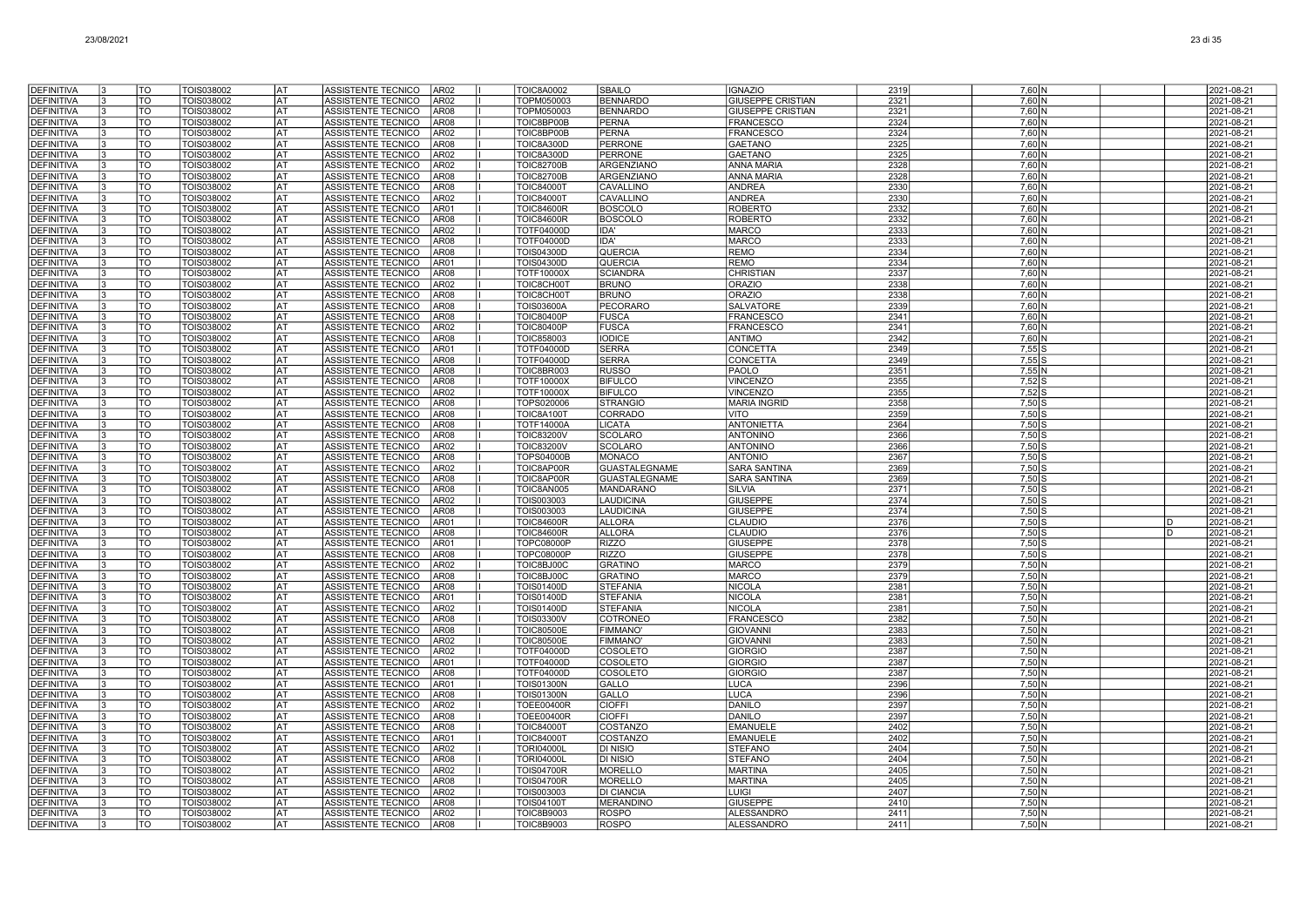| <b>DEFINITIVA</b>                      | TO                     | TOIS038002               | <b>AT</b>              | ASSISTENTE TECNICO<br>AR <sub>08</sub>                                           | TOPC06000D                             | <b>PERLINO</b>                     | <b>MATTEO</b>                      | 2412         | $7,50$ N                         | 2021-08-21                    |
|----------------------------------------|------------------------|--------------------------|------------------------|----------------------------------------------------------------------------------|----------------------------------------|------------------------------------|------------------------------------|--------------|----------------------------------|-------------------------------|
| <b>DEFINITIVA</b>                      | <b>TO</b>              | TOIS038002               | lat                    | ASSISTENTE TECNICO<br>AR <sub>08</sub>                                           | <b>TOTF10000X</b>                      | <b>CAMMILLERI</b>                  | <b>GIOVANNI</b>                    | 2417         | $7,50$ N                         | 2021-08-21                    |
| <b>DEFINITIVA</b>                      | <b>TO</b>              | TOIS038002               | lat                    | ASSISTENTE TECNICO<br>AR <sub>02</sub>                                           | <b>TOTF10000X</b>                      | <b>CAMMILLERI</b>                  | <b>GIOVANNI</b>                    | 2417         | 7,50 N                           | 2021-08-21                    |
| <b>DEFINITIVA</b>                      | TO                     | TOIS038002               | lat                    | ASSISTENTE TECNICO<br>AR01                                                       | <b>TOIS05100C</b>                      | <b>ABBRACCIO</b>                   | <b>ANTONIO</b>                     | 2418         | 7,50 N                           | 2021-08-21                    |
| <b>DEFINITIVA</b>                      | TO                     | TOIS038002               | lat                    | ASSISTENTE TECNICO<br>AR <sub>08</sub>                                           | TOIS05100C                             | ABBRACCIO                          | <b>ANTONIO</b>                     | 2418         | 7,50 N                           | 2021-08-21                    |
| <b>DEFINITIVA</b>                      | TO                     | TOIS038002               | IAT                    | ASSISTENTE TECNICO<br>AR <sub>08</sub>                                           | TOIS024004                             | <b>VACCA</b>                       | <b>ILARIA</b>                      | 2421         | 7,50 N                           | 2021-08-21                    |
| <b>DEFINITIVA</b>                      | TO                     | TOIS038002               | lat                    | ASSISTENTE TECNICO<br>AR <sub>02</sub>                                           | TOIS024004                             | <b>VACCA</b>                       | <b>ILARIA</b>                      | 2421         | 7,50 N                           | 2021-08-21                    |
| <b>DEFINITIVA</b><br><b>DEFINITIVA</b> | TO<br>TO               | TOIS038002               | lat<br><b>AT</b>       | ASSISTENTE TECNICO<br>AR <sub>02</sub><br>ASSISTENTE TECNICO<br>AR <sub>08</sub> | <b>TOIS05100C</b><br><b>TOIS05100C</b> | FERRARA<br><b>FERRARA</b>          | <b>ROBERTO</b><br><b>ROBERTO</b>   | 2425         | 7.50 N<br>$7,50$ N               | 2021-08-21<br>2021-08-21      |
| <b>DEFINITIVA</b>                      | TO                     | TOIS038002<br>TOIS038002 | <b>AT</b>              | <b>ASSISTENTE TECNICO</b><br>AR <sub>02</sub>                                    | <b>TOIC84700L</b>                      | <b>CARERA</b>                      | <b>MASSIMO</b>                     | 2425<br>2429 | $7,50$ N                         | 2021-08-21                    |
| <b>DEFINITIVA</b>                      | $\overline{10}$        | TOIS038002               | lat                    | <b>ASSISTENTE TECNICO</b><br>AR <sub>08</sub>                                    | <b>TOIC84700L</b>                      | CARERA                             | <b>MASSIMO</b>                     | 2429         | 7,50 N                           | 2021-08-21                    |
| <b>DEFINITIVA</b>                      | TO                     | TOIS038002               | lat                    | ASSISTENTE TECNICO<br>AR02                                                       | TOIC8BZ003                             | <b>RINALDI</b>                     | <b>GIOVANNI</b>                    | 2430         | 7.50 N                           | 2021-08-21                    |
| <b>DEFINITIVA</b>                      | TO                     | TOIS038002               | AT                     | ASSISTENTE TECNICO<br>AR <sub>08</sub>                                           | TOIC8BZ003                             | <b>RINALDI</b>                     | <b>GIOVANNI</b>                    | 2430         | 7,50 N                           | 2021-08-21                    |
| <b>DEFINITIVA</b>                      | TO                     | TOIS038002               | <b>AT</b>              | ASSISTENTE TECNICO<br>AR <sub>08</sub>                                           | TOIS01400D                             | <b>SEGRELLA</b>                    | VIOLETTA                           | 2431         | 7,50 N                           | 2021-08-21                    |
| DEFINITIVA                             | TO                     | TOIS038002               | <b>AT</b>              | ASSISTENTE TECNICO<br>AR <sub>02</sub>                                           | <b>TOTF14000A</b>                      | <b>TRIBERIO</b>                    | <b>EMYL CORRADO</b>                | 2433         | $7,45$ N                         | 2021-08-21                    |
| <b>DEFINITIVA</b>                      | TO                     | TOIS038002               | AT                     | ASSISTENTE TECNICO<br>AR08                                                       | <b>TOTF14000A</b>                      | <b>TRIBERIO</b>                    | <b>EMYL CORRADO</b>                | 2433         | $7,45$ N                         | 2021-08-21                    |
| DEFINITIVA                             | TO                     | TOIS038002               | <b>AT</b>              | ASSISTENTE TECNICO<br>AR <sub>08</sub>                                           | <b>TOIS01400D</b>                      | <b>BORRELLC</b>                    | <b>ANDREA</b>                      | 2434         | $7.45$ N                         | 2021-08-21                    |
| <b>DEFINITIVA</b>                      | TO                     | TOIS038002               | l AT                   | ASSISTENTE TECNICO<br>AR <sub>08</sub>                                           | <b>TOIC81300D</b>                      | <b>MESSINA</b>                     | VALENTINA                          | 2435         | 7,43 N                           | 2021-08-21                    |
| <b>DEFINITIVA</b><br><b>DEFINITIVA</b> | TO<br>$\overline{10}$  | TOIS038002<br>TOIS038002 | lat<br>lat             | ASSISTENTE TECNICO<br>AR <sub>08</sub><br>AR <sub>08</sub><br>ASSISTENTE TECNICO | TORC090001<br>TOIS016005               | <b>FURFARO</b><br>PALETTA          | CARLO<br>ORLANDO                   | 2436<br>2437 | $7,40$ S<br>$7,40$ S             | 2021-08-21<br>D<br>2021-08-21 |
| <b>DEFINITIVA</b>                      | TO                     | TOIS038002               | lat                    | ASSISTENTE TECNICO<br>AR01                                                       | TOIS016005                             | PALETTA                            | <b>ORLANDO</b>                     | 2437         | $7.40$ S                         | 2021-08-21<br>D               |
| <b>DEFINITIVA</b>                      | $\overline{10}$        | TOIS038002               | AT                     | ASSISTENTE TECNICO<br>AR <sub>02</sub>                                           | TOIC8BP00B                             | <b>PINNA</b>                       | <b>DANIELE</b>                     | 2440         | 7.40 S                           | 2021-08-21                    |
| <b>DEFINITIVA</b>                      | TO                     | TOIS038002               | lat                    | ASSISTENTE TECNICO<br>AR <sub>08</sub>                                           | TOIC8BP00B                             | <b>PINNA</b>                       | <b>DANIELE</b>                     | 2440         | $7,40$ S                         | 2021-08-21                    |
| <b>DEFINITIVA</b>                      | TO                     | TOIS038002               | AT                     | ASSISTENTE TECNICO<br>AR <sub>08</sub>                                           | <b>TOIC836006</b>                      | PORCU                              | <b>MASSIMO</b>                     | 2447         | 7,40 N                           | 2021-08-21                    |
| <b>DEFINITIVA</b>                      | TO                     | TOIS038002               | AT                     | ASSISTENTE TECNICO<br>AR <sub>08</sub>                                           | <b>TOPC06000D</b>                      | <b>GALANTE</b>                     | <b>SIMONE</b>                      | 2457         | $7,40$ N                         | 2021-08-21                    |
| <b>DEFINITIVA</b>                      | TO                     | TOIS038002               | l AT                   | ASSISTENTE TECNICO<br>AR02                                                       | TOPC06000D                             | <b>GALANTE</b>                     | <b>SIMONE</b>                      | 2457         | $7.40\text{N}$                   | 2021-08-21                    |
| <b>DEFINITIVA</b>                      | TO                     | TOIS038002               | <b>AT</b>              | ASSISTENTE TECNICO<br>AR <sub>08</sub>                                           | <b>TOIC88300Q</b>                      | <b>MEMOLI</b>                      | <b>MARIANO</b>                     | 2462         | 7,40 N                           | 2021-08-21                    |
| <b>DEFINITIVA</b>                      | TO                     | TOIS038002               | lат                    | <b>ASSISTENTE TECNICO</b><br>AR01                                                | <b>TOIS04300D</b>                      | <b>MANGINO</b>                     | <b>LEONIDA VALENTINO</b>           | 2465         | 7,40 N                           | 2021-08-21                    |
| <b>DEFINITIVA</b>                      | $\overline{10}$<br>TO  | TOIS038002               | <b>AT</b>              | ASSISTENTE TECNICO<br>AR <sub>08</sub><br>ASSISTENTE TECNICO                     | <b>TOIS04300D</b>                      | <b>MANGINO</b><br><b>LUPPINO</b>   | <b>LEONIDA VALENTINO</b>           | 2465<br>2466 | $7.40\text{N}$<br>$7.40\text{N}$ | 2021-08-21<br>2021-08-21      |
| DEFINITIVA<br><b>DEFINITIVA</b>        | TO                     | TOIS038002<br>TOIS038002 | AT<br>AT               | AR08<br>ASSISTENTE TECNICO<br>AR08                                               | <b>TOIS05100C</b><br>TOTD090008        | <b>DI CERBO</b>                    | ALESSANDRO<br>CARMINE              | 2468         | $7,40$ N                         | 2021-08-21                    |
| DEFINITIVA                             | TO                     | TOIS038002               | AT                     | ASSISTENTE TECNICO<br>AR <sub>02</sub>                                           | TOTD090008                             | DI CERBO                           | CARMINE                            | 2468         | 7,40 N                           | 2021-08-21                    |
| <b>DEFINITIVA</b>                      | TO                     | TOIS038002               | AT                     | ASSISTENTE TECNICO<br>AR01                                                       | TOIS066006                             | <b>DI BIASE</b>                    | PAOLO                              | 2469         | $7,40$ N                         | 2021-08-21                    |
| <b>DEFINITIVA</b>                      | TO                     | TOIS038002               | AT                     | ASSISTENTE TECNICO<br>AR02                                                       | TOIS066006                             | <b>DI BIASE</b>                    | <b>PAOLO</b>                       | 2469         | $7,40$ N                         | 2021-08-21                    |
| <b>DEFINITIVA</b>                      | TO                     | TOIS038002               | <b>AT</b>              | ASSISTENTE TECNICO<br>AR <sub>08</sub>                                           | TOIS066006                             | <b>DI BIASE</b>                    | PAOLO                              | 2469         | $7.40\text{N}$                   | 2021-08-21                    |
| <b>DEFINITIVA</b>                      | TO                     | TOIS038002               | <b>AT</b>              | ASSISTENTE TECNICO<br>AR <sub>02</sub>                                           | TOIS04300D                             | <b>DI LANDRO</b>                   | <b>LUIGI</b>                       | 2470         | 7,40 N                           | 2021-08-21                    |
| <b>DEFINITIVA</b>                      | $\overline{\text{TO}}$ | <b>TOIS038002</b>        | <b>AT</b>              | ASSISTENTE TECNICO<br>AR <sub>08</sub>                                           | <b>TOIS04300D</b>                      | <b>DI LANDRO</b>                   | <b>LUIGI</b>                       | 2470         | $7,40$ N                         | 2021-08-21                    |
| <b>DEFINITIVA</b>                      | TO                     | TOIS038002               | lat                    | ASSISTENTE TECNICO<br>AR <sub>08</sub>                                           | TOPS070007                             | <b>NARDELLA</b>                    | <b>ANDREA</b>                      | 2479         | $7,40$ N                         | 2021-08-21                    |
| <b>DEFINITIVA</b><br><b>DEFINITIVA</b> | TO<br>TO               | TOIS038002<br>TOIS038002 | AT<br>AT               | ASSISTENTE TECNICO<br>AR <sub>08</sub><br>ASSISTENTE TECNICO<br>AR01             | <b>TOIC81200N</b><br><b>TOIC81200N</b> | <b>BRIGANDI</b><br><b>BRIGANDI</b> | <b>VINCENZO</b><br><b>VINCENZO</b> | 2482<br>2482 | 7,40 N<br>$7,40$ N               | 2021-08-21<br>2021-08-21<br>D |
| <b>DEFINITIVA</b>                      | TO                     | TOIS038002               | lat                    | AR <sub>08</sub><br>ASSISTENTE TECNICO                                           | <b>TOIS00100B</b>                      | <b>GIORNO</b>                      | <b>FABIO</b>                       | 2483         | 7,40 N                           | 2021-08-21                    |
| <b>DEFINITIVA</b>                      | TO                     | TOIS038002               | lat                    | ASSISTENTE TECNICO<br>AR <sub>08</sub>                                           | <b>TOIC87000N</b>                      | <b>BIANCO</b>                      | <b>RENATO</b>                      | 2498         | $7,33$ $S$                       | 2021-08-21                    |
| <b>DEFINITIVA</b>                      | TO                     | TOIS038002               | AT                     | ASSISTENTE TECNICO<br>AR01                                                       | <b>TOIC87000N</b>                      | <b>BIANCO</b>                      | <b>RENATO</b>                      | 2498         | $7,33$ $S$                       | 2021-08-21                    |
| <b>DEFINITIVA</b>                      | TO                     | TOIS038002               | l AT                   | ASSISTENTE TECNICO<br>AR08                                                       | TOIC8BJ00C                             | <b>TAVERNIT</b>                    | <b>GIUSEPPE</b>                    | 2499         | $7,33$ S                         | 2021-08-21                    |
| <b>DEFINITIVA</b>                      | TO                     | TOIS038002               | <b>AT</b>              | ASSISTENTE TECNICO<br>AR <sub>02</sub>                                           | TOIC8BJ00C                             | <b>TAVERNITI</b>                   | <b>GIUSEPPE</b>                    | 2499         | $7,33$ $S$                       | 2021-08-21                    |
| <b>DEFINITIVA</b>                      | $\overline{\text{TO}}$ | TOIS038002               | <b>AT</b>              | ASSISTENTE TECNICO<br>AR <sub>08</sub>                                           | TOIS044009                             | <b>SALUZZO</b>                     | STEFANO SERGIO                     | 2500         | $7,33$ $S$                       | 2021-08-21                    |
| <b>DEFINITIVA</b>                      | TO                     | TOIS038002               | lat                    | ASSISTENTE TECNICO<br>AR08                                                       | <b>TOIS04200N</b>                      | <b>BATTISTA</b>                    | <b>GIORGIO</b>                     | 2502         | 7,33 N                           | 2021-08-21                    |
| <b>DEFINITIVA</b>                      | TO                     | TOIS038002               | AT                     | ASSISTENTE TECNICO<br>AR01                                                       | <b>TOIS04200N</b>                      | <b>BATTISTA</b>                    | <b>GIORGIO</b>                     | 2502         | 7,33 N                           | 2021-08-21                    |
| <b>DEFINITIVA</b><br>DEFINITIVA        | TO                     | TOIS038002               | <b>AT</b><br><b>AT</b> | ASSISTENTE TECNICO<br>AR08                                                       | TOIC8AD009<br>TOIC8AD009               | GRECO                              | VINCENZO                           | 2506         | $7,33$ N                         | 2021-08-21                    |
|                                        | TO<br>TO               | TOIS038002               | AT                     | ASSISTENTE TECNICO<br>AR <sub>02</sub><br>AR08                                   |                                        | <b>GRECO</b>                       | <b>VINCENZO</b>                    | 2506         | 7,33 N                           | 2021-08-21                    |
| <b>DEFINITIVA</b><br><b>DEFINITIVA</b> | TO                     | TOIS038002<br>TOIS038002 | AT                     | ASSISTENTE TECNICO<br>ASSISTENTE TECNICO<br>AR <sub>02</sub>                     | <b>TOIC880008</b><br><b>TOIC880008</b> | CHIANELLO<br>CHIANELLO             | <b>MASSIMO</b><br><b>MASSIMO</b>   | 2509<br>2509 | 7,33 N<br>7,33 N                 | 2021-08-21<br>2021-08-21      |
| <b>DEFINITIVA</b>                      | TO                     | TOIS038002               | l AT                   | ASSISTENTE TECNICO<br>AR <sub>08</sub>                                           | <b>TOIS02700G</b>                      | <b>FICHERA</b>                     | <b>GIUSEPPE</b>                    | 2510         | $7,30$ $S$                       | 2021-08-21                    |
| <b>DEFINITIVA</b>                      | TO                     | TOIS038002               | <b>AT</b>              | ASSISTENTE TECNICO<br>AR <sub>02</sub>                                           | <b>TOIS02700G</b>                      | <b>FICHERA</b>                     | <b>GIUSEPPE</b>                    | 2510         | $7,30$ S                         | 2021-08-21                    |
| <b>DEFINITIVA</b>                      | TO                     | TOIS038002               | lat                    | ASSISTENTE TECNICO<br>AR <sub>08</sub>                                           | <b>TOIC836006</b>                      | <b>CHIURAZZI</b>                   | <b>ROSANNA</b>                     | 2511         | $7,30$ S                         | 2021-08-21                    |
| <b>DEFINITIVA</b>                      | TO                     | TOIS038002               | <b>AT</b>              | ASSISTENTE TECNICO<br>AR <sub>08</sub>                                           | TOIC8BJ00C                             | <b>DE MICHELE</b>                  | <b>SALVATORE</b>                   | 2513         | $7,30$ S                         | 2021-08-21                    |
| <b>DEFINITIVA</b>                      | TO                     | TOIS038002               | AT                     | ASSISTENTE TECNICO<br>AR <sub>02</sub>                                           | TOIC8BJ00C                             | <b>DE MICHELE</b>                  | <b>SALVATORE</b>                   | 2513         | 7.30 S                           | 2021-08-21                    |
| <b>DEFINITIVA</b>                      | TO                     | TOIS038002               | lat                    | ASSISTENTE TECNICO<br>AR01                                                       | TOIS01400D                             | LAVILETTA                          | <b>GIACOMO</b>                     | 2515         | $7,30$ S                         | 2021-08-21                    |
| <b>DEFINITIVA</b>                      | TO                     | TOIS038002               | IAT                    | ASSISTENTE TECNICO<br>AR <sub>08</sub>                                           | <b>TOIS01400D</b>                      | <b>LAVILETTA</b>                   | <b>GIACOMO</b>                     | 2515         | $7,30$ S                         | 2021-08-21                    |
| <b>DEFINITIVA</b><br><b>DEFINITIVA</b> | TO<br>TO               | TOIS038002<br>TOIS038002 | lat<br> AT             | ASSISTENTE TECNICO<br>AR <sub>02</sub><br>ASSISTENTE TECNICO<br>AR <sub>08</sub> | <b>TOIC810002</b><br><b>TOIC810002</b> | <b>GUARRO</b><br><b>GUARRO</b>     | <b>ANTONIO</b><br><b>ANTONIO</b>   | 2518<br>2518 | $7,30$ S<br>$7,30$ S             | 2021-08-21<br>2021-08-21      |
| <b>DEFINITIVA</b>                      | TO                     | TOIS038002               | l AT                   | ASSISTENTE TECNICO<br>AR <sub>02</sub>                                           | <b>TOIS01400D</b>                      | LAROSA                             | <b>SHANE</b>                       | 2521         | 7,30 N                           | 2021-08-21                    |
| <b>DEFINITIVA</b>                      | TO                     | TOIS038002               | <b>AT</b>              | ASSISTENTE TECNICO<br>AR <sub>08</sub>                                           | <b>TOIS01400D</b>                      | LAROSA                             | <b>SHANE</b>                       | 2521         | 7,30 N                           | 2021-08-21                    |
| <b>DEFINITIVA</b>                      | TO                     | TOIS038002               | <b>AT</b>              | ASSISTENTE TECNICO<br>AR <sub>08</sub>                                           | TOPS070007                             | <b>GENOVESIO</b>                   | <b>GIACOMC</b>                     | 2527         | 7,30 N                           | 2021-08-21                    |
| DEFINITIVA                             | TO                     | TOIS038002               | <b>AT</b>              | ASSISTENTE TECNICO<br>AR01                                                       | TORC090001                             | <b>MASOTINA</b>                    | <b>MATTEO</b>                      | 2528         | 7.30 <sub>N</sub>                | 2021-08-21                    |
| <b>DEFINITIVA</b>                      | TO                     | TOIS038002               | AT                     | ASSISTENTE TECNICO<br>AR08                                                       | TORC090001                             | <b>MASOTINA</b>                    | <b>MATTEO</b>                      | 2528         | $7,30$ N                         | 2021-08-21                    |
|                                        |                        |                          |                        |                                                                                  |                                        |                                    |                                    |              |                                  |                               |
| <b>DEFINITIVA</b>                      | TO                     | TOIS038002               | <b>AT</b>              | ASSISTENTE TECNICO<br>AR08                                                       | <b>TOIS05100C</b>                      | VINCI                              | <b>GNAZIO</b>                      | 2529         | 7,30 N                           | 2021-08-21                    |
| <b>DEFINITIVA</b><br><b>DEFINITIVA</b> | TO<br>TO               | TOIS038002<br>TOIS038002 | <b>AT</b><br>lat       | ASSISTENTE TECNICO<br>AR <sub>08</sub><br>ASSISTENTE TECNICO<br>AR01             | TOIS038002<br><b>TOTF14000A</b>        | <b>VENTRICE</b><br><b>INGUANTI</b> | <b>ANTONIC</b><br><b>GESUALDO</b>  | 2531<br>2532 | $7,30$ N<br>$7,30$ N             | 2021-08-21<br>2021-08-21      |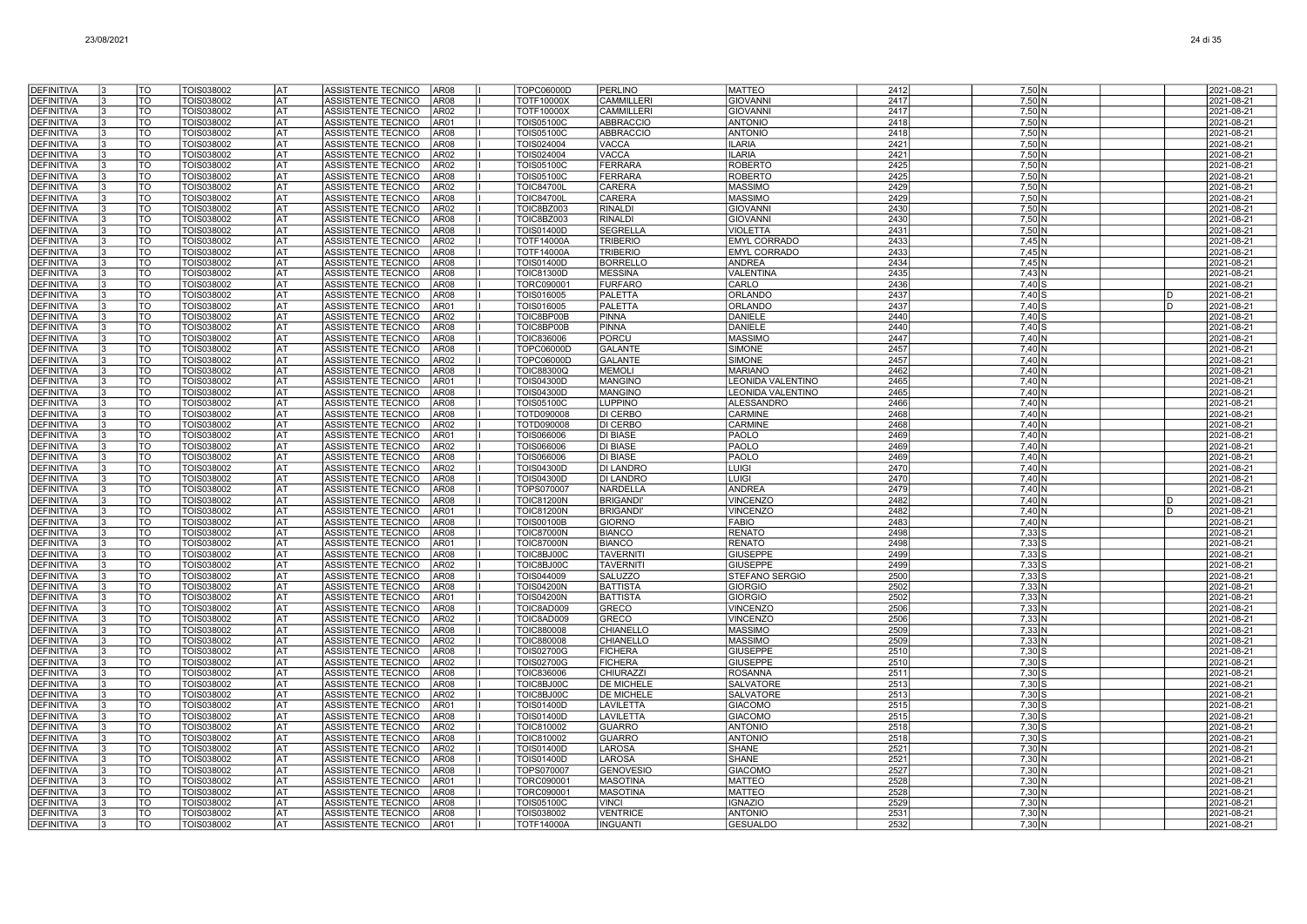| <b>DEFINITIVA</b>                      | TO                     | TOIS038002               | AT                     | ASSISTENTE TECNICO<br>AR08                                      | <b>TOTF14000A</b>               | <b>INGUANTI</b>                  | <b>GESUALDO</b>                | 2532         | $7,30$ N                   |              | 2021-08-21               |
|----------------------------------------|------------------------|--------------------------|------------------------|-----------------------------------------------------------------|---------------------------------|----------------------------------|--------------------------------|--------------|----------------------------|--------------|--------------------------|
| <b>DEFINITIVA</b>                      | TO                     | TOIS038002               | AT                     | <b>AR08</b><br>ASSISTENTE TECNICO                               | TOIS003003                      | <b>LAUCIELLO</b>                 | <b>GIUSEPPE</b>                | 2536         | $7.30\text{N}$             |              | 2021-08-21               |
| <b>DEFINITIVA</b>                      | <b>TO</b>              | TOIS038002               | AT                     | ASSISTENTE TECNICO<br>AR08                                      | TOPS340002                      | <b>RESTUCCIA</b>                 | CARMINE                        | 2537         | 7,30 N                     |              | 2021-08-21               |
| <b>DEFINITIVA</b>                      | TO                     | TOIS038002               | AT                     | ASSISTENTE TECNICO<br><b>AR08</b>                               | TOIC8BJ00C                      | <b>BULLA</b>                     | <b>SIMONE</b>                  | 2538         | $7,30$ N                   |              | 2021-08-21               |
| <b>DEFINITIVA</b>                      | TO                     | TOIS038002               | AT                     | ASSISTENTE TECNICO<br>AR01                                      | TOIC8BJ00C                      | <b>BULLA</b>                     | <b>SIMONE</b>                  | 2538         | $7,30$ N                   |              | 2021-08-21               |
| <b>DEFINITIVA</b>                      | TO                     | TOIS038002               | AT                     | ASSISTENTE TECNICO<br>AR08                                      | <b>TOIC86700T</b>               | <b>COMUNALE</b>                  | <b>GIORGIO</b>                 | 2540         | 7,30 N                     |              | 2021-08-21               |
| <b>DEFINITIVA</b>                      | TO                     | TOIS038002               | <b>AT</b>              | ASSISTENTE TECNICO<br>AR02                                      | <b>TOIC86700T</b>               | COMUNALE                         | <b>GIORGIO</b>                 | 2540         | $7.30\text{N}$             |              | 2021-08-21               |
| <b>DEFINITIVA</b>                      | TO                     | TOIS038002               | l AT                   | ASSISTENTE TECNICO<br>AR02                                      | <b>TOIS05100C</b>               | CALABRO'                         | <b>ROSARIO</b>                 | 2542         | $7,30$ N                   |              | 2021-08-21               |
| <b>DEFINITIVA</b>                      | $\overline{\text{TO}}$ | TOIS038002               | lat                    | ASSISTENTE TECNICO<br>AR08                                      | <b>TOIS05100C</b>               | CALABRO                          | <b>ROSARIO</b>                 | 2542         | $7,30$ N                   |              | 2021-08-21               |
| <b>DEFINITIVA</b>                      | TO                     | TOIS038002               | AT                     | ASSISTENTE TECNICO<br>AR08                                      | TOIC8BM00X                      | <b>GRAGNANIELLO</b>              | <b>FRANCESCO</b>               | 2546         | 7,30 N                     |              | 2021-08-21               |
| <b>DEFINITIVA</b>                      | TO                     | TOIS038002               | AT                     | ASSISTENTE TECNICO<br>AR02                                      | <b>TOSL01000C</b>               | <b>SPISSO</b>                    | <b>ANTONIO</b>                 | 2549         | 7.30 <sub>N</sub>          |              | 2021-08-21               |
| <b>DEFINITIVA</b>                      | TO                     | TOIS038002               | AT                     | ASSISTENTE TECNICO<br>AR08                                      | <b>TOSL01000C</b>               | <b>SPISSO</b>                    | <b>ANTONIO</b>                 | 2549         | 7,30 N                     |              | 2021-08-21               |
| <b>DEFINITIVA</b>                      | TO                     | TOIS038002               | AT                     | ASSISTENTE TECNICO<br>AR08                                      | TOVC01000Q                      | <b>MULLER</b>                    | ANDREA SALVATORE               | 2550         | 7,30 N                     |              | 2021-08-21               |
| <b>DEFINITIVA</b>                      | TO                     | TOIS038002               | AT                     | ASSISTENTE TECNICO<br>AR02                                      | <b>TOVC01000Q</b>               | MULLER                           | <b>ANDREA SALVATORE</b>        | 2550         | 7,30 N                     |              | 2021-08-21               |
| DEFINITIVA                             | TO                     | TOIS038002               | AT                     | ASSISTENTE TECNICO<br>AR08                                      | TOIS061003                      | <b>DI BARI</b>                   | <b>ROSARIA</b>                 | 2551         | $7,30$ N                   |              | 2021-08-21               |
| DEFINITIVA                             | TO                     | TOIS038002               | AT                     | ASSISTENTE TECNICO<br>AR02                                      | TOIS061003                      | <b>DI BARI</b>                   | <b>ROSARIA</b>                 | 2551         | 7.30 <sub>N</sub>          |              | 2021-08-21               |
| <b>DEFINITIVA</b>                      | TO<br>$\overline{10}$  | TOIS038002               | <b>AT</b><br><b>AT</b> | ASSISTENTE TECNICO<br>AR08                                      | <b>TOIS06300P</b>               | <b>BUDA</b>                      | <b>ELISABETTA</b>              | 2553         | $7,27$ S                   |              | 2021-08-21               |
| <b>DEFINITIVA</b>                      | TO                     | TOIS038002               |                        | ASSISTENTE TECNICO<br>AR02                                      | <b>TOIS06300P</b>               | <b>BUDA</b><br><b>ORITI</b>      | <b>ELISABETTA</b>              | 2553<br>2554 | $7,27$ S<br>$7.27$ S       |              | 2021-08-21               |
| <b>DEFINITIVA</b><br><b>DEFINITIVA</b> | $\overline{10}$        | TOIS038002<br>TOIS038002 | <b>AT</b><br>lat       | <b>AR08</b><br>ASSISTENTE TECNICO<br>ASSISTENTE TECNICO<br>AR01 | <b>TOPC10000P</b><br>TOIS017001 | QUARTARONE                       | <b>MARINA</b><br>CONCETTO      | 2557         | $7,27$ S                   | <sub>D</sub> | 2021-08-21<br>2021-08-21 |
| <b>DEFINITIVA</b>                      | <b>TO</b>              | TOIS038002               | AT                     | ASSISTENTE TECNICO<br>AR08                                      | TOIS017001                      | <b>QUARTARONE</b>                | CONCETTO                       | 2557         | $7,27$ S                   | <sub>D</sub> | 2021-08-21               |
| <b>DEFINITIVA</b>                      | TO                     | <b>TOIS038002</b>        | AT                     | ASSISTENTE TECNICO<br>AR08                                      | TOTD090008                      | <b>SCAPATI</b>                   | CARMINE                        | 2560         | $7,27$ N                   |              | 2021-08-21               |
| <b>DEFINITIVA</b>                      | TO                     | TOIS038002               | AT                     | ASSISTENTE TECNICO<br>AR01                                      | TOTD090008                      | <b>SCAPATI</b>                   | <b>CARMINE</b>                 | 2560         | 7,27 N                     |              | 2021-08-21               |
| <b>DEFINITIVA</b>                      | TO                     | TOIS038002               | AT                     | ASSISTENTE TECNICO<br>AR08                                      | TOIC8BN00Q                      | <b>BOMBAC</b>                    | <b>EPIFANIO</b>                | 2561         | 7,27 N                     |              | 2021-08-21               |
| <b>DEFINITIVA</b>                      | TO                     | TOIS038002               | AT                     | ASSISTENTE TECNICO<br>AR02                                      | TOIC8BN00Q                      | <b>BOMBAC</b>                    | EPIFANIC                       | 2561         | $7,27$ N                   |              | 2021-08-21               |
| <b>DEFINITIVA</b>                      | TO                     | TOIS038002               | <b>AT</b>              | ASSISTENTE TECNICO<br>AR02                                      | <b>TOPC01000C</b>               | <b>FRANCO</b>                    | <b>GIOVANNA</b>                | 2562         | $7,27$ N                   |              | 2021-08-21               |
| <b>DEFINITIVA</b>                      | $\overline{10}$        | TOIS038002               | lat                    | ASSISTENTE TECNICO<br>AR08                                      | <b>TOPC01000C</b>               | <b>FRANCO</b>                    | <b>GIOVANNA</b>                | 2562         | $7,27$ N                   |              | 2021-08-21               |
| <b>DEFINITIVA</b>                      | <b>TO</b>              | TOIS038002               | <b>AT</b>              | ASSISTENTE TECNICO<br>AR08                                      | TOIC81300D                      | <b>VOLTA</b>                     | <b>GENNARO</b>                 | 2565         | $7,25$ N                   |              | 2021-08-21               |
| DEFINITIVA                             | TO                     | TOIS038002               | AT                     | ASSISTENTE TECNICO<br>AR02                                      | <b>TOIC81300D</b>               | <b>VOLTA</b>                     | <b>GENNARO</b>                 | 2565         | 7,25 N                     |              | 2021-08-21               |
| DEFINITIVA                             | TO                     | TOIS038002               | AT                     | ASSISTENTE TECNICO<br>AR02                                      | <b>TOIS04700R</b>               | <b>SARLO</b>                     | <b>IDA</b>                     | 2566         | 7,25 N                     |              | 2021-08-21               |
| <b>DEFINITIVA</b>                      | TO                     | TOIS038002               | AT                     | ASSISTENTE TECNICO<br>AR08                                      | <b>TOIS04700R</b>               | SARLO                            | <b>IDA</b>                     | 2566         | $7,25$ N                   |              | 2021-08-21               |
| DEFINITIVA                             | TO                     | TOIS038002               | AT                     | ASSISTENTE TECNICO<br>AR02                                      | <b>TOIC80400P</b>               | <b>CIULLA</b>                    | <b>GIUSEPPE SAVERIO</b>        | 2568         | $7,20$ S                   |              | 2021-08-21               |
| <b>DEFINITIVA</b>                      | TO                     | TOIS038002               | AT                     | ASSISTENTE TECNICO<br>AR08                                      | <b>TOPS070007</b>               | <b>ESPOSITO</b>                  | <b>LUIGI</b>                   | 2569         | $7,20$ S                   |              | 2021-08-21               |
| <b>DEFINITIVA</b>                      | TO                     | TOIS038002               | AT                     | ASSISTENTE TECNICO<br>AR02                                      | TOPS070007                      | <b>ESPOSITO</b>                  | LUIGI                          | 2569         | $7,20$ S                   |              | 2021-08-21               |
| <b>DEFINITIVA</b>                      | TO                     | TOIS038002               | AT                     | ASSISTENTE TECNICO<br>AR01                                      | <b>TOPS070007</b>               | <b>ESPOSITO</b>                  | LUIGI                          | 2569         | $7.20$ S                   |              | 2021-08-21               |
| <b>DEFINITIVA</b>                      | TO                     | TOIS038002               | l AT                   | ASSISTENTE TECNICO<br>AR08                                      | TOVC01000Q                      | LO BRIGLIO                       | <b>ALESSANDRO</b>              | 2572         | $7,20$ S                   |              | 2021-08-21               |
| <b>DEFINITIVA</b>                      | $\overline{10}$        | TOIS038002               | lat                    | ASSISTENTE TECNICO<br>AR02                                      | <b>TOIC8B8007</b>               | CATALANOTTO                      | <b>SALVATRICE</b>              | 2573         | $7,20$ S                   |              | 2021-08-21               |
| <b>DEFINITIVA</b>                      | TO                     | TOIS038002               | AT                     | AR02<br>ASSISTENTE TECNICO                                      | <b>TOIS04300D</b>               | <b>GUARDI'</b>                   | <b>FABRIZIO</b>                | 2577         | $7,20$ N                   | <sub>D</sub> | 2021-08-21               |
| <b>DEFINITIVA</b>                      | TO                     | TOIS038002               | AT                     | ASSISTENTE TECNICO<br><b>AR08</b>                               | <b>TOIS04300D</b>               | <b>GUARDI</b>                    | <b>FABRIZIO</b>                | 2577         | 7,20 N                     | <sub>D</sub> | 2021-08-21               |
| <b>DEFINITIVA</b>                      | TO                     | TOIS038002               | AT                     | ASSISTENTE TECNICO<br>AR02                                      | <b>TOIC88900P</b>               | <b>IORFINO</b>                   | <b>BRUNO</b>                   | 2578         | $7,20$ N                   |              | 2021-08-21               |
| <b>DEFINITIVA</b>                      | $\overline{10}$        | TOIS038002               | <b>AT</b>              | ASSISTENTE TECNICO<br>AR08                                      | <b>TOIC88900P</b>               | <b>IORFINO</b>                   | <b>BRUNO</b>                   | 2578         | 7,20 N                     |              | 2021-08-21               |
| <b>DEFINITIVA</b>                      | TO                     | TOIS038002               | AT                     | AR08<br>ASSISTENTE TECNICO                                      | <b>TOIC80400F</b>               | <b>ZAFFINO</b>                   | <b>BRUNO</b>                   | 2579         | 7,20 N                     |              | 2021-08-21               |
| <b>DEFINITIVA</b><br>DEFINITIVA        | TO<br>TO               | TOIS038002               | <b>AT</b><br>AT        | ASSISTENTE TECNICO<br>AR01<br><b>ASSISTENTE TECNICO</b><br>AR08 | <b>TOIC80400P</b>               | <b>ZAFFINO</b><br><b>MESSINA</b> | <b>BRUNO</b><br><b>LORENZC</b> | 2579         | $7,20$ N<br>$7,20$ N       |              | 2021-08-21               |
| <b>DEFINITIVA</b>                      | TO                     | TOIS038002<br>TOIS038002 | l AT                   | ASSISTENTE TECNICO<br>AR08                                      | TOIS044009<br><b>TOIC80400P</b> | <b>BOCCUZZI</b>                  | <b>FABIO</b>                   | 2580<br>2582 | $7,20$ N                   |              | 2021-08-21<br>2021-08-21 |
| <b>DEFINITIVA</b>                      | TO                     | TOIS038002               | lat                    | ASSISTENTE TECNICO<br>AR08                                      | TOIS003003                      | <b>PANCARO</b>                   | ANGELA                         | 2583         | $7,20$ N                   |              | 2021-08-21               |
| <b>DEFINITIVA</b>                      | TO                     | TOIS038002               | lat                    | ASSISTENTE TECNICO<br>AR08                                      | <b>TOIS01400D</b>               | <b>GENOVESIO</b>                 | <b>MIRKO</b>                   | 2586         | $7,20$ N                   |              | 2021-08-21               |
| <b>DEFINITIVA</b>                      | TO                     | TOIS038002               | <b>AT</b>              | ASSISTENTE TECNICO<br>AR08                                      | <b>TOIC83400E</b>               | <b>BARBARO</b>                   | <b>FEDERICO</b>                | 2591         | 7,20 N                     |              | 2021-08-21               |
| <b>DEFINITIVA</b>                      | TO                     | TOIS038002               | AT                     | ASSISTENTE TECNICO<br>AR01                                      | <b>TOIC83400E</b>               | <b>BARBARO</b>                   | <b>FEDERICO</b>                | 2591         | 7,20 N                     |              | 2021-08-21               |
| <b>DEFINITIVA</b>                      | TO                     | TOIS038002               | AT                     | ASSISTENTE TECNICO<br>AR01                                      | TOIC8BJ00C                      | MAIDA                            | FRANCESCO                      | 2592         | 7,20 N                     |              | 2021-08-21               |
| DEFINITIVA                             | TO                     | TOIS038002               | AT                     | ASSISTENTE TECNICO<br>AR08                                      | TOIC8BJ00C                      | <b>MAIDA</b>                     | <b>FRANCESCO</b>               | 2592         | $7,20$ N                   |              | 2021-08-21               |
| <b>DEFINITIVA</b>                      | TO                     | TOIS038002               | AT                     | AR08<br>ASSISTENTE TECNICO                                      | TOIS038002                      | <b>BRIZZI</b>                    | NICOLO'                        | 2593         | 7,20 N                     |              | 2021-08-21               |
| <b>DEFINITIVA</b>                      | TO                     | TOIS038002               | AT                     | ASSISTENTE TECNICO<br>AR08                                      | TOIC8BM00X                      | <b>MITIDIER</b>                  | <b>PATRIC</b>                  | 2599         | $7.20\text{N}$             |              | 2021-08-21               |
| <b>DEFINITIVA</b>                      | TO                     | TOIS038002               | <b>AT</b>              | ASSISTENTE TECNICO<br>AR02                                      | TOIC8BM00X                      | <b>MITIDIERI</b>                 | <b>PATRIC</b>                  | 2599         | $7,20$ N                   |              | 2021-08-21               |
| <b>DEFINITIVA</b>                      | $\overline{10}$        | <b>TOIS038002</b>        | <b>AT</b>              | <b>AR08</b><br>ASSISTENTE TECNICO                               | <b>TOIS038002</b>               | <b>FAZZOLAR</b>                  | <b>FEDERICO</b>                | 2604         | $7,20$ N                   |              | 2021-08-21               |
| <b>DEFINITIVA</b>                      | TO                     | TOIS038002               | lat                    | ASSISTENTE TECNICO<br><b>AR08</b>                               | TOIC8BE00Q                      | <b>CUCCURULLO</b>                | <b>MAURO</b>                   | 2611         | 7,20 N                     |              | 2021-08-21               |
| <b>DEFINITIVA</b>                      | <b>TO</b>              | TOIS038002               | lat                    | ASSISTENTE TECNICO<br>AR02                                      | <b>TOTF10000X</b>               | <b>SERRA</b>                     | <b>CLAUDIO</b>                 | 2614         | 7,20 N                     |              | 2021-08-21               |
| <b>DEFINITIVA</b>                      | TO                     | TOIS038002               | AT                     | ASSISTENTE TECNICO<br>AR08                                      | <b>TOTF10000X</b>               | <b>SERRA</b>                     | CLAUDIO                        | 2614         | 7,20 N                     |              | 2021-08-21               |
| <b>DEFINITIVA</b>                      | TO                     | TOIS038002               | AT                     | ASSISTENTE TECNICO<br>AR08                                      | TOPS070007                      | <b>IOZZIA</b>                    | <b>DANIELA</b>                 | 2615         | $7,20$ N                   |              | 2021-08-21               |
| <b>DEFINITIVA</b>                      | TO                     | TOIS038002               | AT                     | ASSISTENTE TECNICO<br>AR01                                      | <b>TOIS04700R</b>               | <b>BIASI</b>                     | <b>MICHELE</b>                 | 2616         | $7,20$ N                   |              | 2021-08-21               |
|                                        |                        |                          | AT                     | AR08<br>ASSISTENTE TECNICO                                      | <b>TOIS04700R</b>               | <b>BIASI</b>                     | <b>MICHELE</b>                 | 2616         | $7,20$ N                   |              | 2021-08-21               |
| <b>DEFINITIVA</b>                      | TO                     | TOIS038002               |                        |                                                                 |                                 |                                  |                                |              |                            |              |                          |
| <b>DEFINITIVA</b>                      | TO                     | TOIS038002               | <b>AT</b>              | ASSISTENTE TECNICO<br>AR02                                      | <b>TOIC81700R</b>               | <b>CORBI</b>                     | <b>DOMENICC</b>                | 2617         | 7,20 N                     |              | 2021-08-21               |
| <b>DEFINITIVA</b>                      | TO                     | TOIS038002               | AT                     | <b>ASSISTENTE TECNICO</b><br>AR08                               | <b>TOIC81700R</b>               | <b>CORBI</b>                     | <b>DOMENICC</b>                | 2617         | $7.20\text{N}$             |              | 2021-08-21               |
| <b>DEFINITIVA</b>                      | TO                     | TOIS038002               | l AT                   | ASSISTENTE TECNICO<br>AR01                                      | <b>TOIC81200N</b>               | <b>RUTIGLIANO</b>                | <b>GIANFRANCO</b>              | 2619         | $7,20$ N                   |              | 2021-08-21               |
| <b>DEFINITIVA</b>                      | TO                     | TOIS038002               | lat                    | ASSISTENTE TECNICO<br>AR08                                      | <b>TOIC81200N</b>               | <b>RUTIGLIANO</b>                | <b>GIANFRANCO</b>              | 2619         | $7,20$ N                   |              | 2021-08-21               |
| <b>DEFINITIVA</b>                      | $\overline{10}$        | TOIS038002               | <b>AT</b>              | ASSISTENTE TECNICO<br>AR01                                      | TOIC872009                      | <b>BOCALE</b>                    | ALESSANDRO                     | 2620         | $7,20$ N                   |              | 2021-08-21               |
| DEFINITIVA                             | TO                     | TOIS038002               | <b>AT</b>              | ASSISTENTE TECNICO<br>AR08                                      | <b>TOIC872009</b>               | <b>BOCALE</b>                    | <b>ALESSANDRO</b>              | 2620         | $7.20\text{N}$             |              | 2021-08-21               |
| <b>DEFINITIVA</b><br><b>DEFINITIVA</b> | TO<br><b>TO</b>        | TOIS038002<br>TOIS038002 | AT<br> AT              | ASSISTENTE TECNICO<br><b>AR08</b><br>ASSISTENTE TECNICO<br>AR02 | TOIS003003<br>TOIS003003        | <b>SIRNA</b><br><b>SIRNA</b>     | <b>ENRICO</b><br><b>ENRICO</b> | 2621<br>2621 | $7.20\text{N}$<br>$7,20$ N |              | 2021-08-21<br>2021-08-21 |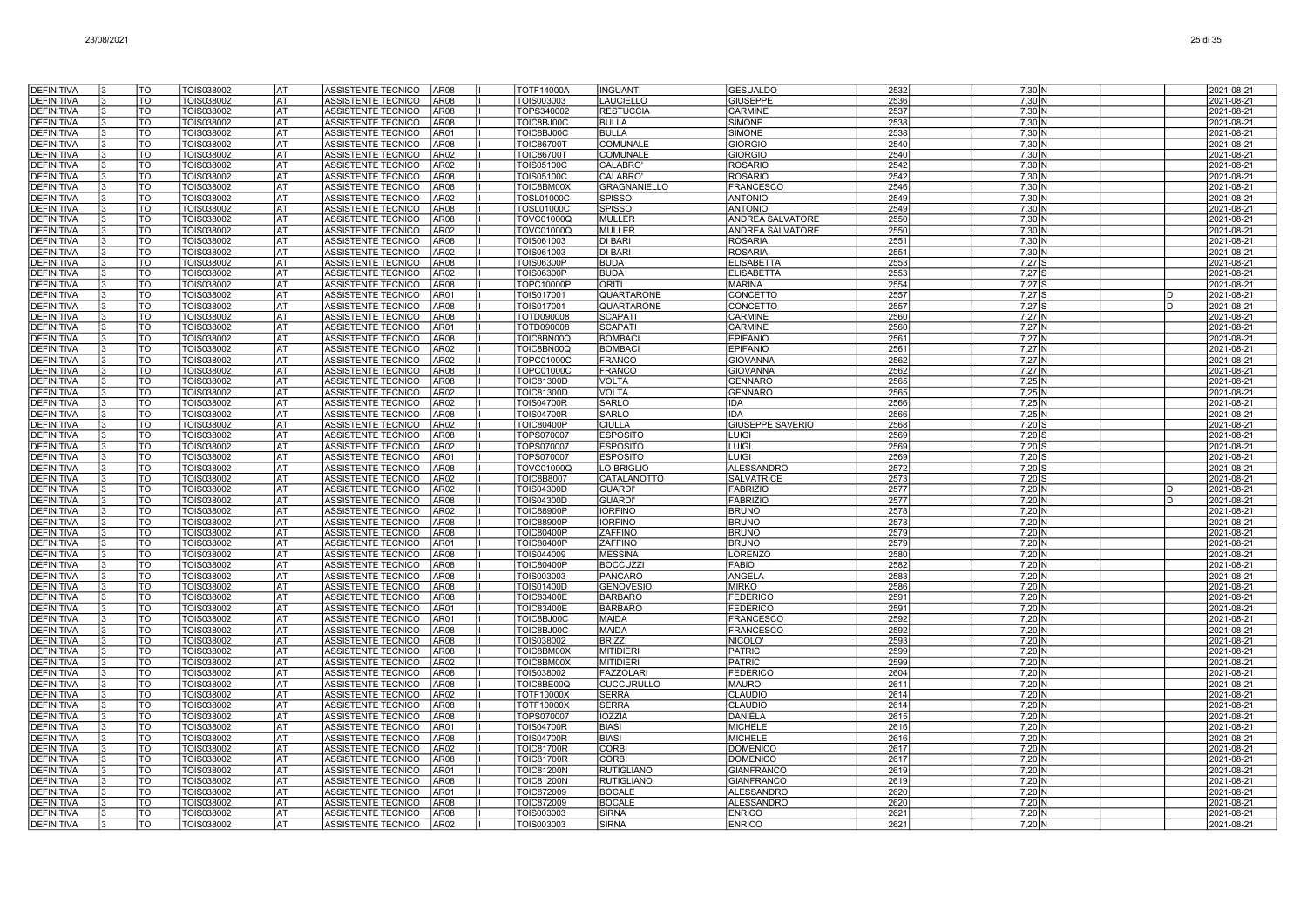| <b>DEFINITIVA</b>                      | ١R       | TO                     | TOIS038002               | lat              | ASSISTENTE TECNICO<br>AR <sub>08</sub>                                               | <b>TOIC84200D</b>                      | <b>TONDA</b>                      | <b>ELENA</b>                                 | 2623         | $7,20$ N                            |     |              | 2021-08-21               |
|----------------------------------------|----------|------------------------|--------------------------|------------------|--------------------------------------------------------------------------------------|----------------------------------------|-----------------------------------|----------------------------------------------|--------------|-------------------------------------|-----|--------------|--------------------------|
| <b>DEFINITIVA</b>                      |          | <b>TO</b>              | <b>TOIS038002</b>        | <b>AT</b>        | AR08<br>ASSISTENTE TECNICO                                                           | <b>TOIC80400P</b>                      | <b>BARONE</b>                     | ANGELO                                       | 2624         | $7,20$ N                            |     |              | 2021-08-21               |
| <b>DEFINITIVA</b>                      | 13       | <b>TO</b>              | TOIS038002               | <b>AT</b>        | AR01<br>ASSISTENTE TECNICO                                                           | <b>TOIC80400P</b>                      | <b>BARONE</b>                     | ANGELO                                       | 2624         | 7,20 N                              |     |              | 2021-08-21               |
| <b>DEFINITIVA</b>                      |          | <b>TO</b>              | TOIS038002               | lat              | ASSISTENTE TECNICO<br>AR02                                                           | <b>TOIC80400P</b>                      | <b>BARONE</b>                     | <b>ANGELO</b>                                | 2624         | 7,20 N                              |     |              | 2021-08-21               |
| <b>DEFINITIVA</b>                      |          | <b>TO</b>              | TOIS038002               | AT               | ASSISTENTE TECNICO<br>AR08                                                           | TOIS038002                             | <b>CLEMENT</b>                    | <b>GIANLUCA</b>                              | 2625         | 7,20 N                              |     |              | 2021-08-21               |
| <b>DEFINITIVA</b>                      |          | TO                     | TOIS038002               | AT               | ASSISTENTE TECNICO<br>AR <sub>02</sub>                                               | TOIS04200N                             | <b>MARTORANA</b>                  | <b>ANTONINO</b>                              | 2626         | $7,20$ N                            |     |              | 2021-08-21               |
| <b>DEFINITIVA</b>                      |          | TO                     | TOIS038002               | AT               | ASSISTENTE TECNICO<br><b>AR08</b>                                                    | <b>TOIS04200N</b>                      | <b>MARTORANA</b>                  | <b>ANTONINO</b>                              | 2626         | 7,20 N                              |     |              | 2021-08-21               |
| <b>DEFINITIVA</b>                      |          | <b>TO</b>              | TOIS038002               | lat              | ASSISTENTE TECNICO<br><b>AR08</b>                                                    | <b>TOTF10000X</b>                      | <b>DIGIUGNO</b>                   | CALCEDONIO DANIELE                           | 2628         | $7,20$ N                            |     |              | 2021-08-21               |
| <b>DEFINITIVA</b>                      | l3       | <b>TO</b>              | TOIS038002               | lat              | <b>ASSISTENTE TECNICO</b><br>AR01                                                    | <b>TOIC83800T</b>                      | <b>CIOFFI</b>                     | <b>MONICA</b>                                | 2631         | $7.20\text{N}$                      |     |              | 2021-08-21               |
| <b>DEFINITIVA</b>                      | ١R       | <b>TO</b>              | TOIS038002               | lat              | ASSISTENTE TECNICO<br><b>AR08</b>                                                    | <b>TOIC83800T</b>                      | CIOFFI                            | <b>MONICA</b>                                | 2631         | 7,20 N                              |     |              | 2021-08-21               |
| <b>DEFINITIVA</b>                      |          | <b>TO</b>              | TOIS038002               | <b>AT</b>        | <b>ASSISTENTE TECNICO</b><br>AR02                                                    | <b>TOIS05100C</b>                      | <b>ANASTASI</b>                   | <b>FABIO</b>                                 | 2632         | 7,20 N                              |     |              | 2021-08-21               |
| <b>DEFINITIVA</b>                      |          | <b>TO</b>              | TOIS038002               | lat              | ASSISTENTE TECNICO<br>AR08                                                           | <b>TOIS05100C</b>                      | ANASTASI                          | <b>FABIO</b>                                 | 2632         | 7,20 N                              |     |              | 2021-08-21               |
| DEFINITIVA                             |          | TO                     | TOIS038002               | l AT             | <b>ASSISTENTE TECNICO</b><br><b>AR02</b>                                             | TOPS070007                             | <b>NICOLELLO</b>                  | <b>GIORGIO</b>                               | 2634         | $7.20\text{N}$                      |     |              | 2021-08-21               |
| <b>DEFINITIVA</b>                      |          | TO                     | TOIS038002               | lat              | ASSISTENTE TECNICO<br><b>AR08</b>                                                    | TOPS070007                             | NICOLELLO                         | <b>GIORGIO</b>                               | 2634         | 7,20 N                              |     |              | 2021-08-21               |
| <b>DEFINITIVA</b>                      |          | TO                     | TOIS038002               | AT               | ASSISTENTE TECNICO<br>AR02                                                           | TOIS016005                             | <b>ISOLDI</b>                     | PASQUALE                                     | 2635         | $7,20 \, N$                         |     |              | 2021-08-21               |
| <b>DEFINITIVA</b>                      | 13       | <b>TO</b>              | TOIS038002               | lat              | <b>ASSISTENTE TECNICO</b><br><b>AR08</b>                                             | TOIS016005                             | <b>ISOLDI</b>                     | <b>PASQUALE</b>                              | 2635         | $7,20$ N                            |     |              | 2021-08-21               |
| <b>DEFINITIVA</b><br><b>DEFINITIVA</b> | 13<br>١R | TO<br>TO               | TOIS038002<br>TOIS038002 | lat<br>lat       | ASSISTENTE TECNICO<br>AR08<br>ASSISTENTE TECNICO<br><b>AR08</b>                      | <b>TOIC83800T</b>                      | ANDREANA<br><b>SIGNORINO</b>      | <b>SEBASTIANA</b><br><b>GIUSEPPA CLAUDIA</b> | 2636         | $7,17$ S<br>$7.17$ S                |     |              | 2021-08-21<br>2021-08-21 |
| <b>DEFINITIVA</b>                      |          | <b>TO</b>              | TOIS038002               | <b>AT</b>        | AR02<br>ASSISTENTE TECNICO                                                           | <b>TOIS04300D</b><br><b>TOIS04300D</b> | <b>SIGNORINO</b>                  | <b>GIUSEPPA CLAUDIA</b>                      | 2637<br>2637 | $7,17$ S                            |     |              | 2021-08-21               |
| <b>DEFINITIVA</b>                      | l3       | <b>TO</b>              | TOIS038002               | <b>AT</b>        | <b>AR08</b><br>ASSISTENTE TECNICO                                                    | <b>TOIS01400D</b>                      | <b>DALLA COSTA</b>                | <b>LUCA</b>                                  | 2638         | $7,17$ N                            |     | <sub>D</sub> | 2021-08-21               |
| <b>DEFINITIVA</b>                      |          | <b>TO</b>              | TOIS038002               | <b>AT</b>        | ASSISTENTE TECNICO<br>AR01                                                           | <b>TOIS01400D</b>                      | <b>DALLA COSTA</b>                | <b>LUCA</b>                                  | 2638         | $7,17$ N                            |     | n.           | 2021-08-21               |
| <b>DEFINITIVA</b>                      |          | <b>TO</b>              | TOIS038002               | lat              | ASSISTENTE TECNICO<br><b>AR08</b>                                                    | <b>TOIC83400E</b>                      | LAPERGOLA                         | <b>GIUSEPPINA</b>                            | 2642         | 7.17 <sub>N</sub>                   |     |              | 2021-08-21               |
| <b>DEFINITIVA</b>                      |          | <b>TO</b>              | TOIS038002               | lat              | ASSISTENTE TECNICO<br><b>AR08</b>                                                    | <b>TOIS05100C</b>                      | <b>VIGNALI</b>                    | FRANCESCO                                    | 2643         | 7,15N                               |     |              | 2021-08-21               |
| <b>DEFINITIVA</b>                      |          | TO                     | TOIS038002               | AT               | ASSISTENTE TECNICO<br><b>AR08</b>                                                    | <b>TOIC80400P</b>                      | <b>CURCIO</b>                     | <b>MARIA GRAZIA</b>                          | 2650         | $7,10$ S                            |     |              | 2021-08-21               |
| <b>DEFINITIVA</b>                      |          | <b>TO</b>              | TOIS038002               | lat              | <b>AR02</b><br><b>ASSISTENTE TECNICO</b>                                             | <b>TOIC80400F</b>                      | <b>CURCIO</b>                     | <b>MARIA GRAZIA</b>                          | 2650         | $7,10$ S                            |     |              | 2021-08-21               |
| <b>DEFINITIVA</b>                      |          | TO                     | TOIS038002               | lat              | ASSISTENTE TECNICO<br><b>AR08</b>                                                    | <b>TOIC8B8007</b>                      | <b>SHIKHOUN</b>                   | <b>AGNESE</b>                                | 2657         | 7.10 <sub>N</sub>                   |     |              | 2021-08-21               |
| <b>DEFINITIVA</b>                      | l3       | <b>TO</b>              | TOIS038002               | lat              | ASSISTENTE TECNICO<br><b>AR08</b>                                                    | TOIC837002                             | <b>MISTRETTA</b>                  | <b>ALESSIO</b>                               | 2658         | $7,10$ N                            |     |              | 2021-08-21               |
| <b>DEFINITIVA</b>                      |          | <b>TO</b>              | TOIS038002               | <b>AT</b>        | <b>ASSISTENTE TECNICO</b><br><b>AR08</b>                                             | <b>TOIC89100P</b>                      | <b>MESSINA</b>                    | <b>GIUSEPPE</b>                              | 2665         | $7,10$ N                            |     |              | 2021-08-21               |
| <b>DEFINITIVA</b>                      |          | TO                     | TOIS038002               | <b>AT</b>        | <b>ASSISTENTE TECNICO</b><br>AR02                                                    | <b>TOIC89100P</b>                      | <b>MESSINA</b>                    | GIUSEPPE                                     | 2665         | 7,10 N                              |     |              | 2021-08-21               |
| <b>DEFINITIVA</b>                      |          | TO                     | TOIS038002               | l AT             | ASSISTENTE TECNICO<br>AR01                                                           | <b>TOIC84000T</b>                      | COLOMBO                           | <b>MARCO</b>                                 | 2666         | $7,10$ N                            |     |              | 2021-08-21               |
| <b>DEFINITIVA</b>                      |          | TO                     | TOIS038002               | AT               | <b>ASSISTENTE TECNICO</b><br><b>AR08</b>                                             | TOPS020006                             | <b>BINETTI</b>                    | <b>MICHELE</b>                               | 2667         | 7.10 <sub>N</sub>                   |     |              | 2021-08-21               |
| <b>DEFINITIVA</b>                      |          | TO                     | <b>FOIS038002</b>        | AT               | ASSISTENTE TECNICO<br>AR02                                                           | TOIS016005                             | MANDAGLIO                         | <b>MICHELE</b>                               | 2672         | 7,10 N                              |     |              | 2021-08-21               |
| <b>DEFINITIVA</b>                      | 13       | TO                     | <b>FOIS038002</b>        | AT               | ASSISTENTE TECNICO<br><b>AR08</b>                                                    | TOIS016005                             | MANDAGLIO                         | <b>MICHELE</b>                               | 2672         | $7,10$ N                            |     |              | 2021-08-21               |
| <b>DEFINITIVA</b>                      | 13       | TO                     | TOIS038002               | AT               | ASSISTENTE TECNICO<br>AR08                                                           | <b>TOTF14000A</b>                      | LONGOBARDI                        | <b>MARCO</b>                                 | 2673         | 7,10 N                              |     |              | 2021-08-21               |
| <b>DEFINITIVA</b>                      | 13       | TO                     | TOIS038002               | lat              | ASSISTENTE TECNICO<br>AR01                                                           | <b>TOTF14000A</b>                      | <b>LONGOBARDI</b>                 | <b>MARCO</b>                                 | 2673         | $7.10\text{N}$                      |     |              | 2021-08-21               |
| <b>DEFINITIVA</b>                      | l3       | TO                     | TOIS038002               | lat              | ASSISTENTE TECNICO<br>AR01                                                           | TOTD090008                             | CALANDI                           | <b>GAETANO</b>                               | 2675         | $7.10\text{N}$                      |     |              | 2021-08-21               |
| <b>DEFINITIVA</b>                      |          | <b>TO</b>              | TOIS038002               | <b>AT</b>        | ASSISTENTE TECNICO<br><b>AR08</b>                                                    | TOTD090008                             | CALANDI                           | <b>GAETANO</b>                               | 2675         | $7,10$ N                            |     |              | 2021-08-21               |
| <b>DEFINITIVA</b>                      | 13       | TO                     | TOIS038002               | <b>AT</b>        | ASSISTENTE TECNICO<br>AR <sub>08</sub>                                               | <b>TORH010009</b>                      | MAKEWITA APPUHAMILAGE             | <b>SURANDHI DHARMARATNE</b>                  | 2679         | 7,10 N                              |     |              | 2021-08-21               |
| <b>DEFINITIVA</b><br><b>DEFINITIVA</b> |          | <b>TO</b><br><b>TO</b> | TOIS038002<br>TOIS038002 | lat<br>lat       | <b>ASSISTENTE TECNICO</b><br><b>AR08</b><br><b>ASSISTENTE TECNICO</b><br><b>AR08</b> | <b>TOIS03900T</b>                      | <b>VELTRI</b><br><b>SEMINERIO</b> | <b>BARBARA</b><br><b>DAVIDE</b>              | 2681<br>2687 | 7.10 <sub>N</sub><br>$7.10\text{N}$ |     |              | 2021-08-21               |
| <b>DEFINITIVA</b>                      | ıз       | $\overline{\text{TO}}$ | TOIS038002               | AT               | AR02                                                                                 | TOIS038002                             | <b>SEMINERIO</b>                  | <b>DAVIDE</b>                                | 2687         |                                     |     |              | 2021-08-21<br>2021-08-21 |
| <b>DEFINITIVA</b>                      |          | <b>TO</b>              | TOIS038002               | lat              | ASSISTENTE TECNICO<br><b>ASSISTENTE TECNICO</b><br><b>AR08</b>                       | TOIS038002<br><b>TORI04000</b>         | <b>PORTO</b>                      | <b>GIUSEPPE</b>                              | 2690         | 7,10 N<br>7,10 N                    |     |              | 2021-08-21               |
| <b>DEFINITIVA</b>                      |          | TO                     | TOIS038002               | lat              | ASSISTENTE TECNICO<br>AR02                                                           | <b>TOTF10000X</b>                      | <b>MACALUSO</b>                   | ALESSANDRO                                   | 2691         | 7,10 N                              |     |              | 2021-08-21               |
| <b>DEFINITIVA</b>                      |          | TO                     | TOIS038002               | lat              | ASSISTENTE TECNICO<br><b>AR08</b>                                                    | <b>TOTF10000X</b>                      | <b>MACALUSO</b>                   | <b>ALESSANDRO</b>                            | 2691         | 7.10 N                              |     |              | 2021-08-21               |
| <b>DEFINITIVA</b>                      |          | TO                     | TOIS038002               | lat              | <b>ASSISTENTE TECNICO</b><br>AR08                                                    | <b>TOIS01300N</b>                      | <b>PENNISI</b>                    | <b>RITA ROSITA</b>                           | 2692         | $7.10\text{N}$                      |     |              | 2021-08-21               |
| <b>DEFINITIVA</b>                      |          | <b>TO</b>              | TOIS038002               | <b>AT</b>        | ASSISTENTE TECNICO<br>AR02                                                           | <b>TOIS01300N</b>                      | <b>PENNISI</b>                    | <b>RITA ROSITA</b>                           | 2692         | $7,10$ N                            |     |              | 2021-08-21               |
| <b>DEFINITIVA</b>                      |          | <b>TO</b>              | TOIS038002               | <b>AT</b>        | ASSISTENTE TECNICO<br><b>AR08</b>                                                    | TOIS037006                             | <b>LILLO</b>                      | PASQUALE                                     | 2693         | 7,10 N                              |     |              | 2021-08-21               |
| <b>DEFINITIVA</b>                      |          | TO                     | TOIS038002               | lat              | <b>ASSISTENTE TECNICO</b><br><b>AR02</b>                                             | TOIS037006                             | <b>LILLO</b>                      | <b>PASQUALE</b>                              | 2693         | 7.10 <sub>N</sub>                   |     |              | 2021-08-21               |
| <b>DEFINITIVA</b>                      |          | TO                     | TOIS038002               | AT               | ASSISTENTE TECNICO<br>AR08                                                           | TOIC895002                             | CATARINELLA                       | VALENTINA                                    | 2695         | 7,10 N                              |     |              | 2021-08-21               |
| <b>DEFINITIVA</b>                      |          | TO                     | TOIS038002               | AT               | ASSISTENTE TECNICO<br>AR02                                                           | TOIC895002                             | <b>CATARINELLA</b>                | VALENTINA                                    | 2695         | $7,10$ N                            |     |              | 2021-08-21               |
| <b>DEFINITIVA</b>                      | 13       | <b>TO</b>              | TOIS038002               | lat              | ASSISTENTE TECNICO<br>AR08                                                           | <b>TOVC01000Q</b>                      | <b>FUSARI</b>                     | MARCO PAOLO ANTONIO                          | 2696         | $7,10$ N                            |     |              | 2021-08-21               |
| <b>DEFINITIVA</b>                      | 13       | TO                     | TOIS038002               | lat              | ASSISTENTE TECNICO<br>AR02                                                           | TOIC8BM00X                             | <b>CIABURRI</b>                   | <b>FRANCESCO</b>                             | 2700         | 7,10 N                              |     |              | 2021-08-21               |
| <b>DEFINITIVA</b>                      | l٩       | <b>TO</b>              | TOIS038002               | l AT             | ASSISTENTE TECNICO<br>AR08                                                           | TOIC8BM00X                             | <b>CIABURRI</b>                   | <b>FRANCESCO</b>                             | 2700         | $7.10\text{N}$                      |     |              | 2021-08-21               |
| <b>DEFINITIVA</b>                      |          | TO                     | TOIS038002               | lat              | ASSISTENTE TECNICO<br>AR02                                                           | <b>TOIS01200T</b>                      | <b>TRIVIGNO</b>                   | <b>MAURO</b>                                 | 2705         | $7.10\text{N}$                      |     |              | 2021-08-21               |
| <b>DEFINITIVA</b>                      |          | $\overline{10}$        | TOIS038002               | <b>AT</b>        | <b>AR08</b><br>ASSISTENTE TECNICO                                                    | <b>TOIS01200T</b>                      | <b>TRIVIGNO</b>                   | <b>MAURO</b>                                 | 2705         | $7,10$ N                            |     |              | 2021-08-21               |
| <b>DEFINITIVA</b>                      |          | <b>TO</b>              | TOIS038002               | lat              | ASSISTENTE TECNICO<br><b>AR08</b>                                                    | <b>TOIS06300P</b>                      | <b>DE MAGLIE</b>                  | GIUSEPPE                                     | 2708         | 7,10 N                              |     |              | 2021-08-21               |
| <b>DEFINITIVA</b>                      |          | <b>TO</b>              | TOIS038002               | lat              | <b>AR02</b><br>ASSISTENTE TECNICO                                                    | TOIS06300P                             | <b>DE MAGLIE</b>                  | <b>GIUSEPPE</b>                              | 2708         | 7.10 <sub>N</sub>                   |     |              | 2021-08-21               |
| <b>DEFINITIVA</b>                      |          | TO                     | TOIS038002               | AT               | <b>AR08</b><br>ASSISTENTE TECNICO                                                    | TOIC8B3004                             | CAMUSI                            | DANILO                                       | 2709         | $7,10$ N                            |     |              | 2021-08-21               |
| <b>DEFINITIVA</b>                      |          | TO                     | TOIS038002               | <b>AT</b>        | <b>AR02</b><br>ASSISTENTE TECNICO                                                    | TOIC8B3004                             | CAMUSI                            | <b>DANILO</b>                                | 2709         | $7,10$ N                            |     |              | 2021-08-21               |
| <b>DEFINITIVA</b>                      |          | TO                     | TOIS038002               | lat              | <b>AR08</b><br>ASSISTENTE TECNICO                                                    | <b>TOIC81300D</b>                      | <b>GIAMBARRESI</b>                | <b>GIOVANN</b>                               | 2710         | 7,10 N                              |     | D.           | 2021-08-21               |
| <b>DEFINITIVA</b>                      |          | TO<br><b>TO</b>        | TOIS038002               | <b>AT</b><br>lat | ASSISTENTE TECNICO<br><b>AR08</b><br><b>ASSISTENTE TECNICO</b><br><b>AR08</b>        | <b>TOIS058007</b><br><b>TORH010009</b> | GRECO                             | <b>MASSIMILIANO</b><br><b>ROSARIO LUCIC</b>  | 2711<br>2714 | 7,07 S                              | 7ls |              | 2021-08-21               |
| <b>DEFINITIVA</b><br><b>DEFINITIVA</b> |          | <b>TO</b>              | TOIS038002<br>TOIS038002 | <b>AT</b>        | ASSISTENTE TECNICO<br>AR02                                                           | <b>TORH010009</b>                      | <b>CARPENTIERI</b><br>CARPENTIERI | ROSARIO LUCIO                                | 2714         |                                     | 7S  |              | 2021-08-21<br>2021-08-21 |
| <b>DEFINITIVA</b>                      |          | TO                     | TOIS038002               | <b>AT</b>        | ASSISTENTE TECNICO<br>AR02                                                           | <b>TOPC06000D</b>                      | ZIPPO                             | PAOLO                                        | 2715         |                                     | 7s  |              | 2021-08-21               |
| <b>DEFINITIVA</b>                      |          | <b>TO</b>              | TOIS038002               | l AT             | <b>ASSISTENTE TECNICO</b><br>AR08                                                    | <b>TOPC06000D</b>                      | ZIPPO                             | <b>PAOLO</b>                                 | 2715         |                                     | 7ls |              | 2021-08-21               |
| <b>DEFINITIVA</b>                      |          | TO                     | TOIS038002               | AT               | ASSISTENTE TECNICO<br>AR08                                                           | TOIS02700G                             | <b>BONAVITA</b>                   | ANGELINA                                     | 2716         |                                     | 7S  |              | 2021-08-21               |
| <b>DEFINITIVA</b>                      |          | TO                     | <b>FOIS038002</b>        | AT               | ASSISTENTE TECNICO<br>AR08                                                           | <b>FOIS03400P</b>                      | <b>GOBBI</b>                      | DANIELE                                      | 2717         |                                     | 7 S |              | 2021-08-21               |
| <b>DEFINITIVA</b>                      | 13       | TO                     | TOIS038002               | AT               | ASSISTENTE TECNICO<br>AR01                                                           | <b>TOIS03400P</b>                      | <b>GOBB</b>                       | <b>DANIELE</b>                               | 2717         |                                     | 7 S |              | 2021-08-21               |
| DEFINITIVA                             | 13       | TO                     | TOIS038002               | lat              | ASSISTENTE TECNICO<br><b>AR08</b>                                                    | TOIS038002                             | <b>NASSO</b>                      | <b>FRANCESCO</b>                             | 2718         |                                     | 7S  |              | 2021-08-21               |
|                                        |          |                        |                          |                  |                                                                                      |                                        |                                   |                                              |              |                                     |     |              |                          |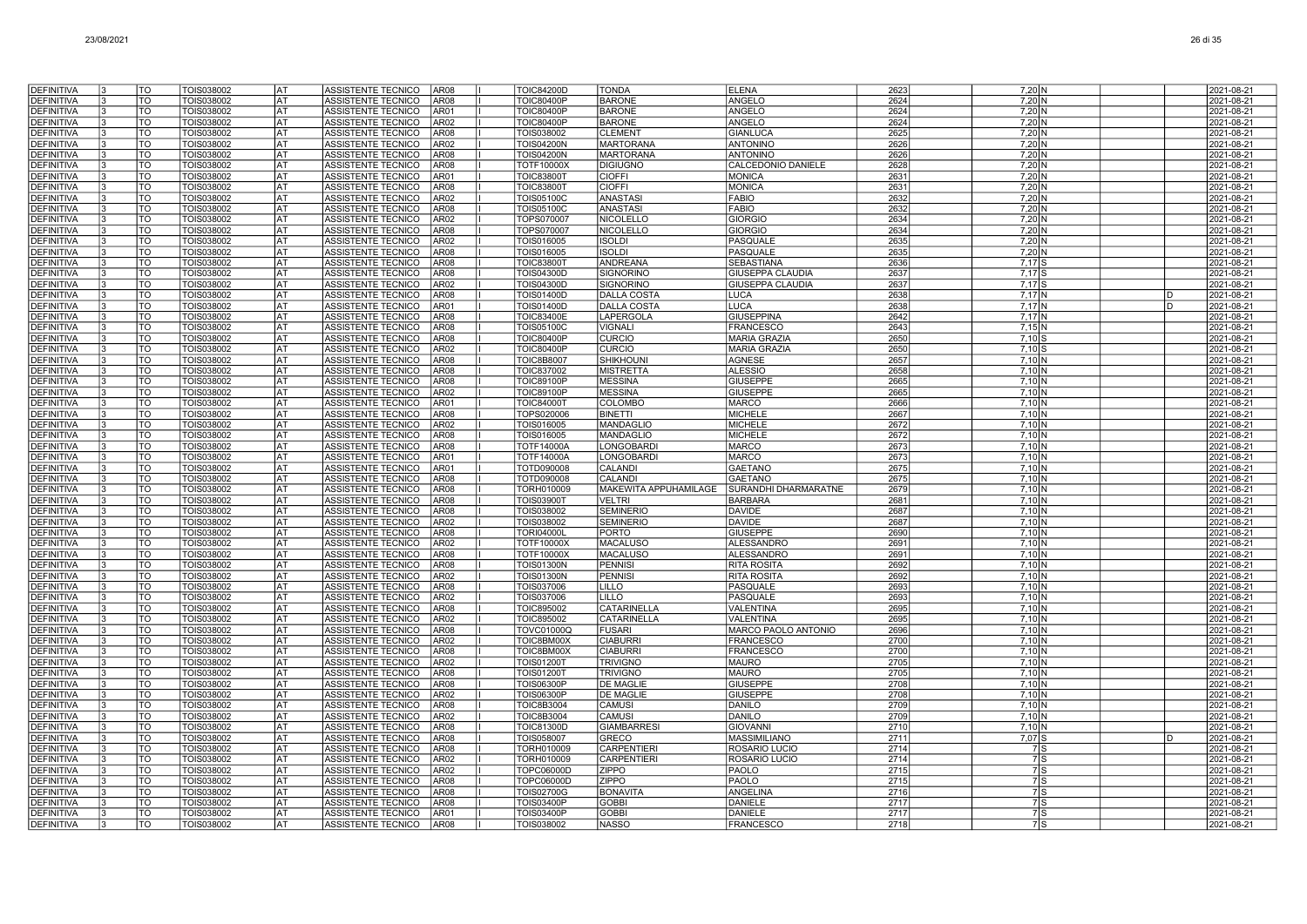| <b>DEFINITIVA</b>                      | TO                       | TOIS038002               | lat              | ASSISTENTE TECNICO<br>AR <sub>02</sub>                                           | TOIS038002                             | <b>NASSO</b>                  | <b>FRANCESCO</b>                        | 2718         | 7ls                              | 2021-08-21               |
|----------------------------------------|--------------------------|--------------------------|------------------|----------------------------------------------------------------------------------|----------------------------------------|-------------------------------|-----------------------------------------|--------------|----------------------------------|--------------------------|
| <b>DEFINITIVA</b>                      | $\overline{\text{TO}}$   | TOIS038002               | <b>AT</b>        | AR <sub>02</sub><br>ASSISTENTE TECNICO                                           | TOIC8AE005                             | <b>SGROI</b>                  | <b>GIUSEPPE</b>                         | 2728         | 7s                               | 2021-08-21               |
| <b>DEFINITIVA</b>                      | <b>TO</b>                | TOIS038002               | lat              | ASSISTENTE TECNICO<br>AR08                                                       | TOIC8AE005                             | <b>SGROI</b>                  | <b>GIUSEPPE</b>                         | 2728         | 7s                               | 2021-08-21               |
| <b>DEFINITIVA</b>                      | TO                       | TOIS038002               | AT               | ASSISTENTE TECNICO<br>AR <sub>02</sub>                                           | <b>TOIC83500A</b>                      | <b>RAFFONE</b>                | <b>FABIO</b>                            | 2730         | $7$ S                            | 2021-08-21               |
| <b>DEFINITIVA</b>                      | TO                       | TOIS038002               | AT               | ASSISTENTE TECNICO<br>AR <sub>08</sub>                                           | <b>TOIC83500A</b>                      | <b>RAFFONE</b>                | <b>FABIO</b>                            | 2730         | $7$ S                            | 2021-08-21               |
| DEFINITIVA                             | TO                       | TOIS038002               | AT               | ASSISTENTE TECNICO<br>AR <sub>08</sub>                                           | <b>TOIC84600R</b>                      | <b>BROGLIETTI</b>             | <b>MANUELA</b>                          | 2731         | $7$ S                            | 2021-08-21               |
| <b>DEFINITIVA</b>                      | TO                       | TOIS038002               | AT               | ASSISTENTE TECNICO<br>AR <sub>08</sub>                                           | <b>TOIS04300D</b>                      | <b>AIELLO</b>                 | <b>ONOFRIO</b>                          | 2732         | 7N                               | 2021-08-21               |
| <b>DEFINITIVA</b>                      | TO                       | TOIS038002               | lat              | ASSISTENTE TECNICO<br>AR <sub>02</sub>                                           | <b>TOIS04300D</b>                      | <b>AIELLO</b>                 | <b>ONOFRIO</b>                          | 2732         | 7N                               | 2021-08-21               |
| <b>DEFINITIVA</b>                      | TO                       | TOIS038002               | lat              | ASSISTENTE TECNICO<br>AR <sub>08</sub>                                           | TOIC8BP00B                             | <b>FORNARC</b>                | <b>GIUSEPPE</b>                         | 2733         | 7M                               | 2021-08-21               |
| <b>DEFINITIVA</b>                      | TO                       | TOIS038002               | lat              | ASSISTENTE TECNICO<br>AR <sub>02</sub>                                           | TOIC8BP00B                             | <b>FORNARO</b>                | <b>GIUSEPPE</b>                         | 2733         | 7N                               | 2021-08-21               |
| <b>DEFINITIVA</b>                      | TO<br><b>TO</b>          | TOIS038002               | lat<br>lat       | ASSISTENTE TECNICO<br>AR <sub>08</sub>                                           | TOIC8AM009                             | <b>SARDO</b>                  | MIRIAM                                  | 2734<br>2736 | 7N<br>7N                         | 2021-08-21               |
| <b>DEFINITIVA</b><br><b>DEFINITIVA</b> | TO                       | TOIS038002<br>TOIS038002 | AT               | ASSISTENTE TECNICO<br>AR08<br>ASSISTENTE TECNICO<br>AR <sub>02</sub>             | <b>TOIS01200T</b><br><b>TOIS01200T</b> | <b>GULLO</b><br>GULLO         | PAOLO<br>PAOLO                          | 2736         | 7N                               | 2021-08-21<br>2021-08-21 |
| <b>DEFINITIVA</b>                      | TO                       | TOIS038002               | AT               | ASSISTENTE TECNICO<br>AR <sub>08</sub>                                           | TOEE00400R                             | DANIELE                       | <b>GIUSEPPE</b>                         | 2739         | 7N                               | 2021-08-21               |
| <b>DEFINITIVA</b>                      | TO                       | TOIS038002               | AT               | ASSISTENTE TECNICO<br>AR01                                                       | TOEE00400R                             | DANIELE                       | <b>GIUSEPPE</b>                         | 2739         | 7 N                              | 2021-08-21               |
| <b>DEFINITIVA</b>                      | TO                       | TOIS038002               | AT               | ASSISTENTE TECNICO<br>AR <sub>08</sub>                                           | TOIS066006                             | <b>FORGIONE</b>               | <b>FRANCESCO</b>                        | 2742         | 7 N                              | 2021-08-21               |
| <b>DEFINITIVA</b>                      | TO                       | TOIS038002               | AT               | ASSISTENTE TECNICO<br>AR <sub>02</sub>                                           | TOIS066006                             | <b>FORGIONE</b>               | <b>FRANCESCO</b>                        | 2742         | 7 N                              | 2021-08-21               |
| <b>DEFINITIVA</b>                      | TO                       | TOIS038002               | AT               | ASSISTENTE TECNICO<br>AR <sub>08</sub>                                           | <b>TOIC80500E</b>                      | <b>PANETTA</b>                | <b>GRETA</b>                            | 2743         | 7N                               | 2021-08-21               |
| <b>DEFINITIVA</b>                      | TO                       | TOIS038002               | <b>AT</b>        | ASSISTENTE TECNICO<br>AR <sub>02</sub>                                           | TOTF04000D                             | <b>ROMEO</b>                  | <b>ANTONIO</b>                          | 2746         | 7N                               | 2021-08-21               |
| <b>DEFINITIVA</b>                      | $\overline{\mathrm{TO}}$ | TOIS038002               | <b>AT</b>        | ASSISTENTE TECNICO<br>AR <sub>08</sub>                                           | <b>TOTF04000D</b>                      | <b>ROMEO</b>                  | <b>ANTONIO</b>                          | 2746         | 7 N                              | 2021-08-21               |
| <b>DEFINITIVA</b>                      | <b>TO</b>                | TOIS038002               | AT               | ASSISTENTE TECNICO<br>AR <sub>08</sub>                                           | <b>TOIC80500E</b>                      | <b>FORFYLO</b>                | <b>TETIANA</b>                          | 2749         | 7N                               | 2021-08-21               |
| <b>DEFINITIVA</b>                      | TO                       | TOIS038002               | AT               | ASSISTENTE TECNICO<br>AR01                                                       | <b>TOIC80500E</b>                      | <b>FORFYLO</b>                | <b>TETIANA</b>                          | 2749         | 7 <sub>N</sub>                   | 2021-08-21               |
| DEFINITIVA                             | TO                       | TOIS038002               | AT               | ASSISTENTE TECNICO<br>AR <sub>08</sub>                                           | TOIC874001                             | LEO                           | <b>ANDREA</b>                           | 2751         | 7N                               | 2021-08-21               |
| <b>DEFINITIVA</b>                      | TO                       | TOIS038002               | AT<br>AT         | ASSISTENTE TECNICO<br>AR01                                                       | TOIC874001                             | LEO                           | <b>ANDREA</b>                           | 2751<br>2752 | 7N                               | 2021-08-21               |
| <b>DEFINITIVA</b><br><b>DEFINITIVA</b> | TO<br>TO                 | TOIS038002<br>TOIS038002 | lat              | ASSISTENTE TECNICO<br>AR <sub>08</sub><br>ASSISTENTE TECNICO<br>AR <sub>08</sub> | <b>TOTF10000X</b><br><b>TOTF10000X</b> | CALISTRU<br><b>DA LIMA</b>    | <b>EDUARD STEFAN</b><br><b>VLADIMIR</b> | 2753         | 7N<br>7N                         | 2021-08-21<br>2021-08-21 |
| <b>DEFINITIVA</b>                      | TO                       | TOIS038002               | l AT             | ASSISTENTE TECNICO<br>AR <sub>02</sub>                                           | <b>TOTF10000X</b>                      | <b>DA LIMA</b>                | <b>VLADIMIR</b>                         | 2753         | 7M                               | 2021-08-21               |
| <b>DEFINITIVA</b>                      | TO                       | TOIS038002               | lat              | ASSISTENTE TECNICO<br>AR08                                                       | <b>TOMM26100N</b>                      | <b>NOTO</b>                   | <b>ROSARIO</b>                          | 2754         | 7N                               | 2021-08-21               |
| <b>DEFINITIVA</b>                      | $\overline{10}$          | TOIS038002               | lat              | ASSISTENTE TECNICO<br>AR02                                                       | <b>TOMM26100N</b>                      | <b>NOTO</b>                   | <b>ROSARIO</b>                          | 2754         | 7N                               | 2021-08-21               |
| DEFINITIVA                             | TO                       | TOIS038002               | AT               | ASSISTENTE TECNICO<br>AR01                                                       | <b>TOIS04100T</b>                      | <b>TASTO</b>                  | <b>MATTIA</b>                           | 2755         | 7 N                              | 2021-08-21               |
| <b>DEFINITIVA</b>                      | TO                       | TOIS038002               | AT               | ASSISTENTE TECNICO<br>AR <sub>08</sub>                                           | TOIC881004                             | SIVO                          | SIMONE                                  | 2756         | 7 N                              | 2021-08-21               |
| <b>DEFINITIVA</b>                      | TO                       | TOIS038002               | AT               | ASSISTENTE TECNICO<br>AR <sub>02</sub>                                           | <b>TOTD05000T</b>                      | <b>RAINERI</b>                | <b>GIUSEPPE</b>                         | 2759         | 7 N                              | 2021-08-21               |
| <b>DEFINITIVA</b>                      | TO                       | TOIS038002               | AT               | ASSISTENTE TECNICO<br>AR02                                                       | TOPS070007                             | <b>ROSELL</b>                 | <b>ANTONIO</b>                          | 2760         | 7 N                              | 2021-08-21               |
| <b>DEFINITIVA</b>                      | TO                       | TOIS038002               | AT               | ASSISTENTE TECNICO<br>AR08                                                       | TOPS070007                             | <b>ROSELLI</b>                | <b>ANTONIO</b>                          | 2760         | 7N                               | 2021-08-21               |
| <b>DEFINITIVA</b>                      | TO                       | TOIS038002               | AT               | ASSISTENTE TECNICO<br>AR <sub>08</sub>                                           | TOTF04000D                             | <b>LOPREIATO</b>              | <b>MARIA</b>                            | 2761         | 7N                               | 2021-08-21               |
| <b>DEFINITIVA</b>                      | TO<br>$\overline{10}$    | TOIS038002               | lat<br><b>AT</b> | ASSISTENTE TECNICO<br>AR08                                                       | TOIC8BJ00C                             | PALAZZO<br><b>PALAZZO</b>     | SALVATORE                               | 2763<br>2763 | 7M<br>7N                         | 2021-08-21               |
| <b>DEFINITIVA</b><br><b>DEFINITIVA</b> | <b>TO</b>                | TOIS038002<br>TOIS038002 | lat              | ASSISTENTE TECNICO<br>AR <sub>02</sub><br>ASSISTENTE TECNICO<br>AR <sub>08</sub> | TOIC8BJ00C<br><b>TOIS04200N</b>        | <b>PALERMO</b>                | <b>SALVATORE</b><br>SAMUEL              | 2764         | 7 N                              | 2021-08-21<br>2021-08-21 |
| <b>DEFINITIVA</b>                      | TO                       | <b>TOIS038002</b>        | AT               | ASSISTENTE TECNICO<br>AR01                                                       | <b>TOIS04200N</b>                      | <b>PALERMO</b>                | SAMUEL                                  | 2764         | 7 N                              | 2021-08-21               |
| <b>DEFINITIVA</b>                      | TO                       | TOIS038002               | AT               | ASSISTENTE TECNICO<br>AR <sub>08</sub>                                           | TOIC8BE00Q                             | <b>ESPOSITO</b>               | CLAUDIO                                 | 2768         | 7M                               | 2021-08-21               |
| <b>DEFINITIVA</b>                      | TO                       | TOIS038002               | AT               | AR <sub>08</sub><br>ASSISTENTE TECNICO                                           | <b>TOIC84000T</b>                      | SPOSATO                       | <b>GIADA GRAZIA</b>                     | 2770         | 7N                               | 2021-08-21               |
| <b>DEFINITIVA</b>                      | TO                       | TOIS038002               | lat              | ASSISTENTE TECNICO<br>AR <sub>08</sub>                                           | <b>TOIS01400D</b>                      | <b>ARGENTERO</b>              | RICCARDO MINCIO                         | 2773         | 7N                               | 2021-08-21               |
| <b>DEFINITIVA</b>                      | TO                       | TOIS038002               | lat              | <b>ASSISTENTE TECNICO</b><br>AR <sub>08</sub>                                    | <b>TOTF14000A</b>                      | <b>AMORE</b>                  | <b>GIOVANNI</b>                         | 2775         | 7M                               | 2021-08-21               |
| <b>DEFINITIVA</b>                      | TO                       | TOIS038002               | lat              | ASSISTENTE TECNICO<br>AR <sub>02</sub>                                           | <b>TOTF14000A</b>                      | <b>AMORE</b>                  | <b>GIOVANNI</b>                         | 2775         | 7M                               | 2021-08-21               |
| <b>DEFINITIVA</b>                      | $\overline{\mathrm{co}}$ | TOIS038002               | <b>AT</b>        | ASSISTENTE TECNICO<br>AR <sub>08</sub>                                           | TOIS038002                             | CASSON                        | <b>MARTINA</b>                          | 2784         | 7N                               | 2021-08-21               |
| <b>DEFINITIVA</b>                      | <b>TO</b>                | TOIS038002               | lat              | ASSISTENTE TECNICO<br>AR01                                                       | TOIS038002                             | CASSON                        | <b>MARTINA</b>                          | 2784         | 7N                               | 2021-08-21               |
| DEFINITIVA                             | TO                       | TOIS038002               | AT               | ASSISTENTE TECNICO<br>AR08                                                       | <b>TOIS04700R</b>                      | <b>CALIGIURI</b>              | GIOVANNI                                | 2785         | 7N                               | 2021-08-21               |
| <b>DEFINITIVA</b>                      | TO<br>TO                 | TOIS038002               | AT               | ASSISTENTE TECNICO<br>AR <sub>02</sub><br>AR <sub>08</sub>                       | <b>TOIS04700R</b>                      | <b>CALIGIURI</b>              | <b>GIOVANNI</b>                         | 2785<br>2787 | 7 N                              | 2021-08-21               |
| DEFINITIVA<br><b>DEFINITIVA</b>        | TO                       | TOIS038002<br>TOIS038002 | AT<br>AT         | ASSISTENTE TECNICO<br>ASSISTENTE TECNICO<br>AR <sub>08</sub>                     | TOIS037006<br>TOPS340002               | <b>GARLISI</b><br><b>LUPO</b> | <b>ERIKA</b><br><b>IGNAZIO ALESSIO</b>  | 2788         | 7 N<br>7 N                       | 2021-08-21<br>2021-08-21 |
| <b>DEFINITIVA</b>                      | TO                       | TOIS038002               | AT               | ASSISTENTE TECNICO<br>AR08                                                       | TOIC8AD009                             | <b>MATTIUZ</b>                | <b>FABIO</b>                            | 2789         | 7N                               | 2021-08-21               |
| <b>DEFINITIVA</b>                      | TO                       | TOIS038002               | AT               | ASSISTENTE TECNICO<br>AR <sub>02</sub>                                           | TOIC8AD009                             | <b>MATTIUZ</b>                | <b>FABIO</b>                            | 2789         | 7 <sub>N</sub>                   | 2021-08-21               |
| <b>DEFINITIVA</b>                      | TO                       | TOIS038002               | lat              | ASSISTENTE TECNICO<br>AR02                                                       | TOIS052008                             | PETRONE                       | <b>EONARDO</b>                          | 2792         | 7 <sup>IN</sup>                  | 2021-08-21               |
| <b>DEFINITIVA</b>                      | TO                       | TOIS038002               | <b>AT</b>        | ASSISTENTE TECNICO<br>AR <sub>08</sub>                                           | TOIS052008                             | <b>PETRONE</b>                | LEONARDO                                | 2792         | 7N                               | 2021-08-21               |
| <b>DEFINITIVA</b>                      | $\overline{10}$          | TOIS038002               | lat              | ASSISTENTE TECNICO<br>AR <sub>02</sub>                                           | <b>TOIS05100C</b>                      | <b>LO PRESTI</b>              | <b>GIUSEPPE</b>                         | 2795         | 7N                               | 2021-08-21               |
| <b>DEFINITIVA</b>                      | TO                       | TOIS038002               | AT               | ASSISTENTE TECNICO<br>AR08                                                       | <b>TOIS05100C</b>                      | LO PRESTI                     | <b>GIUSEPPE</b>                         | 2795         | 7N                               | 2021-08-21               |
| <b>DEFINITIVA</b>                      | TO                       | TOIS038002               | AT               | ASSISTENTE TECNICO<br>AR <sub>02</sub>                                           | <b>TOPC06000D</b>                      | <b>ARCURI</b>                 | <b>GIUSEPPE</b>                         | 2796         | 7M                               | 2021-08-21               |
| <b>DEFINITIVA</b>                      | TO                       | TOIS038002               | AT               | AR <sub>08</sub><br>ASSISTENTE TECNICO                                           | <b>TOPC06000D</b>                      | <b>ARCURI</b>                 | <b>GIUSEPPE</b>                         | 2796         | 7 N                              | 2021-08-21               |
| <b>DEFINITIVA</b>                      | TO                       | TOIS038002               | AT               | ASSISTENTE TECNICO<br>AR08                                                       | TOIC8BJ00C                             | <b>BITTO</b>                  | <b>GIOVANNI</b>                         | 2799         | 7 N                              | 2021-08-21               |
| <b>DEFINITIVA</b><br><b>DEFINITIVA</b> | TO<br>TO                 | TOIS038002<br>TOIS038002 | lat<br>lat       | <b>ASSISTENTE TECNICO</b><br>AR01<br>ASSISTENTE TECNICO<br>AR <sub>08</sub>      | TOIC8BJ00C<br><b>TOIC866002</b>        | <b>BITTO</b><br><b>ARTES</b>  | <b>GIOVANNI</b><br>CARLO                | 2799<br>2801 | 7 <sub>N</sub><br>7 <sub>N</sub> | 2021-08-21<br>2021-08-21 |
| <b>DEFINITIVA</b>                      | TO                       | TOIS038002               | <b>AT</b>        | ASSISTENTE TECNICO<br>AR02                                                       | <b>TOIC866002</b>                      | <b>ARTESI</b>                 | CARLO                                   | 2801         | 7N                               | 2021-08-21               |
| <b>DEFINITIVA</b>                      | TO                       | TOIS038002               | lat              | ASSISTENTE TECNICO<br>AR08                                                       | <b>TOIC874001</b>                      | <b>AZZINNARI</b>              | <b>MARCO</b>                            | 2803         | 7N                               | 2021-08-21               |
| <b>DEFINITIVA</b>                      | TO                       | TOIS038002               | AT               | ASSISTENTE TECNICO<br>AR02                                                       | TOIC874001                             | <b>AZZINNARI</b>              | <b>MARCO</b>                            | 2803         | 7N                               | 2021-08-21               |
| <b>DEFINITIVA</b>                      | TO                       | TOIS038002               | AT               | ASSISTENTE TECNICO<br>AR <sub>08</sub>                                           | <b>TOIC89800D</b>                      | <b>GRIMALDI</b>               | <b>EMMANUELE</b>                        | 2804         | 7N                               | 2021-08-21               |
| DEFINITIVA                             | TO                       | TOIS038002               | AT               | ASSISTENTE TECNICO<br>AR <sub>08</sub>                                           | TOIC810002                             | <b>GURRIERI</b>               | SALVATORE                               | 2808         | 7N                               | 2021-08-21               |
| DEFINITIVA                             | TO                       | TOIS038002               | AT               | ASSISTENTE TECNICO<br>AR <sub>08</sub>                                           | TOIS016005                             | PALETTA                       | PASQUALE                                | 2812         | 7 N                              | 2021-08-21               |
| <b>DEFINITIVA</b>                      | TO                       | TOIS038002               | AT               | ASSISTENTE TECNICO<br>AR <sub>02</sub>                                           | <b>TOIC8B600G</b>                      | <b>FRANCICA</b>               | <b>VINCENZO</b>                         | 2815         | 7 <sub>IN</sub>                  | 2021-08-21               |
| <b>DEFINITIVA</b>                      | TO                       | TOIS038002               | AT               | ASSISTENTE TECNICO<br>AR <sub>08</sub>                                           | <b>TOIC8B600G</b>                      | <b>FRANCICA</b>               | <b>VINCENZO</b>                         | 2815         | 7 <sup>IN</sup>                  | 2021-08-21               |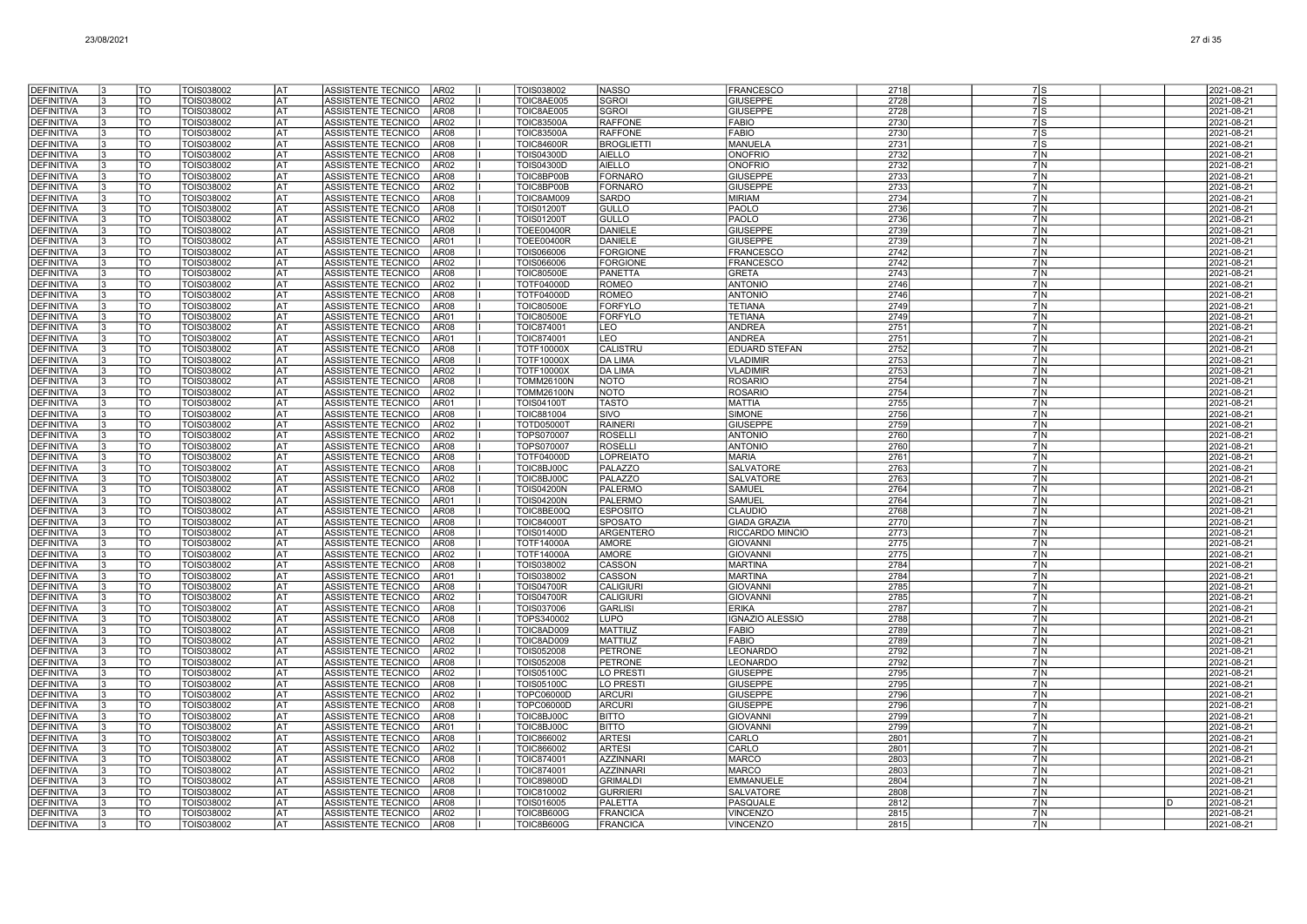| <b>DEFINITIVA</b>                      | TO                             | TOIS038002               | <b>AT</b>              | ASSISTENTE TECNICO<br>AR08                                                    | <b>TOIC84200D</b>                      | <b>CIANCIO</b>                   | <b>VINCENZO</b>                         | 2821         | 7 N                                | 2021-08-21               |
|----------------------------------------|--------------------------------|--------------------------|------------------------|-------------------------------------------------------------------------------|----------------------------------------|----------------------------------|-----------------------------------------|--------------|------------------------------------|--------------------------|
| <b>DEFINITIVA</b>                      | TO                             | TOIS038002               | AT                     | <b>AR02</b><br>ASSISTENTE TECNICO                                             | TOIS059003                             | <b>DEL DUCA</b>                  | <b>AGNESE</b>                           | 2822         | 7 <sup>IN</sup>                    | 2021-08-21               |
| <b>DEFINITIVA</b>                      | TO.                            | TOIS038002               | AT                     | ASSISTENTE TECNICO<br>AR <sub>08</sub>                                        | TOIS059003                             | DEL DUCA                         | <b>AGNESE</b>                           | 2822         | 7N                                 | 2021-08-21               |
| <b>DEFINITIVA</b>                      | TO                             | TOIS038002               | IAT                    | ASSISTENTE TECNICO<br><b>AR08</b>                                             | TOIC8AE005                             | PERRETTA                         | VALENTINA                               | 2825         | 7N                                 | 2021-08-21               |
| <b>DEFINITIVA</b>                      | TO                             | TOIS038002               | lat                    | <b>AR08</b><br>ASSISTENTE TECNICO                                             | TOIS016005                             | <b>ALLOCCO</b>                   | <b>GIAN LUCA</b>                        | 2830         | 7 N                                | 2021-08-2                |
| <b>DEFINITIVA</b>                      | TO                             | TOIS038002               | <b>AT</b>              | ASSISTENTE TECNICO<br>AR02                                                    | TOIS016005                             | <b>ALLOCCO</b>                   | GIAN LUCA                               | 2830         | 7N                                 | 2021-08-21               |
| <b>DEFINITIVA</b>                      | TO<br>TO                       | TOIS038002               | l AT<br>l AT           | ASSISTENTE TECNICO<br><b>AR08</b>                                             | TOPS070007                             | <b>NICOSIA</b>                   | <b>MARIAGRAZIA</b>                      | 2831         | 7M<br>7M                           | 2021-08-2                |
| <b>DEFINITIVA</b><br><b>DEFINITIVA</b> | $\overline{\mathrm{TO}}$       | TOIS038002<br>TOIS038002 | lat                    | ASSISTENTE TECNICO<br>AR02<br><b>ASSISTENTE TECNICO</b><br><b>AR08</b>        | TOIS038002<br>TOIS038002               | <b>RUNDO</b><br><b>RUNDO</b>     | <b>FABIO</b><br><b>FABIO</b>            | 2834<br>2834 | 7N                                 | 2021-08-21<br>2021-08-21 |
| <b>DEFINITIVA</b>                      | TO                             | TOIS038002               | AT                     | ASSISTENTE TECNICO<br><b>AR08</b>                                             | <b>TOIC83400E</b>                      | <b>FOGLIA</b>                    | KATIA                                   | 2836         | 7N                                 | 2021-08-21               |
| <b>DEFINITIVA</b>                      | TO                             | TOIS038002               | AT                     | <b>ASSISTENTE TECNICO</b><br>AR08                                             | TOTD090008                             | CORIZZO                          | <b>MARIA ANTONIETTA</b>                 | 2838         | 7N                                 | 2021-08-21               |
| <b>DEFINITIVA</b>                      | TO                             | TOIS038002               | AТ                     | ASSISTENTE TECNICO<br>AR08                                                    | <b>TOIS01200T</b>                      | DE ROSE                          | PAOLINA                                 | 2840         | 7N                                 | 2021-08-21               |
| DEFINITIVA                             | TO                             | TOIS038002               | AT                     | ASSISTENTE TECNICO<br>AR08                                                    | TOIC8BM00X                             | <b>BALZAMO</b>                   | <b>VERONICA</b>                         | 2841         | $6,95$ S                           | 2021-08-21               |
| <b>DEFINITIVA</b>                      | TO                             | TOIS038002               | AT                     | <b>ASSISTENTE TECNICO</b><br>AR08                                             | <b>TOTF10000X</b>                      | <b>FALLETTA</b>                  | ANGELO                                  | 2845         | $6,93$ :                           | 2021-08-21               |
| DEFINITIVA                             | TO                             | TOIS038002               | AT                     | ASSISTENTE TECNICO<br>AR02                                                    | <b>TOTF10000X</b>                      | <b>FALLETTA</b>                  | ANGELO                                  | 2845         | $6,93$ S                           | 2021-08-21               |
| <b>DEFINITIVA</b>                      | TO                             | TOIS038002               | AT                     | ASSISTENTE TECNICO<br>AR08                                                    | TOIC845001                             | <b>BERARDI</b>                   | <b>ELISABETTA</b>                       | 2846         | $6.93$ S                           | 2021-08-21               |
| <b>DEFINITIVA</b>                      | TO                             | TOIS038002               | <b>AT</b><br><b>AT</b> | ASSISTENTE TECNICO<br>AR08                                                    | <b>TOTF14000A</b>                      | <b>CESARE</b>                    | <b>MAURIZIO</b>                         | 2847         | $6,93$ N                           | 2021-08-21               |
| <b>DEFINITIVA</b><br><b>DEFINITIVA</b> | $\overline{\mathrm{TO}}$<br>TO | TOIS038002<br>TOIS038002 | <b>AT</b>              | ASSISTENTE TECNICO<br>AR01<br><b>AR08</b><br>ASSISTENTE TECNICO               | <b>TOTF14000A</b><br>TOPS070007        | <b>CESARE</b><br>CAMELIA         | <b>MAURIZIO</b><br><b>FRANCESCO</b>     | 2847<br>2848 | 6,93N<br>6,93N                     | 2021-08-21<br>2021-08-21 |
| <b>DEFINITIVA</b>                      | TO                             | TOIS038002               | <b>AT</b>              | ASSISTENTE TECNICO<br>AR01                                                    | TOPS070007                             | CAMELIA                          | <b>FRANCESCO</b>                        | 2848         | 6,93                               | 2021-08-21               |
| <b>DEFINITIVA</b>                      | TO <sup>-</sup>                | TOIS038002               | AT                     | ASSISTENTE TECNICO<br>AR08                                                    | <b>TOIS06300P</b>                      | CALABRETTA                       | <b>ALFIA</b>                            | 2849         | 6,93N                              | 2021-08-21               |
| <b>DEFINITIVA</b>                      | TO                             | TOIS038002               | AT                     | <b>AR02</b><br>ASSISTENTE TECNICO                                             | TOTD090008                             | <b>STIGLIANO</b>                 | <b>ANTONIO ROCCO</b>                    | 2851         | 6,92N                              | 2021-08-21               |
| <b>DEFINITIVA</b>                      | TO                             | TOIS038002               | AT                     | ASSISTENTE TECNICO<br><b>AR08</b>                                             | TOTD090008                             | <b>STIGLIANO</b>                 | ANTONIO ROCCO                           | 2851         | $6,92$ N                           | 2021-08-2                |
| <b>DEFINITIVA</b>                      | TO                             | TOIS038002               | AT                     | <b>ASSISTENTE TECNICO</b><br><b>AR08</b>                                      | <b>TOEE00400R</b>                      | GENCARELL                        | <b>FEDERICO</b>                         | 2852         | $6,91$ S                           | 2021-08-2                |
| <b>DEFINITIVA</b>                      | TO                             | TOIS038002               | <b>AT</b>              | <b>ASSISTENTE TECNICO</b><br><b>AR02</b>                                      | <b>TOEE00400R</b>                      | <b>GENCARELLI</b>                | <b>FEDERICO</b>                         | 2852         | $6,91$ S                           | 2021-08-21               |
| <b>DEFINITIVA</b>                      | TO                             | TOIS038002               | l AT                   | ASSISTENTE TECNICO<br>AR08                                                    | TOIC8AG00R                             | <b>BARP</b>                      | CARLO ALBERTO                           | 2853         | $6,90$ \$                          | 2021-08-21               |
| <b>DEFINITIVA</b>                      | $\overline{\mathrm{TO}}$       | TOIS038002               | <b>AT</b>              | ASSISTENTE TECNICO<br><b>AR08</b>                                             | <b>TOIC84000T</b>                      | <b>FORNARO</b>                   | VALENTINA                               | 2854         | $6,90$ S                           | 2021-08-21               |
| <b>DEFINITIVA</b><br>DEFINITIVA        | <b>TO</b><br>TO                | TOIS038002<br>TOIS038002 | <b>AT</b><br><b>AT</b> | <b>ASSISTENTE TECNICO</b><br>AR08<br>ASSISTENTE TECNICO<br>AR01               | TOIS038002<br>TOIS038002               | <b>SALONIA</b><br><b>SALONIA</b> | GIORGIO<br><b>GIORGIO</b>               | 2856<br>2856 | 6,90<br>6,90                       | 2021-08-2<br>2021-08-21  |
| DEFINITIVA                             | TO                             | TOIS038002               | AT                     | <b>ASSISTENTE TECNICO</b><br>AR02                                             | TOIS038002                             | <b>SALONIA</b>                   | GIORGIO                                 | 2856         | 6,90                               | 2021-08-21               |
| <b>DEFINITIVA</b>                      | TO                             | TOIS038002               | AT                     | ASSISTENTE TECNICO<br>AR08                                                    | <b>TOIC81900C</b>                      | <b>TAMONI</b>                    | <b>IVAN</b>                             | 2857         | 6,90N                              | 2021-08-21               |
| DEFINITIVA                             | TO                             | TOIS038002               | AT                     | ASSISTENTE TECNICO<br>AR08                                                    | TOIS01400D                             | <b>BOUNOUS</b>                   | <b>MATTEO</b>                           | 2858         | 6,90N                              | 2021-08-21               |
| <b>DEFINITIVA</b>                      | TO                             | TOIS038002               | AT                     | ASSISTENTE TECNICO<br>AR01                                                    | TOIS01400D                             | <b>BOUNOUS</b>                   | <b>MATTEO</b>                           | 2858         | $6,90$ N                           | 2021-08-21               |
| <b>DEFINITIVA</b>                      | TO                             | TOIS038002               | AT                     | ASSISTENTE TECNICO<br>AR02                                                    | <b>TOIS04300D</b>                      | <b>IENCO</b>                     | <b>GIANLUCA</b>                         | 2860         | 6,90N                              | 2021-08-21               |
| <b>DEFINITIVA</b>                      | TO                             | TOIS038002               | AT                     | ASSISTENTE TECNICO<br>AR08                                                    | TOIS04300D                             | <b>IENCO</b>                     | GIANLUCA                                | 2860         | 6,90 N                             | 2021-08-21               |
| <b>DEFINITIVA</b>                      | TO                             | TOIS038002               | l AT                   | ASSISTENTE TECNICO<br>AR01                                                    | <b>TOIS04300D</b>                      | <b>IENCO</b>                     | <b>GIANLUCA</b>                         | 2860         | $6,90$ N                           | 2021-08-21               |
| <b>DEFINITIVA</b>                      | $\overline{\mathrm{TO}}$       | TOIS038002               | lat                    | ASSISTENTE TECNICO<br><b>AR08</b>                                             | <b>TOIS05700B</b>                      | <b>VERSINO</b>                   | <b>ANDREA</b>                           | 2861         | 6,90N                              | 2021-08-21               |
| <b>DEFINITIVA</b><br><b>DEFINITIVA</b> | TO<br>TO                       | TOIS038002<br>TOIS038002 | AT<br>AT               | ASSISTENTE TECNICO<br><b>AR08</b><br><b>ASSISTENTE TECNICO</b><br><b>AR08</b> | TOIS061003<br>TOIC8AE005               | <b>IENCO</b><br><b>MONTORRO</b>  | <b>FRANCESCO</b><br><b>GIUSEPPE</b>     | 2863<br>2864 | $6,90$ N<br>6.90 <sub>h</sub>      | 2021-08-21<br>2021-08-21 |
| <b>DEFINITIVA</b>                      | <b>TO</b>                      | TOIS038002               | AT                     | ASSISTENTE TECNICO<br>AR02                                                    | TOIC8AE005                             | <b>MONTORRO</b>                  | <b>GIUSEPPE</b>                         | 2864         | 6,90N                              | 2021-08-21               |
| <b>DEFINITIVA</b>                      | $\overline{\mathrm{TO}}$       | TOIS038002               | <b>AT</b>              | ASSISTENTE TECNICO<br><b>AR08</b>                                             | <b>TOIC87700C</b>                      | <b>SCARCELLA</b>                 | <b>FRANCESCO</b>                        | 2865         | 6,90N                              | 2021-08-21               |
| <b>DEFINITIVA</b>                      | TO                             | TOIS038002               | <b>AT</b>              | AR <sub>02</sub><br><b>ASSISTENTE TECNICO</b>                                 | <b>TOIC87700C</b>                      | <b>SCARCELLA</b>                 | <b>FRANCESCO</b>                        | 2865         | 6,90N                              | 2021-08-2                |
| <b>DEFINITIVA</b>                      | TO                             | TOIS038002               | IAT                    | ASSISTENTE TECNICO<br>AR01                                                    | <b>TOIC87100D</b>                      | SPADAFORA                        | <b>GIUSEPPE</b>                         | 2866         | $6,90$ N                           | 2021-08-2                |
| DEFINITIVA                             | TO                             | TOIS038002               | <b>AT</b>              | ASSISTENTE TECNICO<br>AR08                                                    | <b>TOIC87100D</b>                      | <b>SPADAFORA</b>                 | <b>GIUSEPPE</b>                         | 2866         | 6,90N                              | 2021-08-2                |
| <b>DEFINITIVA</b>                      | TO                             | TOIS038002               | l AT                   | ASSISTENTE TECNICO<br><b>AR08</b>                                             | TOPS070007                             | <b>SPILLA</b>                    | <b>SARA</b>                             | 2870         | $6,90$ N                           | 2021-08-21               |
| <b>DEFINITIVA</b>                      | $\overline{10}$                | TOIS038002               | <b>AT</b>              | <b>ASSISTENTE TECNICO</b><br><b>AR08</b>                                      | <b>TOIC82100C</b>                      | <b>GIAMBATTISTA</b>              | <b>RUBEN</b>                            | 2872         | 6,90N                              | 2021-08-21               |
| <b>DEFINITIVA</b>                      | TO                             | TOIS038002               | lat                    | <b>ASSISTENTE TECNICO</b><br>AR02                                             | <b>TOIC82100C</b>                      | <b>GIAMBATTISTA</b>              | <b>RUBEN</b>                            | 2872         | $6,90$ N                           | 2021-08-21               |
| <b>DEFINITIVA</b><br><b>DEFINITIVA</b> | TO<br>TO                       | TOIS038002               | <b>AT</b><br>AT        | ASSISTENTE TECNICO<br>AR02<br><b>ASSISTENTE TECNICO</b><br>AR08               | TOIS02700G                             | CASCONE                          | <b>ETTORE</b><br><b>ETTORE</b>          | 2874<br>2874 | 6,90N                              | 2021-08-21               |
| <b>DEFINITIVA</b>                      | TO                             | TOIS038002<br>TOIS038002 | AT                     | AR08<br>ASSISTENTE TECNICO                                                    | <b>TOIS02700G</b><br>TOIS038002        | CASCONE<br><b>TURDO</b>          | <b>GIADA</b>                            | 2876         | 6,90N<br>6,90N                     | 2021-08-21<br>2021-08-21 |
| DEFINITIVA                             | TO                             | TOIS038002               | AT                     | ASSISTENTE TECNICO<br><b>AR08</b>                                             | <b>TOIS04800L</b>                      | <b>CUCUCCIO</b>                  | <b>SIMONA</b>                           | 2877         | 6,90N                              | 2021-08-21               |
| <b>DEFINITIVA</b>                      | TO                             | TOIS038002               | AT                     | AR08<br>ASSISTENTE TECNICO                                                    | <b>TOVC01000Q</b>                      | CAPPELLO                         | LORENZC                                 | 2881         | $6,90$ N                           | 2021-08-21               |
| DEFINITIVA                             | TO                             | TOIS038002               | AT                     | <b>ASSISTENTE TECNICO</b><br>AR08                                             | TOIS059003                             | <b>CAMBARERI</b>                 | ANGELO                                  | 2882         | 6.90 N                             | 2021-08-21               |
| <b>DEFINITIVA</b>                      | TO                             | TOIS038002               | <b>AT</b>              | ASSISTENTE TECNICO<br>AR02                                                    | TOIS059003                             | <b>CAMBARERI</b>                 | ANGELO                                  | 2882         | $6,90$ N                           | 2021-08-21               |
| <b>DEFINITIVA</b>                      | TO                             | TOIS038002               | <b>AT</b>              | AR08<br>ASSISTENTE TECNICO                                                    | <b>TOIS03400P</b>                      | LIPANI                           | <b>GABRIELLA</b>                        | 2883         | 6,90N                              | 2021-08-21               |
| <b>DEFINITIVA</b>                      | TO                             | TOIS038002               | lat                    | <b>AR08</b><br>ASSISTENTE TECNICO                                             | TOPC070004                             | <b>GIUGLIANO</b>                 | <b>ANDREA</b>                           | 2884         | $6,90$ N                           | 2021-08-21               |
| <b>DEFINITIVA</b>                      | TO                             | TOIS038002               | lat                    | ASSISTENTE TECNICO<br>AR02                                                    | TOPC070004                             | <b>GIUGLIANO</b>                 | <b>ANDREA</b>                           | 2884         | 6,90N                              | 2021-08-21               |
| <b>DEFINITIVA</b><br><b>DEFINITIVA</b> | TO<br>TO                       | TOIS038002               | AT<br>AT               | ASSISTENTE TECNICO<br>AR02<br>ASSISTENTE TECNICO<br>AR08                      | <b>TOIC87700C</b>                      | <b>PATTI</b><br><b>PATTI</b>     | COSIMO ROSARIO<br><b>COSIMO ROSARIO</b> | 2890<br>2890 | 6,83                               | 2021-08-21               |
| <b>DEFINITIVA</b>                      | TO                             | TOIS038002<br>TOIS038002 | AT                     | <b>AR08</b><br>ASSISTENTE TECNICO                                             | <b>TOIC87700C</b><br><b>TOIC89600T</b> | <b>MERCADANTE</b>                | <b>ANDREA</b>                           | 2892         | $6,83$ $ $<br>$6,80$ $\frac{1}{3}$ | 2021-08-21<br>2021-08-21 |
| <b>DEFINITIVA</b>                      | TO                             | TOIS038002               | AT                     | AR01<br>ASSISTENTE TECNICO                                                    | <b>TOIS01300N</b>                      | <b>TENUZZO</b>                   | <b>GIOVANN</b>                          | 2893         | $6,80$ S                           | 2021-08-21               |
| <b>DEFINITIVA</b>                      | TO                             | TOIS038002               | <b>AT</b>              | <b>ASSISTENTE TECNICO</b><br><b>AR08</b>                                      | <b>TOIS01300N</b>                      | <b>TENUZZO</b>                   | <b>GIOVANNI</b>                         | 2893         | 6,80                               | 2021-08-21               |
| <b>DEFINITIVA</b>                      | TO                             | TOIS038002               | AT                     | <b>ASSISTENTE TECNICO</b><br><b>AR08</b>                                      | TOPS070007                             | <b>CRISTINI</b>                  | <b>SILVIA</b>                           | 2896         | 6.8015                             | 2021-08-21               |
| <b>DEFINITIVA</b>                      | TO                             | TOIS038002               | l AT                   | ASSISTENTE TECNICO<br>AR08                                                    | <b>TOIC85300X</b>                      | <b>CARUSO</b>                    | CONCETTA                                | 2897         | $6,80$ \$                          | 2021-08-21               |
| <b>DEFINITIVA</b>                      | TO                             | TOIS038002               | lat                    | <b>ASSISTENTE TECNICO</b><br>AR02                                             | <b>TOIC81900C</b>                      | <b>LUCCHESE</b>                  | <b>MARIA FLAVIA</b>                     | 2905         | $6,80$ $N$                         | 2021-08-21               |
| <b>DEFINITIVA</b>                      | TO                             | TOIS038002               | AT                     | ASSISTENTE TECNICO<br><b>AR08</b>                                             | <b>TOIC81900C</b>                      | <b>LUCCHESE</b>                  | <b>MARIA FLAVIA</b>                     | 2905         | 6,80 N                             | 2021-08-21               |
| DEFINITIVA                             | TO                             | TOIS038002               | AT                     | <b>ASSISTENTE TECNICO</b><br><b>AR02</b>                                      | <b>TOIC83800T</b>                      | CASO                             | <b>FRANCESCO</b>                        | 2906         | 6.80                               | 2021-08-21               |
| <b>DEFINITIVA</b><br><b>DEFINITIVA</b> | TO<br>TO                       | TOIS038002<br>TOIS038002 | AT<br>AT               | ASSISTENTE TECNICO<br><b>AR08</b><br>ASSISTENTE TECNICO<br><b>AR08</b>        | <b>TOIC83800T</b><br><b>TOIC89600T</b> | CASO<br><b>GIANGREGORIO</b>      | <b>FRANCESCO</b><br><b>MAURO</b>        | 2906<br>2908 | 6.80 N<br>6,80N                    | 2021-08-21<br>2021-08-2  |
|                                        |                                |                          |                        |                                                                               |                                        |                                  |                                         |              |                                    |                          |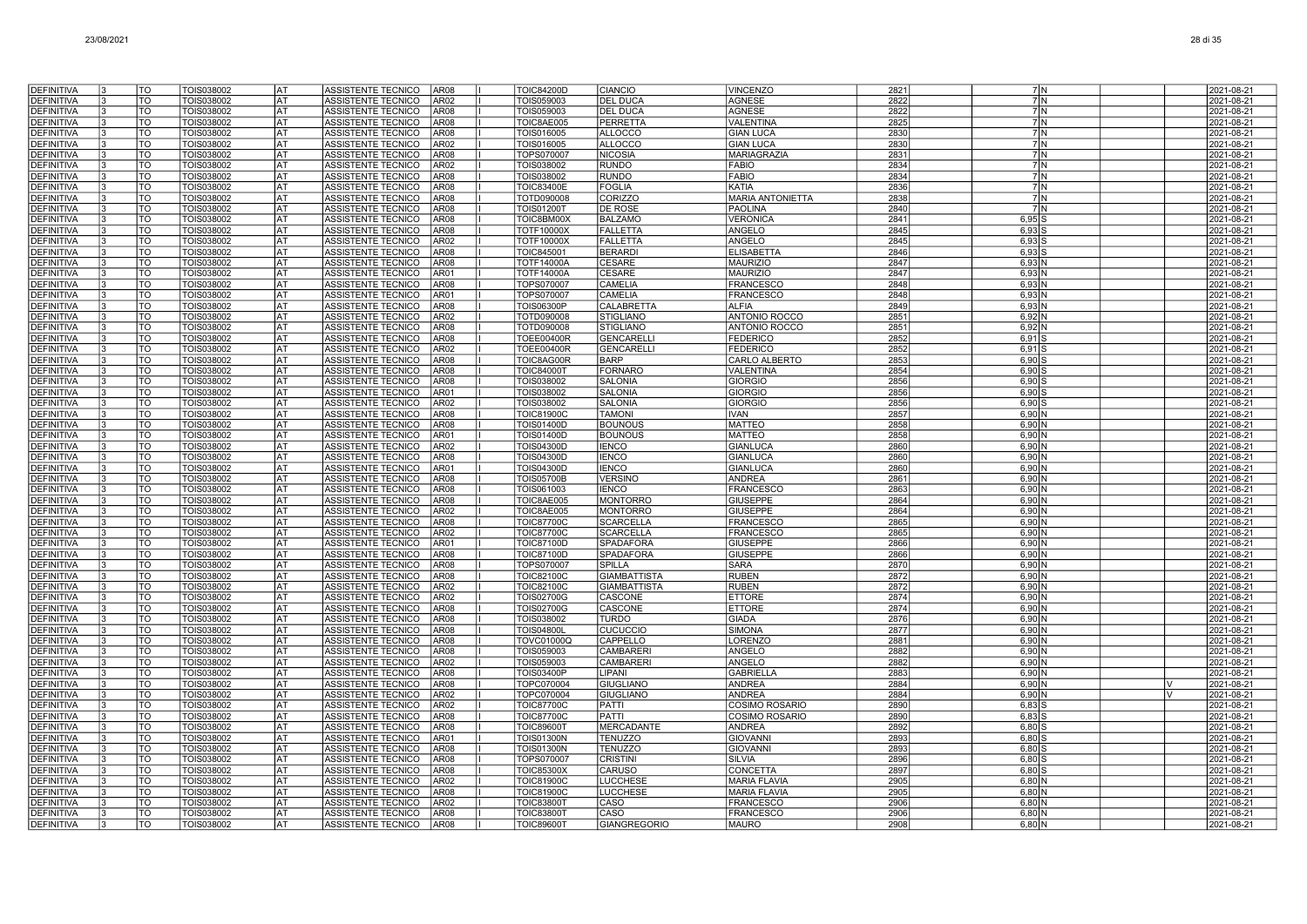| <b>DEFINITIVA</b>                      |    | TO                     | TOIS038002                      | lat                    | ASSISTENTE TECNICO<br>AR <sub>02</sub>                                        | TOIS04300D                             | <b>BORZINI</b>                    | <b>ELIA</b>                          | 2910         | $6,80$ N             |                    | 2021-08-21               |
|----------------------------------------|----|------------------------|---------------------------------|------------------------|-------------------------------------------------------------------------------|----------------------------------------|-----------------------------------|--------------------------------------|--------------|----------------------|--------------------|--------------------------|
| <b>DEFINITIVA</b>                      |    | $\overline{10}$        | TOIS038002                      | <b>AT</b>              | AR <sub>08</sub><br><b>ASSISTENTE TECNICO</b>                                 | TORH010009                             | <b>MORREALE</b>                   | CARMELO                              | 2913         | 6.80 N               |                    | 2021-08-21               |
| <b>DEFINITIVA</b>                      |    | <b>TO</b>              | TOIS038002                      | lat                    | ASSISTENTE TECNICO<br>AR02                                                    | TORH010009                             | <b>MORREALE</b>                   | CARMELO                              | 2913         | $6,80$ N             |                    | 2021-08-21               |
| <b>DEFINITIVA</b>                      |    | <b>TO</b>              | TOIS038002                      | lat                    | <b>ASSISTENTE TECNICO</b><br>AR <sub>02</sub>                                 | TORS010007                             | <b>GIAMPAPA</b>                   | <b>SIMONE</b>                        | 2915         | $6,80$ N             |                    | 2021-08-21               |
| <b>DEFINITIVA</b>                      |    | TO                     | TOIS038002                      | AT                     | ASSISTENTE TECNICO<br><b>AR08</b>                                             | TOIS008006                             | <b>MAZZEI</b>                     | <b>DAVIDE</b>                        | 2916         | $6,80$ N             |                    | 2021-08-21               |
| <b>DEFINITIVA</b>                      |    | TO                     | TOIS038002                      | AT                     | ASSISTENTE TECNICO<br>AR02                                                    | TOIS008006                             | <b>MAZZEI</b>                     | <b>DAVIDE</b>                        | 2916         | $6,80$ N             |                    | 2021-08-21               |
| <b>DEFINITIVA</b>                      |    | TO                     | TOIS038002                      | lat                    | ASSISTENTE TECNICO<br>AR01                                                    | <b>TOIS05400X</b>                      | <b>SCHIMMENT</b>                  | <b>ROSARIO</b>                       | 2918         | $6,80$ N             |                    | 2021-08-21               |
| <b>DEFINITIVA</b>                      |    | TO                     | TOIS038002                      | lat                    | <b>ASSISTENTE TECNICO</b><br><b>AR08</b>                                      | <b>TOIS05400X</b>                      | <b>SCHIMMENT</b>                  | <b>ROSARIC</b>                       | 2918         | 6.80 <sub>N</sub>    |                    | 2021-08-21               |
| <b>DEFINITIVA</b><br><b>DEFINITIVA</b> |    | <b>TO</b><br>TO        | TOIS038002<br>TOIS038002        | lat<br><b>AT</b>       | <b>ASSISTENTE TECNICO</b><br>AR02<br><b>ASSISTENTE TECNICO</b><br>AR08        | TOIS003003<br>TOIS003003               | <b>MONACO</b><br><b>MONACO</b>    | <b>SIMONE</b><br><b>SIMONE</b>       | 2924<br>2924 | $6,80$ N<br>$6,80$ N |                    | 2021-08-21<br>2021-08-21 |
| <b>DEFINITIVA</b>                      |    | <b>TO</b>              | TOIS038002                      | <b>AT</b>              | <b>ASSISTENTE TECNICO</b><br><b>AR02</b>                                      | <b>TOEE00400R</b>                      | <b>CENSORE</b>                    | <b>MARIO</b>                         | 2925         | $6,80$ N             |                    | 2021-08-21               |
| DEFINITIVA                             |    | TO                     | TOIS038002                      | lat                    | <b>ASSISTENTE TECNICO</b><br>AR08                                             | <b>TOEE00400R</b>                      | <b>CENSORE</b>                    | <b>MARIO</b>                         | 2925         | 6.80 <sub>N</sub>    |                    | 2021-08-21               |
| <b>DEFINITIVA</b>                      | 13 | TO                     | TOIS038002                      | lat                    | ASSISTENTE TECNICO<br>AR02                                                    | <b>TOIC84100N</b>                      | <b>CILIBERTO</b>                  | <b>GIUSEPPE</b>                      | 2927         | $6,80$ N             |                    | 2021-08-21               |
| <b>DEFINITIVA</b>                      |    | TO                     | TOIS038002                      | lat                    | ASSISTENTE TECNICO<br><b>AR08</b>                                             | <b>TOIC84100N</b>                      | <b>CILIBERTO</b>                  | <b>GIUSEPPE</b>                      | 2927         | $6,80$ N             |                    | 2021-08-21               |
| <b>DEFINITIVA</b>                      | 13 | TO                     | TOIS038002                      | AT                     | ASSISTENTE TECNICO<br><b>AR08</b>                                             | <b>TOPS04000B</b>                      | <b>IACOPINO</b>                   | <b>GIOVANN</b>                       | 2930         | $6,80$ N             |                    | 2021-08-21               |
| <b>DEFINITIVA</b>                      | 13 | TO                     | TOIS038002                      | lat                    | ASSISTENTE TECNICO<br>AR08                                                    | <b>TOIC80400P</b>                      | <b>CUTRI'</b>                     | <b>TOMMASO</b>                       | 2931         | $6,80$ N             |                    | 2021-08-21               |
| <b>DEFINITIVA</b>                      | 3  | TO                     | TOIS038002                      | lat                    | <b>ASSISTENTE TECNICO</b><br>AR02                                             | <b>TOIC80400P</b>                      | <b>CUTRI</b>                      | <b>TOMMASO</b>                       | 2931         | 6.80 <sub>N</sub>    |                    | 2021-08-21               |
| <b>DEFINITIVA</b>                      | l٩ | TO                     | TOIS038002                      | lat                    | ASSISTENTE TECNICO<br>AR08                                                    | <b>TOIC836006</b>                      | CELANO                            | <b>ANTONINO</b>                      | 2934         | $6,80$ N             |                    | 2021-08-21               |
| <b>DEFINITIVA</b><br><b>DEFINITIVA</b> |    | TO<br>lto              | TOIS038002                      | <b>AT</b><br><b>AT</b> | ASSISTENTE TECNICO<br>AR02<br><b>AR08</b><br><b>ASSISTENTE TECNICO</b>        | <b>TOIC836006</b>                      | CELANO<br><b>MARCHESE</b>         | <b>ANTONINO</b><br><b>PASQUALINA</b> | 2934<br>2935 | $6,80$ N             |                    | 2021-08-21               |
| <b>DEFINITIVA</b>                      |    | <b>TO</b>              | TOIS038002<br>TOIS038002        | lat                    | <b>ASSISTENTE TECNICO</b><br><b>AR08</b>                                      | <b>TOEE01400B</b><br><b>TOIC81700R</b> | <b>COLORITO</b>                   | <b>FABIO</b>                         | 2938         | $6,80$ N<br>$6.80$ N |                    | 2021-08-21<br>2021-08-21 |
| <b>DEFINITIVA</b>                      |    | <b>TO</b>              | TOIS038002                      | lat                    | ASSISTENTE TECNICO<br>AR02                                                    | <b>TOIC81700R</b>                      | <b>COLORITO</b>                   | <b>FABIO</b>                         | 2938         | $6,80$ N             |                    | 2021-08-21               |
| <b>DEFINITIVA</b>                      |    | <b>TO</b>              | TOIS038002                      | lat                    | ASSISTENTE TECNICO<br>AR01                                                    | <b>TOIC81700R</b>                      | <b>COLORITO</b>                   | <b>FABIO</b>                         | 2938         | $6,80$ N             |                    | 2021-08-21               |
| <b>DEFINITIVA</b>                      | l3 | TO                     | TOIS038002                      | <b>AT</b>              | ASSISTENTE TECNICO<br><b>AR08</b>                                             | TOIC84200D                             | GARAU                             | LUANA                                | 2940         | $6,80$ N             |                    | 2021-08-21               |
| <b>DEFINITIVA</b>                      |    | TO                     | TOIS038002                      | lat                    | ASSISTENTE TECNICO<br>AR02                                                    | TOTF14000A                             | QUATTRONE                         | <b>DEMETRIO</b>                      | 2942         | $6,80$ N             |                    | 2021-08-21               |
| <b>DEFINITIVA</b>                      |    | TO                     | TOIS038002                      | lat                    | ASSISTENTE TECNICO<br><b>AR08</b>                                             | <b>TOTF14000A</b>                      | QUATTRONE                         | <b>DEMETRIO</b>                      | 2942         | 6.80 <sub>N</sub>    |                    | 2021-08-21               |
| <b>DEFINITIVA</b>                      |    | <b>TO</b>              | TOIS038002                      | lat                    | ASSISTENTE TECNICO<br>AR01                                                    | <b>TOTF14000A</b>                      | QUATTRONE                         | <b>DEMETRIO</b>                      | 2942         | $6,80$ N             |                    | 2021-08-21               |
| <b>DEFINITIVA</b>                      |    | <b>TO</b><br>lto       | TOIS038002                      | AT                     | ASSISTENTE TECNICO<br><b>AR02</b>                                             | <b>TOIS01800R</b>                      | <b>GAROZZO</b>                    | LEONARDO                             | 2944         | $6,80$ N             |                    | 2021-08-21               |
| <b>DEFINITIVA</b><br>DEFINITIVA        |    | TO                     | TOIS038002<br>TOIS038002        | lat<br>AT              | <b>ASSISTENTE TECNICO</b><br><b>AR08</b><br><b>ASSISTENTE TECNICO</b><br>AR02 | <b>TOIS01800R</b><br>TOIS038002        | <b>GAROZZO</b><br><b>GIORDANO</b> | <b>LEONARDO</b><br><b>DANIELE</b>    | 2944<br>2945 | $6,80$ N<br>$6,80$ N |                    | 2021-08-21<br>2021-08-21 |
| <b>DEFINITIVA</b>                      | 13 | TO                     | TOIS038002                      | AT                     | ASSISTENTE TECNICO<br>AR08                                                    | TOIS038002                             | <b>GIORDANO</b>                   | <b>DANIELE</b>                       | 2945         | $6,80$ N             |                    | 2021-08-21               |
| <b>DEFINITIVA</b>                      |    | TO                     | TOIS038002                      | AT                     | ASSISTENTE TECNICO<br>AR02                                                    | TOIS038002                             | LIBRERA                           | <b>GIADA</b>                         | 2948         | $6,80$ N             |                    | 2021-08-21               |
| <b>DEFINITIVA</b>                      | 13 | TO                     | TOIS038002                      | AT                     | ASSISTENTE TECNICO<br>AR08                                                    | TOIS038002                             | <b>LIBRERA</b>                    | <b>GIADA</b>                         | 2948         | $6,80$ N             |                    | 2021-08-21               |
| <b>DEFINITIVA</b>                      | 13 | TO                     | TOIS038002                      | lat                    | ASSISTENTE TECNICO<br>AR08                                                    | TOIC843009                             | <b>D'ALFONSO</b>                  | <b>RAFFAELLO</b>                     | 2956         | 6,77 N               |                    | 2021-08-21               |
| <b>DEFINITIVA</b>                      |    | <b>TO</b>              | TOIS038002                      | lat                    | <b>ASSISTENTE TECNICO</b><br>AR08                                             | <b>TOIS01400D</b>                      | CELANO                            | <b>GERARDO ANTONIO</b>               | 2957         | 6.77N                |                    | 2021-08-21               |
| <b>DEFINITIVA</b>                      |    | TO                     | TOIS038002                      | lat                    | ASSISTENTE TECNICO<br>AR02                                                    | <b>TOIS01400D</b>                      | CELANO                            | <b>GERARDO ANTONIO</b>               | 2957         | $6,77$ N             |                    | 2021-08-21               |
| <b>DEFINITIVA</b><br><b>DEFINITIVA</b> |    | <b>TO</b><br>lto       | TOIS038002                      | AT<br><b>AT</b>        | ASSISTENTE TECNICO<br>AR01<br><b>AR08</b>                                     | TOIS023008                             | <b>GIULIANI</b>                   | <b>OSCAR</b><br><b>OSCAR</b>         | 2961<br>2961 | $6,72$ N             | n.<br><sub>D</sub> | 2021-08-21               |
| <b>DEFINITIVA</b>                      |    | TO                     | TOIS038002<br>TOIS038002        | lat                    | ASSISTENTE TECNICO<br><b>AR08</b><br>ASSISTENTE TECNICO                       | TOIS023008<br>TOIS03300V               | <b>GIULIANI</b><br>DE LUCA        | <b>FABIO</b>                         | 2962         | 6,72 N<br>6,72 N     |                    | 2021-08-21<br>2021-08-21 |
| <b>DEFINITIVA</b>                      |    | <b>TO</b>              | TOIS038002                      | lat                    | ASSISTENTE TECNICO<br>AR <sub>02</sub>                                        | TOIS03300V                             | DE LUCA                           | <b>FABIO</b>                         | 2962         | 6,72 N               |                    | 2021-08-21               |
| <b>DEFINITIVA</b>                      |    | TO                     | TOIS038002                      | lat                    | <b>AR08</b><br>ASSISTENTE TECNICO                                             | TOIC8AJ00T                             | <b>SIMONETT</b>                   | <b>CLAUDIC</b>                       | 2965         | $6,70$ S             |                    | 2021-08-21               |
| <b>DEFINITIVA</b>                      |    | TO                     | TOIS038002                      | lat                    | <b>AR02</b><br>ASSISTENTE TECNICO                                             | TOIC8AJ00T                             | <b>SIMONETT</b>                   | <b>CLAUDIC</b>                       | 2965         | $6,70$ S             |                    | 2021-08-21               |
| <b>DEFINITIVA</b>                      |    | TO                     | TOIS038002                      | AT                     | ASSISTENTE TECNICO<br><b>AR08</b>                                             | TOIC8BF00G                             | <b>ABRAMO</b>                     | <b>PIERLUCA</b>                      | 2968         | $6,70$ S             |                    | 2021-08-21               |
| <b>DEFINITIVA</b>                      |    | <b>TO</b>              | TOIS038002                      | lat                    | <b>ASSISTENTE TECNICO</b><br>AR <sub>02</sub>                                 | TOIC8BF00G                             | <b>ABRAMO</b>                     | PIERLUCA                             | 2968         | 6.70 S               |                    | 2021-08-21               |
| <b>DEFINITIVA</b>                      |    | TO                     | TOIS038002                      | <b>AT</b>              | <b>ASSISTENTE TECNICO</b><br><b>AR08</b>                                      | TOIS003003                             | LA GRECA                          | <b>SALVATORE</b>                     | 2969         | 6,70 N               |                    | 2021-08-21               |
| <b>DEFINITIVA</b><br><b>DEFINITIVA</b> |    | TO<br>TO               | TOIS038002                      | <b>AT</b><br>lat       | ASSISTENTE TECNICO<br><b>AR08</b><br>AR08                                     | <b>TOIS05100C</b>                      | <b>SCIRPO</b>                     | <b>GIANMARCO</b><br>COSIMO           | 2971         | 6,70 N               |                    | 2021-08-21<br>2021-08-21 |
| <b>DEFINITIVA</b>                      |    | TO                     | TOIS038002<br>TOIS038002        | lat                    | ASSISTENTE TECNICO<br><b>ASSISTENTE TECNICO</b><br><b>AR08</b>                | <b>TOIC858003</b><br><b>TOIC89800D</b> | <b>IENCO</b><br>CUCCOLO           | <b>TOMMASO</b>                       | 2974<br>2975 | 6,70 N<br>6,70 N     |                    | 2021-08-21               |
| <b>DEFINITIVA</b>                      |    | TO                     | TOIS038002                      | AT                     | ASSISTENTE TECNICO<br>AR01                                                    | <b>TOIC89800D</b>                      | CUCCOLO                           | <b>TOMMASO</b>                       | 2975         | 6,70 N               |                    | 2021-08-21               |
| <b>DEFINITIVA</b>                      | l3 | TO                     | TOIS038002                      | lat                    | AR08<br>ASSISTENTE TECNICO                                                    | TOPS070007                             | CONTE                             | <b>FAUSTO</b>                        | 2976         | $6,70$ N             |                    | 2021-08-21               |
| <b>DEFINITIVA</b>                      | 13 | TO                     | TOIS038002                      | lat                    | ASSISTENTE TECNICO<br>AR01                                                    | <b>TORH010009</b>                      | CORIGLIANO                        | <b>VINCENZO</b>                      | 2977         | 6,70 N               |                    | 2021-08-21               |
| <b>DEFINITIVA</b>                      | l3 | TO                     | TOIS038002                      | AT                     | ASSISTENTE TECNICO<br>AR08                                                    | TORH010009                             | CORIGLIANO                        | <b>VINCENZO</b>                      | 2977         | 6,70 N               |                    | 2021-08-21               |
| <b>DEFINITIVA</b>                      | l3 | TO                     | TOIS038002                      | l AT                   | ASSISTENTE TECNICO<br>AR01                                                    | <b>TOIC80400P</b>                      | <b>FUSCA</b>                      | <b>ALESSANDRO</b>                    | 2982         | 6.70 <sub>N</sub>    |                    | 2021-08-21               |
| <b>DEFINITIVA</b>                      |    | TO                     | TOIS038002                      | <b>AT</b>              | ASSISTENTE TECNICO<br><b>AR08</b>                                             | <b>TOIC80400P</b>                      | <b>FUSCA</b>                      | <b>ALESSANDRO</b>                    | 2982         | 6,70 N               |                    | 2021-08-21               |
| <b>DEFINITIVA</b>                      |    | $\overline{10}$        | TOIS038002                      | <b>AT</b>              | ASSISTENTE TECNICO<br><b>AR08</b>                                             | <b>TOIC857007</b>                      | <b>GUELI</b>                      | <b>SALVATORE</b>                     | 2983         | 6,70 N               |                    | 2021-08-21               |
| <b>DEFINITIVA</b><br><b>DEFINITIVA</b> |    | <b>TO</b><br><b>TO</b> | TOIS038002<br>TOIS038002        | lat<br>lat             | ASSISTENTE TECNICO<br>AR02<br><b>AR08</b><br>ASSISTENTE TECNICO               | <b>TOIC857007</b><br>TOIC8AE005        | <b>GUELI</b><br><b>PETROSINO</b>  | SALVATORE<br>SIMONE SALVATORE        | 2983<br>2994 | 6,70 N<br>6.70 N     |                    | 2021-08-21<br>2021-08-21 |
| <b>DEFINITIVA</b>                      |    | <b>TO</b>              | TOIS038002                      | AT                     | ASSISTENTE TECNICO<br>AR02                                                    | TOIC8AE005                             | PETROSINO                         | SIMONE SALVATORE                     | 2994         | 6,70 N               |                    | 2021-08-21               |
| <b>DEFINITIVA</b>                      |    | TO                     | TOIS038002                      | AT                     | ASSISTENTE TECNICO<br><b>AR08</b>                                             | TOIS017001                             | <b>ALBANESE</b>                   | <b>THOMAS</b>                        | 2997         | $6,70$ N             |                    | 2021-08-21               |
| <b>DEFINITIVA</b>                      |    | TO                     | TOIS038002                      | lat                    | ASSISTENTE TECNICO<br>AR02                                                    | TOIS017001                             | <b>ALBANESE</b>                   | <b>THOMAS</b>                        | 2997         | 6,70 N               |                    | 2021-08-21               |
| <b>DEFINITIVA</b>                      |    | TO                     | TOIS038002                      | <b>AT</b>              | <b>ASSISTENTE TECNICO</b><br><b>AR08</b>                                      | TOTD090008                             | <b>DE MATTEIS</b>                 | <b>GIULIA</b>                        | 2998         | 6,70 N               |                    | 2021-08-21               |
| <b>DEFINITIVA</b>                      |    | <b>TO</b>              | TOIS038002                      | lat                    | ASSISTENTE TECNICO<br>AR01                                                    | TOTD090008                             | <b>DE MATTEIS</b>                 | GIULIA                               | 2998         | $6.70\text{N}$       |                    | 2021-08-21               |
| <b>DEFINITIVA</b>                      |    | <b>TO</b>              | TOIS038002                      | <b>AT</b>              | ASSISTENTE TECNICO<br><b>AR08</b>                                             | <b>TOIC80400P</b>                      | <b>SCHIERANO</b>                  | FEDERICA                             | 2999         | $6,70$ N             |                    | 2021-08-21               |
| <b>DEFINITIVA</b>                      |    | TO                     | TOIS038002                      | <b>AT</b>              | ASSISTENTE TECNICO<br><b>AR08</b>                                             | <b>TOIC80400P</b>                      | <b>NEVOLA</b>                     | FRANCESCO                            | 3000         | 6,70 N               |                    | 2021-08-21               |
| <b>DEFINITIVA</b>                      |    | <b>TO</b>              | TOIS038002                      | l AT                   | <b>ASSISTENTE TECNICO</b><br>AR08                                             | <b>TORI04000L</b>                      | <b>MARCHESE</b>                   | <b>DAVIDE</b>                        | 3001         | 6.70 N               |                    | 2021-08-21               |
| <b>DEFINITIVA</b><br><b>DEFINITIVA</b> |    | TO<br>TO               | TOIS038002<br><b>FOIS038002</b> | AT<br>AT               | <b>ASSISTENTE TECNICO</b><br>AR01<br>ASSISTENTE TECNICO<br>AR08               | <b>TORI04000L</b><br>TOIC88800V        | <b>MARCHESE</b><br><b>IACONA</b>  | <b>DAVIDE</b><br><b>STEFANC</b>      | 3001<br>3002 | 6,70 N<br>6,70N      |                    | 2021-08-21<br>2021-08-21 |
| <b>DEFINITIVA</b>                      | IЗ | TO                     | TOIS038002                      | AT                     | ASSISTENTE TECNICO<br>AR02                                                    | <b>TOIC88800V</b>                      | <b>IACONA</b>                     | <b>STEFANO</b>                       | 3002         | $6,70$ N             |                    | 2021-08-21               |
|                                        | 13 | TO                     | TOIS038002                      | lat                    | ASSISTENTE TECNICO<br><b>AR08</b>                                             | <b>TOTF14000A</b>                      | <b>RIGGIO</b>                     | <b>DAVIDE</b>                        | 3004         | 6,70 N               |                    | 2021-08-21               |
| DEFINITIVA                             |    |                        |                                 |                        |                                                                               |                                        |                                   |                                      |              |                      |                    |                          |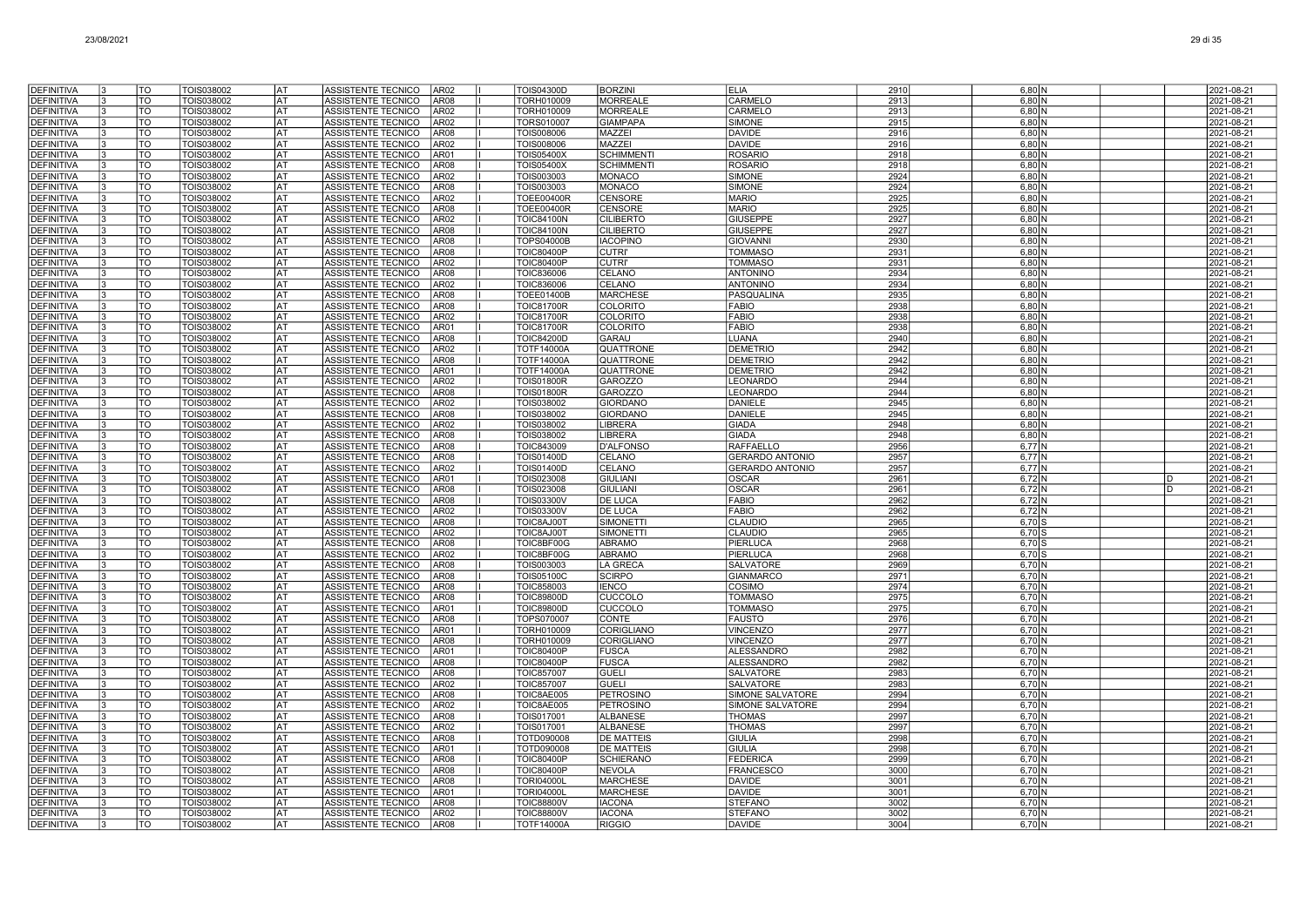| <b>DEFINITIVA</b>                      | TO                    | TOIS038002                      | lat              | ASSISTENTE TECNICO<br>AR <sub>02</sub>                                           | <b>TOTF14000A</b>                      | <b>RIGGIO</b>                          | <b>DAVIDE</b>                                    | 3004         | $6,70$ N             | 2021-08-21                    |
|----------------------------------------|-----------------------|---------------------------------|------------------|----------------------------------------------------------------------------------|----------------------------------------|----------------------------------------|--------------------------------------------------|--------------|----------------------|-------------------------------|
| <b>DEFINITIVA</b>                      | TO                    | TOIS038002                      | lat              | ASSISTENTE TECNICO<br>AR08                                                       | TOIS038002                             | <b>MICELI</b>                          | <b>FRANCESCO</b>                                 | 3005         | 6,70 N               | 2021-08-21                    |
| <b>DEFINITIVA</b>                      | TO                    | TOIS038002                      | lat              | ASSISTENTE TECNICO<br>AR02                                                       | TOIS038002                             | <b>MICELI</b>                          | <b>FRANCESCO</b>                                 | 3005         | 6.70 N               | 2021-08-21                    |
| <b>DEFINITIVA</b>                      | TO                    | TOIS038002                      | lat              | ASSISTENTE TECNICO<br>AR <sub>02</sub>                                           | TOIS044009                             | <b>PEIRONE</b>                         | MANUEL                                           | 3008         | 6,70 N               | 2021-08-21                    |
| <b>DEFINITIVA</b>                      | TO                    | TOIS038002                      | AT               | ASSISTENTE TECNICO<br>AR <sub>08</sub>                                           | TOIS044009                             | PEIRONE                                | MANUEL                                           | 3008         | $6,70$ N             | 2021-08-21                    |
| <b>DEFINITIVA</b>                      | TO                    | TOIS038002                      | lat              | ASSISTENTE TECNICO<br>AR <sub>02</sub>                                           | TOIC8AM009                             | <b>COLUCCIC</b>                        | <b>DANIELE</b>                                   | 3010         | 6,70 N               | 2021-08-21                    |
| <b>DEFINITIVA</b><br><b>DEFINITIVA</b> | TO<br>TO              | TOIS038002<br>TOIS038002        | lat<br>lat       | ASSISTENTE TECNICO<br>AR <sub>08</sub><br>ASSISTENTE TECNICO<br>AR <sub>02</sub> | TOIC8AM009<br><b>TOIC83800T</b>        | <b>COLUCCIC</b><br><b>ALGIERI</b>      | <b>DANIELE</b><br><b>LUCA</b>                    | 3010<br>3011 | 6,70 N<br>6,70 N     | 2021-08-21<br>2021-08-21      |
| <b>DEFINITIVA</b>                      | <b>TO</b>             | <b>TOIS038002</b>               | <b>AT</b>        | <b>ASSISTENTE TECNICO</b><br>AR <sub>08</sub>                                    | <b>TOIC83800T</b>                      | <b>ALGIERI</b>                         | <b>LUCA</b>                                      | 3011         | $6,70$ N             | 2021-08-21                    |
| <b>DEFINITIVA</b>                      | TO                    | TOIS038002                      | <b>AT</b>        | ASSISTENTE TECNICO<br>AR <sub>08</sub>                                           | <b>TOIS04300D</b>                      | <b>RUSSO</b>                           | <b>MAURIZIO</b>                                  | 3016         | $6,67$ $S$           | 2021-08-21                    |
| <b>DEFINITIVA</b>                      | TO                    | TOIS038002                      | lat              | ASSISTENTE TECNICO<br>AR08                                                       | <b>TOIC836006</b>                      | <b>ZIPPO</b>                           | <b>GIOVANNI</b>                                  | 3018         | $6,67$ S             | 2021-08-21                    |
| <b>DEFINITIVA</b>                      | TO                    | TOIS038002                      | AT               | ASSISTENTE TECNICO<br>AR02                                                       | <b>TOIC836006</b>                      | ZIPPO                                  | GIOVANNI                                         | 3018         | $6,67$ $S$           | 2021-08-21                    |
| <b>DEFINITIVA</b>                      | TO                    | TOIS038002                      | AT               | <b>ASSISTENTE TECNICO</b><br>AR08                                                | TOPS100001                             | VAI                                    | ANNALISA                                         | 3021         | $6,67$ S             | 2021-08-21                    |
| DEFINITIVA                             | TO                    | TOIS038002                      | AT               | ASSISTENTE TECNICO<br>AR <sub>08</sub>                                           | <b>TOIS01400D</b>                      | <b>DONATO</b>                          | <b>SALVATORE</b>                                 | 3022         | $6,67$ N             | 2021-08-21                    |
| <b>DEFINITIVA</b>                      | TO                    | TOIS038002                      | AT               | ASSISTENTE TECNICO<br>AR01                                                       | <b>TOIS01400D</b>                      | <b>DONATO</b>                          | <b>SALVATORE</b>                                 | 3022         | $6,67$ N             | 2021-08-21                    |
| <b>DEFINITIVA</b>                      | TO                    | TOIS038002                      | AT               | ASSISTENTE TECNICO<br>AR <sub>08</sub>                                           | <b>TOIS02700G</b>                      | <b>TALARICO</b>                        | <b>ANTONIO</b>                                   | 3024         | 6.67 N               | 2021-08-21                    |
| <b>DEFINITIVA</b>                      | TO<br>$\overline{10}$ | TOIS038002                      | lat<br><b>AT</b> | ASSISTENTE TECNICO<br>AR01                                                       | <b>TOIS02700G</b>                      | <b>TALARICO</b>                        | <b>ANTONIO</b>                                   | 3024         | $6,67$ N             | 2021-08-21                    |
| <b>DEFINITIVA</b><br><b>DEFINITIVA</b> | <b>TO</b>             | <b>TOIS038002</b><br>TOIS038002 | <b>AT</b>        | ASSISTENTE TECNICO<br>AR01<br>AR <sub>08</sub><br>ASSISTENTE TECNICO             | TOIS038002<br>TOIS038002               | <b>MONTEROSSO</b><br><b>MONTEROSSC</b> | <b>SERGIO RAFFAELE</b><br><b>SERGIO RAFFAELE</b> | 3027<br>3027 | $6,67$ N<br>$6,67$ N | 2021-08-21<br>2021-08-21      |
| <b>DEFINITIVA</b>                      | TO                    | TOIS038002                      | lat              | ASSISTENTE TECNICO<br>AR <sub>08</sub>                                           | <b>TOIC843009</b>                      | <b>BRAMBILLA</b>                       | PAOLO                                            | 3031         | $6,67$ N             | 2021-08-21                    |
| <b>DEFINITIVA</b>                      | TO <sub>1</sub>       | TOIS038002                      | AT               | ASSISTENTE TECNICO<br>AR <sub>02</sub>                                           | TOIS04200N                             | <b>FEDERICO</b>                        | CANDELORA                                        | 3033         | $6,67$ N             | 2021-08-21                    |
| DEFINITIVA                             | TO                    | TOIS038002                      | lat              | ASSISTENTE TECNICO<br>AR <sub>08</sub>                                           | <b>TOIS04200N</b>                      | <b>FEDERICO</b>                        | CANDELORA                                        | 3033         | 6,67 N               | 2021-08-21                    |
| <b>DEFINITIVA</b>                      | TO                    | TOIS038002                      | AT               | ASSISTENTE TECNICO<br>AR <sub>02</sub>                                           | <b>TOTF14000A</b>                      | <b>PICCIONE</b>                        | <b>ANTONINO</b>                                  | 3035         | $6,65$ N             | 2021-08-21                    |
| <b>DEFINITIVA</b>                      | TO                    | TOIS038002                      | lat              | ASSISTENTE TECNICO<br>AR <sub>08</sub>                                           | <b>TOTF14000A</b>                      | PICCIONE                               | <b>ANTONINO</b>                                  | 3035         | $6,65$ N             | 2021-08-21                    |
| <b>DEFINITIVA</b>                      | TO                    | TOIS038002                      | lat              | ASSISTENTE TECNICO<br>AR01                                                       | TOIS061003                             | FRISINA                                | <b>RAFFAELE</b>                                  | 3037         | $6.60$ S             | 2021-08-21                    |
| <b>DEFINITIVA</b>                      | TO                    | TOIS038002                      | l AT             | ASSISTENTE TECNICO<br>AR08                                                       | TOIS061003                             | <b>FRISINA</b>                         | <b>RAFFAELE</b>                                  | 3037         | $6,60$ S             | 2021-08-21                    |
| <b>DEFINITIVA</b>                      | $\overline{10}$       | TOIS038002                      | <b>AT</b>        | ASSISTENTE TECNICO<br>AR <sub>02</sub>                                           | <b>TOIC8B600G</b>                      | <b>LONGOBARDI</b>                      | <b>VINCENZO</b>                                  | 3038         | $6,60$ S             | 2021-08-21                    |
| <b>DEFINITIVA</b>                      | <b>TO</b><br>TO       | TOIS038002                      | lat<br>lat       | ASSISTENTE TECNICO<br>AR <sub>08</sub>                                           | <b>TOIC8B600G</b>                      | LONGOBARDI                             | <b>VINCENZO</b>                                  | 3038         | $6,60$ S             | 2021-08-21                    |
| <b>DEFINITIVA</b><br><b>DEFINITIVA</b> | TO <sup>-</sup>       | TOIS038002<br>TOIS038002        | AT               | ASSISTENTE TECNICO<br>AR08<br><b>ASSISTENTE TECNICO</b><br>AR <sub>08</sub>      | <b>TOIS05100C</b><br>TOIC8AG00R        | <b>CRESCENZI</b><br><b>DONATIELLO</b>  | <b>ANTONIO</b><br>ANGELO GABRIELE                | 3039<br>3041 | $6,60$ S<br>$6,60$ S | 2021-08-21<br>2021-08-21      |
| <b>DEFINITIVA</b>                      | TO                    | TOIS038002                      | <b>AT</b>        | ASSISTENTE TECNICO<br>AR02                                                       | TOIC8AG00R                             | <b>DONATIELLO</b>                      | ANGELO GABRIELE                                  | 3041         | $6,60$ S             | 2021-08-21                    |
| DEFINITIVA                             | TO                    | TOIS038002                      | <b>AT</b>        | ASSISTENTE TECNICO<br>AR01                                                       | <b>TOTF04000D</b>                      | CARCHEDI                               | <b>EMANUELA</b>                                  | 3044         | $6,60$ S             | 2021-08-21                    |
| <b>DEFINITIVA</b>                      | TO                    | TOIS038002                      | AT               | ASSISTENTE TECNICO<br>AR <sub>02</sub>                                           | <b>TOTF04000D</b>                      | <b>CARCHED</b>                         | <b>EMANUELA</b>                                  | 3044         | $6,60$ S             | 2021-08-21                    |
| DEFINITIVA                             | TO                    | TOIS038002                      | <b>AT</b>        | ASSISTENTE TECNICO<br>AR08                                                       | <b>TOTF04000D</b>                      | CARCHEDI                               | <b>EMANUELA</b>                                  | 3044         | $6.60$ S             | 2021-08-21                    |
| <b>DEFINITIVA</b>                      | TO                    | TOIS038002                      | l AT             | ASSISTENTE TECNICO<br>AR <sub>02</sub>                                           | <b>TOIS01300N</b>                      | <b>TERRIOTI</b>                        | CARMINE                                          | 3045         | $6,60$ S             | 2021-08-21                    |
| <b>DEFINITIVA</b>                      | $\overline{10}$       | TOIS038002                      | <b>AT</b>        | ASSISTENTE TECNICO<br>AR <sub>08</sub>                                           | <b>TOIS01300N</b>                      | <b>TERRIOTI</b>                        | CARMINE                                          | 3045         | $6,60$ S             | 2021-08-21                    |
| <b>DEFINITIVA</b>                      | <b>TO</b>             | TOIS038002                      | lat              | AR <sub>02</sub><br>ASSISTENTE TECNICO                                           | <b>TOIS01400D</b>                      | <b>PALUMBO</b>                         | <b>GIAMPIERO</b>                                 | 3047         | $6,60$ S             | 2021-08-21                    |
| <b>DEFINITIVA</b><br><b>DEFINITIVA</b> | TO<br><b>TO</b>       | TOIS038002<br><b>TOIS038002</b> | lat<br>AT        | ASSISTENTE TECNICO<br>AR08<br>ASSISTENTE TECNICO<br>AR01                         | <b>TOIS01400D</b><br><b>TOPC01000C</b> | PALUMBO<br><b>BUTERA</b>               | <b>GIAMPIERO</b><br>CALOGERO                     | 3047<br>3049 | $6,60$ S             | 2021-08-21<br>D               |
| <b>DEFINITIVA</b>                      | TO                    | TOIS038002                      | lat              | ASSISTENTE TECNICO<br>AR <sub>08</sub>                                           | TOPC01000C                             | <b>BUTERA</b>                          | CALOGERO                                         | 3049         | $6,60$ S<br>$6,60$ S | 2021-08-21<br>2021-08-21<br>D |
| <b>DEFINITIVA</b>                      | TO                    | TOIS038002                      | AT               | ASSISTENTE TECNICO<br>AR <sub>02</sub>                                           | <b>TOPC01000C</b>                      | <b>BUTERA</b>                          | CALOGERO                                         | 3049         | $6,60$ S             | 2021-08-21<br>D               |
| <b>DEFINITIVA</b>                      | TO                    | TOIS038002                      | AT)              | ASSISTENTE TECNICO<br>AR <sub>08</sub>                                           | <b>TOIS01900L</b>                      | <b>MAUCERI</b>                         | <b>ANTONINO</b>                                  | 3054         | $6,60$ S             | 2021-08-21                    |
| <b>DEFINITIVA</b>                      | TO                    | TOIS038002                      | lat              | ASSISTENTE TECNICO<br>AR <sub>02</sub>                                           | <b>TOIS01900L</b>                      | <b>MAUCERI</b>                         | <b>ANTONINO</b>                                  | 3054         | $6.60$ S             | 2021-08-21                    |
| <b>DEFINITIVA</b>                      | TO                    | TOIS038002                      | l AT             | ASSISTENTE TECNICO<br>AR <sub>08</sub>                                           | TOPS340002                             | <b>PESCE</b>                           | <b>ALESSANDRO</b>                                | 3057         | $6,60$ S             | 2021-08-21                    |
| <b>DEFINITIVA</b>                      | $\overline{10}$       | TOIS038002                      | <b>AT</b>        | ASSISTENTE TECNICO<br>AR <sub>02</sub>                                           | <b>TORI04000L</b>                      | <b>CIMMINO</b>                         | <b>LUCA</b>                                      | 3065         | $6,60$ N             | 2021-08-21                    |
| <b>DEFINITIVA</b>                      | <b>TO</b>             | TOIS038002                      | lat              | ASSISTENTE TECNICO<br>AR <sub>08</sub>                                           | <b>TORI04000L</b>                      | <b>CIMMINO</b>                         | <b>LUCA</b>                                      | 3065         | 6,60 N               | 2021-08-21                    |
| DEFINITIVA                             | TO                    | TOIS038002                      | lat              | ASSISTENTE TECNICO<br>AR <sub>02</sub>                                           | <b>TOIS04200N</b>                      | <b>LEONETTI</b>                        | CORRADO                                          | 3068         | $6,60$ N             | 2021-08-21                    |
| <b>DEFINITIVA</b>                      | <b>TO</b>             | TOIS038002                      | AT<br><b>AT</b>  | ASSISTENTE TECNICO<br>AR <sub>08</sub>                                           | <b>TOIS04200N</b>                      | <b>LEONETTI</b>                        | CORRADO                                          | 3068         | $6,60$ N             | 2021-08-21                    |
| <b>DEFINITIVA</b><br>DEFINITIVA        | TO<br>TO              | TOIS038002<br>TOIS038002        | <b>AT</b>        | ASSISTENTE TECNICO<br>AR08<br>ASSISTENTE TECNICO<br>AR <sub>08</sub>             | TOPS22000X<br><b>TOIS04700R</b>        | <b>ROMEO</b><br><b>PURICELLA</b>       | SAMUELE<br>FEDERICO                              | 3069<br>3072 | $6,60$ N<br>$6,60$ N | 2021-08-21<br>2021-08-21      |
| <b>DEFINITIVA</b>                      | TO                    | TOIS038002                      | AT               | ASSISTENTE TECNICO<br>AR08                                                       | <b>TOIS05100C</b>                      | SCATA'                                 | <b>VINCENZO</b>                                  | 3073         | $6,60$ N             | 2021-08-21                    |
| DEFINITIVA                             | TO                    | TOIS038002                      | <b>AT</b>        | ASSISTENTE TECNICO<br>AR <sub>02</sub>                                           | <b>TOIS05100C</b>                      | CAVALERA                               | <b>ALESSIO</b>                                   | 3076         | $6.60$ N             | 2021-08-21                    |
| <b>DEFINITIVA</b>                      | TO                    | TOIS038002                      | lat              | ASSISTENTE TECNICO<br>AR <sub>08</sub>                                           | <b>TOIS05100C</b>                      | <b>CAVALERA</b>                        | <b>ALESSIO</b>                                   | 3076         | 6,60 N               | 2021-08-21                    |
| <b>DEFINITIVA</b>                      | TO                    | <b>TOIS038002</b>               | <b>AT</b>        | <b>ASSISTENTE TECNICO</b><br>AR <sub>08</sub>                                    | <b>TORI04000L</b>                      | <b>RICCHIZZI</b>                       | <b>GIUSEPPE</b>                                  | 3078         | $6,60$ N             | 2021-08-21                    |
| <b>DEFINITIVA</b>                      | <b>TO</b>             | TOIS038002                      | lat              | ASSISTENTE TECNICO<br>AR01                                                       | <b>TOIC80400P</b>                      | <b>ARENA</b>                           | <b>MARCO</b>                                     | 3079         | $6,60$ N             | 2021-08-21                    |
| <b>DEFINITIVA</b>                      | TO                    | TOIS038002                      | <b>IAT</b>       | ASSISTENTE TECNICO<br>AR08                                                       | <b>TOIC80400P</b>                      | <b>ARENA</b>                           | <b>MARCO</b>                                     | 3079         | $6,60$ N             | 2021-08-21                    |
| <b>DEFINITIVA</b>                      | $\overline{10}$       | <b>TOIS038002</b>               | AT               | ASSISTENTE TECNICO<br>AR <sub>08</sub>                                           | TOIS032003                             | <b>TASSONE</b>                         | <b>BRUNO</b>                                     | 3081         | $6,60$ N             | 2021-08-21                    |
| <b>DEFINITIVA</b>                      | TO                    | TOIS038002                      | lat              | ASSISTENTE TECNICO<br>AR01                                                       | TOIS032003                             | <b>TASSONE</b>                         | <b>BRUNO</b>                                     | 3081         | $6,60$ N             | 2021-08-21                    |
| <b>DEFINITIVA</b><br><b>DEFINITIVA</b> | TO<br>TO              | TOIS038002<br>TOIS038002        | AT<br>lat        | ASSISTENTE TECNICO<br>AR <sub>08</sub><br>ASSISTENTE TECNICO<br>AR <sub>02</sub> | TOPS070007<br>TOIC8AT00D               | <b>CIERVO</b><br><b>DURANTE</b>        | <b>SABATINO</b><br><b>DANILO</b>                 | 3084<br>3085 | $6,60$ N<br>$6,60$ N | 2021-08-21<br>2021-08-21      |
| <b>DEFINITIVA</b>                      | TO                    | TOIS038002                      | lat              | ASSISTENTE TECNICO<br>AR <sub>08</sub>                                           | TOIC8AT00D                             | <b>DURANTE</b>                         | <b>DANILO</b>                                    | 3085         | $6.60$ N             | 2021-08-21                    |
| <b>DEFINITIVA</b>                      | TO                    | TOIS038002                      | l AT             | ASSISTENTE TECNICO<br>AR <sub>08</sub>                                           | <b>TORI04000L</b>                      | <b>VERSACI</b>                         | <b>FRANCESCO</b>                                 | 3088         | 6,60 N               | 2021-08-21                    |
| <b>DEFINITIVA</b>                      | TO                    | TOIS038002                      | <b>AT</b>        | ASSISTENTE TECNICO<br>AR01                                                       | <b>TORI04000L</b>                      | <b>VERSACI</b>                         | <b>FRANCESCO</b>                                 | 3088         | $6,60$ N             | 2021-08-21                    |
| <b>DEFINITIVA</b>                      | TO                    | TOIS038002                      | lat              | ASSISTENTE TECNICO<br>AR <sub>02</sub>                                           | <b>TOIC83400E</b>                      | SISINNI                                | <b>FABIO</b>                                     | 3089         | $6,60$ N             | 2021-08-21                    |
| DEFINITIVA                             | TO                    | TOIS038002                      | <b>AT</b>        | ASSISTENTE TECNICO<br>AR08                                                       | <b>TOIC83400E</b>                      | <b>SISINNI</b>                         | <b>FABIO</b>                                     | 3089         | 6.60 <sub>N</sub>    | 2021-08-21                    |
| <b>DEFINITIVA</b>                      | TO                    | TOIS038002                      | AT               | ASSISTENTE TECNICO<br>AR08                                                       | <b>TOIC80400P</b>                      | <b>RENNE</b>                           | <b>DOMENICO</b>                                  | 3092         | $6,60$ N             | 2021-08-21                    |
| <b>DEFINITIVA</b>                      | TO                    | TOIS038002                      | <b>AT</b>        | ASSISTENTE TECNICO<br>AR <sub>02</sub>                                           | <b>TOIC80400P</b>                      | <b>RENNE</b>                           | DOMENICO                                         | 3092         | $6,60$ N             | 2021-08-21                    |
| <b>DEFINITIVA</b>                      | TO                    | TOIS038002                      | <b>AT</b>        | ASSISTENTE TECNICO<br>AR <sub>08</sub>                                           | <b>TOIC80500E</b>                      | <b>CHIOLO</b>                          | <b>FLAVIO</b>                                    | 3093         | $6,60$ N             | 2021-08-21                    |
| <b>DEFINITIVA</b>                      | TO                    | TOIS038002                      | lat              | ASSISTENTE TECNICO<br>AR01                                                       | <b>TOIC80500E</b>                      | <b>CHIOLO</b>                          | <b>FLAVIO</b>                                    | 3093         | $6,60$ N             | 2021-08-21                    |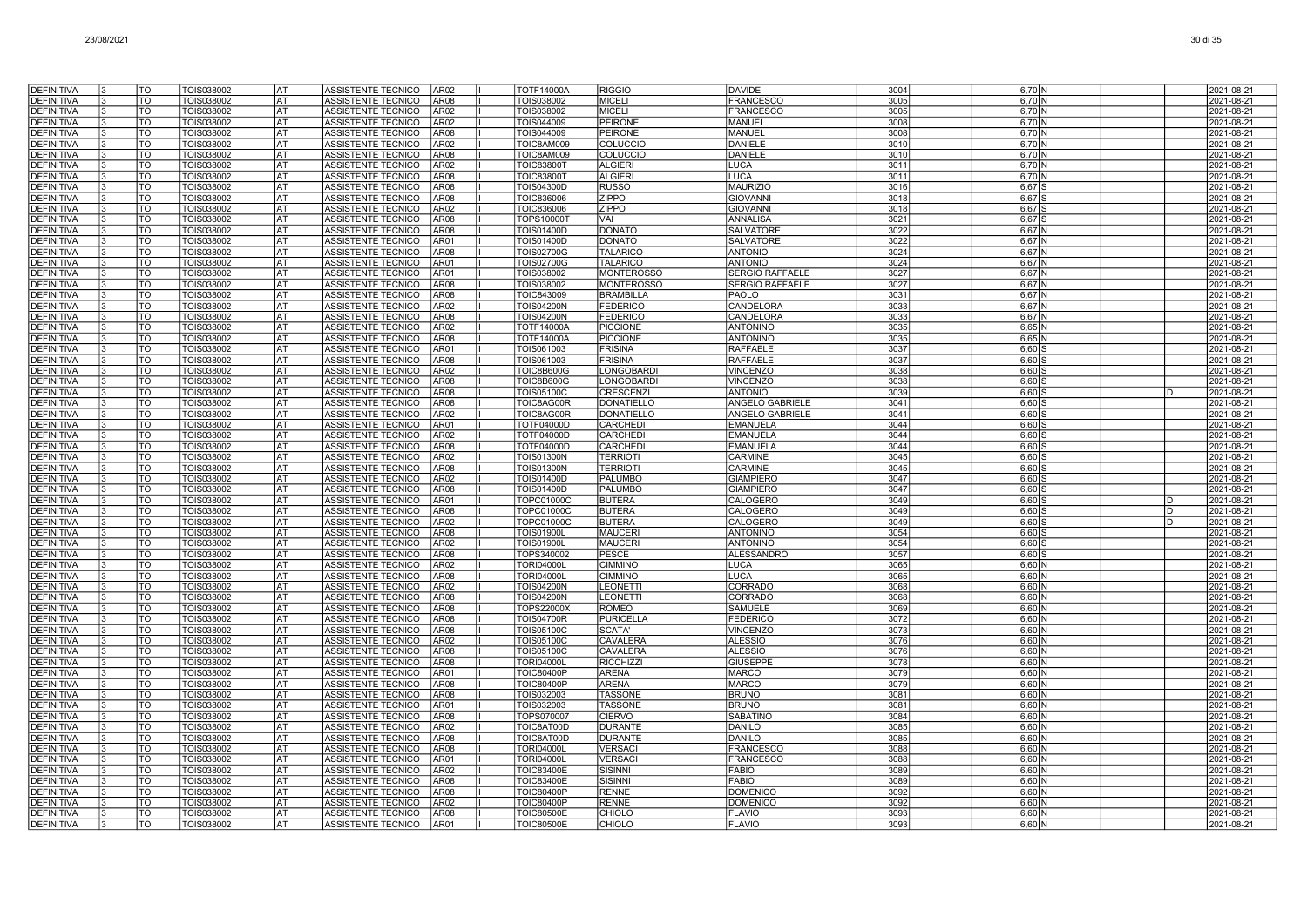| DEFINITIVA                             |    | TO               | TOIS038002               | AT                     | ASSISTENTE TECNICO<br>AR <sub>08</sub>                                           | <b>TOIS04300D</b>                      | <b>CONTENTA</b>                      | CALOGERO                                    | 3094         | $6,60$ N                      |              | 2021-08-21               |
|----------------------------------------|----|------------------|--------------------------|------------------------|----------------------------------------------------------------------------------|----------------------------------------|--------------------------------------|---------------------------------------------|--------------|-------------------------------|--------------|--------------------------|
| <b>DEFINITIVA</b>                      |    | TO               | TOIS038002               | AT)                    | ASSISTENTE TECNICO<br>AR <sub>02</sub>                                           | <b>TOIS04300D</b>                      | <b>CONTENTA</b>                      | CALOGERO                                    | 3094         | $6,60$ N                      |              | 2021-08-21               |
| <b>DEFINITIVA</b>                      |    | TO               | TOIS038002               | lat                    | ASSISTENTE TECNICO<br>AR <sub>08</sub>                                           | TOIS066006                             | <b>GAGLIO</b>                        | <b>GIOACCHINO</b>                           | 3095         | $6.60$ N                      |              | 2021-08-21               |
| <b>DEFINITIVA</b>                      |    | TO               | TOIS038002               | <b>IAT</b>             | ASSISTENTE TECNICO<br>AR02                                                       | TOIS066006                             | <b>GAGLIO</b>                        | <b>GIOACCHINO</b>                           | 3095         | $6,60$ N                      |              | 2021-08-21               |
| <b>DEFINITIVA</b>                      |    | TO               | TOIS038002               | AT                     | ASSISTENTE TECNICO<br>AR <sub>08</sub>                                           | <b>TOIS03400P</b>                      | <b>SCALZO</b>                        | <b>ROBERTO</b>                              | 3097         | $6,60$ N                      |              | 2021-08-21               |
| <b>DEFINITIVA</b>                      |    | TO               | TOIS038002               | <b>IAT</b>             | ASSISTENTE TECNICO<br>AR <sub>02</sub>                                           | <b>TOIS03400P</b>                      | <b>SCALZO</b>                        | <b>ROBERTO</b>                              | 3097         | $6,60$ N                      |              | 2021-08-21               |
| <b>DEFINITIVA</b>                      |    | TO               | TOIS038002               | <b>IAT</b>             | ASSISTENTE TECNICO<br>AR08                                                       | <b>TOIS05400X</b>                      | <b>MAIORANC</b>                      | <b>GIACOMO</b>                              | 3098         | $6,60$ N                      |              | 2021-08-21               |
| <b>DEFINITIVA</b>                      |    | TO               | TOIS038002               | <b>AT</b>              | ASSISTENTE TECNICO<br>AR <sub>02</sub>                                           | <b>TOTF14000A</b>                      | <b>BARILLARI</b>                     | <b>DEBORAH</b>                              | 3101         | $6,60$ N                      |              | 2021-08-21               |
| <b>DEFINITIVA</b>                      |    | $\overline{TO}$  | TOIS038002               | <b>AT</b>              | <b>ASSISTENTE TECNICO</b><br>AR <sub>08</sub>                                    | <b>TOTF14000A</b>                      | <b>BARILLARI</b>                     | <b>DEBORAH</b>                              | 3101         | $6,60$ N                      |              | 2021-08-21               |
| DEFINITIVA                             |    | <b>TO</b>        | TOIS038002               | <b>AT</b>              | ASSISTENTE TECNICO<br>AR <sub>08</sub>                                           | <b>TOIC81900C</b>                      | <b>RIDOLFO</b>                       | <b>VINCENZO</b>                             | 3107         | $6,60$ N                      |              | 2021-08-21               |
| <b>DEFINITIVA</b><br><b>DEFINITIVA</b> |    | TO<br>TO         | TOIS038002               | <b>AT</b><br>l AT      | ASSISTENTE TECNICO<br>AR08<br>AR02                                               | TOIC8AE005                             | CAPUTI<br>CAPUTI                     | <b>ANDREA</b><br><b>ANDREA</b>              | 3110<br>3110 | $6,60$ N                      |              | 2021-08-21               |
| <b>DEFINITIVA</b>                      |    | TO               | TOIS038002<br>TOIS038002 | lat                    | ASSISTENTE TECNICO<br>ASSISTENTE TECNICO<br>AR08                                 | TOIC8AE005<br>TOIC8AE005               | <b>BARTOLOTTO</b>                    | <b>ALESSANDRO</b>                           | 3112         | 6.60 <sub>N</sub>             |              | 2021-08-21<br>2021-08-21 |
| <b>DEFINITIVA</b>                      |    | TO               | TOIS038002               | AT                     | ASSISTENTE TECNICO<br>AR01                                                       | TOPM050003                             | LOMAGLIO                             | <b>TOMMASO</b>                              | 3113         | $6,60$ N<br>6,60 N            |              | 2021-08-21               |
| <b>DEFINITIVA</b>                      |    | TO               | TOIS038002               | lat                    | ASSISTENTE TECNICO<br>AR <sub>08</sub>                                           | TOPM050003                             | <b>LOMAGLIO</b>                      | <b>TOMMASO</b>                              | 3113         | $6,60$ N                      |              | 2021-08-21               |
| <b>DEFINITIVA</b>                      |    | TO               | TOIS038002               | lat                    | ASSISTENTE TECNICO<br>AR08                                                       | <b>TOPS070007</b>                      | <b>MALGARITTA</b>                    | <b>ALESSANDRO</b>                           | 3114         | 6.60 <sub>N</sub>             |              | 2021-08-21               |
| <b>DEFINITIVA</b>                      | I٩ | TO               | TOIS038002               | <b>IAT</b>             | ASSISTENTE TECNICO<br>AR <sub>02</sub>                                           | TOPS070007                             | <b>MALGARITTA</b>                    | <b>ALESSANDRO</b>                           | 3114         | $6,60$ N                      |              | 2021-08-21               |
| <b>DEFINITIVA</b>                      |    | $\overline{TO}$  | TOIS038002               | <b>IAT</b>             | ASSISTENTE TECNICO<br>AR <sub>08</sub>                                           | TOIC836006                             | <b>SACCINNI</b>                      | <b>LINDA</b>                                | 3116         | $6,60$ N                      |              | 2021-08-21               |
| <b>DEFINITIVA</b>                      |    | <b>TO</b>        | TOIS038002               | lat                    | AR01<br>ASSISTENTE TECNICO                                                       | TOIC823004                             | <b>LENTINI</b>                       | <b>VINCENZO</b>                             | 3117         | $6,60$ N                      |              | 2021-08-21               |
| <b>DEFINITIVA</b>                      |    | <b>TO</b>        | TOIS038002               | <b>IAT</b>             | ASSISTENTE TECNICO<br>AR <sub>08</sub>                                           | <b>TOIC823004</b>                      | <b>LENTINI</b>                       | <b>VINCENZO</b>                             | 3117         | $6,60$ N                      |              | 2021-08-21               |
| <b>DEFINITIVA</b>                      |    | <b>TO</b>        | TOIS038002               | l AT                   | ASSISTENTE TECNICO<br>AR <sub>08</sub>                                           | TOIC8BD00X                             | <b>SCIAMMARELLA</b>                  | <b>EDOARDO</b>                              | 3119         | $6,60$ N                      |              | 2021-08-21               |
| <b>DEFINITIVA</b>                      |    | TO               | TOIS038002               | lat                    | ASSISTENTE TECNICO<br>AR <sub>02</sub>                                           | TORH010009                             | LOMBARDO FACCIALE                    | <b>KATIA PATRIZIA</b>                       | 3121         | $6,60$ N                      |              | 2021-08-21               |
| <b>DEFINITIVA</b>                      |    | TO               | TOIS038002               | AT                     | ASSISTENTE TECNICO<br>AR <sub>08</sub>                                           | <b>TOTF10000X</b>                      | <b>DA LIMA</b>                       | <b>ANTONIO</b>                              | 3128         | 6,60 N                        |              | 2021-08-21               |
| <b>DEFINITIVA</b><br><b>DEFINITIVA</b> |    | TO<br>TO         | TOIS038002<br>TOIS038002 | lat<br><b>AT</b>       | ASSISTENTE TECNICO<br>AR <sub>02</sub><br>ASSISTENTE TECNICO<br>AR <sub>08</sub> | <b>TOTF10000X</b><br><b>TOIS03400P</b> | <b>DA LIMA</b><br><b>COSTANZO</b>    | <b>ANTONIO</b><br><b>BONIFACIO FABRIZIO</b> | 3128<br>3131 | $6,60$ N<br>6.60 <sub>N</sub> |              | 2021-08-21<br>2021-08-21 |
| <b>DEFINITIVA</b>                      |    | TO               | TOIS038002               | l AT                   | ASSISTENTE TECNICO<br>AR02                                                       | <b>TOIS03400P</b>                      | COSTANZO                             | <b>BONIFACIO FABRIZIO</b>                   | 3131         | $6,60$ N                      |              | 2021-08-21               |
| <b>DEFINITIVA</b>                      |    | $\overline{TO}$  | TOIS038002               | <b>AT</b>              | ASSISTENTE TECNICO<br>AR <sub>08</sub>                                           | <b>TOIS05700B</b>                      | <b>REGE GIANAS</b>                   | <b>GIUSEPPE</b>                             | 3133         | $6,60$ N                      |              | 2021-08-21               |
| <b>DEFINITIVA</b>                      |    | lto              | TOIS038002               | <b>AT</b>              | ASSISTENTE TECNICO<br>AR01                                                       | <b>TOIS05700B</b>                      | <b>REGE GIANAS</b>                   | <b>GIUSEPPE</b>                             | 3133         | $6,60$ N                      |              | 2021-08-21               |
| DEFINITIVA                             |    | TO               | TOIS038002               | lat                    | ASSISTENTE TECNICO<br>AR02                                                       | <b>TOIC880008</b>                      | <b>FOTI</b>                          | <b>GIUSEPPE ANTONIO</b>                     | 3134         | $6,55$ $S$                    | D            | 2021-08-21               |
| <b>DEFINITIVA</b>                      |    | TO               | TOIS038002               | l AT                   | ASSISTENTE TECNICO<br>AR08                                                       | <b>TOIC880008</b>                      | <b>FOTI</b>                          | <b>GIUSEPPE ANTONIO</b>                     | 3134         | 6,55S                         | <sub>D</sub> | 2021-08-21               |
| DEFINITIVA                             |    | TO               | TOIS038002               | l AT                   | ASSISTENTE TECNICO<br>AR01                                                       | <b>TOIS06400E</b>                      | <b>MONTE</b>                         | <b>GIOVANN</b>                              | 3135         | 6,55N                         |              | 2021-08-21               |
| <b>DEFINITIVA</b>                      |    | TO               | TOIS038002               | AT                     | ASSISTENTE TECNICO<br>AR <sub>08</sub>                                           | <b>TOIS06400E</b>                      | <b>MONTE</b>                         | <b>GIOVANN</b>                              | 3135         | $6,55$ N                      |              | 2021-08-21               |
| <b>DEFINITIVA</b>                      |    | TO               | TOIS038002               | AT                     | ASSISTENTE TECNICO<br>AR08                                                       | <b>TOIC87500R</b>                      | <b>ATTERITANO</b>                    | <b>ANDREA</b>                               | 3137         | $6,55$ N                      |              | 2021-08-21               |
| <b>DEFINITIVA</b>                      |    | TO               | TOIS038002               | lat                    | ASSISTENTE TECNICO<br>AR02                                                       | <b>TOIC87500R</b>                      | <b>ATTERITANO</b>                    | <b>ANDREA</b>                               | 3137         | 6.55N                         |              | 2021-08-21               |
| <b>DEFINITIVA</b><br><b>DEFINITIVA</b> |    | TO<br><b>TO</b>  | TOIS038002<br>TOIS038002 | l AT<br><b>AT</b>      | ASSISTENTE TECNICO<br>AR <sub>02</sub><br>ASSISTENTE TECNICO<br>AR <sub>08</sub> | <b>TOIC83800T</b><br><b>TOIC83800T</b> | DI RISO<br><b>DI RISO</b>            | <b>FRANCESCO</b><br><b>FRANCESCO</b>        | 3142<br>3142 | $6,50$ S<br>$6,50$ \$         |              | 2021-08-21<br>2021-08-21 |
| <b>DEFINITIVA</b>                      |    | lto              | TOIS038002               | <b>AT</b>              | ASSISTENTE TECNICO<br>AR01                                                       | TOIS01400D                             | <b>TEMPIO</b>                        | PAOLO                                       | 3144         | $6,50$ S                      | lv.          | 2021-08-21               |
| <b>DEFINITIVA</b>                      |    | <b>TO</b>        | TOIS038002               | <b>AT</b>              | ASSISTENTE TECNICO<br>AR <sub>08</sub>                                           | <b>TOIS01400D</b>                      | <b>TEMPIO</b>                        | <b>PAOLO</b>                                | 3144         | 6,50                          |              | 2021-08-21               |
| <b>DEFINITIVA</b>                      |    | <b>TO</b>        | TOIS038002               | lat                    | ASSISTENTE TECNICO<br>AR <sub>08</sub>                                           | <b>TOIC83500A</b>                      | <b>ROSSI</b>                         | <b>STEFANO</b>                              | 3145         | $6,50$ S                      |              | 2021-08-21               |
| <b>DEFINITIVA</b>                      |    | <b>TO</b>        | <b>TOIS038002</b>        | I AT                   | AR <sub>08</sub><br>ASSISTENTE TECNICO                                           | <b>TOIS06900N</b>                      | <b>GUARASCIO</b>                     | ORLANDC                                     | 3152         | 6,50N                         |              | 2021-08-21               |
| <b>DEFINITIVA</b>                      |    | TO               | TOIS038002               | AT                     | ASSISTENTE TECNICO<br>AR <sub>08</sub>                                           | <b>TOIC837002</b>                      | <b>ROSSETTO</b>                      | <b>EDOARDC</b>                              | 3153         | $6,50$ N                      |              | 2021-08-21               |
| <b>DEFINITIVA</b>                      |    | TO               | TOIS038002               | <b>AT</b>              | ASSISTENTE TECNICO<br>AR01                                                       | TOIC8AJ00T                             | <b>DI LEVA</b>                       | <b>CLAUDIO</b>                              | 3155         | $6,50$ N                      |              | 2021-08-21               |
| <b>DEFINITIVA</b>                      |    | TO               | TOIS038002               | <b>IAT</b>             | ASSISTENTE TECNICO<br>AR <sub>08</sub>                                           | TOIC8AJ00T                             | <b>DI LEVA</b>                       | <b>CLAUDIO</b>                              | 3155         | $6.50$ N                      |              | 2021-08-21               |
| <b>DEFINITIVA</b>                      |    | TO<br><b>TO</b>  | TOIS038002               | <b>AT</b><br><b>AT</b> | ASSISTENTE TECNICO<br>AR02                                                       | TOIC8AJ00T                             | <b>DI LEVA</b>                       | <b>CLAUDIO</b>                              | 3155         | $6,50$ N                      |              | 2021-08-21               |
| <b>DEFINITIVA</b><br><b>DEFINITIVA</b> |    | lto              | TOIS038002<br>TOIS038002 | <b>AT</b>              | ASSISTENTE TECNICO<br>AR <sub>08</sub><br>ASSISTENTE TECNICO<br>AR <sub>08</sub> | TOIC8AZ00C<br><b>TOIS066006</b>        | <b>DI GRILLO</b><br><b>VILLA</b>     | GIULIO<br><b>AURORA</b>                     | 3156<br>3157 | $6,50$ N<br>$6,50$ N          |              | 2021-08-21<br>2021-08-21 |
| DEFINITIVA                             |    | <b>TO</b>        | TOIS038002               | <b>AT</b>              | ASSISTENTE TECNICO<br>AR <sub>02</sub>                                           | TOIC8AD009                             | <b>BALDARI</b>                       | <b>MATTEO</b>                               | 3158         | $6,50$ N                      |              | 2021-08-21               |
| <b>DEFINITIVA</b>                      |    | $\overline{10}$  | TOIS038002               | lat                    | ASSISTENTE TECNICO<br>AR <sub>08</sub>                                           | TOIC8AD009                             | <b>BALDARI</b>                       | <b>MATTEO</b>                               | 3158         | $6,50$ N                      |              | 2021-08-21               |
| DEFINITIVA                             |    | TO               | TOIS038002               | lat                    | ASSISTENTE TECNICO<br>AR08                                                       | <b>TOIC86200P</b>                      | LEOTTA                               | <b>CRISTINA</b>                             | 3166         | $6,50$ N                      |              | 2021-08-21               |
| <b>DEFINITIVA</b>                      |    | TO               | TOIS038002               | AT                     | ASSISTENTE TECNICO<br>AR <sub>08</sub>                                           | <b>TOIS04700R</b>                      | CREA                                 | <b>DOMENICC</b>                             | 3169         | 6,50 N                        |              | 2021-08-21               |
| <b>DEFINITIVA</b>                      |    | TO               | TOIS038002               | AT                     | ASSISTENTE TECNICO<br>AR01                                                       | <b>TOIS04700R</b>                      | <b>CREA</b>                          | <b>DOMENICC</b>                             | 3169         | $6,50$ N                      |              | 2021-08-21               |
| <b>DEFINITIVA</b>                      |    | TO               | TOIS038002               | lat                    | ASSISTENTE TECNICO<br>AR <sub>08</sub>                                           | <b>TOTF10000X</b>                      | <b>ROMEO</b>                         | <b>ERICA</b>                                | 3170         | 6.50 <sub>N</sub>             |              | 2021-08-21               |
| <b>DEFINITIVA</b>                      |    | TO               | TOIS038002               | l AT                   | ASSISTENTE TECNICO<br>AR <sub>02</sub>                                           | <b>TOTF10000X</b>                      | <b>ROMEO</b>                         | <b>ERICA</b>                                | 3170         | $6,50$ N                      |              | 2021-08-21               |
| <b>DEFINITIVA</b>                      |    | TO               | TOIS038002               | <b>AT</b>              | ASSISTENTE TECNICO<br>AR <sub>08</sub>                                           | TOIC8BL004                             | <b>PISCIONERI</b>                    | <b>ELISON</b>                               | 3173         | $6,50$ N                      |              | 2021-08-21               |
| <b>DEFINITIVA</b><br><b>DEFINITIVA</b> |    | lto<br><b>TO</b> | TOIS038002<br>TOIS038002 | ĪАТ<br><b>IAT</b>      | ASSISTENTE TECNICO<br>AR <sub>08</sub><br>ASSISTENTE TECNICO<br>AR <sub>02</sub> | <b>TOIC8A5005</b><br><b>TOIC8A5005</b> | <b>SILVESTRO</b><br><b>SILVESTRO</b> | <b>KATIA</b><br><b>KATIA</b>                | 3175<br>3175 | $6,50$ N<br>$6,50$ N          |              | 2021-08-21<br>2021-08-21 |
| <b>DEFINITIVA</b>                      |    | $\overline{10}$  | TOIS038002               | lat                    | ASSISTENTE TECNICO<br>AR <sub>02</sub>                                           | <b>TOIC83800T</b>                      | <b>GUERRISI</b>                      | <b>ANTONIO</b>                              | 3177         | $6,50$ N                      |              | 2021-08-21               |
| <b>DEFINITIVA</b>                      |    | TO               | TOIS038002               | lat                    | ASSISTENTE TECNICO<br>AR <sub>08</sub>                                           | <b>TOIC83800T</b>                      | <b>GUERRISI</b>                      | <b>ANTONIO</b>                              | 3177         | 6,50N                         |              | 2021-08-21               |
| <b>DEFINITIVA</b>                      |    | TO               | TOIS038002               | AT                     | ASSISTENTE TECNICO<br>AR <sub>02</sub>                                           | <b>TOIS03600A</b>                      | PECORARO                             | <b>FABIO</b>                                | 3180         | 6,50 N                        |              | 2021-08-21               |
| <b>DEFINITIVA</b>                      |    | TO               | TOIS038002               | <b>AT</b>              | ASSISTENTE TECNICO<br>AR <sub>08</sub>                                           | <b>TOIS03600A</b>                      | <b>PECORARO</b>                      | <b>FABIO</b>                                | 3180         | $6,50$ N                      |              | 2021-08-21               |
| <b>DEFINITIVA</b>                      |    | TO               | TOIS038002               | <b>AT</b>              | ASSISTENTE TECNICO<br>AR <sub>02</sub>                                           | <b>TOIC8BZ003</b>                      | <b>DE FELICE</b>                     | <b>GIUSEPPE</b>                             | 3183         | 6.50 <sub>N</sub>             |              | 2021-08-21               |
| <b>DEFINITIVA</b>                      |    | TO               | TOIS038002               | <b>AT</b>              | ASSISTENTE TECNICO<br>AR <sub>08</sub>                                           | <b>TOIC8BZ003</b>                      | <b>DE FELICE</b>                     | <b>GIUSEPPE</b>                             | 3183         | 6,50 N                        |              | 2021-08-21               |
| <b>DEFINITIVA</b>                      |    | <b>TO</b>        | TOIS038002               | <b>AT</b>              | ASSISTENTE TECNICO<br>AR01                                                       | <b>TOIS05100C</b>                      | <b>ALOISI</b>                        | FRANCESCO                                   | 3185         | $6,50$ N                      |              | 2021-08-21               |
| <b>DEFINITIVA</b>                      |    | <b>TO</b>        | TOIS038002               | <b>AT</b>              | ASSISTENTE TECNICO<br>AR <sub>08</sub>                                           | <b>TOIS05100C</b>                      | <b>ALOISI</b>                        | <b>FRANCESCO</b>                            | 3185         | $6,50$ N                      |              | 2021-08-21               |
| DEFINITIVA                             |    | TO               | TOIS038002               | <b>AT</b>              | ASSISTENTE TECNICO<br>AR02                                                       | TOIC8BJ00C                             | <b>BIANCH</b>                        | <b>ANDREA</b>                               | 3190         | 6.50 <sub>N</sub>             |              | 2021-08-21               |
| <b>DEFINITIVA</b>                      |    | TO<br>TO         | TOIS038002               | lat<br>l AT            | ASSISTENTE TECNICO<br>AR08                                                       | TOIC8BJ00C                             | <b>BIANCHI</b>                       | <b>ANDREA</b>                               | 3190         | $6,50$ N                      |              | 2021-08-21               |
| <b>DEFINITIVA</b><br><b>DEFINITIVA</b> | ıз | TO               | TOIS038002<br>TOIS038002 | IAT                    | ASSISTENTE TECNICO<br>AR08<br>ASSISTENTE TECNICO<br>AR <sub>02</sub>             | <b>TOIS04800L</b><br><b>TOIS04800L</b> | <b>MORLINO</b><br><b>MORLINO</b>     | <b>GIUSEPPE</b><br><b>GIUSEPPE</b>          | 3192<br>3192 | 6,50N<br>6,50 N               |              | 2021-08-21<br>2021-08-21 |
| DEFINITIVA                             | 13 | TO               | TOIS038002               | <b>IAT</b>             | ASSISTENTE TECNICO<br>AR08                                                       | <b>TOTF04000D</b>                      | <b>GERARDI</b>                       | UGO ALESSANDRO                              | 3193         | $6,50$ N                      |              | 2021-08-21               |
|                                        |    |                  |                          |                        |                                                                                  |                                        |                                      |                                             |              |                               |              |                          |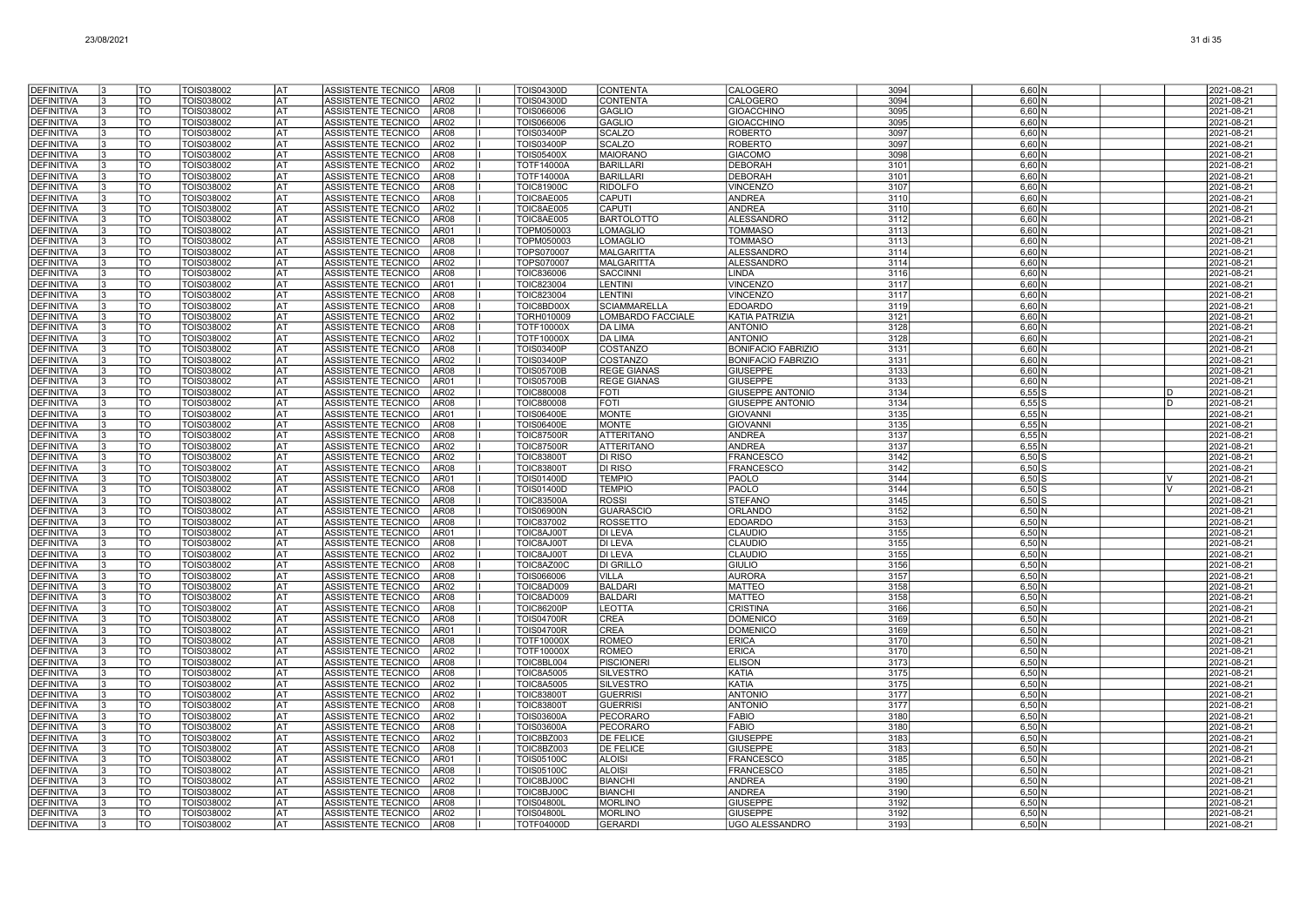| <b>DEFINITIVA</b>                      | TO                           | TOIS038002               | lat                    | ASSISTENTE TECNICO<br>AR <sub>02</sub>                                                  | <b>TOTF04000D</b>                      | <b>GERARDI</b>                       | UGO ALESSANDRO                        | 3193         | 6,50 N               | 2021-08-21               |
|----------------------------------------|------------------------------|--------------------------|------------------------|-----------------------------------------------------------------------------------------|----------------------------------------|--------------------------------------|---------------------------------------|--------------|----------------------|--------------------------|
| <b>DEFINITIVA</b>                      | $\overline{10}$              | <b>TOIS038002</b>        | AT                     | ASSISTENTE TECNICO<br>AR <sub>08</sub>                                                  | <b>TOIC88800V</b>                      | <b>IACONA</b>                        | <b>ALESSANDRO</b>                     | 3194         | $6,50$ N             | 2021-08-21               |
| <b>DEFINITIVA</b>                      | <b>TO</b>                    | TOIS038002               | I AT                   | ASSISTENTE TECNICO<br>AR02                                                              | <b>TOIC88800V</b>                      | <b>IACONA</b>                        | <b>ALESSANDRO</b>                     | 3194         | $6,50$ N             | 2021-08-21               |
| <b>DEFINITIVA</b>                      | TO                           | TOIS038002               | IAT                    | ASSISTENTE TECNICO<br>AR08                                                              | <b>TOIC80400P</b>                      | <b>NOLA</b>                          | DANIELE                               | 3195         | $6,50$ N             | 2021-08-21               |
| <b>DEFINITIVA</b>                      | TO                           | TOIS038002               | lat                    | ASSISTENTE TECNICO<br>AR01                                                              | <b>TOIC80400P</b>                      | <b>NOLA</b>                          | <b>DANIELE</b>                        | 3195         | 6,50 N               | 2021-08-21               |
| <b>DEFINITIVA</b>                      | TO                           | TOIS038002               | lat                    | ASSISTENTE TECNICO<br>AR <sub>02</sub>                                                  | <b>TOIC80400P</b>                      | <b>NOLA</b>                          | <b>DANIELE</b>                        | 3195         | 6.50 <sub>N</sub>    | 2021-08-21               |
| <b>DEFINITIVA</b>                      | TO<br>TO                     | TOIS038002               | l AT<br><b>AT</b>      | ASSISTENTE TECNICO<br>AR <sub>08</sub>                                                  | <b>TOIC85500G</b>                      | <b>BATTAGLIA</b>                     | <b>ROBERTO</b>                        | 3198         | 6,50 N               | 2021-08-21               |
| <b>DEFINITIVA</b><br><b>DEFINITIVA</b> | <b>TO</b>                    | TOIS038002<br>TOIS038002 | <b>AT</b>              | ASSISTENTE TECNICO<br>AR <sub>02</sub><br><b>ASSISTENTE TECNICO</b><br>AR <sub>08</sub> | <b>TOIC85500G</b><br>TOPS070007        | <b>BATTAGLIA</b><br>PASTORELLO       | <b>ROBERTO</b><br><b>MICHELE</b>      | 3198<br>3201 | $6,50$ N<br>$6,50$ N | 2021-08-21<br>2021-08-21 |
| DEFINITIVA                             | TO                           | TOIS038002               | lat                    | ASSISTENTE TECNICO<br>AR02                                                              | TOIC8BM00X                             | <b>CIABURRI</b>                      | <b>ALFREDO</b>                        | 3203         | 6,50 N               | 2021-08-21               |
| <b>DEFINITIVA</b>                      | TO                           | TOIS038002               | AT                     | ASSISTENTE TECNICO<br>AR08                                                              | TOIC8BM00X                             | <b>CIABURRI</b>                      | <b>ALFREDO</b>                        | 3203         | 6,50 N               | 2021-08-21               |
| <b>DEFINITIVA</b>                      | TO                           | TOIS038002               | <b>AT</b>              | ASSISTENTE TECNICO<br>AR02                                                              | TOPS30000G                             | ZIMBALATTI                           | <b>ANTONINO</b>                       | 3205         | $6,50$ N             | 2021-08-21               |
| DEFINITIVA                             | TO                           | TOIS038002               | <b>AT</b>              | ASSISTENTE TECNICO<br>AR <sub>08</sub>                                                  | TOPS30000G                             | <b>ZIMBALATTI</b>                    | <b>ANTONINO</b>                       | 3205         | $6,50$ N             | 2021-08-21               |
| <b>DEFINITIVA</b>                      | TO                           | TOIS038002               | AT                     | ASSISTENTE TECNICO<br>AR01                                                              | TOIS044009                             | CHIAPPETTA                           | <b>ALESSANDRC</b>                     | 3208         | 6,50 N               | 2021-08-21               |
| <b>DEFINITIVA</b>                      | TO                           | TOIS038002               | lat                    | ASSISTENTE TECNICO<br>AR <sub>08</sub>                                                  | TOIS044009                             | CHIAPPETTA                           | <b>ALESSANDRO</b>                     | 3208         | 6.50 <sub>N</sub>    | 2021-08-21               |
| <b>DEFINITIVA</b>                      | TO                           | TOIS038002               | l AT                   | ASSISTENTE TECNICO<br>AR <sub>02</sub>                                                  | <b>TOIS03600A</b>                      | <b>GIURRANNA</b>                     | <b>ANDREA</b>                         | 3209         | 6,50 N               | 2021-08-21               |
| <b>DEFINITIVA</b><br><b>DEFINITIVA</b> | TO<br>TO                     | TOIS038002<br>TOIS038002 | <b>AT</b><br><b>AT</b> | ASSISTENTE TECNICO<br>AR08<br>ASSISTENTE TECNICO<br>AR <sub>02</sub>                    | <b>TOIS03600A</b><br>TOPS070007        | <b>GIURRANNA</b><br>PELLEGRINO       | <b>ANDREA</b><br><b>ALESSANDRO</b>    | 3209<br>3210 | $6,50$ N<br>$6,50$ N | 2021-08-21<br>2021-08-21 |
| <b>DEFINITIVA</b>                      | TO                           | TOIS038002               | lat                    | ASSISTENTE TECNICO<br>AR <sub>08</sub>                                                  | TOPS070007                             | PELLEGRINO                           | <b>ALESSANDRO</b>                     | 3210         | $6,50$ N             | 2021-08-21               |
| <b>DEFINITIVA</b>                      | TO                           | TOIS038002               | lat                    | ASSISTENTE TECNICO<br>AR <sub>08</sub>                                                  | <b>TOPC06000D</b>                      | <b>OBIALERO</b>                      | <b>PATRIZIA</b>                       | 3212         | 6,50 N               | 2021-08-21               |
| <b>DEFINITIVA</b>                      | <b>TO</b>                    | TOIS038002               | l AT                   | ASSISTENTE TECNICO<br>AR08                                                              | <b>TOPS04000E</b>                      | <b>MATINA</b>                        | <b>ALESSANDRO</b>                     | 3217         | $6,40$ S             | 2021-08-21               |
| <b>DEFINITIVA</b>                      | TO                           | TOIS038002               | IAT                    | ASSISTENTE TECNICO<br>AR <sub>08</sub>                                                  | <b>TOIS04800L</b>                      | <b>SPATA</b>                         | <b>GIUSEPPE</b>                       | 3219         | $6,40$ S             | 2021-08-21               |
| <b>DEFINITIVA</b>                      | TO                           | TOIS038002               | lat                    | ASSISTENTE TECNICO<br>AR <sub>02</sub>                                                  | <b>TOIS04800</b>                       | <b>SPATA</b>                         | <b>GIUSEPPE</b>                       | 3219         | $6,40$ S             | 2021-08-21               |
| <b>DEFINITIVA</b>                      | TO                           | TOIS038002               | AT                     | ASSISTENTE TECNICO<br>AR <sub>02</sub>                                                  | TOIC8AH00I                             | <b>LA ROSA</b>                       | <b>GIACOMO</b>                        | 3220         | $6,40$ S             | 2021-08-21               |
| <b>DEFINITIVA</b>                      | TO                           | TOIS038002               | l AT                   | ASSISTENTE TECNICO<br>AR <sub>08</sub>                                                  | TOIC8AH00I                             | <b>LA ROSA</b>                       | <b>GIACOMO</b>                        | 3220         | $6,40$ S             | 2021-08-21               |
| <b>DEFINITIVA</b>                      | <b>TO</b><br>$\overline{10}$ | TOIS038002               | <b>AT</b><br> AT       | ASSISTENTE TECNICO<br>AR <sub>02</sub><br>AR <sub>08</sub>                              | <b>TOIC8A100T</b>                      | <b>DI PALMA</b><br><b>DI PALMA</b>   | STEFANO VITTORIO                      | 3224<br>3224 | 6,40 N<br>6,40 N     | 2021-08-21               |
| <b>DEFINITIVA</b><br>DEFINITIVA        | TO                           | TOIS038002<br>TOIS038002 | lat                    | ASSISTENTE TECNICO<br>ASSISTENTE TECNICO<br>AR08                                        | <b>TOIC8A100T</b><br>TOIC8BJ00C        | <b>PIRROTTA</b>                      | STEFANO VITTORIO<br><b>DOMENICO</b>   | 3226         | $6.40\text{N}$       | 2021-08-21<br>2021-08-21 |
| <b>DEFINITIVA</b>                      | TO                           | TOIS038002               | AT                     | ASSISTENTE TECNICO<br>AR <sub>08</sub>                                                  | TOIC84200D                             | <b>NERVOSO</b>                       | <b>GABRIELE</b>                       | 3230         | $6.40\text{N}$       | 2021-08-21               |
| <b>DEFINITIVA</b>                      | TO                           | TOIS038002               | <b>AT</b>              | ASSISTENTE TECNICO<br>AR08                                                              | TOTF10000X                             | <b>DELFINO</b>                       | <b>ANDREA</b>                         | 3240         | $6,40$ N             | 2021-08-21               |
| DEFINITIVA                             | TO                           | TOIS038002               | <b>AT</b>              | ASSISTENTE TECNICO<br>AR <sub>08</sub>                                                  | TOIC866002                             | MARRANGHINO                          | VITTORIA                              | 3241         | $6,40$ N             | 2021-08-21               |
| <b>DEFINITIVA</b>                      | TO                           | TOIS038002               | AT                     | ASSISTENTE TECNICO<br>AR08                                                              | TOIC8CE00A                             | <b>MARTUSCELLI</b>                   | JESSICA                               | 3244         | $6,40$ N             | 2021-08-21               |
| <b>DEFINITIVA</b>                      | TO                           | TOIS038002               | AT                     | ASSISTENTE TECNICO<br>AR01                                                              | TOIC8AD009                             | <b>GALETTO</b>                       | <b>FULVIO</b>                         | 3248         | $6,40$ N             | 2021-08-21               |
| <b>DEFINITIVA</b>                      | TO                           | TOIS038002               | l AT                   | ASSISTENTE TECNICO<br>AR <sub>08</sub>                                                  | TOIC8AD009                             | <b>GALETTO</b>                       | <b>FULVIO</b>                         | 3248         | $6.40\text{N}$       | 2021-08-21               |
| <b>DEFINITIVA</b>                      | TO<br>$\overline{\text{TO}}$ | TOIS038002<br>TOIS038002 | lat<br><b>AT</b>       | ASSISTENTE TECNICO<br>AR <sub>08</sub><br>AR <sub>02</sub>                              | TOIC8BM00X<br>TOIC8BM00X               | <b>ARENA</b><br><b>ARENA</b>         | <b>GIUSEPPE</b>                       | 3249<br>3249 | 6,40 N<br>6,40 N     | 2021-08-21               |
| <b>DEFINITIVA</b><br><b>DEFINITIVA</b> | TO                           | TOIS038002               | l AT                   | ASSISTENTE TECNICO<br>ASSISTENTE TECNICO<br>AR <sub>08</sub>                            | TOIS044009                             | D'ALESSANDRO                         | <b>GIUSEPPE</b><br><b>FRANCESCO</b>   | 3254         | $6.40\text{N}$       | 2021-08-21<br>2021-08-21 |
| <b>DEFINITIVA</b>                      | TO                           | TOIS038002               | AT                     | ASSISTENTE TECNICO<br>AR <sub>08</sub>                                                  | TOIC879004                             | <b>ENA</b>                           | <b>GIUSEPPE ANGELO</b>                | 3255         | $6,33$ S             | 2021-08-21               |
| <b>DEFINITIVA</b>                      | <b>TO</b>                    | TOIS038002               | lat                    | ASSISTENTE TECNICO<br>AR <sub>08</sub>                                                  | TOIC843009                             | <b>ARFINENGO</b>                     | SANDRO                                | 3258         | $6,33$ N             | 2021-08-21               |
| <b>DEFINITIVA</b>                      | TO                           | TOIS038002               | IAT                    | ASSISTENTE TECNICO<br>AR01                                                              | TOIC843009                             | <b>ARFINENGO</b>                     | <b>SANDRO</b>                         | 3258         | $6,33$ N             | 2021-08-21               |
| <b>DEFINITIVA</b>                      | TO                           | TOIS038002               | lat                    | ASSISTENTE TECNICO<br>AR <sub>08</sub>                                                  | TOIC8AE005                             | <b>DI MARIA</b>                      | LAURA                                 | 3260         | 6,33 N               | 2021-08-21               |
| <b>DEFINITIVA</b>                      | TO                           | TOIS038002               | lat                    | <b>ASSISTENTE TECNICO</b><br>AR02                                                       | <b>TOTF14000A</b>                      | DI DIO                               | <b>LUCIA MARISA</b>                   | 3261         | 6,33 N               | 2021-08-21               |
| <b>DEFINITIVA</b>                      | TO                           | TOIS038002               | l AT                   | ASSISTENTE TECNICO<br>AR <sub>08</sub>                                                  | <b>TOTF14000A</b>                      | <b>DI DIO</b>                        | <b>LUCIA MARISA</b>                   | 3261         | $6,33$ N             | 2021-08-21               |
| <b>DEFINITIVA</b>                      | <b>TO</b><br>$\overline{10}$ | TOIS038002<br>TOIS038002 | <b>AT</b><br><b>AT</b> | ASSISTENTE TECNICO<br>AR <sub>02</sub><br>ASSISTENTE TECNICO                            | <b>TOIS01400D</b>                      | <b>VIOTTO</b>                        | <b>MARCELLO</b><br><b>MARCELLO</b>    | 3263<br>3263 | 6,33 N<br>6,33 N     | 2021-08-21               |
| <b>DEFINITIVA</b><br>DEFINITIVA        | TO                           | TOIS038002               | lat                    | AR08<br>ASSISTENTE TECNICO<br>AR08                                                      | <b>TOIS01400D</b><br>TOIC8BM00X        | <b>VIOTTO</b><br><b>GUARNA</b>       | <b>SALVATORE DAVID</b>                | 3265         | $6.33$ N             | 2021-08-21<br>2021-08-21 |
| <b>DEFINITIVA</b>                      | TO                           | TOIS038002               | <b>AT</b>              | ASSISTENTE TECNICO<br>AR <sub>08</sub>                                                  | <b>TOIC89600T</b>                      | <b>COSTANTINO</b>                    | <b>FILIPPO</b>                        | 3267         | 6,33 N               | 2021-08-21               |
| DEFINITIVA                             | TO                           | TOIS038002               | AT                     | ASSISTENTE TECNICO<br>AR <sub>02</sub>                                                  | <b>TOIC89600T</b>                      | COSTANTINO                           | <b>FILIPPO</b>                        | 3267         | $6,33$ N             | 2021-08-21               |
| <b>DEFINITIVA</b>                      | TO                           | TOIS038002               | AT                     | ASSISTENTE TECNICO<br>AR <sub>02</sub>                                                  | <b>TOIS00400V</b>                      | <b>MANCUSO</b>                       | <b>GIACOMC</b>                        | 3269         | $6,30$ S             | 2021-08-21               |
| DEFINITIVA                             | TO                           | TOIS038002               | AT                     | ASSISTENTE TECNICO<br>AR <sub>08</sub>                                                  | <b>TOIS00400V</b>                      | <b>MANCUSO</b>                       | <b>GIACOMO</b>                        | 3269         | $6,30$ S             | 2021-08-21               |
| DEFINITIVA                             | TO                           | TOIS038002               | <b>AT</b>              | ASSISTENTE TECNICO<br>AR08                                                              | <b>TOIC80400P</b>                      | <b>FERRARO</b>                       | <b>FRANCESCO</b>                      | 3270         | $6,30$ S             | 2021-08-21               |
| <b>DEFINITIVA</b>                      | TO                           | TOIS038002               | l AT                   | ASSISTENTE TECNICO<br>AR <sub>08</sub>                                                  | <b>TOTF10000X</b>                      | <b>FLECCHIA</b>                      | <b>MARIO PAOLO</b>                    | 3273         | $6,30$ $S$           | 2021-08-21               |
| <b>DEFINITIVA</b><br><b>DEFINITIVA</b> | <b>TO</b><br>TO              | TOIS038002<br>TOIS038002 | <b>AT</b><br> AT       | ASSISTENTE TECNICO<br>AR <sub>02</sub><br>ASSISTENTE TECNICO<br>AR <sub>08</sub>        | <b>TOTF10000X</b><br>TOPS070007        | <b>FLECCHIA</b><br>CALABRO'          | <b>MARIO PAOLO</b><br><b>GIUSEPPE</b> | 3273<br>3274 | $6,30$ S<br>6,30 N   | 2021-08-21<br>2021-08-21 |
| <b>DEFINITIVA</b>                      | TO                           | TOIS038002               | AT                     | ASSISTENTE TECNICO<br>AR <sub>08</sub>                                                  | <b>TOIS04800L</b>                      | <b>LEVIS</b>                         | ANDREA                                | 3276         | $6,30$ N             | 2021-08-21               |
| <b>DEFINITIVA</b>                      | TO                           | TOIS038002               | AT                     | ASSISTENTE TECNICO<br>AR <sub>02</sub>                                                  | <b>TOIS04800L</b>                      | <b>LEVIS</b>                         | <b>ANDREA</b>                         | 3276         | $6.30$ N             | 2021-08-21               |
| <b>DEFINITIVA</b>                      | TO                           | TOIS038002               | lat                    | ASSISTENTE TECNICO<br>AR <sub>02</sub>                                                  | TOIS02100L                             | DI BELLO                             | <b>STEFANO PIO</b>                    | 3280         | $6,30$ N             | 2021-08-21               |
| <b>DEFINITIVA</b>                      | TO                           | TOIS038002               | AT                     | ASSISTENTE TECNICO<br>AR <sub>08</sub>                                                  | <b>TOIS02100L</b>                      | <b>DI BELLO</b>                      | STEFANO PIO                           | 3280         | $6,30$ N             | 2021-08-21               |
| <b>DEFINITIVA</b>                      | TO                           | TOIS038002               | lat                    | ASSISTENTE TECNICO<br>AR <sub>08</sub>                                                  | <b>TORI04000I</b>                      | <b>RIO</b>                           | <b>ANDREA</b>                         | 3282         | 6,30 N               | 2021-08-21               |
| DEFINITIVA                             | TO                           | TOIS038002               | lat                    | ASSISTENTE TECNICO<br>AR <sub>02</sub>                                                  | <b>TOIS05100C</b>                      | <b>BALDASSARRE</b>                   | <b>DANIELE</b>                        | 3285         | 6,30 N               | 2021-08-21               |
| <b>DEFINITIVA</b>                      | TO                           | TOIS038002               | l AT                   | ASSISTENTE TECNICO<br>AR <sub>08</sub>                                                  | <b>TOIS05100C</b>                      | <b>BALDASSARRE</b>                   | DANIELE                               | 3285         | 6,30 N               | 2021-08-21               |
| <b>DEFINITIVA</b>                      | <b>TO</b><br>TO              | TOIS038002               | <b>AT</b><br><b>AT</b> | <b>ASSISTENTE TECNICO</b><br>AR <sub>08</sub><br>ASSISTENTE TECNICO<br>AR01             | <b>TOIS01200T</b><br><b>TOIS01200T</b> | <b>FORCINITI</b>                     | <b>ROSINA</b><br><b>ROSINA</b>        | 3286<br>3286 | 6,30 N<br>6,30 N     | 2021-08-21               |
| <b>DEFINITIVA</b><br>DEFINITIVA        | TO                           | TOIS038002<br>TOIS038002 | <b>AT</b>              | ASSISTENTE TECNICO<br>AR08                                                              | <b>TOEE00400R</b>                      | <b>FORCINITI</b><br><b>ALBERGAMO</b> | <b>LUIGI MATTIA</b>                   | 3288         | 6,30 N               | 2021-08-21<br>2021-08-21 |
| <b>DEFINITIVA</b>                      | TO                           | TOIS038002               | AT                     | ASSISTENTE TECNICO<br>AR02                                                              | <b>TOEE00400R</b>                      | <b>ALBERGAMO</b>                     | <b>LUIGI MATTIA</b>                   | 3288         | $6,30$ N             | 2021-08-21               |
| DEFINITIVA                             | TO                           | TOIS038002               | AT                     | ASSISTENTE TECNICO<br>AR08                                                              | <b>TOIC87000N</b>                      | <b>SAPORITO</b>                      | LUCIA                                 | 3289         | $6,30$ N             | 2021-08-21               |
| DEFINITIVA                             | TO                           | TOIS038002               | AT                     | ASSISTENTE TECNICO<br>AR01                                                              | TOTD050001                             | COSTANZO                             | SALVATORE                             | 3290         | $6,30$ N             | 2021-08-21               |
| <b>DEFINITIVA</b>                      | TO                           | TOIS038002               | AT                     | ASSISTENTE TECNICO<br>AR <sub>08</sub>                                                  | <b>TOTD050001</b>                      | COSTANZO                             | <b>SALVATORE</b>                      | 3290         | $6,30$ N             | 2021-08-21               |
| <b>DEFINITIVA</b>                      | TO                           | TOIS038002               | lat                    | ASSISTENTE TECNICO<br>AR <sub>08</sub>                                                  | TOIC8AH00L                             | <b>FERRARO</b>                       | <b>CARMELO</b>                        | 3297         | $6.30$ N             | 2021-08-21               |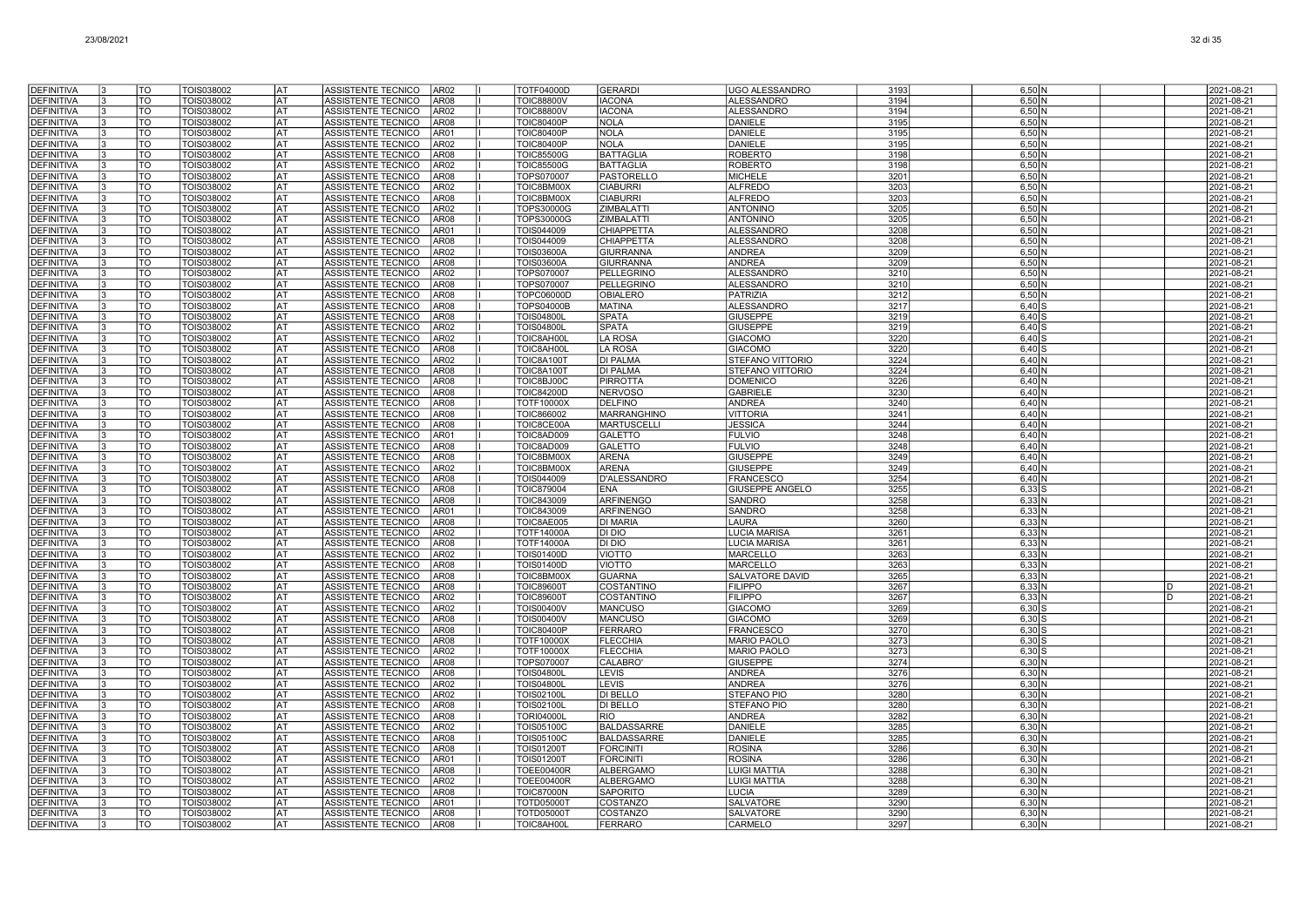| <b>DEFINITIVA</b>               | TO                       | TOIS038002               | AT        | ASSISTENTE TECNICO<br>AR02                               | TOIC8AH00L                      | <b>FERRARO</b>                    | CARMELO                              | 3297             | $6,30$ N                      |   | 2021-08-21               |
|---------------------------------|--------------------------|--------------------------|-----------|----------------------------------------------------------|---------------------------------|-----------------------------------|--------------------------------------|------------------|-------------------------------|---|--------------------------|
| <b>DEFINITIVA</b>               | TO                       | TOIS038002               | <b>AT</b> | ASSISTENTE TECNICO<br>AR01                               | TOPC06000D                      | <b>PARATO</b>                     | <b>ROBERTO</b>                       | 3302             | $6,30$ N                      |   | 2021-08-21               |
| <b>DEFINITIVA</b>               | TO                       | TOIS038002               | lat       | ASSISTENTE TECNICO<br><b>AR08</b>                        | TOPC06000D                      | <b>PARATO</b>                     | <b>ROBERTO</b>                       | 3302             | $6,30$ N                      |   | 2021-08-21               |
| <b>DEFINITIVA</b>               | TO                       | TOIS038002               | lat       | <b>ASSISTENTE TECNICO</b><br><b>AR08</b>                 | TOIC8BM00X                      | <b>BONETTI</b>                    | <b>DANIELA</b>                       | 3303             | $6,30$ N                      |   | 2021-08-21               |
| <b>DEFINITIVA</b>               | TO                       | TOIS038002               | AT        | <b>ASSISTENTE TECNICO</b><br>AR01                        | TOIC8BM00X                      | <b>BONETTI</b>                    | <b>DANIELA</b>                       | 3303             | 6,30N                         |   | 2021-08-21               |
| <b>DEFINITIVA</b>               | TO                       | TOIS038002               | AT        | ASSISTENTE TECNICO<br>AR01                               | TOIC8BE00Q                      | <b>ARESTA</b>                     | <b>LUCA DANIELE</b>                  | 3304             | $6,30$ N                      |   | 2021-08-21               |
| <b>DEFINITIVA</b>               | TO                       | TOIS038002               | AT        | ASSISTENTE TECNICO<br>AR08                               | TOIC8BE00Q                      | <b>ARESTA</b>                     | LUCA DANIELE                         | 3304             | 6,30 N                        |   | 2021-08-21               |
| <b>DEFINITIVA</b>               | TO                       | TOIS038002               | <b>AT</b> | ASSISTENTE TECNICO<br>AR02                               | TOIS038002                      | <b>RUIS</b>                       | <b>DOMENICO</b>                      | 3310             | $6,25$ S                      |   | 2021-08-21               |
| <b>DEFINITIVA</b>               | TO                       | TOIS038002               | AT        | ASSISTENTE TECNICO<br>AR08                               | TOIS038002                      | <b>RUIS</b>                       | <b>DOMENICC</b>                      | 3310             | $6,25$ S                      |   | 2021-08-21               |
| <b>DEFINITIVA</b>               | TO                       | TOIS038002               | AT        | ASSISTENTE TECNICO<br>AR08                               | <b>TOIS01400D</b>               | <b>MEDIAT</b>                     | <b>VINCENZO</b>                      | 3311             | 6.25N                         |   | 2021-08-21               |
| <b>DEFINITIVA</b>               | TO                       | TOIS038002               | l AT      | ASSISTENTE TECNICO<br>AR01                               | <b>TOIS01400D</b>               | <b>MEDIATI</b>                    | <b>VINCENZO</b>                      | 3311             | $6,25$ N                      |   | 2021-08-21               |
| <b>DEFINITIVA</b>               | TO                       | TOIS038002               | <b>AT</b> | <b>ASSISTENTE TECNICO</b><br>AR02                        | <b>TOIS01400D</b>               | <b>BORRELLC</b>                   | <b>CIRO</b>                          | 3313             | $6,20$ S                      |   | 2021-08-21               |
| <b>DEFINITIVA</b>               | $\overline{\mathrm{TO}}$ | TOIS038002               | <b>AT</b> | <b>ASSISTENTE TECNICO</b><br>AR08                        | <b>TOIS01400D</b>               | <b>BORRELLO</b>                   | <b>CIRO</b>                          | 3313             | $6,20$ S                      |   | 2021-08-21               |
| DEFINITIVA<br><b>DEFINITIVA</b> | TO<br>TO                 | TOIS038002<br>TOIS038002 | AT<br>AT  | ASSISTENTE TECNICO<br>AR08<br>ASSISTENTE TECNICO<br>AR02 | <b>TOIS04700R</b><br>TOIS04700R | DE PACE<br>DE PACE                | <b>FRANCESCO</b><br><b>FRANCESCO</b> | 3314<br>3314     | $6,20$ \$<br>$6,20$ S         |   | 2021-08-21<br>2021-08-21 |
| DEFINITIVA                      | TO                       | TOIS038002               | AT        | <b>ASSISTENTE TECNICO</b><br>AR08                        | TOIC8AH00L                      | <b>CHIRICO</b>                    | <b>SAMANTHA</b>                      | 3316             | $6,20$ $\frac{8}{3}$          |   | 2021-08-21               |
| <b>DEFINITIVA</b>               | TO                       | TOIS038002               | AT        | ASSISTENTE TECNICO<br>AR08                               | TOIC8BZ003                      | <b>TOMAINO</b>                    | <b>ALESSANDRA</b>                    | 3318             | $6,20$ S                      |   | 2021-08-21               |
| <b>DEFINITIVA</b>               | TO                       | TOIS038002               | AT        | <b>ASSISTENTE TECNICO</b><br>AR08                        | TOPC06000D                      | QUARANTA                          | <b>DONATO</b>                        | 3320             | $6.20$ S                      |   | 2021-08-21               |
| <b>DEFINITIVA</b>               | TO                       | TOIS038002               | AT        | ASSISTENTE TECNICO<br>AR02                               | TOPC06000D                      | QUARANTA                          | <b>DONATO</b>                        | 3320             | $6,20$ S                      |   | 2021-08-21               |
| <b>DEFINITIVA</b>               | $\overline{\mathrm{TO}}$ | <b>TOIS038002</b>        | <b>AT</b> | <b>AR08</b><br>ASSISTENTE TECNICO                        | <b>TOPS22000X</b>               | DI MEO                            | <b>ANTONIO</b>                       | 3322             | $6,20$ N                      |   | 2021-08-21               |
| <b>DEFINITIVA</b>               | <b>TO</b>                | TOIS038002               | lat       | ASSISTENTE TECNICO<br><b>AR02</b>                        | <b>TOTF10000X</b>               | CANTAMESSA                        | DANIELE                              | 3323             | $6,20$ N                      |   | 2021-08-21               |
| <b>DEFINITIVA</b>               | TO                       | TOIS038002               | <b>AT</b> | ASSISTENTE TECNICO<br><b>AR08</b>                        | <b>TOTF10000X</b>               | CANTAMESSA                        | <b>DANIELE</b>                       | 3323             | 6,20N                         |   | 2021-08-21               |
| <b>DEFINITIVA</b>               | <b>TO</b>                | TOIS038002               | AT        | ASSISTENTE TECNICO<br>AR08                               | <b>TOTF10000X</b>               | <b>DA LIMA</b>                    | LUDOVICO                             | 3324             | $6,20$ N                      |   | 2021-08-21               |
| <b>DEFINITIVA</b>               | TO                       | TOIS038002               | AT        | ASSISTENTE TECNICO<br>AR02                               | TOTF10000X                      | <b>DA LIMA</b>                    | LUDOVICO                             | 3324             | $6,20$ N                      |   | 2021-08-21               |
| <b>DEFINITIVA</b>               | TO                       | TOIS038002               | AT        | ASSISTENTE TECNICO<br>AR01                               | <b>TOIS01800R</b>               | GRECO                             | <b>STEFANO</b>                       | 3325             | 6,20 N                        |   | 2021-08-21               |
| <b>DEFINITIVA</b>               | TO                       | TOIS038002               | <b>AT</b> | <b>ASSISTENTE TECNICO</b><br>AR08                        | <b>TOIS01800R</b>               | GRECO                             | <b>STEFANO</b>                       | 3325             | $6,20$ N                      |   | 2021-08-21               |
| <b>DEFINITIVA</b>               | TO                       | TOIS038002               | AT        | <b>ASSISTENTE TECNICO</b><br>AR08                        | TOIS059003                      | <b>BALDISSERA</b>                 | <b>ALESSANDRO</b>                    | 3326             | 6.20 N                        |   | 2021-08-21               |
| DEFINITIVA                      | TO                       | TOIS038002               | <b>AT</b> | ASSISTENTE TECNICO<br>AR01                               | TOIS059003                      | <b>BALDISSERA</b>                 | <b>ALESSANDRO</b>                    | 3326             | $6,20$ N                      |   | 2021-08-21               |
| <b>DEFINITIVA</b>               | $\overline{\mathrm{TO}}$ | TOIS038002               | <b>AT</b> | <b>ASSISTENTE TECNICO</b><br><b>AR08</b>                 | TOIC8BM00X                      | <b>CORSARO</b>                    | <b>ANDREA VINCENZO</b>               | 3328             | $6,20$ N                      |   | 2021-08-21               |
| <b>DEFINITIVA</b>               | <b>TO</b>                | TOIS038002               | <b>AT</b> | ASSISTENTE TECNICO<br>AR02                               | TOIC8BM00X                      | CORSARO                           | <b>ANDREA VINCENZO</b>               | 3328             | $6,20$ N                      |   | 2021-08-21               |
| DEFINITIVA                      | TO<br>TO                 | TOIS038002               | AT<br>AT  | ASSISTENTE TECNICO<br>AR08                               | <b>TOIC89000V</b>               | <b>IPPOLITO</b>                   | <b>MARCO</b>                         | 3329             | $6,20$ N                      |   | 2021-08-21               |
| <b>DEFINITIVA</b><br>DEFINITIVA | TO                       | TOIS038002<br>TOIS038002 | AT        | ASSISTENTE TECNICO<br>AR02<br>AR08<br>ASSISTENTE TECNICO | <b>TOIC89000V</b><br>TOIC88300Q | <b>IPPOLITO</b><br><b>CINQUE</b>  | <b>MARCO</b><br>SIMONE ANGELO        | 3329<br>3331     | $6,20$ N                      |   | 2021-08-21<br>2021-08-21 |
| <b>DEFINITIVA</b>               | TO                       | TOIS038002               | AT        | ASSISTENTE TECNICO<br>AR08                               | <b>TOIS05100C</b>               | <b>BASILE</b>                     | <b>MATTEO</b>                        | 3332             | 6,20N<br>6,20N                |   | 2021-08-21               |
| <b>DEFINITIVA</b>               | TO                       | TOIS038002               | AT        | <b>ASSISTENTE TECNICO</b><br>AR01                        | <b>TOIS05100C</b>               | <b>BASILE</b>                     | <b>MATTEC</b>                        | 3332             | 6.20 <sub>N</sub>             |   | 2021-08-21               |
| <b>DEFINITIVA</b>               | TO                       | TOIS038002               | AT        | <b>ASSISTENTE TECNICO</b><br>AR08                        | <b>TOIS01400D</b>               | <b>MENEGHELLO</b>                 | <b>MATTEC</b>                        | 3333             | $6,20$ N                      |   | 2021-08-21               |
| <b>DEFINITIVA</b>               | TO                       | TOIS038002               | <b>AT</b> | ASSISTENTE TECNICO<br><b>AR01</b>                        | <b>TOIS01400D</b>               | MENEGHELLO                        | <b>MATTEC</b>                        | 3333             | $6,20$ N                      |   | 2021-08-21               |
| <b>DEFINITIVA</b>               | TO                       | TOIS038002               | lat       | ASSISTENTE TECNICO<br><b>AR08</b>                        | TOIS044009                      | <b>BIANCIOTTO</b>                 | <b>LUCA</b>                          | 3343             | $6,20$ N                      |   | 2021-08-21               |
| <b>DEFINITIVA</b>               | TO                       | TOIS038002               | <b>AT</b> | ASSISTENTE TECNICO<br>AR01                               | TOIS044009                      | <b>BIANCIOTTO</b>                 | <b>LUCA</b>                          | 3343             | $6,20$ N                      |   | 2021-08-21               |
| <b>DEFINITIVA</b>               | TO                       | TOIS038002               | AT        | ASSISTENTE TECNICO<br><b>AR08</b>                        | <b>TOIS06300P</b>               | <b>GENNARO</b>                    | <b>ANTONJ</b>                        | 3345             | 6.20 <sub>N</sub>             |   | 2021-08-21               |
| <b>DEFINITIVA</b>               | TO                       | TOIS038002               | AT        | ASSISTENTE TECNICO<br>AR01                               | <b>TOIS06300P</b>               | <b>GENNARO</b>                    | <b>ANTONJ</b>                        | 3345             | $6,20$ N                      |   | 2021-08-21               |
| <b>DEFINITIVA</b>               | TO                       | TOIS038002               | AT        | ASSISTENTE TECNICO<br>AR08                               | <b>TORI04000</b>                | <b>DAIDONE</b>                    | <b>ALESSANDRO</b>                    | 3349             | 6,20N                         |   | 2021-08-21               |
| <b>DEFINITIVA</b>               | TO                       | TOIS038002               | AT        | <b>ASSISTENTE TECNICO</b><br>AR02                        | <b>TORI04000L</b>               | <b>DAIDONE</b>                    | ALESSANDRO                           | 3349             | $6,20$ N                      |   | 2021-08-21               |
| <b>DEFINITIVA</b>               | TO                       | TOIS038002               | AT        | ASSISTENTE TECNICO<br>AR08                               | <b>TOIC81900C</b>               | <b>MONTELEONE</b>                 | <b>ROCCO</b>                         | 3352             | $6,20$ N                      |   | 2021-08-21               |
| <b>DEFINITIVA</b>               | TO                       | TOIS038002               | l AT      | ASSISTENTE TECNICO<br>AR02                               | <b>TOIC81900C</b>               | <b>MONTELEONE</b>                 | <b>ROCCO</b>                         | 3352             | $6,20$ N                      |   | 2021-08-21               |
| <b>DEFINITIVA</b>               | TO                       | <b>TOIS038002</b>        | l AT      | <b>ASSISTENTE TECNICO</b><br>AR02                        | <b>TOIS03300V</b>               | DI SILVESTRO                      | <b>SANTINO</b>                       | 3355             | $6,20$ N                      |   | 2021-08-21               |
| <b>DEFINITIVA</b>               | TO                       | TOIS038002               | <b>AT</b> | <b>ASSISTENTE TECNICO</b><br>AR08                        | <b>TOIS03300V</b>               | DI SILVESTRO                      | <b>SANTINO</b>                       | 3355             | $6,20$ N                      |   | 2021-08-21               |
| <b>DEFINITIVA</b>               | TO                       | TOIS038002               | AT        | ASSISTENTE TECNICO<br>AR02                               | TOIC8AD009                      | <b>TONDA</b>                      | <b>DAVIDE</b>                        | 3362             | 6,20N                         |   | 2021-08-21               |
| <b>DEFINITIVA</b><br>DEFINITIVA | TO<br>TO                 | TOIS038002<br>TOIS038002 | AT<br>AT  | ASSISTENTE TECNICO<br>AR08<br>AR08<br>ASSISTENTE TECNICO | TOIC8AD009<br>TOIC8BJ00C        | <b>TONDA</b><br><b>GIANNETTA</b>  | <b>DAVIDE</b><br><b>DANIELE</b>      | 3362<br>3365     | $6,20$ N<br>6,20N             |   | 2021-08-21<br>2021-08-21 |
| <b>DEFINITIVA</b>               | TO                       | TOIS038002               | AT        | <b>ASSISTENTE TECNICO</b><br>AR02                        | TOIC8BJ00C                      | <b>GIANNETTA</b>                  | <b>DANIELE</b>                       | 3365             | $6,20$ N                      |   | 2021-08-21               |
| <b>DEFINITIVA</b>               | TO                       | TOIS038002               | AT        | ASSISTENTE TECNICO<br>AR08                               | <b>TOTF10000X</b>               | LOVITO                            | <b>LUCIANO</b>                       | 3367             | $6,20$ N                      |   | 2021-08-21               |
| DEFINITIVA                      | TO                       | TOIS038002               | AT        | ASSISTENTE TECNICO<br>AR02                               | <b>TOTF10000X</b>               | LOVITO                            | <b>LUCIANO</b>                       | 3367             | $6,20$ N                      |   | 2021-08-21               |
| <b>DEFINITIVA</b>               | TO                       | TOIS038002               | <b>AT</b> | ASSISTENTE TECNICO<br>AR08                               | TORH010009                      | COCO                              | <b>RUBEN</b>                         | 3369             | $6,20$ N                      |   | 2021-08-21               |
| <b>DEFINITIVA</b>               | TO                       | TOIS038002               | <b>AT</b> | ASSISTENTE TECNICO<br>AR02                               | TORH010009                      | COCO                              | <b>RUBEN</b>                         | 3369             | $6,20$ N                      |   | 2021-08-21               |
| <b>DEFINITIVA</b>               | $\overline{\mathrm{TO}}$ | TOIS038002               | AT        | ASSISTENTE TECNICO<br>AR01                               | <b>TOIS01300N</b>               | DI LORENZO                        | PASQUALE                             | 3372             | $6,20$ N                      |   | 2021-08-21               |
| <b>DEFINITIVA</b>               | TO                       | TOIS038002               | AT        | <b>ASSISTENTE TECNICO</b><br><b>AR08</b>                 | <b>TOIS01300N</b>               | DI LORENZO                        | PASQUALE                             | 3372             | 6.20 <sub>N</sub>             |   | 2021-08-21               |
| DEFINITIVA                      | TO                       | TOIS038002               | AT        | AR08<br>ASSISTENTE TECNICO                               | TOIC8BM00X                      | <b>MESSINEO</b>                   | <b>ANTONIO</b>                       | 3373             | $6,20$ N                      |   | 2021-08-21               |
| DEFINITIVA                      | TO                       | TOIS038002               | AT        | AR02<br>ASSISTENTE TECNICO                               | TOIC8BM00X                      | <b>MESSINEO</b>                   | <b>ANTONIO</b>                       | 3373             | $6,20$ N                      |   | 2021-08-21               |
| <b>DEFINITIVA</b>               | TO                       | TOIS038002               | <b>AT</b> | AR08<br>ASSISTENTE TECNICO                               | <b>TOIS03400P</b>               | <b>DI LEONE</b>                   | <b>VITO</b>                          | 3375             | $6.17$ $N$                    | D | 2021-08-21               |
| <b>DEFINITIVA</b>               | TO                       | TOIS038002               | <b>AT</b> | <b>ASSISTENTE TECNICO</b><br>AR02                        | <b>TOIS03400P</b>               | <b>DI LEONE</b>                   | <b>VITO</b>                          | 3375             | 6,17N                         | D | 2021-08-21               |
| <b>DEFINITIVA</b>               | TO                       | TOIS038002               | <b>AT</b> | ASSISTENTE TECNICO<br>AR02                               | <b>TOIS05100C</b>               | <b>ESPOSITO</b>                   | <b>VIRGINIA</b>                      | 3376             | $6.17$ N                      |   | 2021-08-21               |
| <b>DEFINITIVA</b>               | TO                       | TOIS038002               | <b>AT</b> | ASSISTENTE TECNICO<br>AR08                               | <b>TOIS05100C</b>               | <b>ESPOSITO</b>                   | <b>VIRGINIA</b>                      | 3376             | $6,17$ N                      |   | 2021-08-21               |
| <b>DEFINITIVA</b>               | TO                       | TOIS038002               | lat       | <b>ASSISTENTE TECNICO</b><br>AR08                        | TOIC8AE005                      | <b>SACCHETTI</b>                  | <b>GIANFRANCO</b>                    | 3378             | $6,17$ N                      |   | 2021-08-21               |
| DEFINITIVA<br><b>DEFINITIVA</b> | TO<br>TO                 | TOIS038002<br>TOIS038002 | AT<br>AT  | <b>ASSISTENTE TECNICO</b><br>AR02<br>AR08                | TOIC8AE005                      | <b>SACCHETTI</b><br><b>CORAPI</b> | <b>GIANFRANCO</b><br><b>VINCENZO</b> | 3378<br>3379     | 6.17 <sub>N</sub><br>$6.17$ N |   | 2021-08-21<br>2021-08-21 |
| <b>DEFINITIVA</b>               | TO                       | TOIS038002               | AT        | ASSISTENTE TECNICO<br>AR02<br>ASSISTENTE TECNICO         | TOIS061003<br>TOIS061003        | <b>CORAPI</b>                     | <b>VINCENZO</b>                      | 3379             | 6,17N                         |   | 2021-08-21               |
| <b>DEFINITIVA</b>               | TO                       | TOIS038002               | AT        | <b>AR02</b><br>ASSISTENTE TECNICO                        | TOIS016005                      | <b>GATTI</b>                      | <b>ANTONIO</b>                       | 338 <sup>°</sup> | $6,17$ N                      | D | 2021-08-21               |
| <b>DEFINITIVA</b>               | TO                       | TOIS038002               | AT        | ASSISTENTE TECNICO<br>AR08                               | TOIS016005                      | <b>GATTI</b>                      | <b>ANTONIO</b>                       | 3381             | 6,17N                         | D | 2021-08-21               |
|                                 |                          |                          |           |                                                          |                                 |                                   |                                      |                  |                               |   |                          |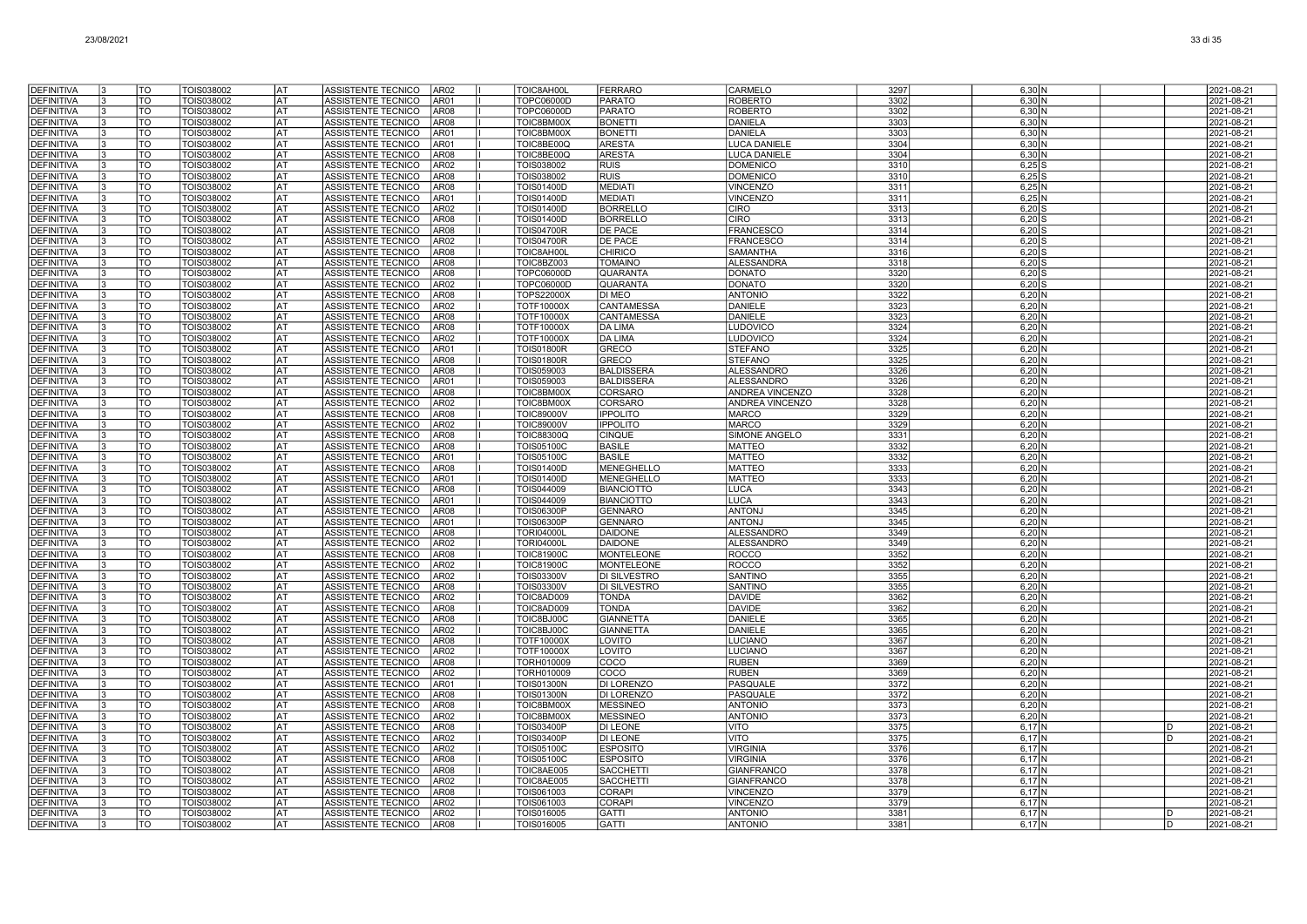| <b>DEFINITIVA</b>                      | TO                       | TOIS038002               | lat              | ASSISTENTE TECNICO<br>AR08                                             | <b>TOVC01000Q</b>               | <b>PROCOPIO</b>                   | <b>FRANCESCA</b>                   | 3383         | $6,10$ $S$           | 2021-08-21               |
|----------------------------------------|--------------------------|--------------------------|------------------|------------------------------------------------------------------------|---------------------------------|-----------------------------------|------------------------------------|--------------|----------------------|--------------------------|
| <b>DEFINITIVA</b>                      | TO                       | TOIS038002               | lat              | <b>AR08</b><br>ASSISTENTE TECNICO                                      | <b>TOIS03300V</b>               | <b>ARCURI</b>                     | <b>TOMMASO</b>                     | 3385         | $6,10$ N             | 2021-08-21               |
| <b>DEFINITIVA</b>                      | TO                       | TOIS038002               | <b>AT</b>        | ASSISTENTE TECNICO<br>AR01                                             | <b>TOIC8A6001</b>               | <b>VILARDI</b>                    | COSIMO                             | 3386         | 6,10N                | 2021-08-21               |
| <b>DEFINITIVA</b>                      | TO                       | TOIS038002               | AT               | <b>ASSISTENTE TECNICO</b><br><b>AR08</b>                               | <b>TOIC8A6001</b>               | <b>VILARDI</b>                    | COSIMO                             | 3386         | $6.10\text{N}$       | 2021-08-21               |
| <b>DEFINITIVA</b>                      | TO                       | TOIS038002               | AT               | ASSISTENTE TECNICO<br>AR08                                             | TOIC8AA00T                      | <b>MANCUSO</b>                    | FEDERIC/                           | 3388         | 6,10 N               | 2021-08-21               |
| <b>DEFINITIVA</b>                      | TO                       | TOIS038002               | AT               | ASSISTENTE TECNICO<br>AR02                                             | <b>TOEE00400R</b>               | LA MONICA                         | <b>MARCO</b>                       | 3391         | 6,10 N               | 2021-08-21               |
| <b>DEFINITIVA</b>                      | TO                       | TOIS038002               | AT               | AR08<br>ASSISTENTE TECNICO                                             | <b>TOEE00400R</b>               | <b>LA MONICA</b>                  | <b>MARCO</b>                       | 3391         | 6,10N                | 2021-08-21               |
| <b>DEFINITIVA</b>                      | TO                       | TOIS038002               | <b>AT</b>        | <b>ASSISTENTE TECNICO</b><br>AR08                                      | <b>TOIC8BK008</b>               | MASTROLEMBO VENTURA               | <b>ALESSIO</b>                     | 3392         | 6,10 N               | 2021-08-21               |
| <b>DEFINITIVA</b>                      | TO                       | TOIS038002               | <b>AT</b>        | ASSISTENTE TECNICO<br>AR08                                             | <b>TOIC87100D</b>               | <b>SERAFINI</b>                   | <b>GIULIA</b>                      | 3393         | 6.10 <sub>N</sub>    | 2021-08-21               |
| <b>DEFINITIVA</b>                      | TO                       | TOIS038002               | l AT             | ASSISTENTE TECNICO<br>AR08                                             | TOIC865006                      | <b>CALABRO</b>                    | CARMELO FRANCESCO                  | 3394         | $6,10$ N             | 2021-08-21               |
| <b>DEFINITIVA</b>                      | $\overline{\mathrm{TO}}$ | TOIS038002               | AT               | <b>ASSISTENTE TECNICO</b><br>AR01                                      | <b>TOIC865006</b>               | CALABRO'                          | CARMELO FRANCESCO                  | 3394         | $6,10$ N             | 2021-08-21               |
| DEFINITIVA                             | TO<br>TO                 | TOIS038002               | AT               | ASSISTENTE TECNICO<br>AR08<br><b>ASSISTENTE TECNICO</b>                | <b>TOIC82000L</b>               | SAMMARCC<br><b>DOMANTE</b>        | CARMELO<br><b>FILIPPO</b>          | 3395         | 6,10N                | 2021-08-21               |
| <b>DEFINITIVA</b><br>DEFINITIVA        | TO                       | TOIS038002               | AT<br>AT         | AR02<br>ASSISTENTE TECNICO<br>AR08                                     | <b>TOIS05100C</b>               | <b>DOMANTE</b>                    | <b>FILIPPO</b>                     | 3396<br>3396 | 6.10 N               | 2021-08-21               |
| <b>DEFINITIVA</b>                      | TO                       | TOIS038002<br>TOIS038002 | AT               | <b>ASSISTENTE TECNICO</b><br>AR02                                      | <b>TOIS05100C</b><br>TOIC808002 | <b>LICCHELLI</b>                  | LUCA LUIG                          | 3400         | 6,10N<br>6,10 N      | 2021-08-21<br>2021-08-21 |
| <b>DEFINITIVA</b>                      | TO                       | TOIS038002               | AT               | AR08<br><b>ASSISTENTE TECNICO</b>                                      | <b>TOIC808002</b>               | <b>LICCHELL</b>                   | <b>LUCA LUIGI</b>                  | 3400         | 6,10N                | 2021-08-21               |
| DEFINITIVA                             | TO                       | TOIS038002               | AT               | ASSISTENTE TECNICO<br>AR02                                             | <b>TOIS04300D</b>               | <b>BONOMO</b>                     | <b>IVANO ANGELO</b>                | 3402         | 6,10N                | 2021-08-21               |
| <b>DEFINITIVA</b>                      | TO                       | TOIS038002               | <b>AT</b>        | ASSISTENTE TECNICO<br>AR08                                             | <b>TOIS04300D</b>               | <b>BONOMO</b>                     | <b>IVANO ANGELO</b>                | 3402         | $6,10$ N             | 2021-08-21               |
| <b>DEFINITIVA</b>                      | TO                       | TOIS038002               | <b>AT</b>        | <b>AR08</b><br><b>ASSISTENTE TECNICO</b>                               | TOIS016005                      | <b>RULLO</b>                      | <b>EUGENIO</b>                     | 3403         | $6,10$ N             | 2021-08-21               |
| <b>DEFINITIVA</b>                      | $\overline{10}$          | TOIS038002               | lat              | AR01<br>ASSISTENTE TECNICO                                             | TOIS003003                      | <b>MUSARRA</b>                    | <b>GIOVANN</b>                     | 3414         | 6 S                  | 2021-08-21               |
| <b>DEFINITIVA</b>                      | TO                       | TOIS038002               | <b>AT</b>        | ASSISTENTE TECNICO<br><b>AR08</b>                                      | <b>TOIC88500B</b>               | CATANIA                           | <b>ISABELLA</b>                    | 3416         | 6S                   | 2021-08-21               |
| <b>DEFINITIVA</b>                      | TO                       | TOIS038002               | AT               | <b>AR02</b><br><b>ASSISTENTE TECNICO</b>                               | TOPC06000D                      | <b>RACINA</b>                     | <b>DANIELE</b>                     | 3421         | 6lS                  | 2021-08-21               |
| <b>DEFINITIVA</b>                      | TO                       | TOIS038002               | AT               | ASSISTENTE TECNICO<br>AR08                                             | TOPC06000D                      | <b>RACINA</b>                     | <b>DANIELE</b>                     | 3421         | 6S                   | 2021-08-21               |
| DEFINITIVA                             | TO                       | TOIS038002               | AT               | ASSISTENTE TECNICO<br>AR08                                             | TOIC837002                      | <b>SONCIN</b>                     | <b>FORTUNATO</b>                   | 3424         | 6 S                  | 2021-08-21               |
| <b>DEFINITIVA</b>                      | TO                       | TOIS038002               | AT               | AR01<br><b>ASSISTENTE TECNICO</b>                                      | TOIC837002                      | <b>SONCIN</b>                     | <b>FORTUNATO</b>                   | 3424         | 6S                   | 2021-08-21               |
| <b>DEFINITIVA</b>                      | TO                       | TOIS038002               | AT               | <b>ASSISTENTE TECNICO</b><br>AR08                                      | TOIC8AD009                      | SCIDÀ                             | <b>MARIA</b>                       | 3428         | 6 <sub>IS</sub>      | 2021-08-21               |
| <b>DEFINITIVA</b>                      | TO                       | TOIS038002               | AT               | ASSISTENTE TECNICO<br>AR02                                             | TOIC8AE005                      | <b>SUMA</b>                       | <b>FRANCESCO</b>                   | 3429         | 6S                   | 2021-08-21               |
| <b>DEFINITIVA</b>                      | TO                       | TOIS038002               | <b>AT</b>        | ASSISTENTE TECNICO<br><b>AR08</b>                                      | TOIC8AE005                      | <b>SUMA</b>                       | <b>FRANCESCO</b>                   | 3429         | 6S                   | 2021-08-21               |
| <b>DEFINITIVA</b>                      | TO<br>TO                 | TOIS038002               | lat<br><b>AT</b> | <b>ASSISTENTE TECNICO</b><br><b>AR08</b>                               | TOIS003003                      | <b>NAVARRA</b>                    | <b>LUIGI</b>                       | 3431<br>3431 | 6S                   | 2021-08-21               |
| <b>DEFINITIVA</b><br>DEFINITIVA        | TO                       | TOIS038002<br>TOIS038002 | AT               | ASSISTENTE TECNICO<br>AR02<br>ASSISTENTE TECNICO<br>AR08               | TOIS003003<br><b>TOEE00400R</b> | <b>NAVARRA</b><br><b>DIMUNDO</b>  | <b>LUIGI</b><br>PASQUALE           | 3432         | 6S<br>6 S            | 2021-08-21<br>2021-08-21 |
| <b>DEFINITIVA</b>                      | TO                       | TOIS038002               | AT               | ASSISTENTE TECNICO<br>AR02                                             | <b>TOEE00400R</b>               | <b>DIMUNDO</b>                    | <b>PASQUALE</b>                    | 3432         | 6S                   | 2021-08-21               |
| DEFINITIVA                             | TO                       | TOIS038002               | AT               | ASSISTENTE TECNICO<br>AR08                                             | TOIC8BD00X                      | <b>PROPATO</b>                    | <b>GIUSEPPE</b>                    | 3435         | 6 S                  | 2021-08-21               |
| <b>DEFINITIVA</b>                      | TO                       | TOIS038002               | AT               | <b>ASSISTENTE TECNICO</b><br>AR01                                      | TOPS070007                      | <b>BONETTO</b>                    | <b>FABIO</b>                       | 3436         | 6S                   | 2021-08-21               |
| <b>DEFINITIVA</b>                      | TO                       | TOIS038002               | AT               | <b>ASSISTENTE TECNICO</b><br>AR08                                      | TOPS070007                      | <b>BONETTO</b>                    | <b>FABIO</b>                       | 3436         | 6lS                  | 2021-08-21               |
| <b>DEFINITIVA</b>                      | TO                       | TOIS038002               | AT               | <b>ASSISTENTE TECNICO</b><br>AR01                                      | <b>TOIC866002</b>               | DE DONNO                          | <b>FABIO</b>                       | 3438         | 6 <sub>IS</sub>      | 2021-08-21               |
| <b>DEFINITIVA</b>                      | TO                       | TOIS038002               | <b>AT</b>        | ASSISTENTE TECNICO<br><b>AR02</b>                                      | <b>TOIC866002</b>               | DE DONNO                          | <b>FABIO</b>                       | 3438         | 6S                   | 2021-08-21               |
| <b>DEFINITIVA</b>                      | TO                       | TOIS038002               | lat              | ASSISTENTE TECNICO<br><b>AR08</b>                                      | <b>TOIC866002</b>               | DE DONNO                          | <b>FABIO</b>                       | 3438         | 6S                   | 2021-08-21               |
| <b>DEFINITIVA</b>                      | TO                       | TOIS038002               | <b>AT</b>        | ASSISTENTE TECNICO<br>AR02                                             | <b>TOTF14000A</b>               | <b>VIOLANTE</b>                   | <b>FRANCHINA</b>                   | 3439         | 6 S                  | 2021-08-21               |
| <b>DEFINITIVA</b>                      | TO                       | TOIS038002               | AT               | ASSISTENTE TECNICO<br>AR02                                             | TOIS066006                      | PELLEGRINO                        | CARMELA                            | 3443         | 6S                   | 2021-08-21               |
| <b>DEFINITIVA</b>                      | TO                       | TOIS038002               | AT               | <b>ASSISTENTE TECNICO</b><br>AR08                                      | TOIS066006                      | PELLEGRINO                        | CARMELA                            | 3443         | 6 <sub>IS</sub>      | 2021-08-21               |
| DEFINITIVA                             | TO                       | TOIS038002               | AT               | ASSISTENTE TECNICO<br>AR01                                             | TOIS066006                      | PELLEGRINO                        | CARMELA                            | 3443         | 6S                   | 2021-08-21               |
| <b>DEFINITIVA</b>                      | TO                       | TOIS038002               | AT<br><b>AT</b>  | AR02<br><b>ASSISTENTE TECNICO</b>                                      | <b>TOIS01400D</b>               | <b>DIMATTEO</b>                   | <b>ANTONIO</b>                     | 3444         | 6 N                  | 2021-08-21               |
| <b>DEFINITIVA</b><br><b>DEFINITIVA</b> | TO<br>TO                 | TOIS038002<br>TOIS038002 | AT               | <b>ASSISTENTE TECNICO</b><br>AR08<br><b>ASSISTENTE TECNICO</b><br>AR08 | <b>TOIS01400D</b><br>TOIS044009 | <b>DIMATTEO</b><br><b>CEDRINO</b> | <b>ANTONIO</b><br><b>SIMONE</b>    | 3444<br>3445 | 6N<br>6 <sup>N</sup> | 2021-08-21<br>2021-08-21 |
| <b>DEFINITIVA</b>                      | TO                       | TOIS038002               | l AT             | ASSISTENTE TECNICO<br>AR08                                             | <b>TOIS04100T</b>               | <b>GIUSTINIANI</b>                | <b>GIORGIA</b>                     | 3447         | 6 N                  | 2021-08-21               |
| <b>DEFINITIVA</b>                      | TO                       | TOIS038002               | l AT             | ASSISTENTE TECNICO<br>AR01                                             | TOIC8BJ00C                      | DE LEONARDO                       | <b>LUCIANO</b>                     | 3449         | 6N                   | 2021-08-21               |
| <b>DEFINITIVA</b>                      | TO                       | TOIS038002               | <b>AT</b>        | ASSISTENTE TECNICO<br>AR08                                             | TOIC8BJ00C                      | DE LEONARDO                       | <b>LUCIANO</b>                     | 3449         | 6 N                  | 2021-08-21               |
| DEFINITIVA                             | TO                       | TOIS038002               | AT               | <b>ASSISTENTE TECNICO</b><br>AR02                                      | <b>TOIS05100C</b>               | <b>DE BIASE</b>                   | <b>AMIR RAOU</b>                   | 3452         | 6 <sup>IN</sup>      | 2021-08-21               |
| <b>DEFINITIVA</b>                      | TO                       | TOIS038002               | AT               | ASSISTENTE TECNICO<br>AR08                                             | <b>TOIS05100C</b>               | <b>DE BIASE</b>                   | <b>AMIR RAOU</b>                   | 3452         | 6 N                  | 2021-08-21               |
| DEFINITIVA                             | TO                       | TOIS038002               | AT               | ASSISTENTE TECNICO<br>AR02                                             | <b>TOIS02800B</b>               | PIROMALL                          | <b>LORENZO</b>                     | 3453         | 6N                   | 2021-08-21               |
| DEFINITIVA                             | TO                       | TOIS038002               | AT               | ASSISTENTE TECNICO<br>AR08                                             | <b>TOIS02800B</b>               | PIROMALLI                         | <b>LORENZO</b>                     | 3453         | 6N                   | 2021-08-21               |
| <b>DEFINITIVA</b>                      | TO                       | TOIS038002               | AT               | ASSISTENTE TECNICO<br>AR02                                             | TOPC090009                      | <b>OCCHIUZZI</b>                  | <b>ANTONIO</b>                     | 3459         | 6N                   | 2021-08-21               |
| <b>DEFINITIVA</b>                      | TO                       | TOIS038002               | AT               | <b>ASSISTENTE TECNICO</b><br>AR08                                      | TOPC090009                      | <b>OCCHIUZZI</b>                  | <b>ANTONIO</b>                     | 3459         | 6N                   | 2021-08-21               |
| <b>DEFINITIVA</b>                      | TO                       | TOIS038002               | <b>AT</b>        | <b>ASSISTENTE TECNICO</b><br>AR08                                      | <b>TOIC83400E</b>               | CANOVA                            | <b>PAOLA</b>                       | 3461         | 6 N                  | 2021-08-21               |
| <b>DEFINITIVA</b>                      | TO                       | <b>TOIS038002</b>        | <b>AT</b>        | AR08<br>ASSISTENTE TECNICO                                             | TOIC8AM009                      | <b>CRUPI</b>                      | <b>ANTONIO</b>                     | 3462         | 6N                   | 2021-08-21               |
| <b>DEFINITIVA</b>                      | $\overline{10}$          | TOIS038002               | lat              | <b>AR02</b><br>ASSISTENTE TECNICO                                      | TOIC8AM009                      | <b>CRUPI</b>                      | <b>ANTONIO</b>                     | 3462         | 6 N                  | 2021-08-21               |
| DEFINITIVA<br><b>DEFINITIVA</b>        | TO<br>TO                 | TOIS038002               | AT<br>AT         | ASSISTENTE TECNICO<br>AR08<br>AR01                                     | <b>TOIS03600A</b>               | <b>LICCARDO</b>                   | <b>GIOVANNI</b><br><b>GIOVANNI</b> | 3463<br>3463 | 6 N                  | 2021-08-21               |
| DEFINITIVA                             | TO                       | TOIS038002<br>TOIS038002 | AT               | ASSISTENTE TECNICO<br>ASSISTENTE TECNICO<br>AR08                       | <b>TOIS03600A</b><br>TOIC8AZ00C | <b>LICCARDO</b><br><b>BIANCO</b>  | <b>MARCO</b>                       | 3464         | 6 N                  | 2021-08-21<br>2021-08-21 |
| <b>DEFINITIVA</b>                      | TO                       | TOIS038002               | AT               | <b>ASSISTENTE TECNICO</b><br>AR02                                      | <b>TOIC8B000I</b>               | ZOCCO                             | <b>FELICE</b>                      | 3474         | 6N<br>6 N            | 2021-08-21               |
| <b>DEFINITIVA</b>                      | TO                       | TOIS038002               | <b>AT</b>        | <b>ASSISTENTE TECNICO</b><br>AR08                                      | <b>TOIC8B000I</b>               | ZOCCO                             | <b>FELICE</b>                      | 3474         | 6N                   | 2021-08-21               |
| <b>DEFINITIVA</b>                      | TO                       | TOIS038002               | AT               | ASSISTENTE TECNICO<br><b>AR08</b>                                      | <b>TOIC857007</b>               | <b>NICOLETTI</b>                  | DANILO                             | 3478         | 6 N                  | 2021-08-21               |
| <b>DEFINITIVA</b>                      | TO                       | TOIS038002               | <b>AT</b>        | ASSISTENTE TECNICO<br>AR01                                             | <b>TOIC857007</b>               | <b>NICOLETTI</b>                  | <b>DANILO</b>                      | 3478         | 6IN                  | 2021-08-21               |
| <b>DEFINITIVA</b>                      | <b>TO</b>                | TOIS038002               | l AT             | <b>ASSISTENTE TECNICO</b><br>AR08                                      | TOIS061003                      | <b>CORRAO</b>                     | <b>ALESSANDRA</b>                  | 3482         | 6 N                  | 2021-08-21               |
| <b>DEFINITIVA</b>                      | TO                       | TOIS038002               | AT               | ASSISTENTE TECNICO<br>AR08                                             | <b>TOEE01400B</b>               | <b>DHI FALLAH</b>                 | <b>DARIO</b>                       | 3483         | 6 N                  | 2021-08-21               |
| DEFINITIVA                             | TO                       | TOIS038002               | AT               | <b>ASSISTENTE TECNICO</b><br>AR08                                      | TOIC8BJ00C                      | <b>MESIANO</b>                    | <b>NICOLA</b>                      | 3487         | 6 N                  | 2021-08-21               |
| <b>DEFINITIVA</b>                      | TO                       | TOIS038002               | AT               | ASSISTENTE TECNICO<br>AR02                                             | TOIC8BJ00C                      | <b>MESIANO</b>                    | <b>NICOLA</b>                      | 3487         | 6 N                  | 2021-08-21               |
| <b>DEFINITIVA</b>                      | TO                       | TOIS038002               | AT               | ASSISTENTE TECNICO<br><b>AR08</b>                                      | <b>TOIS03400P</b>               | <b>DI MARCO</b>                   | <b>ALDO</b>                        | 3488         | 6 N                  | 2021-08-21               |